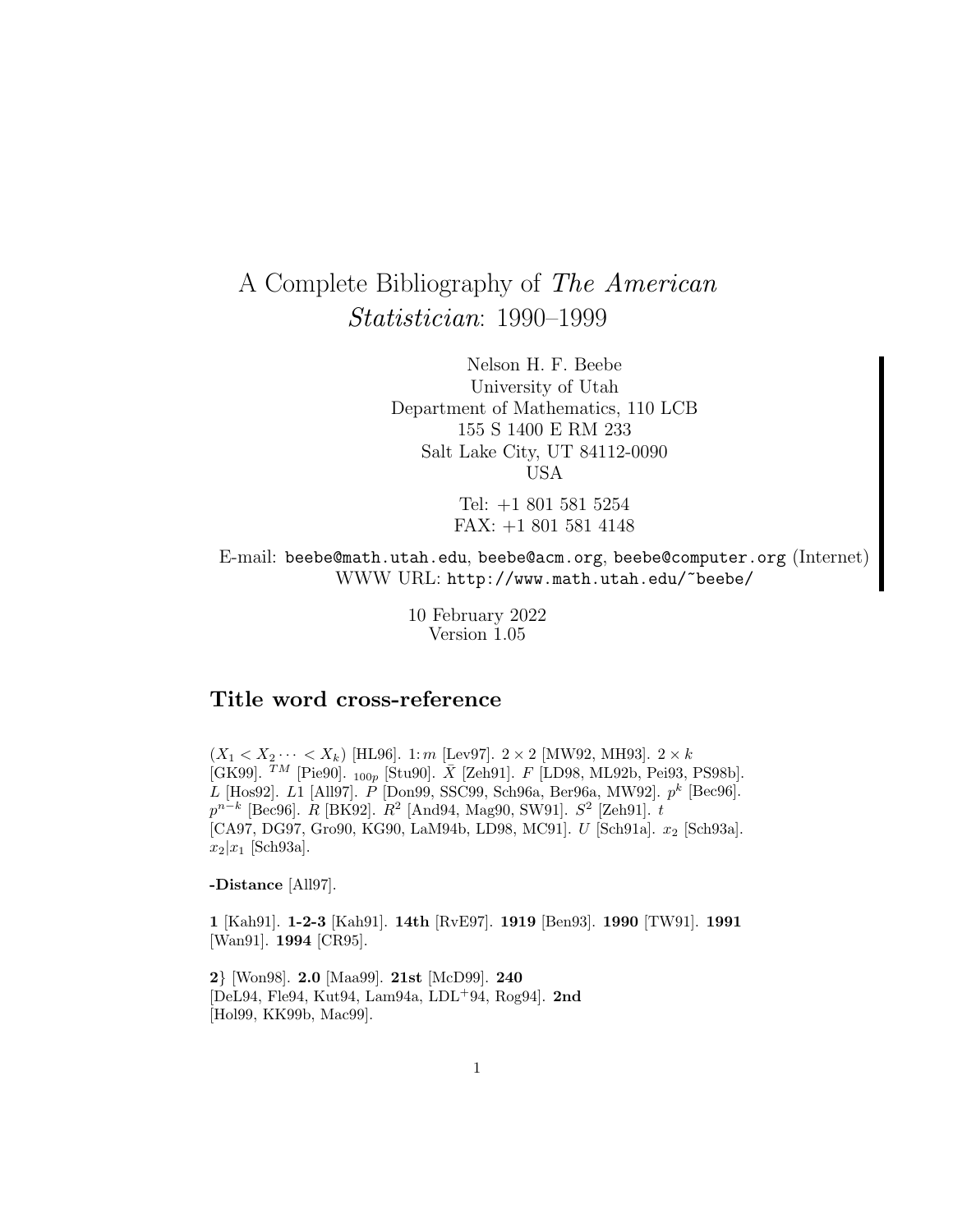**3** [Kah91]. **3.1** [Spi90]. **3rd** [Hol99, Joh99].

**43** [Ang90, GY90]. **46** [DeL94, Fle94, Kut94, Lam94a, LDL<sup>+</sup>94, Rog94]. **47** [WS94]. **48** [DN94a]. **4th** [Kaf99b].

**5**} [Gol99, Tan99]. **5.0** [Mac93]. **52** [Ano98n]. **5V** [KDV94].

**6th** [Pil98].

**7th** [Obr98].

**9th** [Pil98].

**A.** [Wan91]. **Abandon** [Dal90a, Dal90c]. **Absolute** [Bas97, SGC90]. **Abstract** [Goo90]. **Abuses** [Pau92]. **Academia** [Bic95]. **Academic** [CRV95]. **Accent** [Ano91a, Ano91b, Ano92a, Ano93a, Ano95a, Ano95b, Ano95c, Ano96a, Ano96b]. **Accepted** [GKR94, PG97]. **accessible** [DK95]. **Account** [MBB90]. **Accuracy** [TM99]. **Acknowledgement** [DN94a]. **Across** [MW92]. **Active** [Maa99]. **Activities** [S<sup>+</sup>90]. **Activity** [Die93]. **ActivStats** [Maa99]. **Additive** [Hil93, S. 91]. **Address** [CJ92]. **Adjusted** [GCGG95, SM91]. **Adjustment** [LK99]. **Advanced** [RSW99]. **Advantage** [HS94]. **Advertisements** [DWBQ98]. **Advertising** [Dan92]. **Advisory** [Eld90]. **Against** [Gab91, Hel95, Jam99, Sil97]. **Agencies** [Eld90, Gon94]. **Aggregation** [Lic90]. **Ahead** [Gna90]. **Aided** [GPA97]. **Alai** [CG95a]. **Algebra** [Bag95, Nas95]. **Algebraically** [Sha91b]. **Algorithm** [BS95, CG95b, Gan95, Mil96, Nav97b, Pos93]. **Algorithms** [MS98]. **Alignment** [Faw90]. **Alternative** [BH98, Coh97]. **Alternatives** [MKV92, Suk92]. **Amer** [Ang90, DN94a, GY90]. **Amer.** [WS94]. **America** [NOMLT95]. **American** [Ano91h, DeL94, Fle94, Kut94, Lam94a, LDL<sup>+</sup>94, Rog94, Ano98c, HBF90, Lan98, Lan99a, MMR90, MMS90, Wio90, ZH90]. **Among** [SR97, Wil91a]. **Amstat** [DWBQ98]. **Analogues** [VBB94]. **Analyses** [HV95, PS94]. **Analysis** [AR91, Ank98, Atk95, CT91, Cle99c, Coh97, CW99, DeL94, Edl91, FM92, Fle94, FN92, GW94, HG97, HHB91, Hol99, Hsi95, Joh99, JK99, KT94, KDV94, Kut94, Lam94a, Lar92, LDL<sup>+</sup>94, MV94, Mol91, NK96, NL95, OW91, OCE93, Pei93, Pie90, PR98, Pro91, Rog94, Rum99, Sap91, Sea94, She98, SC99, SW90, Smi98, Tho95, Van96b, Vis91, Wat95, WC91, Alb92, Hol99, Nor95]. **Analyzing** [Cot98, Faw90]. **Animal** [ES93]. **annotated** [Wio90]. **Anomalies** [God91, HBC<sup>+</sup>91]. **ANOVA** [BK96, Hin96, Saw92, Sch93d, Ver99]. **Any** [O'C90]. **APL** [RM91]. **Appear** [Wri90]. **Apple** [SMP97]. **Application** [DuM99a, DuM99b, HBC<sup>+</sup>91, LS99b, Mad99, Nas94b, OS99, RS93, Rie90]. **Applications** [Ber97c, BTV90, BHO98, DB97, Epp93, GKT98, Kah91, NS99, WTH95, Knü94]. **Applied**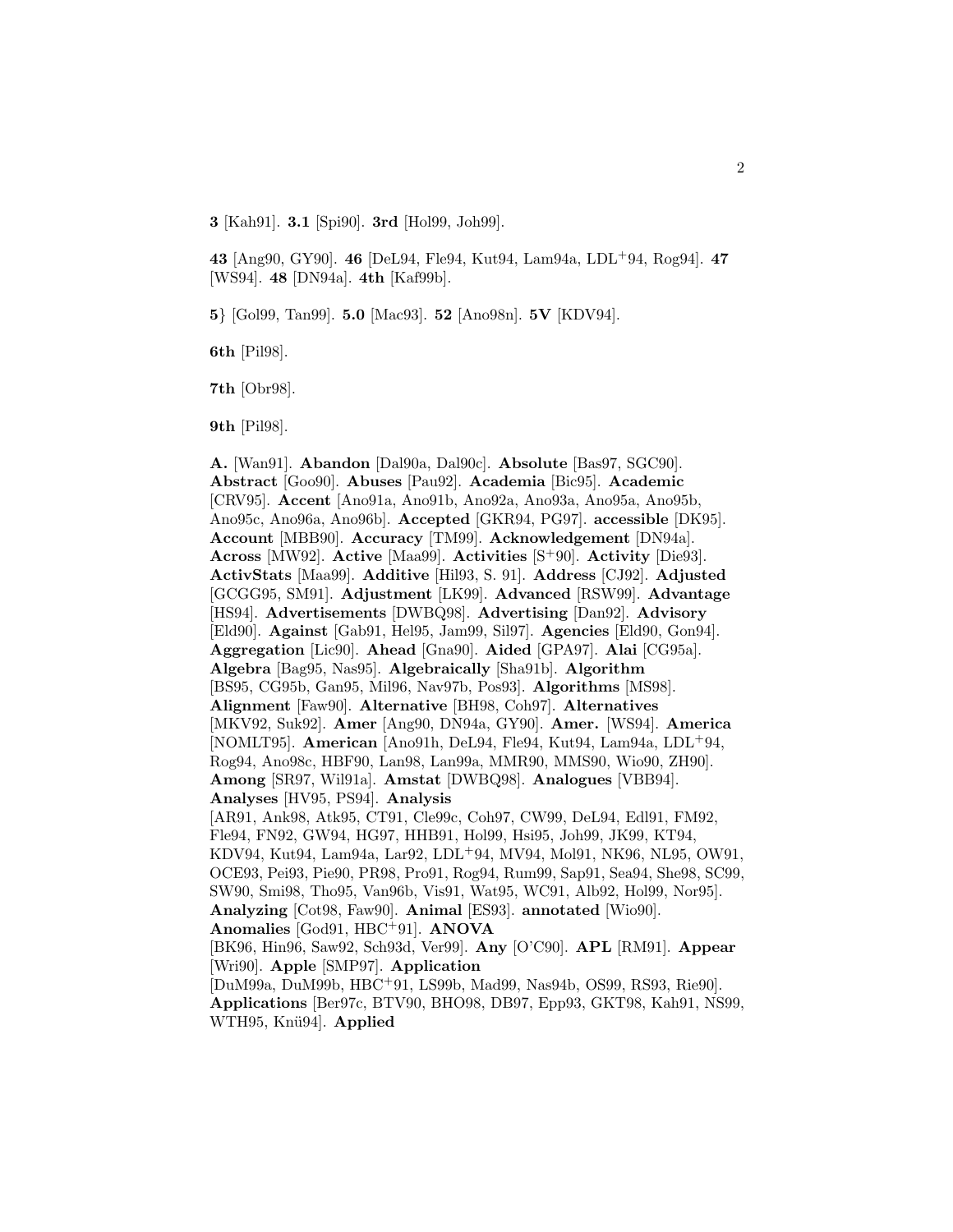[Bon98, GH91, KK99b, SM97, SW90, Hol99, Hol99, Joh99]. **Approach** [Alb97c, Bri96, Chu99, EGCD91, FS93, FN92, Gro91, Hil96b, Lor90, MSS91, Oks91, Van96b, MKV92]. **Approximate**

[AC98a, AW91a, BfJTH93, LT96, LC99, ME95]. **Approximation** [BS98, CGO91, GC99, PA91, Rea98, McC90]. **Approximations** [Huz99]. **areas** [McC90]. **Arguments** [GM96]. **ARIMA** [McL99]. **Arising** [Jon99]. **Arithmetic** [Ste96]. **Arithmetic-Geometric-Harmonic** [Ste96]. **ARMA** [McL99]. **Arrival** [BGG98]. **Articles** [Pet99]. **Artifacts** [JSM95]. **Artificial** [DG97]. **ASA**

[Ano90a, Ano90b, Ano90k, CR90, Haa90, Inm90, KLM90, MBB90, Nor90]. **Ask** [Sim98]. **Aspect** [BWM98]. **Aspects** [CS94, JK90]. **Assess** [Loo95]. **Assessing** [GKT91, McC98a, McC98b, McC99]. **Assessment** [Rus98]. **Assessors** [TM99]. **Association**

[Ano91h, Lee93, MMS90, HBF90, MMR90, Wio90, ZH90]. **Assumptions** [HM93]. **Asymptotic** [KB93, Sch91a]. **Audio** [Pos90]. **Augmenting** [CH96]. **Autocovariance** [Per93]. **Automatic** [OL96]. **Average** [RS91b]. **Averages** [JK90]. **Awareness** [CF91, Gon94]. **AWAY** [BH98]. **Axum** [Edl91].

**Babies** [CP99]. **Back** [Ano90c, Ano90d, Ano90e, Ano90f, Ano91c, Ano91d, Ano91e, Ano91f, Ano92b, Ano92c, Ano92d, Ano92e, Ano93b, Ano93c, Ano93d, Ano93e, Ano94a, Ano94b, Ano94c, Ano94d, Ano95d, Ano95e, Ano95f, Ano95g, Ano96c, Ano96d, Ano96e, Ano96f, Ano97b, Ano97c, Ano97d, Ano97e, Ano98d, Ano98e, Ano98f, Ano98g, Ano99b, Ano99c, Ano99d, Ano99e, SL92, SW90]. **Back-of-the-Envelope** [SL92]. **Bad** [Ver99]. **Badly** [Hog91]. **Bagplot** [RRT99]. **Balanced** [Sch93d]. **Ball** [Gun93]. **Baseball** [Bor99, HV95, Lac90, RMY96, WC97]. **Based** [Ano98b, Ano98t, BR97, BN98, Bas97, Bis98, Czi98, DS98, Ede90a, Haw91, Kot91, LS97b, Mag90, MV94, ME95, PS98a, Pet99, SO94, Sho95, SS98, Spu98, Var98, Wan97, Wan99, Coh97]. **Basic** [Low98, Pet99, Smi98, Wel98]. **Basketball** [Car96, SMH91, SSH96, SS99, War95b, Wes90]. **Basu** [BHO98]. **Bayes** [Alb97a, Ber97a, Moo97b, Wit97a, Alb97b, Alb97c, Ber97b, Fre97, LS99a, Lin97, Moo97a, Moo97c, Sch97, Sho97, Wit97c]. **Bayesian** [DuM99b, LS99b, Mad99, OS99, Sho98, Alb92, Alb93, BCJ97, Ber96c, Ber97c, CU92, CB95b, DuM99a, Gel98, LS97b, Mat99, NS97, SG92]. **Bayesians** [Ros96a]. **Be** [Kon95, Olk92, SS99]. **Bearing** [Gun93]. **Beginners** [Alb97a, Alb97b, Ber97a, Ber97b, Fre97, Lin97, Moo97a, Moo97b, Moo97c, Sch97, Sho97, Wit97a, Wit97c]. **Behavior** [Mag98]. **Bernoulli** [Ber96c, LT96, VBB94, War97]. **Best** [BR97, BH98, DB97, Sea97, SM91]. **Best-of-Seven** [BH98]. **Bet** [CW93]. **Beta** [Bai92, Cha95, Pos93]. **Better** [AC98a]. **Between** [JK99, LL97, Nav97a, OW91, Sap91, Sch93a, Sch96c, Sha91b, SF93]. **Beyond** [MH93]. **Bias** [Sal99, Sto98]. **Biased** [Ano90g, Ano91g, SP94]. **bibliography** [Wio90]. **Bin** [Wan97, Wan99]. **Binary**

[CW92, EP91, Jor94, Lee93, Mat99, PPS96, Stu90]. **Binomial**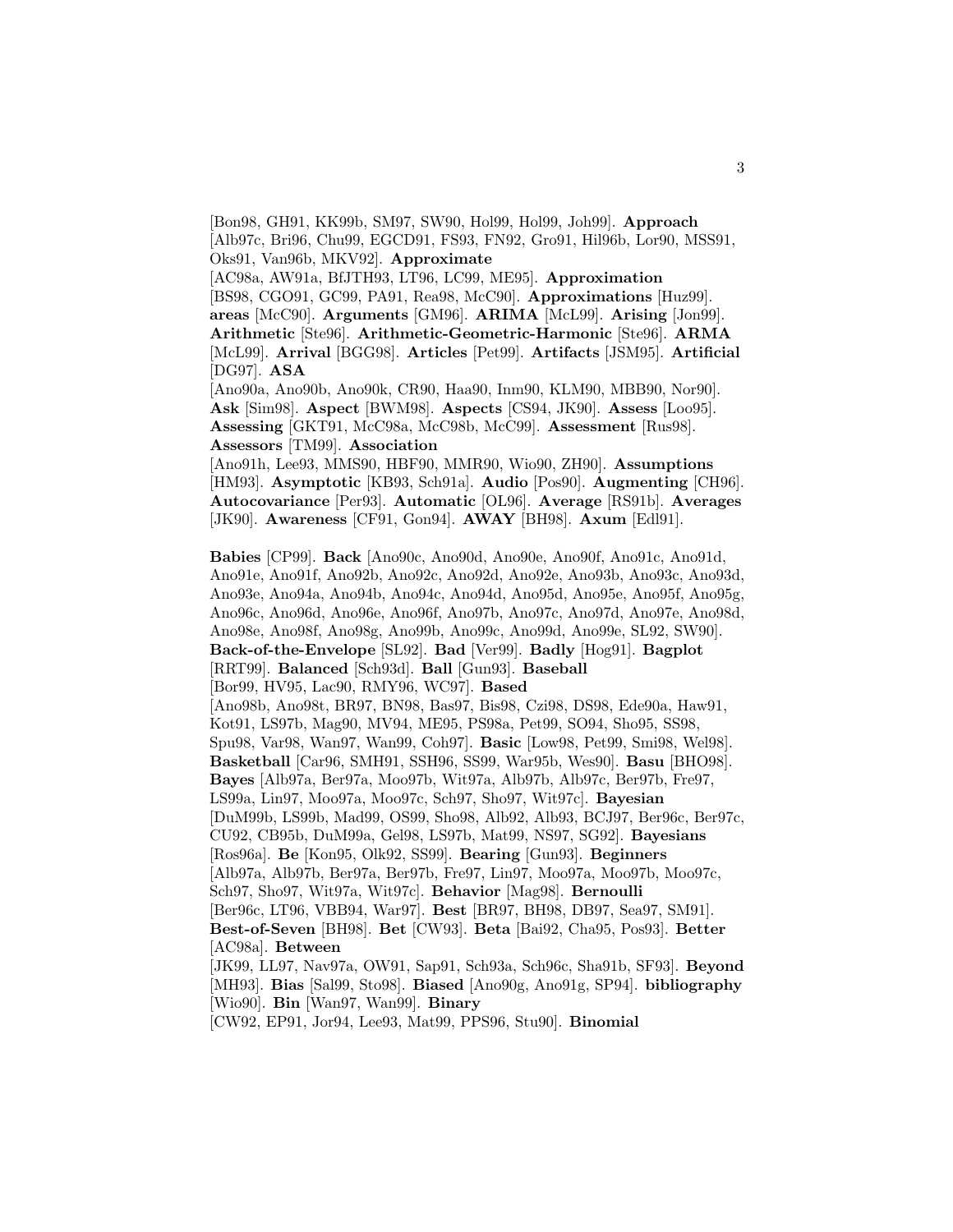[AC98a, BCJ97, DN94b, DN94c, LC99, Lin92, Pul90, SL92, Tie94, VBB94, DN94a, Knü94]. **Biological** [GPA97]. **Biomedical** [LD98]. **Biopharmaceutical** [Fre90]. **Biostatistical** [AW91b, NOMLT95]. **Biostatisticians** [DAF<sup>+</sup>94]. **Biostatistics** [Der93, Her90, Kle95]. **Birth** [Nun92]. **Birthday** [Nun92]. **Bivariate** [Beh90, Cai94, GM91, Gre96, JH96, RRT99]. **Blind** [Sto98]. **BLiP** [LT97]. **Block** [FM92, Gat95]. **Blocking** [Faw90, Old95]. **Blocks** [MG97]. **BLUE** [BF91]. **BLUEs** [VAD90]. **BLUP** [Sea97]. **BMDP** [KDV94]. **BMDP-5V** [KDV94]. **Boards** [Gib90]. **Bonaparte** [Gun98]. **Bonferroni** [KG90]. **Book** [Agr96, AB94, Ame93, And96, And99, Ank98, Bag95, Bar97, Bar98, Bar99, Bis95, Bol91, Bon98, Boo97, Boy94, Can98, Car93, Che94b, Che94a, Cho97, Cla93, Cle99a, Cle99b, Cle99c, CW94, Coo91, Cot98, Cry91, Cry97, D'A96, Del97, Del95, Die97, Dob93a, Dob93b, Dob98, Don93, Don96, Dou97, DS91, DN92, Elt96, Eme96, Fra97, Fre94, Fri96, GKM<sup>+</sup>91, Gar97, Gas97, Gol98, Gol99, Gor96, Gun97, Gun98, Gup94, Hal92, Hal94a, Hal94b, Hal95a, Hal95b, Hal95c, Han95, Har97, Har95, Hay94, Hay96, Hay99, Hei91, Hel99, Her95, Hil93, Hil94, Hil96a, Hoe98, Hoe97, Hof91, Hol99, Hol95, Jam99, Joh96, Joh99, Jos93, Kaf97, Kaf98, KK99a, Kaf99a, KK99b, Kaf99b, Kas94, Kas98, KT94, Kin95, Koe97a, Koe97b, Koo90, Koo97]. **Book** [KDV94, Len98, Les95, Lev92, Loc93, Low98, Lur95, Lye96, LLL91, MW95, Maa99, Mac99, Mal94, Mal97, Man91, Mar94, Mcc97, Mid96, Mon97a, Moo96, Mor91, Nab97, Nag90, Nag98, Nas95, NO98, Nei96, Nei93, Nic94a, Nic95, Nor95, Obr98, OL96, Par98a, Par98b, Pec97, Pet99, PRSE94, Pic97, Pil98, PD93, Pos94, Pos96, RS95, Ree94, Rei94, RR92, RR93, Ros93, Ros94, Ros95b, Ros96b, Rum98, Rum99, Rus98, SP98, Sap95, Sax94, Sch96b, Sch99, Sch93c, Sch93e, Sch93f, Sha94, She98, She93, Sho96a, Sho96b, Sho98, Sim96, Smi97, Smi98, Sne98, Sol95, Son90, Spi90, Tan92, Tan95, Tan99, The90, Tho95, Tom93, War95a, War93, Was93, Wat96, Wat95, Wea97, Wel98, Win95, Wit93, Wit94, Wit97b, Won98, Woo93, Wue98]. **Books** [Ano93f, Ano93g, Ano94e, Ano97m, Ano97n, Ano97o, Ano97p, Ano98i, Ano98p, Sch93d]. **Boosters** [MZ92]. **Bootstrap** [All97, BS98, Pol99, Wil94b]. **Both** [Atk94]. **Bound** [Gre96, Lev97, PN95]. **Bounded** [JH96]. **Bounds** [Ass96, CT91, Nav97a, Pol99, TM95, WB91, Wri90]. **Bowling** [CS94]. **Box** [HN98]. **Boxplot** [RRT99]. **Breakdown** [Bas91]. **Breeze** [Bru91]. **Breeze/STAT** [Bru91]. **Bribery** [CG95a]. **Bridge** [Dun94, Per98]. **Brief** [Ano91h, Rot90, MMR90]. **Bringing** [WC97]. **Bronchial** [HHB91]. **Buffon** [Rie90]. **Building** [MG97]. **Built** [Sea97]. **Built-In** [Sea97]. **Bulbs** [Daw96, MD96]. **Business** [Bon98, BO92, Hil96b, PS98a, Smi98, Rum98].

**Cables** [Per98]. **Calculating** [Edw96, Tie94, Tie98, TM99]. **Calculation** [HL96, Lor90]. **Calculations** [DP91]. **Calculator**} [Bar98, NO98]. **Calibration** [FS93]. **Can** [Olk92, SS99, Wat91]. **Canonical** [Ren92]. **Carcinogenesis** [HHB91]. **Career** [BK93, But90]. **Carlo** [BS98, KCGN98, Rie90, RM91]. **Case** [FT93, PS98a, Wie99, DK95].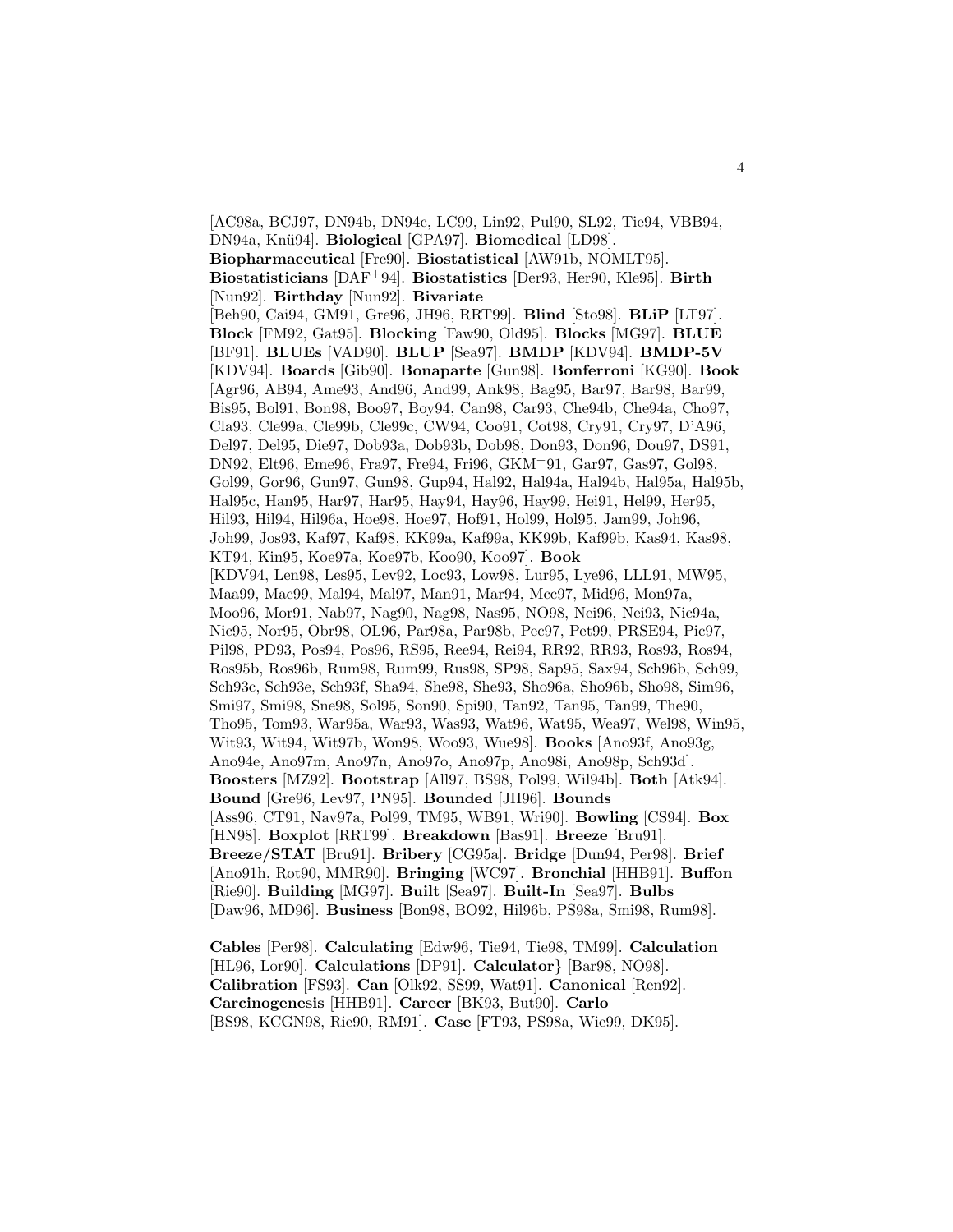**Case-Based** [PS98a]. **Casebook**} [Smi98]. **Casino** [CW93]. **Catastrophic** [MZ92]. **Categorical** [Fri95, Gan95, God91, MGLK99, Sim98, vS96]. **Cauchy** [AB92]. **Causal** [Old95]. **Cautionary** [HL98, HS92, Hsi95]. **CD** [Sne98]. **CD-ROM** [Sne98]. **Celebrates** [KLM90]. **Celebration** [Ano90a, Ano90b, MBB90]. **Cement** [PR98]. **Censored** [BS95, WT92]. **Census** [Oko99]. **Censusing** [RS93]. **Center** [AW91b, BCJ97, Ede90a, WKB<sup>+</sup>95, KM94]. **Central** [DR99, Jol95]. **Century** [McD99]. **Certification** [Boe94, Fie94, Gro94, Gun94, Hod94, HSF<sup>+</sup>94, Imr94b, Imr94c, Kad94, Kaf94, Loh94, Sti94, Ver94]. **Chain** [KCGN98]. **Challenge** [Rus98]. **Challenges** [Cha99, CRV95, Kir91]. **Chances** [Der93]. **Change** [vS96]. **changed** [Boa94]. **Chapters** [MMS90]. **Characteristic** [Epp93, Luc97, Wal95a, WTH95]. **Characterization** [Ano90h, BF91, BK99, GY89, GY90, Kel94]. **Characterize** [McC94]. **Characterizing** [SBL97]. **Charts** [CG95a]. **Cheating** [Kva96]. **Chebyshev** [SS97]. **Chemical** [KM92, RKW98]. **Chernoff** [Nav97a, PN95]. **Chi** [Bai92, Dri99, Lev97]. **Chi-Square** [Dri99]. **Chi-Squared** [Bai92, Lev97]. **Choice** [Wan97, Wan99]. **Choosing** [NP97]. **Churchill** [CR95]. **Citizenry** [Sch90]. **Class** [Ahm96, FK97, Gel98, Gro98]. **Class-Participation** [Gel98]. **Classes** [Mag96]. **Classification** [DS98, SS98]. **Classroom** [Kva96]. **Clinical** [AW91b, Bli90, Hsi91, WKB<sup>+</sup>95]. **Clinicians**} [Bar99]. **Closeness** [FK97]. **Cluster** [WC91]. **Cocaine** [Shu91]. **Coefficient** [AH95, CW92, RvE97, Tur97, VM90, Van96a, Wri92, ZM94, vM93]. **Coefficients** [Bri94, KG90, Sha91b, SR97, Wil91a, Wri90]. **Coin** [Kon95]. **Coincidences** [Han92b]. **Cointegration** [Mur94]. **Collaborators** [Ano90l, Ano91j, Ano92h, Ano93j, Ano94g, Ano95i, Ano96h, Ano97a, Ano98a, Ano99a]. **Collection** [FT93]. **Collections** [Hay96, JR92]. **Collector** [Daw91, Rea98]. **Colleges** [LW98]. **Column** [Dal90a, Ehr90, Nor90, Sch90, Sch91c]. **Combining** [Pe˜n97, SC94]. **Come** [SATV94]. **Comment** [Boe94, CW92, Fie94, Gro94, Gun94, Hod94, Hog92b, HSF<sup>+</sup>94, Kad94, Kaf94, Loh94, Min92, MD97, PG97, Sey91, Sol92, Sti94, Ver94, Wel92]. **Comments** [PR94]. **Committees** [Eld90]. **Common** [Dav95, Dav98a, MW92, OCE93, Tie98]. **Community** [AS99]. **COMPACT** [Bli90]. **Companion** [Sne98]. **Comparative** [Nor95, OCE93]. **Compare** [Bri96, LC99]. **Comparing** [Ano94f, GCGG95, Han92a, Hos92, Kha92, She97, WS93, WS94]. **Comparison** [Git94, LT96, Loc93, Mar94, Mat99, MV94, MW92, Mon97b, Nav97a, Nay94, Sav90]. **Comparisons** [And94, Day98, PF95, Wil91a, ZPH99]. **Competitive** [ST95, SB98]. **Complementary** [Pie92]. **completely** [HB96]. **Complex** [Coh97, KG90]. **Complications** [DR99]. **Component** [AB92, CM92, NK96, RS91a]. **Components** [BK99, HL98, JK99, Ren92]. **Computations** [Kha91, RM91]. **Computer** [Ano90g, Ano91g, Bli90, DeL94, DP91, Fle94, GPA97, Kut94, Lam94a, LDL<sup>+</sup>94, NL95, Rog94, Sch93d, Sul96, McC90, Bag95, Nas95]. **Computer-Aided** [GPA97]. **Computers** [Ano90j, Obe91, Mar94].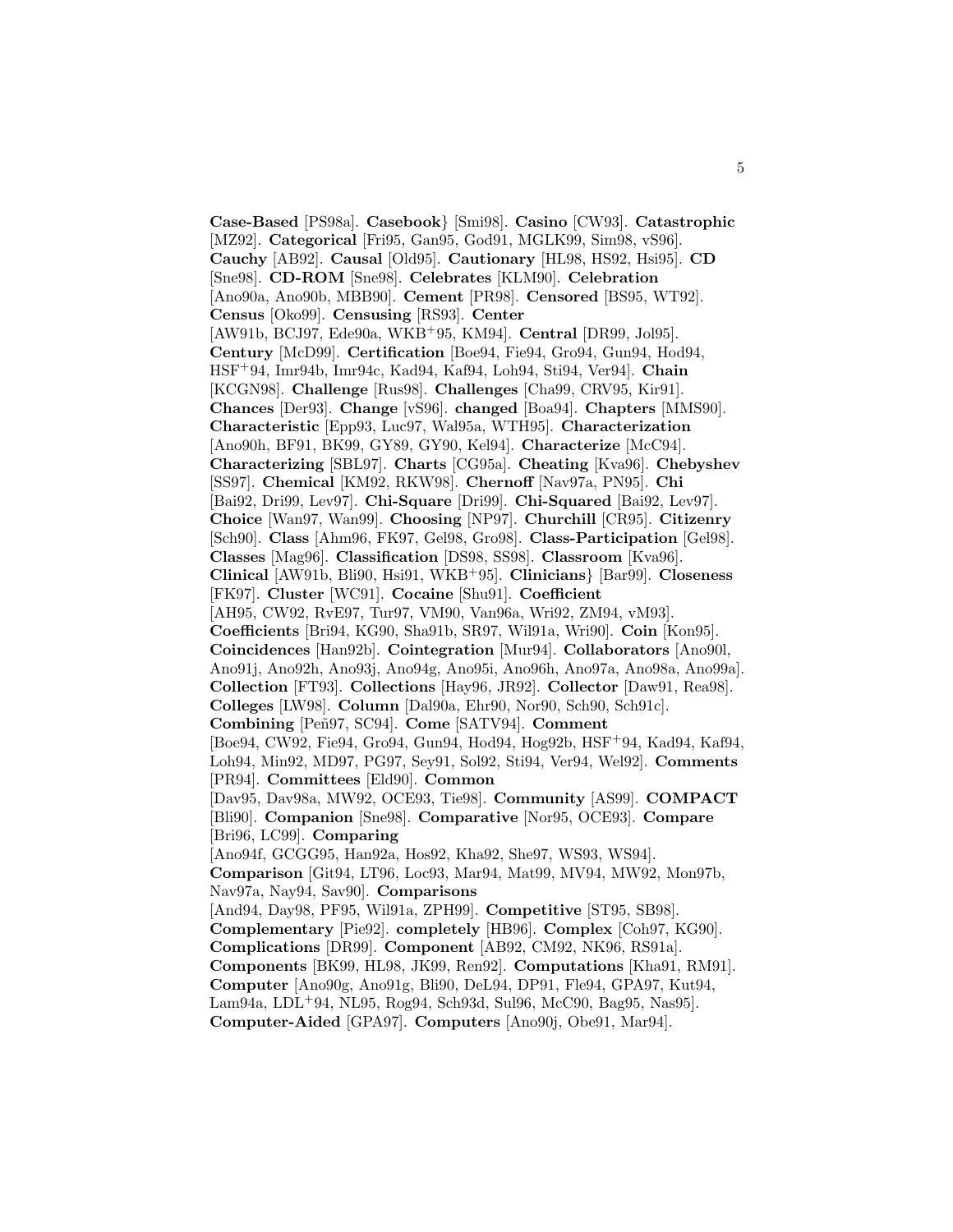**Computing** [Ano90r, Ano90s, Ano91o, Ano91p, Ano91q, Ano91r, Ano93o, Ano93p, Ano95q, Ano95r, Ano95s, Ano96q, Ano96r, Ano96s, Ano96t, Ano97q, Ano98r, Ano98s, CR90, Cha99, Dal90a, Dal90c, GKT98, Hyn96, MHT90, Nag98, New92a, New92b, Sea94, TM95]. **Concentration** [GH91]. **Concept** [Sul96]. **Concepts** [Bar99, BO92, Cha99, DS98, Dun99, Fra92, Kaf99b, Kha91, MMCsS96, Pau92, SS98]. **Conceptual** [Fri95]. **Concerning** [Goo90]. **Concordance** [RS91b]. **Concrete** [Loo97]. **Condition** [McL99]. **Conditional** [BL94, Gre91, GAR92, MH93, PP98]. **Conditionality** [Hel95]. **Conditionally** [GM91]. **Conditionals** [MS94]. **Conditions** [MM90]. **Conference** [Wat95]. **Confessions** [Kon95]. **Confidence** [Ano90i, AS98, Ber96a, Dou93, Ede90a, Fer90, FS93, Juo93, LD94, LK99, ME95, MW92, Nic94b, Pes90, Pol99, SL92, Sch96c, TM95, TL93, Van96a, Ver99, WL99, Wri90, Ang89, Ang90, Khu93]. **Confounding** [Old95]. **Connection** [Sap91, Sch96c, Wri92]. **Connections** [LL97]. **Conservative** [Nic94b]. **Considerations** [NK96]. **Consistency** [HS91]. **Consonance** [NP97]. **Constructed** [LaM94b]. **Constructing** [BK96, God91]. **Construction** [JT96, Nic94b]. **Consultant** [Dal90b, ES93, WKB<sup>+</sup>95]. **Consulting** [Eng93, Hog92b, KM94, Kir91, Loh95, Min92, NOMLT95, Sol92, Wel92, Wil92]. **Contingency** [GK99, Gre91, MW92, MH93]. **Continuity** [LC99]. **Contribution** [Rie90, Sne90]. **Control** [BO92, CG95a, Git94, Kas98, PF95, Sto98, Str90]. **Controversies** [Kaf99b]. **Controversy** [Vos99]. **Convergence** [Mil96]. **Conversion** [Hil96a]. **Cook** [HH95, OH95]. **Cooperative** [Die93]. **Coordination** [WKB<sup>+</sup>95]. **COPY** [Hal92, Hal92]. **Core** [AW91b, Hog94]. **Cores** [Der93]. **Corner** [Ano98t, Bis98, Czi98, Spu98, Var98]. **Corrected** [ML92a, ML92b]. **Correction** [Ang90, Ano90g, Ano91g, Ano92f, Ano92g, Ano93h, Ano93i, Ano94f, Ano95h, Ano96g, Ano97f, Ano98h, Ano98i, Ano99f, Bro94, DN94b, GY90, KB93, LC99, Mur94, Wan99, WS94, Yu94a]. **Corrections** [Ano90k, Ano90h, Ano90i, Ano90j, Ano91h, Ano91i, Dav98a]. **Correlated** [PPS96, VBB94]. **Correlation** [DGC97, GK99, Gre96, KAB<sup>+</sup>97, MC96, Nel98b, RM94, RvE97, SR97, TO93, Tur97, VM90, VAD90, Wil91a, Wri92, ZM94]. **Correspondence** [Tho95]. **Corroborate** [CG95a]. **Counterexamples** [Hel95, JT96]. **Counterparts** [Epp93]. **Counting** [Edw96]. **Coupon** [Daw91]. **Course** [BO92, DNG98, Gab91, Hay96, Mac99, Pil98, SO94, Ste90]. **Courses** [AC98b, Bir95, Bra96a, CRV95, Eng93, Kle95, Led95, LW98, PS98a, SM97, SR96, WC97]. **Court** [GKR94, HS94, PG97]. **Covariance** [FM92, MS98, Van97]. **Covariate** [AFV96]. **Coverage** [Pol99]. **Cox** [Hsi95]. **CQI** [Bry99b, Cob99b, Gro99b, Hig99a, Hog99a, Hog99b, New99]. **Craig** [DK95]. **Criteria** [Day98]. **Criterion** [NP97]. **Critical** [HV95]. **Cross** [Gna90]. **Cross-Disciplinary** [Gna90]. **Crossing** [He97]. **Crossover** [PS94]. **Cumulants** [BL94, Smi95]. **Cumulative** [Tie94, Tie98]. **Curious** [Per93, Sil97]. **Curriculum**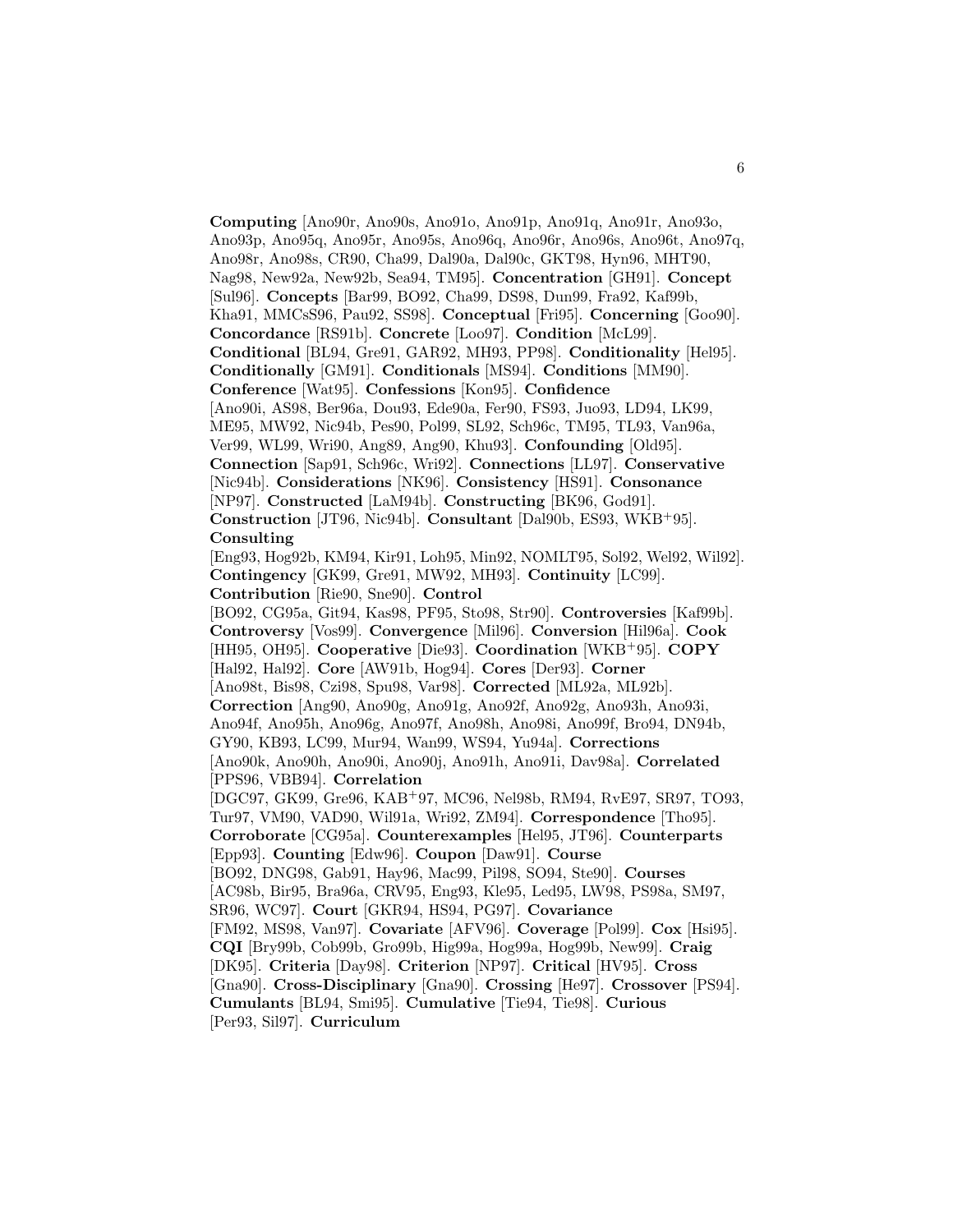[Ano98b, Ano98t, BN98, Bis98, Czi98, MHT90, SO94, Spu98, Var98]. **curve** [McC90]. **Curves** [FT93, GKT91, He97, JR92, Mon95]. **Cuthbert** [Hun98]. **Cutter** [Sto98].

**Dallal** [DeL94, Fle94, Kut94, Lam94a, LDL<sup>+</sup>94, Rog94]. **Daniel** [Hun98]. **Dare** [Dal90a, Dal90c]. **Data** [Alb97c, AR91, Bar98, Bec96, BM91, Can98, Cha99, Cle99c, Coh97, Daw96, DGC97, DuM99a, DuM99b, Dun94, Edl91, Fri95, Gol92a, Gon94, GR96, Han98, HBC<sup>+</sup>91, Hay96, Hsi95, KK91, KG90, KG98, Kot91, LW90, LS99b, MD96, Mad99, McN92, MGLK99, OS99, PB90, PR98, Rum99, Sch93d, Sea94, SC99, SW90, Str90, Stu90, Vis91, WT92, Wal98, Wan97, Wan99, Wat95, WC91, Cle99c, Mon97b, Rum98, Sch99]. **Data-Based** [Wan97, Wan99]. **Data-Oriented** [Alb97c]. **DBMS** [Hal92, Hal92]. **DBMS/COPY** [Hal92, Hal92]. **Deal** [MCDD91a, MCDD91b, Sey91]. **Dealing** [Kir91]. **Deception** [Gun98]. **Decision** [Gel98, HS91, Rum98, Sch99, SRW95]. **Decisions** [SRW95]. **Defectives** [Wri90]. **Deficiencies** [GM96]. **Defying** [Han92b]. **Degree** [Lev97]. **Degrees** [AW91a, Lee93, LW98, Sul96]. **Delta** [Oeh92]. **Deming** [Boa94, Git94, Hah95]. **Demonstrating** [Old95]. **Demonstration** [Lee95, Lev93]. **Demonstrations** [Gel98]. **Density** [Ano90q, BfJTH93, HN98, Hyn96]. **Department** [CRV95]. **Dependence** [WSS93]. **Dependent** [Ano93h, Beh90, Dav93, SK93]. **Depends** [Sim98]. **Depicting** [Wai96]. **Derivation** [BL94, VM90]. **Derivations** [Sam92]. **Derive** [Ano96g, LC99, Wal95b]. **Derived** [BSY92, MS95]. **DERIVE(R)** [Nas95]. **Deriving** [BC92]. **Describing** [Gro91]. **Description** [Kah91, Sch93a]. **Design** [AC98b, Ank98, GM96, Gun93, Law96, LE93, Mat99, MKV92, Pie90, PS94, RKW98, Par98b]. **Designed** [BM91, Czi99]. **Designing** [AC98b]. **Designs** [CH96, Faw90, FM92, Gat95, LS97b]. **Desk** [BM91]. **Detecting** [Bor97, DGC97]. **Determination** [Ano95h, Bro93, Bro94, CW92, Sha91b]. **Determinations** [Dal90b]. **Developed** [Coh97, Vis91]. **Developing** [PS98a]. **Developments** [Ano90r, Ano91o, Ano91p, Ano93o, New92a, New92b, Zur91]. **Deviant** [Olk92]. **Deviates** [Lee93]. **Deviation** [MN97, O'C90]. **Deviations** [SGC90]. **Device** [Old95]. **Diagrams** [LL97, Loh95]. **Diamond** [Unw91]. **Dice** [KK91]. **Did** [Ben93]. **Difference** [SF93]. **Differences** [Sho95]. **Different** [Wie99]. **Differential** [BSY92]. **Differently** [PF95]. **Differing** [KG95]. **Difficult** [Wat91]. **Digesting** [Bra96b]. **Digits** [Ley96]. **Dilemma** [MCDD91a, MCDD91b, Sey91]. **Dimensional** [EP91, LT97, ZCM95]. **Dirac** [AT99]. **Direction** [Hig99c]. **Disciplinary** [Gna90]. **Discipline** [Hig99c]. **Discovery** [Bar98, Cle99c]. **Discrete** [BSY92, JSM95, Lin92, Nav97a, Pes90, RM91, TL93, WW97]. **Discriminant** [Mol91, OW91, Ren92, Sap91]. **Discriminate** [OW91]. **Discussion** [Bis98, Bry99a, Bry99b, Cob99a, Cob99b, Czi98, Fre97, Gro99a, Gro99b, KCGN98, Lin97, LS99b, Mad99, New99, OS99, Sch97, Sho97, Spu98, Var98, Wit97a, Wit97c]. **Dispersion** [Sho95]. **Display** [MC96, SC99]. **Displaying**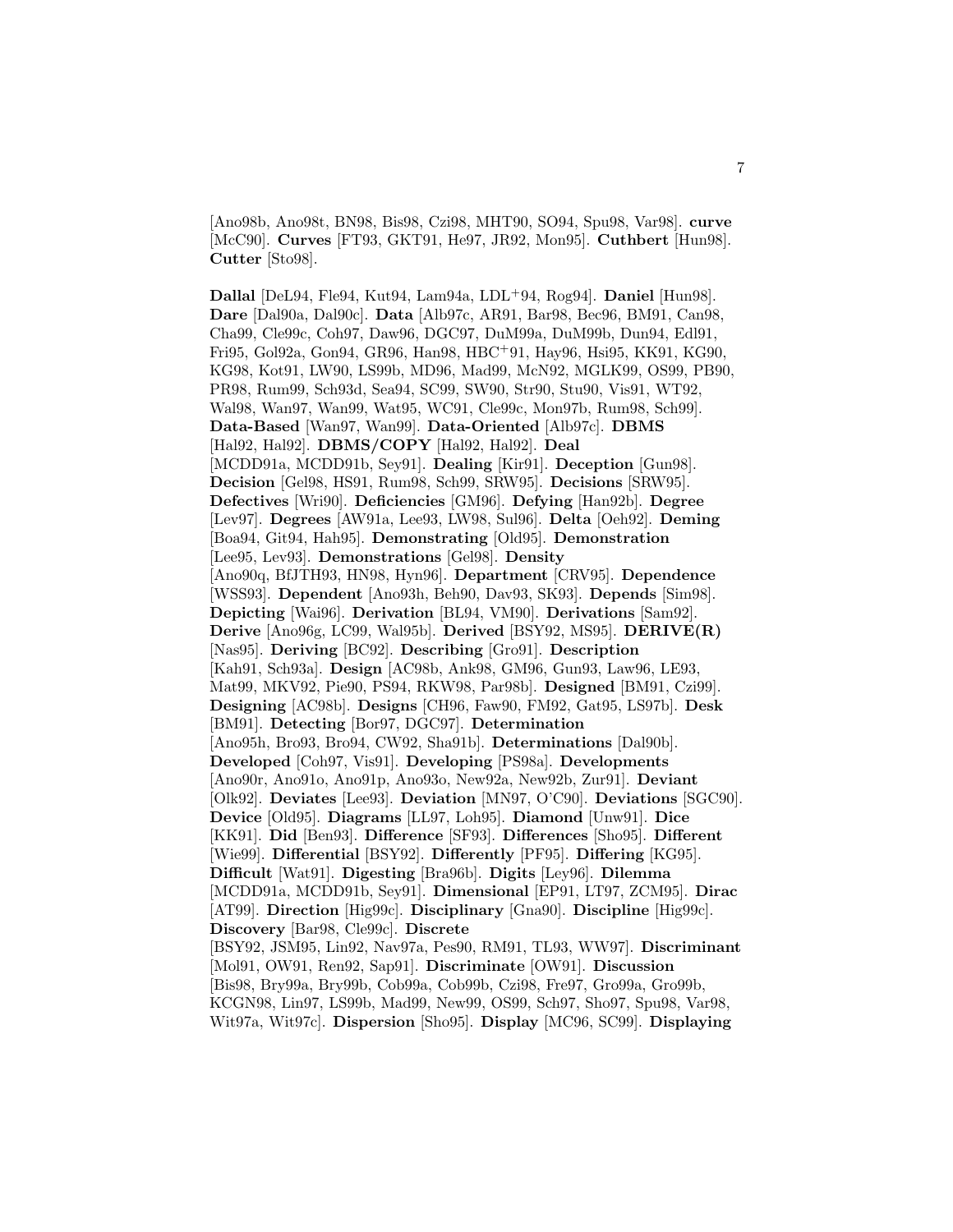[Ber96b, Faw90, JR92, KAB<sup>+</sup>97]. **Distance** [All97]. **Distinguish** [Wal95a]. **Distinguishing** [HB96]. **Distribution** [AS98, BTV90, Cha95, CA97, Dun99, Ede90a, GKT91, Gho96, Gro91, Jol95, LT97, Ley96, Mad98, McC94, Mon95, Pos93, RMY96, SS91, Ste92, WTH95, Kel94, Knü94]. Distribution-Fitting [Mad98]. **Distributional** [Bai92, Hos92, Jon99]. **Distributions** [AB92, BS99, BM94, BSY92, Dan92, Dri99, Fer90, GM91, JH96, Lee93, LC99, Lin92, PA91, Pes90, SS91, SBL97, SS97, SC97, Tie98, Wal95a, WW97, Wel98]. **Divisions** [Gro90]. **Do** [PF95, Wat91]. **Does** [Bar90, Daw96, HS94, MD96, McC94, Wal95a]. **Dog** [Mur94]. **Dose** [AR91, Stu90]. **Dose-** [Stu90]. **Dose-Response** [AR91]. **Dot** [Wil99]. **Double** [Edw96]. **Double-Elimination** [Edw96]. **Drug** [Bor97]. **Drunk** [Mur94]. **dual** [Knü94]. **Dummy** [Coh91]. **Dynamic** [Atk95, HBC+91]. **Dynamics** [GM96].

**Early** [Rie90]. **Easier** [Dav98b, Wat91]. **Easy** [SR96]. **Eckler** [Wan91]. **Ecological** [WC91]. **Econometric** [KT94]. **Economics** [Bon98, Chu99]. **ed** [Pil98, Stu90]. **ed.** [Obr98]. **edition** [Hol99, Gol98, Kaf99b, Hol99, Joh99, KK99b, Mac99]. **Editor** [ATHM<sup>+</sup>94, Ano97l, Ano98o, Ano99f, Ano99m, BNL<sup>+</sup>94, BHR<sup>+</sup>94, BCUF96, BJK<sup>+</sup>90, BRG<sup>+</sup>91, BGS<sup>+</sup>94, BGD<sup>+</sup>92, CHD<sup>+</sup>95, CIM<sup>+</sup>95, DSS<sup>+</sup>92, FJH<sup>+</sup>90, Gat90, Hig99b, Hom98, KJM<sup>+</sup>91, LS97a, Lan98, LOS<sup>+</sup>96, LFL<sup>+</sup>93, MJ99, ML99, MOS<sup>+</sup>98, MDCW99, RNB<sup>+</sup>96, RON93, RCU<sup>+</sup>93, SCHI95, SFP<sup>+</sup>90,  $SGO+96$ ,  $SNK+93$ ,  $SGN+92$ ,  $SBS+95$ ,  $TDF+92$ ,  $WTA+90$ ,  $vSMC+91$ , Ano92i, Ano95j, Ano95k, Ano95l, Ano96i, Ano96j, Ano96k, Ano96l, Ano98c, Ano98q, Ano99g, Dal90a, Ehr90, Gol91, Gol92b, Gol92c, Gol92d, GV93, Gol93a, Gol93b, Gol93c, Gol94a, Gol94b, Gol94c, Gol95a, Gol95b, Gol95c, Gol95d, Gol96a, Gol96b, Gol96c, Gol96d, Gol97a, Gol97b, Hil97a, Hil97b, Hil98a, Hil98b, Hil99, Lan97, Lan99a, Lan99b, Lar94, Lar96, McC90, Nas94a, Nor90, Sch90, Sch91c, Sch92, Sch93b]. **Editorial** [Ano90l, Ano91j, Ano92h, Ano93j, Ano94g, Ano95i, Ano96h, Ano97a, Ano98a, Ano99a, Gib90, Sch91b]. **Education** [Ano90k, Hog91, Inm90, MCGM95, RS91a, Sne93, Sne95, Rus98]. **Edwards** [Boa94]. **Effect** [Dor96, GR96, Mat99, SRW95]. **Effective** [Pos93]. **Effectively** [Bir95]. **Effectiveness** [MM90]. **Effects** [BH98, BK96, CJ92, MPB97, SG91, Sea94, Sea97, Alb92]. **Efficacy** [NS97]. **Efficiency** [GT95]. **Efroymson** [Mil96]. **Eight** [Mor98]. **Eisenhart** [CR95]. **Elasticity** [Ass96]. **Electric** [Pal99]. **Electronic** [BM94, Sne98, SATV94, Wil91b]. **Elemental** [MG97]. **Elementary** [Ano90h, Ber97c, Hu92, Pil98, Sam92, Sho98, GY89, GY90]. **Elements** [SP98]. **Elimination** [Edw96]. **Elusive** [Hel99]. **Embracing** [Wil94a]. **Emerging** [HHJL93]. **Empirical** [Epp93, Mon95]. **Engineering** [Ano98b, Ano98t, BN98, Bis98, Czi98, Hog94, SP98, Spu98, Var98, ZH90]. **Engineers** [Bis91, Cle99d]. **Enumeration** [Hog92a]. **Envelope** [SL92]. **Environment** [HHJL93, LS90, RKW98]. **Environmental** [SG91]. **Environments** [Nag98]. **Epidemiologic** [Hsi91]. **Epidemiology**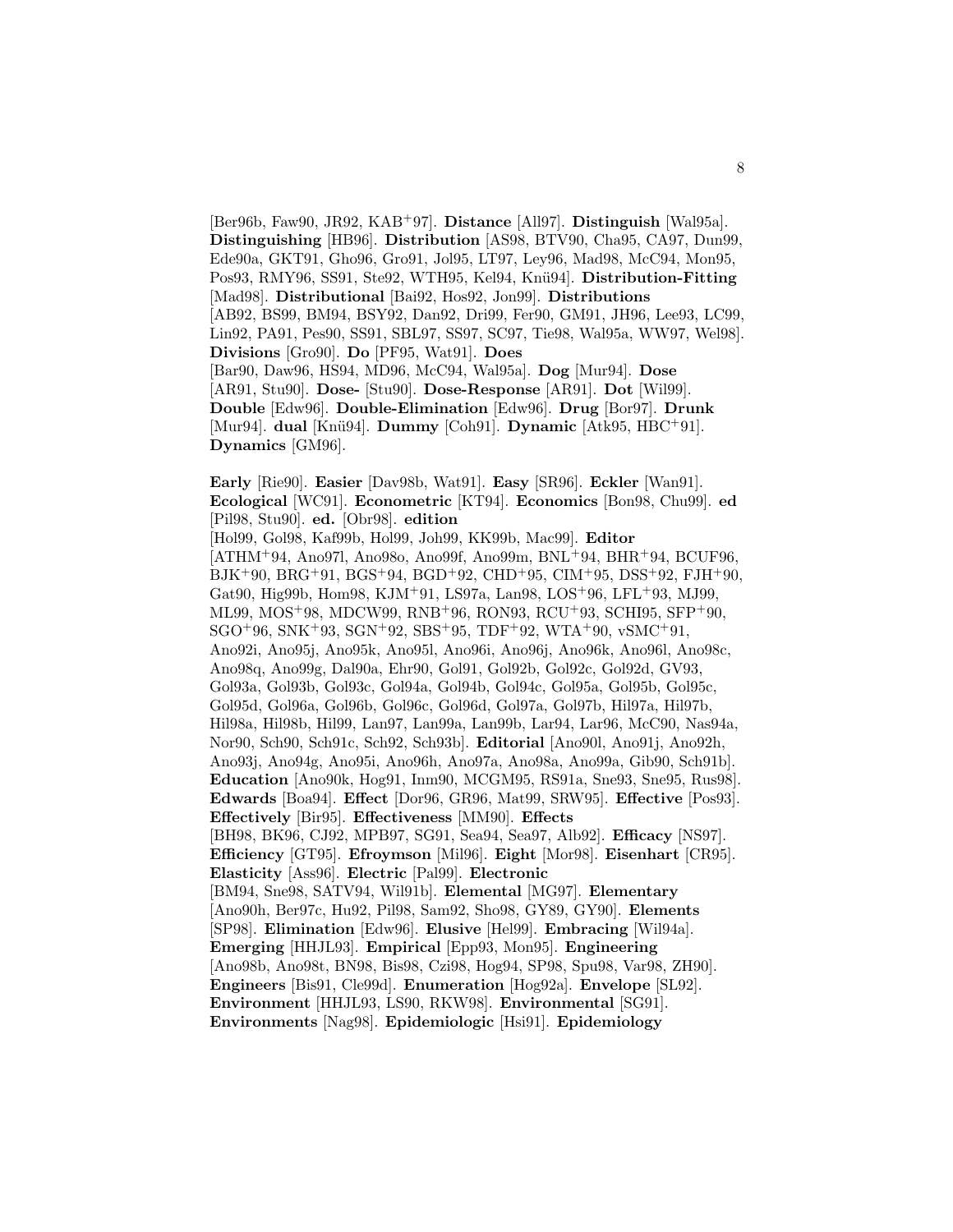[Kle95, Ost98]. **Equating** [Ano96g, Wal95b]. **Equation** [HL99]. **Equations** [Bar99]. **Equivalence** [LW90, ML92a, ML92b, St.90]. **Equivariant** [Bas91]. **Error** [Ass96, Far90, Gat95, GAR92, Kaz95, LK99, Mur94, Wai96]. **Errors** [Bas97, CR96, Str90]. **Errors-in-Variables** [CR96]. **Establishing** [AW91b]. **Estimable** [EGCD91]. **Estimate** [Kva96]. **Estimates** [Ano93h, BC92, Bly93, EM93, KG95, SK93]. **Estimating** [AW91a, AH95, Bor97, Hau97, HL99, Hou97, KU96, Per98, Rus91, Sch91a, Sol93, Str90, Stu90]. **Estimation** [AC98a, Ano90q, Ano95h, BR97, BGG98, Bro93, Bro94, DC90, Far90, Hen99, Kor90, LK99, ME95, MS94, NWS90, PB92, PT91, PR94, Pul90, War97]. **Estimator** [Ang92, Oak93, SI90]. **Estimators** [Bas91, Buz97, CHS99, DN94b, DN94c, FK97, Kha92, LT96, Lin93, Nay94, SC94, DN94a]. **Ethnicity** [Saw98, Wal98]. **Evaluating** [LC96]. **Evaluation** [Coh97, Lac90]. **Even** [Vid94]. **EVENTCHARTS** [Gol92a]. **Events** [Gol92a, WSS93]. **Evidence** [Luc97, She98]. **Evolving** [CY99]. **Exact** [AC98a, BK96, Meh91, MW92, MH93, Nic94b, Wil91b, ZCM95]. **Exam** [Kva96]. **Examination** [Ost98]. **Example** [AFV96, Hos92, Sil97, Tur97]. **Examples** [Beh90, KB93, KG95, NWS90, OS95]. **Excel** [Cle99c, Bon98, Sch99]. **Excerpts** [Pet99]. **Exchange** [CU92, Inm94, PFI94]. **Exclusion** [Ham97, HR98]. **Exercises** [Cle99c, KM92]. **Expect** [PP98]. **Expectation** [PP98]. **Expected** [Hom97, SSC99]. **Expenditure** [CJ92]. **Experience** [Bra96a, CRV95]. **Experiment** [AC98b, PR98, PF95, Rie90]. **Experimental** [Gat95, GM96, Gun93, HHB91, Par98b]. **Experiments** [Ber96b, Czi99, Dan94, DeL94, Fle94, Kut94, Lam94a, Law96, LDL<sup>+</sup>94, NL95, Pie90, PF95, Rog94, Sal99, Sul96, Ver99, Ank98, Cot98]. **Explained** [KS91]. **Explaining** [CG92, GC99]. **Explanation** [GKR94, PG97]. **Exploration** [She97]. **Exploratory** [Atk95]. **Exploring** [HBC<sup>+</sup>91, HH95, OH95, Rum99]. **Explosion** [GT95]. **Exponential** [BL94, CM92, MS94, She97]. **Exponentiated** [Gre96]. **Exposing** [GM96]. **Exposure** [Dan92]. **Exstatix** [BM91]. **Extensions** [JK90, NWS90]. **Extrapolation** [But90, Van96b]. **Extreme** [CT91, Hsi95, SB98].

**F** [ML92a]. **Faces** [Str92]. **Factor** [Ber96b, Czi99, Dan94]. **Factorial** [Bec96, Dan94, DeL94, Fle94, Kut94, Lam94a, LDL<sup>+</sup>94, Nav97a, NL95, Rog94]. **Factorials** [LL97]. **Factors**

[DeL94, Fle94, Kut94, Lam94a, LS99a, LDL<sup>+</sup>94, Rog94, Sea94, Sti95]. **Fail** [AS94]. **Failure** [MZ92]. **Fall** [LW98]. **Fallibility** [FBG96]. **Families** [CM92, Fer90]. **Family** [MS94, She97]. **Fast** [Buz97, Unw91]. **Fastat** [BM91]. **Fastest** [Ano97f, Tib97]. **Fate** [Gun98]. **Faulty** [Ste92]. **Faulty-Inspection** [Ste92]. **FDA** [DuM99a, DuM99b, LS99b, Mad99, OS99]. **Features** [JR92]. **Federal** [Gon94, Eld90, Wal98]. **Feel** [PF95]. **Fiducial** [Sch96c]. **Fig** [Lam90]. **File** [Hil96a]. **Filter** [CT91]. **Fin** [MCGM95]. **Financial** [KR99]. **Finding** [EGCD91, Hel99]. **Finite** [DC90, Hau97, Hou97]. **FIRM** [Haw91]. **First** [AC98b, Dav95, Dav98a, Hay96, Pil98]. **Fisher** [Inm94, McL99, PFI94].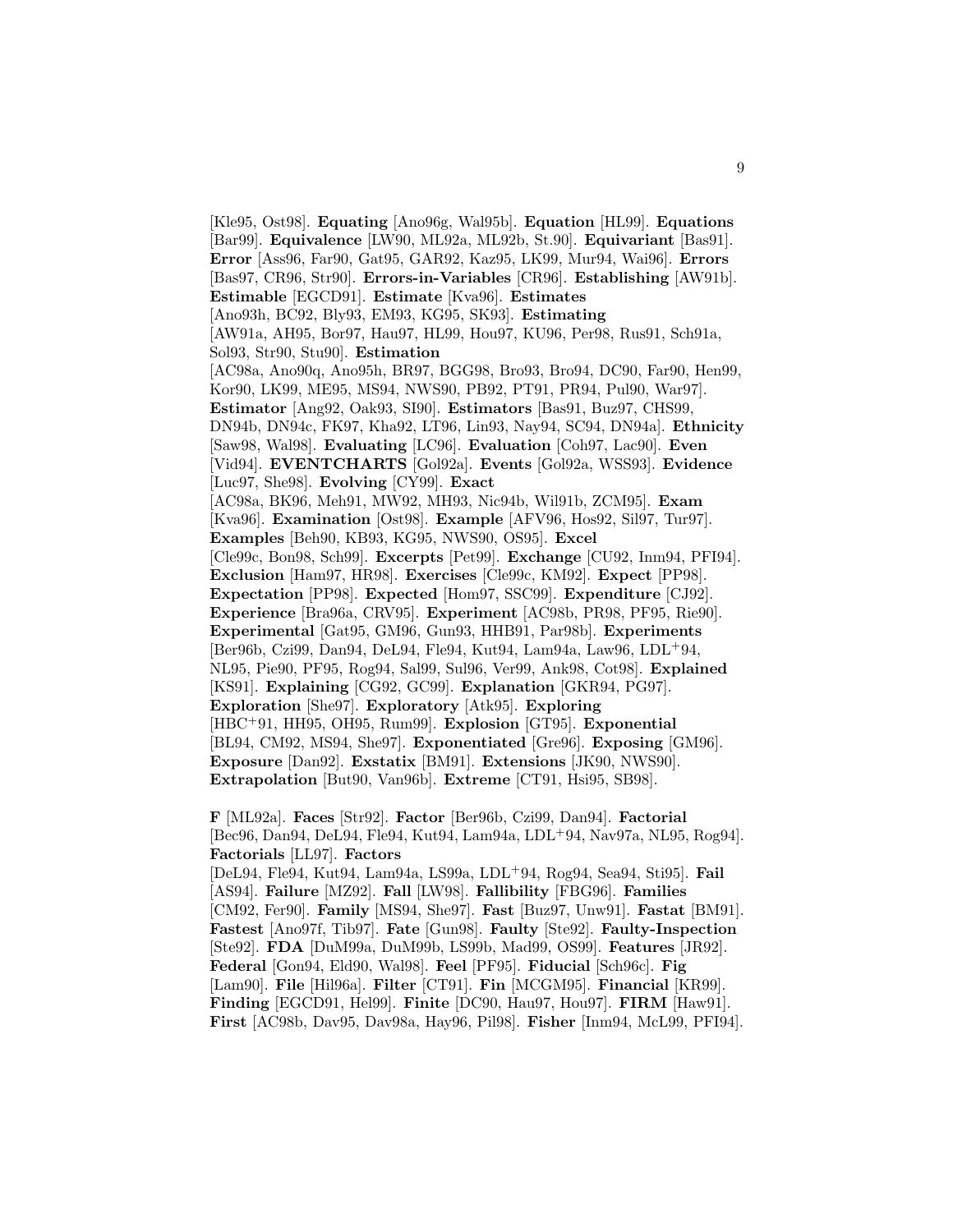**Fit** [GKT91, HL99, KS91, Sim98]. **Fitting** [Gan95, HD94, Mad98]. **Five** [CS94, KDV94, Loc93, Lur95, Mar94, Ost98]. **Five-Pin** [CS94]. **Fixed** [Lee93, Sea94]. **Fixed-Effects** [Sea94]. **Flipper** [Kon95]. **Florida** [CRV95]. **Folded** [Mon95]. **Follow** [LKNP95]. **Follow-Up** [LKNP95]. **Football** [Ste91]. **Forecasting** [OL96]. **Foreign** [Eng93]. **Foreword** [Tuc95]. **form** [Kn¨u94]. **Formal** [Haw91]. **Forms** [DCWP93, Dri99, Saw92]. **Formula** [Ano96g, Hut93, LC99, Wal95b]. **Formulas** [DCWP93, Jon99, Pei93]. **Formulated** [Ano91i, Pei90]. **Formulation** [Olk92, Smi95]. **Formulations** [LW90]. **Foundations** [Sti99]. **Four** [BM94, KB93]. **Fourth** [DR99]. **Fractional** [Bec96, McL99]. **Framework** [HG97]. **Frank** [NL95]. **Freedom** [AW91a, Lev97, Sul96]. **Frequencies** [Nun92]. **Frequency** [DuM99a, DuM99b, LS99b, Mad99, OS99]. **Frequentist** [Ber96c]. **Front** [Ano90m, Ano90n, Ano90o, Ano90p, Ano91k, Ano91l, Ano91m, Ano91n, Ano92j, Ano92k, Ano92l, Ano92m, Ano93k, Ano93l, Ano93m, Ano93n, Ano94h, Ano94i, Ano94j, Ano94k, Ano95m, Ano95n, Ano95o, Ano95p, Ano96m, Ano96n, Ano96o, Ano96p, Ano97g, Ano97h, Ano97i, Ano97j, Ano98j, Ano98k, Ano98l, Ano98m, Ano99h, Ano99i, Ano99j, Ano99k]. **FU** [LKNP95]. **FU-PLOT** [LKNP95]. **Function** [AT99, Cai94, Cha95, Gro91, Koo93, McC94, Mon95, Pos93, Sch91a, Wal95a, vM93]. **Functions** [Ano96g, DCWP93, EGCD91, Epp93, Jor94, Luc97, Ren92, WTH95, Wal95b]. **Funding** [Der93]. **Funnel** [Gun93]. **Further** [Luc97]. **Future** [Bar90, Bra90, Ehr90, Goo90, HHHZ99, Ham90, RSW99, ZH90]. **Futures** [Bax90].

**G** [DeL94, Fle94, Kut94, Lam94a, LDL<sup>+</sup>94, Rog94]. **GAIM** [S. 91]. **Gambling** [CW93]. **Game** [Chu99, Ste91, Wes90, Kel94]. **Games** [Pau92]. **Gamma** [Wie99]. **Gastwirth** [MD97, PG97]. **Gauss** [Ano92g, Jes94, Sha91a]. **Gaussian** [SS91]. **Gendered** [Ham97]. **General** [HH99, Mor98, Pes90, Sal90, Stu90, TM95, DK95]. **Generalized** [AT99, BC92, Bir90, Boo92, Chu99, HD94, HL99, Oks91, Pie92, S. 91, Tju98, ZPH99, Hil93, Hil94]. **Generate** [Daw96, MD96]. **Generating** [BS95, Cai94, EP91, Gan95, Koo93, Lee93, McC94, PPS96]. **Generation** [DAF<sup>+</sup>94]. **GENMOD** [KDV94]. **Genstat** [Ano92f, Zur91]. **Geometric** [Bri96, Sam92, Sch93a, Ste96, TO93]. **Geometrical** [Bai92, Epp93]. **Geometry** [GM96, SK95]. **Gibbs** [CG92, MB94]. **Give** [Wie99]. **Given** [MS94]. **Glimpse** [HHHZ99]. **Global** [HBC<sup>+</sup>91]. **Go** [Ver99]. **Goals** [Saw98]. **Gods** [Jam99]. **Going** [MH93]. **Good** [Ver99]. **Goodness** [KS91, Sim98]. **Goodness-of-Fit** [Sim98]. **Got** [VAD90]. **Government** [Ros95a]. **Graduate** [BK93]. **Graphical** [DGC97, Fra92, Gun98, KAB<sup>+</sup>97, Lee95, LKNP95, MC96, Nav97b, PS94, Sti95, Wes90]. **Graphically** [HH95, OH95]. **Graphics** [Atk95, Edl91, Haa90, HBC<sup>+</sup>91, MMCsS96, Mar94, Nas94b, Unw91].

**Graphing** [Bar98, Hyn96, McN92, NO98]. **Graphs** [CW99]. **Graybill** [St.90]. **Group** [DS98, Eme96, SS98]. **Groups** [Bir95, OW91]. **Growth**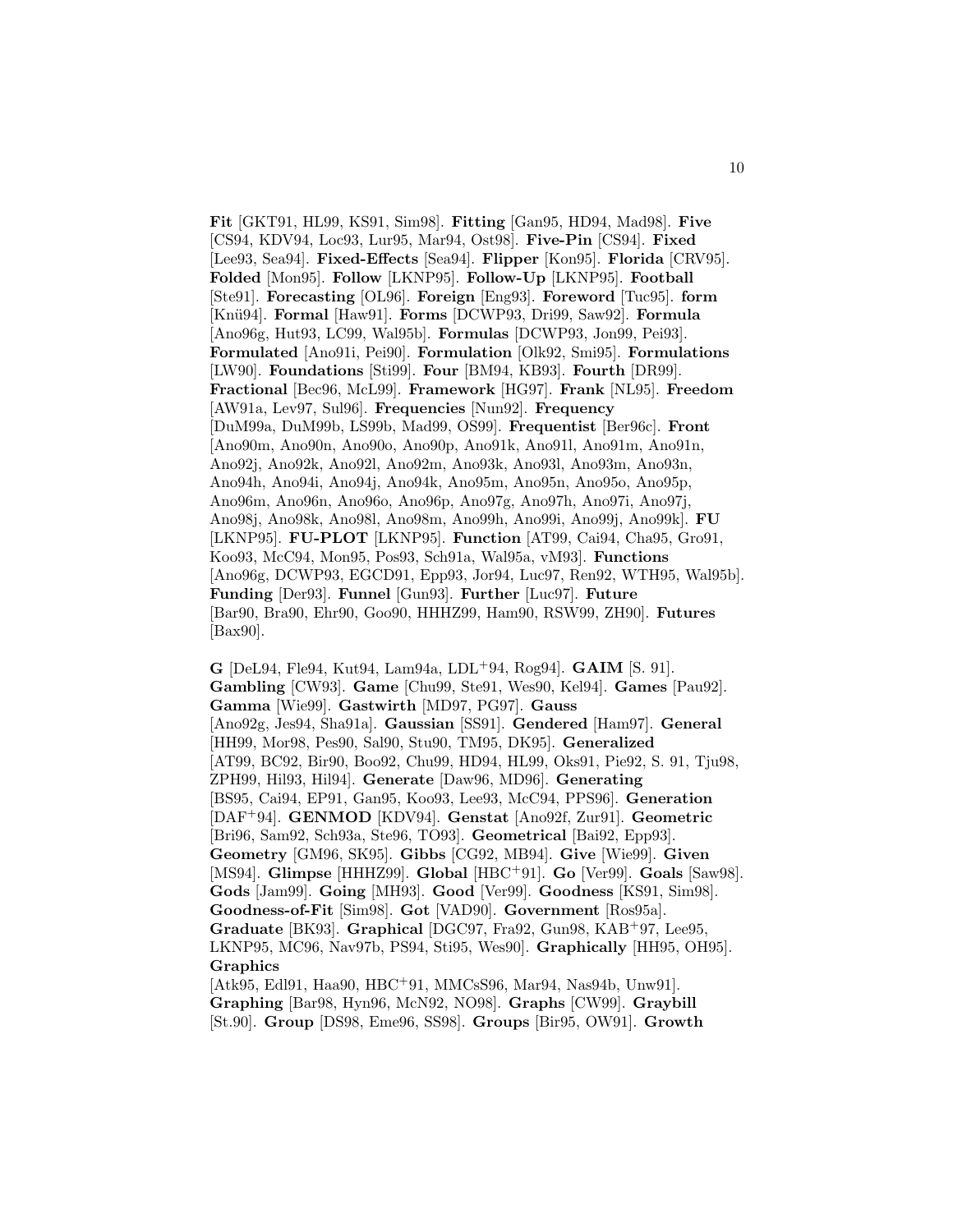[Lor90]. **Guide** [Cle99c, Hoe98, Mur97, Par98b, Pet99].

**H** [TW91]. **Haenszel** [Lev97, MW92]. **Hald** [PR98]. **Half** [LC99]. **Hand** [War95b]. **Hansen** [TW91]. **Harmonic** [Ste96]. **Hasse** [Loh95]. **Hastings** [CG95b]. **Having** [Lee93]. **Health** [DSJV90]. **Her** [Mur94]. **Here** [SATV94]. **Heredity** [Nel98a]. **Hesitate** [Alb97a, Alb97b, Ber97a, Ber97b, Fre97, Lin97, Moo97a, Moo97b, Moo97c, Sch97, Sho97, Wit97a, Wit97c]. **Heterogeneous** [Bir95]. **Hierarchical** [CS91, SC99]. **High** [EP91, HK92]. **High-Dimensional** [EP91]. **Higher** [ZCM95]. **Highest** [Hyn96]. **Hindsight** [Bos90]. **Histogram** [BfJTH93, Wan97, Wan99]. **Historical** [Ano90k, Haa90, Inm90]. **History** [Ano91h, CR90, DSJV90, Fre90, Gol90, HBF90, Hes90, LS90, Rot90, MMR90]. **hitters** [Alb92]. **HLM** [KDV94]. **Hold** [Bar90]. **Home** [HS94, Alb92, BH98]. **HOME-AWAY** [BH98]. **Home-Court** [HS94]. **Homogeneity** [MS92]. **Honeycomb** [Vid94]. **Hope** [Ehr90]. **Horvitz** [OS95]. **Hot** [War95b]. **Hypotheses** [GKR97a, Sal90, Sil97]. **Hypothesis** [All97, Ano93h, GR96, Loo97, SK93]. **Hypothesis-Dependent** [Ano93h, SK93]. **Hypotheticals** [GKR97a].

**IDAMS** [Vis91]. **Identities** [Bai92]. **Identity** [MS95, Wri92]. **Ignoring** [AFV96]. **II** [BS95, BM91, McC99]. **III** [CH96]. **Illustrate** [Pau92]. **Illustrating** [Jes94, Tur97]. **Illustration** [Jol95, Mur94, Nav97b]. **Illustrations** [Nas92]. **Image** [Yu94a, Yu94b]. **Imbalance** [Kaz95]. **Impact** [Bor99, Hah95, HHHZ99, Ham97, HT90, Kaz95, LC96, SG91]. **Implementation** [SR96]. **Implementing** [RKW98]. **Importance** [GM96]. **Important** [JR92]. **Imposing** [AR95]. **Impossible** [GKR94, GKR97b]. **Improved** [Car96, Dri99, Lev93]. **Improvement** [HHHZ99, KM92, Hoe98]. **Improvements** [Hog91]. **Improving** [Der93, Far90, Gon94, SW90]. **Including** [Nas94b]. **Inclusion** [Sol93]. **Incorrect** [Pei93]. **Increasing** [CF91, Mag96]. **Independence** [CA97, JT96, LaM94b, SK95, WSS93]. **Independent** [LC99, Zeh91]. **Index** [Ano97k, Ano98n, Ano99l]. **Indexe** [Ley96]. **Induction** [Gho96]. **Inductive** [SS91]. **Industrial** [Hah95, HHJL93, Hun98, MHT90, RKW98]. **Industrial/Chemical** [RKW98]. **Industry** [Dan92, Ket95, KM92, McD99, ST95]. **Inequalities** [SS97, Ste96]. **Inequality** [Cua93, MN97]. **Inertia** [Nel98b]. **Inference** [Epp93, HM93, Haw91, HT90, LS97b, Meh91, NS97, RS93, Rum99]. **Inference-Based** [Haw91]. **Inflation** [Sti95]. **Influence** [Gro91]. **Information** [Ano90t, Ano91s, Ano92n, Ano93q, Ano94l, Ano95t, Ano96u, Ano97r, Ano98u, Ano99o, BK93, Car96, Chu99, Day98, Don99, GT95, Igl98, McL99, Pe˜n97, PW91, Sne95, TM99]. **Informative** [DBD90]. **Inning** [RMY96]. **Input** [Lar92]. **Insight** [Fra92, Gun93]. **Inspection** [Ste92]. **Institutional** [Gib90]. **Instructor** [Kon95]. **Instructors** [LW98]. **Instruments** [NO98]. **Integrated** [HG97]. **Integrating** [BO92, SO94]. **Interaction** [SG91]. **Interactive** [Atk95, Gol98, Unw91]. **Interactively**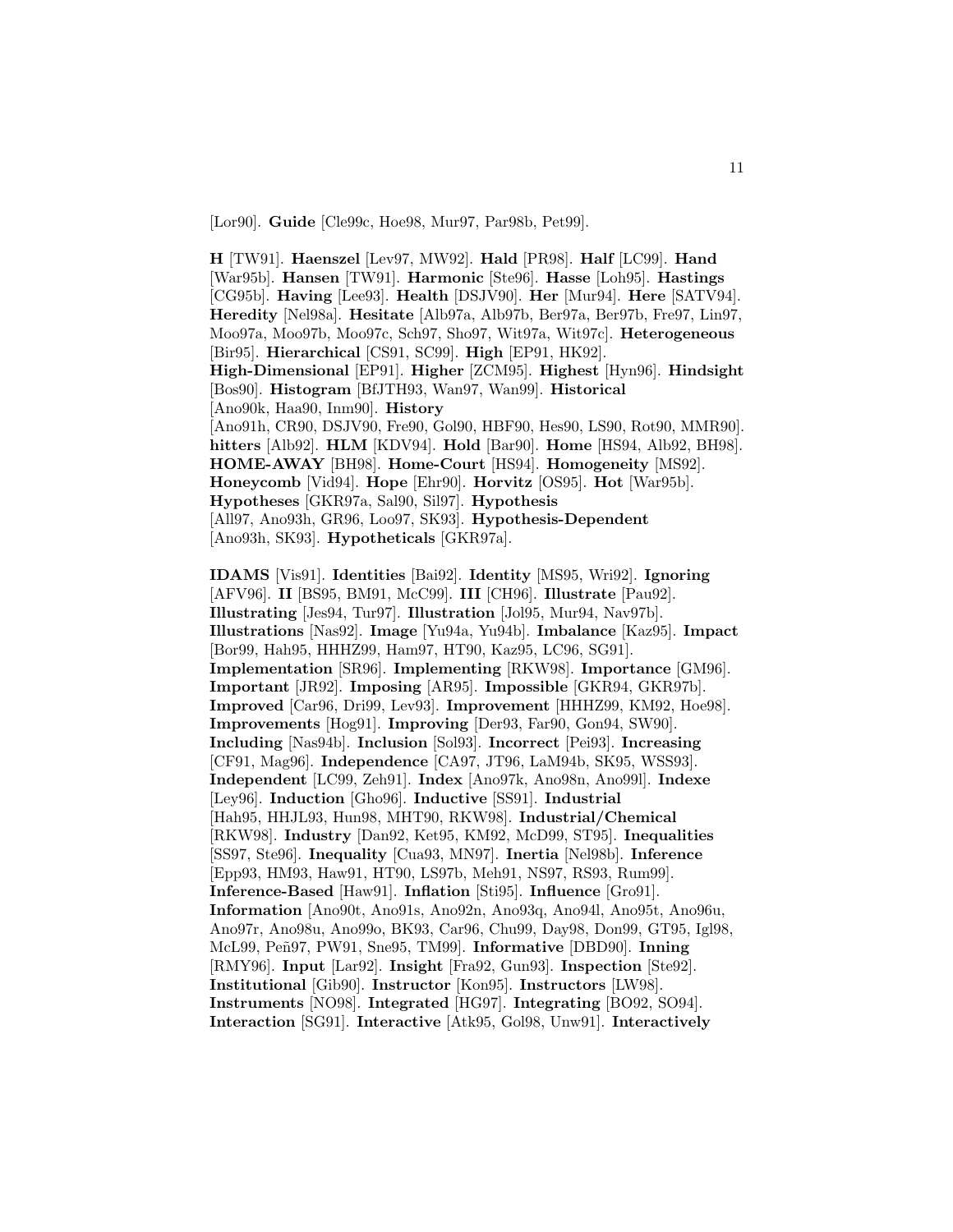[Dun99]. **Intercept** [GAR92]. **Internally** [GW94]. **Internationally** [Vis91]. **Internet** [Sne95]. **Interpretation** [Bai92, Ber96c, PS98b, Ren92, Sti95, TO93]. **Interpretations** [Epp93]. **Interpreted** [Ale91]. **Interpreting** [Cua93, Pet99]. **Interrater** [Mac93]. **Interstates** [LC96]. **Interval** [AC98a, Ano95h, Ber96a, Bro93, Bro94, Ede90a, LT96, LK99, SL92, VW93, War97]. **Intervals** [Ano90i, Ano93i, BK96, Fer90, Juo93, LD94, MW92, Pes90, Pol99, TL93, Van96a, Var92, Ver99, WL99, Ang89, Ang90, Khu93]. **Introduction** [Alt92, Ank98, Hay99, Kut95, Law96, Rum99, Wue98]. **Introductory** [BO92, Bra96a, DNG98, Gab91, Led95, Mag96, Ste90, SR96, Wat91, WC97]. **Invariance** [Neu92, PB92]. **Inverse** [SS91]. **Inversion** [WTH95]. **Invited** [Boe94, Dal90a, DeL94, Ehr90, Fie94, Fle94, Gro94, Gun94, Hod94, Hog92b, HSF<sup>+</sup>94, Kad94, Kaf94, Kut94, Lam94a, LDL<sup>+</sup>94, Loh94, Min92, Nor90, Rog94, Sch90, Sch91c, Sol92, Sti94, Ver94, Wel92]. **Involving** [Fer90, Sil97]. **Iowa** [LC96]. **Iterative** [Gan95, HD94, Jor94].

**Jackknife** [Buz97]. **Jackson** [Ben93]. **Jai** [CG95a]. **Japanese** [Git94]. **Jeffreys** [LS97b]. **JMP** [BM91]. **Job** [DWBQ98]. **Jobs** [DWBQ98]. **Joe** [Ben93]. **Joint** [AS98, Mag90]. **Journal** [Pet99, Sne95]. **Journals** [Gib90]. **Jumping** [Han92b]. **Just** [Lar92, Lin92]. **Justification** [Gre91, HD94].

**Kalman** [CT91]. **Kaplan** [Oak93]. **Karl** [Inm94, PFI94]. **Kendall** [VM90]. **Kernel** [Alt92, Ano90q]. **Key** [GT95]. **Kinetic** [NQ96]. **Known** [AH95, LC99, Tur97]. **Krieger** [MD97, PG97]. **Kronecker** [MS98]. **Kurtosis** [Gro98, SI90].

**Labor** [SG98]. **Laboratory**

[Ano98b, Ano98t, BN98, Bis98, Cle99c, Czi98, Spu98, Var98, Cry91]. **Laboratory-Based** [Ano98b, Ano98t, BN98, Bis98, Czi98, Spu98, Var98]. **Lack** [HS91]. **Lagrange** [Wri92]. **Language** [Ale91, Ham97]. **Large** [DuM99a, DuM99b, FT93, HS94, JR92, Koo93, LS99b, Mad99, Mag96, MC96, OS99]. **Larger** [Bai95]. **Laws** [Koo93]. **Lead** [Vid94]. **League** [Gro90, HV95, RMY96, WC97]. **Learn** [Ros96a, Wat91]. **Learning** [Die93, Moo93]. **Least** [Bas97, BK92, BC92, Dal91, Dun94, HH99, HS92, Lic90, ML92a, ML92b, Oks91, Rie90, Van96b]. **Least-Squares** [Lic90]. **Legal** [Gas92]. **Lehmann** [Suk92]. **Lesson** [BK92]. **Lessons** [Mos97]. **Let** [Bry99b, Cob99b, Gro99b, Hig99a, Hog99b, MCDD91b, New99, Sey91, Hog99a, MCDD91a]. **Letter** [McC90]. **Letters** [ATHM<sup>+</sup>94, Ano97l, Ano98o, Ano99f, Ano99m, BNL<sup>+</sup>94, BHR<sup>+</sup>94, BCUF96, BJK<sup>+</sup>90, BRG<sup>+</sup>91, BGS<sup>+</sup>94, BGD<sup>+</sup>92, CHD<sup>+</sup>95, CIM<sup>+</sup>95, DSS<sup>+</sup>92, FJH<sup>+</sup>90, Hig99b, Hom98, KJM<sup>+</sup>91, LS97a, LOS<sup>+</sup>96, LFL<sup>+</sup>93, MJ99, ML99, MOS<sup>+</sup>98, MDCW99, RNB<sup>+</sup>96, RON93, RCU<sup>+</sup>93, SCHI95, SFP<sup>+</sup>90, SGO<sup>+</sup>96, SNK<sup>+</sup>93, SGN<sup>+</sup>92, SBS<sup>+</sup>95, TDF<sup>+</sup>92, WTA<sup>+</sup>90, vSMC<sup>+</sup>91]. **Level** [LL97, Pro91]. **Leverage** [Sal90]. **Library** [Kah91]. **Life** [DB97, SC99]. **Life-Testing**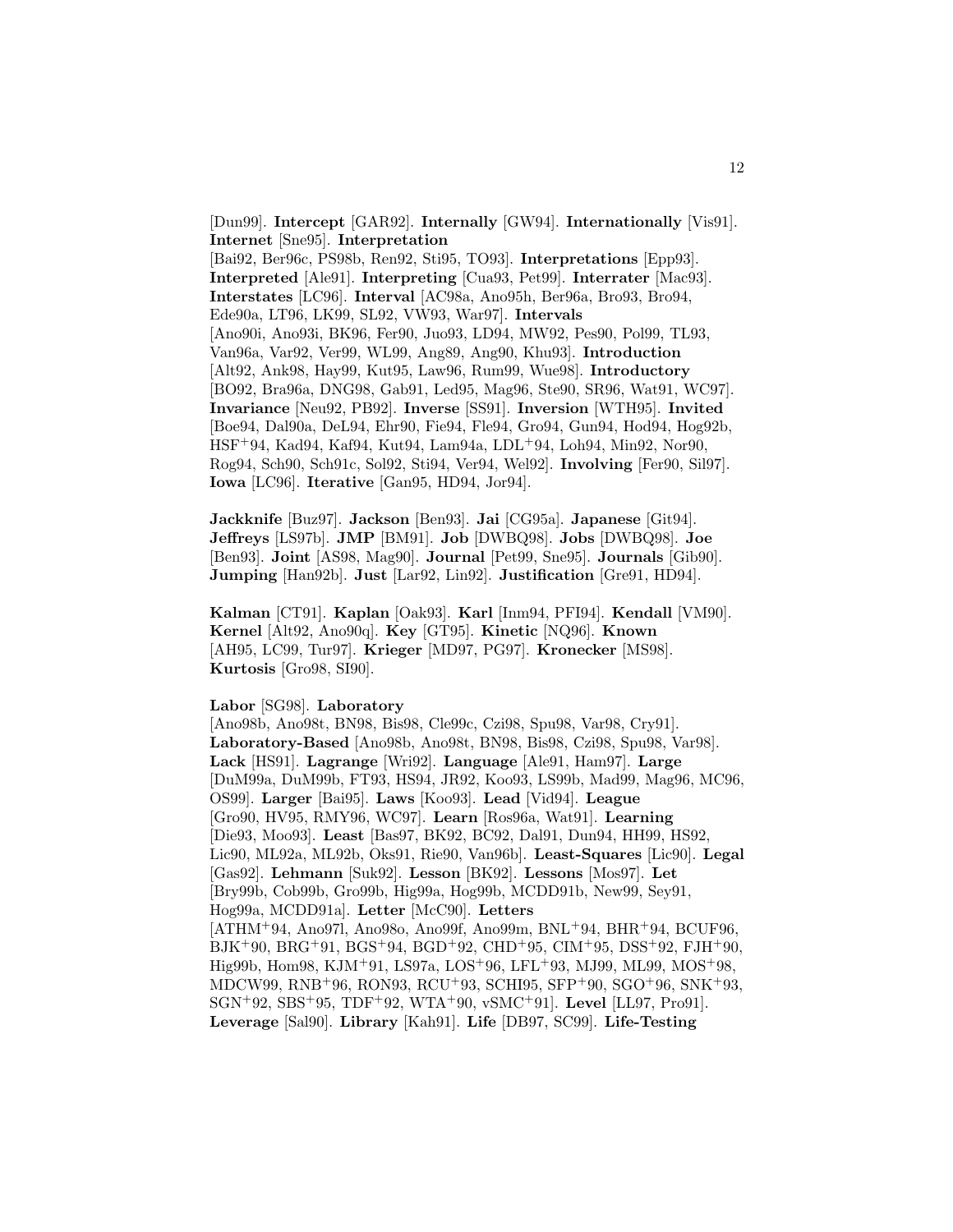[DB97]. **Life-Time** [SC99]. **Light** [Daw96, MD96]. **lightly** [Wio90]. **Likelihood** [Ass96, BC92, Bir90, DN94b, DN94c, Hen99, Kor90, Mag90, ME95, PB92, PT91, Sil97, Ste92, Tju98, DN94a]. **Limit** [Jol95, LC96]. **Limitations** [MGLK99]. **Limited** [TM99]. **Limiting** [DCWP93]. **Limits** [Sch96c]. **Line** [Wri92]. **Linear** [BR97, CR96, DB97, EGCD91, GAR92, Hil94, HD94, HT90, Ibr97, Kot91, LaM94b, LW90, MN97, MS95, MV94, MSS91, Mol91, MPB97, Nic94b, Pie92, Sal90, Sea97, SM91, TM95, Tju98, Van97, WB91, ZPH99, vS96]. **Lines** [Nel90, Nel98b]. **List** [Dav98a]. **Literacy** [GNM<sup>+</sup>98]. **Literate** [Sch90]. **Literature** [Ham97, Mur97]. **LMS** [Dal91]. **Local** [HBC<sup>+</sup>91]. **Locate** [Hel99]. **Locating** [HBC<sup>+</sup>91]. **Log** [Mol91, Pie92, Wie99, vS96]. **Log-Linear** [Mol91, vS96]. **Log-Normal** [Wie99]. **Logical** [Gre91]. **Logistic** [Bra96b, HHB91, OW91, Sim98, Str92, WL99]. **Logit** [Sap91]. **LOGLINDI** [Mol91]. **Lognormal** [Rea98]. **Longitudinal** [Dun94, LKNP95]. **Look** [Dan92, HV95, JL97, Kot91, RvE97]. **Looking** [Gna90]. **LORANK** [CGO91]. **Lottery** [Pau92]. **Lotus** [Kah91]. **Lower** [CGO91, Gre96, Lev97].

**Macintosh** [BM91, SMP97]. **Magnitudes** [Sch93a]. **Major** [HV95, RMY96, WC97]. **Majors** [GH91]. **Make** [Dav98b, MCDD91a, MCDD91b, Sey91, Wat91]. **Making** [Mon97b, Rum98]. **Man** [Ano97f, Tib97]. **Management** [Bli90, Git94, Vis91, Obr98]. **Managers** [Bon98]. **Mann** [Ahm96]. **Mantel** [Lev97, MW92]. **Manual** [Kha91]. **Many** [Daw96, MD96, Str92]. **Map** [SM97]. **Maple** [Bag95, Tan99]. **Margin** [SS99]. **Marginal** [Lee93]. **Marginals** [JH96]. **Market** [SG98]. **Marketing** [Rot90]. **Markov** [Ano92g, Jes94, KCGN98, RM91, Sha91a]. **Mass** [DCWP93]. **Matched** [Lev97]. **Matches** [RvE97]. **Matching** [RS91b]. **Materials** [Ano91a, Ano91b, Ano92a, Ano93a, Ano95a, Ano95b, Ano95c, Ano96a, Ano96b, Ano97m, Ano97n, Ano97o, Ano97p, Ano98i, Ano98p]. **Mathematica** [CB95b, Bag95]. **Mathematical** [Dav95, Mac99]. **Mathematics** [GH91, HK92]. **Matrices** [CGO91, KAB<sup>+</sup>97, MS98, MC96, RM94]. **Matrix** [Ale91, McL99, Olk92, Ale91]. **Matter** [Ano90c, Ano90d, Ano90e, Ano90f, Ano90m, Ano90n, Ano90o, Ano90p, Ano91c,

Ano91d, Ano91e, Ano91f, Ano91k, Ano91l, Ano91m, Ano91n, Ano92b, Ano92c, Ano92d, Ano92e, Ano92j, Ano92k, Ano92l, Ano92m, Ano93b, Ano93c, Ano93d, Ano93e, Ano93k, Ano93l, Ano93m, Ano93n, Ano94a, Ano94b, Ano94c, Ano94d, Ano94h, Ano94i, Ano94j, Ano94k, Ano95d, Ano95e, Ano95f, Ano95g, Ano95m, Ano95n, Ano95o, Ano95p, Ano96c, Ano96d, Ano96e, Ano96f, Ano96m, Ano96n, Ano96o, Ano96p, Ano97b, Ano97c, Ano97d, Ano97e, Ano97g, Ano97h, Ano97i, Ano97j, Ano98d, Ano98e, Ano98f, Ano98g, Ano98j, Ano98k, Ano98l, Ano98m, Ano99b, Ano99c, Ano99d, Ano99e, Ano99h, Ano99i, Ano99j, Ano99k]. **Maximal** [GK99]. **Maximum**

[BC92, DN94a, DN94b, DN94c, GW94, Hen99, Kor90, LC96, ME95, PB92]. **May** [CW93, Dav98b]. **Mean** [AH95, AS98, BS99, GAR92, Lev93, MC91,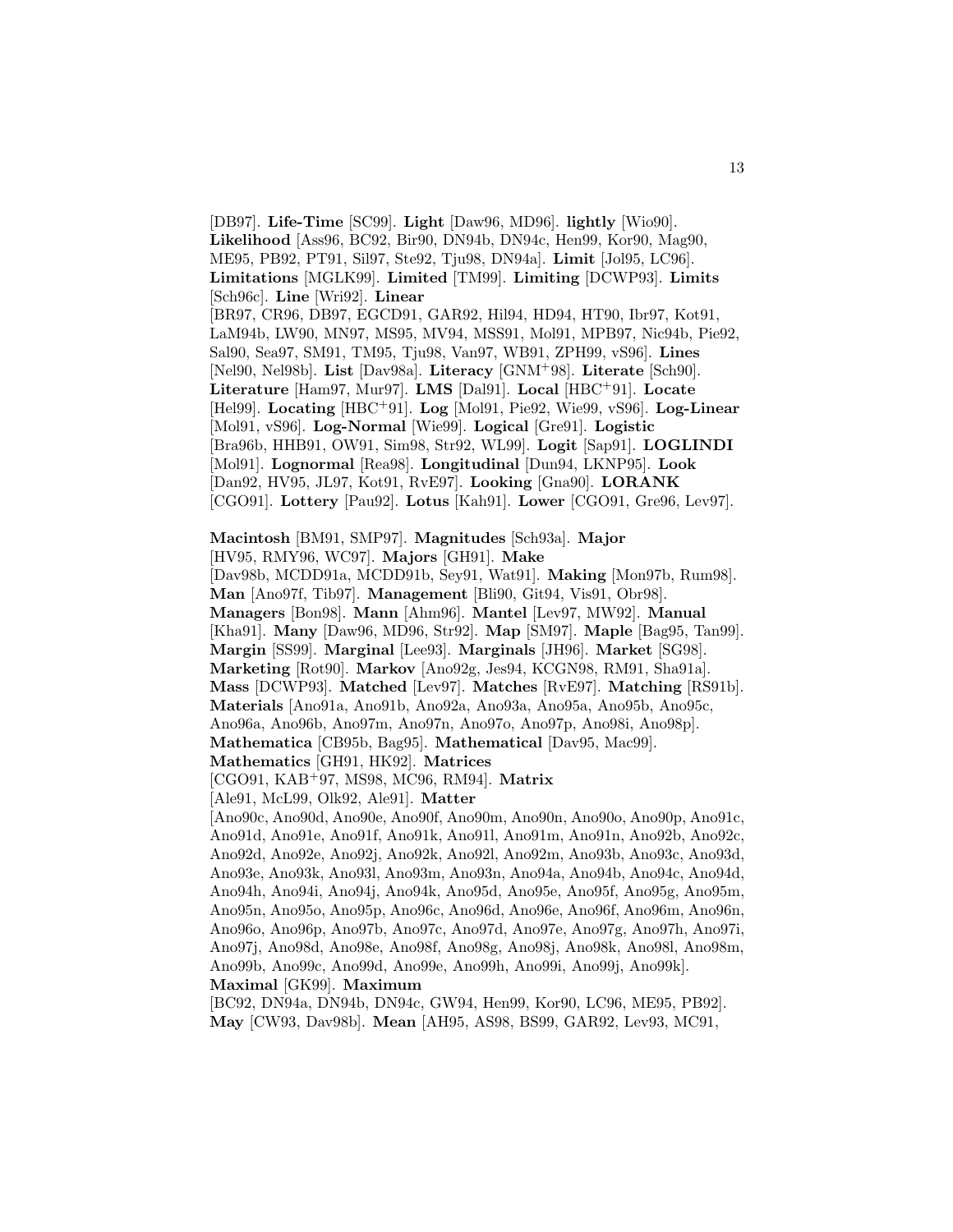O'C90, Per93, Sam91, She97, SP94, Ste96]. **Meaning** [Sen90]. **Means** [Ano93h, BC92, GR96, MS92, SK93, SF93, vM93]. **Measure** [MN97]. **Measurement** [LK99]. **Measures** [DGC97, GKT98, Gro98, Hos92, Mag90]. **Measuring** [AG95, Saw98, vS96]. **Media** [Dan92, GNM<sup>+</sup>98]. **Median** [Dal91, HS92, Lee95, O'C90, SGC90, She97, SP94]. **Medical** [CJ92]. **Medium** [CW99]. **Meet** [MHT90]. **Meeting** [Saw98]. **Meier** [Oak93]. **Memorian** [NL95]. **Message** [CF91, CW99]. **Meta** [Van96b, Nor95]. **Meta-Analysis** [Van96b, Nor95]. **Method** [BK96, EP91, Faw90, GCGG95, HS92, LKNP95, Oeh92, PPS96, Pes90]. **Methods** [Alb93, Bon98, Cle99d, Die93, Hes90, MV94, Mur97, Joh99, And99, Eme96]. **Metropolis** [CG95b]. **Microcomputer** [HG97]. **MicrOsiris** [VV90]. **Microsoft** [Bon98, Cle99c]. **Mid** [MW92]. **Mid-** [MW92]. **Milliken** [St.90]. **Minimizes** [SGC90]. **Minimum** [Ang92, Cai94]. **Mining** [DuM99a, DuM99b, Han98, LS99b, Mad99, OS99, PW91]. **Minitab** [Cle99c, Alb93, Ste90]. **Misleading** [VW93]. **Missing** [PT91, Sne93, HB96]. **Missingness** [MGLK99]. **Mississippi** [BES98]. **Misuse** [CR96]. **Mixed** [MSS91, MPB97, Sch93d, Sea97, Vos99]. **Mixed-Effects** [MPB97]. **Mixed-Model** [Sch93d]. **MIXSOFT** [Pie90]. **Mixture** [Beh90, FN92, Pie90, PR98]. **Mixtures** [Hau97, Hou97, Sap91]. **ML3** [KDV94, Pro91]. **MLE's** [SS91]. **Mode** [AG95, Sen90]. **Model** [AR95, And94, Bri96, HT90, Kot91, Sap91, Sch93d, Stu90, TM95, Van97, Alb92]. **Model-Based** [Kot91]. **Modeling** [Car96, Dan92, GPA97, Haw91, NWS90, NQ96, Pe˜n97, RKW98, RMY96, SB98]. **Models** [Ano91i, BL94, BF91, CR96, CM92, EGCD91, Fri95, GKT91, Hil93, HD94, HL99, Ibr97, LaM94b, MN97, MS95, MV94, MSS91, McL99, MPB97, NS97, Nel98a, Pie92, S. 91, Sch99, SMH91, SSH96, Sea94, Sea97, Sha91b, Tju98, Vos99, Wie99, ZPH99, vS96, Pei90, Hil94]. **Modern** [KK99b, Pil98, Rum99, SP98]. **Modernizing** [Gar95, Leh95, Mor95a]. **Modification** [Lev93]. **Moment** [Cai94, DR99, Koo93, McC94, Nav97a, PN95]. **Moment-Generating** [Cai94, McC94]. **Moments** [BSY92, Hos92, Nel98b, Sam92, Smi95]. **Monotone** [Ste92]. **Monotonic** [Bas91]. **Monte** [BS98, KCGN98, Rie90, RM91]. **Morris** [TW91]. **Most** [Bir90, Ede90b]. **Motivating** [DNG98]. **Mountain** [Mon95]. **mph** [LC96]. **MS** [Mar94, Ano90j, Obe91]. **MS-DOS** [Mar94, Obe91]. **MS/PC** [Ano90j]. **MS/PC-DOS** [Ano90j]. **MSOD** [Ehr90]. **Multi** [Bor99]. **Multi-Tiered** [Bor99]. **Multicenter** [WKB<sup>+</sup>95]. **Multilevel** [KDV94, ZPH99]. **Multimedia** [VM96]. **Multinomial** [Ano90i, Ano95h, Bro93, Bro94, KU96, Ang89, Ang90]. **Multiple** [Cua93, Fra92, LD94, Nic94b, PF95, Sav90, TM99, WW97, Wil91a]. **Multivariable** [Joh99]. **Multivariance** [FB91]. **Multivariate** [Ano90q, CY99, EP91, FN92, Gan95, Loo95, Sap91]. **Muncher** [Mon97b]. **Musical** [MBB90]. **Mutual** [SK95]. **Myths** [BKM96].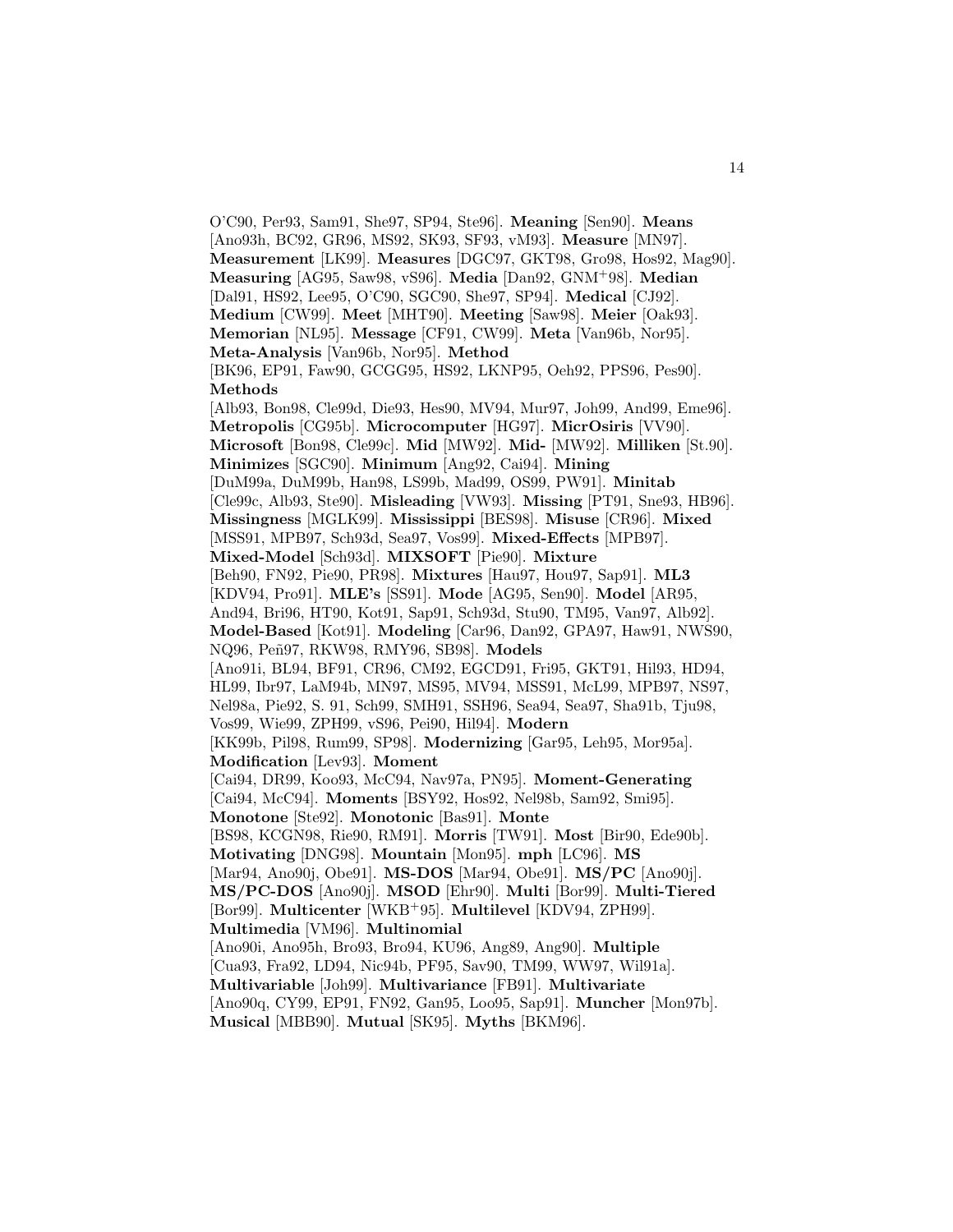**N** [Ano90q, Bra90]. **N-KERNEL** [Ano90q]. **Napoleon** [Gun98]. **National** [CJ92]. **Natural** [OS95]. **Nature** [BGG98, Inm94, PFI94]. **NBA** [CY99]. **NCAA** [Car96, SMH91, SSH96, SS99]. **Nearest** [Alt92, SM91]. **Nearest-Neighbor** [Alt92]. **Nearly** [JH96, Nel90]. **Nearness** [Kha92, Nay94]. **Necessary** [McL99]. **Necessity** [ST95]. **Need** [HG97, Hel99]. **Needed** [Hog91]. **Needle** [Rie90]. **Needs** [Bic95, Ket95, MHT90, McD99, Ros95a]. **Negative** [VBB94]. **Neighbor** [Alt92, SM91]. **Nested** [DeL94, Fle94, Kut94, Lam94a, LDL<sup>+</sup>94, LS97b, Rog94, Sea94]. **Networks** [Pal99, WM96]. **Neural** [WM96]. **News** [DWBQ98]. **Next** [Bra90, DAF<sup>+</sup>94]. **Nigerian** [Oko99]. **NLEX** [NWS90]. **No** [Lin92, Ang90, DN94a, GY90, WS94]. **Nominal** [VW93]. **Noncalculus** [SGC90]. **Noncentral** [Cha95, Pos93]. **Nongaming** [Bor97]. **Nonidentifiable** [NS97]. **Nonlinear** [Ano90q, NWS90, Tju98]. **Nonlocal** [Mag98]. **Nonmathematical** [Hig99c]. **Nonparametric** [Alt92, DS98, Meh91, SS98]. **Nonrandom** [MGLK99]. **Nonsingular** [McL99]. **Nonstandard** [vS96]. **Nonstatisticians** [Bra96a]. **Nonuniform** [Nun92]. **Normal** [Ano96g, AS98, BS99, BfJTH93, Cai94, CP99, GM91, Gre96, Hut93, JH96, Sap91, SF93, Van96a, Wal95b, Wie99, McC90]. **Normality** [DBD90, Loo95]. **North** [NOMLT95]. **Note** [Ang89, Ang90, Ano90k, Ano90i, BR97, Cha95, CH96, Dav93, Don99, Ede90b, EM93, GM91, HL96, Hen99, HS92, Hsi95, Inm90, Koo93, LaM94b, LK99, Oak93, Oeh92, PT91, Pes90, Pul90, SI90, Ste96, TL93, Van97, Khu93]. **Notes** [Ano92i, Ano95j, Ano95k, Ano95l, Ano96i, Ano96j, Ano96k, Ano96l, Ano98q, Gol91, Gol92b, Gol92c, Gol92d, GV93, Gol93a, Gol93b, Gol93c, Gol94a, Gol94b, Gol94c, Gol95a, Gol95b, Gol95c, Gol95d, Gol96a, Gol96b, Gol96c, Gol96d, Gol97a, Gol97b, HL98, Hil97a, Hil97b, Hil98a, Hil98b, Hil99, Nas94a]. **Number** [Ang92]. **Numbers** [Hel99, Koo93]. **Numerical** [Luc97, WTH95]. **Numerically** [Wal95a].

#### **Objection** [MD97]. **Observation** [Olk92]. **Obtaining**

[Pes90, Smi95, TL93, WTH95]. **Occurrence** [Dav95, Dav98a]. **Odd** [Ang92]. **Odds** [Gab91, Han92b, MW92, WL99]. **Old** [Sen90, Smi95]. **OLS** [BF91]. **Olympic** [NK96]. **Once** [LC99]. **One** [Ano98b, Ano98t, BN98, BK96, Bis98, Czi98, Czi99, Dan94, LT97, Lev97, LC99, O'C90, Sil97, Spu98, Var98]. **One-Dimensional** [LT97]. **One-Factor-at-a-Time** [Czi99, Dan94]. **One-Half** [LC99]. **One-Semester**

[Ano98b, Ano98t, BN98, Bis98, Czi98, Spu98, Var98]. **One-Sided** [Sil97]. **One-Way** [BK96]. **Online** [Hel99]. **Operator** [BSY92]. **Opportunities** [Gna90]. **Opposition** [Dav98b]. **Optimal** [CB95a]. **Optimality** [Lee95]. **Order** [Ano90h, BR97, Dav93, DN94b, DN94c, SC97, DN94a, GY89, GY90]. **Order-Statistics** [Ano90h, GY89, GY90]. **Orders** [KR99]. **Ordinal** [VW93]. **Oriented** [Alb97c, Ano98b, Ano98t, BN98, Bis98, Czi98, Spu98, Var98]. **Orthogonal** [CR96]. **Other**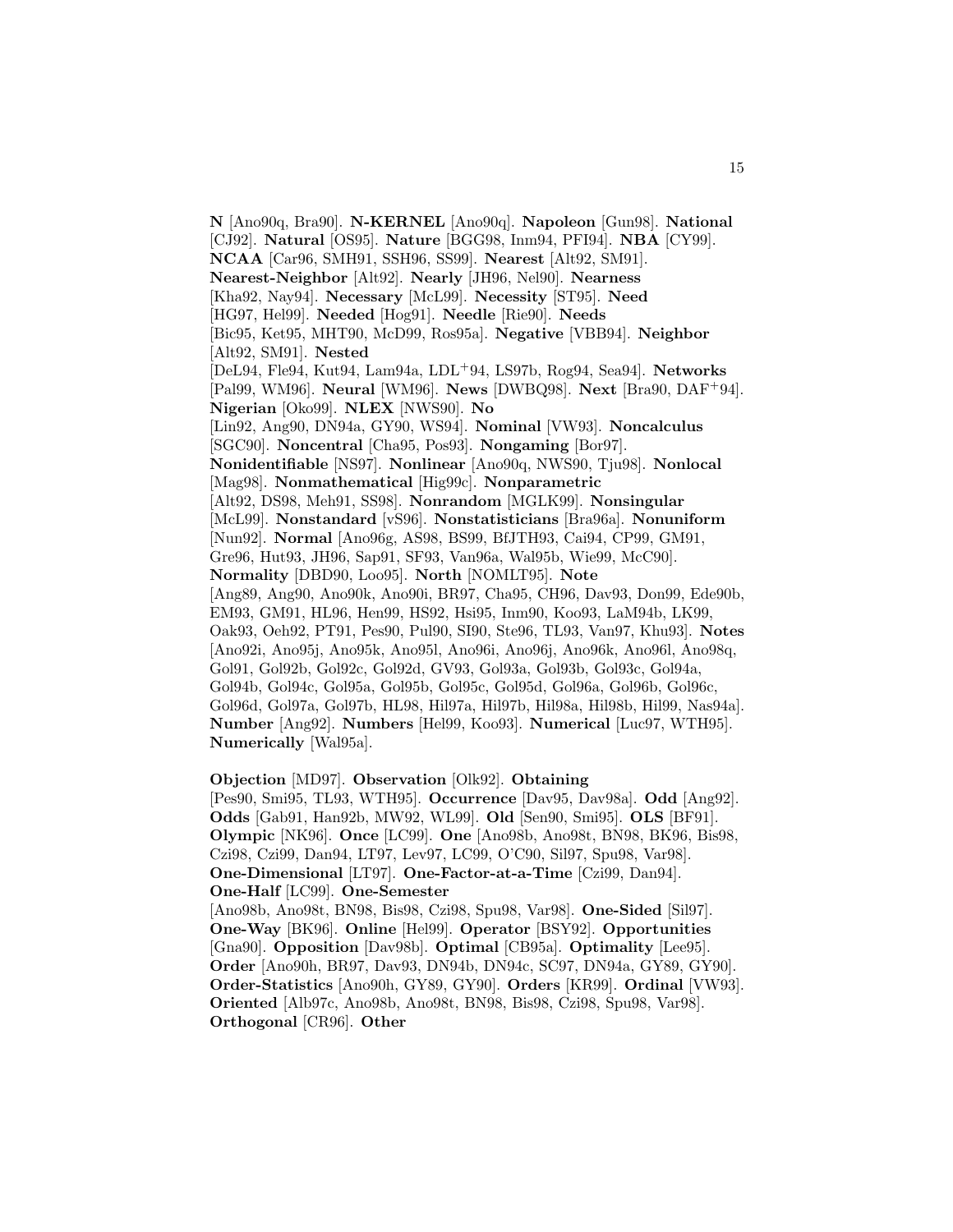[Gol92a, Kir91, Lin92, SG98, Sne95, Var92, Ano93i]. **Our** [Bry99b, Cob99b, Gro99b, Hig99a, Hog99a, Hog99b, New99]. **Outcome** [GAR92, GM96, Mat99, SRW95]. **Output** [OCE93, Sea94]. **Outreach** [KM94]. **Overdispersion** [Tju98]. **Overruled** [MD97]. **Overview** [Hog92a].

#### **P** [Lam90]. **Package**

[Bli90, CGO91, DS98, Meh91, S. 91, Sea94, SS98, Spi90, Tho95]. **Packages** [Coh97, Dal90a, Dal90c, Eme96, Hau97, Hou97, HF96, Lur95, Mor98, OCE93, Ost98, Sch93d, ZPH99, Loc93]. **Paired** [DG97, Day98, McN92, MC91]. **Paired-Comparisons** [Day98]. **Pairing** [DG97]. **Pairs** [Dou93, EGS96, Gre96]. **Pairwise** [SK95]. **Paper** [Sto98]. **Paradox** [AFV96, CU92, War95b]. **Paradoxical** [Hom97]. **Parallel** [Nel90]. **Parameter** [Dou93, LT96, MKV92]. **Parameters** [DN94b, DN94c, Fer90, RS93, SS91, TL93, War97, WB91, DN94a]. **Part** [Eng93, McC98a, McC98b, McC99, Sch93d]. **Partial** [KR99, TO93]. **Participation** [Gel98, Mag96]. **Partitioning** [CS91]. **Past** [RSW99, ZH90]. **Pathological** [KB93]. **PC** [Mar94, Coh97, Dal90b, FB91, VV90]. **PC-Based** [Coh97]. **PC-DOS** [Mar94, Ano90j]. **PC-SIZE** [Dal90b]. **Pearson** [Inm94, PFI94]. **Peculiar** [Ley96]. **People** [Kir91]. **Percentage** [Wil91b]. **Percentile** [Pol99]. **Percentiles** [Dun91]. **Perfect** [Mad91]. **Performance** [GAR92, RMY96]. **Period** [PS94]. **Permutation** [LD98]. **Perot** [Gun98]. **Personal** [MBB90, Obe91]. **Perspective** [Bai95, OS95, SG92]. **Perspectives** [RKW98]. **Ph.D** [Gar95]. **Ph.D.** [Leh95, Mor95a]. **Phenomena** [GPA97, NQ96]. **Phrases** [GT95]. **Physical** [Old95, ZH90]. **Pin** [CS94]. **Pinch** [Dun91]. **Pitcher** [RMY96]. **Pitfalls** [VM96]. **Pitman** [FK97, Kha92, Nay94]. **Place** [Moo93]. **Placement** [RSW99]. **Player** [WC97, MCDD91a, MCDD91b, Sey91]. **Players** [Lac90]. **Playoff** [BH98]. **Playoffs** [Bor99]. **Plot** [FM92, HN98, LT97, LKNP95]. **Plot-Density** [HN98]. **Plots** [GKT91, HN98, KR99, Mon95, Nel90, Sal90, SW94, Wil99]. **Plotting** [Bec96, WT92]. **Plus** [Hal92, KK99b]. **Pocket** [Hoe98, McC90]. **Point** [Car96, GR96]. **Points** [FT93, Wil91b]. **Poisson** [GY90, Alb92, Ano90h, Ano96g, GY89, Jol95, Kel94, Knü94, Neu92, PA91, Tie94, Wal95b, War97]. **Policy** [Saw98, Kaf98]. **Polynomial** [Ano91i, Mag98, Pei90]. **Pooling** [Hin96]. **Population** [DC90, Kha92, Nay94, RM91, SP94]. **Position** [BTV90]. **Positive** [PN95, VAD90]. **Possibilities** [But90]. **Possible** [Bly93, PG97]. **Post** [Hog92a]. **Post-Enumeration** [Hog92a]. **Posterior** [Ros96a]. **Power** [Ano90j, DP91, Kor90, MH93, Ott96, PA91, SG91, She97, TM95, WB91]. **POWER.FOR** [DP91]. **Powerful** [Ber96a, Bir90, DBD90, Ede90b]. **Powers** [Suk92]. **Pr** [HL96]. **Practical** [Ano90q, Hoe98, Huz99, NK96, Par98b, Sav90]. **Practice** [Can98, KCGN98, Maa99, Per98, SB98]. **Pragmatic** [GM96]. **Pragmatics** [Hin96]. **Precise** [Dun91]. **Predict** [SS99]. **Predicting** [BCJ97]. **Prediction**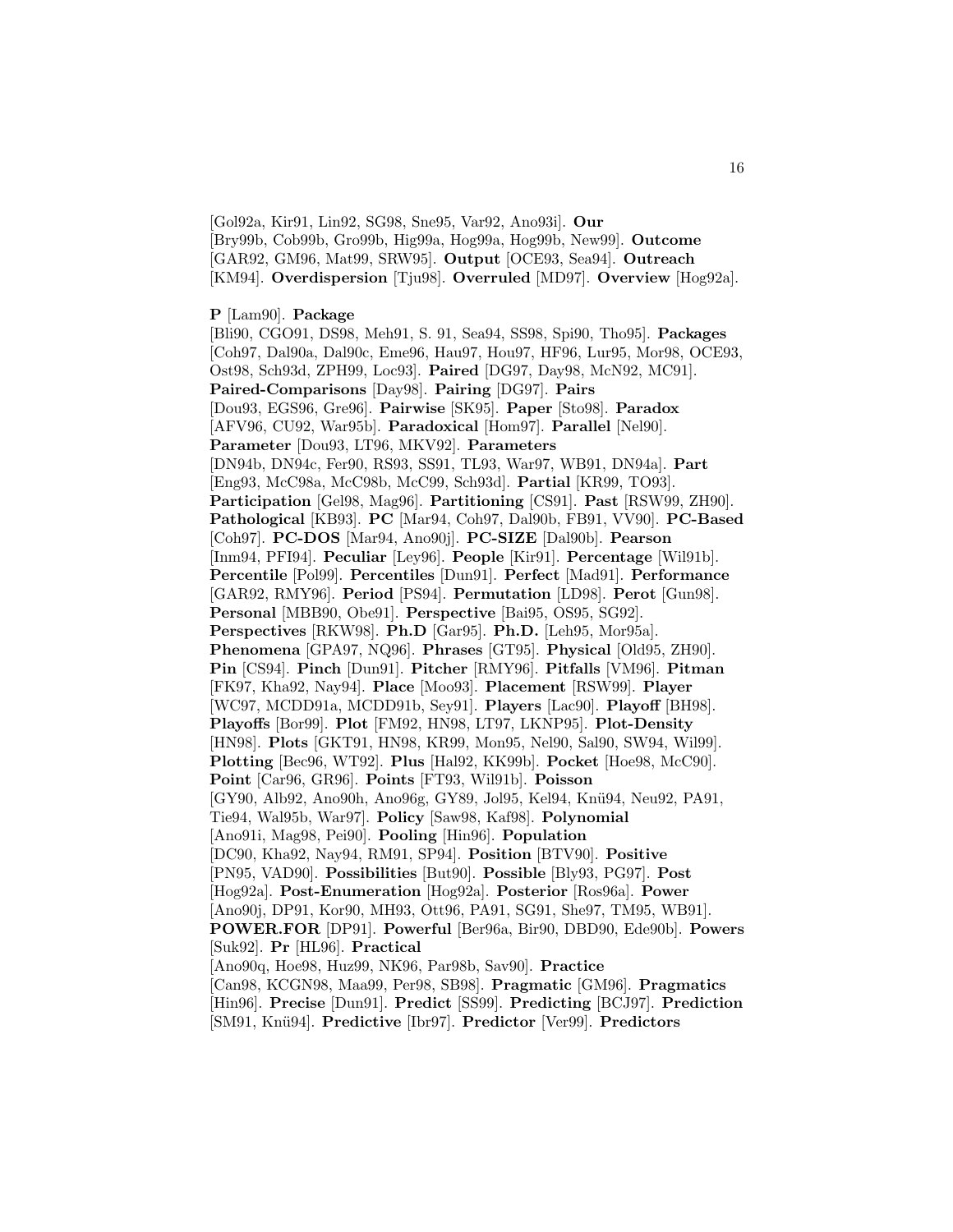[DB97, Sea97, Sim98]. **Preliminary** [Gol98, MM90]. **Preparing** [HK92]. **Preposterous** [Han92b]. **Present** [RSW99, ZH90]. **Presentation** [BKM96, Wes90]. **Pretesting** [GAR92]. **Prevalence** [Kva96]. **Previous** [Kor90]. **Principal** [BK99, FT93, HL98, JK99, NK96, Ren92]. **Principle** [Hel95, Nel98a]. **Principles** [Can98]. **Prior** [LS97b, Mat99, Ros96a]. **priority** [DN94a]. **Priors** [Ibr97]. **Probabilistic** [GPA97, She98]. **Probabilities** [Ano95h, Bro93, Bro94, KU96, PN95, Pul90, Tie94, Wil91b]. **Probability** [Ang92, Ano96g, Bar99, BM94, Bor97, BSY92, Dav98a, DCWP93, GKT91, Hut93, Kaz95, Mad91, OS95, SP98, SMH91, SSH96, Sol93, Ste91, WT92, Wal95b, Kel94]. **Problem** [BES98, Chu99, Daw91, Day98, Hil96b, Hu92, Mal98, Nun92, Pal99, RS91b, Smi95, Knü94, Rea98, Rie90]. **Problem-Solving** [Hil96b]. **Problems** [Dan92, Oko99, Sim94, UE90]. **PROC** [Mon97b]. **Procedure** [HD94, ML92a, ML92b, St.90]. **Procedures** [Ber96c, HS91, Sav90, UE90]. **Proceedings** [Wat95]. **Process** [Ano90h, Ber96c, KM92, Neu92, RM91, Sto98, GY89, GY90]. **Processes** [Per93]. **productivity** [HBF90]. **Products** [MS98]. **Profession** [CF91, Igl98]. **Professional** [Bor99, Lac90]. **Profiles** [LRG90]. **Program** [Ano90q, Dal90b, DP91, Hsi91, WC91]. **Programs** [BM91, Bry99b, Cob99b, Gar95, Gro99b, Hig99a, Hog99a, Hog99b, KDV94, Leh95, Mar94, Mor95a, Nas94b, New99, Tho95]. **Progression** [Mad91]. **Progressive** [BS95]. **Project** [AC98b, Yu94a, Yu94b]. **Projecting** [Kor90]. **Projection** [BK99]. **Projections** [Nic94b]. **Projects** [AS99, GNM<sup>+</sup>98, Led95]. **Promises** [VM96]. **Proof** [Ano90h, SS91, SGC90, DK95, GY89, GY90]. **Properties** [Ibr97, Per93, WSS93]. **Property** [Ano91i, DB97, Lee95, Neu92, SC97, Tur97, Pei90]. **Proportion** [RvE97]. **Proportional** [Gan95]. **Proportions** [AC98a, Ano90i, Ano94f, WS93, Ang89, Ang90, WS94]. **Prospects** [Oko99]. **Prosper** [HHJL93]. **Proving** [Zeh91]. **Pseudorandom** [Dor96]. **Public** [CF91, Kaf98, Saw98]. **Publication** [SRW95]. **Publications** [SATV94, Wio90]. **Publish** [SRW95]. **Pursuit** [BK99]. **Putting** [SW90]. **Puzzling** [Sim94].

**Q** [GCGG95]. **Q-TWiST** [GCGG95]. **Quadratic** [Dri99, Saw92, Sch96c]. **Quadratic-Type** [Sch96c]. **Quality**

[Ano98b, Ano98t, BN98, Bis98, Boe94, BO92, Czi98, Fie94, GCGG95, Git94, Gon94, Gro94, Gun94, Hod94, HHJL93, Hoe98, HSF<sup>+</sup>94, Imr94b, Imr94c, Kad94, Kaf94, Kas98, Loh94, Sne90, Spu98, Sti94, Str90, Var98, Ver94, HBF90]. **Quality-Adjusted** [GCGG95]. **Quality-Oriented** [Ano98b, Ano98t, BN98, Bis98, Czi98, Spu98, Var98]. **Quantal** [AR91]. **Quantifying** [BWM98]. **Quantile** [Gro98, He97, KR99]. **Quantiles** [HF96, Sho95]. **Quantitative** [AR91, CS94]. **Quantitatively** [Sch90]. **Quantities** [JSM95]. **Quasi** [Sal99, Tju98]. **Quasi-Experiments** [Sal99]. **Question** [AS94]. **Quick** [Ano90i, Ang89, Ang90]. **Quota** [BWM98].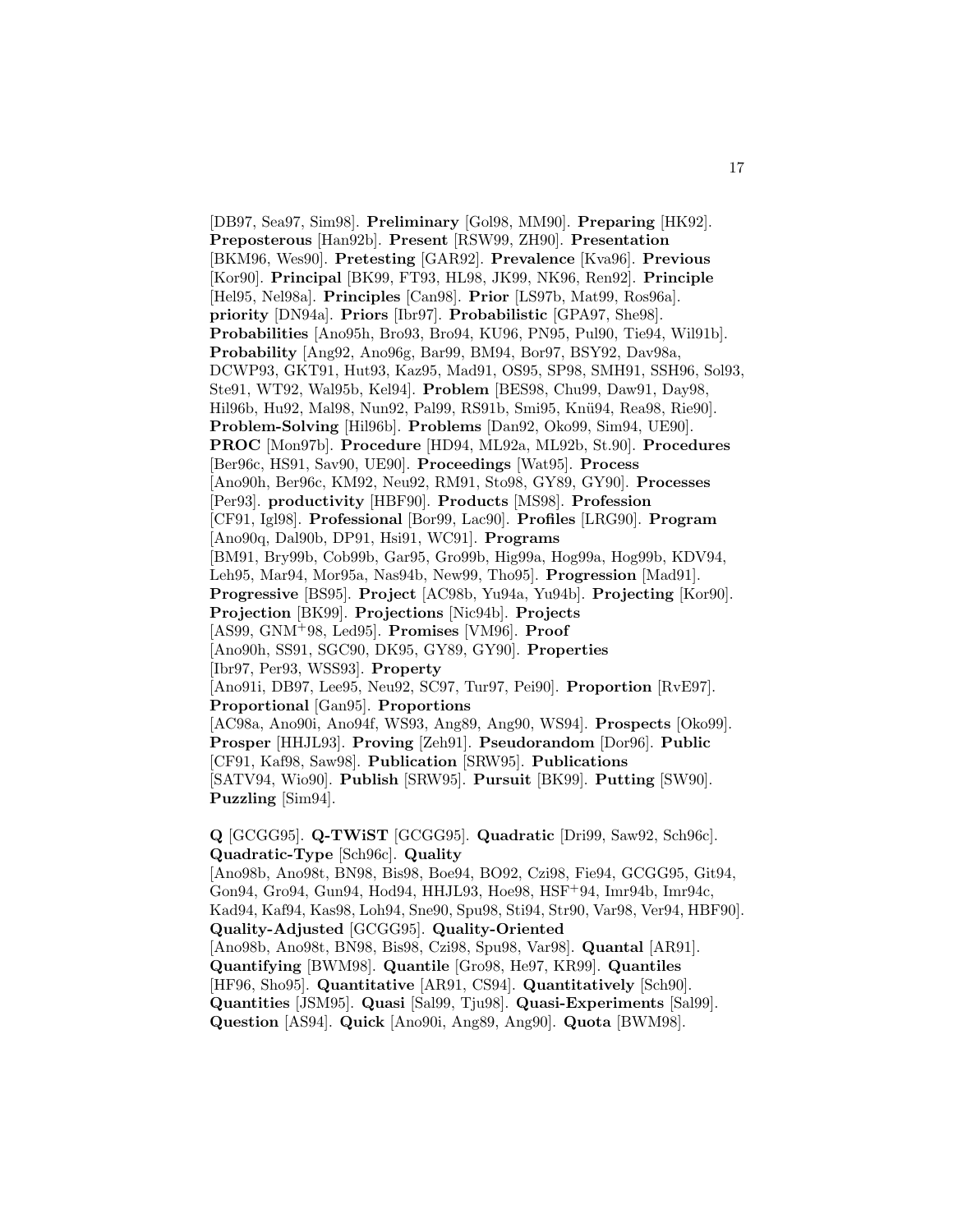**R** [Ano91t, Ano91u]. **R.** [Inm94, PFI94]. **Race** [Saw98, Wal98]. **Racing** [SB98]. **Random** [Ano92g, Beh90, BK96, Cai94, HR98, Lee93, Nav97a, SSC99, Sea97, Sha91a, WSS93, Alb92, HB96]. **Randomization** [Old95]. **Randomly** [JK90]. **Rank** [CGO91, LW90, MV94, Suk92, VM90, WB91]. **Rank-Based** [MV94]. **Ranking** [Gro90]. **Rate** [BGG98]. **Rates** [Lor90, TM99]. **Ratings** [Bas97]. **Ratio** [Bir90, DC90, JSM95, Mag90, MW92, RS93, Sil97, Ste92, VW93, vM93]. **Ratios** [AB92, WL99]. **Reaction** [Ste90]. **Read** [Mur97]. **Ready** [SATV94]. **Real** [Ber97c, Dor96]. **Realism** [WC97]. **Really** [Gat95]. **Realm** [Han92b]. **Reasoning** [And99, Bra96a, Gas92, Hay99]. **Reasons** [Alb97a, Alb97b, Ber97a, Ber97b, Fre97, Lin97, Moo97a, Moo97b, Moo97c, Sch97, Sho97, Wit97a, Wit97c]. **Received** [Ano93f, Ano93g, Ano94e]. **Reconstruction** [Yu94a, Yu94b]. **Record** [BTV90, Sol93]. **Records** [NK96]. **Recreational** [SB98]. **Recurrence** [DCWP93]. **Recursive** [Haw91, Smi95, Tie94, Tie98]. **Reflections** [Hah95]. **Region** [Nic94b]. **Regional** [SMH91, SSH96]. **Regions** [Dou93, Hyn96, ME95]. **Regression** [Alt92, Ano90q, Ano91i, BCJ97, Bra96b, Bri94, Bri96, CR96, CHS99, Coh91, Cua93, Dal91, DC90, Dun94, EM93, Fra92, GW94, GAR92, HL98, HHB91, Hol99, HL99, Hsi95, HT90, Joh99, JK99, Jor94, KG90, Kot91, LaM94b, LD94, Lev93, Lic90, MG97, MC91, Mil96, Nas92, Nel98b, Nic94b, OW91, Obe91, OCE93, Pei93, Pie92, Sam91, Sen90, Sim98, Smi98, Str92, Tju98, UE90, WL99, Pei90]. **Regression-Toward-the-Mean** [Lev93]. **Regressions** [BF91, Mag98]. **Regressors** [Ano92g, Sha91a]. **Reinforcing** [CF91, Kha91]. **Rejoinder** [MCDD91b]. **Related** [Sha91b, SC97]. **Relating** [Dri99]. **Relation** [JK99]. **Relationship** [Old95, Sch93a, Sha91b, SR97]. **Relationships** [Ber96b, Jon99, RS91b]. **Relative** [Far90]. **Release** [Tan99]. **Reliability** [Mac93, McC98a, McC98b, McC99]. **Remaining** [Str90]. **Remarkable** [Jam99, SG93]. **Reminder** [FBG96]. **Removable** [Sal99]. **Repeated** [DGC97]. **Replicated** [LE93]. **Replications** [Ott96]. **Reply** [Alb97a, Alb97b, Ano98b, Ano98t, Ano99n, Ber97a, Ber97b, DuM99b, GKR97a, GKR97b, Hig99a, Hig99d, Hog99b, Hog99c, Imr94a, Imr94c, Moo97b, Moo97c]. **Report** [Ano98c, Ano99g, Lan97, Lan99b, Lar94, Lar96, Sch92, Sch93b, Mon97b, Lan98, Lan99a]. **Reported** [Don99]. **Reporting** [DuM99a, DuM99b, LS99b, Mad99, OS99]. **Representation** [Gib90]. **Representing** [FT93]. **Requirements** [SL92]. **Resample** [Ros96a]. **Resampling** [Sim94, SG92, Wil94b]. **Research** [AW91b, Hes90, Hol99, LRG90, LD98, Nag98]. **Residual** [KS91, Nel90]. **Residuals** [GW94]. **Resolution** [CU92, CH96]. **Resolving** [Vos99]. **Resource** [OS95, Won98]. **Resources** [Sne95]. **Respect** [AG95]. **Respondent** [Gar95, Mor95a, Mor95b]. **Response** [AR91, DeL94, Fle94, Kut94, Lam94a, MKV92, Nel98a, Rog94, Stu90, Van96b]. **Response-Surface** [Nel98a]. **Responses** [CW92, LDL<sup>+</sup>94]. **Restrict** [Bly93]. **Restriction** [DN94b, DN94c, DN94a]. **Restrictions** [Sea97]. **Result** [Dri99, SC97]. **Results** [Bra96b, GK99, Wie99]. **Reveals** [Wri92].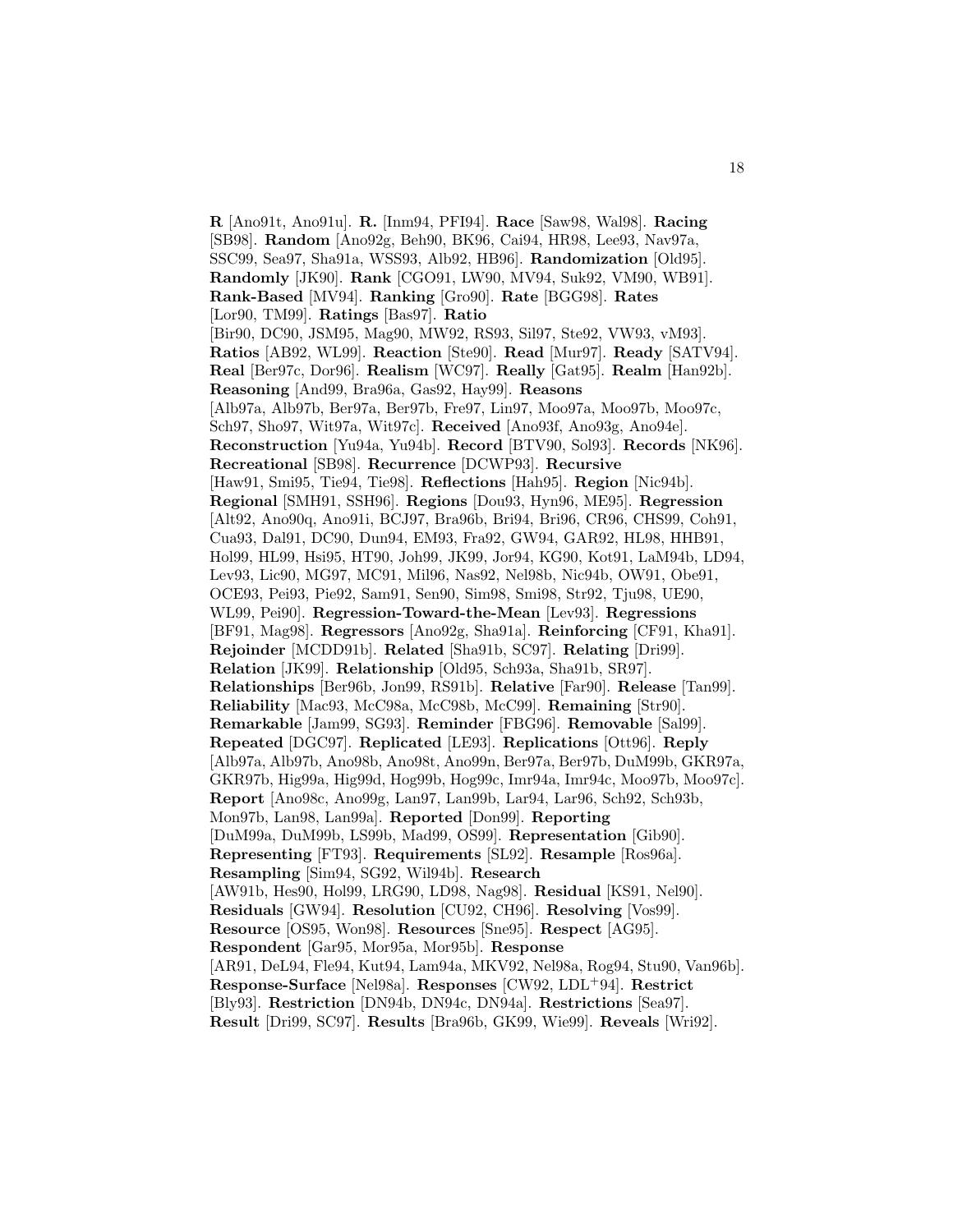**Revelations** [Gun98]. **Reverse** [Shu91]. **Reversion** [Sam91]. **Review** [Agr96, AB94, Ame93, And96, And99, Ank98, Bag95, Bar97, Bar98, Bar99, Bis95, Bol91, Boo97, Boy94, Can98, Car93, Che94b, Che94a, Cho97, Cla93, Cle99a, Cle99b, CW94, Coo91, Cot98, Cry91, Cry97, D'A96, Del97, Del95, Die97, Dob93a, Dob93b, Dob98, Don93, Don96, Dou97, DS91, DN92, Elt96, Eme96, Fra97, Fre94, Fri96, GKM<sup>+</sup>91, Gar97, Gas97, Gol98, Gor96, Gun97, Gun98, Gup94, Hal92, Hal94a, Hal94b, Hal95a, Hal95b, Hal95c, Han95, Har97, Har95, Hau97, Hay94, Hay96, Hay99, Hei91, Hel99, Her95, Hil93, Hil94, Hil96a, Hoe98, Hoe97, Hof91, Hol95, HL99, Hou97, Jam99, Joh96, Joh99, Jos93, Kaf97, Kaf98, KK99a, Kaf99a, KK99b, Kaf99b, Kas94, Kas98, KT94, Kin95, Koe97a, Koe97b, Koo90, Koo97, KDV94]. **Review** [Len98, Les95, Lev92, Loc93, Low98, Lur95, Lye96, LLL91, MW95, Maa99, Mac99, Mal94, Mal97, Man91, Mar94, Mcc97, Mid96, Mon97a, Moo96, Mor98, Mor91, Nab97, Nag90, Nag98, Nas95, NO98, Nei96, Nei93, Nic94a, Nic95, Nor95, Obr98, OL96, Par98a, Par98b, Pec97, Pet99, PRSE94, Pic97, Pos90, PD93, Pos94, Pos96, RS95, Ree94, Rei94, RR92, RR93, Ros93, Ros94, Ros95b, Ros96b, Rum98, Rum99, Rus98, SP98, Sap95, Sax94, Sch96b, Sch93c, Sch93e, Sch93f, Sha94, She98, She93, Sho96a, Sho96b, Sho98, Sim96, Smi97, Sne98, Sol95, Son90, Spi90, SMP97, Tan92, Tan95, The90, Tho95, Tom93, War95a, War93, Was93, Wat96, Wat95, Wea97, Wel98, Win95, Wit93, Wit94, Wit97b, Won98, Woo93, Wue98, Cle99c, Gol99, Sch99, Tan99, Hay96, KT94]. **Review** [KDV94, Nor95, Wat95]. **Reviews** [Ano90s, Ano91q, Ano91r, Ano93p, Ano95q, Ano95r, Ano95s, Ano96q, Ano96r, Ano96s, Ano96t, Ano97m, Ano97n, Ano97o, Ano97p, Ano97q, Ano98i, Ano98p, Ano98r, Ano98s, Bon98, Hol99, Pil98, Smi98]. **Revising** [Wal98]. **Revisited** [Daw91, KK91, SRW95, ZM94]. **Revisiting** [NK96]. **Rho** [RS91b]. **Ridge** [Obe91]. **Right** [Ama99]. **Risk** [DNG98, KS91, KR99, MZ92, Jam99]. **Road** [SB98]. **Roads** [Vid94]. **Robust** [Bas97, MKV92, NWS90]. **Rocket** [MZ92]. **Role** [Bil98, LaM94b, Old95, SK95]. **ROM** [Sne98]. **Rome** [Vid94]. **Root** [Hut93]. **Rosenbaum** [MD97, PG97]. **Ross** [Gun98, Wan91]. **Roundtable** [KCGN98]. **Rudolf** [Rie90]. **Ruin** [Pal99]. **Rule** [Alb97c, JL97, Puk94]. **run** [Alb92]. **Runners** [SB98]. **Runs** [RMY96]. **Rural** [GKT98, LC96].

**S** [KK99b]. **S-Plus** [KK99b]. **Sacco** [She98]. **Saddlepoint** [GC99, Huz99]. **Salaries** [HV95, WC97]. **Salary** [Lac90]. **Same** [Ano94f, WS93, WS94]. **Sample**

[Ama99, Ano90j, Ano95h, Bro93, Bro94, CJ92, Dal90b, Die93, DP91, Ede90a, HR98, Hsi91, HF96, Jol95, KG95, LC99, Mat99, MC91, MS92, NP97, Per93, Ros96a, SL92, She97, SP94, Suk92, TM95, War97, Wri90, vM93, Knü94]. **Sample-Size** [Dal90b]. **Sampler** [CG92, MB94]. **Samples** [Ano90g, Ano91g, BS95, Lev97, Pes90]. **Sampling** [Alb93, CLM92, DC90, Dor96, FKL<sup>+</sup>96a, FKL<sup>+</sup>96b, OS95, SS91, SG92]. **SAS** [Kas98, AR91, DS98, Mon97b, SS98, UE90]. **SAS-Based** [DS98, SS98]. **Say**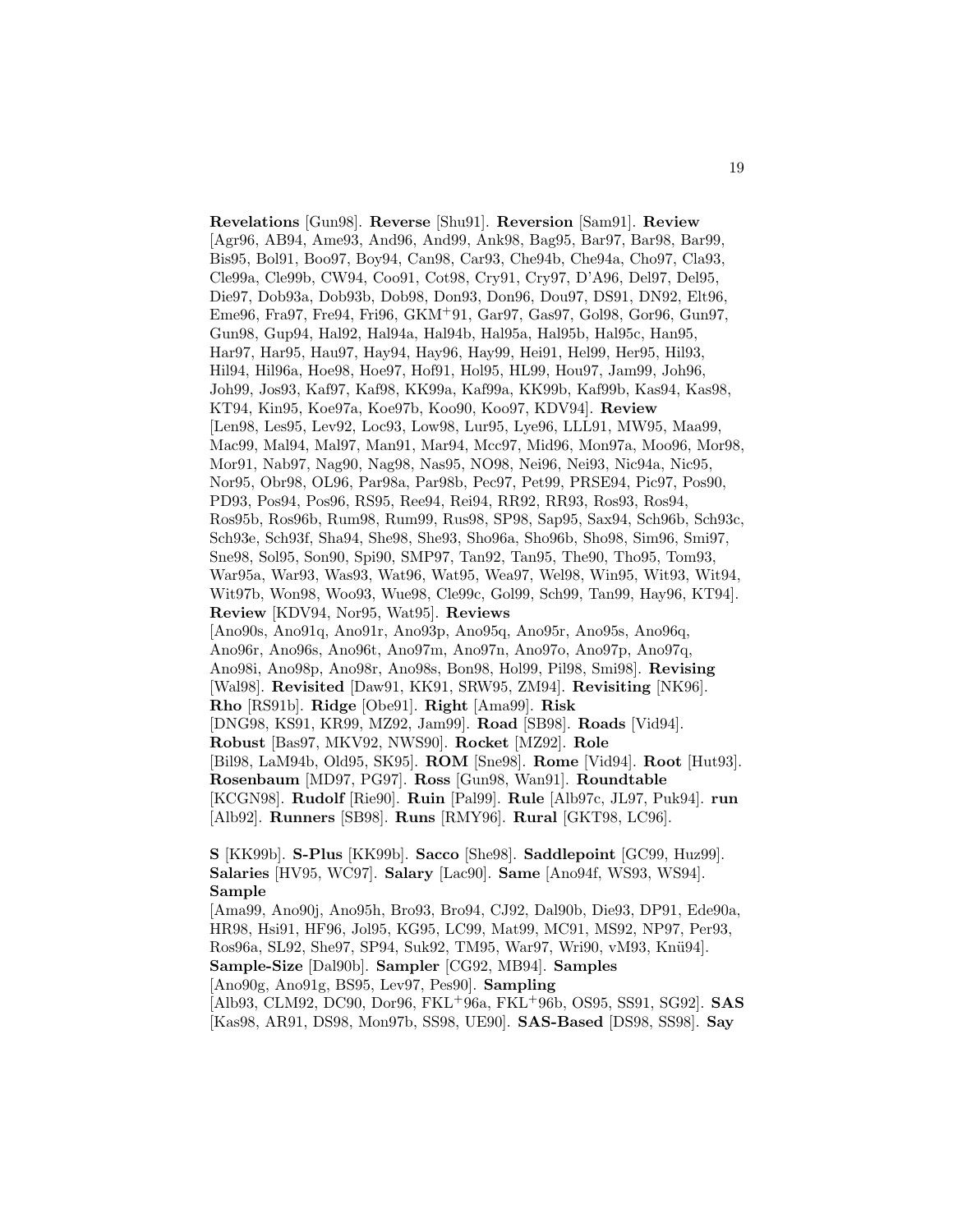[Lin92]. **Scale** [WB91]. **Scaled** [FK97]. **Scatterplot** [SG93]. **Scatterplots** [EGS96, KG98]. **Scheffé** [Khu93]. **Schemes** [Tie94, Tie98]. **Scholarly** [GT95]. **Scholarship** [Hog92b, Min92, Sol92, Wel92, Wil92]. **School** [HK92]. **Schools** [Wat95]. **Schucany** [Ano91t, Ano91u]. **Science** [Ber97c, CF91]. **Sciences** [DSJV90, ZH90, Bon98, Wue98]. **Scientific** [SO94]. **Scientists** [SG98]. **Score** [Boo92, St.90]. **Scores** [Kva96]. **Searching** [Ama99]. **Second** [Dav98a]. **Section** [Ano90k, CR90, Fre90, Gol90, Haa90, Hes90, Hil98b, Inm90, LS90, ZH90, HBF90, Ano98q, Gol97a, Gol97b, Hil97a, Hil97b, Hil98a, Hil99]. **Seeding** [SS99]. **Seemingly** [BF91]. **Segmented** [BWM98]. **Seldom** [Don99]. **Selected** [Igl98]. **Selecting** [Die93]. **Selection** [Ano90g, Ano91g, BWM98, HT90, Nel98a, OW91, Sal99]. **Selection/Quota** [BWM98]. **Semester** [Ano98b, Ano98t, BN98, Bis98, Czi98, Spu98, Var98]. **Semi** [RM91]. **Semi-Markov** [RM91]. **Semiconductor** [ST95]. **Separate** [PF95]. **Sequences** [BH98]. **Sequential** [Eme96]. **Series** [BH98, Ben93, CHS99, Cry91, Gab91, KT94, PT91, PA91, Unw91]. **Service** [AS99, Sne95]. **Sesquicentennial** [Ano90a, Ano90b, KLM90, MBB90, Nor90, S<sup>+</sup>90]. **Set** [Daw96, MD96, Str90, WSS93]. **Sets** [AS98, FS93]. **Setting** [Eng93, Gas92]. **Seven** [BH98]. **Seventh** [Hut93]. **Seventh-Root** [Hut93]. **Several** [MW92]. **Shape** [Hos92, RM94]. **Shaping** [McD99]. **Shareware** [Nas92]. **Shoeless** [Ben93]. **Shoes** [AR95]. **Shoestring** [Wil94b]. **Short** [Bir95, CRV95, Eng93, Kle95]. **Shortest** [Fer90, Juo93, WL99]. **Should** [Ros96a]. **Show** [Chu99]. **showcase** [CB95a]. **showdown** [CB95a]. **Shuttle** [MZ92]. **Sided** [Ede90b, Sil97]. **Sides** [Atk94]. **Si`ecle** [MCGM95]. **Sigma** [HHHZ99, Puk94]. **Significance** [Mag90, ZCM95]. **SIMCLUST** [WC91]. **Similar** [JR92]. **Simple** [BS95, BF91, BK96, EGCD91, Eub94, GAR92, GM96, HR98, Hel95, HD94, Jon99, Oks91, PPS96, SGC90, Tur97, Yu94a, Yu94b]. **Simplified** [FS93, VM90]. **Simplifying** [HH99]. **Simpson** [AFV96, War95b]. **Simulated** [Dun91]. **Simulation** [CLM92, Lin93, MMCsS96, RM91, Rus91, Sim94]. **Simulational** [BS95]. **Simultaneous** [Ano90i, KG90, LD94, Ang89, Ang90]. **Single** [PF95]. **Siobhan** [Daw91]. **Situations** [Hom97]. **Six** [HHHZ99]. **Size** [Ama99, Ano90g, Ano90j, Ano91g, Ano95h, Bro93, Bro94, Dal90b, Dor96, DP91, Ede90a, GW94, Hsi91, LC99, NP97, SL92, SP94, TM95, vM93, Dal90b]. **Size-Biased** [Ano90g, Ano91g, SP94]. **Sizes** [Jol95]. **Sketch** [Haa90]. **Skewness** [AG95, Gro91]. **Skills** [HHJL93]. **Slowly** [Gun93]. **Small** [War97]. **Small-Sample** [War97]. **SMD** [RKW98]. **Smoothing** [Eub94]. **Social** [Bon98, Gol90, Nag98, Wue98]. **Software** [Ano90s, Ano91q, Ano91r, Ano93p, Ano95q, Ano95r, Ano95s, Ano96q, Ano96r, Ano96s, Ano96t, Ano97q, Ano98r, Ano98s, Coh97, DS98, HG97, HL99, KT94, Mad98, McC98a, McC98b, McC99, Mor98, NWS90, NQ96, Nor95, Ost98, Pie90, Pro91, RM91, SS98, Spi90, SMP97, Vis91, ZPH99, Hil93, Hil96a]. **Sole** [AR95]. **Solid** [MZ92]. **Solution** [Hu92, Nun92, Sav90]. **Solving** [Hil96b].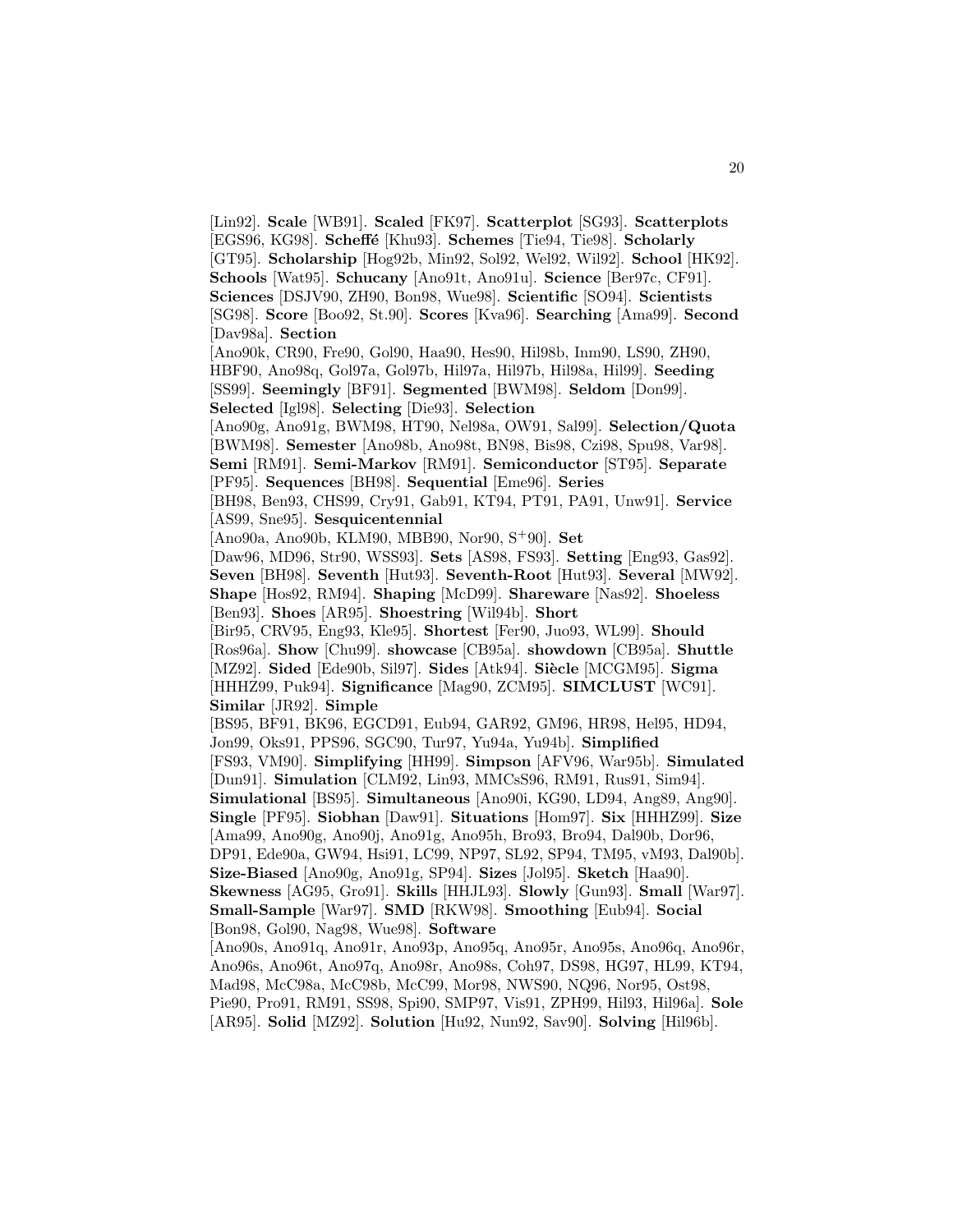**Some** [Alb97a, Alb97b, Ber97a, Ber97b, Dan92, Dun99, Fre90, Fre97, GK99, Gel98, God91, HL98, Hah95, HV95, JK90, Lin97, Mad98, Moo97a, Moo97b, Moo97c, NK96, Nay94, PR94, RS91b, Sch97, Sho97, Sim94, Wit97a, Wit97c]. **Sort** [Ver99]. **Space** [MZ92]. **Spatial** [HBC<sup>+</sup>91]. **Spearman** [RS91b]. **Specification** [Mat99]. **Specified** [Lee93]. **Speculations** [Goo90]. **Speed** [LC96]. **Spherical** [TO93]. **Spline** [Eub94]. **Split** [FM92]. **Split-Block** [FM92]. **Split-Plot** [FM92]. **Splitting** [PB90]. **Spontaneous** [DuM99a, DuM99b, LS99b, Mad99, OS99]. **Sports** [Bas97, Mos97]. **Spread** [Car96]. **Spreadsheets** [Wil94b]. **SPSS** [Mac93]. **Square** [Dri99]. **Squared** [Bai92, BK92, GAR92, Lev97]. **Squares** [BK92, BC92, Dal91, Dun94, HH99, HS92, Lic90, ML92a, ML92b, MS98, Oks91, Rie90, Saw92, SBL97, SR97, Van96b]. **SSIZE** [Hsi91]. **SSR** [Sch93a]. **Stability** [Sto98]. **Standard** [O'C90, Wal98, vS96, McC90]. **Standardize** [Bri94]. **Standardized** [GW94]. **Stanford** [Sti99]. **STAT** [Bru91]. **Stata** [Gol99]. **States** [Gon94]. **Stationary** [Per93]. **Statist** [Ang90, DN94a, GY90, WS94]. **Statistic** [FBG96, HH95, Lev97, OH95, PS98b, SC97]. **Statistical** [Ano90k, Ano90r, Ano90s, Ano91h, Ano91o, Ano91p, Ano91q, Ano91r, Ano93o, Ano93p, Ano95q, Ano95r, Ano95s, Ano96q, Ano96r, Ano96s, Ano96t, Ano97q, Ano98r, Ano98s, BWM98, Boe94, Bon98, Bra96a, CR90, Cle99c, Cle99d, CW99, Dal90a, Dal90c, Dan92, Eld90, ES93, Eng93, Epp93, Fie94, Gas92, GNM<sup>+</sup>98, Gon94, GKT98, Gro94, GM96, Gun94, Haa90, HBF90, HM93, Ham97, HS91, Hay99, Hod94, Hog91, Hog92b, HSF<sup>+</sup>94, HF96, Imr94b, Imr94c, Inm90, Inm94, JSM95, Kad94, Kaf94, Kah91, KM94, Kir91, Loh94, Loh95, Lur95, MHT90, MMCsS96, MMR90, MMS90, McC98a, McC98b, McC99, Meh91, Min92, Mon97b, Mur97, Nag98, Nas92, Nas94b, New92a, New92b, OCE93, Ost98, Pau92, PFI94, Peñ97, Per98, RKW98, Sam91, Sne90, Sne93, Sol92, SMP97, SRW95]. **Statistical** [Sti94, SB98, Tho95, Ver94, WM96, Wel92, WOR98, Wil92, Wio90, Yu94a, Yu94b, ZH90, And99, Eme96, Kas98, Spi90]. **Statistically** [SO94]. **Statistician** [AR95, Ano98c, Bil98, DeL94, Fle94, Hoe98, Hun98, Kut94, Lam94a, Lan98, LDL<sup>+</sup>94, Pos90, Rog94, Shu91, WKB<sup>+</sup>95, Boa94, Lan99a]. **Statisticians** [Bar90, But90, HHJL93, LRG90, SG98]. **Statistics** [Ahm96, Alb93, AS99, Ano90h, Ano98b, Ano98t, BR97, Bar98, BN98, Bax90, Ber97c, BM91, Bil98, Bis91, Bis98, BK93, Bon98, BO92, Bra96a, Bra90, Bry99b, Cle99c, Cob99b, CF91, CB95b, Czi98, DNG98, Dav93, Dav95, Dav98a, DSJV90, Ehr90, Gab91, Gar95, GH91, Gel98, Gib90, Gna90, Gol90, Gol98, Gol99, Goo90, Gro99b, Hah95, HHHZ99, Ham90, Han98, HK92, Hel99, Hig99a, Hig99c, Hil96b, Hog94, Hog99a, Hog99b, Igl98, KK99b, Kaf99b, KB93, KG90, LaM94b, Lar92, Law96, Led95, Leh95, LS90, Loc93, LW98, Mac99, Mad98, Mag96, McD99, Moo93, MCGM95, Mor98, Mor95a, Mos97, New99, NS99, OCE93, PS98a, Pet99, Pil98, RS91a, RSW99, Rot90, Rum98, Rum99, Rus98, SP98, SO94, SM97, Sch91a, Sch99, SW90, SG92]. **Statistics** [Smi98, Sne95, Sne98, SATV94, ST95, Spu98, Ste90, Sti99, S<sup>+</sup>90, SR96,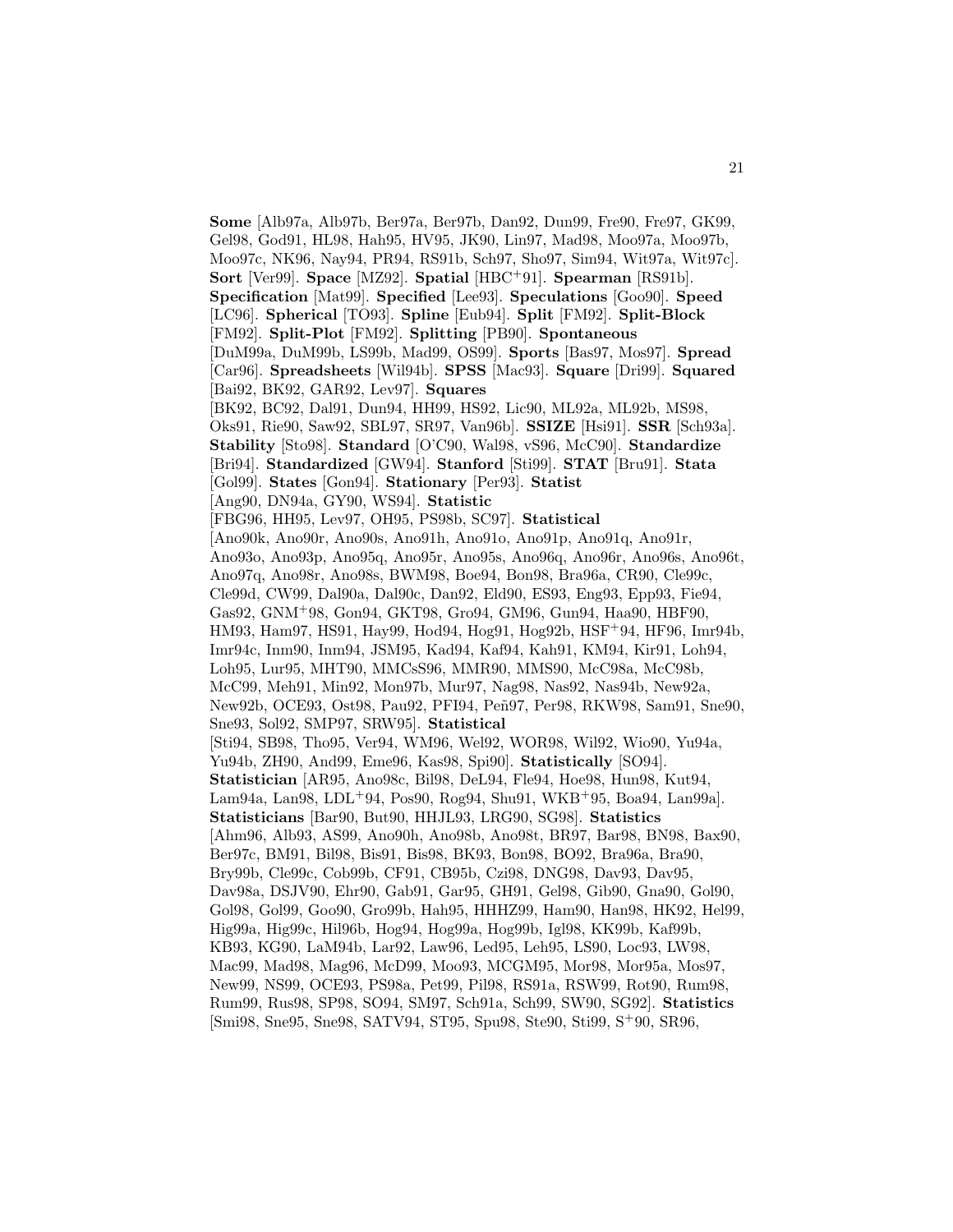Var98, VM96, Wat91, Wel98, Wil94a, WC97, Wue98, GY89, GY90, Can98, Low98, Sho98, Maa99, Hay96, Kaf98, Obr98, SP98]. **Statistix** [Spi90]. **STATTAB** [BGS91]. **Status** [Eld90]. **StatView** [BM91]. **StatXact** [Meh91]. **Stepwise** [Coh91, Mil96, OW91]. **Sting** [Shu91]. **Stirling** [Ano96g, Wal95b]. **Stock** [Ley96]. **stopping** [CB95a]. **Story** [Jam99]. **Straight** [Wri92]. **Straight-Line** [Wri92]. **Straightforward** [BGG98]. **Strategies** [CW93, GM96]. **Strategy** [Loo97]. **Stratification** [Kaz95]. **Streets** [SP94]. **Strength** [Car96, Per98]. **Strengths** [MGLK99]. **Strong** [Nel98a]. **Stronger** [Dav98b]. **Structure** [DGC97, Van97]. **Student** [GNM<sup>+</sup>98, Loc93, Mag96, Ste90, Tan99]. **Studentized** [GW94]. **Students** [Ano98b, Ano98t, BN98, Bis98, BK93, Czi98, Hog94, Mur97, Spu98, Var98]. **Studies** [Hsi91, LKNP95, LE93]. **Study** [DWBQ98, Kor90, Ste90, Wie99]. **Styles** [Moo93]. **Subjects** [Cot98]. **Subsampling** [MB94]. **Subsection** [DSJV90, Rot90]. **Subsets** [MG97]. **Success** [McD99]. **Successes** [Ang92]. **Sufficiency** [PR94]. **Sufficient** [McL99]. **Suggestion** [DBD90, SW94]. **Suggestions** [Bir95]. **Sum** [SGC90]. **Summary** [Lar92, OCE93]. **Sums** [MS98, Saw92, SBL97, SR97]. **Sunflower** [SW94]. **SuperANOVA** [BM91]. **Superior** [LD98]. **Support** [HR98]. **Supporting** [Luc97]. **Suppression** [SR97]. **Surface** [MKV92, Nel98a, Van96b]. **Survey** [Ano94f, CLM92, Coh97, FKL<sup>+</sup>96a, FKL<sup>+</sup>96b, HG97, Hes90, Hog92a, KG90, KG95, KG98, Kot91, NOMLT95, WS93, WS94, CJ92]. **Survival** [Atk95, BCJ97, GCGG95, Gol92a, HG97, LW90]. **Survive** [AS94, HHJL93]. **Suspension** [Per98]. **Symbolic** [Ham97]. **Symmetric** [SC97]. **Symmetry** [vS96]. **Symphony** [Kah91]. **Synergism** [HN98]. **System** [CY99, DuM99a, DuM99b, LS99b, Mad99, OS99, Kas98]. **Systems** [Bag95, BWM98, Nas95, Obe91].

**Table** [MH93]. **Tables** [BM94, DuM99a, DuM99b, GK99, Gre91, Hin96, Lin92, LS99b, Mad99, MW92, Mon97b, OS99, Wil91b, ZCM95]. **TABULATE** [Mon97b]. **Taguchi** [MKV92]. **Tail** [Jor94, PN95]. **Take** [Daw96, MD96]. **Tales** [Gun98, Wel98]. **Tape** [Pos90]. **Teach** [Gun93, HK92, Koo93, MMCsS96, Sim94]. **Teacher** [Ano98t, Bis98, Czi98, Spu98, Var98]. **Teachers** [HK92, Sne95]. **Teaching** [Alb93, Alb97c, Ano91a, Ano91b, Ano92a, Ano93a, Ano95a, Ano95b, Ano95c, Ano96a, Ano96b, Ano97m, Ano97n, Ano97o, Ano97p, Ano98i, Ano98p, Ber97c, Bir95, Bis91, Bra96a, CLM92, CRV95, Dal90a, Dal90c, DSJV90, FKL<sup>+</sup>96a, FKL<sup>+</sup>96b, GPA97, Hil96b, Kle95, LW98, Loh95, Loo97, Mad98, ME95, Moo93, NS99, Oks91, SM97, SW90, Spi90, Sto98, VM96]. **Team** [Car96, HS94]. **Teams** [Gro90]. **Tears** [SG92]. **Technical** [Edl91, Kah91]. **Technique** [Bor97, KAB<sup>+</sup>97]. **Techniques** [DGC97, Kha91, Nas92, SM97, Str90]. **Ten** [Bir95]. **Terms** [Dav95, Dav98a, Nel98a]. **Test** [DG97, Dor96, MM90, MC91, ML92a, ML92b, MS92, Sil97, St.90]. **Testing** [All97, Ano93h, DB97, KG90, Lin93, Loo97, SK93]. **Tests** [Ber96a, Bir90,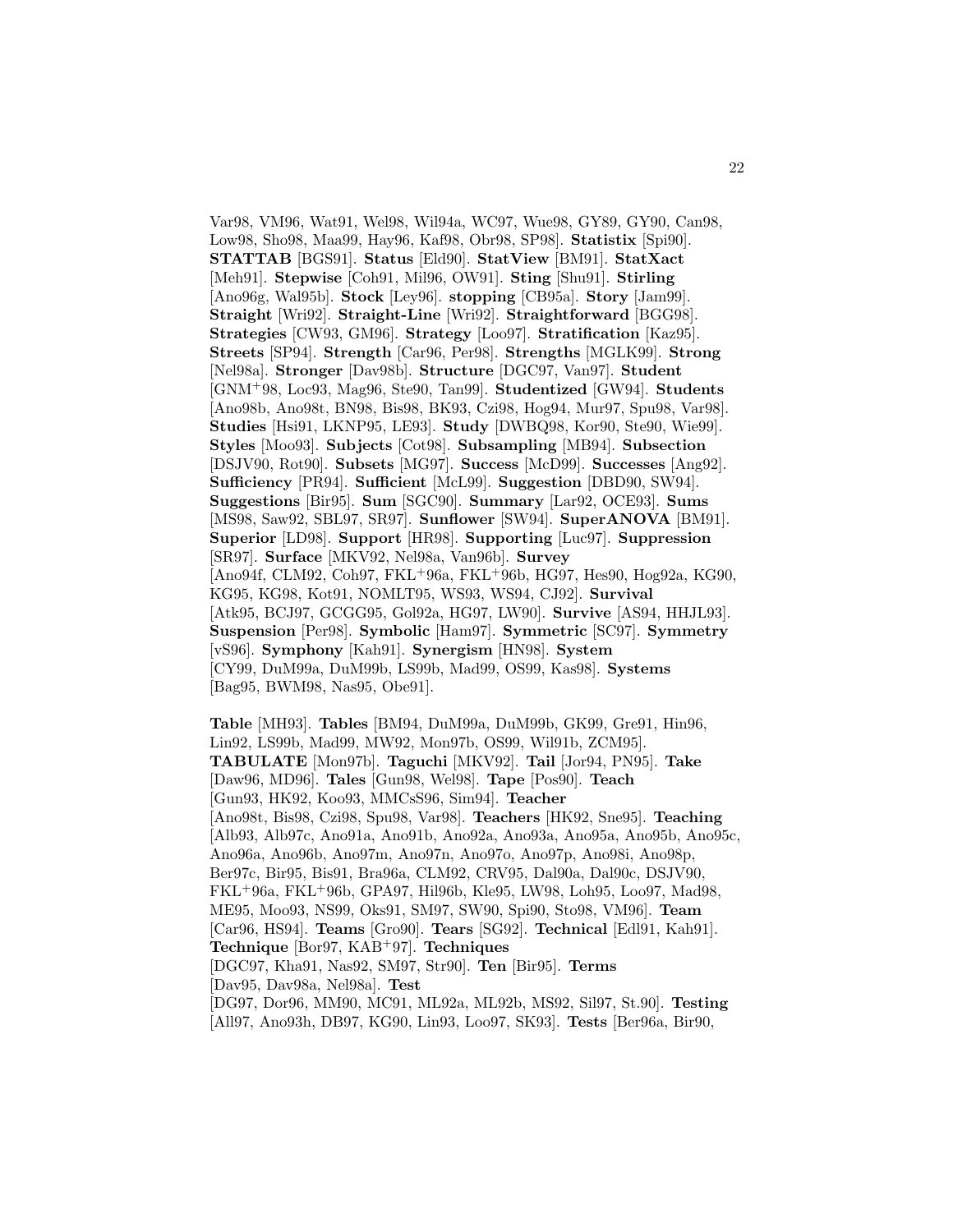Boo92, DBD90, Ede90b, Gre91, GR96, Inm94, LW90, Loo95, LD98, Mag90, MH93, PFI94, SG91, Sho95, SRW95, Suk92, WB91, WW97, ZCM95]. **Texas** [NO98]. **Their** [Bor99, Dal90a, Dal90c, Epp93, SBL97]. **Theme** [DNG98]. **Theorem** [Ano92g, BHO98, Jes94, Jol95, OS95, Sha91a, DK95]. **Theory** [Dun99, Gel98, Git94, NS99, Oks91, Sim94, SB98]. **Thinking** [Sne90]. **Thompson** [OS95]. **Three** [Dun99, JL97, Per93, Pro91, Puk94]. **Three-Level** [Pro91]. **Throughout** [NOMLT95]. **Throw** [Ben93]. **TI** [NO98]. **TI-83** [NO98]. **Tiered** [Bor99]. **Tighter** [PN95]. **Time** [CHS99, Czi99, Dan94, Hom97, KT94, PT91, SC99, Unw91]. **Time-Series** [CHS99]. **Timed** [Gol92a]. **Timed-Events** [Gol92a]. **Times** [Cry91, SB98]. **TIMESLAB** [Cry91]. **Timing** [LKNP95]. **Tolerance** [BK96]. **Tool** [Kha91, Hol99]. **Tools** [Dun99, Nas94b, WM96, WOR98]. **Total** [Git94, Sne90]. **Tournament** [Car96, SS99]. **Tournaments** [Edw96, SMH91, SSH96]. **Trace** [HN98]. **Track** [NK96]. **Traffic** [Hu92]. **Training** [DAF<sup>+</sup>94]. **Transformations** [MPB97, SG91, SW91]. **Transforming** [Atk94, AT99]. **Trauma** [BCJ97]. **Treatments** [Faw90, GCGG95, Han92a]. **Tree** [Atk94]. **Trials** [Bli90, VBB94, WKB<sup>+</sup>95]. **Triangles** [TO93]. **Trigonometric** [Jon99]. **Trivariate** [Hut93]. **True** [Pol99]. **Truncated** [BS99]. **Truncation** [Fer90]. **Truth** [Sch93d]. **Twice** [LC99]. **TWiST** [GCGG95]. **Two** [Ano94f, DGC97, DS98, Ede90b, Gre91, Gro90, Han92a, Hay96, Hos92, LW90, LC99, LL97, Mat99, MV94, MS92, OW91, PS94, RS93, SS98, SF93, Suk92, WS93, Kn¨u94, WS94]. **Two-by-Two** [Gre91]. **Two-Group** [DS98, SS98]. **Two-Level** [LL97]. **Two-Period** [PS94]. **Two-Sample** [Mat99, MS92, Suk92, Knü94]. **Two-Sided** [Ede90b]. **Type** [Ahm96, Kaz95, Pol99, Sch96c, BS95]. **Type-II** [BS95]. **Typologies** [VW93].

**U.S.** [Gib90, Ley96]. **Ultimate** [Won98]. **Unbalanced** [Sea94]. **Unbiased** [Ang92, BR97, DB97, PR94, SC94, Sea97, SM91]. **Unbiasedness** [Lin93, MS95]. **Unconditional** [MH93]. **Uncorrelated** [Beh90]. **Uncovering** [Old95]. **Undergraduate** [GH91, Hig99c]. **Understanding** [Can98, CG95b, CHS99, Cle99c, Low98, Sul96, WM96, Wue98]. **Undesirable** [HR98]. **Unexpected** [PP98]. **Unified** [Lor90, MSS91]. **Uniformly** [Bir90, Ede90b]. **Unifying** [OS95]. **Unimodal** [Ede90a, SS97]. **Unit** [AW91b]. **United** [Gon94]. **Units** [NOMLT95]. **Univariate** [Loo95, TM95]. **Universal** [Sam91]. **Universities** [CF91, LW98]. **University** [Kir91, CRV95, KM94]. **Unknown** [Ede90a, Per93]. **Unordered** [EGS96]. **Unquestionably** [GKR97b]. **Unrelated** [BF91]. **untitled** [Agr96, AB94, Ame93, And96, Bar97, Bis95, Bol91, Boo97, Boy94, Car93, Che94b, Che94a, Cho97, Cla93, Cle99a, Cle99b, CW94, Coo91, Cry97, D'A96, Del97, Del95, Die97, Dob93a, Dob93b, Dob98, Don93, Don96, Dou97, DS91, DN92, Elt96, Fra97, Fre94, Fri96, GKM<sup>+</sup>91, Gar97, Gas97, Gor96, Gun97, Gup94, Hal94a, Hal94b, Hal95a, Hal95b, Hal95c, Han95, Har97, Har95, Hay94, Hei91, Her95, Hoe97, Hof91, Hol95, Joh96, Jos93, Kaf97, KK99a, Kaf99a, Kas94, Kin95, Koe97a, Koe97b, Koo90, Koo97, Len98, Les95, Lev92,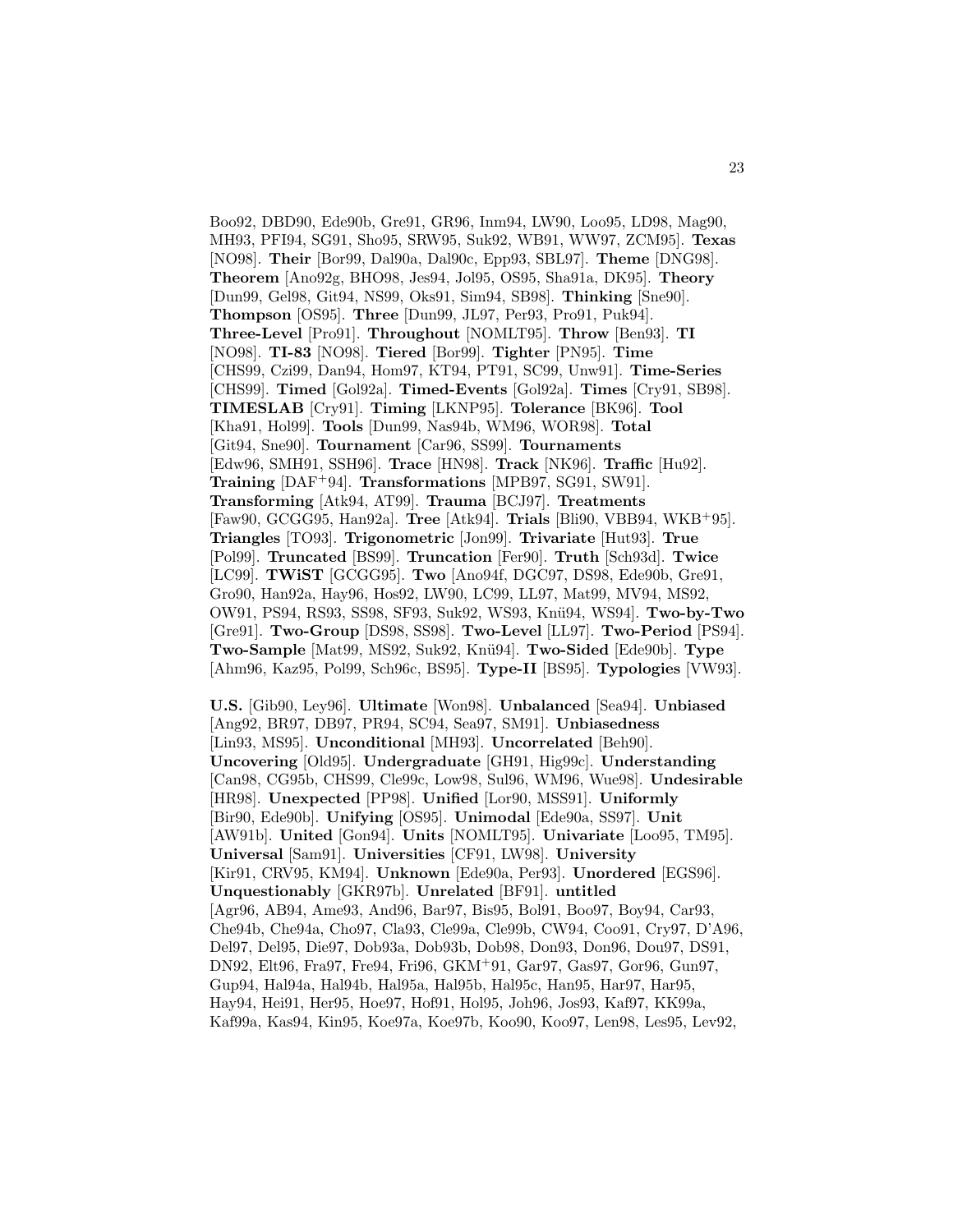Lye96, LLL91, MW95, Mal94, Mal97, Man91, Mcc97, Mid96, Mon97a, Moo96, Mor91, Nab97, Nag90, Nei96, Nei93, Nic94a, Nic95, Par98a, Pec97, PRSE94, Pic97, PD93, Pos94, Pos96, RS95, Ree94, Rei94, RR92]. **untitled** [RR93, Ros93, Ros94, Ros95b, Ros96b, Sap95, Sax94, Sch96b, Sch93c, Sch93e, Sch93f, Sha94, She93, Sho96a, Sho96b, Sim96, Smi97, Sol95, Son90, Tan92, Tan95, The90, Tom93, War95a, War93, Was93, Wat96, Wea97, Win95, Wit93, Wit94, Wit97b, Woo93]. **Unweighted** [KG95]. **Updating** [EM93]. **Upon** [GAR92]. **Upper** [Pol99, Wri90]. **Urban** [GKT98]. **Use** [Bry99b, CR96, Cob99b, Gro99b, HL98, Hay96, Hig99a, Hog99a, Hog99b, KG90, Loo95, Mor98, New99, SM97, Sim94, Ste90]. **Used** [LC99, SS99]. **Useful** [DGC97, DB97]. **Usefulness** [Luc97]. **User** [Bor97]. **Uses** [Mad98]. **Using** [Alb93, All97, AR91, Ano93h, AT99, Beh90, Bon98, BSY92, CLM92, CG95a, Cle99c, CB95b, DBD90, Gab91, Gan95, GCGG95, GKT98, Kas98, Kha92,

Koo93, Kva96, MMCsS96, MS98, Pau92, SK93, Smi98, SB98, TO93, Wil94b]. **Usual** [WL99]. **Utilizes** [SI90].

**V** [Tan99]. **Value** [Don99, Rus91, SB98]. **Values**

[Ber96a, Bly93, Boe94, Fie94, Gro94, Gun94, Hod94, HSF<sup>+</sup>94, Imr94b, Imr94c, Kad94, Kaf94, Loh94, PT91, SSC99, Sch96a, Sti94, Ver94]. **Vanzetti** [She98]. **VARCL** [KDV94]. **Variable** [GR96, OW91]. **Variables** [AT99, Beh90, Bri96, Cai94, CR96, Coh91, Lic90, Nav97a, SSC99, vS96]. **Variance** [Ang92, Ano93h, AS98, BS99, CM92, FN92, Kha92, Lar92, Lin93, MM90, MS92, Nay94, Per93, Sch91a, Sea94, SI90, SK93, Sti95, VM90]. **Variances** [BS98]. **Variates** [Bai92, Dav93, EP91, Gan95, PPS96, Ren92]. **Variation** [AH95, KS91, Sto98, Van96a, vM93]. **Vary** [HS94]. **Venn** [LL97]. **Versa** [Smi95, SRW95]. **Versatile** [LT97]. **Version** [Hal92, S. 91, Tan99]. **Versions** [Loc93]. **Versus** [Czi99, PF95, GKT98]. **Via** [Don99, Ano90j, Car96, DCWP93, Gho96, Pal99]. **Vice** [Smi95, SRW95]. **Victory** [SS99]. **Video** [Gab91, Moo93]. **View** [Wil94a]. **Views** [AR95]. **Violin** [HN98]. **Visibility** [GT95]. **Visual** [Fri95, Gun98]. **Visualizing** [Dun99, Gol92a, LKNP95]. **Volume** [Ano90t, Ano91s, Ano92n, Ano93q, Ano94l, Ano95t, Ano96u, Ano97k, Ano97r, Ano98u, Ano99l, Ano99o, Ano98n].

**W.** [Boa94]. **Waiting** [Hom97]. **Wald** [FBG96, Mag90]. **Wanna** [CW93]. **Way** [BK96, RvE97]. **Weak** [Nel98a]. **Weak-Heredity** [Nel98a]. **Web** [WOR98]. **Weighted** [JK90, KG95, ML92a, ML92b]. **Weights** [Jor94]. **Weldon** [KK91]. **Welfare** [ES93]. **Well** [Ano91i, LC99, Tur97, Pei90]. **Well-Formulated** [Ano91i, Pei90]. **Well-Known** [LC99, Tur97]. **We've** [VAD90]. **Whale** [RS93]. **Where** [DWBQ98]. **Which** [BF91]. **Whitney** [Ahm96]. **Who** [Ano97f, Sim98, Tib97, Boa94]. **Whose** [AB92]. **Wide** [WOR98]. **Wider** [Wil94a]. **Width** [Wan97, Wan99]. **Wilcoxon** [Ahm96]. **William** [Ano91t, Ano91u]. **Williamsburg** [Per98]. **Win** [Dav98b]. **Windows** [Mac93, Mon97b, Hil96a, Lur95]. **Winning** [Ste91, Kel94].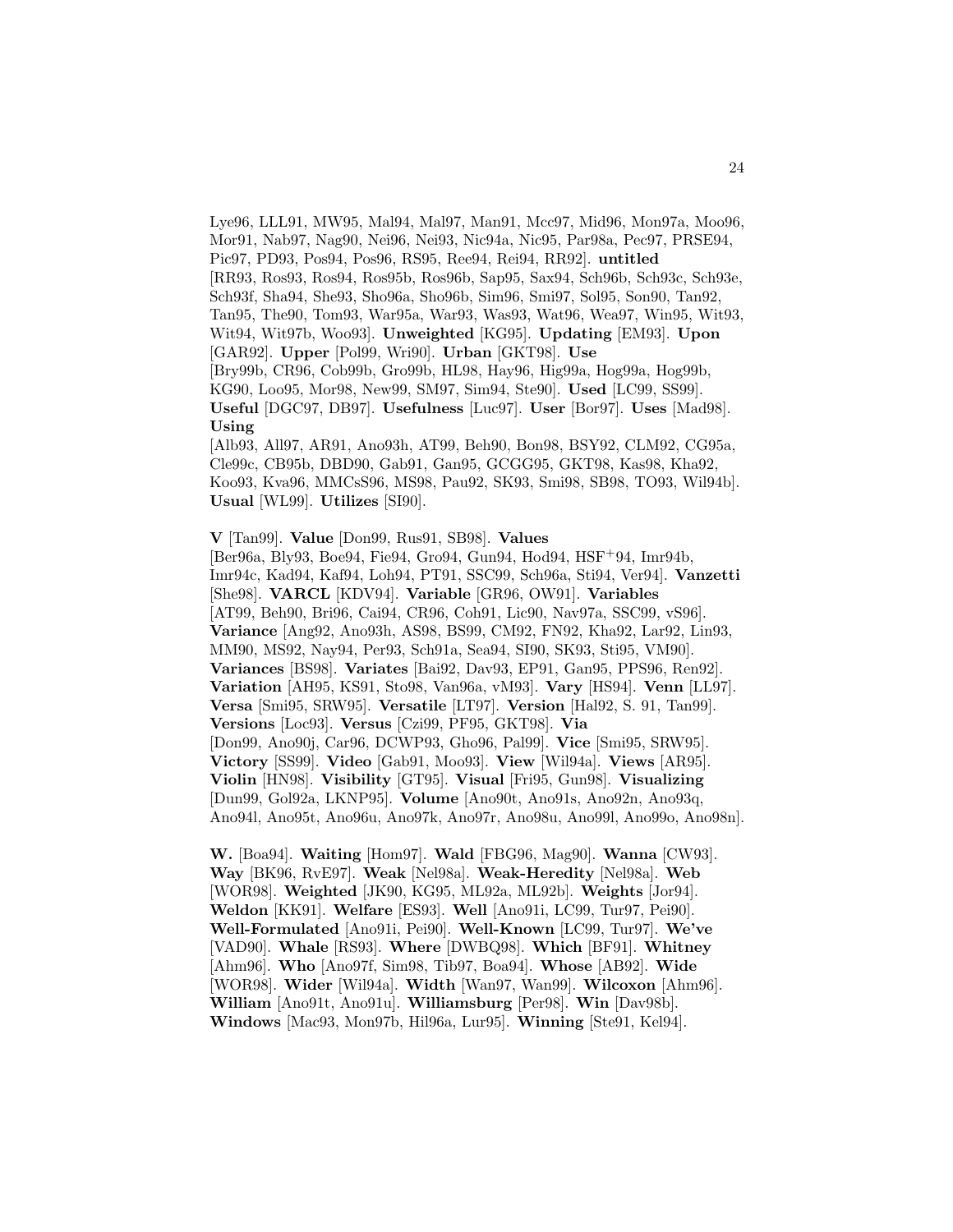**Wishart** [Gho96]. **Within** [Cot98, O'C90]. **Within-Subjects** [Cot98]. **Without** [Bar99, He97, SG92]. **Wolf** [Rie90]. **Women** [S<sup>+</sup>90]. **Words** [GT95]. **Work** [CW93, LRG90, Pos90]. **Workbook** [Pet99]. **Workshop** [Bar98, Cle99c, Law96]. **World** [Ano97f, Ben93, Tib97, Vid94, Boa94, WOR98]. **Would** [Kon95]. **Would-Be** [Kon95]. **Writing** [RS91a, SO94, SR96].

**Yates** [NL95]. **Year** [But90]. **Years** [Bra90].

**Zero** [Wri90]. **Zeroth** [Mal98].

# **References**

## **Arnold:1992:DWC**

[AB92] Barry C. Arnold and Patrick L. Brockett. On distributions whose component ratios are Cauchy. The American Statistician, 46(1): 25–26, February 1992. CODEN ASTAAJ. ISSN 0003-1305 (print), 1537-2731 (electronic). URL http://www.jstor.org/stable/ 2684405.

## **Albert:1994:BRB**

[AB94] Jim Albert and Mark Berliner. Book review: [untitled]. The American Statistician, 48(2):129–131, May 1994. CODEN ASTAAJ. ISSN 0003-1305 (print), 1537-2731 (electronic). URL http://www. jstor.org/stable/2684265.

#### **Agresti:1998:ABT**

[AC98a] Alan Agresti and Brent A. Coull. Approximate is better than "exact" for interval estimation of binomial proportions. The American Statistician, 52(2):119–126, May 1998. CODEN ASTAAJ. ISSN 0003-1305 (print), 1537-2731 (electronic). URL http://www. amstat.org/publications/tas/abstracts\_98/agresti.html; http://www.jstor.org/stable/2685469.

#### **Anderson-Cook:1998:DFE**

[AC98b] C. M. Anderson-Cook. Designing a first experiment: a project for design of experiment courses. The American Statistician, 52(4):338–342, November 1998. CODEN ASTAAJ. ISSN 0003-1305 (print), 1537-2731 (electronic). URL http:// www.amstat.org/publications/tas/abstracts\_98/andersoncook.html; http://www.jstor.org/stable/2685437.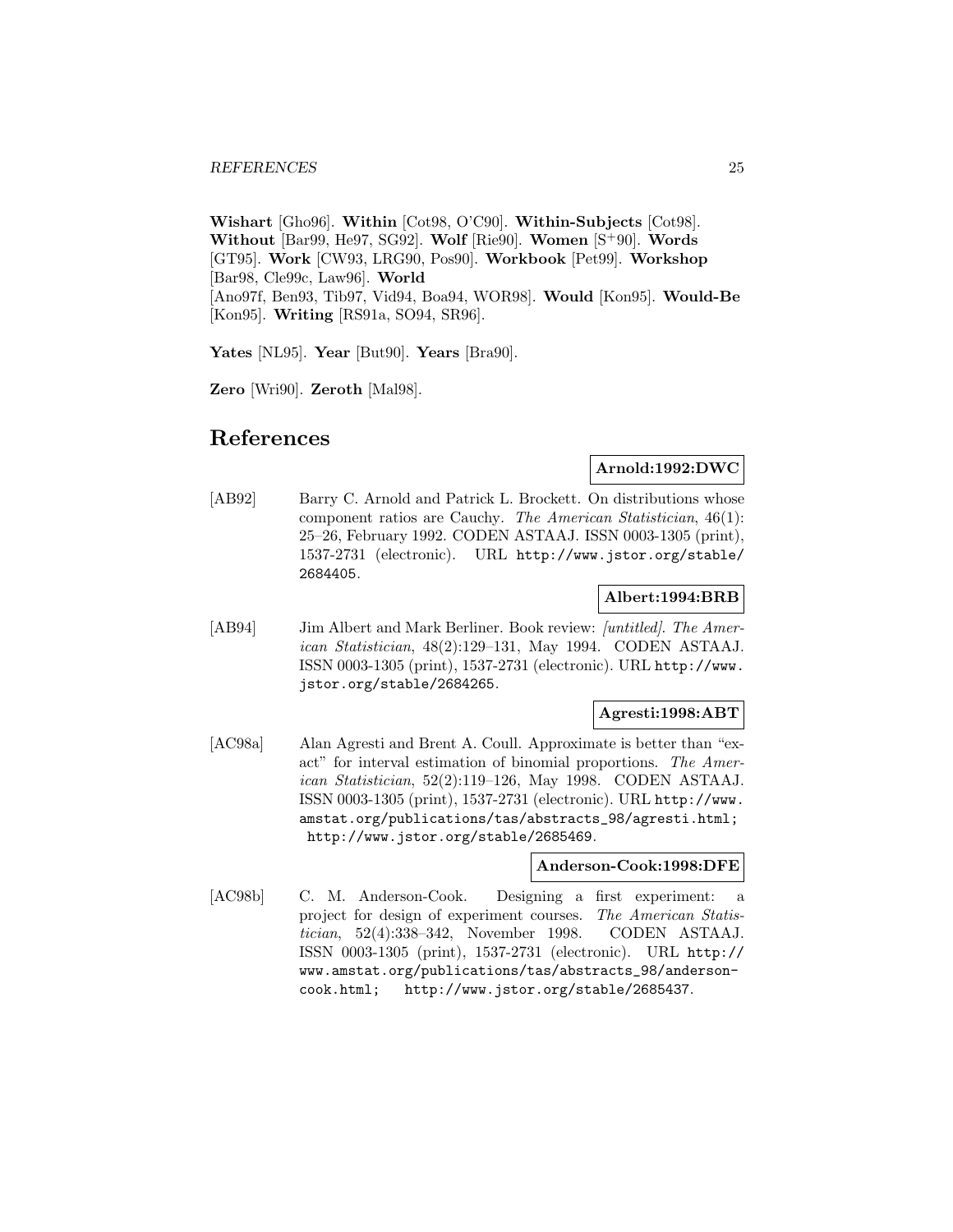## **Appleton:1996:ICE**

[AFV96] David R. Appleton, Joyce M. French, and Mark P. J. Vanderpump. Ignoring a covariate: An example of Simpson's paradox. The American Statistician, 50(4):340–341, November 1996. CO-DEN ASTAAJ. ISSN 0003-1305 (print), 1537-2731 (electronic). URL http://www.jstor.org/stable/2684931.

# **Arnold:1995:MSR**

[AG95] Barry C. Arnold and Richard A. Groeneveld. Measuring skewness with respect to the mode. The American Statistician, 49(1):34-38, February 1995. CODEN ASTAAJ. ISSN 0003-1305 (print), 1537- 2731 (electronic). URL http://www.jstor.org/stable/2684808.

# **Agresti:1996:BRB**

[Agr96] Alan Agresti. Book review: [untitled]. The American Statistician, 50(1):95–96, February 1996. CODEN ASTAAJ. ISSN 0003- 1305 (print), 1537-2731 (electronic). URL http://www.jstor. org/stable/2685052.

## **Arnholt:1995:EMK**

[AH95] Alan T. Arnholt and Jaimie L. Hebert. Estimating the mean with known coefficient of variation. The American Statistician, 49(4):367–369, November 1995. CODEN ASTAAJ. ISSN 0003- 1305 (print), 1537-2731 (electronic). URL http://www.jstor. org/stable/2684576.

#### **Ahmad:1996:CMW**

[Ahm96] Ibrahim A. Ahmad. A class of Mann–Whitney–Wilcoxon type statistics. The American Statistician, 50(4):324–327, November 1996. CODEN ASTAAJ. ISSN 0003-1305 (print), 1537-2731 (electronic). URL http://www.jstor.org/stable/2684929.

## **Albert:1992:BAP**

[Alb92] James Albert. A Bayesian analysis of a Poisson random effects model for home run hitters. The American Statistician, 46(4): 246–253, November 1992. CODEN ASTAAJ. ISSN 0003-1305 (print), 1537-2731 (electronic). URL http://www.jstor.org/ stable/2685306.

## **Albert:1993:TBS**

[Alb93] James H. Albert. Teaching Bayesian statistics using sampling methods and MINITAB. The American Statistician, 47(3):182– 191, August 1993. CODEN ASTAAJ. ISSN 0003-1305 (print),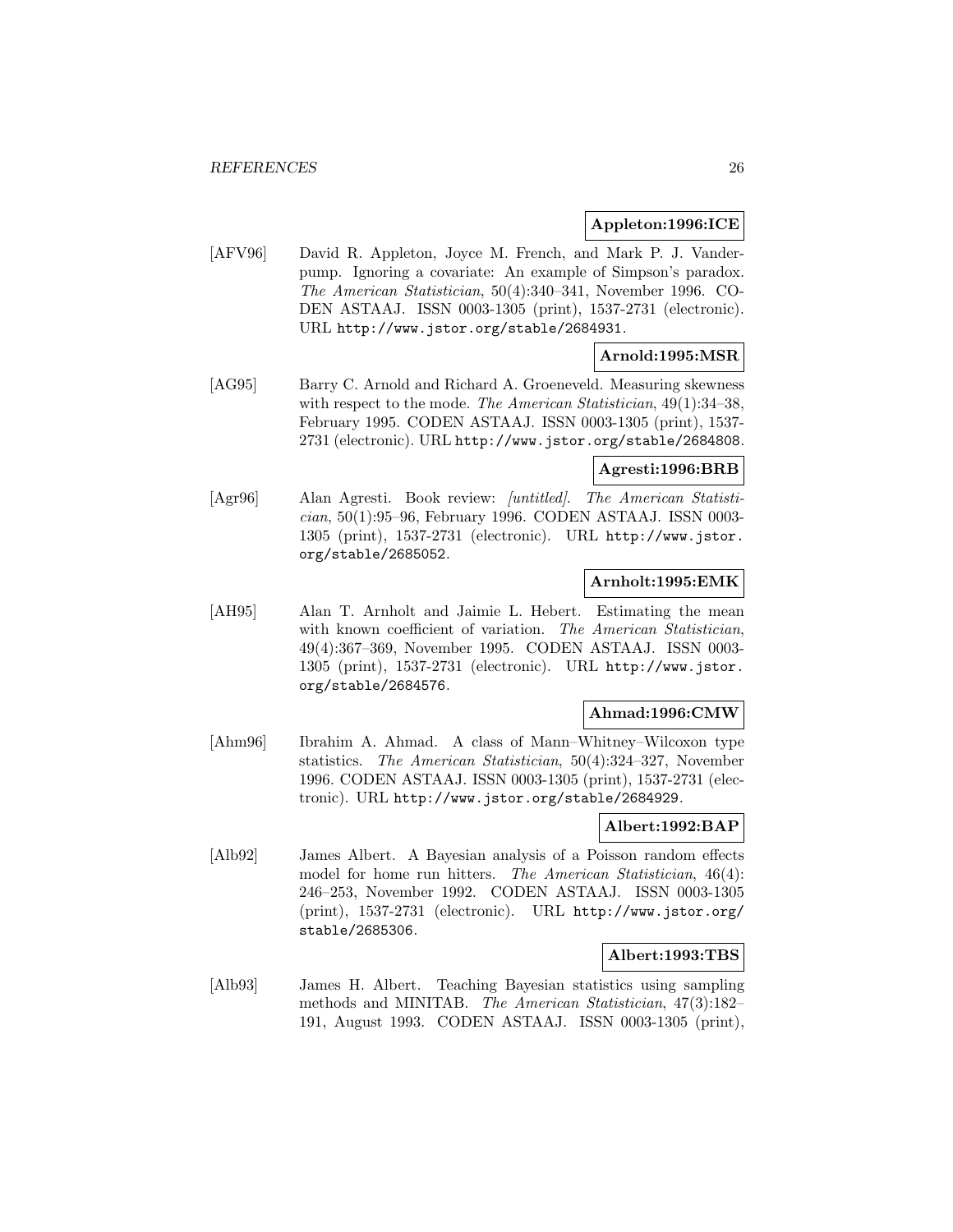1537-2731 (electronic). URL http://www.jstor.org/stable/ 2684973.

# **Albert:1997:BBS**

[Alb97a] Jim Albert. [bayes for beginners? some reasons to hesitate]: Reply. The American Statistician, 51(3):271–272, August 1997. CODEN ASTAAJ. ISSN 0003-1305 (print), 1537-2731 (electronic). URL http://www.jstor.org/stable/2684904.

# **Albert:1997:RBB**

[Alb97b] Jim Albert. Reply — Bayes for beginners? some reasons to hesitate. The American Statistician, 51(3):271–??, August 1997. CO-DEN ASTAAJ. ISSN 0003-1305 (print), 1537-2731 (electronic).

## **Albert:1997:TBR**

[Alb97c] Jim Albert. Teaching Bayes' rule: a data-oriented approach. The American Statistician, 51(3):247–253, August 1997. CO-DEN ASTAAJ. ISSN 0003-1305 (print), 1537-2731 (electronic). URL http://www.amstat.org/publications/tas/abstracts/ albert.html; http://www.jstor.org/stable/2684896.

#### **Alexander:1991:MIM**

[Ale91] William P. Alexander. MATRIX: An interpreted matrix language. The American Statistician, 45(2):154–155, May 1991. CODEN ASTAAJ. ISSN 0003-1305 (print), 1537-2731 (electronic). URL http://www.jstor.org/stable/2684384.

# **Allen:1997:HTU**

[All97] David L. Allen. Hypothesis testing using an L1-distance bootstrap. The American Statistician, 51(2):145–150, May 1997. CO-DEN ASTAAJ. ISSN 0003-1305 (print), 1537-2731 (electronic). URL http://www.amstat.org/publications/tas/abstracts/ allen.html; http://www.jstor.org/stable/2685407.

## **Altman:1992:IKN**

[Alt92] N. S. Altman. An introduction to kernel and nearest-neighbor nonparametric regression. The American Statistician, 46(3):175–185, August 1992. CODEN ASTAAJ. ISSN 0003-1305 (print), 1537- 2731 (electronic). URL http://www.jstor.org/stable/2685209.

# **Amaratunga:1999:SRS**

[Ama99] Dhammika Amaratunga. Searching for the right sample size. The American Statistician, 53(1):52–55, February 1999. CODEN AS-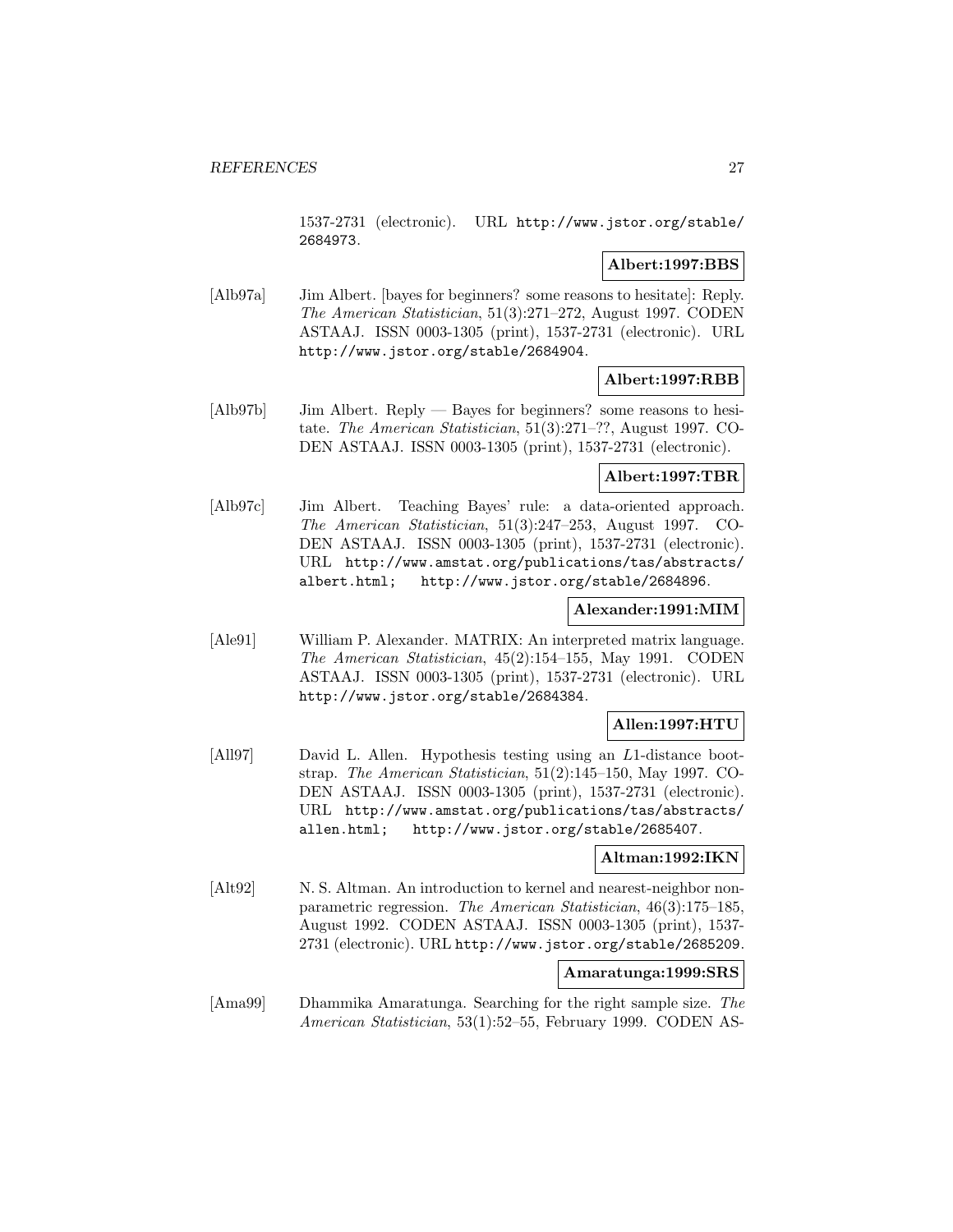TAAJ. ISSN 0003-1305 (print), 1537-2731 (electronic). URL http: //www.jstor.org/stable/2685652.

#### **Ames:1993:BRB**

[Ame93] Michael H. Ames. Book review: [untitled]. The American Statistician, 47(1):76–77, February 1993. CODEN ASTAAJ. ISSN 0003- 1305 (print), 1537-2731 (electronic). URL http://www.jstor. org/stable/2684791.

# **Anderson-Sprecher:1994:MCR**

[And94] Richard Anderson-Sprecher. Model comparisons and  $R^2$ . The American Statistician, 48(2):113–117, May 1994. CODEN AS-TAAJ. ISSN 0003-1305 (print), 1537-2731 (electronic). URL http: //www.jstor.org/stable/2684259.

#### **Anderson:1996:BRB**

[And96] Robert J. Anderson. Book review: *[untitled]. The American* Statistician, 50(2):193, May 1996. CODEN ASTAAJ. ISSN 0003- 1305 (print), 1537-2731 (electronic). URL http://www.jstor. org/stable/2684439.

## **Andrews:1999:BRB**

[And99] Douglas M. Andrews. Book review: Statistical Reasoning and Methods. The American Statistician, 53(3):291, August 1999. CO-DEN ASTAAJ. ISSN 0003-1305 (print), 1537-2731 (electronic). URL http://www.jstor.org/stable/2686113.

#### **Angers:1989:NQS**

[Ang89] Claude Angers. Note on quick simultaneous confidence intervals for multinomial proportions. The American Statistician, 43(2):91, ???? 1989. CODEN ASTAAJ. ISSN 0003-1305 (print), 1537-2731 (electronic). See correction [Ang90].

#### **Angers:1990:CNQ**

[Ang90] Claude Angers. Correction: "Note on quick simultaneous confidence intervals for multinomial proportions" [Amer. Statist. **43** (1989), no. 2, 91]. The American Statistician, 44(1):65, ???? 1990. CODEN ASTAAJ. ISSN 0003-1305 (print), 1537-2731 (electronic). See [Ang89].

# **Angus:1992:MVU**

[Ang92] John E. Angus. Minimum variance unbiased estimator of the probability of an odd number of successes. The American Statisti-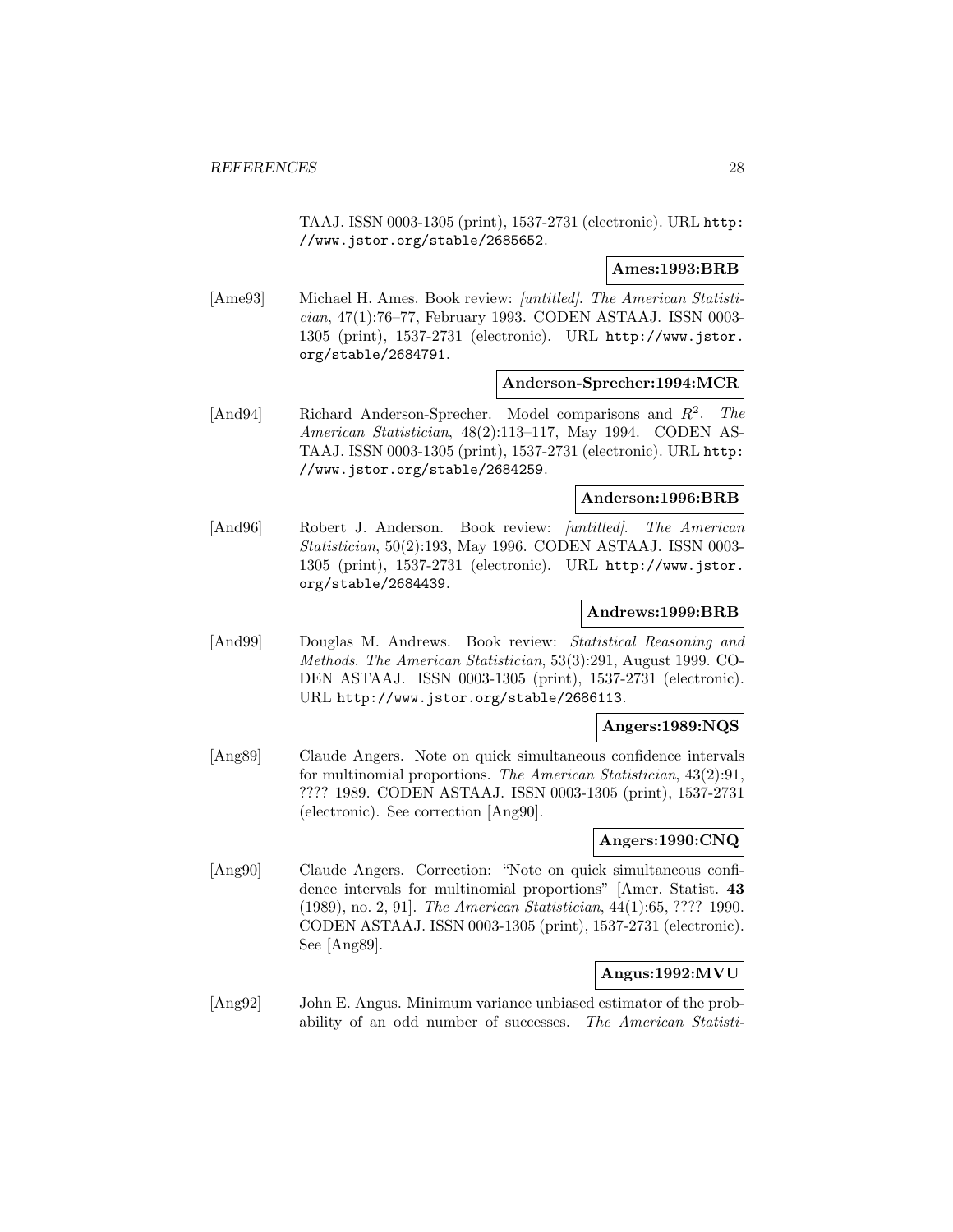cian, 46(2):115–117, May 1992. CODEN ASTAAJ. ISSN 0003- 1305 (print), 1537-2731 (electronic). URL http://www.jstor. org/stable/2684177.

# **Ankenman:1998:BRI**

[Ank98] Bruce E. Ankenman. Book review: *Introduction to the Design and* Analysis of Experiments. The American Statistician, 52(4):368, November 1998. CODEN ASTAAJ. ISSN 0003-1305 (print), 1537- 2731 (electronic). URL http://www.jstor.org/stable/2685445.

## **Anonymous:1990:ASCa**

[Ano90a] Anonymous. ASA's sesquicentennial celebration. The American Statistician, 44(2):113–??, May 1990. CODEN ASTAAJ. ISSN 0003-1305 (print), 1537-2731 (electronic).

## **Anonymous:1990:ASCb**

[Ano90b] Anonymous. ASA's sesquicentennial celebration. The American Statistician, 44(3):200–??, August 1990. CODEN ASTAAJ. ISSN 0003-1305 (print), 1537-2731 (electronic).

#### **Anonymous:1990:BMa**

[Ano90c] Anonymous. Back matter. The American Statistician, 44(1):??, February 1990. CODEN ASTAAJ. ISSN 0003-1305 (print), 1537- 2731 (electronic). URL http://www.jstor.org/stable/2684966.

## **Anonymous:1990:BMb**

[Ano90d] Anonymous. Back matter. The American Statistician, 44(2):??. May 1990. CODEN ASTAAJ. ISSN 0003-1305 (print), 1537-2731 (electronic). URL http://www.jstor.org/stable/2684167.

## **Anonymous:1990:BMc**

[Ano90e] Anonymous. Back matter. The American Statistician, 44(3):??, August 1990. CODEN ASTAAJ. ISSN 0003-1305 (print), 1537- 2731 (electronic). URL http://www.jstor.org/stable/2685356.

## **Anonymous:1990:BMd**

[Ano90f] Anonymous. Back matter. The American Statistician, 44(4):??, November 1990. CODEN ASTAAJ. ISSN 0003-1305 (print), 1537- 2731 (electronic). URL http://www.jstor.org/stable/2684363.

## **Anonymous:1990:CCS**

[Ano90g] Anonymous. Correction: Computer selection of size-biased samples. The American Statistician, 44(2):194, May 1990. CODEN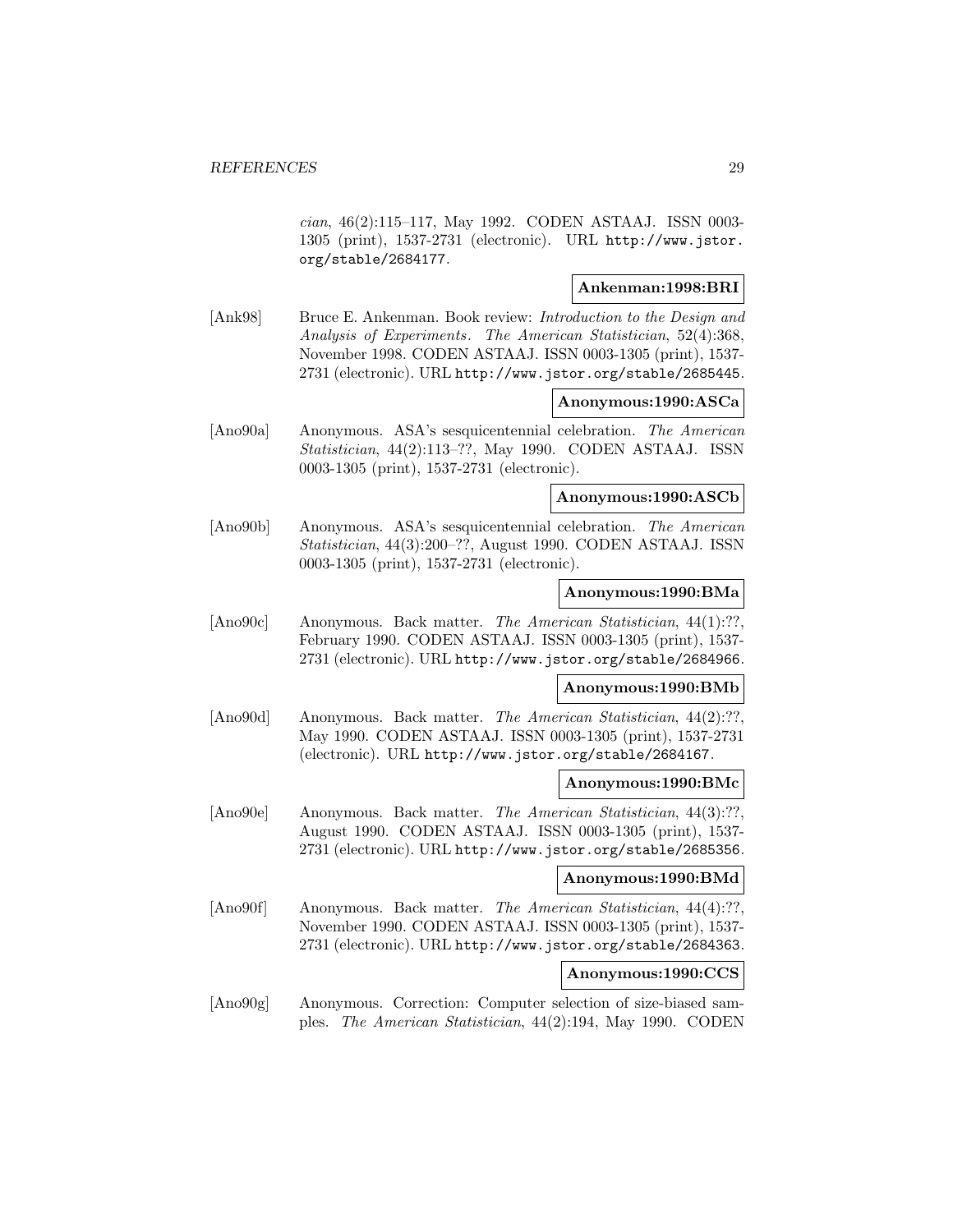ASTAAJ. ISSN 0003-1305 (print), 1537-2731 (electronic). URL http://www.jstor.org/stable/2684166.

#### **Anonymous:1990:CEP**

[Ano90h] Anonymous. Corrections: An elementary proof of the orderstatistics characterization of the Poisson process. The American Statistician, 44(1):65, February 1990. CODEN ASTAAJ. ISSN 0003-1305 (print), 1537-2731 (electronic). URL http://www. jstor.org/stable/2684964.

#### **Anonymous:1990:CNQ**

[Ano90i] Anonymous. Corrections: Note on quick simultaneous confidence intervals for multinomial proportions. The American Statistician, 44(1):65, February 1990. CODEN ASTAAJ. ISSN 0003-1305 (print), 1537-2731 (electronic). URL http://www.jstor.org/ stable/2684965.

# **Anonymous:1990:CPS**

[Ano90j] Anonymous. Corrections: Power and sample size via MS/PC-DOS computers. The American Statistician, 44(3):264, August 1990. CODEN ASTAAJ. ISSN 0003-1305 (print), 1537-2731 (electronic). URL http://www.jstor.org/stable/2685354.

#### **Anonymous:1990:CAS**

[Ano90k] Anonymous. Corrections: The ASA section on statistical education: a historical note. The American Statistician, 44(3):264, August 1990. CODEN ASTAAJ. ISSN 0003-1305 (print), 1537-2731 (electronic). URL http://www.jstor.org/stable/2685355.

#### **Anonymous:1990:EC**

[Ano90l] Anonymous. Editorial collaborators. The American Statistician, 44(4):331–332, November 1990. CODEN ASTAAJ. ISSN 0003- 1305 (print), 1537-2731 (electronic). URL http://www.jstor. org/stable/2684362.

## **Anonymous:1990:FMa**

[Ano90m] Anonymous. Front matter. The American Statistician, 44(1):??, February 1990. CODEN ASTAAJ. ISSN 0003-1305 (print), 1537- 2731 (electronic). URL http://www.jstor.org/stable/2684944.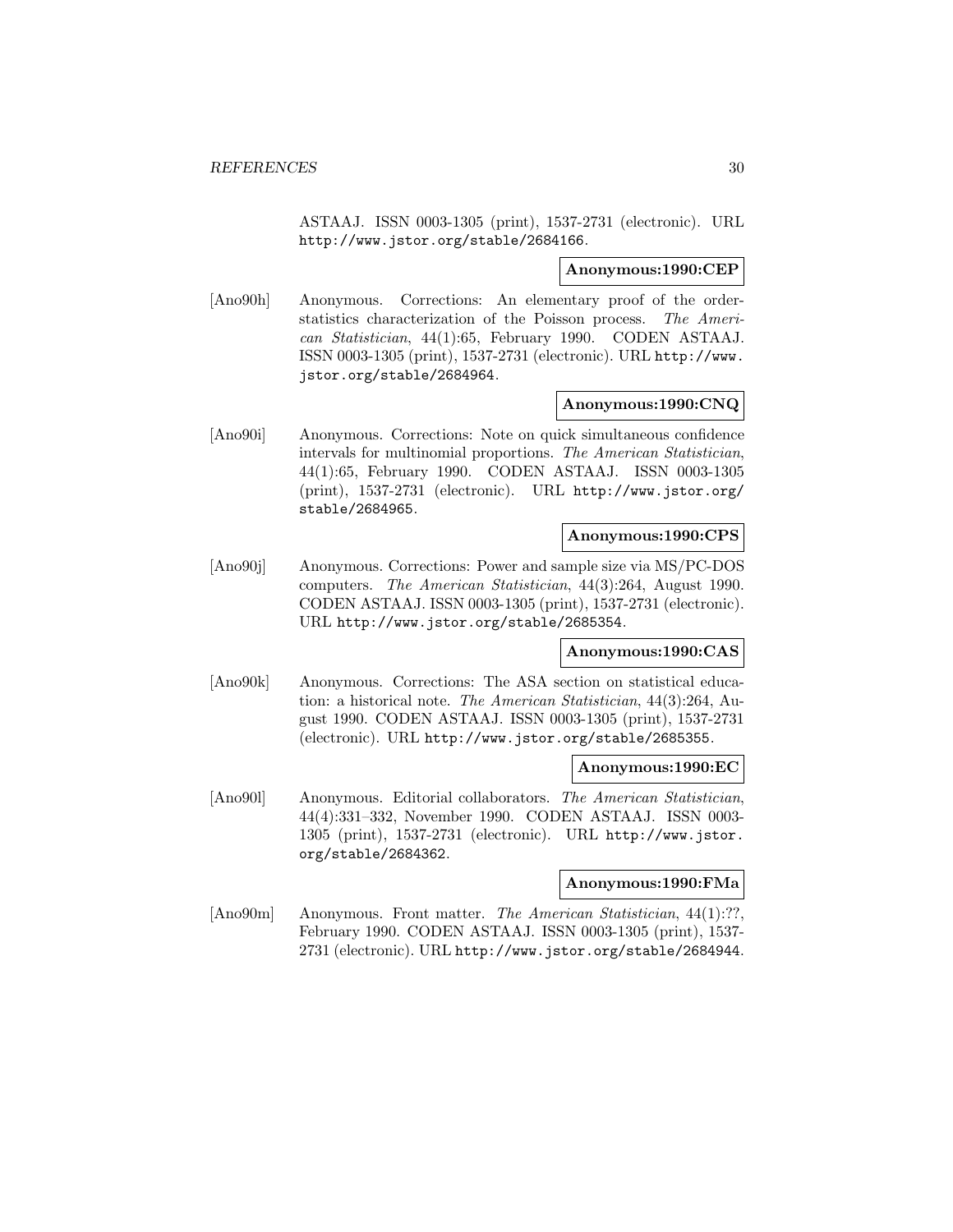#### **Anonymous:1990:FMb**

[Ano90n] Anonymous. Front matter. The American Statistician, 44(2):??, May 1990. CODEN ASTAAJ. ISSN 0003-1305 (print), 1537-2731 (electronic). URL http://www.jstor.org/stable/2684128.

## **Anonymous:1990:FMc**

[Ano90o] Anonymous. Front matter. The American Statistician, 44(3):??, August 1990. CODEN ASTAAJ. ISSN 0003-1305 (print), 1537- 2731 (electronic). URL http://www.jstor.org/stable/2685332.

# **Anonymous:1990:FMd**

[Ano90p] Anonymous. Front matter. The American Statistician, 44(4):??, November 1990. CODEN ASTAAJ. ISSN 0003-1305 (print), 1537- 2731 (electronic). URL http://www.jstor.org/stable/2684342.

# **Anonymous:1990:KPM**

[Ano90q] Anonymous. N-KERNEL: a practical multivariate density estimation and nonlinear regression program. The American Statistician, 44(3):244, August 1990. CODEN ASTAAJ. ISSN 0003- 1305 (print), 1537-2731 (electronic). URL http://www.jstor. org/stable/2685350.

# **Anonymous:1990:NDS**

[Ano90r] Anonymous. New developments in statistical computing. The American Statistician, 44(3):242–??, August 1990. CODEN AS-TAAJ. ISSN 0003-1305 (print), 1537-2731 (electronic).

#### **Anonymous:1990:SCS**

[Ano90s] Anonymous. Statistical computing software reviews. The American Statistician, 44(3):236–??, August 1990. CODEN ASTAAJ. ISSN 0003-1305 (print), 1537-2731 (electronic).

## **Anonymous:1990:VI**

[Ano90t] Anonymous. Volume information. The American Statistician, 44(4):333–335, November 1990. CODEN ASTAAJ. ISSN 0003- 1305 (print), 1537-2731 (electronic). URL http://www.jstor. org/stable/2684341.

# **Anonymous:1991:ATMa**

[Ano91a] Anonymous. Accent on teaching materials. The American Statistician, 45(1):64–??, February 1991. CODEN ASTAAJ. ISSN 0003- 1305 (print), 1537-2731 (electronic).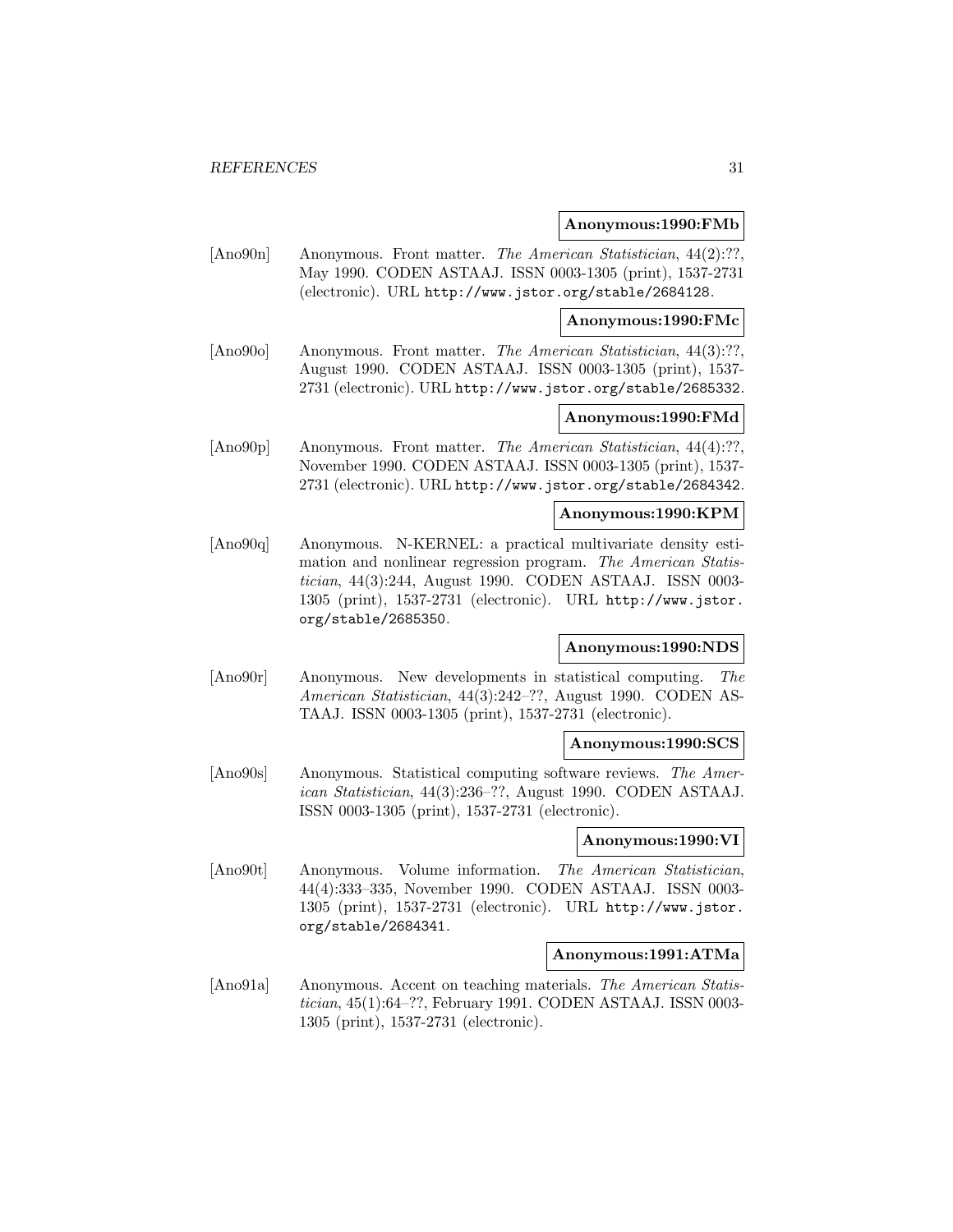#### **Anonymous:1991:ATMb**

[Ano91b] Anonymous. Accent on teaching materials. The American Statistician, 45(2):141–??, May 1991. CODEN ASTAAJ. ISSN 0003-1305 (print), 1537-2731 (electronic).

#### **Anonymous:1991:BMa**

[Ano91c] Anonymous. Back matter. The American Statistician, 45(1):??, February 1991. CODEN ASTAAJ. ISSN 0003-1305 (print), 1537- 2731 (electronic). URL http://www.jstor.org/stable/2685250.

# **Anonymous:1991:BMb**

[Ano91d] Anonymous. Back matter. *The American Statistician*, 45(2):??. May 1991. CODEN ASTAAJ. ISSN 0003-1305 (print), 1537-2731 (electronic). URL http://www.jstor.org/stable/2684398.

#### **Anonymous:1991:BMc**

[Ano91e] Anonymous. Back matter. The American Statistician, 45(3):??, August 1991. CODEN ASTAAJ. ISSN 0003-1305 (print), 1537- 2731 (electronic). URL http://www.jstor.org/stable/2684307.

# **Anonymous:1991:BMd**

[Ano91f] Anonymous. Back matter. The American Statistician, 45(4):??, November 1991. CODEN ASTAAJ. ISSN 0003-1305 (print), 1537- 2731 (electronic). URL http://www.jstor.org/stable/2684477.

## **Anonymous:1991:CCS**

[Ano91g] Anonymous. Correction: Computer selection of size-biased samples. The American Statistician, 45(2):172, May 1991. CODEN ASTAAJ. ISSN 0003-1305 (print), 1537-2731 (electronic). URL http://www.jstor.org/stable/2684397.

## **Anonymous:1991:CBH**

[Ano91h] Anonymous. Corrections: "A Brief History of the American Statistical Association, 1839–1989". The American Statistician, 45(1): 82, February 1991. CODEN ASTAAJ. ISSN 0003-1305 (print), 1537-2731 (electronic). URL http://www.jstor.org/stable/ 2685249.

## **Anonymous:1991:CPW**

[Ano91i] Anonymous. Corrections: a property of well-formulated polynomial regression models. The American Statistician, 45(1):82,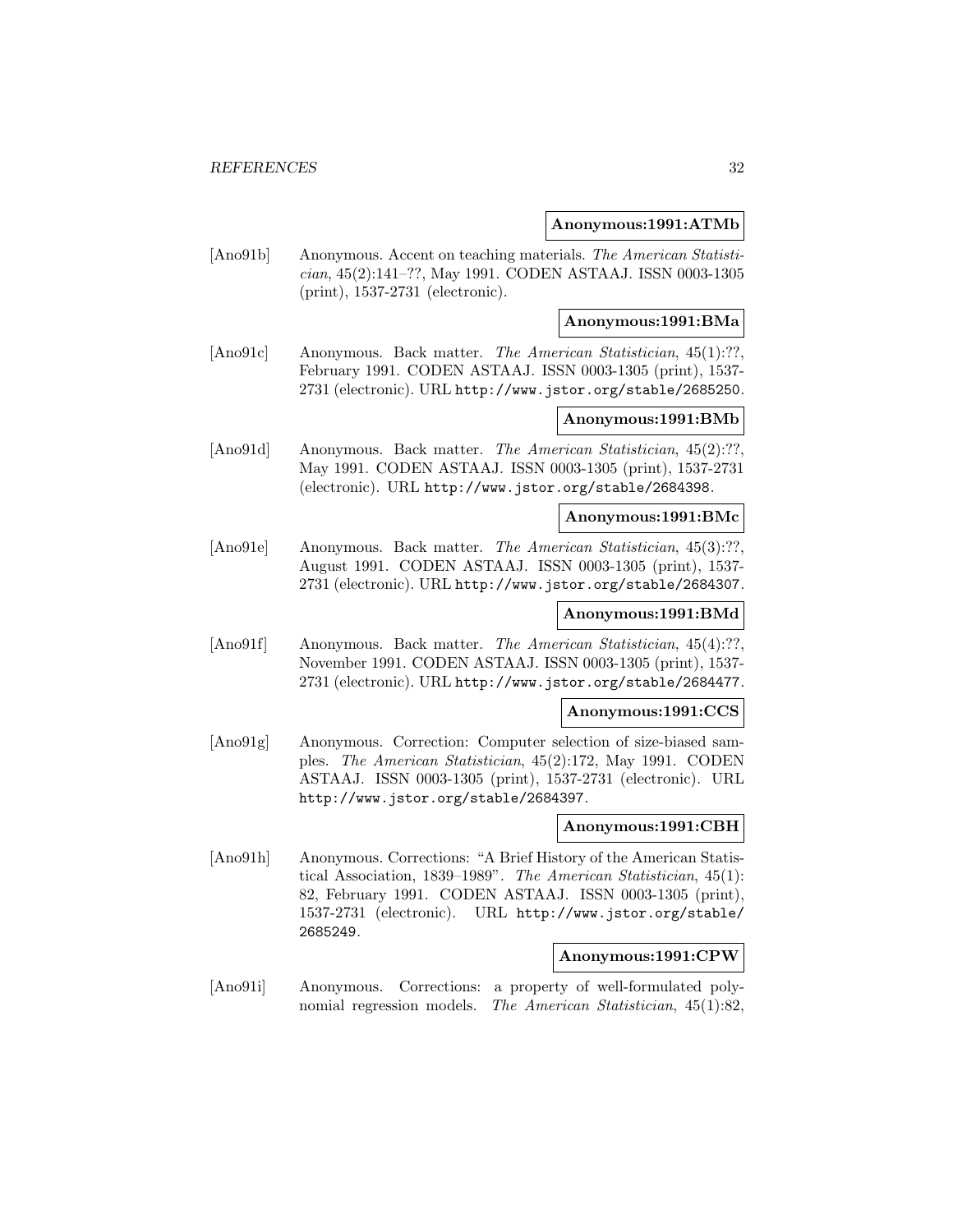February 1991. CODEN ASTAAJ. ISSN 0003-1305 (print), 1537- 2731 (electronic). URL http://www.jstor.org/stable/2685248.

#### **Anonymous:1991:EC**

[Ano91]] Anonymous. Editorial collaborators. The American Statistician, 45(4):349–350, November 1991. CODEN ASTAAJ. ISSN 0003- 1305 (print), 1537-2731 (electronic). URL http://www.jstor. org/stable/2684476.

#### **Anonymous:1991:FMa**

[Ano91k] Anonymous. Front matter. The American Statistician, 45(1):??, February 1991. CODEN ASTAAJ. ISSN 0003-1305 (print), 1537- 2731 (electronic). URL http://www.jstor.org/stable/2685228.

## **Anonymous:1991:FMb**

[Ano91l] Anonymous. Front matter. The American Statistician, 45(2):??, May 1991. CODEN ASTAAJ. ISSN 0003-1305 (print), 1537-2731 (electronic). URL http://www.jstor.org/stable/2684364.

# **Anonymous:1991:FMc**

[Ano91m] Anonymous. Front matter. The American Statistician, 45(3):??, August 1991. CODEN ASTAAJ. ISSN 0003-1305 (print), 1537- 2731 (electronic). URL http://www.jstor.org/stable/2684283.

# **Anonymous:1991:FMd**

[Ano91n] Anonymous. Front matter. The American Statistician, 45(4):??, November 1991. CODEN ASTAAJ. ISSN 0003-1305 (print), 1537- 2731 (electronic). URL http://www.jstor.org/stable/2684448.

#### **Anonymous:1991:NDSa**

[Ano91o] Anonymous. New developments in statistical computing. The American Statistician, 45(1):74–??, February 1991. CODEN AS-TAAJ. ISSN 0003-1305 (print), 1537-2731 (electronic).

#### **Anonymous:1991:NDSb**

[Ano91p] Anonymous. New developments in statistical computing. The American Statistician, 45(2):154–??, May 1991. CODEN AS-TAAJ. ISSN 0003-1305 (print), 1537-2731 (electronic).

## **Anonymous:1991:SCSa**

[Ano91q] Anonymous. Statistical computing software reviews. The American Statistician, 45(1):68–??, February 1991. CODEN ASTAAJ. ISSN 0003-1305 (print), 1537-2731 (electronic).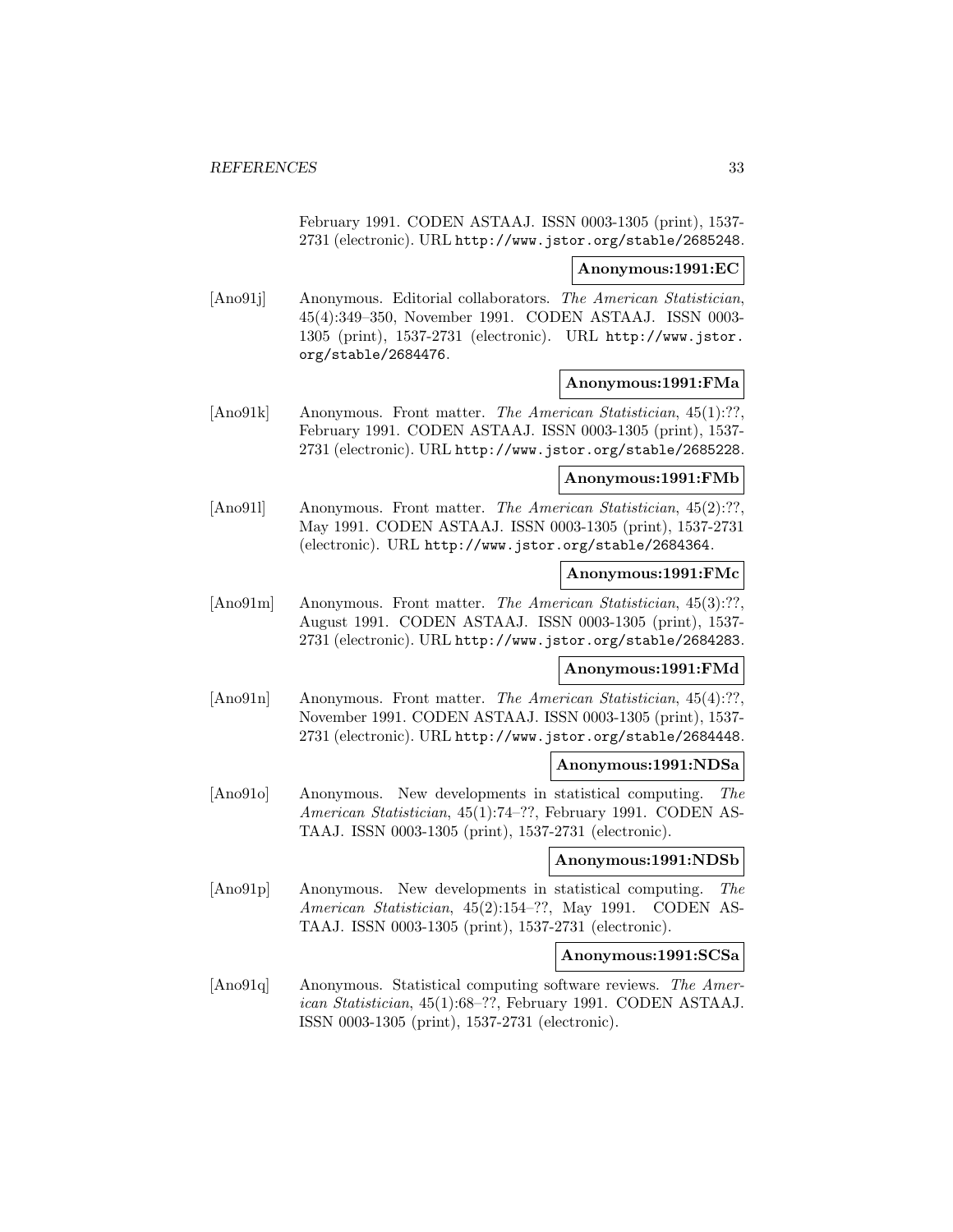#### **Anonymous:1991:SCSb**

[Ano91r] Anonymous. Statistical computing software reviews. The American Statistician, 45(2):146–??, May 1991. CODEN ASTAAJ. ISSN 0003-1305 (print), 1537-2731 (electronic).

**Anonymous:1991:VI**

[Ano91s] Anonymous. Volume information. The American Statistician, 45(4):351–353, November 1991. CODEN ASTAAJ. ISSN 0003- 1305 (print), 1537-2731 (electronic). URL http://www.jstor. org/stable/2684447.

## **Anonymous:1991:WRSa**

[Ano91t] Anonymous. William R. Schucany. The American Statistician, 45(1):1–??, February 1991. CODEN ASTAAJ. ISSN 0003-1305 (print), 1537-2731 (electronic).

#### **Anonymous:1991:WRSb**

[Ano91u] Anonymous. William R. Schucany. The American Statistician, 45 (4):263–??, November 1991. CODEN ASTAAJ. ISSN 0003-1305 (print), 1537-2731 (electronic).

#### **Anonymous:1992:ATM**

[Ano92a] Anonymous. Accent on teaching materials. The American Statistician, 46(2):129–??, May 1992. CODEN ASTAAJ. ISSN 0003-1305 (print), 1537-2731 (electronic).

#### **Anonymous:1992:BMa**

[Ano92b] Anonymous. Back matter. The American Statistician, 46(1):??, February 1992. CODEN ASTAAJ. ISSN 0003-1305 (print), 1537- 2731 (electronic). URL http://www.jstor.org/stable/2684417.

## **Anonymous:1992:BMb**

[Ano92c] Anonymous. Back matter. The American Statistician, 46(2):166, May 1992. CODEN ASTAAJ. ISSN 0003-1305 (print), 1537-2731 (electronic). URL http://www.jstor.org/stable/2684191.

## **Anonymous:1992:BMc**

[Ano92d] Anonymous. Back matter. The American Statistician, 46(3):??, August 1992. CODEN ASTAAJ. ISSN 0003-1305 (print), 1537- 2731 (electronic). URL http://www.jstor.org/stable/2685227.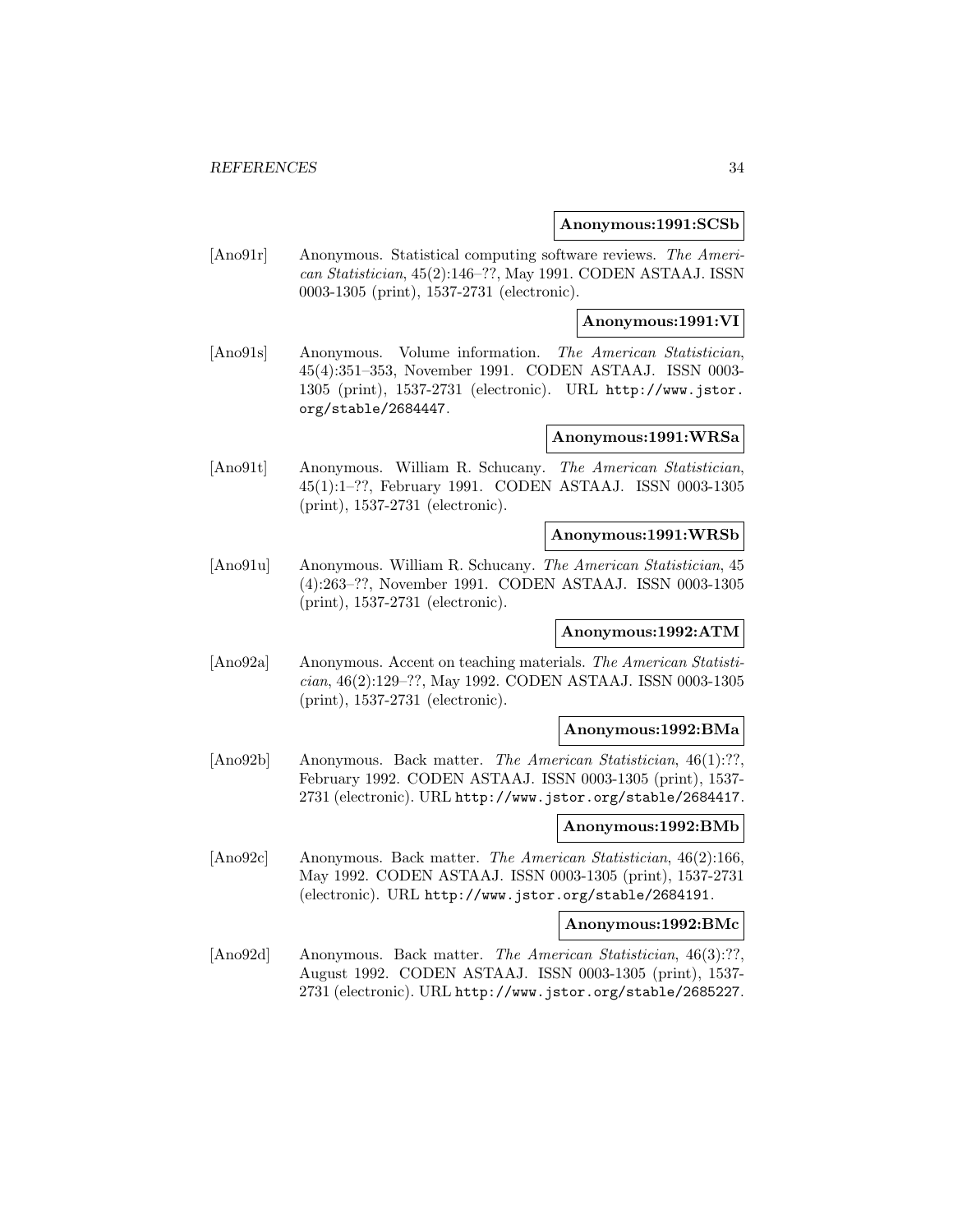#### **Anonymous:1992:BMd**

[Ano92e] Anonymous. Back matter. The American Statistician, 46(4):??, November 1992. CODEN ASTAAJ. ISSN 0003-1305 (print), 1537- 2731 (electronic). URL http://www.jstor.org/stable/2685331.

#### **Anonymous:1992:CG**

[Ano92f] Anonymous. Correction: Genstat 5. The American Statistician, 46(1):77, February 1992. CODEN ASTAAJ. ISSN 0003-1305 (print), 1537-2731 (electronic). URL http://www.jstor.org/ stable/2684416.

#### **Anonymous:1992:CGM**

[Ano92g] Anonymous. Correction: The Gauss–Markov theorem and random regressors. The American Statistician, 46(3):243, August 1992. CODEN ASTAAJ. ISSN 0003-1305 (print), 1537-2731 (electronic). URL http://www.jstor.org/stable/2685226.

#### **Anonymous:1992:EC**

[Ano92h] Anonymous. Editorial collaborators. The American Statistician, 46(4):338–339, November 1992. CODEN ASTAAJ. ISSN 0003- 1305 (print), 1537-2731 (electronic). URL http://www.jstor. org/stable/2685330.

## **Anonymous:1992:EN**

[Ano92i] Anonymous. Editor's notes. The American Statistician, 46(4): 319–320, November 1992. CODEN ASTAAJ. ISSN 0003-1305 (print), 1537-2731 (electronic). URL http://www.jstor.org/ stable/2685326.

#### **Anonymous:1992:FMa**

[Ano92j] Anonymous. Front matter. The American Statistician, 46(1):??, February 1992. CODEN ASTAAJ. ISSN 0003-1305 (print), 1537- 2731 (electronic). URL http://www.jstor.org/stable/2684399.

#### **Anonymous:1992:FMb**

[Ano92k] Anonymous. Front matter. The American Statistician, 46(2):??. May 1992. CODEN ASTAAJ. ISSN 0003-1305 (print), 1537-2731 (electronic). URL http://www.jstor.org/stable/2684168.

#### **Anonymous:1992:FMc**

[Ano92l] Anonymous. Front matter. The American Statistician, 46(3):??, August 1992. CODEN ASTAAJ. ISSN 0003-1305 (print), 1537- 2731 (electronic). URL http://www.jstor.org/stable/2685207.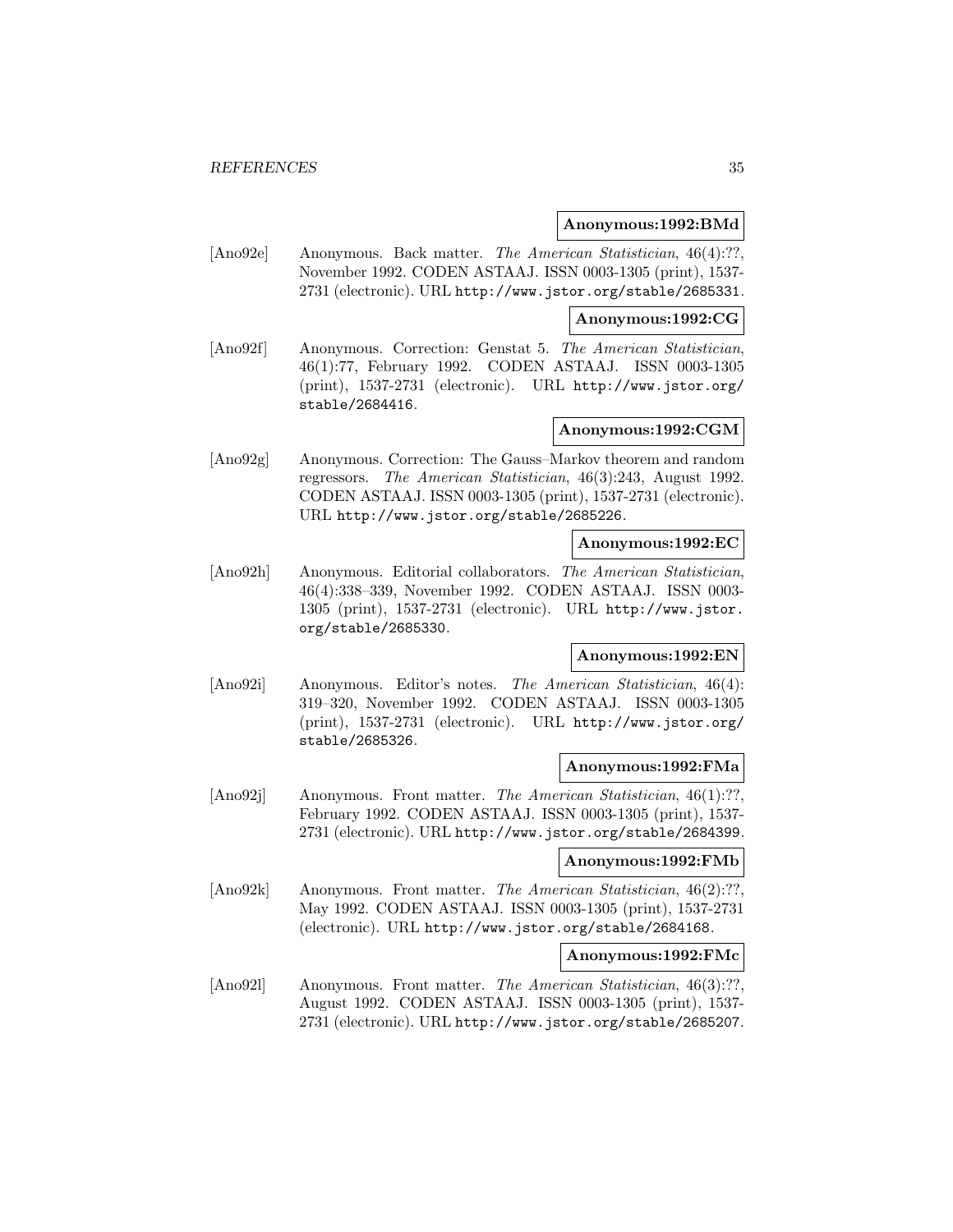#### **Anonymous:1992:FMd**

[Ano92m] Anonymous. Front matter. The American Statistician, 46(4):??, November 1992. CODEN ASTAAJ. ISSN 0003-1305 (print), 1537- 2731 (electronic). URL http://www.jstor.org/stable/2685304.

#### **Anonymous:1992:VI**

[Ano92n] Anonymous. Volume information. The American Statistician, 46(4):340–341, November 1992. CODEN ASTAAJ. ISSN 0003- 1305 (print), 1537-2731 (electronic). URL http://www.jstor. org/stable/2685303.

## **Anonymous:1993:ATM**

[Ano93a] Anonymous. Accent on teaching materials. The American Statistician, 47(4):277–??, November 1993. CODEN ASTAAJ. ISSN 0003-1305 (print), 1537-2731 (electronic).

## **Anonymous:1993:BMa**

[Ano93b] Anonymous. Back matter. The American Statistician, 47(1):89, February 1993. CODEN ASTAAJ. ISSN 0003-1305 (print), 1537- 2731 (electronic). URL http://www.jstor.org/stable/2684796.

#### **Anonymous:1993:BMb**

[Ano93c] Anonymous. Back matter. The American Statistician, 47(2):164, May 1993. CODEN ASTAAJ. ISSN 0003-1305 (print), 1537-2731 (electronic). URL http://www.jstor.org/stable/2685206.

#### **Anonymous:1993:BMc**

[Ano93d] Anonymous. Back matter. The American Statistician, 47(3):??, August 1993. CODEN ASTAAJ. ISSN 0003-1305 (print), 1537- 2731 (electronic). URL http://www.jstor.org/stable/2684991.

## **Anonymous:1993:BMd**

[Ano93e] Anonymous. Back matter. The American Statistician, 47(4):321, November 1993. CODEN ASTAAJ. ISSN 0003-1305 (print), 1537- 2731 (electronic). URL http://www.jstor.org/stable/2685302.

# **Anonymous:1993:BRa**

[Ano93f] Anonymous. Books received. The American Statistician, 47(1):78, February 1993. CODEN ASTAAJ. ISSN 0003-1305 (print), 1537- 2731 (electronic). URL http://www.jstor.org/stable/2684793.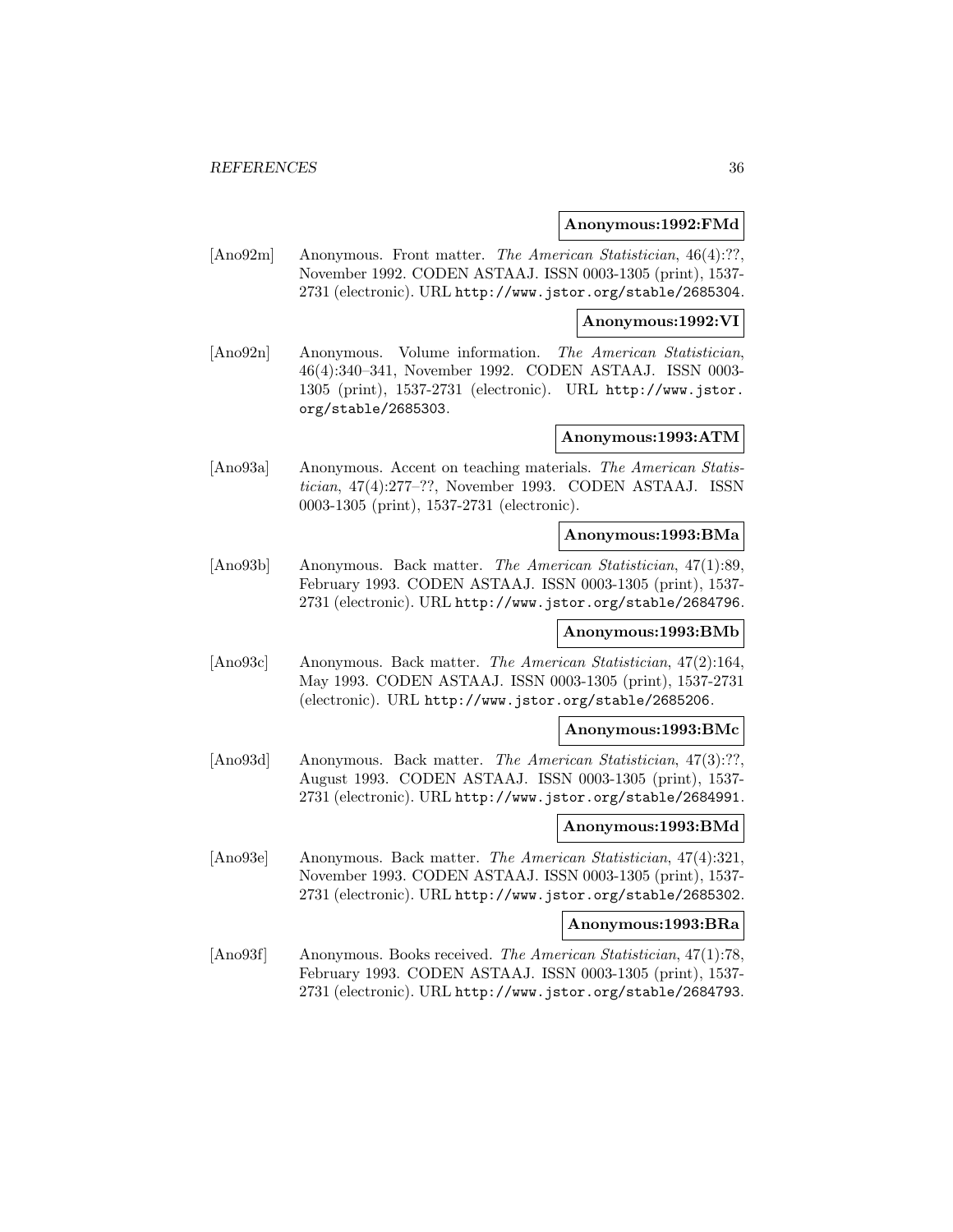#### **Anonymous:1993:BRb**

[Ano93g] Anonymous. Books received. The American Statistician, 47(3): 236, August 1993. CODEN ASTAAJ. ISSN 0003-1305 (print), 1537-2731 (electronic). URL http://www.jstor.org/stable/ 2684988.

### **Anonymous:1993:CTM**

[Ano93h] Anonymous. Correction: Testing means using hypothesisdependent variance estimates. The American Statistician, 47(4): 316, November 1993. CODEN ASTAAJ. ISSN 0003-1305 (print), 1537-2731 (electronic). URL http://www.jstor.org/stable/ 2685300.

## **Anonymous:1993:CWA**

[Ano93i] Anonymous. Correction: What about the other intervals? The American Statistician, 47(3):238, August 1993. CODEN ASTAAJ. ISSN 0003-1305 (print), 1537-2731 (electronic). URL http://www. jstor.org/stable/2684990.

### **Anonymous:1993:EC**

[Ano93j] Anonymous. Editorial collaborators. The American Statistician, 47(4):317–318, November 1993. CODEN ASTAAJ. ISSN 0003- 1305 (print), 1537-2731 (electronic). URL http://www.jstor. org/stable/2685301.

# **Anonymous:1993:FMa**

[Ano93k] Anonymous. Front matter. The American Statistician, 47(1):??, February 1993. CODEN ASTAAJ. ISSN 0003-1305 (print), 1537- 2731 (electronic). URL http://www.jstor.org/stable/2684773.

#### **Anonymous:1993:FMb**

[Ano93]] Anonymous. Front matter. The American Statistician, 47(2):??, May 1993. CODEN ASTAAJ. ISSN 0003-1305 (print), 1537-2731 (electronic). URL http://www.jstor.org/stable/2685183.

#### **Anonymous:1993:FMc**

[Ano93m] Anonymous. Front matter. The American Statistician, 47(3):??. August 1993. CODEN ASTAAJ. ISSN 0003-1305 (print), 1537- 2731 (electronic). URL http://www.jstor.org/stable/2684967.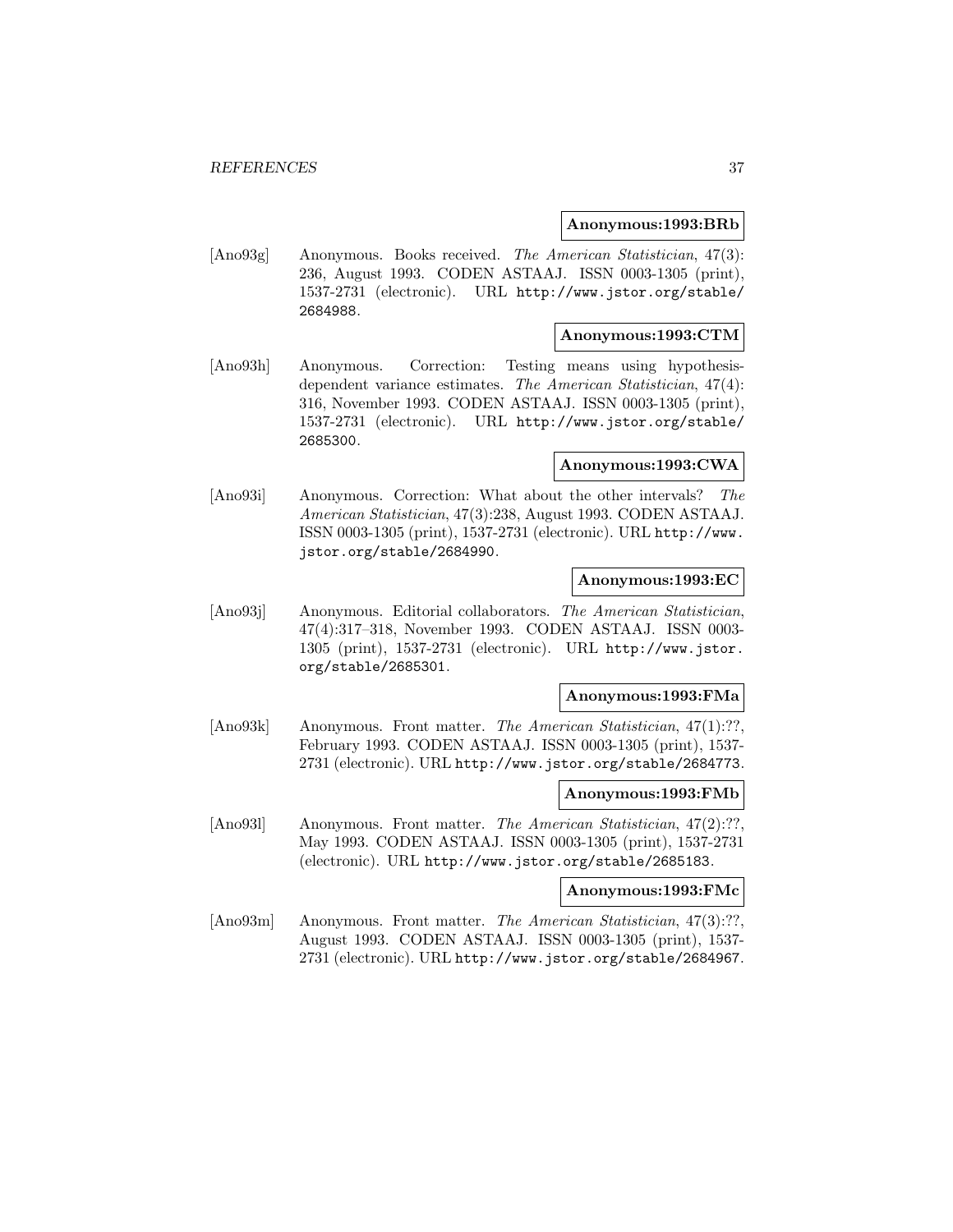#### **Anonymous:1993:FMd**

[Ano93n] Anonymous. Front matter. The American Statistician, 47(4):??, November 1993. CODEN ASTAAJ. ISSN 0003-1305 (print), 1537- 2731 (electronic). URL http://www.jstor.org/stable/2685278.

#### **Anonymous:1993:NDS**

[Ano93o] Anonymous. New developments in statistical computing. The American Statistician, 47(2):146–147, May 1993. CODEN AS-TAAJ. ISSN 0003-1305 (print), 1537-2731 (electronic). URL http: //www.jstor.org/stable/2685199.

## **Anonymous:1993:SCS**

[Ano93p] Anonymous. Statistical computing software reviews. The American Statistician, 47(4):297–??, November 1993. CODEN ASTAAJ. ISSN 0003-1305 (print), 1537-2731 (electronic).

#### **Anonymous:1993:VI**

[Ano93q] Anonymous. Volume information. The American Statistician, 47(4):319–320, November 1993. CODEN ASTAAJ. ISSN 0003- 1305 (print), 1537-2731 (electronic). URL http://www.jstor. org/stable/2685277.

## **Anonymous:1994:BMa**

[Ano94a] Anonymous. Back matter. The American Statistician, 48(1):??, February 1994. CODEN ASTAAJ. ISSN 0003-1305 (print), 1537- 2731 (electronic). URL http://www.jstor.org/stable/2685095.

### **Anonymous:1994:BMb**

[Ano94b] Anonymous. Back matter. The American Statistician, 48(2):??, May 1994. CODEN ASTAAJ. ISSN 0003-1305 (print), 1537-2731 (electronic). URL http://www.jstor.org/stable/2684282.

## **Anonymous:1994:BMc**

[Ano94c] Anonymous. Back matter. The American Statistician, 48(3):??, August 1994. CODEN ASTAAJ. ISSN 0003-1305 (print), 1537- 2731 (electronic). URL http://www.jstor.org/stable/2684736.

#### **Anonymous:1994:BMd**

[Ano94d] Anonymous. Back matter. The American Statistician, 48(4):??, November 1994. CODEN ASTAAJ. ISSN 0003-1305 (print), 1537- 2731 (electronic). URL http://www.jstor.org/stable/2684861.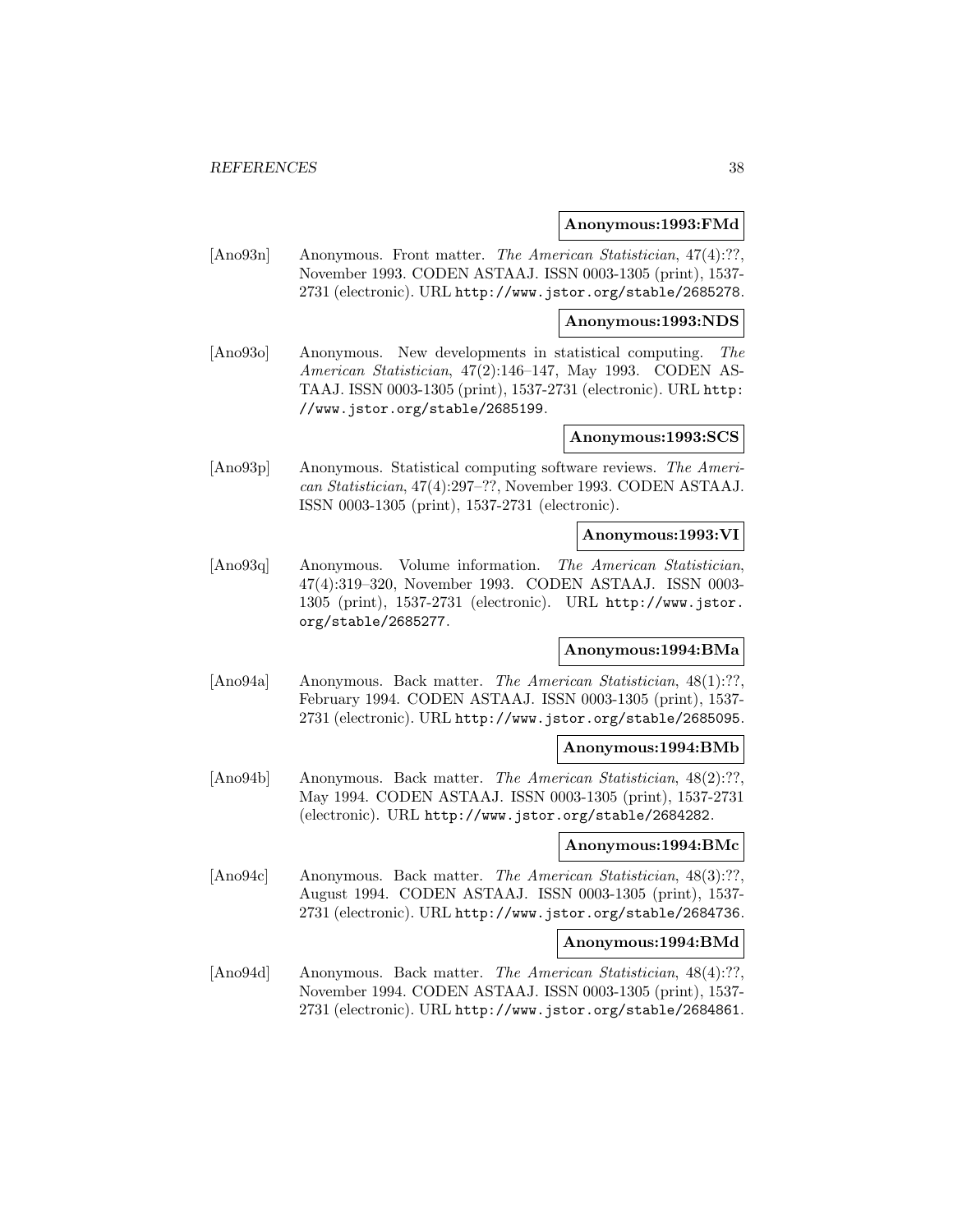#### **Anonymous:1994:BR**

[Ano94e] Anonymous. Books received. The American Statistician, 48(1):59, February 1994. CODEN ASTAAJ. ISSN 0003-1305 (print), 1537- 2731 (electronic). URL http://www.jstor.org/stable/2685093.

## **Anonymous:1994:CCT**

[Ano94f] Anonymous. Correction: Comparing two proportions from the same survey. The American Statistician, 48(3):269, August 1994. CODEN ASTAAJ. ISSN 0003-1305 (print), 1537-2731 (electronic). URL http://www.jstor.org/stable/2684735.

## **Anonymous:1994:EC**

[Ano94g] Anonymous. Editorial collaborators. The American Statistician, 48(4):355–357, November 1994. CODEN ASTAAJ. ISSN 0003- 1305 (print), 1537-2731 (electronic). URL http://www.jstor. org/stable/2684860.

## **Anonymous:1994:FMa**

[Ano94h] Anonymous. Front matter. The American Statistician, 48(1):??, February 1994. CODEN ASTAAJ. ISSN 0003-1305 (print), 1537- 2731 (electronic). URL http://www.jstor.org/stable/2685075.

### **Anonymous:1994:FMb**

[Ano94i] Anonymous. Front matter. The American Statistician, 48(2):??, May 1994. CODEN ASTAAJ. ISSN 0003-1305 (print), 1537-2731 (electronic). URL http://www.jstor.org/stable/2684239.

### **Anonymous:1994:FMc**

[Ano94j] Anonymous. Front matter. The American Statistician, 48(3):??, August 1994. CODEN ASTAAJ. ISSN 0003-1305 (print), 1537- 2731 (electronic). URL http://www.jstor.org/stable/2684712.

### **Anonymous:1994:FMd**

[Ano94k] Anonymous. Front matter. The American Statistician, 48(4):??, November 1994. CODEN ASTAAJ. ISSN 0003-1305 (print), 1537- 2731 (electronic). URL http://www.jstor.org/stable/2684830.

#### **Anonymous:1994:VI**

[Ano94l] Anonymous. Volume information. The American Statistician, 48(4):358–360, November 1994. CODEN ASTAAJ. ISSN 0003- 1305 (print), 1537-2731 (electronic). URL http://www.jstor. org/stable/2684829.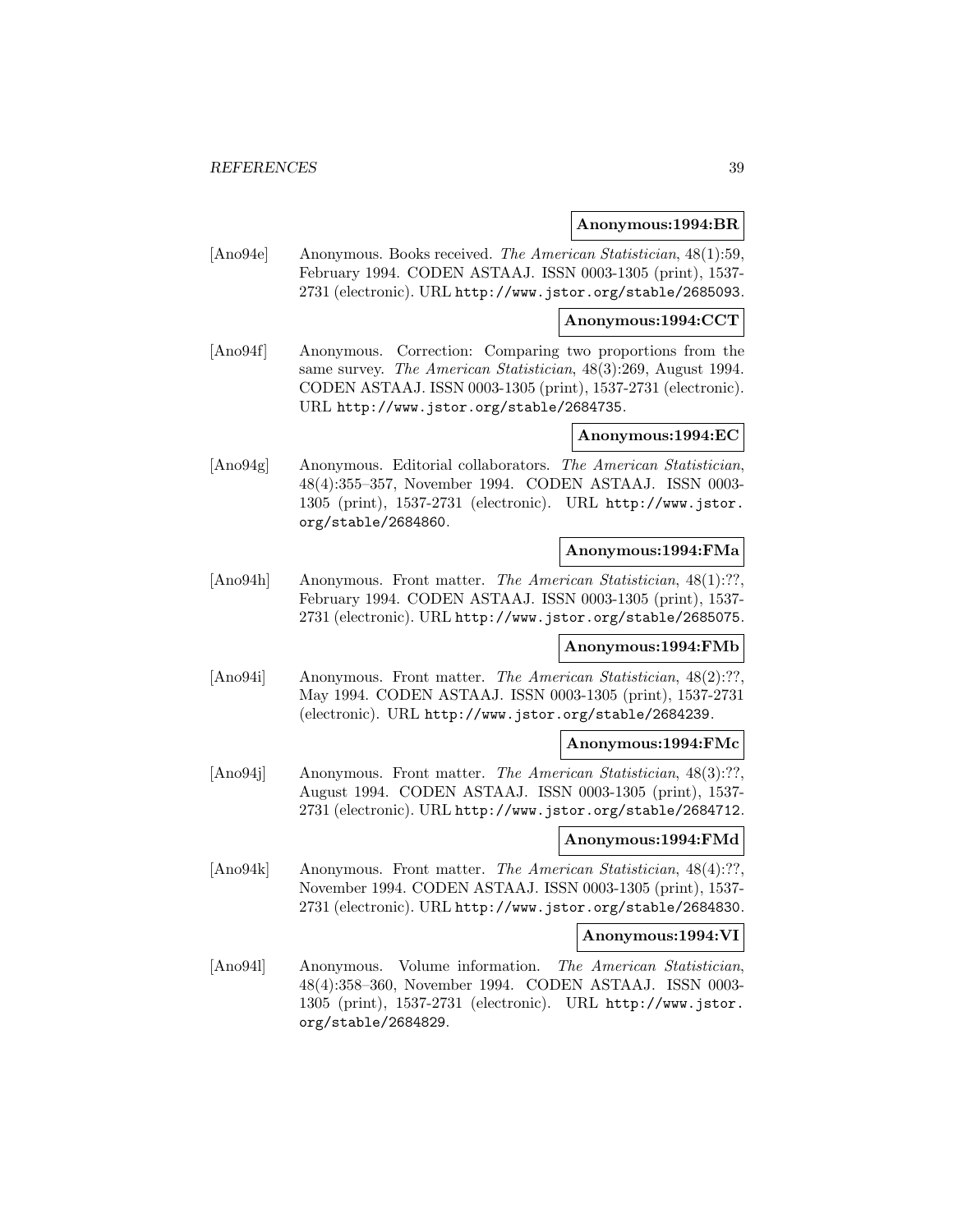#### **Anonymous:1995:ATMa**

[Ano95a] Anonymous. Accent on teaching materials. The American Statistician, 49(1):62–??, ???? 1995. CODEN ASTAAJ. ISSN 0003-1305 (print), 1537-2731 (electronic).

**Anonymous:1995:ATMb**

[Ano95b] Anonymous. Accent on teaching materials. The American Statistician, 49(2):219–??, ???? 1995. CODEN ASTAAJ. ISSN 0003-1305 (print), 1537-2731 (electronic).

## **Anonymous:1995:ATMc**

[Ano95c] Anonymous. Accent on teaching materials. The American Statistician, 49(4):372–??, ???? 1995. CODEN ASTAAJ. ISSN 0003-1305 (print), 1537-2731 (electronic).

### **Anonymous:1995:BMa**

[Ano95d] Anonymous. Back matter. The American Statistician, 49(1):??, February 1995. CODEN ASTAAJ. ISSN 0003-1305 (print), 1537- 2731 (electronic). URL http://www.jstor.org/stable/2684828.

## **Anonymous:1995:BMb**

[Ano95e] Anonymous. Back matter. The American Statistician, 49(2):??, May 1995. CODEN ASTAAJ. ISSN 0003-1305 (print), 1537-2731 (electronic). URL http://www.jstor.org/stable/2684653.

### **Anonymous:1995:BMc**

[Ano95f] Anonymous. Back matter. The American Statistician, 49(3):??. August 1995. CODEN ASTAAJ. ISSN 0003-1305 (print), 1537- 2731 (electronic). URL http://www.jstor.org/stable/2684216.

#### **Anonymous:1995:BMd**

[Ano95g] Anonymous. Back matter. *The American Statistician*, 49(4):?? November 1995. CODEN ASTAAJ. ISSN 0003-1305 (print), 1537- 2731 (electronic). URL http://www.jstor.org/stable/2684592.

#### **Anonymous:1995:CSS**

[Ano95h] Anonymous. Correction: Sample size determination for interval estimation of multinomial probabilities. The American Statistician, 49(4):403, November 1995. CODEN ASTAAJ. ISSN 0003- 1305 (print), 1537-2731 (electronic). URL http://www.jstor. org/stable/2684590.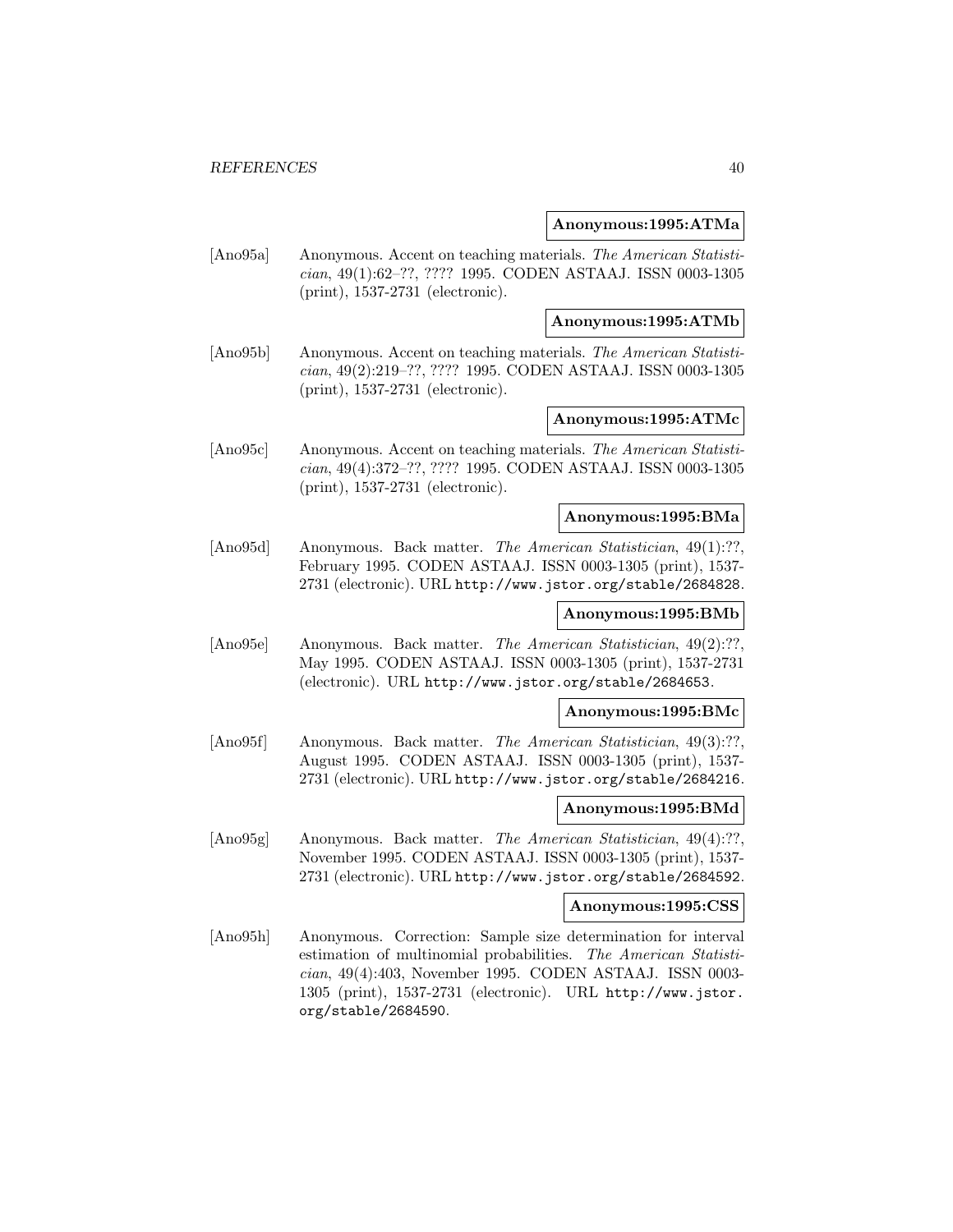#### **Anonymous:1995:EC**

[Ano95i] Anonymous. Editorial collaborators. The American Statistician, 49(4):404–405, November 1995. CODEN ASTAAJ. ISSN 0003- 1305 (print), 1537-2731 (electronic). URL http://www.jstor. org/stable/2684591.

#### **Anonymous:1995:ENa**

[Ano95j] Anonymous. Editor's notes. The American Statistician, 49(1): 84–??, ???? 1995. CODEN ASTAAJ. ISSN 0003-1305 (print), 1537-2731 (electronic).

## **Anonymous:1995:ENb**

[Ano95k] Anonymous. Editor's notes. The American Statistician, 49(2): 235–??, ???? 1995. CODEN ASTAAJ. ISSN 0003-1305 (print), 1537-2731 (electronic).

#### **Anonymous:1995:ENc**

[Ano95l] Anonymous. Editor's notes. The American Statistician, 49(4): 395–??, ???? 1995. CODEN ASTAAJ. ISSN 0003-1305 (print), 1537-2731 (electronic).

### **Anonymous:1995:FMa**

[Ano95m] Anonymous. Front matter. The American Statistician, 49(1):??, February 1995. CODEN ASTAAJ. ISSN 0003-1305 (print), 1537- 2731 (electronic). URL http://www.jstor.org/stable/2684797.

#### **Anonymous:1995:FMb**

[Ano95n] Anonymous. Front matter. The American Statistician, 49(2):??, May 1995. CODEN ASTAAJ. ISSN 0003-1305 (print), 1537-2731 (electronic). URL http://www.jstor.org/stable/2684624.

## **Anonymous:1995:FMc**

[Ano95o] Anonymous. Front matter. The American Statistician, 49(3):??. August 1995. CODEN ASTAAJ. ISSN 0003-1305 (print), 1537- 2731 (electronic). URL http://www.jstor.org/stable/2684192.

## **Anonymous:1995:FMd**

[Ano95p] Anonymous. Front matter. The American Statistician, 49(4):??, November 1995. CODEN ASTAAJ. ISSN 0003-1305 (print), 1537- 2731 (electronic). URL http://www.jstor.org/stable/2684567.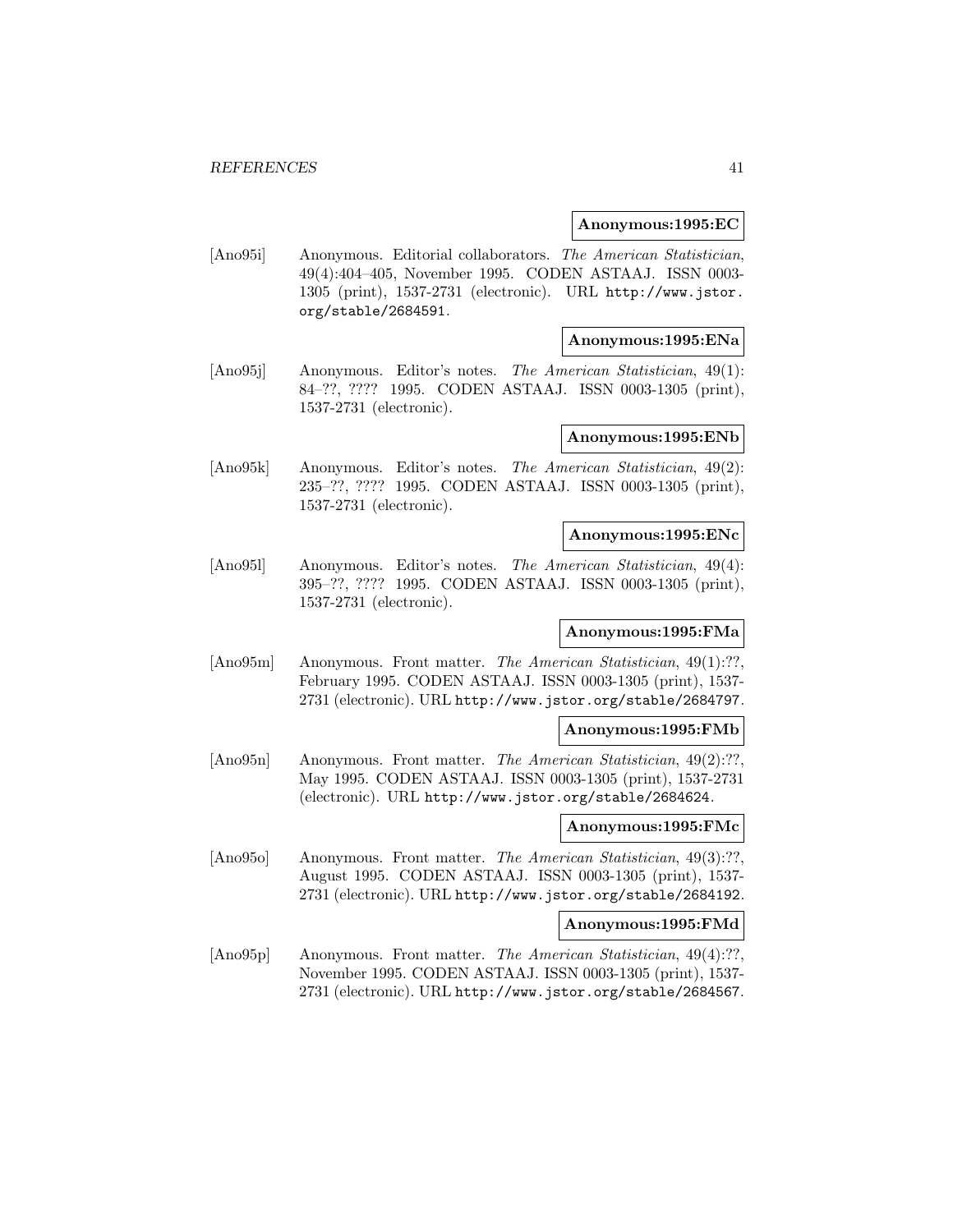#### **Anonymous:1995:SCSa**

[Ano95q] Anonymous. Statistical computing software reviews. The American Statistician, 49(1):84–??, ???? 1995. CODEN ASTAAJ. ISSN 0003-1305 (print), 1537-2731 (electronic).

**Anonymous:1995:SCSb**

[Ano95r] Anonymous. Statistical computing software reviews. The American Statistician, 49(2):235–??, ???? 1995. CODEN ASTAAJ. ISSN 0003-1305 (print), 1537-2731 (electronic).

## **Anonymous:1995:SCSc**

[Ano95s] Anonymous. Statistical computing software reviews. The American Statistician, 49(4):395–??, ???? 1995. CODEN ASTAAJ. ISSN 0003-1305 (print), 1537-2731 (electronic).

#### **Anonymous:1995:VI**

[Ano95t] Anonymous. Volume information. The American Statistician, 49(4):406–408, November 1995. CODEN ASTAAJ. ISSN 0003- 1305 (print), 1537-2731 (electronic). URL http://www.jstor. org/stable/2684566.

## **Anonymous:1996:ATMa**

[Ano96a] Anonymous. Accent on teaching materials. The American Statistician, 50(2):168–??, ???? 1996. CODEN ASTAAJ. ISSN 0003-1305 (print), 1537-2731 (electronic).

#### **Anonymous:1996:ATMb**

[Ano96b] Anonymous. Accent on teaching materials. The American Statistician, 50(3):257–??, ???? 1996. CODEN ASTAAJ. ISSN 0003-1305 (print), 1537-2731 (electronic).

### **Anonymous:1996:BMa**

[Ano96c] Anonymous. Back matter. The American Statistician, 50(1):??, February 1996. CODEN ASTAAJ. ISSN 0003-1305 (print), 1537- 2731 (electronic). URL http://www.jstor.org/stable/2685056.

## **Anonymous:1996:BMb**

[Ano96d] Anonymous. Back matter. The American Statistician, 50(2):??, May 1996. CODEN ASTAAJ. ISSN 0003-1305 (print), 1537-2731 (electronic). URL http://www.jstor.org/stable/2684446.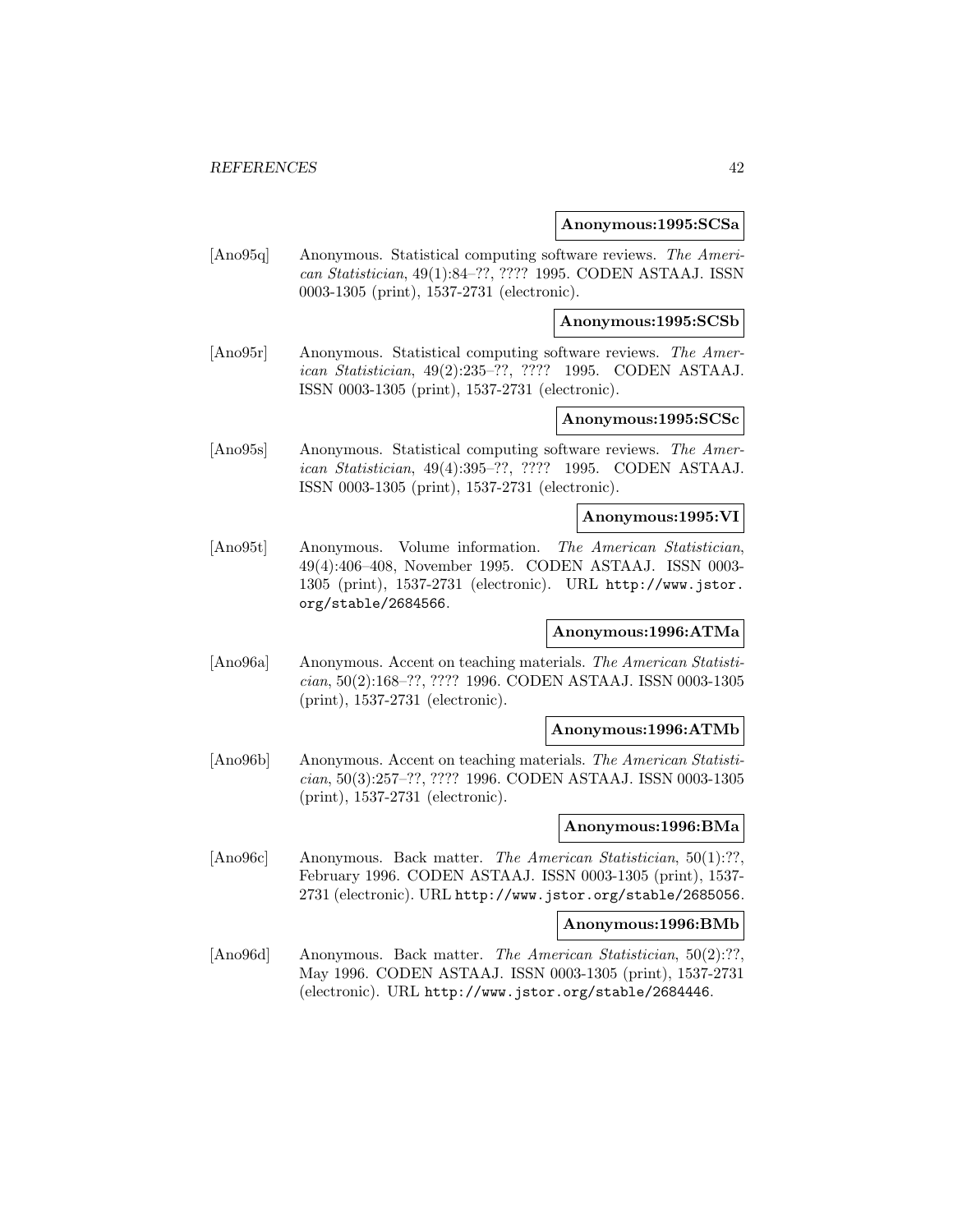#### **Anonymous:1996:BMc**

[Ano96e] Anonymous. Back matter. The American Statistician, 50(3):??, August 1996. CODEN ASTAAJ. ISSN 0003-1305 (print), 1537- 2731 (electronic). URL http://www.jstor.org/stable/2684680.

#### **Anonymous:1996:BMd**

[Ano96f] Anonymous. Back matter. The American Statistician, 50(4):??, November 1996. CODEN ASTAAJ. ISSN 0003-1305 (print), 1537- 2731 (electronic). URL http://www.jstor.org/stable/2684943.

## **Anonymous:1996:CEP**

[Ano96g] Anonymous. Correction: Equating Poisson and normal probability functions to derive Stirling's formula. The American Statistician, 50(2):201, May 1996. CODEN ASTAAJ. ISSN 0003-1305 (print), 1537-2731 (electronic). URL http://www.jstor.org/ stable/2684445.

#### **Anonymous:1996:EC**

[Ano96h] Anonymous. Editorial collaborators. The American Statistician, 50(4):390–392, November 1996. CODEN ASTAAJ. ISSN 0003- 1305 (print), 1537-2731 (electronic). URL http://www.jstor. org/stable/2684942.

### **Anonymous:1996:ENa**

[Ano96i] Anonymous. Editor's notes. The American Statistician, 50(1): 86–??, ???? 1996. CODEN ASTAAJ. ISSN 0003-1305 (print), 1537-2731 (electronic).

#### **Anonymous:1996:ENb**

[Ano96j] Anonymous. Editor's notes. The American Statistician, 50(2): 182–??, ???? 1996. CODEN ASTAAJ. ISSN 0003-1305 (print), 1537-2731 (electronic).

### **Anonymous:1996:ENc**

[Ano96k] Anonymous. Editor's notes. The American Statistician, 50(3): 266–??, ???? 1996. CODEN ASTAAJ. ISSN 0003-1305 (print), 1537-2731 (electronic).

#### **Anonymous:1996:ENd**

[Ano96l] Anonymous. Editor's notes. The American Statistician, 50(4):366– ??, November 1996. CODEN ASTAAJ. ISSN 0003-1305 (print), 1537-2731 (electronic).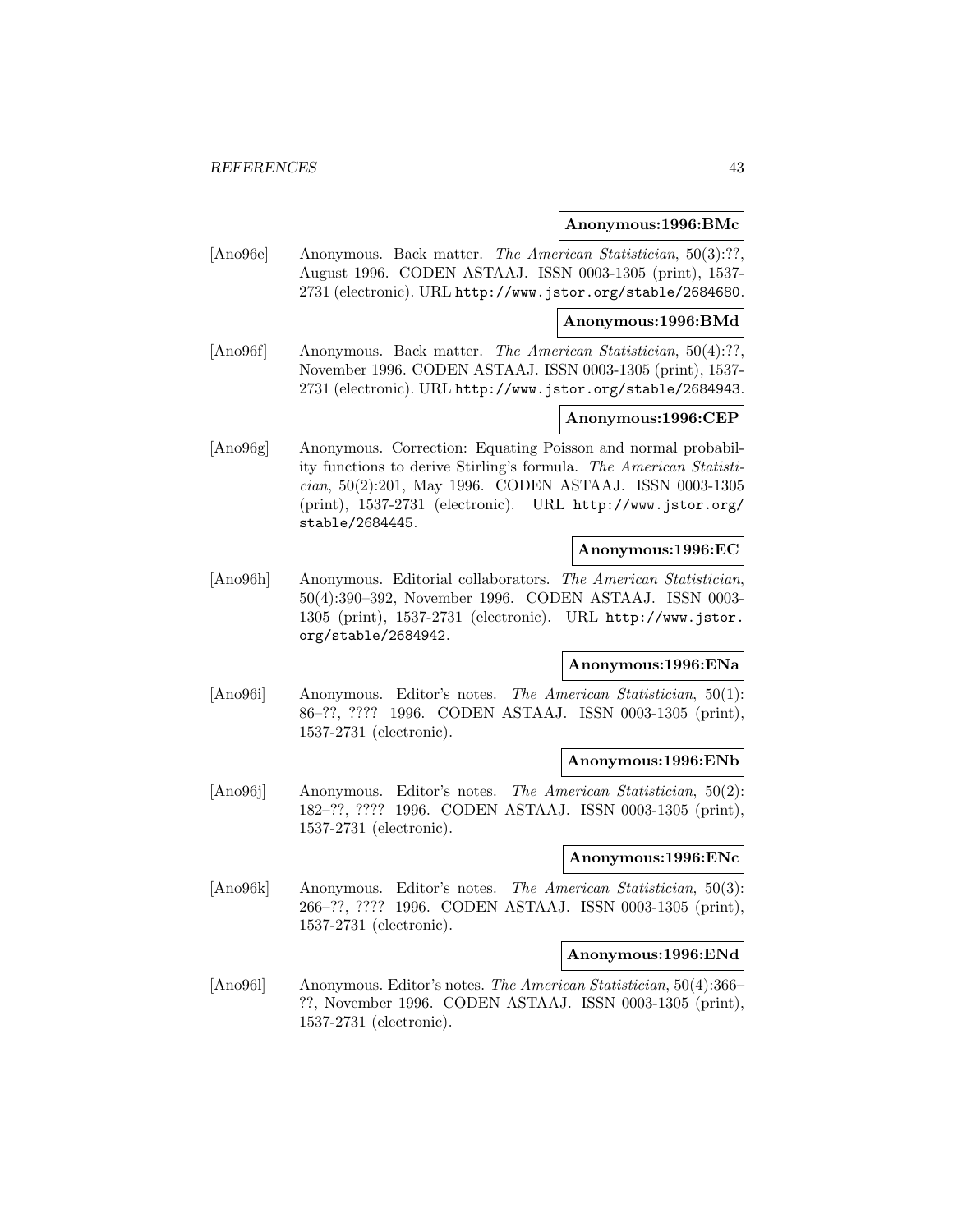#### **Anonymous:1996:FMa**

[Ano96m] Anonymous. Front matter. The American Statistician, 50(1):??, February 1996. CODEN ASTAAJ. ISSN 0003-1305 (print), 1537- 2731 (electronic). URL http://www.jstor.org/stable/2685034.

**Anonymous:1996:FMb**

[Ano96n] Anonymous. Front matter. The American Statistician, 50(2):??, May 1996. CODEN ASTAAJ. ISSN 0003-1305 (print), 1537-2731 (electronic). URL http://www.jstor.org/stable/2684418.

## **Anonymous:1996:FMc**

[Ano96o] Anonymous. Front matter. The American Statistician, 50(3):??, August 1996. CODEN ASTAAJ. ISSN 0003-1305 (print), 1537- 2731 (electronic). URL http://www.jstor.org/stable/2684654.

#### **Anonymous:1996:FMd**

[Ano96p] Anonymous. Front matter. The American Statistician, 50(4):??, November 1996. CODEN ASTAAJ. ISSN 0003-1305 (print), 1537- 2731 (electronic). URL http://www.jstor.org/stable/2684920.

## **Anonymous:1996:SCSa**

[Ano96q] Anonymous. Statistical computing software reviews. The American Statistician, 50(1):86–??, ???? 1996. CODEN ASTAAJ. ISSN 0003-1305 (print), 1537-2731 (electronic).

#### **Anonymous:1996:SCSb**

[Ano96r] Anonymous. Statistical computing software reviews. The American Statistician, 50(2):182–??, ???? 1996. CODEN ASTAAJ. ISSN 0003-1305 (print), 1537-2731 (electronic).

#### **Anonymous:1996:SCSc**

[Ano96s] Anonymous. Statistical computing software reviews. The American Statistician, 50(3):266–??, ???? 1996. CODEN ASTAAJ. ISSN 0003-1305 (print), 1537-2731 (electronic).

#### **Anonymous:1996:SCSd**

[Ano96t] Anonymous. Statistical computing software reviews. The American Statistician, 50(4):366–??, November 1996. CODEN ASTAAJ. ISSN 0003-1305 (print), 1537-2731 (electronic).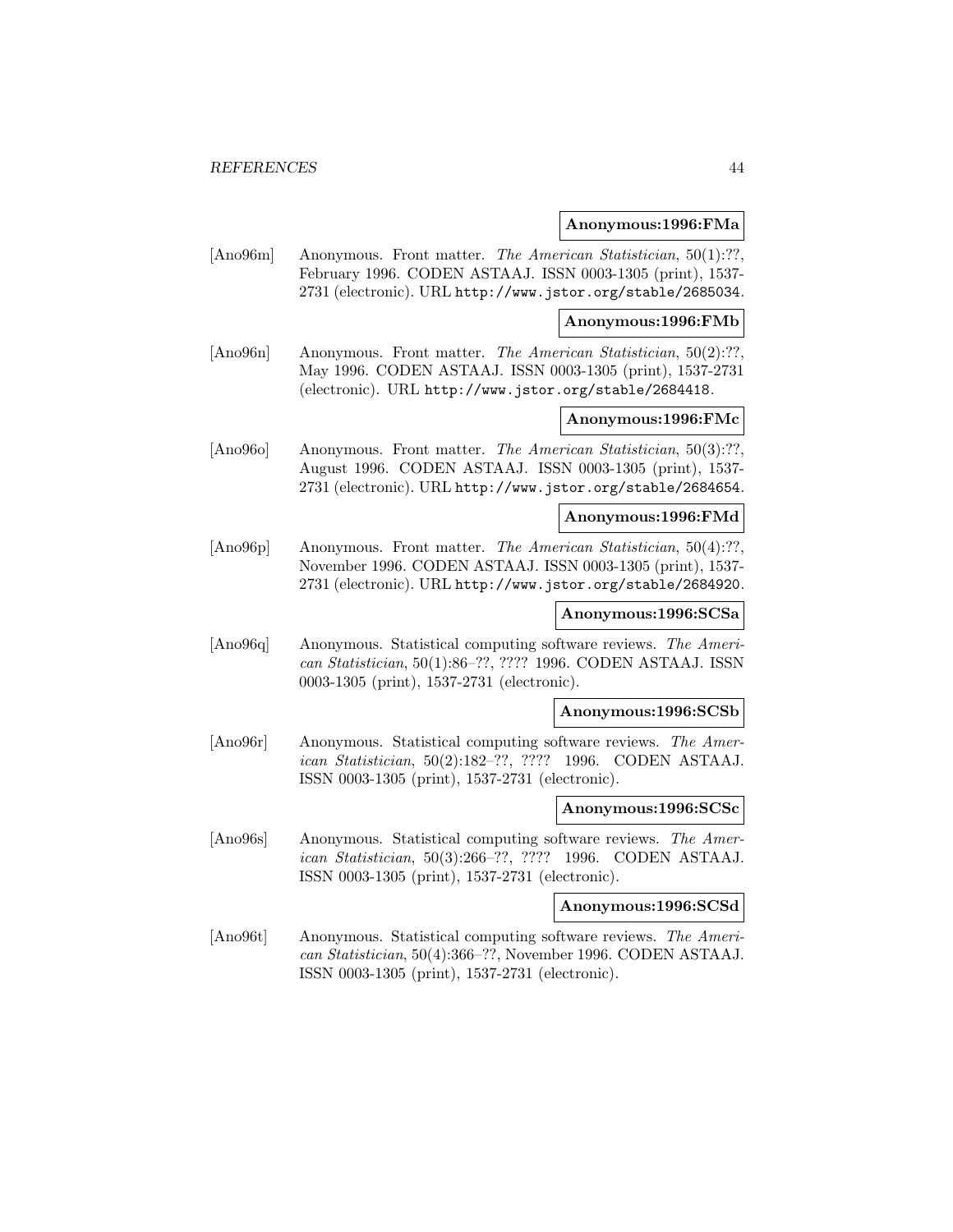#### **Anonymous:1996:VI**

[Ano96u] Anonymous. Volume information. The American Statistician, 50(4):393–395, November 1996. CODEN ASTAAJ. ISSN 0003- 1305 (print), 1537-2731 (electronic). URL http://www.jstor. org/stable/2684919.

### **Anonymous:1997:EC**

[Ano97a] Anonymous. 1997 editorial collaborators. The American Statistician, 51(4):376–377, November 1997. CODEN ASTAAJ. ISSN 0003-1305 (print), 1537-2731 (electronic). URL http://www. jstor.org/stable/2685911.

#### **Anonymous:1997:BMa**

[Ano97b] Anonymous. Back matter. The American Statistician, 51(1):??, February 1997. CODEN ASTAAJ. ISSN 0003-1305 (print), 1537- 2731 (electronic). URL http://www.jstor.org/stable/2684711.

## **Anonymous:1997:BMb**

[Ano97c] Anonymous. Back matter. The American Statistician, 51(2):??, May 1997. CODEN ASTAAJ. ISSN 0003-1305 (print), 1537-2731 (electronic). URL http://www.jstor.org/stable/2685426.

### **Anonymous:1997:BMc**

[Ano97d] Anonymous. Back matter. *The American Statistician*, 51(3):??, August 1997. CODEN ASTAAJ. ISSN 0003-1305 (print), 1537- 2731 (electronic). URL http://www.jstor.org/stable/2684918.

## **Anonymous:1997:BMd**

[Ano97e] Anonymous. Back matter. The American Statistician, 51(4):??, November 1997. CODEN ASTAAJ. ISSN 0003-1305 (print), 1537- 2731 (electronic). URL http://www.jstor.org/stable/2685912.

### **Anonymous:1997:CWF**

[Ano97f] Anonymous. Correction: Who is the fastest man in the world? The American Statistician, 51(3):300, August 1997. CODEN ASTAAJ. ISSN 0003-1305 (print), 1537-2731 (electronic). URL http://www. jstor.org/stable/2684917.

#### **Anonymous:1997:FMa**

[Ano97g] Anonymous. Front matter. The American Statistician, 51(1):1, February 1997. CODEN ASTAAJ. ISSN 0003-1305 (print), 1537- 2731 (electronic). URL http://www.jstor.org/stable/2684681.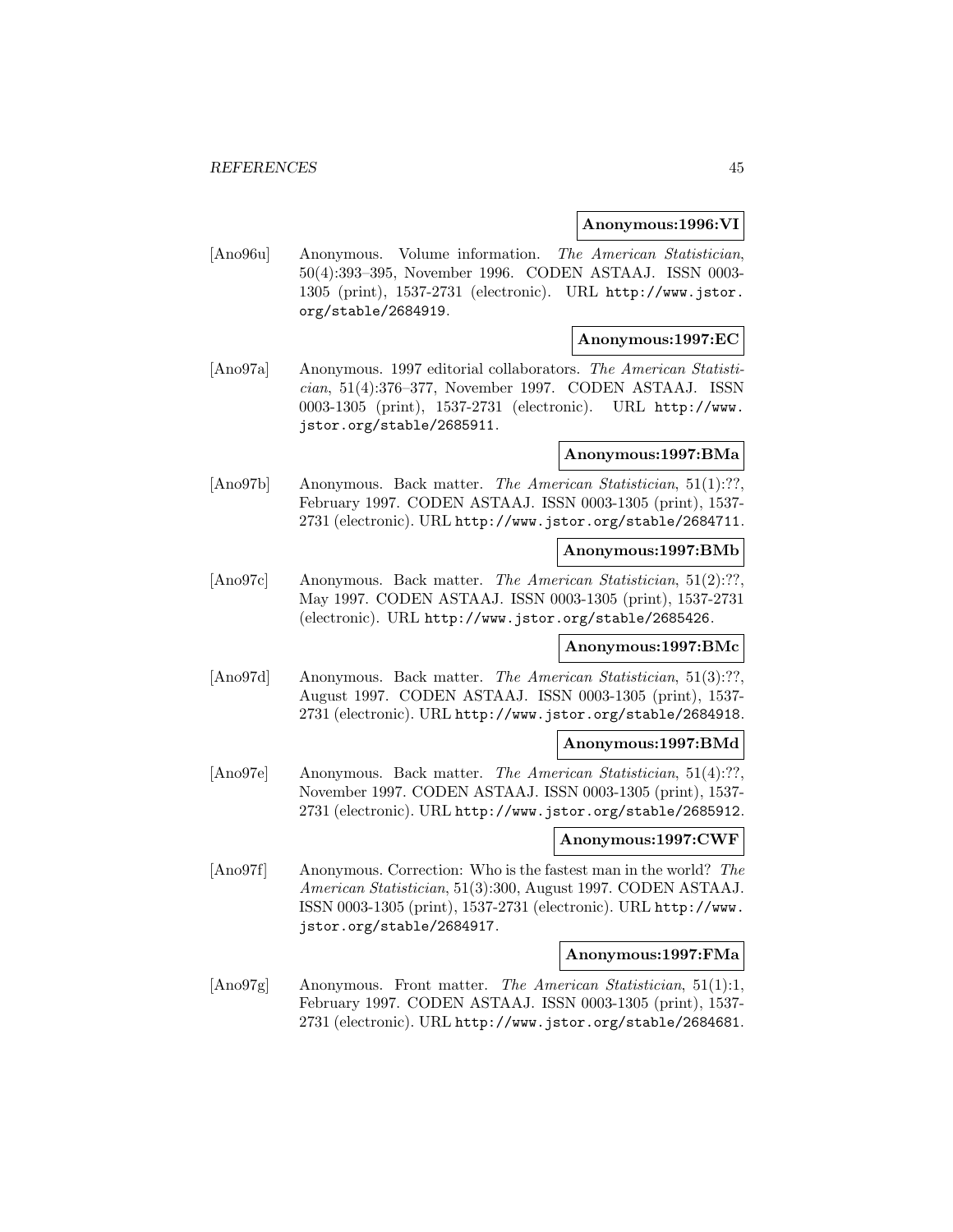#### **Anonymous:1997:FMb**

[Ano97h] Anonymous. Front matter. The American Statistician, 51(2):??, May 1997. CODEN ASTAAJ. ISSN 0003-1305 (print), 1537-2731 (electronic). URL http://www.jstor.org/stable/2685395.

#### **Anonymous:1997:FMc**

[Ano97i] Anonymous. Front matter. The American Statistician, 51(3):??, August 1997. CODEN ASTAAJ. ISSN 0003-1305 (print), 1537- 2731 (electronic). URL http://www.jstor.org/stable/2684889.

## **Anonymous:1997:FMd**

[Ano97j] Anonymous. Front matter. The American Statistician, 51(4):??, November 1997. CODEN ASTAAJ. ISSN 0003-1305 (print), 1537- 2731 (electronic). URL http://www.jstor.org/stable/2685894.

### **Anonymous:1997:IV**

[Ano97k] Anonymous. Index to volume 51. The American Statistician, 51 (4):378–??, November 1997. CODEN ASTAAJ. ISSN 0003-1305 (print), 1537-2731 (electronic).

## **Anonymous:1997:LE**

[Ano97l] Anonymous. Letters to the editor. The American Statistician, 51 (2):210–??, May 1997. CODEN ASTAAJ. ISSN 0003-1305 (print), 1537-2731 (electronic).

#### **Anonymous:1997:RBTa**

[Ano97m] Anonymous. Reviews of books and teaching materials. The American Statistician, 51(1):93–??, February 1997. CODEN ASTAAJ. ISSN 0003-1305 (print), 1537-2731 (electronic).

#### **Anonymous:1997:RBTb**

[Ano97n] Anonymous. Reviews of books and teaching materials. The American Statistician, 51(2):206–??, May 1997. CODEN ASTAAJ. ISSN 0003-1305 (print), 1537-2731 (electronic).

### **Anonymous:1997:RBTc**

[Ano97o] Anonymous. Reviews of books and teaching materials. The American Statistician, 51(3):293–??, August 1997. CODEN ASTAAJ. ISSN 0003-1305 (print), 1537-2731 (electronic).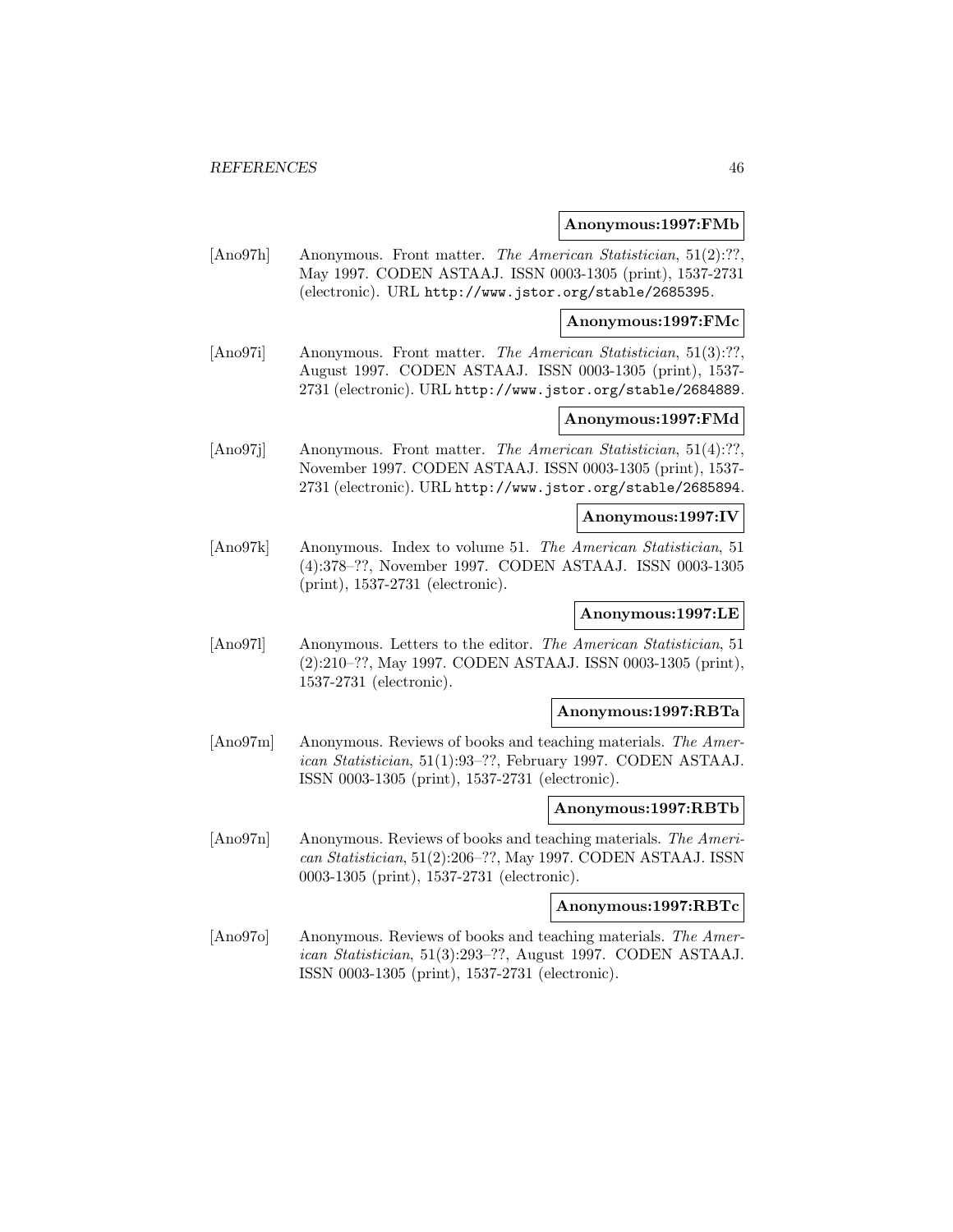#### **Anonymous:1997:RBTd**

[Ano97p] Anonymous. Reviews of books and teaching materials. The American Statistician, 51(4):374–??, November 1997. CODEN ASTAAJ. ISSN 0003-1305 (print), 1537-2731 (electronic).

**Anonymous:1997:SCS**

[Ano97q] Anonymous. Statistical computing software reviews. The American Statistician, 51(4):??, November 1997. CODEN ASTAAJ. ISSN 0003-1305 (print), 1537-2731 (electronic).

## **Anonymous:1997:VI**

[Ano97r] Anonymous. Volume information. The American Statistician, 51(4):378–380, November 1997. CODEN ASTAAJ. ISSN 0003- 1305 (print), 1537-2731 (electronic). URL http://www.jstor. org/stable/2685893.

#### **Anonymous:1998:EC**

[Ano98a] Anonymous. 1998 editorial collaborators. The American Statistician, 52(4):372–373, November 1998. CODEN ASTAAJ. ISSN 0003-1305 (print), 1537-2731 (electronic). URL http:/ /www.amstat.org/publications/tas/1998%20referees.html; http://www.jstor.org/stable/2685449.

## **Anonymous:1998:OSL**

[Ano98b] Anonymous. [A one-semester, laboratory-based, quality-oriented statistics curriculum for engineering students]: Reply. The American Statistician, 52(3):243, August 1998. CODEN ASTAAJ. ISSN 0003-1305 (print), 1537-2731 (electronic). URL http://www. jstor.org/stable/2685935.

### **Anonymous:1998:ASE**

[Ano98c] Anonymous. The American Statistician Editor's report for 1997. The American Statistician, 52(3):288–??, August 1998. CODEN ASTAAJ. ISSN 0003-1305 (print), 1537-2731 (electronic).

## **Anonymous:1998:BMa**

[Ano98d] Anonymous. Back matter. The American Statistician, 52(1):??, February 1998. CODEN ASTAAJ. ISSN 0003-1305 (print), 1537- 2731 (electronic). URL http://www.jstor.org/stable/2685582.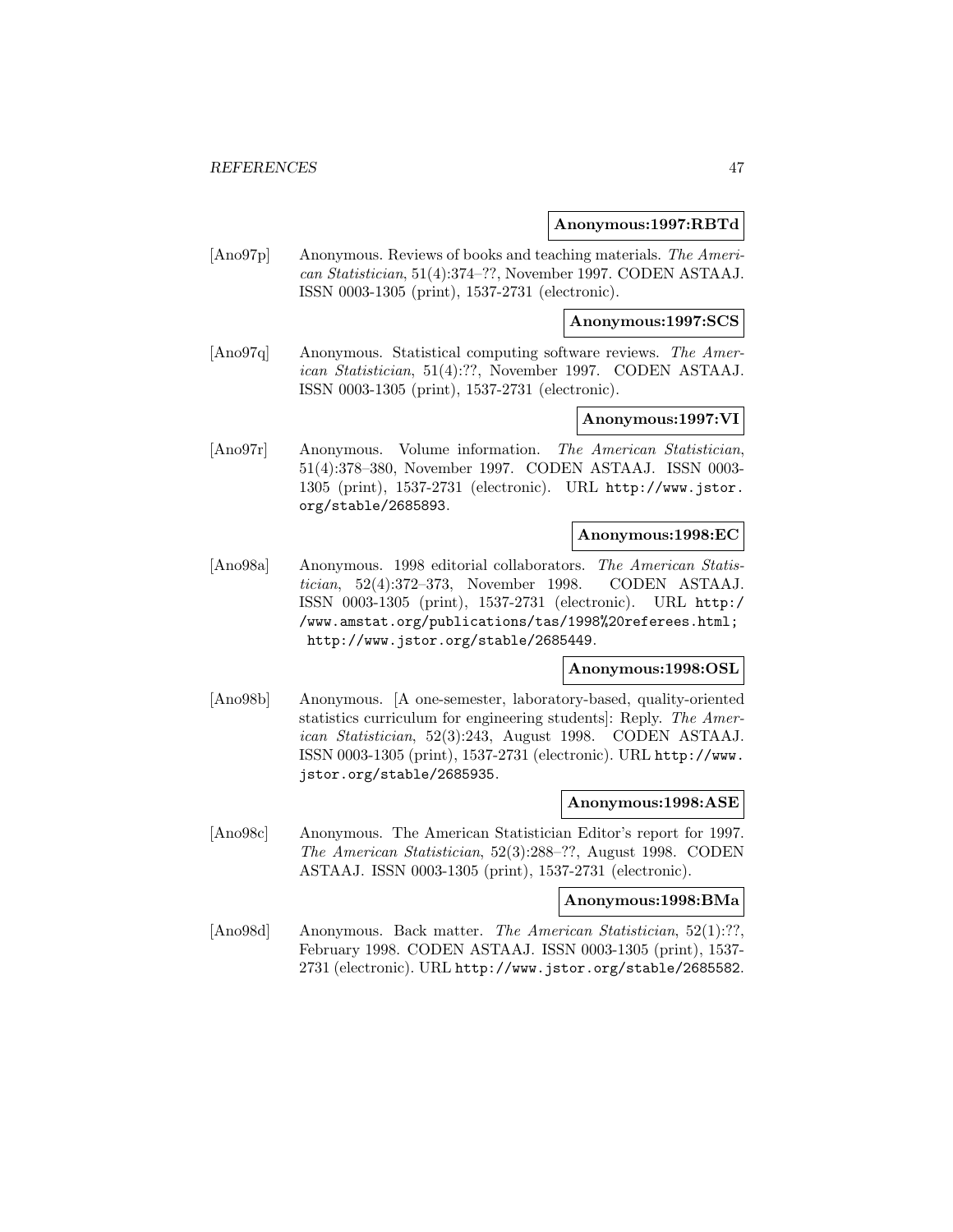#### **Anonymous:1998:BMb**

[Ano98e] Anonymous. Back matter. The American Statistician, 52(2):??, May 1998. CODEN ASTAAJ. ISSN 0003-1305 (print), 1537-2731 (electronic). URL http://www.jstor.org/stable/2685487.

#### **Anonymous:1998:BMc**

[Ano98f] Anonymous. Back matter. The American Statistician, 52(3):??, August 1998. CODEN ASTAAJ. ISSN 0003-1305 (print), 1537- 2731 (electronic). URL http://www.jstor.org/stable/2685951.

## **Anonymous:1998:BMd**

[Ano98g] Anonymous. Back matter. The American Statistician, 52(4):??, November 1998. CODEN ASTAAJ. ISSN 0003-1305 (print), 1537- 2731 (electronic). URL http://www.jstor.org/stable/2685450.

#### **Anonymous:1998:C**

[Ano98h] Anonymous. Correction. The American Statistician, 52(4):369– ??, November 1998. CODEN ASTAAJ. ISSN 0003-1305 (print), 1537-2731 (electronic).

## **Anonymous:1998:CRB**

[Ano98i] Anonymous. Correction: Reviews of books and teaching materials. The American Statistician, 52(4):369, November 1998. CODEN ASTAAJ. ISSN 0003-1305 (print), 1537-2731 (electronic). URL http://www.jstor.org/stable/2685447.

#### **Anonymous:1998:FMa**

[Ano98j] Anonymous. Front matter. The American Statistician, 52(1):??, February 1998. CODEN ASTAAJ. ISSN 0003-1305 (print), 1537- 2731 (electronic). URL http://www.jstor.org/stable/2685556.

## **Anonymous:1998:FMb**

[Ano98k] Anonymous. Front matter. The American Statistician, 52(2):??, May 1998. CODEN ASTAAJ. ISSN 0003-1305 (print), 1537-2731 (electronic). URL http://www.jstor.org/stable/2685464.

## **Anonymous:1998:FMc**

[Ano98l] Anonymous. Front matter. The American Statistician, 52(3):??, August 1998. CODEN ASTAAJ. ISSN 0003-1305 (print), 1537- 2731 (electronic). URL http://www.jstor.org/stable/2685924.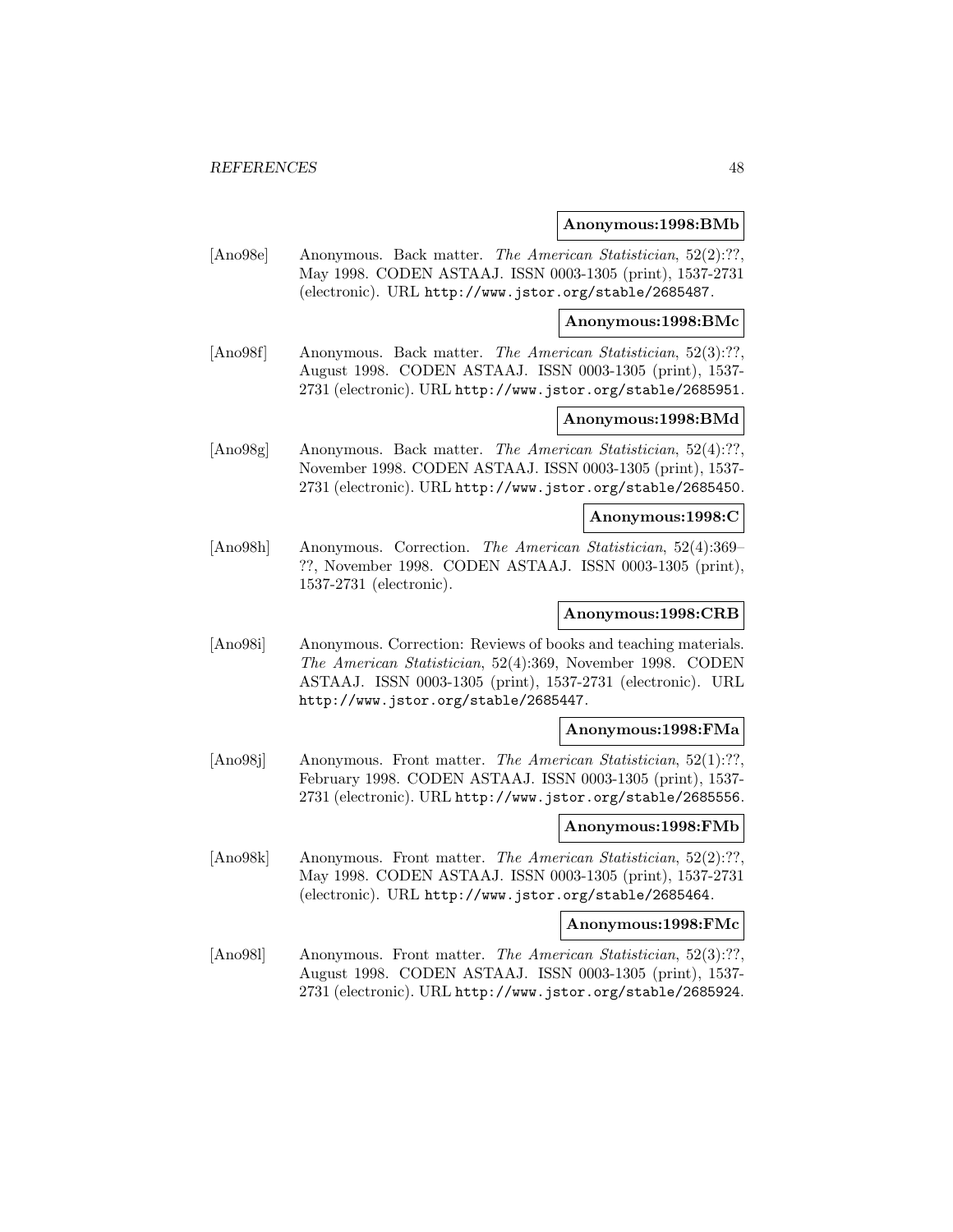#### **Anonymous:1998:FMd**

[Ano98m] Anonymous. Front matter. The American Statistician, 52(4):??, November 1998. CODEN ASTAAJ. ISSN 0003-1305 (print), 1537- 2731 (electronic). URL http://www.jstor.org/stable/2685428.

#### **Anonymous:1998:IV**

[Ano98n] Anonymous. Index to Volume 52. The American Statistician, 52 (4):374–??, November 1998. CODEN ASTAAJ. ISSN 0003-1305 (print), 1537-2731 (electronic).

## **Anonymous:1998:LE**

[Ano98o] Anonymous. Letters to the editor. The American Statistician, 52 (4):370–??, November 1998. CODEN ASTAAJ. ISSN 0003-1305 (print), 1537-2731 (electronic).

### **Anonymous:1998:RBT**

[Ano98p] Anonymous. Reviews of books and teaching materials. The American Statistician, 52(1):80–??, February 1998. CODEN ASTAAJ. ISSN 0003-1305 (print), 1537-2731 (electronic).

## **Anonymous:1998:SEN**

[Ano98q] Anonymous. Section Editor's notes. The American Statistician, 52(3):266–??, August 1998. CODEN ASTAAJ. ISSN 0003-1305 (print), 1537-2731 (electronic).

#### **Anonymous:1998:SCSa**

[Ano98r] Anonymous. Statistical computing software reviews. The American Statistician, 52(1):68–??, February 1998. CODEN ASTAAJ. ISSN 0003-1305 (print), 1537-2731 (electronic).

#### **Anonymous:1998:SCSb**

[Ano98s] Anonymous. Statistical computing software reviews. The American Statistician, 52(1):70–??, February 1998. CODEN ASTAAJ. ISSN 0003-1305 (print), 1537-2731 (electronic).

### **Anonymous:1998:TCR**

[Ano98t] Anonymous. Teacher's corner — reply — A one-semester, laboratory-based, quality-oriented statistics curriculum for engineering students. The American Statistician, 52(3):243–??, August 1998. CODEN ASTAAJ. ISSN 0003-1305 (print), 1537-2731 (electronic).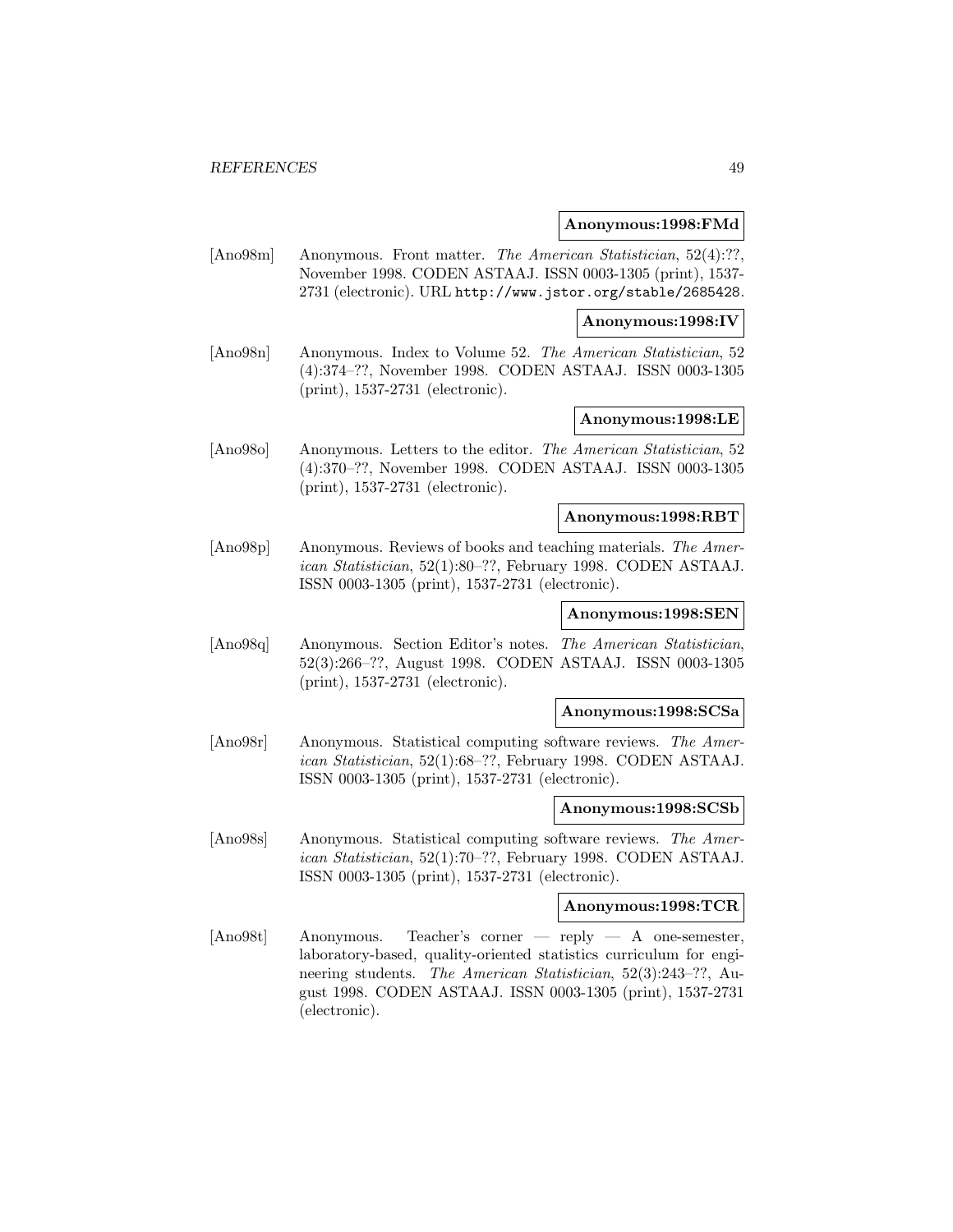#### **Anonymous:1998:VI**

[Ano98u] Anonymous. Volume information. The American Statistician, 52(4):374–376, November 1998. CODEN ASTAAJ. ISSN 0003- 1305 (print), 1537-2731 (electronic). URL http://www.jstor. org/stable/2685427.

## **Anonymous:1999:EC**

[Ano99a] Anonymous. 1999 editorial collaborators. The American Statistician, 53(4):394–395, November 1999. CODEN ASTAAJ. ISSN 0003-1305 (print), 1537-2731 (electronic). URL http://www. jstor.org/stable/2686068.

#### **Anonymous:1999:BMa**

[Ano99b] Anonymous. Back matter. The American Statistician, 53(1):??, February 1999. CODEN ASTAAJ. ISSN 0003-1305 (print), 1537- 2731 (electronic). URL http://www.jstor.org/stable/2685662.

## **Anonymous:1999:BMb**

[Ano99c] Anonymous. Back matter. The American Statistician, 53(2):??, May 1999. CODEN ASTAAJ. ISSN 0003-1305 (print), 1537-2731 (electronic). URL http://www.jstor.org/stable/2685745.

### **Anonymous:1999:BMc**

[Ano99d] Anonymous. Back matter. *The American Statistician*, 53(3):??, August 1999. CODEN ASTAAJ. ISSN 0003-1305 (print), 1537- 2731 (electronic). URL http://www.jstor.org/stable/2686120.

### **Anonymous:1999:BMd**

[Ano99e] Anonymous. Back matter. The American Statistician, 53(4):??, November 1999. CODEN ASTAAJ. ISSN 0003-1305 (print), 1537- 2731 (electronic). URL http://www.jstor.org/stable/2686069.

### **Anonymous:1999:CLE**

[Ano99f] Anonymous. Correction: Letters to the editor. The American Statistician, 53(4):393, November 1999. CODEN ASTAAJ. ISSN 0003-1305 (print), 1537-2731 (electronic). URL http://www. jstor.org/stable/2686067.

#### **Anonymous:1999:ER**

[Ano99g] Anonymous. Editor's report for 1998. The American Statistician, 53(2):175–??, May 1999. CODEN ASTAAJ. ISSN 0003-1305 (print), 1537-2731 (electronic).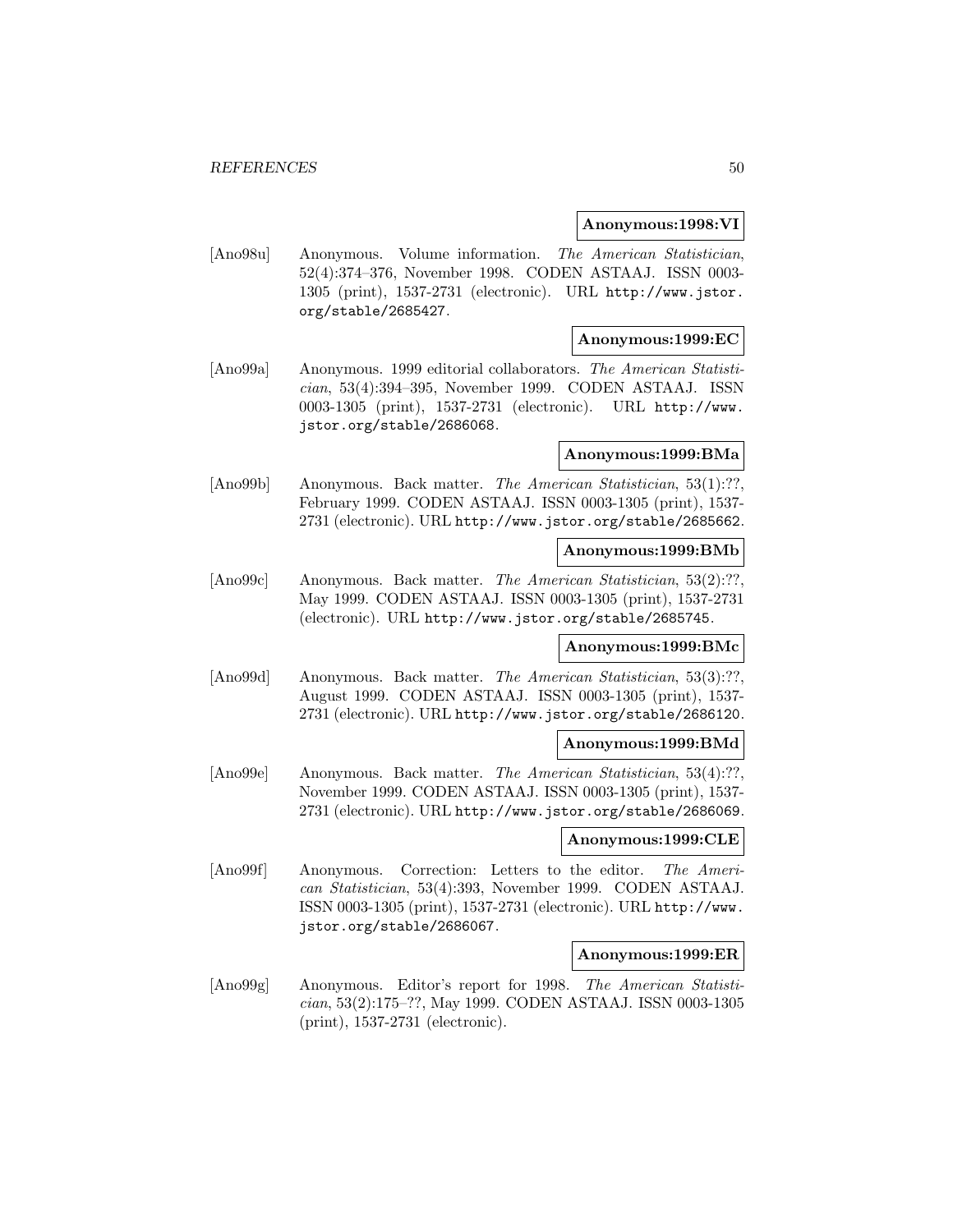#### **Anonymous:1999:FMa**

[Ano99h] Anonymous. Front matter. The American Statistician, 53(1):??, February 1999. CODEN ASTAAJ. ISSN 0003-1305 (print), 1537- 2731 (electronic). URL http://www.jstor.org/stable/2685640.

**Anonymous:1999:FMb**

[Ano99i] Anonymous. Front matter. The American Statistician, 53(2):??, May 1999. CODEN ASTAAJ. ISSN 0003-1305 (print), 1537-2731 (electronic). URL http://www.jstor.org/stable/2685722.

## **Anonymous:1999:FMc**

[Ano99j] Anonymous. Front matter. The American Statistician, 53(3):??, August 1999. CODEN ASTAAJ. ISSN 0003-1305 (print), 1537- 2731 (electronic). URL http://www.jstor.org/stable/2686092.

#### **Anonymous:1999:FMd**

[Ano99k] Anonymous. Front matter. The American Statistician, 53(4):??, November 1999. CODEN ASTAAJ. ISSN 0003-1305 (print), 1537- 2731 (electronic). URL http://www.jstor.org/stable/2686045.

## **Anonymous:1999:IV**

[Ano99l] Anonymous. Index of volume 53. The American Statistician, 53 (4):396–??, November 1999. CODEN ASTAAJ. ISSN 0003-1305 (print), 1537-2731 (electronic).

### **Anonymous:1999:LE**

[Ano99m] Anonymous. Letters to the editor. The American Statistician, 53 (4):393–??, November 1999. CODEN ASTAAJ. ISSN 0003-1305 (print), 1537-2731 (electronic).

#### **Anonymous:1999:R**

[Ano99n] Anonymous. Reply. The American Statistician, 53(3):201–??, August 1999. CODEN ASTAAJ. ISSN 0003-1305 (print), 1537-2731 (electronic).

## **Anonymous:1999:VI**

[Ano99o] Anonymous. Volume information. The American Statistician, 53(4):396–397, November 1999. CODEN ASTAAJ. ISSN 0003- 1305 (print), 1537-2731 (electronic). URL http://www.jstor. org/stable/2686044.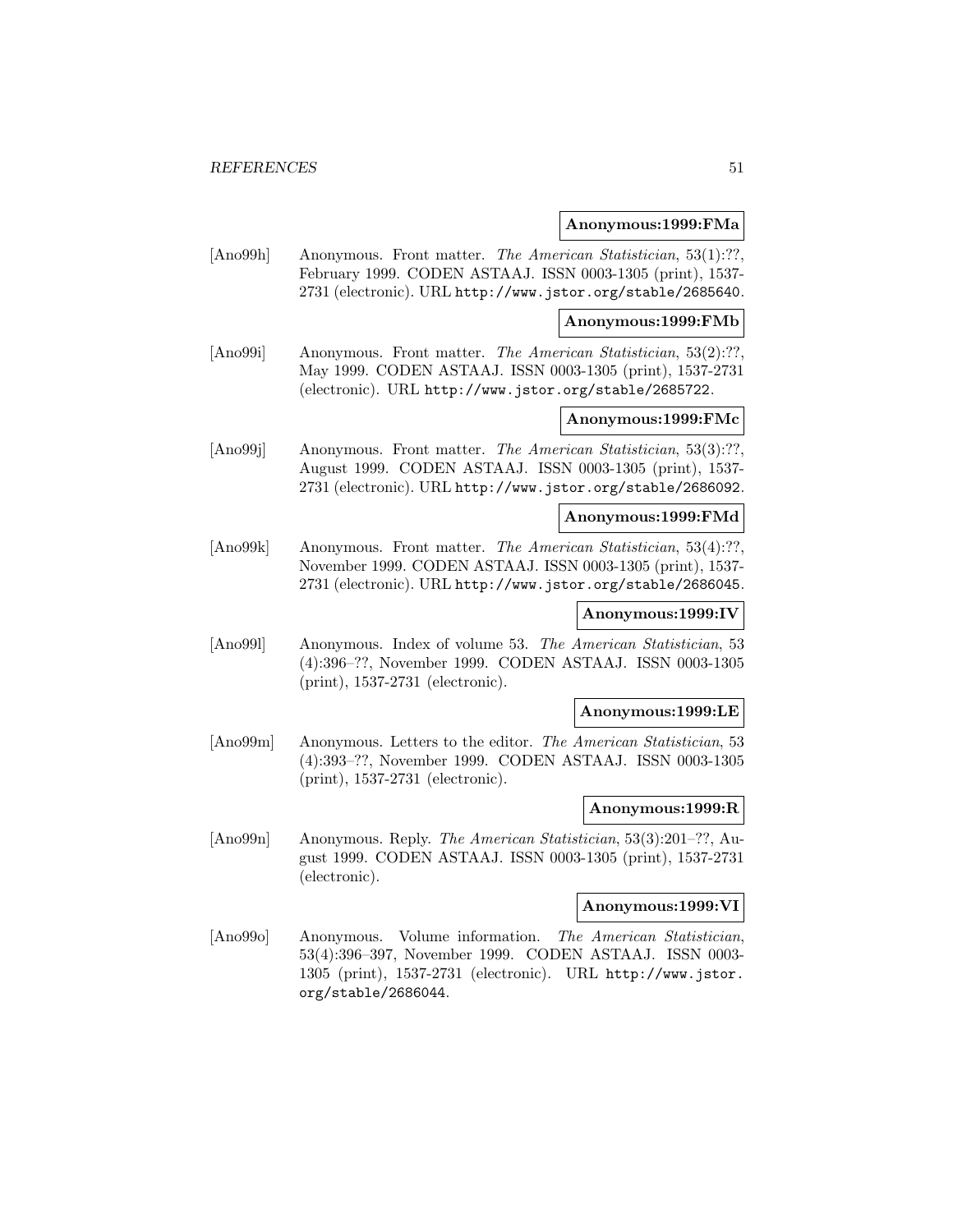## **Altenburg:1991:AQQ**

[AR91] H.-P. Altenburg and G. Rosenkranz. Analysis of quantal and quantitative dose-response data using SAS. The American Statistician, 45(2):159, May 1991. CODEN ASTAAJ. ISSN 0003-1305 (print), 1537-2731 (electronic). URL http://www.jstor.org/ stable/2684392.

# **Alper:1995:IVI**

[AR95] Paul Alper and Robert L. Raymond. Imposing views, imposing shoes: a statistician as a sole model. The American Statistician, 49(3):317–319, August 1995. CODEN ASTAAJ. ISSN 0003- 1305 (print), 1537-2731 (electronic). URL http://www.jstor. org/stable/2684207.

## **Abel:1994:SFQ**

[AS94] Patricia S. Abel and Nozer D. Singpurwalla. To survive or to fail: That is the question. The American Statistician,  $48(1)$ :18-21, February 1994. CODEN ASTAAJ. ISSN 0003-1305 (print), 1537- 2731 (electronic). URL http://www.jstor.org/stable/2685079.

### **Arnold:1998:JCS**

[AS98] Barry C. Arnold and Robert M. Shavelle. Joint confidence sets for the mean and variance of a normal distribution. The American Statistician, 52(2):133–140, May 1998. CODEN ASTAAJ. ISSN 0003-1305 (print), 1537-2731 (electronic). URL http: //www.amstat.org/publications/tas/abstracts\_98/arnold. html; http://www.jstor.org/stable/2685471.

#### **Anderson:1999:CSS**

[AS99] Jon E. Anderson and Engin A. Sungur. Community service statistics projects. The American Statistician, 53(2):132–136, May 1999. CODEN ASTAAJ. ISSN 0003-1305 (print), 1537-2731 (electronic). URL http://www.amstat.org/publications/tas/ anderson.pdf; http://www.jstor.org/stable/2685732.

## **Assuncao:1996:LEE**

[Ass96] Renato Assuncao. Likelihood elasticity and error bounds. The American Statistician, 50(2):165–167, May 1996. CODEN AS-TAAJ. ISSN 0003-1305 (print), 1537-2731 (electronic). URL http: //www.jstor.org/stable/2684431.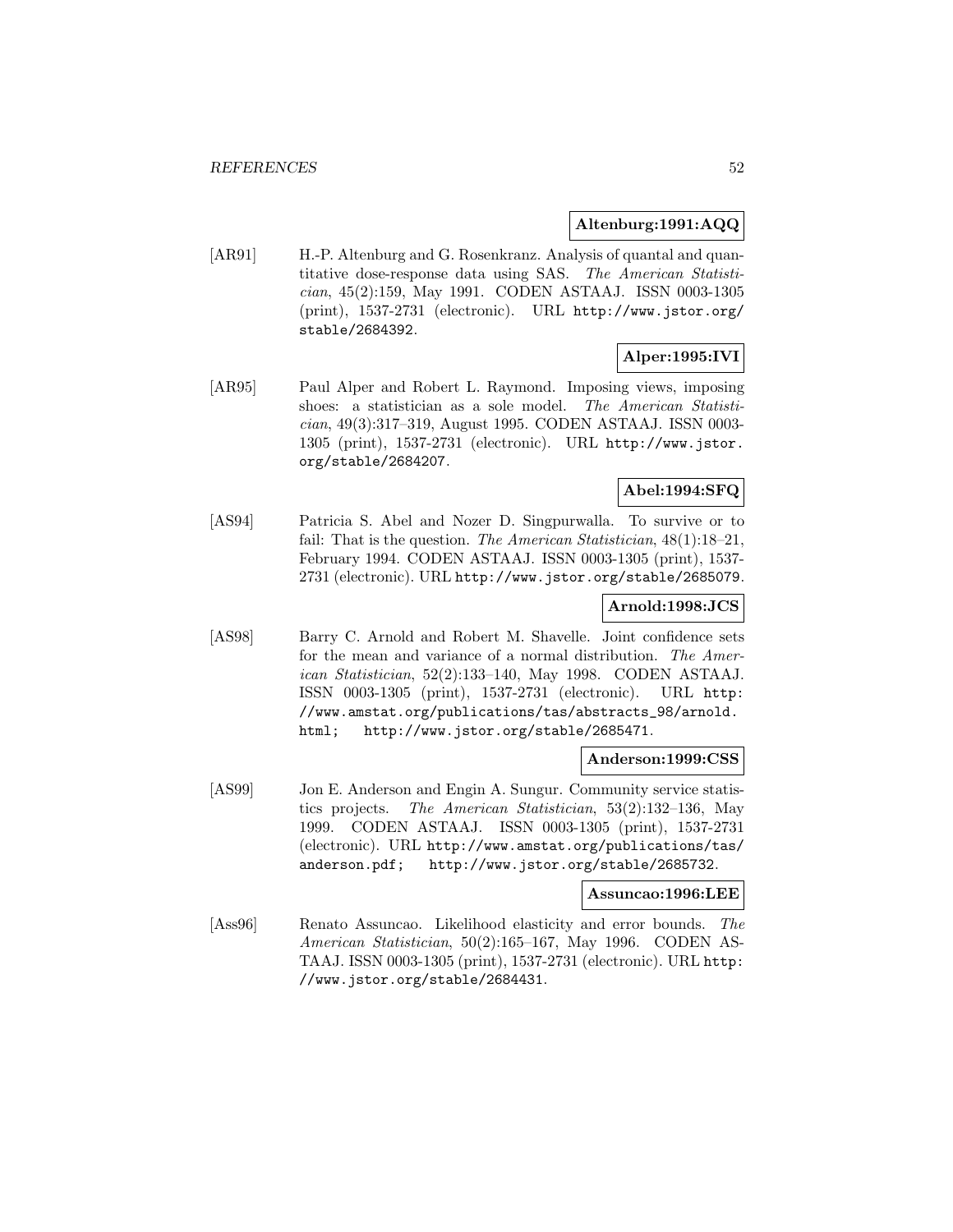# **Au:1999:TVU**

[AT99] Chi Au and Judy Tam. Transforming variables using the Dirac generalized function. The American Statistician, 53(3):270–272, August 1999. CODEN ASTAAJ. ISSN 0003-1305 (print), 1537- 2731 (electronic). URL http://www.jstor.org/stable/2686109.

## **Aguirre-Torres:1994:LE**

[ATHM<sup>+</sup>94] Victor Aguirre-Torres, Gerald J. Hahn, William Q. Meeker, G. Trenkler, J. B. Douglas, Jorgen Hilden, Katherine L. Monti, and Jeff A. Sloan. Letters to the editor. The American Statistician, 48(1):60–63, February 1994. CODEN ASTAAJ. ISSN 0003- 1305 (print), 1537-2731 (electronic). URL http://www.jstor. org/stable/2685094.

## **Atkinson:1994:TBS**

[Atk94] A. C. Atkinson. Transforming both sides of a tree. The American Statistician, 48(4):307–313, November 1994. CODEN ASTAAJ. ISSN 0003-1305 (print), 1537-2731 (electronic). URL http://www. jstor.org/stable/2684841.

### **Atkinson:1995:IDG**

[Atk95] E. Neely Atkinson. Interactive dynamic graphics for exploratory survival analysis. The American Statistician, 49(1):77–84, February 1995. CODEN ASTAAJ. ISSN 0003-1305 (print), 1537-2731 (electronic). URL http://www.jstor.org/stable/2684818.

## **Ames:1991:EAD**

[AW91a] Michael H. Ames and John T. Webster. On estimating approximate degrees of freedom. The American Statistician, 45(1):45–50, February 1991. CODEN ASTAAJ. ISSN 0003-1305 (print), 1537- 2731 (electronic). URL http://www.jstor.org/stable/2685239.

### **Arndt:1991:EBC**

[AW91b] Stephan Arndt and Robert F. Woolson. Establishing a biostatistical core unit in a clinical research center. The American Statistician, 45(1):22–27, February 1991. CODEN ASTAAJ. ISSN 0003- 1305 (print), 1537-2731 (electronic). URL http://www.jstor. org/stable/2685234.

## **Baglivo:1995:BRB**

[Bag95] Jenny Baglivo. Book review: Computer Algebra Systems: Maple and Mathematica. The American Statistician, 49(1):86–92, Febru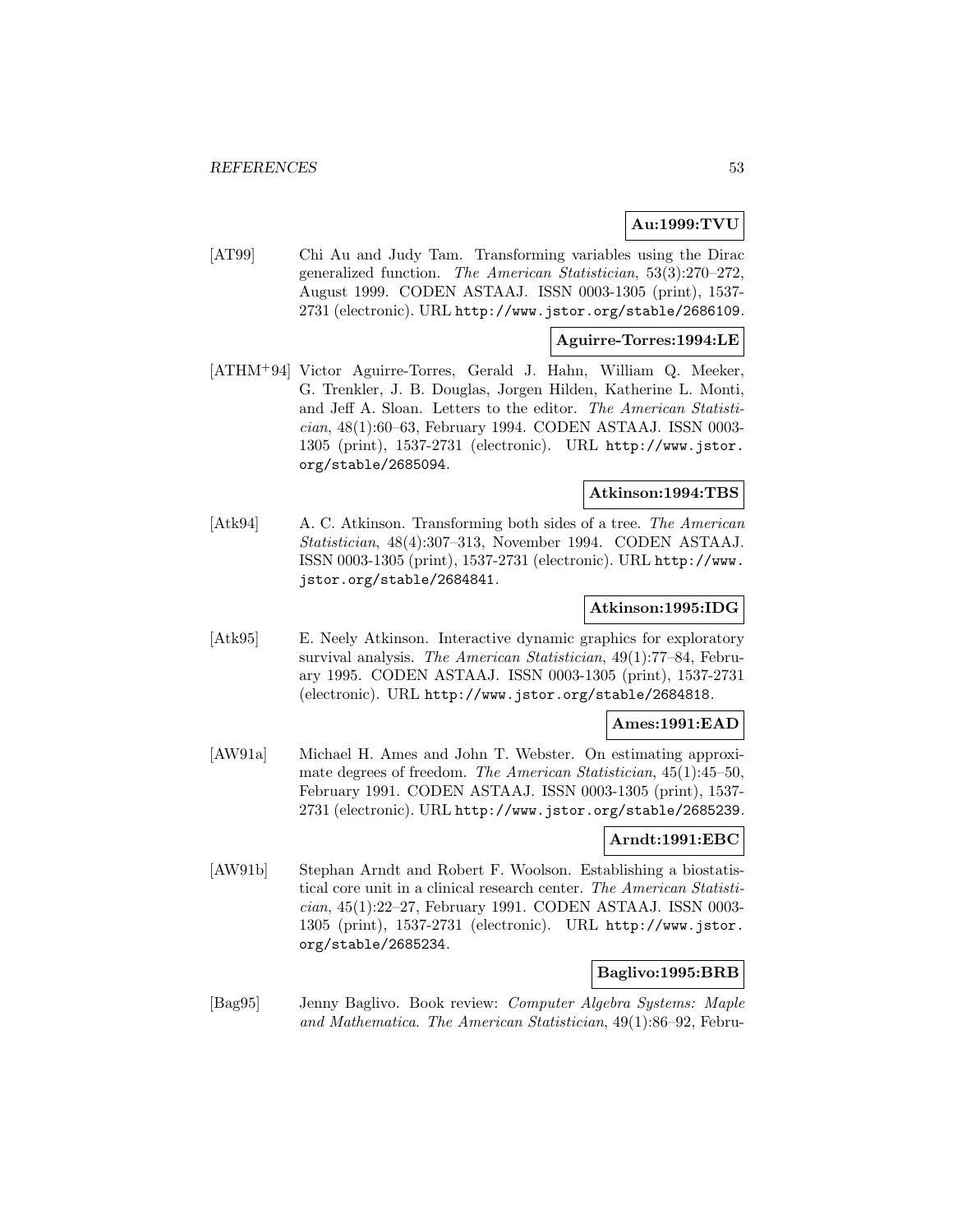ary 1995. CODEN ASTAAJ. ISSN 0003-1305 (print), 1537-2731 (electronic). URL http://www.jstor.org/stable/2684820.

## **Bailey:1992:DIB**

[Bai92] Ralph W. Bailey. Distributional identities of beta and chi-squared variates: a geometrical interpretation. The American Statistician, 46(2):117–120, May 1992. CODEN ASTAAJ. ISSN 0003- 1305 (print), 1537-2731 (electronic). URL http://www.jstor. org/stable/2684178.

## **Bailar:1995:LP**

[Bai95] John C. Bailar, III. A larger perspective. The American Statistician, 49(1):10–11, February 1995. CODEN ASTAAJ. ISSN 0003- 1305 (print), 1537-2731 (electronic). URL http://www.jstor. org/stable/2684802.

## **Barabba:1990:WDF**

[Bar90] Vincent P. Barabba. What does the future hold for statisticians? The American Statistician, 44(2):125–128, May 1990. CODEN ASTAAJ. ISSN 0003-1305 (print), 1537-2731 (electronic). URL http://www.jstor.org/stable/2684146.

### **Barrett:1997:BRB**

[Bar97] Linda Barrett. Book review: [untitled]. The American Statistician, 51(3):296, August 1997. CODEN ASTAAJ. ISSN 0003- 1305 (print), 1537-2731 (electronic). URL http://www.jstor. org/stable/2684912.

### **Bartelson:1998:BRW**

[Bar98] Becki Bucher Bartelson. Book review: Workshop Statistics: Discovery with Data and the Graphing Calculator. The American Statistician, 52(4):367–368, November 1998. CODEN ASTAAJ. ISSN 0003-1305 (print), 1537-2731 (electronic). URL http://www. jstor.org/stable/2685444.

#### **Bartelson:1999:BRP**

[Bar99] Becki Bucher Bartelson. Book review: Probability Without Equations: Concepts for Clinicians. The American Statistician, 53(2): 171–172, May 1999. CODEN ASTAAJ. ISSN 0003-1305 (print), 1537-2731 (electronic). URL http://www.jstor.org/stable/ 2685741.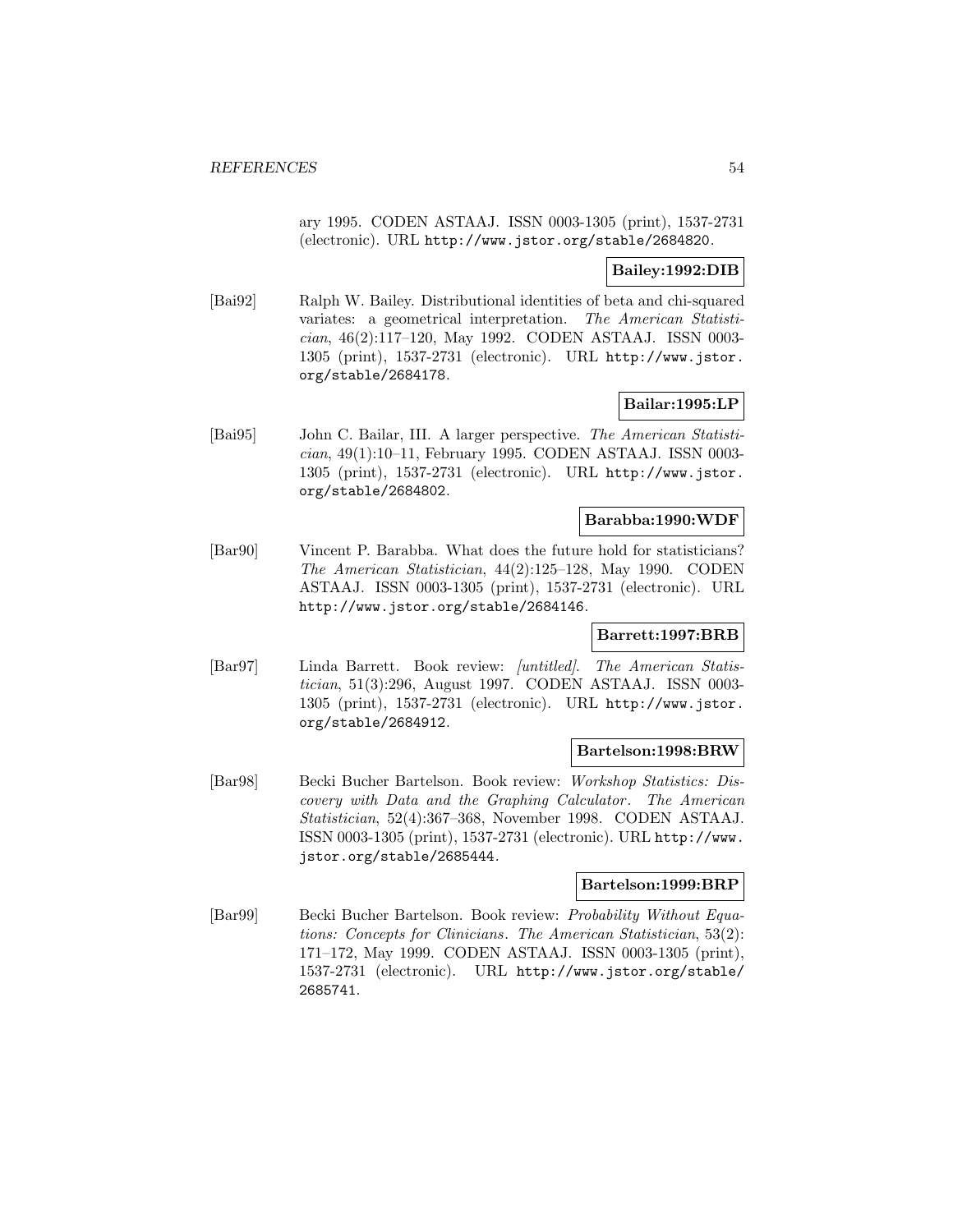#### **Bassett:1991:EMB**

[Bas91] Gilbert W. Bassett, Jr. Equivariant, monotonic, 50% breakdown estimators. The American Statistician, 45(2):135–137, May 1991. CODEN ASTAAJ. ISSN 0003-1305 (print), 1537-2731 (electronic). URL http://www.jstor.org/stable/2684377.

### **Bassett:1997:RSR**

[Bas97] Gilbert W. Bassett, Jr. Robust sports ratings based on least absolute errors. The American Statistician, 51(2):99–105, May 1997. CODEN ASTAAJ. ISSN 0003-1305 (print), 1537-2731 (electronic). URL http://www.amstat.org/publications/tas/abstracts/ bassett.html; http://www.jstor.org/stable/2685396.

#### **Baxter:1990:FS**

[Bax90] Laurence A. Baxter. Futures of statistics. The American Statistician, 44(2):128–129, May 1990. CODEN ASTAAJ. ISSN 0003- 1305 (print), 1537-2731 (electronic). URL http://www.jstor. org/stable/2684147.

## **Berger:1992:DGM**

[BC92] Roger L. Berger and George Casella. Deriving generalized means as least squares and maximum likelihood estimates. The American Statistician, 46(4):279–282, November 1992. CODEN ASTAAJ. ISSN 0003-1305 (print), 1537-2731 (electronic). URL http://www. jstor.org/stable/2685312.

### **Bedrick:1997:BBR**

[BCJ97] Edward J. Bedrick, Ronald Christensen, and Wesley Johnson. Bayesian binomial regression: Predicting survival at a trauma center. The American Statistician, 51(3):211–218, August 1997. CO-DEN ASTAAJ. ISSN 0003-1305 (print), 1537-2731 (electronic). URL http://www.amstat.org/publications/tas/abstracts/ bedrick.html; http://www.jstor.org/stable/2684890.

#### **Blachman:1996:LE**

[BCUF96] Nelson M. Blachman, Ronald Christensen, Jessica M. Utts, and David J. Finney. Letters to the editor. The American Statistician, 50(1):98–99, February 1996. CODEN ASTAAJ. ISSN 0003- 1305 (print), 1537-2731 (electronic). URL http://www.jstor. org/stable/2685055.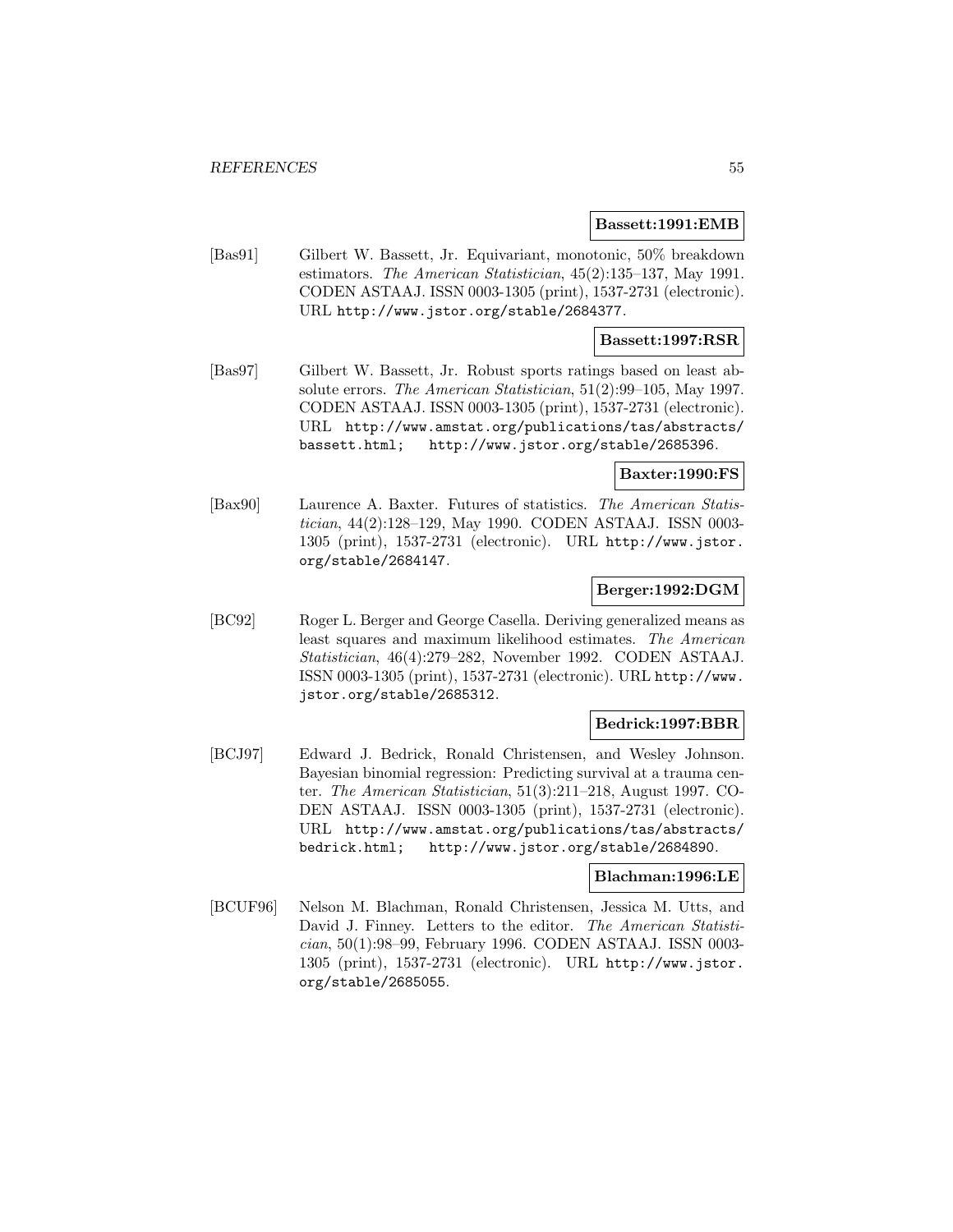### **Beckman:1996:PFF**

[Bec96] Richard J. Beckman. Plotting  $p^k$  factorial or  $p^{n-k}$  fractional factorial data. The American Statistician, 50(2):170–174, May 1996. CODEN ASTAAJ. ISSN 0003-1305 (print), 1537-2731 (electronic). URL http://www.jstor.org/stable/2684433.

## **Behboodian:1990:EUD**

[Beh90] Javad Behboodian. Examples of uncorrelated dependent random variables using a bivariate mixture. The American Statistician, 44(3):218, August 1990. CODEN ASTAAJ. ISSN 0003-1305 (print), 1537-2731 (electronic). URL http://www.jstor.org/ stable/2685339.

## **Bennett:1993:DSJ**

[Ben93] Jay Bennett. Did Shoeless Joe Jackson throw the 1919 World Series? The American Statistician, 47(4):241–250, November 1993. CODEN ASTAAJ. ISSN 0003-1305 (print), 1537-2731 (electronic). URL http://www.jstor.org/stable/2685280.

#### **Berger:1996:MPT**

[Ber96a] Roger L. Berger. More powerful tests from confidence interval p values. The American Statistician, 50(4):314–318, November 1996. CODEN ASTAAJ. ISSN 0003-1305 (print), 1537-2731 (electronic). URL http://www.jstor.org/stable/2684927.

## **Bergerud:1996:DFR**

[Ber96b] Wendy A. Bergerud. Displaying factor relationships in experiments. *The American Statistician*, 50(3):228–233, August 1996. CODEN ASTAAJ. ISSN 0003-1305 (print), 1537-2731 (electronic). URL http://www.jstor.org/stable/2684660.

#### **Bernard:1996:BIF**

[Ber96c] Jean-Marc Bernard. Bayesian interpretation of frequentist procedures for a Bernoulli process. The American Statistician, 50 (1):7–13, February 1996. CODEN ASTAAJ. ISSN 0003-1305 (print), 1537-2731 (electronic). URL http://www.jstor.org/ stable/2685036.

#### **Berry:1997:BBS**

[Ber97a] Donald A. Berry. [bayes for beginners? some reasons to hesitate]: Reply. The American Statistician, 51(3):270–271, August 1997. CODEN ASTAAJ. ISSN 0003-1305 (print), 1537-2731 (electronic). URL http://www.jstor.org/stable/2684903.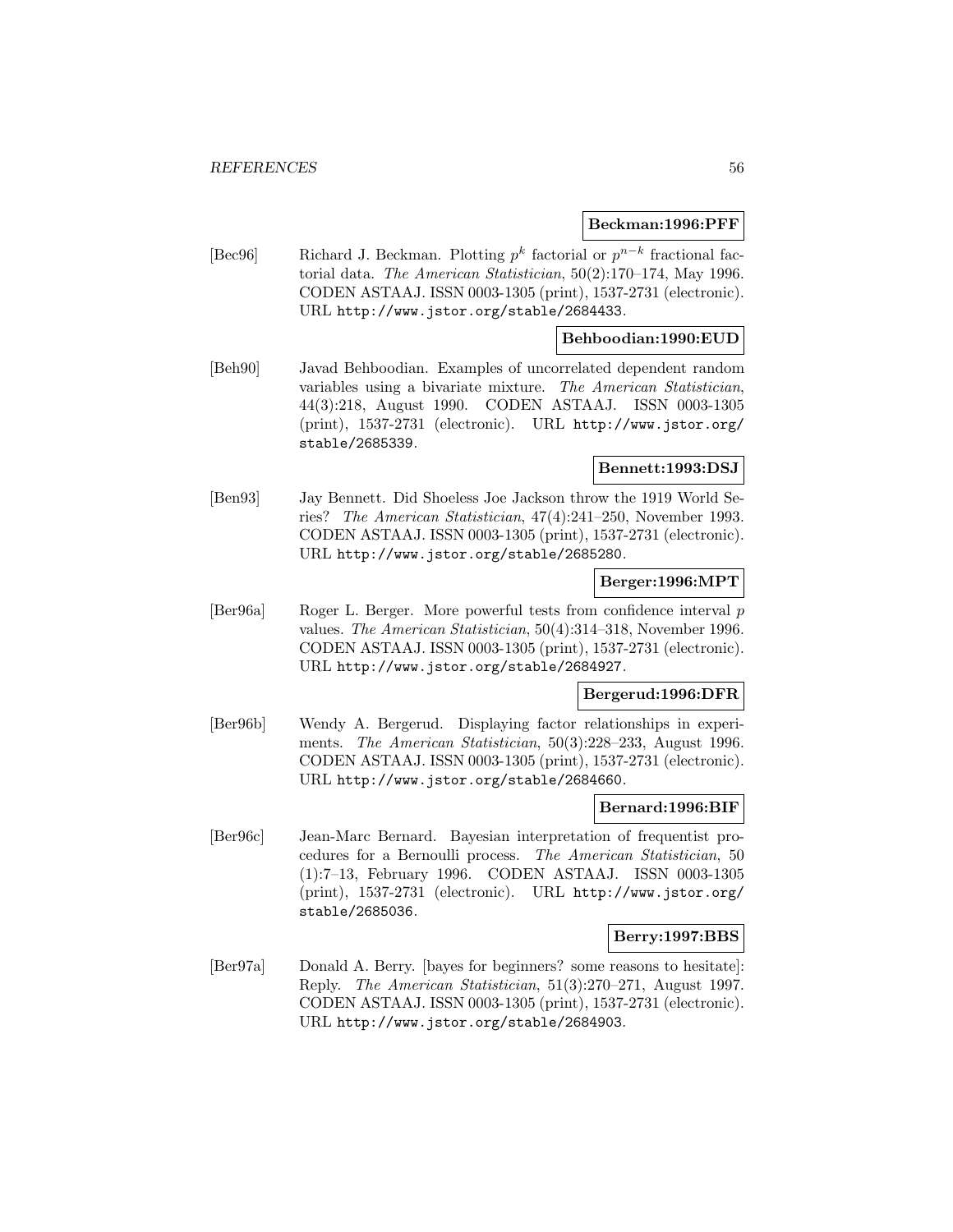## **Berry:1997:RBB**

[Ber97b] Donald A. Berry. Reply — Bayes for beginners? some reasons to hesitate. The American Statistician, 51(3):270-??, August 1997. CODEN ASTAAJ. ISSN 0003-1305 (print), 1537-2731 (electronic).

## **Berry:1997:TEB**

[Ber97c] Donald A. Berry. Teaching elementary Bayesian statistics with real applications in science. The American Statistician, 51(3):241–246, August 1997. CODEN ASTAAJ. ISSN 0003-1305 (print), 1537-2731 (electronic). URL http:// www.amstat.org/publications/tas/abstracts/berry.htm; http://www.jstor.org/stable/2684895.

## **Blom:1998:MP**

[BES98] Gunnar Blom, Jan-Eric Englund, and Dennis Sandell. The Mississippi problem. The American Statistician, 52(1):49–50, February 1998. CODEN ASTAAJ. ISSN 0003-1305 (print), 1537-2731 (electronic). URL http://www.amstat.org/publications/tas/ abstracts\_98/blom.html; http://www.jstor.org/stable/ 2685567.

## **Bartels:1991:SCS**

[BF91] Robert Bartels and Denzil G. Fiebig. A simple characterization of seemingly unrelated regressions models in which OLS is BLUE. The American Statistician, 45(2):137–140, May 1991. CODEN ASTAAJ. ISSN 0003-1305 (print), 1537-2731 (electronic). URL http://www.jstor.org/stable/2684378.

## **Brown:1993:HAH**

[BfJTH93] Lawrence D. Brown and J. T. Gene Hwang (formerly Jiunn T. Hwang). How to approximate a histogram by a normal density. The American Statistician, 47(4):251–255, November 1993. CO-DEN ASTAAJ. ISSN 0003-1305 (print), 1537-2731 (electronic). URL http://www.jstor.org/stable/2685281.

## **Bruce:1992:LE**

[BGD<sup>+</sup>92] Peter C. Bruce, Peter Guttorp, Gerard E. Dallal, Lynn Roy LaMotte, Donald G. Watts, William Bell, M. Bhaskara Rao, John P. Wendell, Terry R. Ridgway, Richard G. Seymann, W. Edwards Deming, Paul R. McAllister, Dale A. Kopas, and Paul Switzer. Letters to the editor. The American Statistician, 46(3):239–243, August 1992. CODEN ASTAAJ. ISSN 0003-1305 (print), 1537- 2731 (electronic). URL http://www.jstor.org/stable/2685225.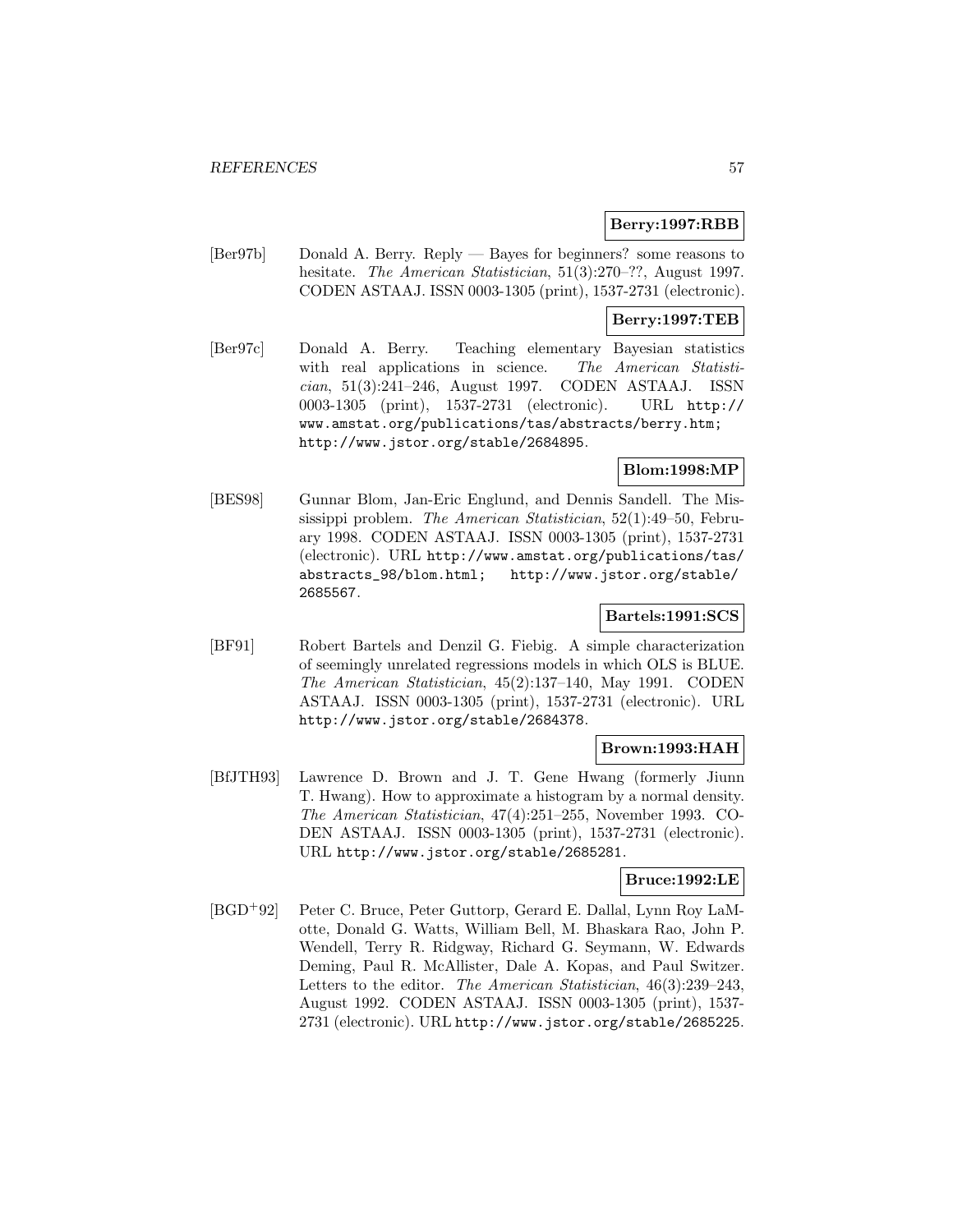## **Barr:1998:SNA**

[BGG98] Donald R. Barr, Maj. Andrew G. Glen, and Harvey F. Graf. The "straightforward" nature of arrival rate estimation? The American Statistician, 52(4):346–350, November 1998. CO-DEN ASTAAJ. ISSN 0003-1305 (print), 1537-2731 (electronic). URL http://www.amstat.org/publications/tas/abstracts\_ 98/barr.html; http://www.jstor.org/stable/2685439.

## **Brown:1991:S**

[BGS91] Barry W. Brown, David Gutierrez, and Martin F. Spears. STAT-TAB. The American Statistician, 45(2):157, May 1991. CODEN ASTAAJ. ISSN 0003-1305 (print), 1537-2731 (electronic). URL http://www.jstor.org/stable/2684389.

## **Bross:1994:LE**

[BGS<sup>+</sup>94] Irwin D. Bross, Bert Gunter, Ronald D. Snee, Roger L. Berger, Cyrus R. Mehta, Joan F. Hilton, Lynn Roy LaMotte, Roland D. Fisch, Günther A. Strehlau, Kosmas Ferentinos, Stavros Kourouklis, Robert Juola, and G. R. Dargahi-Noubary. Letters to the editor. The American Statistician, 48(2):174–177, May 1994. CO-DEN ASTAAJ. ISSN 0003-1305 (print), 1537-2731 (electronic). URL http://www.jstor.org/stable/2684281.

## **Bassett:1998:EAH**

[BH98] G. W. Bassett and W. J. Hurley. The effects of alternative HOME-AWAY sequences in a best-of-seven playoff series. The American Statistician, 52(1):51–53, February 1998. CODEN ASTAAJ. ISSN 0003-1305 (print), 1537-2731 (electronic). URL http://www. amstat.org/publications/tas/abstracts\_98/bassett.html; http://www.jstor.org/stable/2685568.

### **Boos:1998:ABT**

[BHO98] Dennis D. Boos and Jacqueline M. Hughes-Oliver. Applications of Basu's theorem. The American Statistician, 52(3):218–221, August 1998. CODEN ASTAAJ. ISSN 0003-1305 (print), 1537-2731 (electronic). URL http://www.amstat.org/publications/tas/ abstracts\_98/boos.html; http://www.jstor.org/stable/ 2685927.

## **Beachell:1994:LE**

[BHR<sup>+</sup>94] Eileen J. Beachell, Ruth Hubbard, Sheldon M. Ross, Ronald Christensen, Jessica Utts, Roger L. Berger, Dennis D. Boos, David A.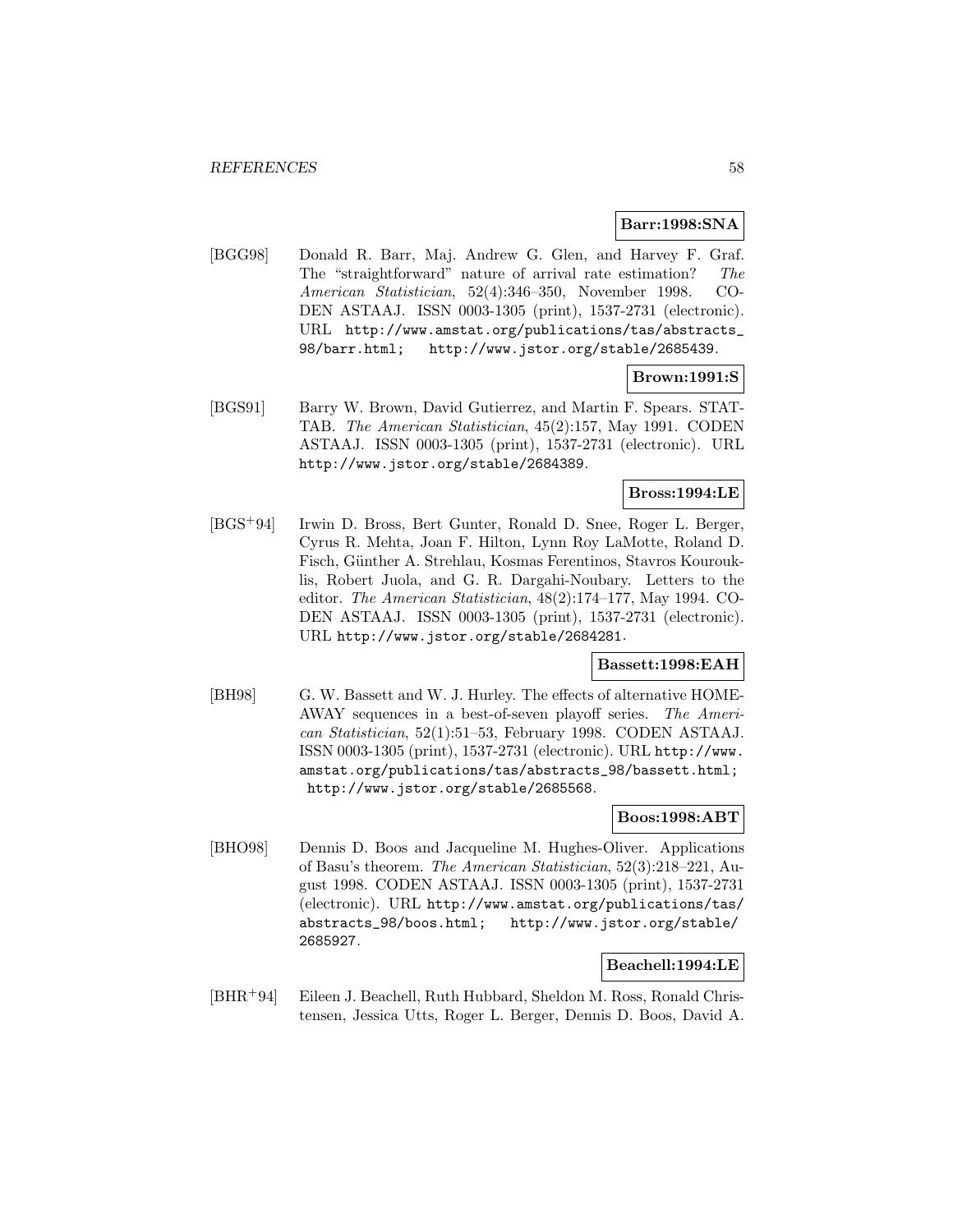Sprott, Vernon T. Farewell, G. S. Watson, Oliver D. Anderson, and Rich Dodenhoff. Letters to the editor. The American Statistician, 48(3):267–269, August 1994. CODEN ASTAAJ. ISSN 0003- 1305 (print), 1537-2731 (electronic). URL http://www.jstor. org/stable/2684734.

## **Bickel:1995:WAN**

[Bic95] Peter J. Bickel. What academia needs. The American Statistician, 49(1):5–6, February 1995. CODEN ASTAAJ. ISSN 0003- 1305 (print), 1537-2731 (electronic). URL http://www.jstor. org/stable/2684800.

## **Billard:1998:RSS**

[Bil98] Lynne Billard. The role of statistics and the statistician. The American Statistician, 52(4):319–324, November 1998. CO-DEN ASTAAJ. ISSN 0003-1305 (print), 1537-2731 (electronic). URL http://www.amstat.org/publications/tas/abstracts\_ 98/billard.html; http://www.jstor.org/stable/2685434.

## **Birkes:1990:GLR**

[Bir90] David Birkes. Generalized likelihood ratio tests and uniformly most powerful tests. The American Statistician, 44(2):163–166, May 1990. CODEN ASTAAJ. ISSN 0003-1305 (print), 1537-2731 (electronic). URL http://www.jstor.org/stable/2684159.

## **Birch:1995:TSE**

[Bir95] Jeffrey B. Birch. Ten suggestions for effectively teaching short courses to heterogeneous groups. The American Statistician, 49(2): 190–195, May 1995. CODEN ASTAAJ. ISSN 0003-1305 (print), 1537-2731 (electronic). URL http://www.jstor.org/stable/ 2684637.

## **Bisgaard:1991:TSE**

[Bis91] Søren Bisgaard. Teaching statistics to engineers. The American Statistician, 45(4):274–283, November 1991. CODEN ASTAAJ. ISSN 0003-1305 (print), 1537-2731 (electronic). URL http://www. jstor.org/stable/2684452.

## **Bisgaard:1995:BRB**

[Bis95] Soren Bisgaard. Book review: [untitled]. The American Statistician, 49(3):320–321, August 1995. CODEN ASTAAJ. ISSN 0003- 1305 (print), 1537-2731 (electronic). URL http://www.jstor. org/stable/2684208.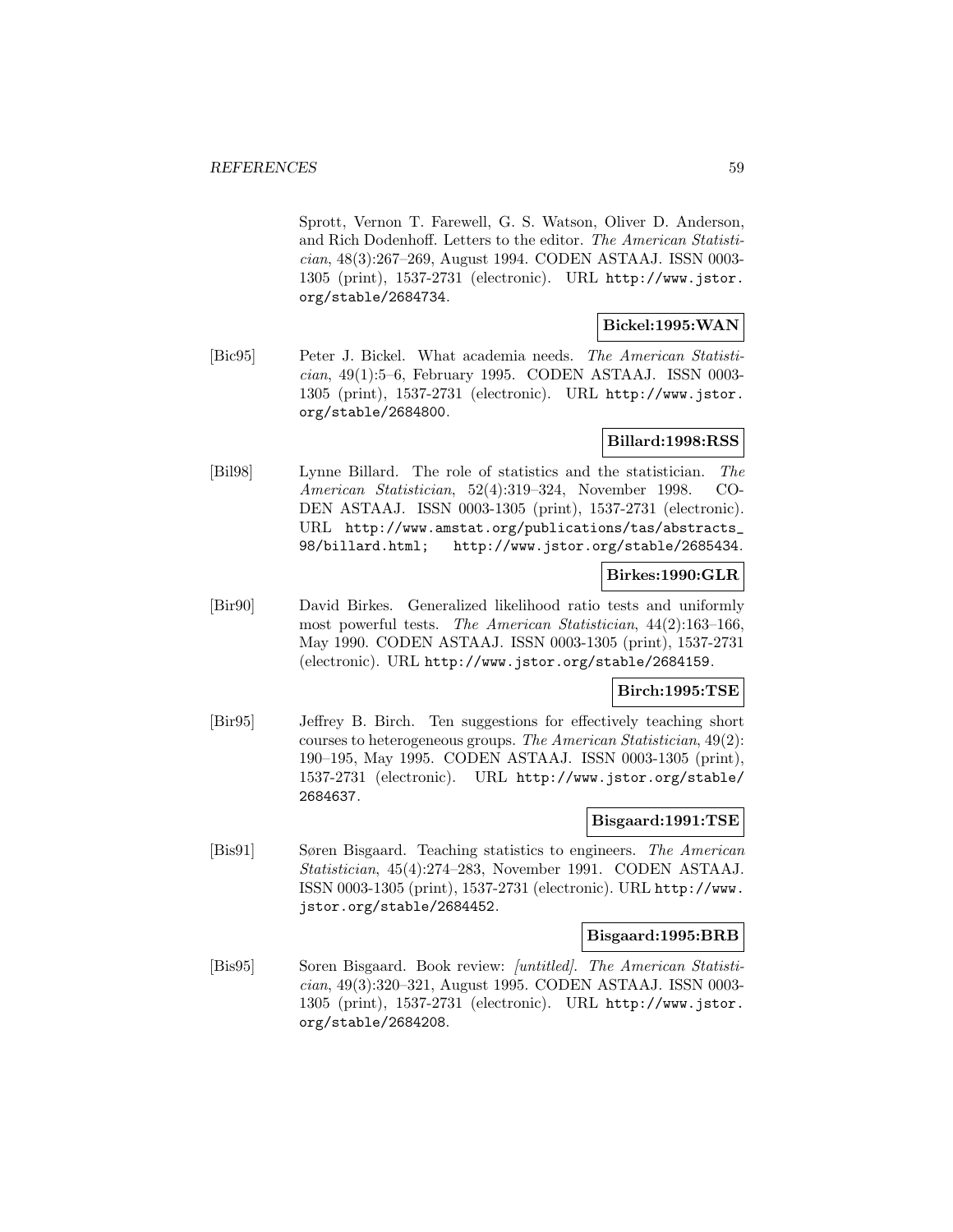#### **Bisgaard:1998:TCD**

[Bis98] Søren Bisgaard. Teacher's corner — discussion — A one-semester, laboratory-based, quality-oriented statistics curriculum for engineering students. The American Statistician, 52(3):238–239, August 1998. CODEN ASTAAJ. ISSN 0003-1305 (print), 1537-2731 (electronic). URL http://www.jstor.org/stable/2685931.

# **Boen:1990:LE**

[BJK<sup>+</sup>90] James R. Boen, Norman L. Johnson, Samuel Kotz, Leon Jay Gleser, Donald R. Ploch, W. D. Kaigh, Wolfgang J. Buhler, Donald A. Berry, James Berger, David A. Harville, Herbert F. Spirer, Michael D. Conerly, Oscar Kempthorne, Andrew P. Grieve, Lawrence L. Kupper, Kerry B. Hafner, R. W. Farebrother, Ronald Christensen, Simo Puntanen, George P. H. Styan, Fred Ederer, Daniel G. Seigel, Sunil K. Sapra, A. W. Marshall, and I. Olkin. Letters to the editor. The American Statistician, 44(2):184–194, May 1990. CODEN ASTAAJ. ISSN 0003-1305 (print), 1537-2731 (electronic). URL http://www.jstor.org/stable/2684165.

### **Becker:1992:LLS**

[BK92] William Becker and Peter Kennedy. A lesson in least squares and R squared. The American Statistician, 46(4):282–283, November 1992. CODEN ASTAAJ. ISSN 0003-1305 (print), 1537-2731 (electronic). URL http://www.jstor.org/stable/2685313.

### **Boen:1993:CIS**

[BK93] James R. Boen and Marcus O. Kjelsberg. Career information for statistics graduate students. The American Statistician, 47(2): 148–149, May 1993. CODEN ASTAAJ. ISSN 0003-1305 (print), 1537-2731 (electronic). URL http://www.jstor.org/stable/ 2685200.

## **Bhaumik:1996:SEM**

[BK96] D. K. Bhaumik and P. M. Kulkarni. A simple and exact method of constructing tolerance intervals for the one-way ANOVA with random effects. The American Statistician, 50(4):319–323, November 1996. CODEN ASTAAJ. ISSN 0003-1305 (print), 1537-2731 (electronic). URL http://www.jstor.org/stable/2684928.

## **Bolton:1999:CPC**

[BK99] Richard J. Bolton and Wojtek J. Krzanowski. A characterization of principal components for projection pursuit. The American Statistician, 53(2):108–109, May 1999. CODEN ASTAAJ.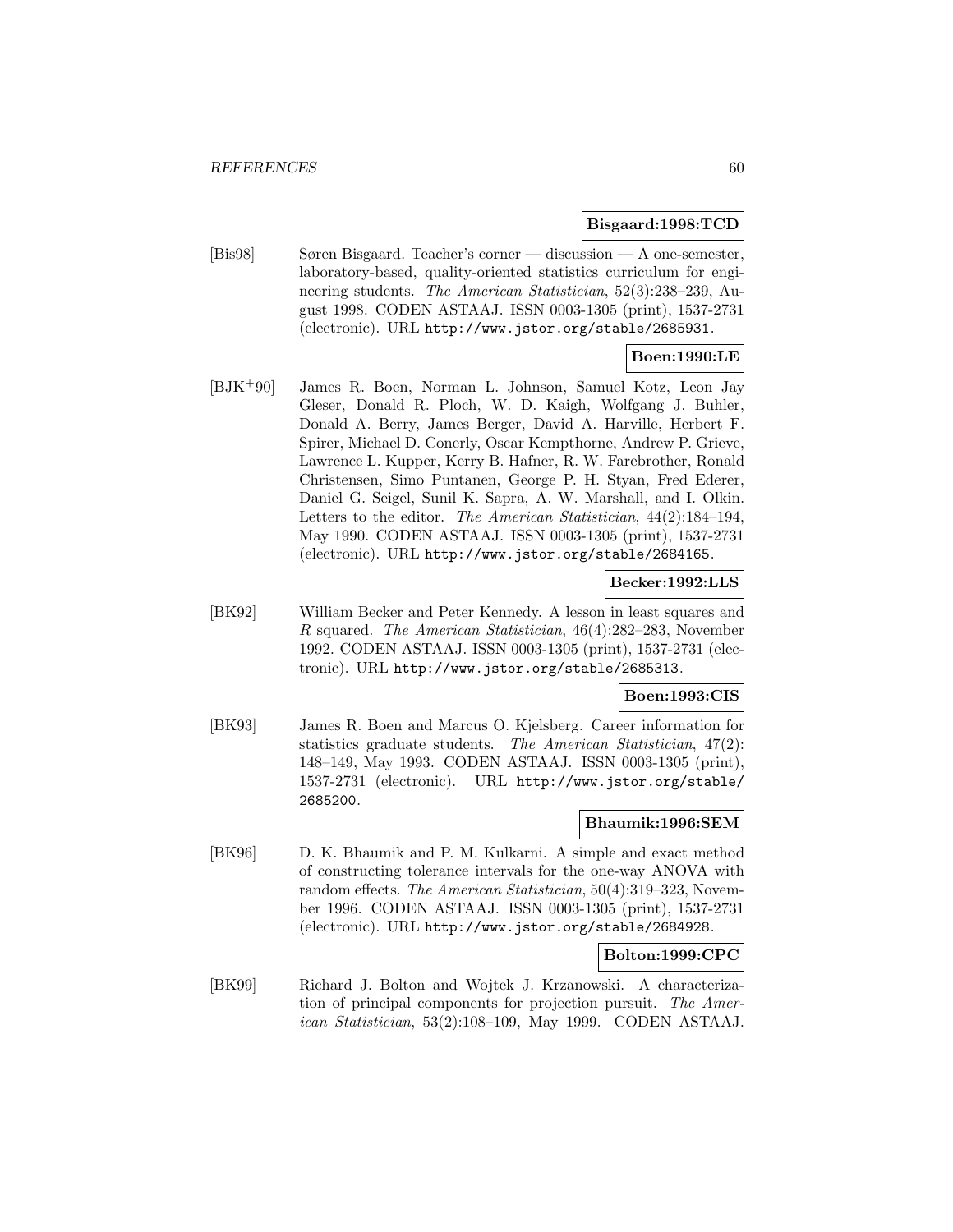ISSN 0003-1305 (print), 1537-2731 (electronic). URL http://www. jstor.org/stable/2685727.

## **Becker:1996:PM**

[BKM96] Richard A. Becker and Sallie Keller-McNulty. Presentation myths. The American Statistician, 50(2):112–115, May 1996. CODEN ASTAAJ. ISSN 0003-1305 (print), 1537-2731 (electronic). URL http://www.jstor.org/stable/2684420.

## **Bar-Lev:1994:DCC**

[BL94] Shaul K. Bar-Lev. A derivation of conditional cumulants in exponential models. The American Statistician, 48(2):126–129, May 1994. CODEN ASTAAJ. ISSN 0003-1305 (print), 1537-2731 (electronic). URL http://www.jstor.org/stable/2684263.

## **Bliss:1990:CCP**

[Bli90] J. M. Bliss. COMPACT: a computer package for clinical trials management. The American Statistician, 44(3):242, August 1990. CODEN ASTAAJ. ISSN 0003-1305 (print), 1537-2731 (electronic). URL http://www.jstor.org/stable/2685346.

# **Blyth:1993:REP**

[Bly93] Colin R. Blyth. Restrict estimates to the possible values? The American Statistician, 47(1):73–75, February 1993. CODEN AS-TAAJ. ISSN 0003-1305 (print), 1537-2731 (electronic). URL http: //www.jstor.org/stable/2684789.

## **Best:1991:SPD**

[BM91] Al M. Best and David Morganstein. Statistics programs designed for the macintosh: Data desk, exstatix, fastat, JMP, statview II, and SuperANOVA. The American Statistician, 45(4):318–338, November 1991. CODEN ASTAAJ. ISSN 0003-1305 (print), 1537- 2731 (electronic). URL http://www.jstor.org/stable/2684465.

## **Boomsma:1994:FET**

[BM94] Anne Boomsma and Ivo W. Molenaar. Four electronic tables for probability distributions. The American Statistician, 48(2):153– 162, May 1994. CODEN ASTAAJ. ISSN 0003-1305 (print), 1537- 2731 (electronic). URL http://www.jstor.org/stable/2684276.

## **Barton:1998:OSL**

[BN98] Russell R. Barton and Craig A. Nowack. A one-semester, laboratory-based, quality-oriented statistics curriculum for en-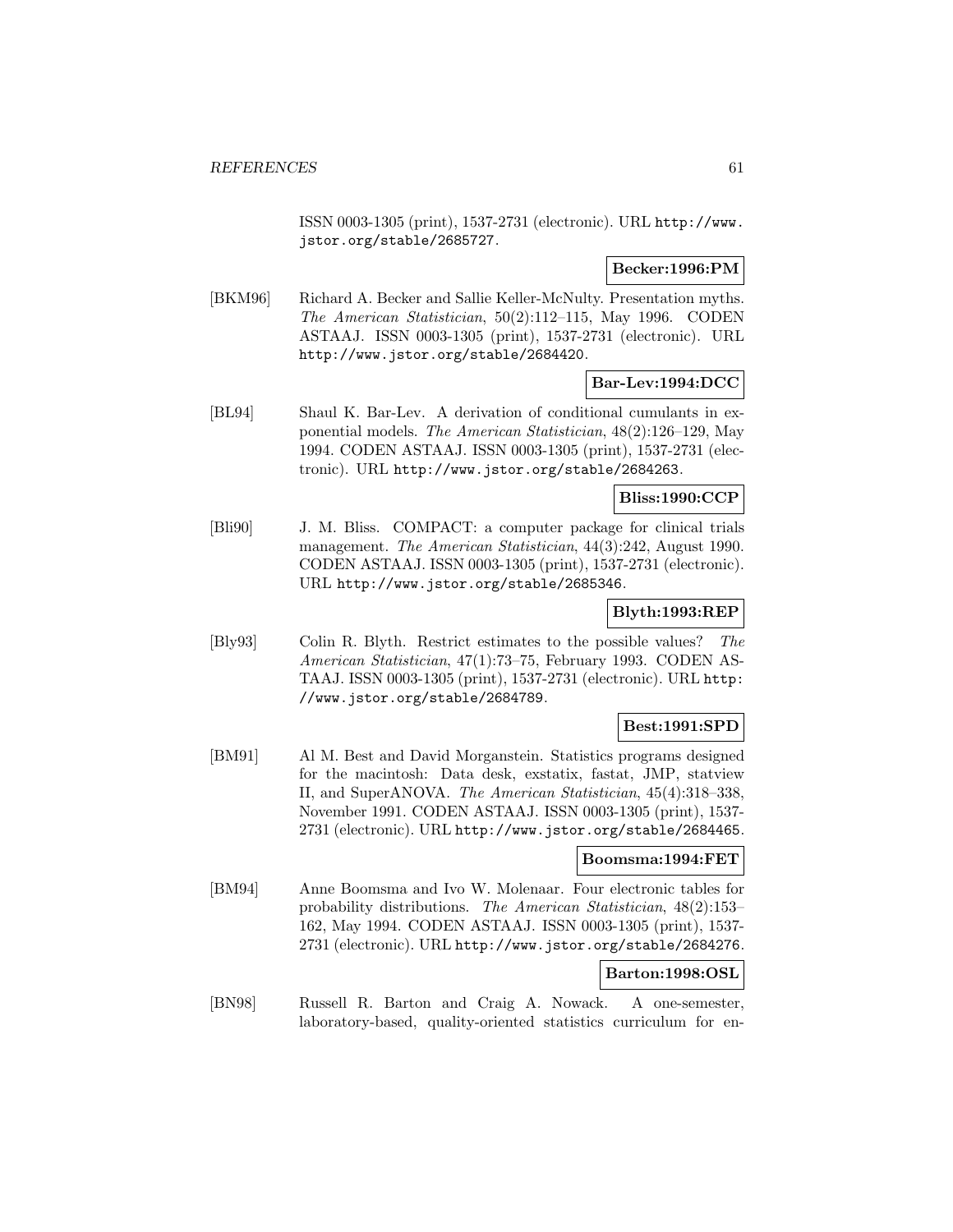gineering students. The American Statistician, 52(3):233– 238, August 1998. CODEN ASTAAJ. ISSN 0003-1305 (print), 1537-2731 (electronic). URL http://www.amstat. org/publications/tas/abstracts\_98/barton.html; http: //www.jstor.org/stable/2685930.

## **Bancroft:1994:LE**

[BNL<sup>+</sup>94] Diccon Bancroft, Heinz Neudecker, Shuangzhe Liu, N. R. Chaganty, A. K. Vaish, Peter Nemenyi, R. Murray Lindsay, Andrew S. C. Ehrenberg, Nico F. Laubscher, M. C. Jones, N. L. Hjort, Lawrence D. Brown, and J. T. Gene Hwang. Letters to the editor. The American Statistician, 48(4):351–354, November 1994. CO-DEN ASTAAJ. ISSN 0003-1305 (print), 1537-2731 (electronic). URL http://www.jstor.org/stable/2684856.

## **Bowerman:1992:IQC**

[BO92] Bruce L. Bowerman and Richard T. O'Connell. Integrating quality control concepts into the introductory business statistics course. The American Statistician, 46(2):124–128, May 1992. CODEN ASTAAJ. ISSN 0003-1305 (print), 1537-2731 (electronic). URL http://www.jstor.org/stable/2684181.

### **Boardman:1994:SWC**

[Boa94] Thomas J. Boardman. The statistician who changed the world: W. Edwards Deming, 1900–1993. The American Statistician, 48 (3):179–187, August 1994. CODEN ASTAAJ. ISSN 0003-1305 (print), 1537-2731 (electronic). URL http://www.jstor.org/ stable/2684713.

## **Boen:1994:SVQ**

[Boe94] James Boen. [statistical values, quality, and certification]: Invited comment. The American Statistician, 48(2):73, May 1994. CO-DEN ASTAAJ. ISSN 0003-1305 (print), 1537-2731 (electronic). URL http://www.jstor.org/stable/2684244.

### **Bollen:1991:BRB**

[Bol91] Kenneth A. Bollen. Book review: [untitled]. The American Statistician, 45(1):68–73, February 1991. CODEN ASTAAJ. ISSN 0003- 1305 (print), 1537-2731 (electronic). URL http://www.jstor. org/stable/2685244.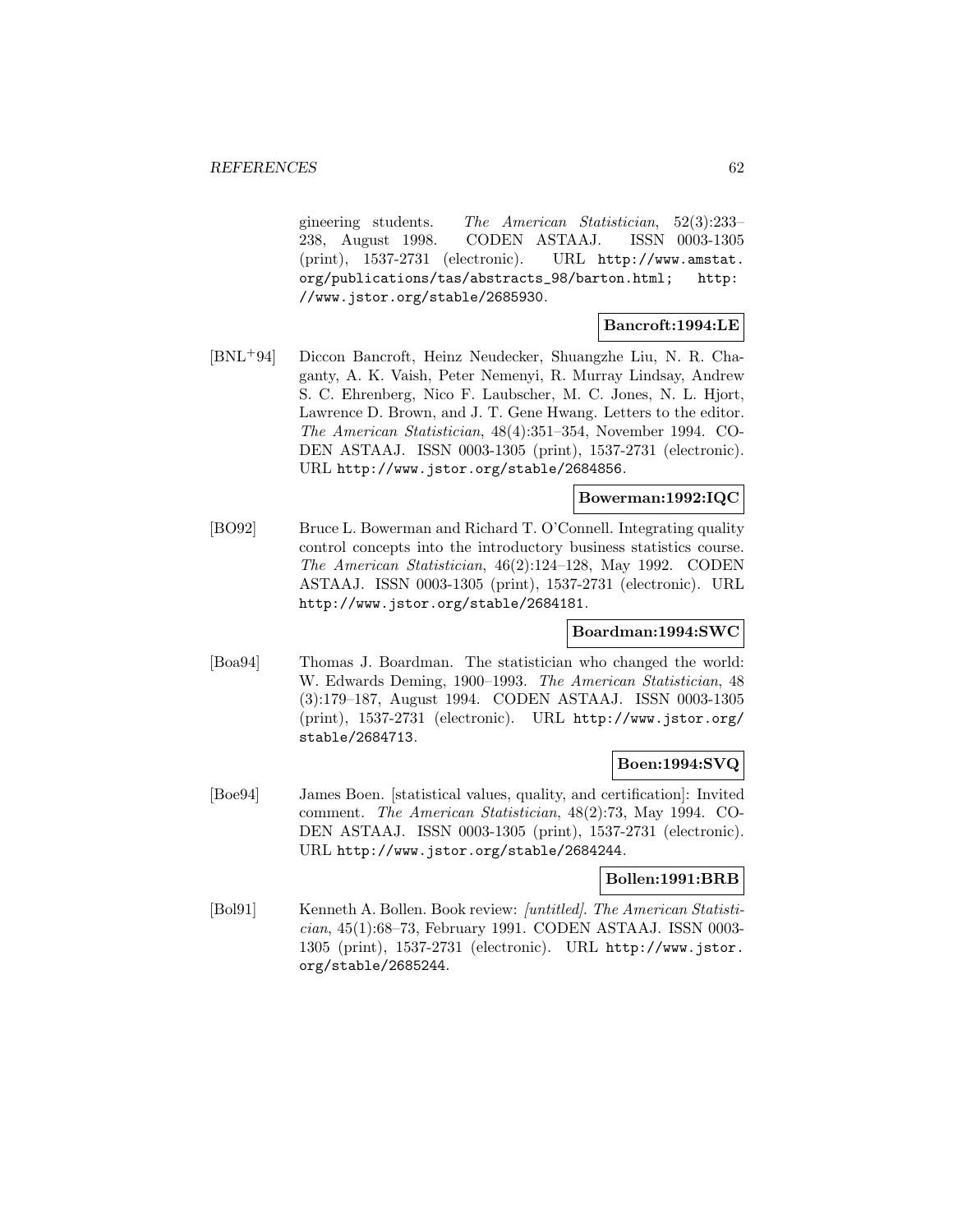## **Bond:1998:BRA**

[Bon98] Marjorie E. Bond. Book reviews: Applied Statistical Methods for Business, Economics, and the Social Sciences and Statistics for Managers: Using Microsoft Excel. The American Statistician, 52(2):201–202, May 1998. CODEN ASTAAJ. ISSN 0003-1305 (print), 1537-2731 (electronic). URL http://www.jstor.org/ stable/2685484.

### **Boos:1992:GST**

[Boo92] Dennis D. Boos. On generalized score tests. The American Statistician, 46(4):327–333, November 1992. CODEN ASTAAJ. ISSN 0003-1305 (print), 1537-2731 (electronic). URL http://www. jstor.org/stable/2685328.

## **Booth:1997:BRB**

[Boo97] David E. Booth. Book review: [untitled]. The American Statistician, 51(2):209, May 1997. CODEN ASTAAJ. ISSN 0003-1305 (print), 1537-2731 (electronic). URL http://www.jstor.org/ stable/2685424.

# **Borack:1997:TEP**

[Bor97] Jules I. Borack. A technique for estimating the probability of detecting a nongaming drug user. The American Statistician, 51(2):134–136, May 1997. CODEN ASTAAJ. ISSN 0003-1305 (print), 1537-2731 (electronic). URL http:// www.amstat.org/publications/tas/abstracts/borack.html; http://www.jstor.org/stable/2685404.

### **Boronico:1999:MTP**

[Bor99] Jess S. Boronico. Multi-tiered playoffs and their impact on professional baseball. The American Statistician, 53(1):56–61, February 1999. CODEN ASTAAJ. ISSN 0003-1305 (print), 1537-2731 (electronic). URL http://www.jstor.org/stable/2685653.

#### **Bost:1990:H**

[Bos90] R. H. 'Butch' Bost, Jr. 2120 hindsight. The American Statistician, 44(2):130–131, May 1990. CODEN ASTAAJ. ISSN 0003- 1305 (print), 1537-2731 (electronic). URL http://www.jstor. org/stable/2684148.

## **Boyer:1994:BRB**

[Boy94] John E. Boyer, Jr. Book review: [untitled]. The American Statistician, 48(1):58, February 1994. CODEN ASTAAJ. ISSN 0003-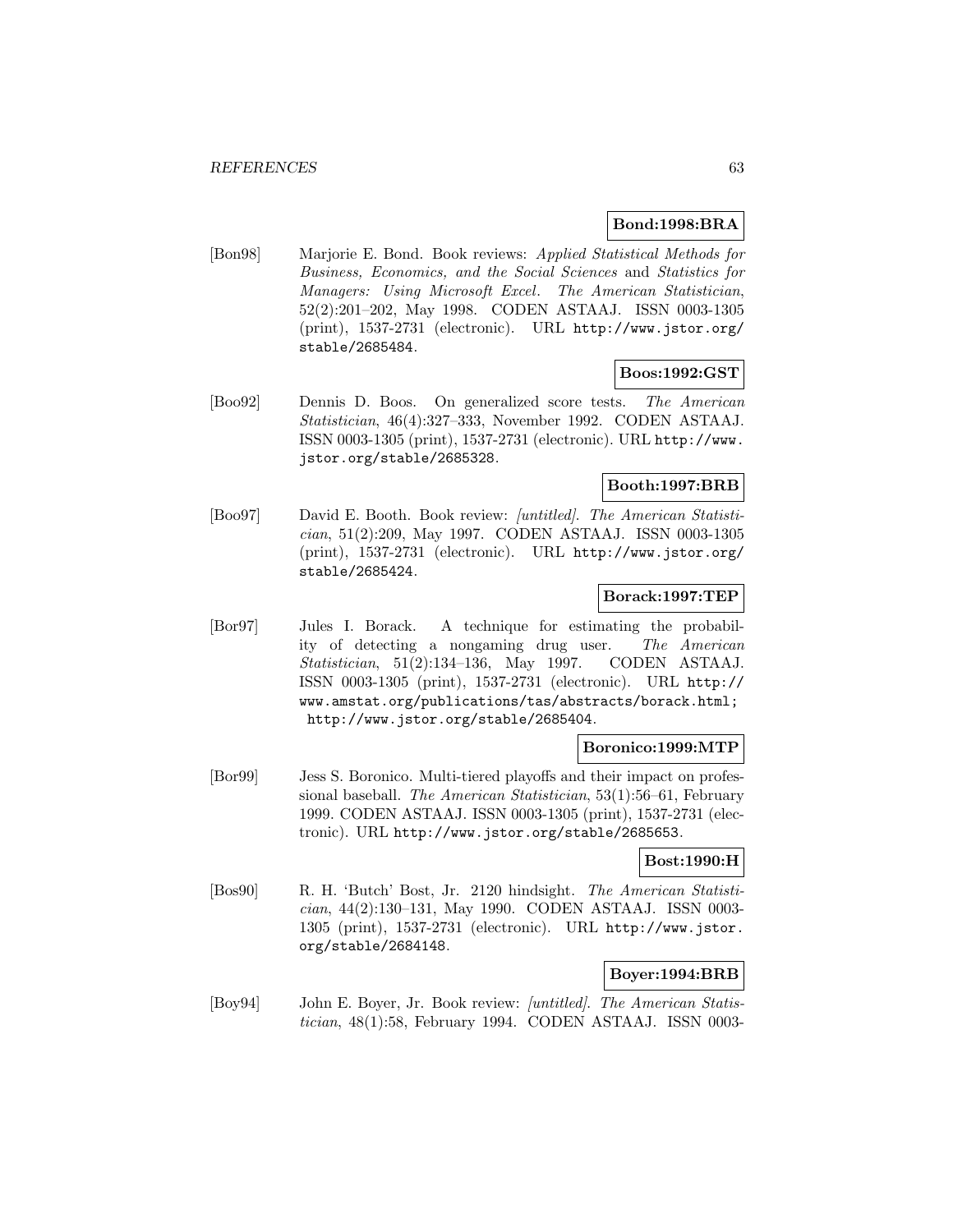1305 (print), 1537-2731 (electronic). URL http://www.jstor. org/stable/2685089.

### **Balakrishnan:1997:NBL**

[BR97] N. Balakrishnan and C. R. Rao. A note on the best linear unbiased estimation based on order statistics. The American Statistician, 51(2):181–185, May 1997. CODEN ASTAAJ. ISSN 0003-1305 (print), 1537-2731 (electronic). URL http://www.amstat.org/ publications/tas/abstracts/balakrishnan.html; http:/ /www.jstor.org/stable/2685416.

## **Brailsford:1990:FSN**

[Bra90] Thomas W. Brailsford. The future of statistics in the next N years  $(25 \, \text{N} \, \text{N} \, \text{150}).$  The American Statistician, 44 $(2)$ :131, May 1990. CODEN ASTAAJ. ISSN 0003-1305 (print), 1537-2731 (electronic). URL http://www.jstor.org/stable/2684149.

## **Bradstreet:1996:TIS**

[Bra96a] Thomas E. Bradstreet. Teaching introductory statistics courses so that nonstatisticians experience statistical reasoning. The American Statistician, 50(1):69–78, February 1996. CODEN ASTAAJ. ISSN 0003-1305 (print), 1537-2731 (electronic). URL http://www. jstor.org/stable/2685047.

### **Brant:1996:DLR**

[Bra96b] Rollin Brant. Digesting logistic regression results. The American Statistician, 50(2):117–119, May 1996. CODEN ASTAAJ. ISSN 0003-1305 (print), 1537-2731 (electronic). URL http://www. jstor.org/stable/2684422.

### **Bross:1991:LE**

[BRG<sup>+</sup>91] Irwin D. Bross, Marion R. Reynolds, Jr., Timothy G. Gregoire, Stanley S. Schor, Beth Dawson-Saunders, Paul K. Jones, Steven J. Verhulst, Burt Holland, Per Lea, Dave Saville, Eugene Garfield, I. J. Good, Daniel Gianola, Jean-Louis Foulley, Laurence A. Baxter, Sherman Chottiner, Paul A. Herzberg, Judith D. Singer, John B. Willett, Ronald A. Thisted, Chap T. Le, Jean D. Gibbons, B. M. Pőtscher, C. M. Hurvich, and C. L. Tsai. Letters to the editor. The American Statistician, 45(2):163–172, May 1991. CODEN ASTAAJ. ISSN 0003-1305 (print), 1537-2731 (electronic). URL http://www.jstor.org/stable/2684396.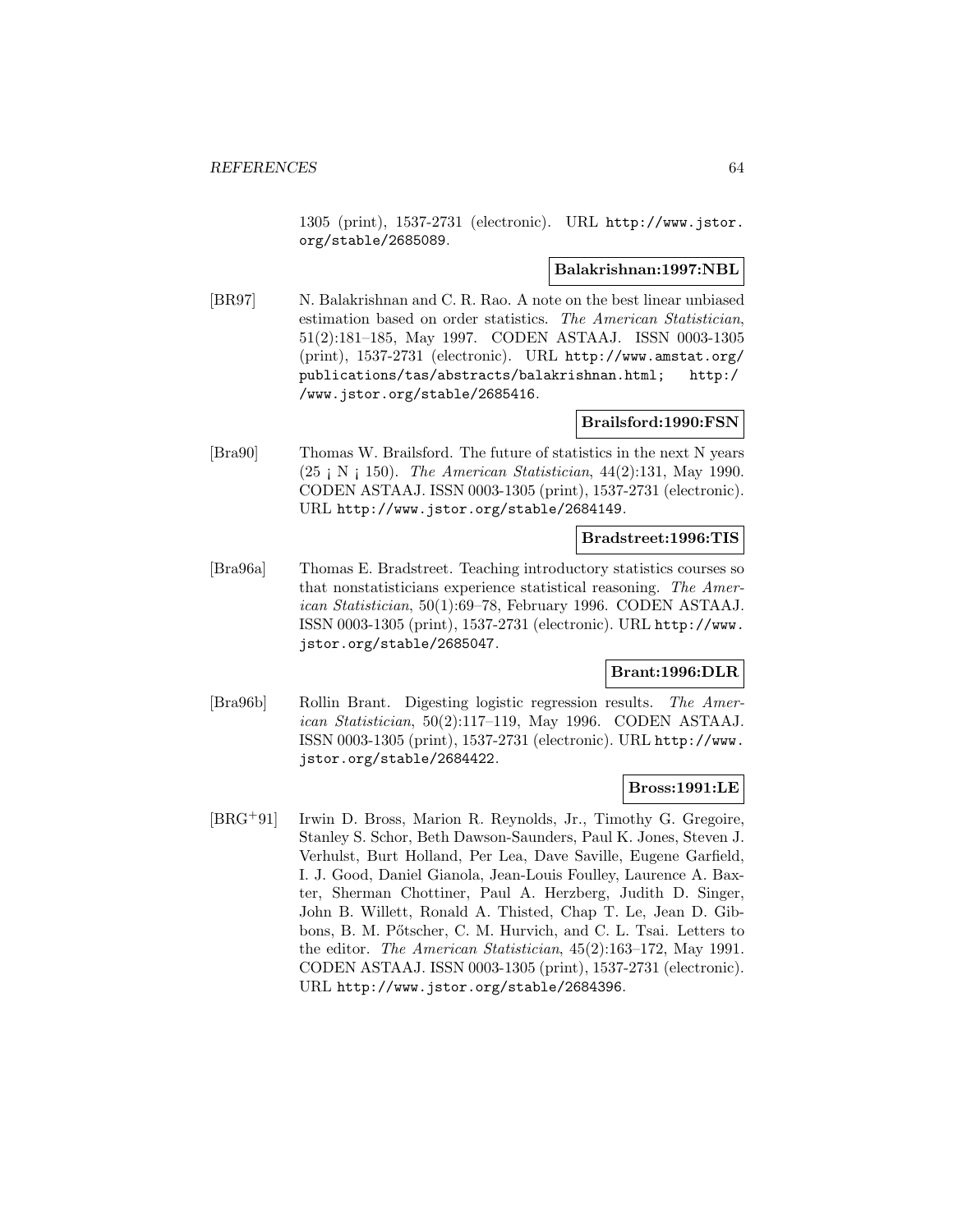### **Bring:1994:HSR**

[Bri94] Johan Bring. How to standardize regression coefficients. The American Statistician, 48(3):209–213, August 1994. CODEN AS-TAAJ. ISSN 0003-1305 (print), 1537-2731 (electronic). URL http: //www.jstor.org/stable/2684719.

## **Bring:1996:GAC**

[Bri96] Johan Bring. A geometric approach to compare variables in a regression model. The American Statistician, 50(1):57–62, February 1996. CODEN ASTAAJ. ISSN 0003-1305 (print), 1537-2731 (electronic). URL http://www.jstor.org/stable/2685045.

### **Bromaghin:1993:SSD**

[Bro93] Jeffrey F. Bromaghin. Sample size determination for interval estimation of multinomial probabilities. The American Statistician, 47(3):203–206, August 1993. CODEN ASTAAJ. ISSN 0003-1305 (print), 1537-2731 (electronic). URL http://www.jstor.org/ stable/2684978.

## **Bromaghin:1994:CSS**

[Bro94] Jeffrey F. Bromaghin. Correction: Sample size determination for interval estimation of multinomial probabilities. The American Statistician, 48(4):354, November 1994. CODEN ASTAAJ. ISSN 0003-1305 (print), 1537-2731 (electronic). URL http://www. jstor.org/stable/2684859.

#### **Brunelle:1991:BS**

[Bru91] Rocco L. Brunelle. Breeze/STAT. The American Statistician, 45 (3):246, August 1991. CODEN ASTAAJ. ISSN 0003-1305 (print), 1537-2731 (electronic). URL http://www.jstor.org/stable/ 2684301.

### **Bryce:1999:D**

[Bry99a] G. Rex Bryce. Discussion. The American Statistician, 53(1):21– ??, February 1999. CODEN ASTAAJ. ISSN 0003-1305 (print), 1537-2731 (electronic).

### **Bryce:1999:LUC**

[Bry99b] G. Rex Bryce. [let's use CQI in our statistics programs]: Discussion. The American Statistician, 53(1):21–23, February 1999. CODEN ASTAAJ. ISSN 0003-1305 (print), 1537-2731 (electronic). URL http://www.jstor.org/stable/2685645.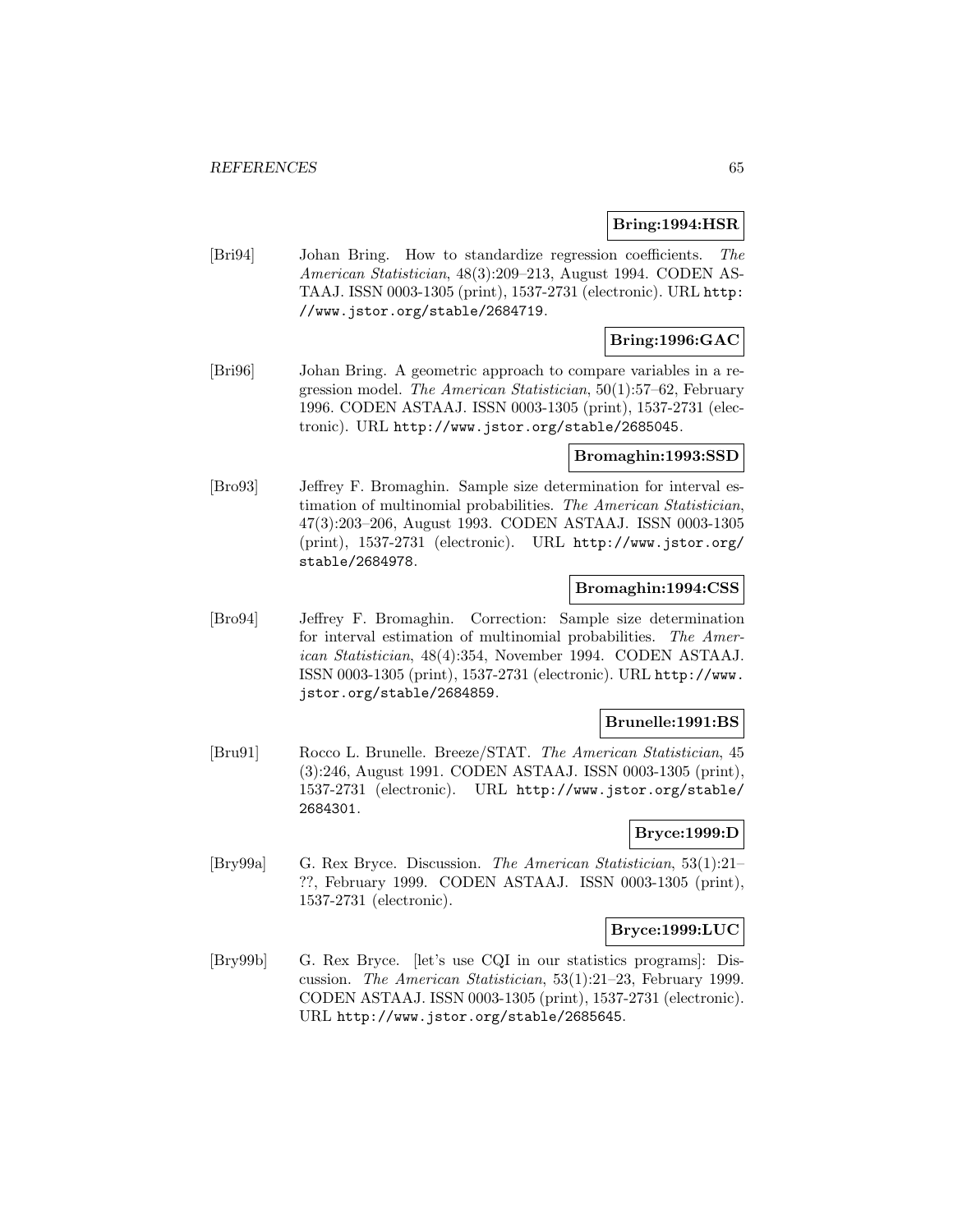#### **Balakrishnan:1995:SSA**

[BS95] N. Balakrishnan and R. A. Sandhu. A simple simulational algorithm for generating progressive Type-II censored samples. The American Statistician, 49(2):229–230, May 1995. CODEN AS-TAAJ. ISSN 0003-1305 (print), 1537-2731 (electronic). URL http: //www.jstor.org/stable/2684646.

# **Booth:1998:MCA**

[BS98] James G. Booth and Somnath Sarkar. Monte Carlo approximation of bootstrap variances. The American Statistician, 52 (4):354–357, November 1998. CODEN ASTAAJ. ISSN 0003- 1305 (print), 1537-2731 (electronic). URL http://www.amstat. org/publications/tas/abstracts\_98/booth.html; http:/ /www.jstor.org/stable/2685441.

# **Barr:1999:MVT**

[BS99] Donald R. Barr and E. Todd Sherrill. Mean and variance of truncated normal distributions. The American Statistician, 53 (4):357–361, November 1999. CODEN ASTAAJ. ISSN 0003- 1305 (print), 1537-2731 (electronic). URL http://www.jstor. org/stable/2686057.

## **Boullion:1992:MDP**

[BSY92] Thomas L. Boullion, John W. Seaman, Jr., and Dean M. Young. Moments of discrete probability distributions derived using a differential operator. The American Statistician, 46(1):22–24, February 1992. CODEN ASTAAJ. ISSN 0003-1305 (print), 1537-2731 (electronic). URL http://www.jstor.org/stable/2684404.

### **Blom:1990:DRP**

[BTV90] Gunnar Blom, Daniel Thorburn, and Theodore A. Vessey. The distribution of the record position and its applications. The American Statistician, 44(2):151–153, May 1990. CODEN ASTAAJ. ISSN 0003-1305 (print), 1537-2731 (electronic). URL http://www. jstor.org/stable/2684157.

#### **Butz:1990:EYC**

[But90] William P. Butz. An extrapolation to the year 2100 career possibilities for statisticians. The American Statistician, 44(2):132, May 1990. CODEN ASTAAJ. ISSN 0003-1305 (print), 1537-2731 (electronic). URL http://www.jstor.org/stable/2684150.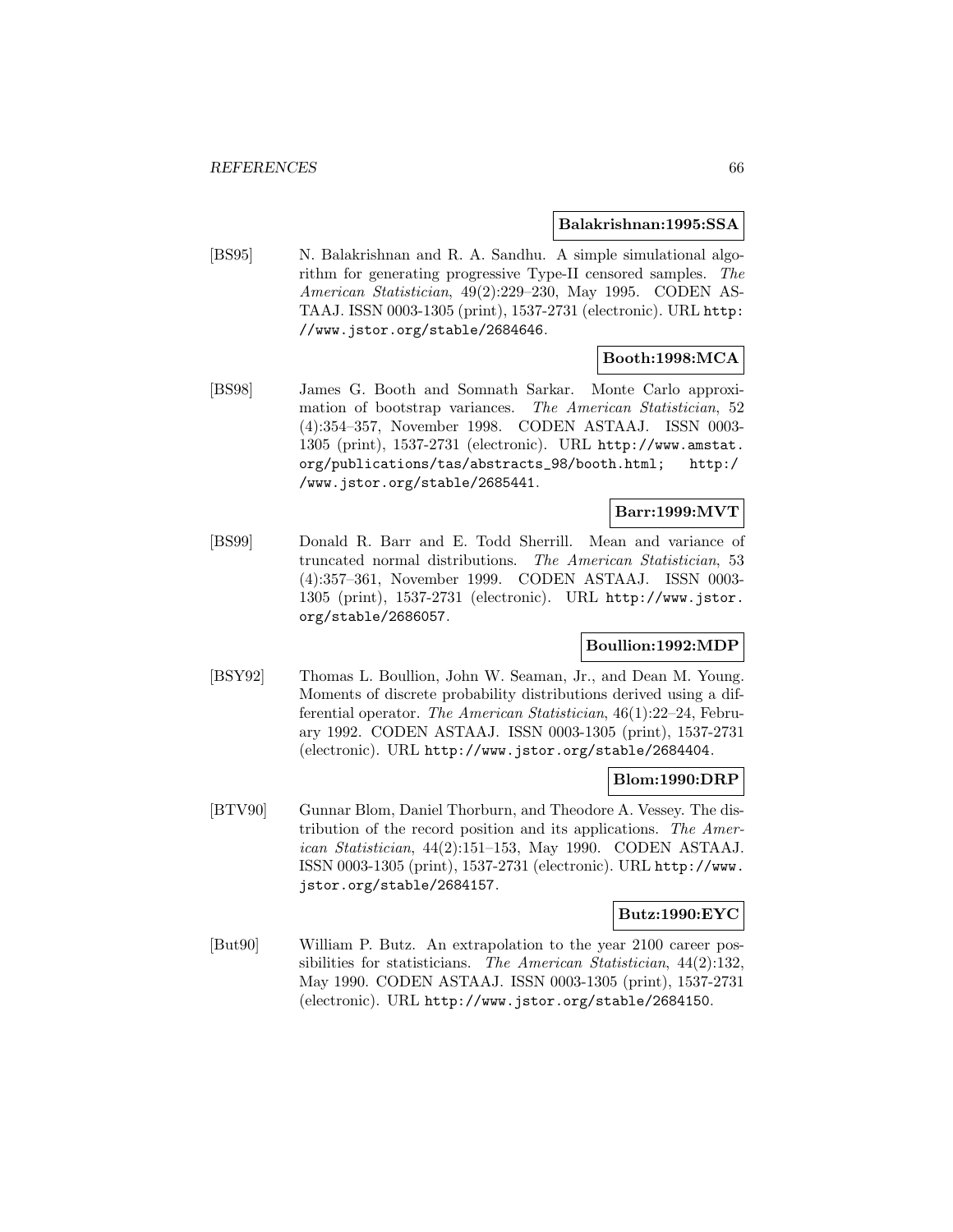### **Buzas:1997:FEJ**

[Buz97] J. S. Buzas. Fast estimators of the jackknife. The American Statistician, 51(3):235–240, August 1997. CODEN ASTAAJ. ISSN 0003-1305 (print), 1537-2731 (electronic). URL http:/ /www.amstat.org/publications/tas/abstracts/buzas.html; http://www.jstor.org/stable/2684894.

# **Berger:1998:QSA**

[BWM98] Paul D. Berger, Chen Wang, and James P. Monahan. Quantifying a statistical aspect of segmented selection/quota systems. The American Statistician, 52(3):228–232, August 1998. CO-DEN ASTAAJ. ISSN 0003-1305 (print), 1537-2731 (electronic). URL http://www.amstat.org/publications/tas/abstracts\_ 98/berger.html; http://www.jstor.org/stable/2685929.

## **Chen:1997:ID**

[CA97] Gemai Chen and A. Adatia. Independence and t distribution. The American Statistician, 51(2):176–177, May 1997. CODEN ASTAAJ. ISSN 0003-1305 (print), 1537-2731 (electronic). URL http://www.amstat.org/publications/tas/abstracts/chen. html; http://www.jstor.org/stable/2685414.

## **Cain:1994:MGF**

[Cai94] Michael Cain. The moment-generating function of the minimum of bivariate normal random variables. The American Statistician, 48(2):124–125, May 1994. CODEN ASTAAJ. ISSN 0003-1305 (print), 1537-2731 (electronic). URL http://www.jstor.org/ stable/2684262.

## **Cannon:1998:BRU**

[Can98] Ann R. Cannon. Book review: Understanding Data: Principles and Practice of Statistics. The American Statistician, 52(4):367, November 1998. CODEN ASTAAJ. ISSN 0003-1305 (print), 1537- 2731 (electronic). URL http://www.jstor.org/stable/2685443.

#### **Carlson:1993:BRB**

[Car93] Richard R. Carlson. Book review: [untitled]. The American Statistician, 47(4):308–309, November 1993. CODEN ASTAAJ. ISSN 0003-1305 (print), 1537-2731 (electronic). URL http://www. jstor.org/stable/2685295.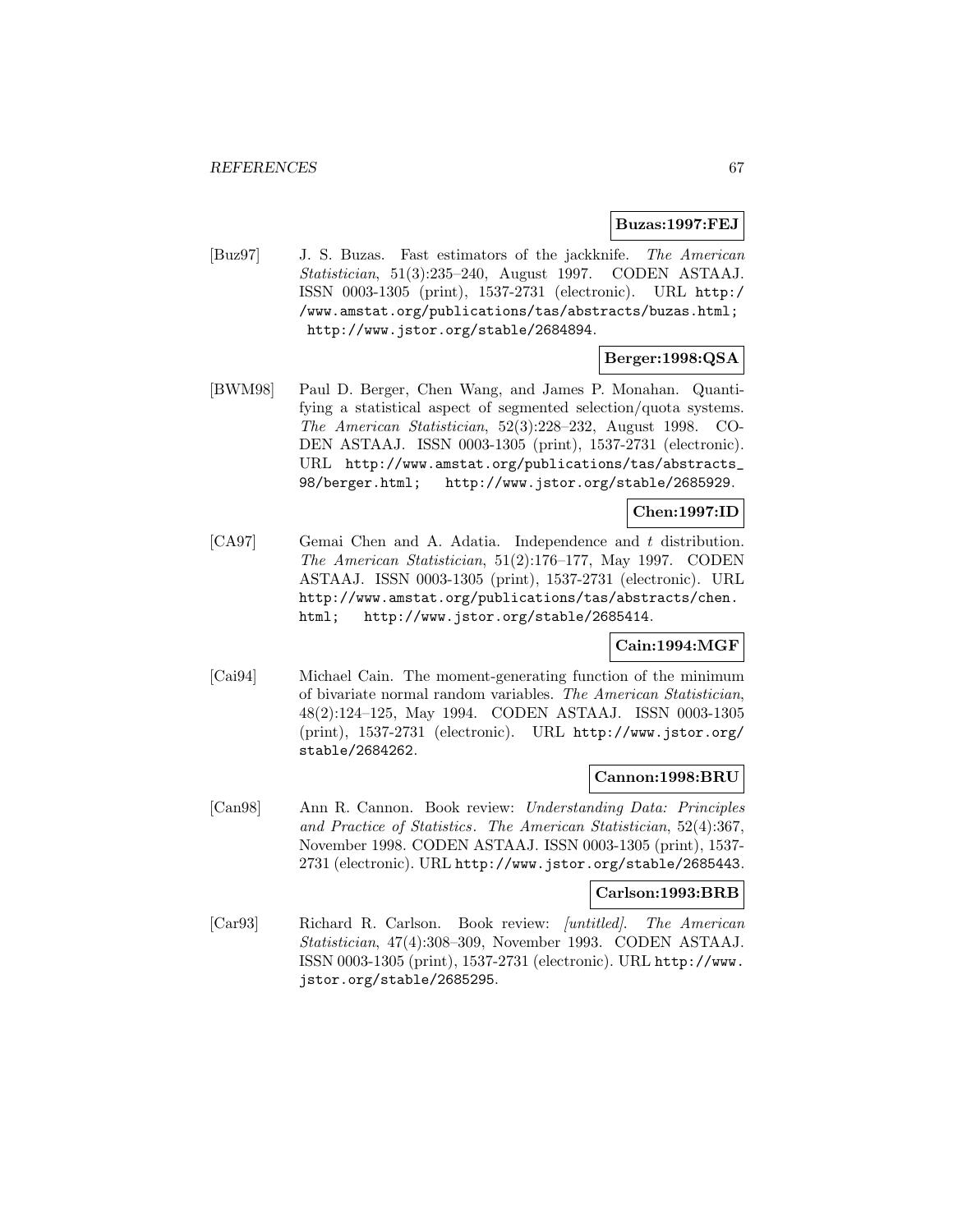## **Carlin:1996:INB**

[Car96] Bradley P. Carlin. Improved NCAA basketball tournament modeling via point spread and team strength information. The American Statistician, 50(1):39–43, February 1996. CODEN ASTAAJ. ISSN 0003-1305 (print), 1537-2731 (electronic). URL http://www. jstor.org/stable/2685042.

# **Coe:1995:OSS**

[CB95a] Paul R. Coe and William Butterworth. Optimal stopping in "The showcase showdown". The American Statistician, 49(3):271–275, August 1995. CODEN ASTAAJ. ISSN 0003-1305 (print), 1537- 2731 (electronic). URL http://www.jstor.org/stable/2684199.

## **Cook:1995:BSU**

[CB95b] Peyton Cook and Lyle D. Broemeling. Bayesian statistics using Mathematica. The American Statistician, 49(1):70–76, February 1995. CODEN ASTAAJ. ISSN 0003-1305 (print), 1537-2731 (electronic). URL http://www.jstor.org/stable/2684817.

## **Cockerill:1991:IPA**

[CF91] Rhonda Cockerill and Bruce Fried. Increasing public awareness of statistics as a science and a profession — reinforcing the message in universities. The American Statistician, 45(3):174–178, August 1991. CODEN ASTAAJ. ISSN 0003-1305 (print), 1537-2731 (electronic). URL http://www.jstor.org/stable/2684285.

#### **Casella:1992:EGS**

[CG92] George Casella and Edward I. George. Explaining the Gibbs sampler. The American Statistician, 46(3):167–174, August 1992. CO-DEN ASTAAJ. ISSN 0003-1305 (print), 1537-2731 (electronic). URL http://www.jstor.org/stable/2685208.

### **Charnes:1995:UCC**

[CG95a] John M. Charnes and Howard S. Gitlow. Using control charts to corroborate bribery in jai alai. The American Statistician, 49(4):386–389, November 1995. CODEN ASTAAJ. ISSN 0003- 1305 (print), 1537-2731 (electronic). URL http://www.jstor. org/stable/2684581.

## **Chib:1995:UMH**

[CG95b] Siddhartha Chib and Edward Greenberg. Understanding the Metropolis–Hastings algorithm. The American Statistician, 49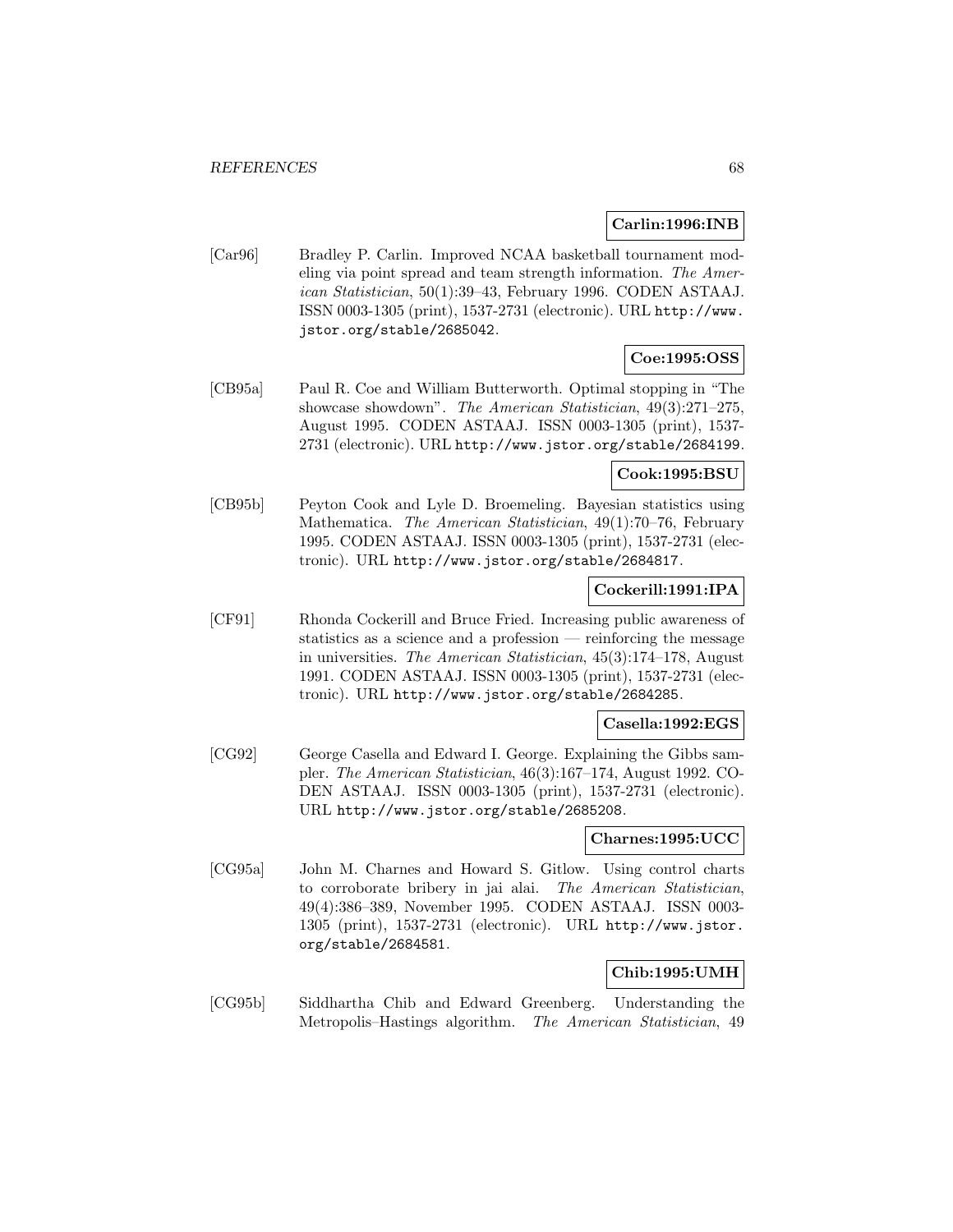(4):327–335, November 1995. CODEN ASTAAJ. ISSN 0003- 1305 (print), 1537-2731 (electronic). URL http://www.jstor. org/stable/2684568.

## **Choi:1991:LPL**

[CGO91] Sungsub Choi, K. Ruben Gabriel, and Charles L. Odoroff. LO-RANK: a package for lower rank approximation of matrices. The American Statistician, 45(3):246–247, August 1991. CODEN AS-TAAJ. ISSN 0003-1305 (print), 1537-2731 (electronic). URL http: //www.jstor.org/stable/2684302.

### **Christensen:1996:NAR**

[CH96] Ronald Christensen and Aparna V. Huzurbazar. A note on augmenting resolution III designs. The American Statistician, 50(2): 175–177, May 1996. CODEN ASTAAJ. ISSN 0003-1305 (print), 1537-2731 (electronic). URL http://www.jstor.org/stable/ 2684434.

## **Chattamvelli:1995:NNB**

[Cha95] R. Chattamvelli. A note on the noncentral beta distribution function. The American Statistician, 49(2):231–234, May 1995. CO-DEN ASTAAJ. ISSN 0003-1305 (print), 1537-2731 (electronic). URL http://www.jstor.org/stable/2684647.

## **Chambers:1999:CDC**

[Cha99] John Chambers. Computing with data: Concepts and challenges. The American Statistician, 53(1):73–84, February 1999. CODEN ASTAAJ. ISSN 0003-1305 (print), 1537-2731 (electronic). URL http://www.jstor.org/stable/2685657.

#### **Campbell:1995:LE**

[CHD<sup>+</sup>95] J. M. Campbell, James J. Higgins, Gerard E. Dallal, Chamont Wang, Arthur Silverberg, Peter B. Imrey, Oliver D. Anderson, Bruno D. Zumbo, and Jorgen Hilden. Letters to the editor. The American Statistician, 49(1):115–119, February 1995. CODEN ASTAAJ. ISSN 0003-1305 (print), 1537-2731 (electronic). URL http://www.jstor.org/stable/2684827.

#### **Chernick:1994:BRBb**

[Che94a] Michael Chernick. Book review: [untitled]. The American Statistician, 48(4):347–348, November 1994. CODEN ASTAAJ. ISSN 0003-1305 (print), 1537-2731 (electronic). URL http://www. jstor.org/stable/2684848.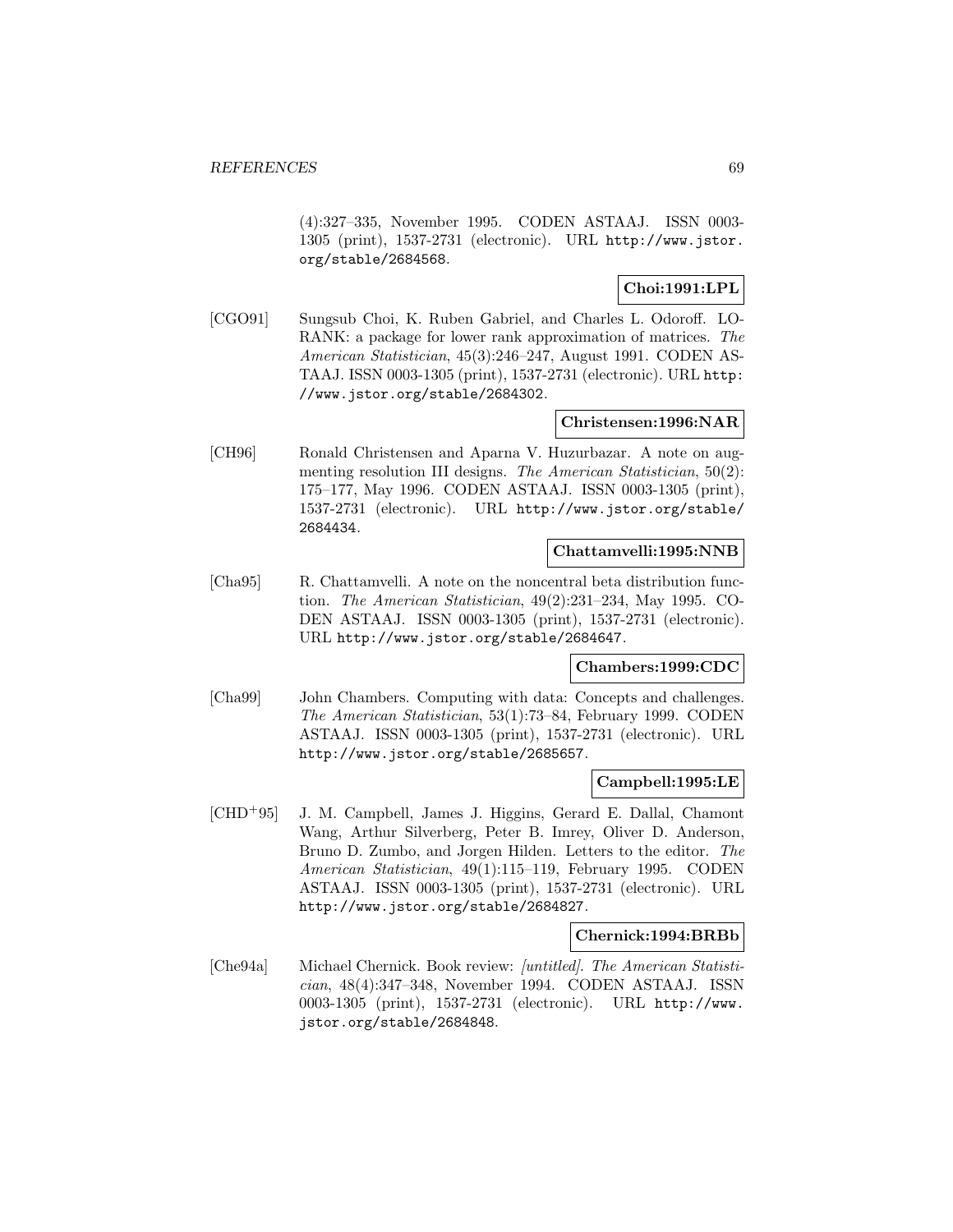#### **Chernick:1994:BRBa**

[Che94b] Michael R. Chernick. Book review: [untitled]. The American Statistician, 48(1):58–59, February 1994. CODEN ASTAAJ. ISSN 0003-1305 (print), 1537-2731 (electronic). URL http://www. jstor.org/stable/2685090.

## **Chou:1997:BRB**

[Cho97] Youn-Min Chou. Book review: [untitled]. The American Statistician, 51(1):95, February 1997. CODEN ASTAAJ. ISSN 0003- 1305 (print), 1537-2731 (electronic). URL http://www.jstor. org/stable/2684705.

### **Choudhury:1999:UTS**

[CHS99] Askar H. Choudhury, Robert Hubata, and Robert D. St. Louis. Understanding time-series regression estimators. The American Statistician, 53(4):342–348, November 1999. CODEN ASTAAJ. ISSN 0003-1305 (print), 1537-2731 (electronic). URL http://www. jstor.org/stable/2686054.

### **Chun:1999:IEA**

[Chu99] Young H. Chun. On the information economics approach to the generalized game show problem. The American Statistician, 53 (1):43–51, February 1999. CODEN ASTAAJ. ISSN 0003-1305 (print), 1537-2731 (electronic). URL http://www.jstor.org/ stable/2685651.

## **Christensen:1995:LE**

[CIM<sup>+</sup>95] Ronald Christensen, Henry F. Inman, Xiao-Li Meng, Ananda Sen, Joseph B. Keller, Kevin Donegan, and Peter Nemenyi. Letters to the editor. The American Statistician, 49(4):400–403, November 1995. CODEN ASTAAJ. ISSN 0003-1305 (print), 1537-2731 (electronic). URL http://www.jstor.org/stable/2684589.

## **Cohen:1992:ASE**

[CJ92] Steven B. Cohen and Ayah E. Johnson. Address sample effects in the National Medical Expenditure Survey. The American Statistician, 46(2):100–105, May 1992. CODEN ASTAAJ. ISSN 0003- 1305 (print), 1537-2731 (electronic). URL http://www.jstor. org/stable/2684173.

## **Clason:1993:BRB**

[Cla93] Dennis Clason. Book review: [untitled]. The American Statistician, 47(4):310, November 1993. CODEN ASTAAJ. ISSN 0003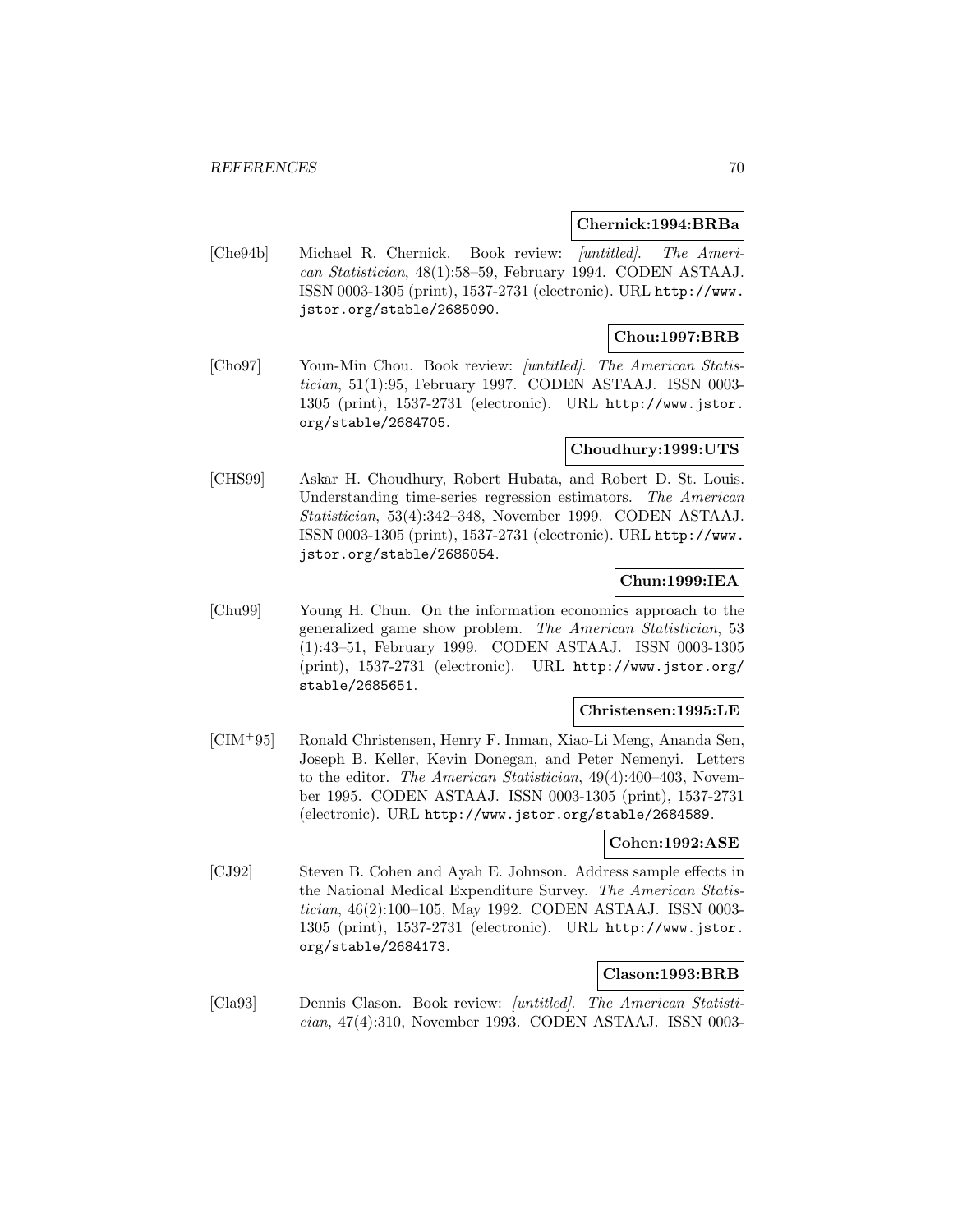1305 (print), 1537-2731 (electronic). URL http://www.jstor. org/stable/2685298.

### **Cleary:1999:BRBa**

[Cle99a] Richard Cleary. Book review: [untitled]. The American Statistician, 53(3):292, August 1999. CODEN ASTAAJ. ISSN 0003- 1305 (print), 1537-2731 (electronic). URL http://www.jstor. org/stable/2686115.

#### **Cleary:1999:BRBb**

[Cle99b] Richard Cleary. Book review: [untitled]. The American Statistician, 53(4):388–389, November 1999. CODEN ASTAAJ. ISSN 0003-1305 (print), 1537-2731 (electronic). URL http://www. jstor.org/stable/2686062.

## **Cleary:1999:BRW**

[Cle99c] Richard Cleary. Book review: Workshop Statistics: Discovery with Data and Minitab, Data Analysis with Microsoft Excel, and Statistical Laboratory Exercises Using Excel: A Guide to Understanding Data. The American Statistician, 53(4):388–??, November 1999. CODEN ASTAAJ. ISSN 0003-1305 (print), 1537-2731 (electronic).

#### **Cleary:1999:SME**

[Cle99d] Richard Cleary. Statistical methods for engineers. The American Statistician, 53(3):292–??, August 1999. CODEN ASTAAJ. ISSN 0003-1305 (print), 1537-2731 (electronic).

### **Chang:1992:TSS**

[CLM92] Ted C. Chang, Sharon L. Lohr, and C. Graham McLaren. Teaching survey sampling using simulation. The American Statistician, 46 (3):232–237, August 1992. CODEN ASTAAJ. ISSN 0003-1305 (print), 1537-2731 (electronic). URL http://www.jstor.org/ stable/2685223.

### **Clason:1992:EFV**

[CM92] Dennis L. Clason and Leigh W. Murray. Exponential families and variance component models. The American Statistician, 46 (1):29–31, February 1992. CODEN ASTAAJ. ISSN 0003-1305 (print), 1537-2731 (electronic). URL http://www.jstor.org/ stable/2684407.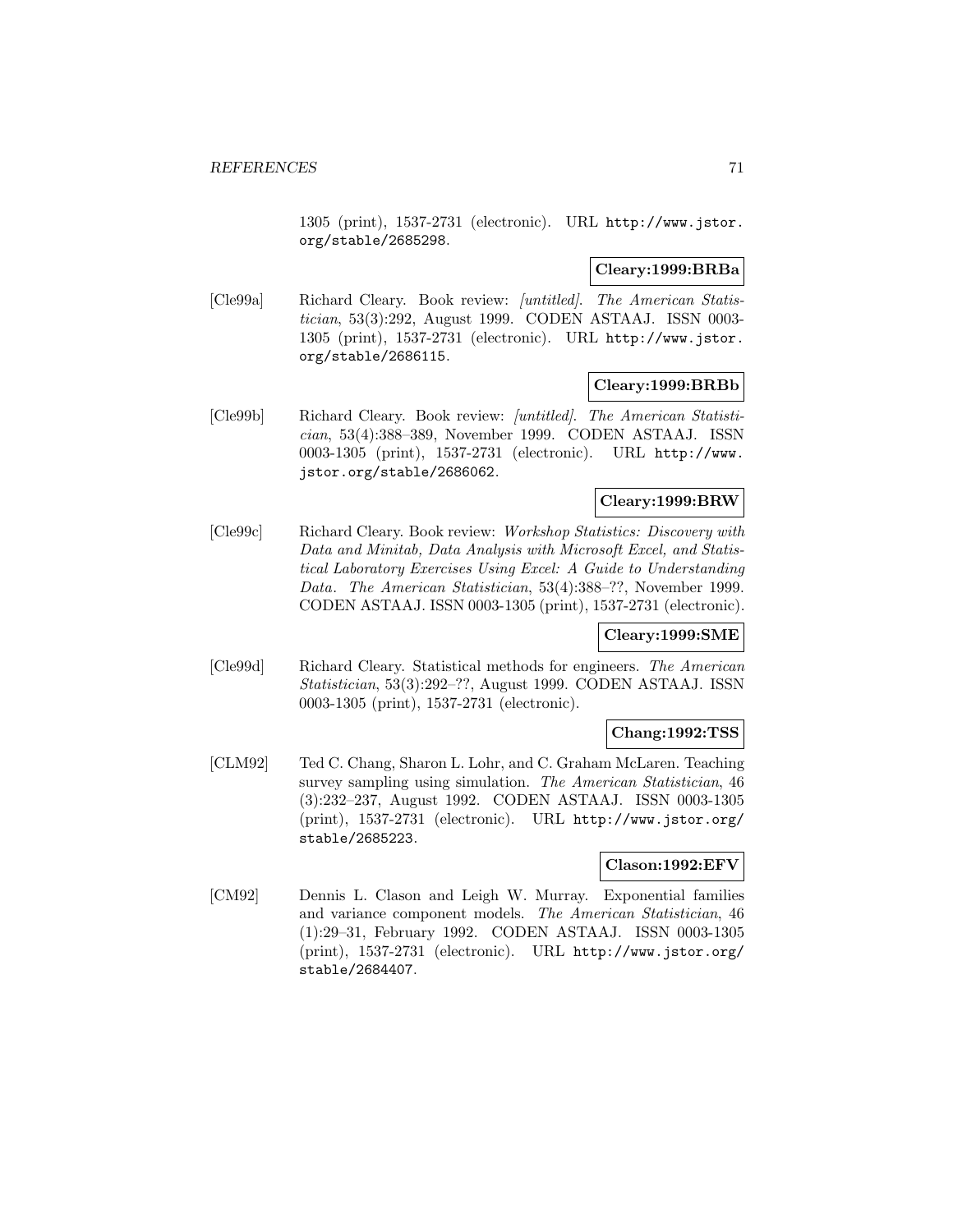## **Cobb:1999:D**

[Cob99a] George W. Cobb. Discussion. The American Statistician, 53(1): 16–??, February 1999. CODEN ASTAAJ. ISSN 0003-1305 (print), 1537-2731 (electronic).

# **Cobb:1999:LUC**

[Cob99b] George W. Cobb. [let's use CQI in our statistics programs]: Discussion. The American Statistician, 53(1):16–21, February 1999. CODEN ASTAAJ. ISSN 0003-1305 (print), 1537-2731 (electronic). URL http://www.jstor.org/stable/2685644.

## **Cohen:1991:DVS**

[Coh91] Ayala Cohen. Dummy variables in stepwise regression. The American Statistician, 45(3):226–228, August 1991. CODEN ASTAAJ. ISSN 0003-1305 (print), 1537-2731 (electronic). URL http://www. jstor.org/stable/2684296.

## **Cohen:1997:EAP**

[Coh97] Steven B. Cohen. An evaluation of alternative PC-Based software packages developed for the analysis of complex survey data. The American Statistician, 51(3):285–292, August 1997. CO-DEN ASTAAJ. ISSN 0003-1305 (print), 1537-2731 (electronic). URL http://www.amstat.org/publications/tas/abstracts/ cohen.html; http://www.jstor.org/stable/2684908.

### **Cook:1991:BRB**

[Coo91] Richard L. Cook. Book review: [untitled]. The American Statistician, 45(2):146–149, May 1991. CODEN ASTAAJ. ISSN 0003- 1305 (print), 1537-2731 (electronic). URL http://www.jstor. org/stable/2684381.

## **Cotton:1998:BRA**

[Cot98] John W. Cotton. Book review: Analyzing Within-Subjects Experiments. The American Statistician, 52(4):368–??, November 1998. CODEN ASTAAJ. ISSN 0003-1305 (print), 1537-2731 (electronic).

#### **Clemons:1999:BN**

[CP99] Traci Clemons and Marcello Pagano. Are babies normal? The American Statistician, 53(4):298–302, November 1999. CODEN ASTAAJ. ISSN 0003-1305 (print), 1537-2731 (electronic). URL http://www.jstor.org/stable/2686047.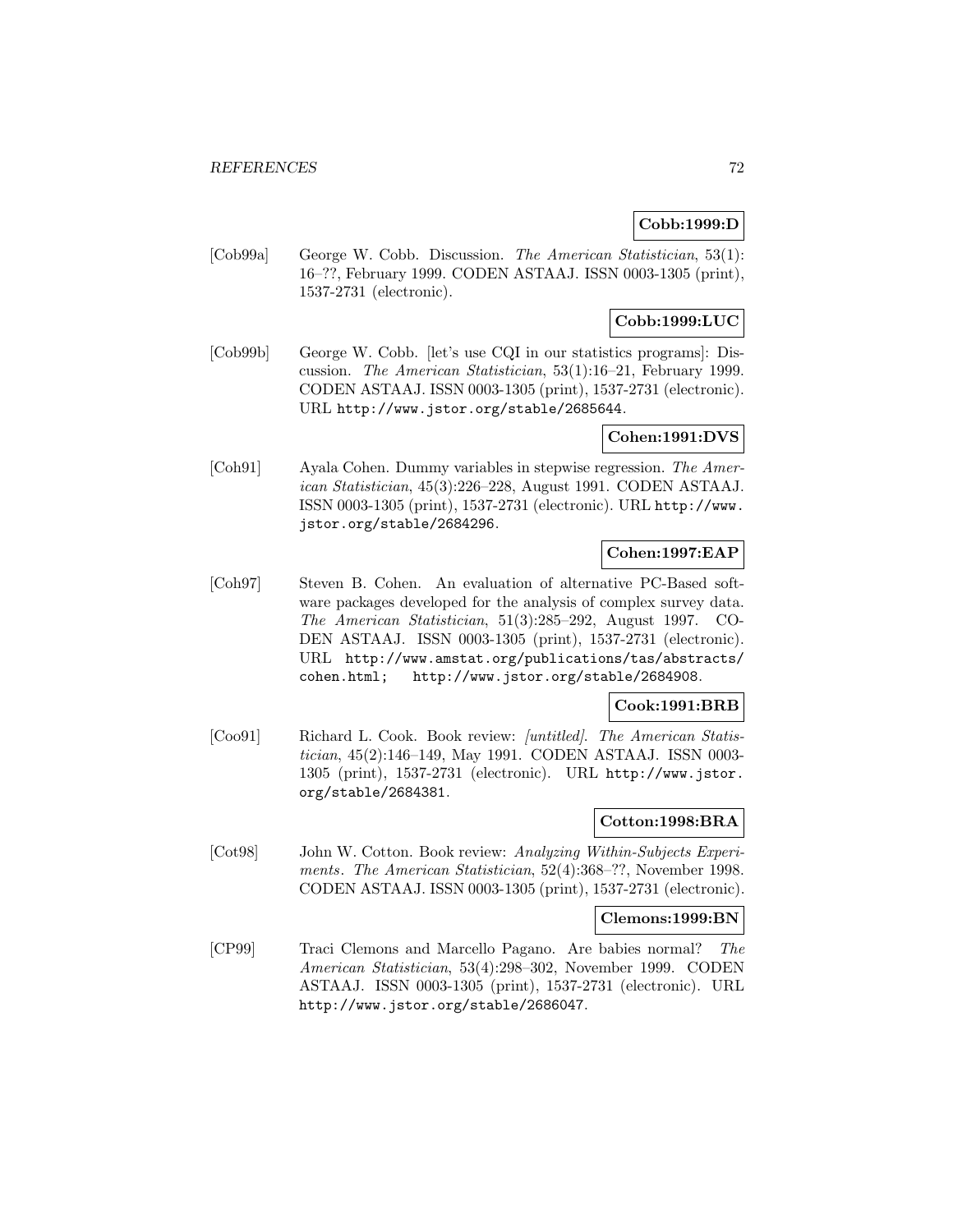#### **Chambers:1990:ASC**

[CR90] John M. Chambers and Barbara F. Ryan. The ASA statistical computing section: a history. The American Statistician, 44(2):87– 89, May 1990. CODEN ASTAAJ. ISSN 0003-1305 (print), 1537- 2731 (electronic). URL http://www.jstor.org/stable/2684135.

### **Cameron:1995:CE**

[CR95] Joseph M. Cameron and Joan R. Rosenblatt. Churchill Eisenhart, 1913–1994. The American Statistician, 49(3):243–244, August 1995. CODEN ASTAAJ. ISSN 0003-1305 (print), 1537-2731 (electronic). URL http://www.jstor.org/stable/2684193.

## **Carroll:1996:UMO**

[CR96] R. J. Carroll and David Ruppert. The use and misuse of orthogonal regression in linear errors-in-variables models. The American Statistician, 50(1):1–6, February 1996. CODEN ASTAAJ. ISSN 0003-1305 (print), 1537-2731 (electronic). URL http://www. jstor.org/stable/2685035.

### **Cornell:1995:CTS**

[CRV95] John A. Cornell, Ron H. Randles, and G. Geoff Vining. Challenges in teaching short courses by an academic department: The University of Florida experience. The American Statistician, 49(2):195– 200, May 1995. CODEN ASTAAJ. ISSN 0003-1305 (print), 1537- 2731 (electronic). URL http://www.jstor.org/stable/2684638.

#### **Cryer:1991:BRB**

[Cry91] Jonathan D. Cryer. Book review: TIMESLAB: a Times Series Laboratory. The American Statistician, 45(3):243–244, August 1991. CODEN ASTAAJ. ISSN 0003-1305 (print), 1537-2731 (electronic). URL http://www.jstor.org/stable/2684299.

#### **Cryer:1997:BRB**

[Cry97] Jonathan D. Cryer. Book review: [untitled]. The American Statistician, 51(1):95–96, February 1997. CODEN ASTAAJ. ISSN 0003- 1305 (print), 1537-2731 (electronic). URL http://www.jstor. org/stable/2684706.

#### **Chevan:1991:HP**

[CS91] Albert Chevan and Michael Sutherland. Hierarchical partitioning. The American Statistician, 45(2):90–96, May 1991. CODEN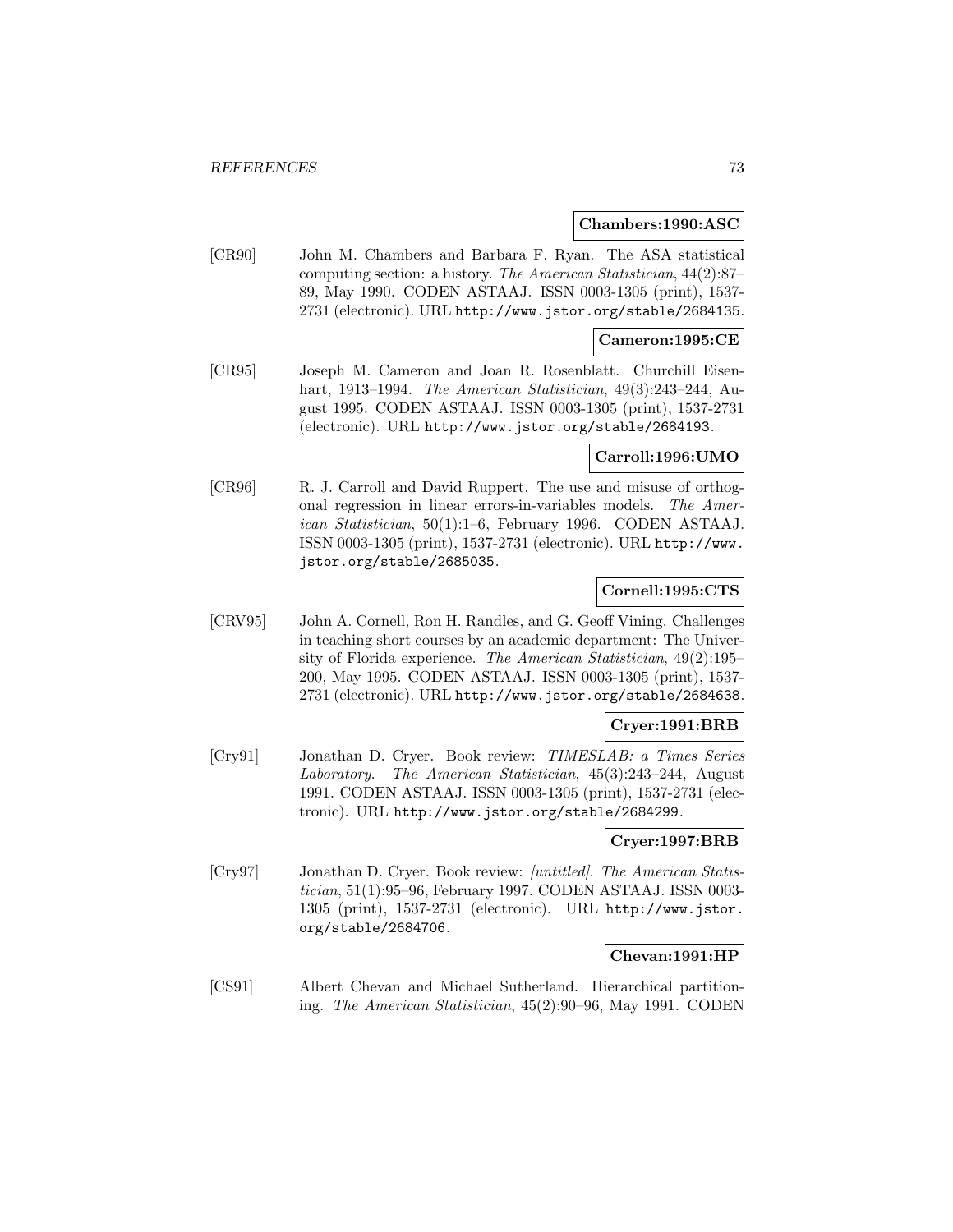ASTAAJ. ISSN 0003-1305 (print), 1537-2731 (electronic). URL http://www.jstor.org/stable/2684366.

## **Chen:1994:QAF**

[CS94] Wenjun Chen and Tim Swartz. Quantitative aspects of five-pin bowling. The American Statistician, 48(2):92–98, May 1994. CO-DEN ASTAAJ. ISSN 0003-1305 (print), 1537-2731 (electronic). URL http://www.jstor.org/stable/2684254.

## **Chib:1991:EBA**

[CT91] Siddhartha Chib and Ram C. Tiwari. Extreme bounds analysis in the Kalman filter. The American Statistician, 45(2):113–114, May 1991. CODEN ASTAAJ. ISSN 0003-1305 (print), 1537-2731 (electronic). URL http://www.jstor.org/stable/2684370.

### **Christensen:1992:BRE**

[CU92] Ronald Christensen and Jessica Utts. Bayesian resolution of the "exchange paradox". The American Statistician, 46(4):274–276, November 1992. CODEN ASTAAJ. ISSN 0003-1305 (print), 1537- 2731 (electronic). URL http://www.jstor.org/stable/2685310.

### **Cuadras:1993:IIM**

[Cua93] Carles M. Cuadras. Interpreting an inequality in multiple regression. The American Statistician, 47(4):256–258, November 1993. CODEN ASTAAJ. ISSN 0003-1305 (print), 1537-2731 (electronic). URL http://www.jstor.org/stable/2685282.

# **Cox:1992:CCD**

[CW92] D. R. Cox and Nanny Wermuth. A comment on the coefficient of determination for binary responses. The American Statistician, 46(1):1–4, February 1992. CODEN ASTAAJ. ISSN 0003- 1305 (print), 1537-2731 (electronic). URL http://www.jstor. org/stable/2684400.

# **Coyle:1993:WBG**

[CW93] Cynthia A. Coyle and Chamont Wang. Wanna bet? on gambling strategies that may or may not work in a casino. The American Statistician, 47(2):108–111, May 1993. CODEN ASTAAJ. ISSN 0003-1305 (print), 1537-2731 (electronic). URL http://www. jstor.org/stable/2685188.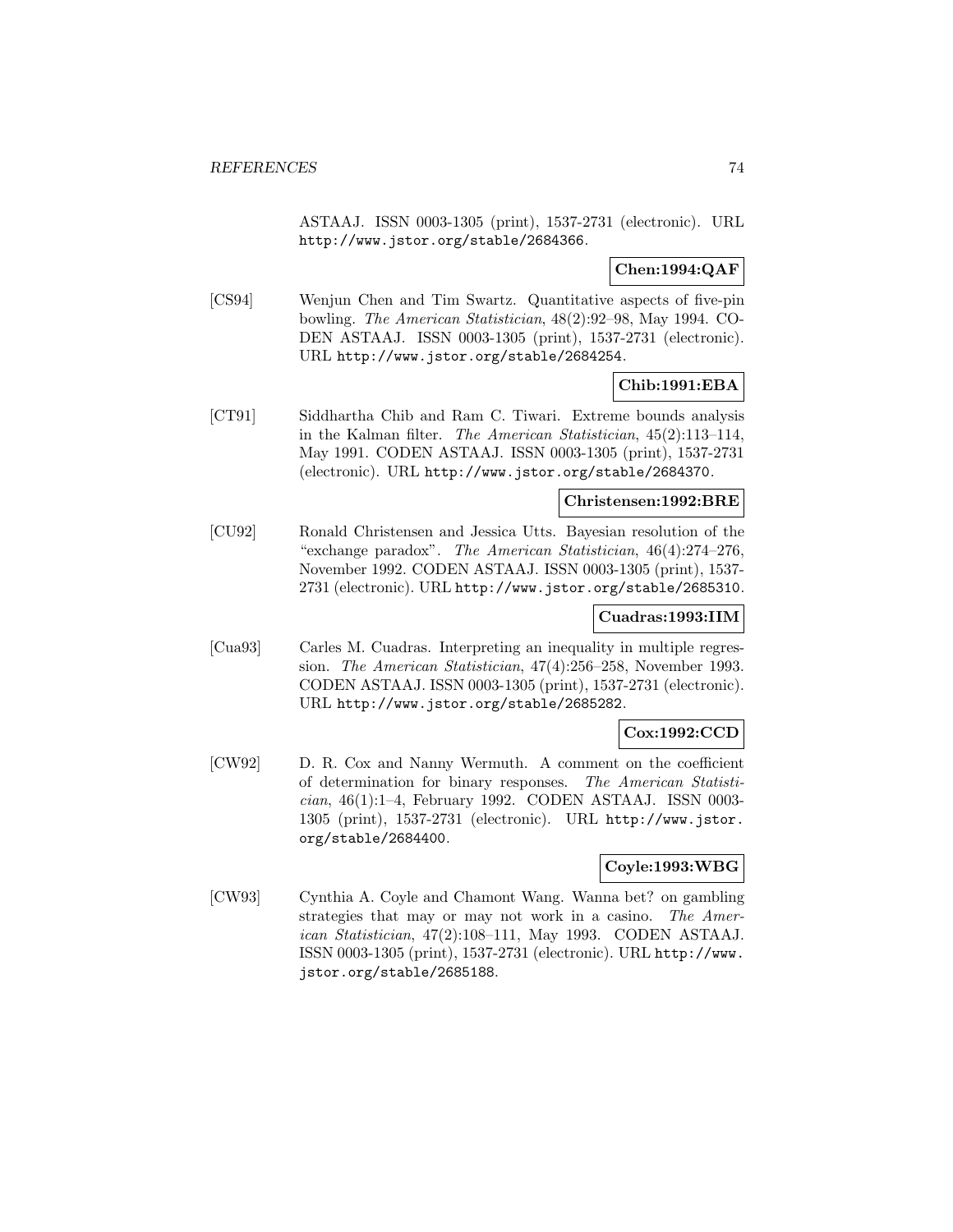### **Conerly:1994:BRB**

[CW94] Michael D. Conerly and William H. Woodall. Book review: /untitled]. The American Statistician, 48(4):347, November 1994. CO-DEN ASTAAJ. ISSN 0003-1305 (print), 1537-2731 (electronic). URL http://www.jstor.org/stable/2684847.

## **Cook:1999:GSA**

[CW99] R. Dennis Cook and Sanford Weisberg. Graphs in statistical analysis: Is the medium the message? The American Statistician, 53 (1):29–37, February 1999. CODEN ASTAAJ. ISSN 0003-1305 (print), 1537-2731 (electronic). URL http://www.jstor.org/ stable/2685649.

### **Chatterjee:1999:NEM**

[CY99] Sangit Chatterjee and Mustafa R. Yilmaz. The NBA as an evolving multivariate system. The American Statistician, 53(3):257–262, August 1999. CODEN ASTAAJ. ISSN 0003-1305 (print), 1537- 2731 (electronic). URL http://www.jstor.org/stable/2686106.

### **Czitrom:1998:TCD**

[Czi98] Veronica Czitrom. Teacher's corner — discussion — A onesemester, laboratory-based, quality-oriented statistics curriculum for engineering students. The American Statistician, 52(3):240, August 1998. CODEN ASTAAJ. ISSN 0003-1305 (print), 1537- 2731 (electronic). URL http://www.jstor.org/stable/2685932.

## **Czitrom:1999:OFT**

[Czi99] Veronica Czitrom. One-factor-at-a-time versus designed experiments. The American Statistician, 53(2):126–131, May 1999. CODEN ASTAAJ. ISSN 0003-1305 (print), 1537-2731 (electronic). URL http://www.amstat.org/publications/tas/ czitrom.pdf; http://www.jstor.org/stable/2685731.

#### **DAgostino:1996:BRB**

[D'A96] Ralph B. D'Agostino. Book review: [untitled]. The American Statistician, 50(2):193–194, May 1996. CODEN ASTAAJ. ISSN 0003-1305 (print), 1537-2731 (electronic). URL http://www. jstor.org/stable/2684440.

#### **DeMets:1994:TNG**

[DAF<sup>+</sup>94] David L. DeMets, Dan Anbar, William Fairweather, Thomas A. Louis, and Robert T. O'Neill. Training the next generation of biostatisticians. The American Statistician, 48(4):280–284, November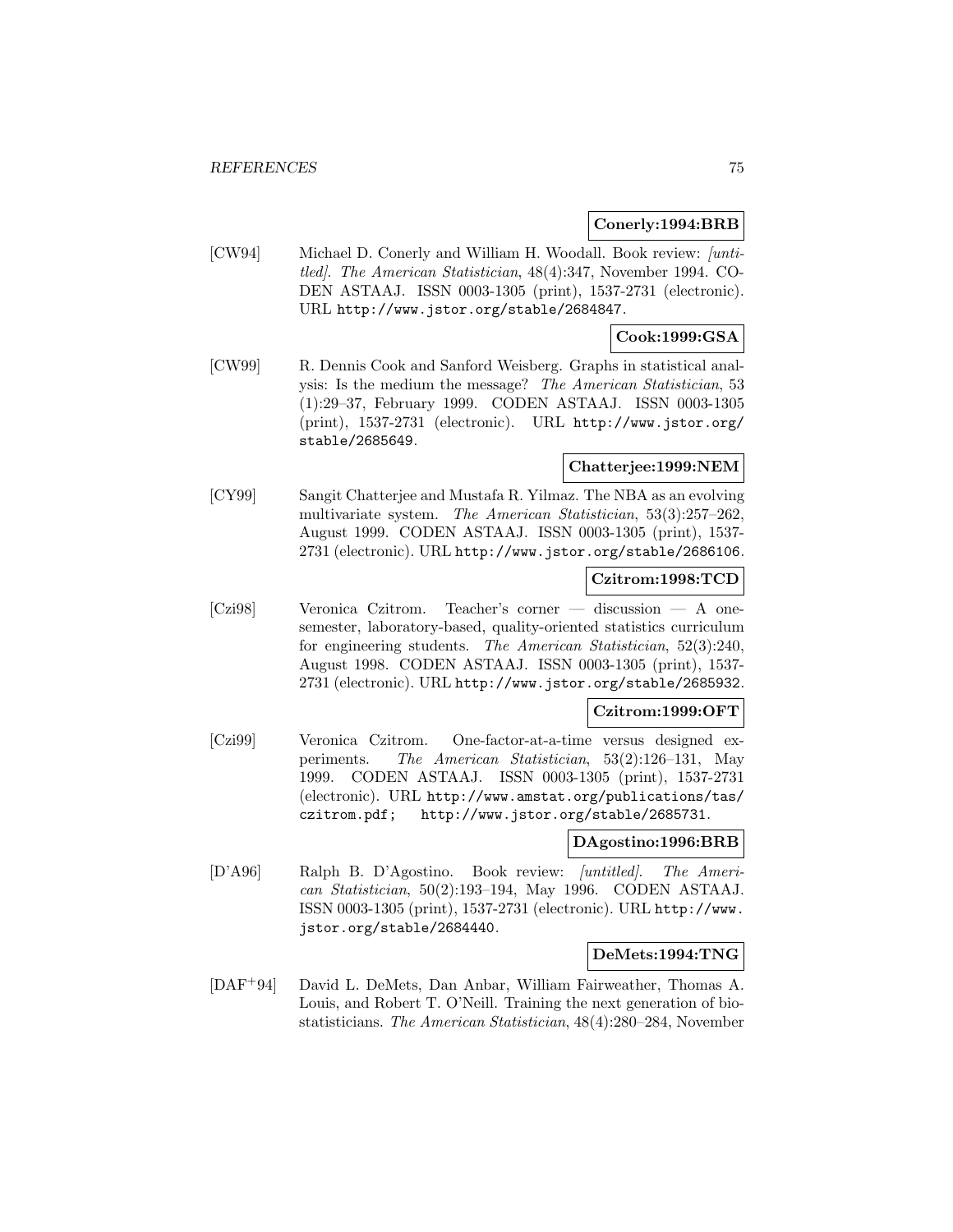1994. CODEN ASTAAJ. ISSN 0003-1305 (print), 1537-2731 (electronic). URL http://www.jstor.org/stable/2684833.

# **Dallal:1990:EIC**

[Dal90a] Gerard E. Dallal. Editor's invited column: Statistical computing packages: Dare we abandon their teaching to others? The American Statistician, 44(4):265–266, November 1990. CODEN ASTAAJ. ISSN 0003-1305 (print), 1537-2731 (electronic). URL http://www.jstor.org/stable/2684343.

## **Dallal:1990:PSC**

[Dal90b] Gerard E. Dallal. PC-SIZE: Consultant — a program for samplesize determinations. The American Statistician, 44(3):243, August 1990. CODEN ASTAAJ. ISSN 0003-1305 (print), 1537-2731 (electronic). URL http://www.jstor.org/stable/2685347.

### **Dallal:1990:SCP**

[Dal90c] Gerard E. Dallal. Statistical computing packages: Dare we abandon their teaching to others? The American Statistician, 44 (4):265–??, November 1990. CODEN ASTAAJ. ISSN 0003-1305 (print), 1537-2731 (electronic).

### **Dallal:1991:LLM**

[Dal91] Gerard E. Dallal. LMS: Least median of squares regression. The American Statistician, 45(1):74, February 1991. CODEN AS-TAAJ. ISSN 0003-1305 (print), 1537-2731 (electronic). URL http: //www.jstor.org/stable/2685245.

### **Danaher:1992:SSM**

[Dan92] Peter J. Danaher. Some statistical modeling problems in the advertising industry: a look at media exposure distributions. The American Statistician, 46(4):254–260, November 1992. CODEN ASTAAJ. ISSN 0003-1305 (print), 1537-2731 (electronic). URL http://www.jstor.org/stable/2685307.

### **Daniel:1994:FOF**

[Dan94] Cuthbert Daniel. Factorial one-factor-at-a-time experiments. The American Statistician, 48(2):132–135, May 1994. CODEN AS-TAAJ. ISSN 0003-1305 (print), 1537-2731 (electronic). URL http: //www.jstor.org/stable/2684266.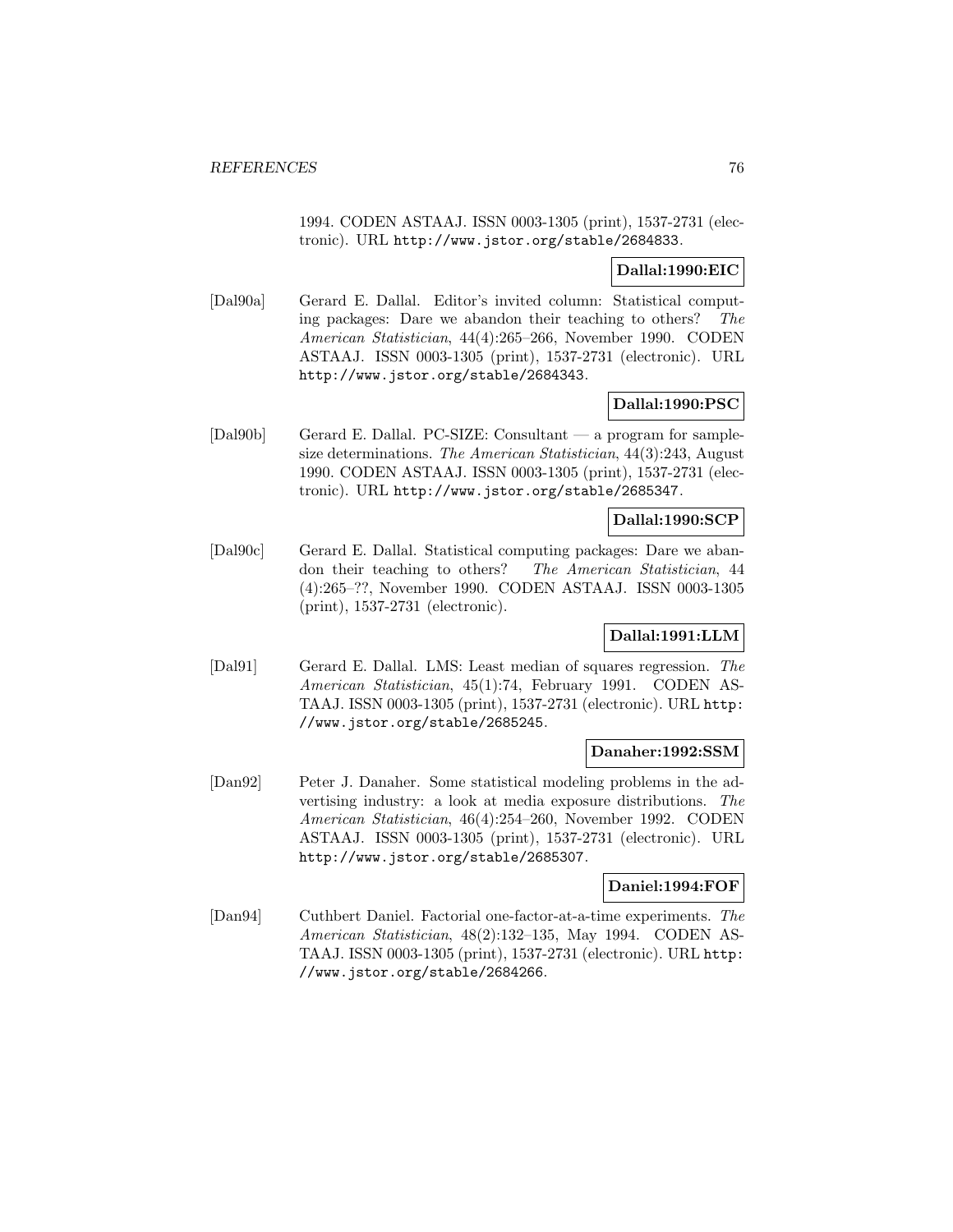### **David:1993:NOS**

[Dav93] H. A. David. A note on order statistics for dependent variates. The American Statistician, 47(3):198–199, August 1993. CODEN ASTAAJ. ISSN 0003-1305 (print), 1537-2731 (electronic). URL http://www.jstor.org/stable/2684976.

# **David:1995:FOC**

[Dav95] H. A. David. First (?) occurrence of common terms in mathematical statistics. The American Statistician, 49(2):121–133, May 1995. CODEN ASTAAJ. ISSN 0003-1305 (print), 1537-2731 (electronic). URL http://www.jstor.org/stable/2684625.

#### **David:1998:FOC**

[Dav98a] H. A. David. First (?) occurrence of common terms in probability and statistics — A second list, with corrections. The American Statistician, 52(1):36–40, February 1998. CODEN ASTAAJ. ISSN 0003-1305 (print), 1537-2731 (electronic). URL http://www. amstat.org/publications/tas/abstracts\_98/david.html; http://www.jstor.org/stable/2685564.

### **David:1998:SOM**

[Dav98b] H. A. David. Stronger opposition may make it easier to win. The American Statistician, 52(4):351–353, November 1998. CO-DEN ASTAAJ. ISSN 0003-1305 (print), 1537-2731 (electronic). URL http://www.amstat.org/publications/tas/abstracts\_ 98/david2.html; http://www.jstor.org/stable/2685440.

### **Dawkins:1991:SPC**

[Daw91] Brian Dawkins. Siobhan's problem: The coupon collector revisited. The American Statistician, 45(1):76–82, February 1991. CODEN ASTAAJ. ISSN 0003-1305 (print), 1537-2731 (electronic). URL http://www.jstor.org/stable/2685247.

### **Dawson:1996:HML**

[Daw96] Robert J. MacG. Dawson. How many light bulbs does it take to generate a data set? The American Statistician, 50(3):247–249, August 1996. CODEN ASTAAJ. ISSN 0003-1305 (print), 1537- 2731 (electronic). URL http://www.jstor.org/stable/2684666.

### **Dayton:1998:ICP**

[Day98] C. Mitchell Dayton. Information criteria for the pairedcomparisons problem. The American Statistician, 52(2):144–151,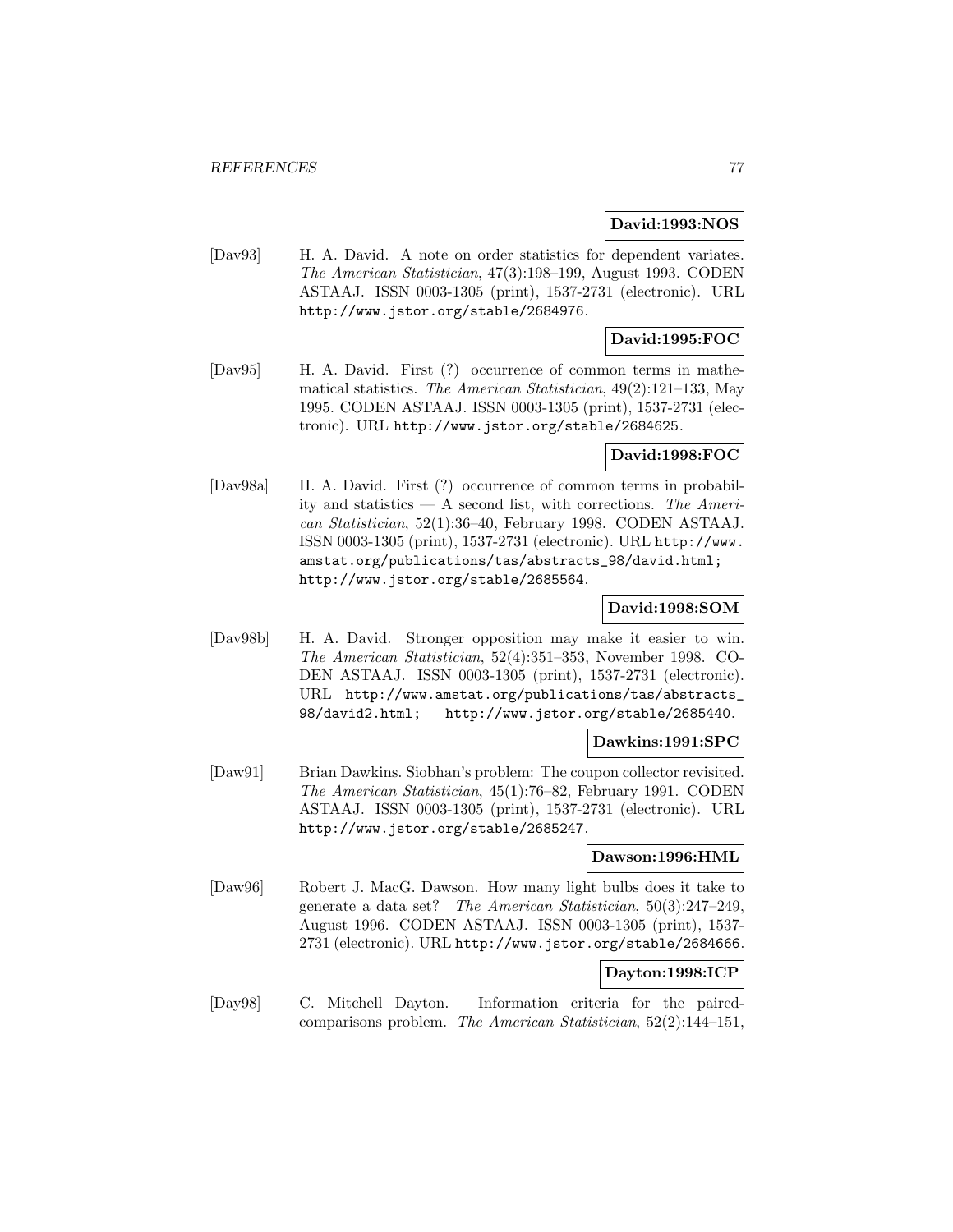May 1998. CODEN ASTAAJ. ISSN 0003-1305 (print), 1537-2731 (electronic). URL http://www.amstat.org/publications/tas/ abstracts\_98/dayton.html; http://www.jstor.org/stable/ 2685473.

# **Doganaksoy:1997:UPB**

[DB97] Necip Doganaksoy and N. Balakrishnan. A useful property of best linear unbiased predictors with applications to life-testing. The American Statistician, 51(1):22–28, February 1997. CO-DEN ASTAAJ. ISSN 0003-1305 (print), 1537-2731 (electronic). URL http://www.amstat.org/publications/tas/abstracts/ doganaksoy.html; http://www.jstor.org/stable/2684687.

### **DAgostino:1990:SUP**

[DBD90] Ralph B. D'Agostino, Albert Belanger, and Ralph B. D'Agostino, Jr. A suggestion for using powerful and informative tests of normality. The American Statistician, 44(4):316–321, November 1990. CODEN ASTAAJ. ISSN 0003-1305 (print), 1537-2731 (electronic). URL http://www.jstor.org/stable/2684359.

## **Deng:1990:RRE**

[DC90] Lih-Yuan Deng and Raj S. Chhikara. On the ratio and regression estimation in finite population sampling. The American Statistician, 44(4):282–284, November 1990. CODEN ASTAAJ. ISSN 0003-1305 (print), 1537-2731 (electronic). URL http://www. jstor.org/stable/2684347.

### **Drane:1993:LFP**

[DCWP93] J. Wanzer Drane, Su Hua Cao, Lixia Wang, and T. Postelnicu. Limiting forms of probability mass functions via recurrence formulas. The American Statistician, 47(4):269–274, November 1993. CODEN ASTAAJ. ISSN 0003-1305 (print), 1537-2731 (electronic). URL http://www.jstor.org/stable/2685285.

#### **DeLong:1994:IRD**

[DeL94] David DeLong. Invited response to Dallal, G. E. (1992), "The Computer Analysis of Factorial Experiments with Nested Factors," The American Statistician, **46**, 240. The American Statistician, 48(2):141, May 1994. CODEN ASTAAJ. ISSN 0003-1305 (print), 1537-2731 (electronic). URL http://www.jstor.org/ stable/2684270.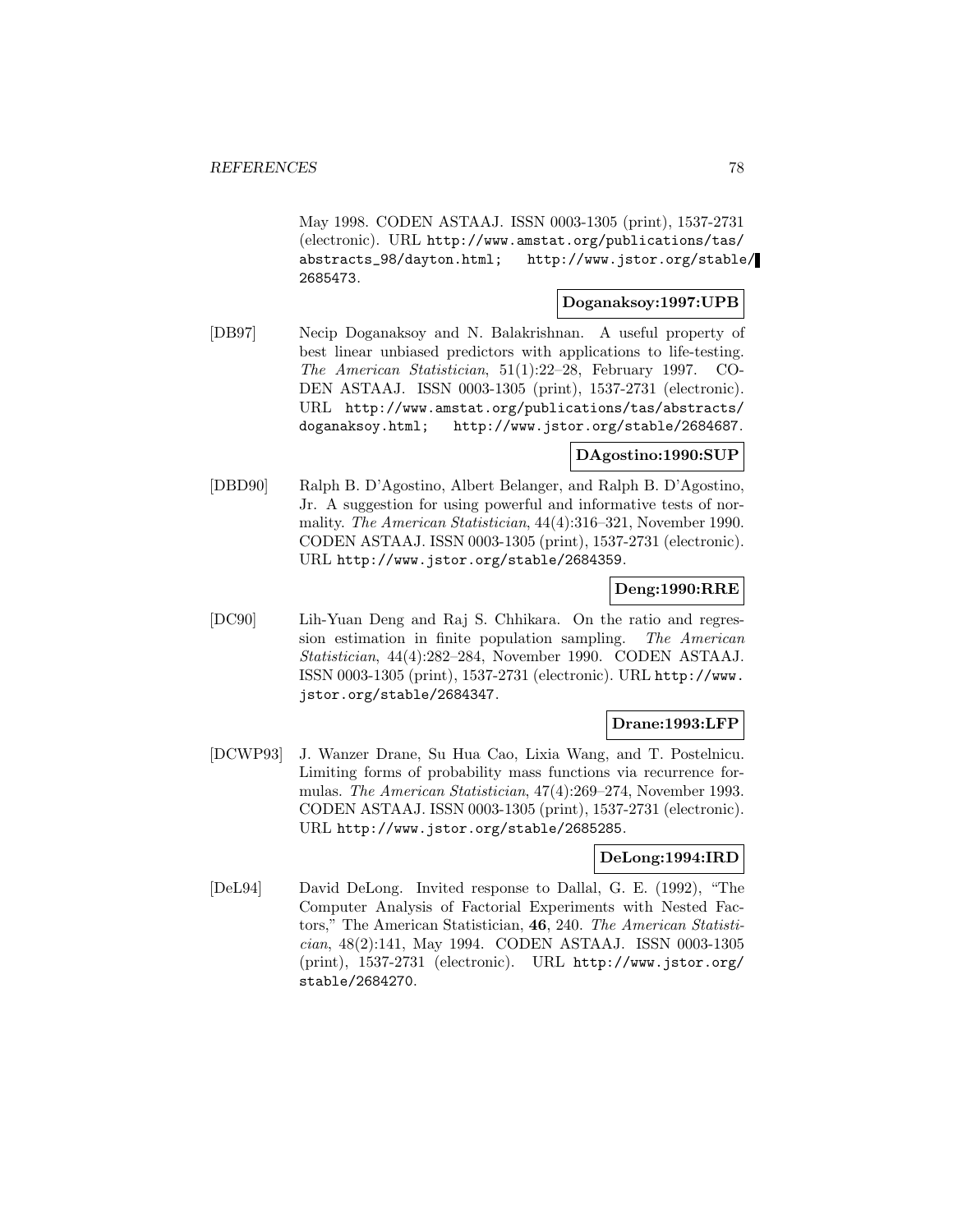### **Delaney:1995:BRB**

[Del95] Nancy Jo Delaney. Book review: [untitled]. The American Statistician, 49(4):397, November 1995. CODEN ASTAAJ. ISSN 0003- 1305 (print), 1537-2731 (electronic). URL http://www.jstor. org/stable/2684584.

### **DelCastillo:1997:BRB**

[Del97] Enrique Del Castillo. Book review: [untitled]. The American Statistician, 51(4):374, November 1997. CODEN ASTAAJ. ISSN 0003-1305 (print), 1537-2731 (electronic). URL http://www. jstor.org/stable/2685908.

# **Derr:1993:BCI**

[Der93] Janice Derr. Biostatistics cores: Improving the chances for funding. The American Statistician, 47(2):99–101, May 1993. CODEN ASTAAJ. ISSN 0003-1305 (print), 1537-2731 (electronic). URL http://www.jstor.org/stable/2685185.

# **David:1997:PTU**

[DG97] H. A. David and Jason L. Gunnink. The paired t test under artificial pairing. The American Statistician, 51(1):9–12, February 1997. CODEN ASTAAJ. ISSN 0003-1305 (print), 1537-2731 (electronic). URL http://www.amstat.org/publications/tas/abstracts/ david.html; http://www.jstor.org/stable/2684684.

# **Dawson:1997:TGT**

[DGC97] Kathryn S. Dawson, Chris Gennings, and Walter H. Carter. Two graphical techniques useful in detecting correlation structure in repeated measures data. The American Statistician, 51(3):275–283, August 1997. CODEN ASTAAJ. ISSN 0003-1305 (print), 1537-2731 (electronic). URL http:// www.amstat.org/publications/tas/abstracts/dawson.html; http://www.jstor.org/stable/2684906.

## **Dietz:1993:CLA**

[Die93] E. Jacquelin Dietz. A cooperative learning activity on methods of selecting a sample. The American Statistician, 47(2):104–108, May 1993. CODEN ASTAAJ. ISSN 0003-1305 (print), 1537-2731 (electronic). URL http://www.jstor.org/stable/2685187.

# **Dietz:1997:BRB**

[Die97] E. Jacquelin Dietz. Book review: [untitled]. The American Statistician, 51(2):207–208, May 1997. CODEN ASTAAJ. ISSN 0003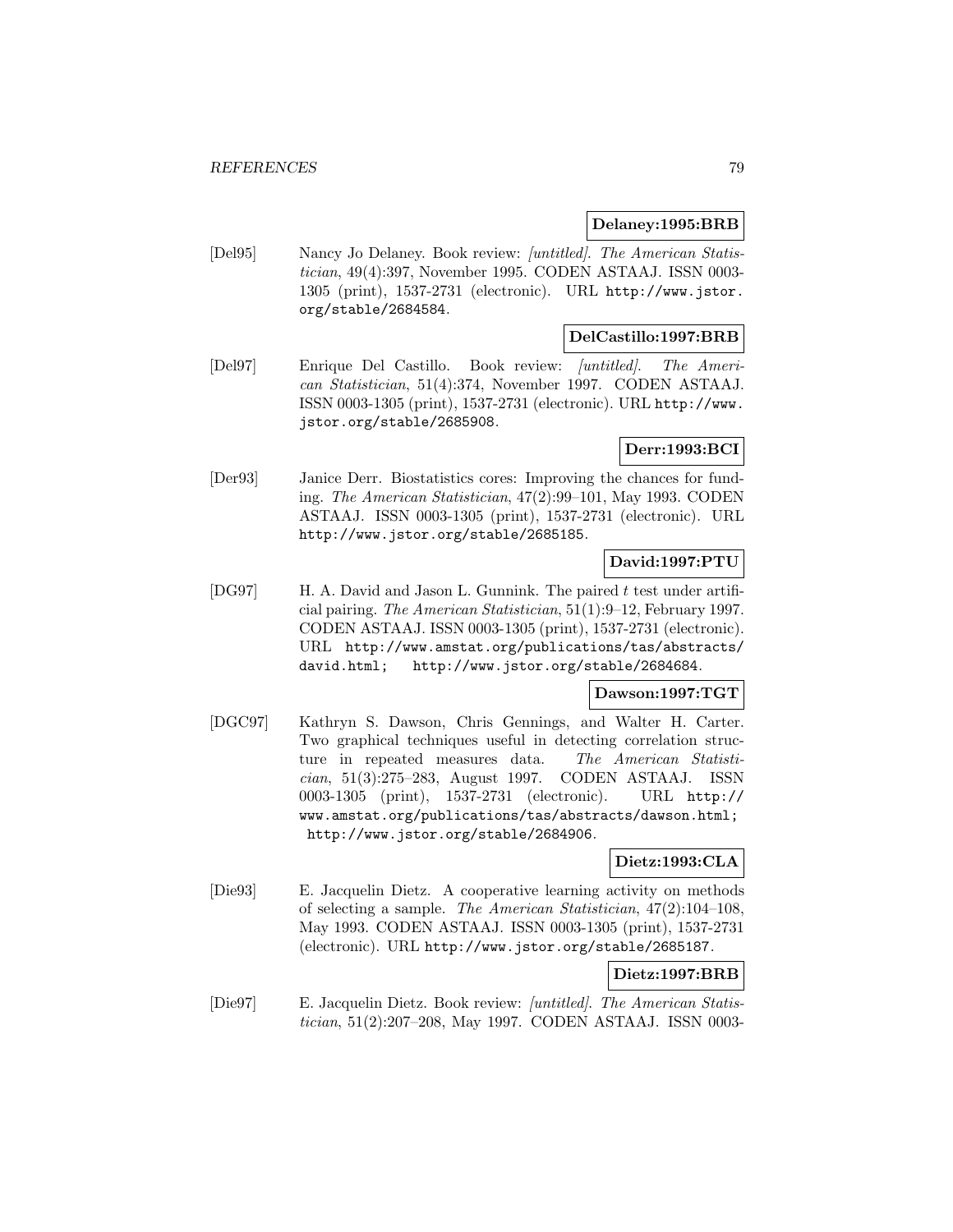1305 (print), 1537-2731 (electronic). URL http://www.jstor. org/stable/2685422.

## **Driscoll:1995:APC**

[DK95] Michael F. Driscoll and Barbara Krasnicka. An accessible proof of Craig's theorem in the general case. The American Statistician, 49(1):59–62, February 1995. CODEN ASTAAJ. ISSN 0003- 1305 (print), 1537-2731 (electronic). URL http://www.jstor. org/stable/2684814.

### **Dueker:1992:BRB**

[DN92] Marilynn S. Dueker and Michael Nabel. Book review: *[untitled]*. The American Statistician, 46(3):226–227, August 1992. CODEN ASTAAJ. ISSN 0003-1305 (print), 1537-2731 (electronic). URL http://www.jstor.org/stable/2685221.

# **Dinh:1994:APM**

[DN94a] K. T. Dinh and Truc T. Nguyen. Acknowledgement of priority: "Maximum likelihood estimators of binomial parameters under an order restriction" [Amer. Statist. **48** (1994), no. 1, 29–30]. The American Statistician, 48(4):354, ???? 1994. CODEN ASTAAJ. ISSN 0003-1305 (print), 1537-2731 (electronic). See [DN94c].

# **Dinh:1994:CML**

[DN94b] K. T. Dinh and Truc T. Nguyen. Correction: Maximum likelihood estimators of binomial parameters under an order restriction. The American Statistician, 48(4):354, November 1994. CODEN ASTAAJ. ISSN 0003-1305 (print), 1537-2731 (electronic). URL http://www.jstor.org/stable/2684858.

### **Dinh:1994:MLE**

[DN94c] Khoan T. Dinh and Truc T. Nguyen. Maximum likelihood estimators of binomial parameters under an order restriction. The American Statistician, 48(1):29–30, February 1994. CODEN AS-TAAJ. ISSN 0003-1305 (print), 1537-2731 (electronic). URL http: //www.jstor.org/stable/2685081. See acknowledgement of priority [DN94a].

### **Dargahi-Noubary:1998:RMT**

[DNG98] G. R. Dargahi-Noubary and Jo Anne S. Growney. Risk — A motivating theme for an introductory statistics course. The American Statistician, 52(1):44–48, February 1998. CODEN ASTAAJ.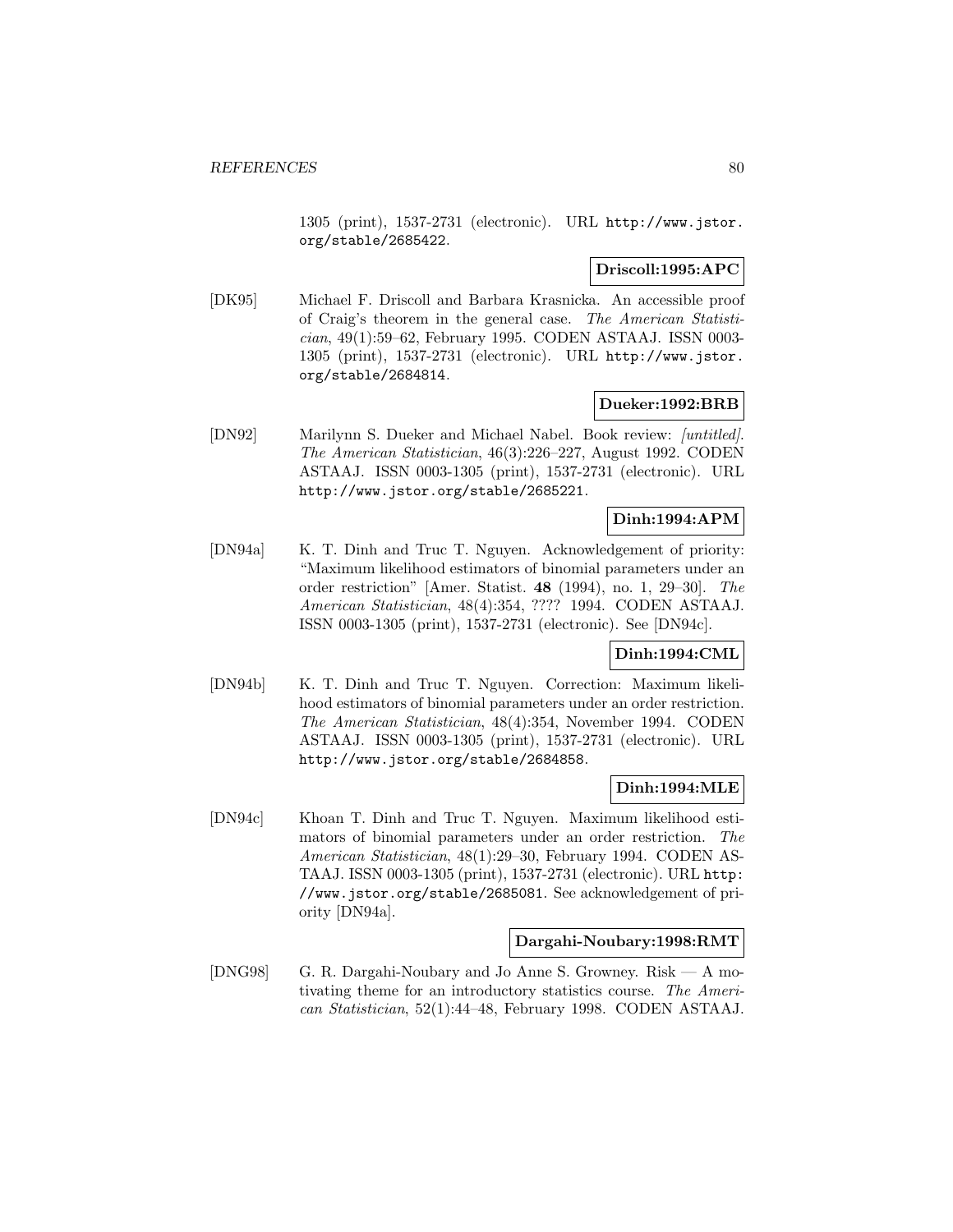ISSN 0003-1305 (print), 1537-2731 (electronic). URL http://www. amstat.org/publications/tas/abstracts\_98/noubary.html; http://www.jstor.org/stable/2685566.

## **Dobler:1993:BRBa**

[Dob93a] Carolyn Pillers Dobler. Book review: [untitled]. The American Statistician, 47(4):307–308, November 1993. CODEN ASTAAJ. ISSN 0003-1305 (print), 1537-2731 (electronic). URL http://www. jstor.org/stable/2685294.

#### **Dobler:1993:BRBb**

[Dob93b] Carolyn Pillers Dobler. Book review: [untitled]. The American Statistician, 47(4):309–310, November 1993. CODEN ASTAAJ. ISSN 0003-1305 (print), 1537-2731 (electronic). URL http://www. jstor.org/stable/2685297.

## **Dobler:1998:BRB**

[Dob98] Carolyn Pillers Dobler. Book review: [untitled]. The American Statistician, 52(3):284–285, August 1998. CODEN ASTAAJ. ISSN 0003-1305 (print), 1537-2731 (electronic). URL http://www. jstor.org/stable/2685948.

# **Donohue:1993:BRB**

[Don93] Joan M. Donohue. Book review: [untitled]. The American Statistician, 47(4):309, November 1993. CODEN ASTAAJ. ISSN 0003- 1305 (print), 1537-2731 (electronic). URL http://www.jstor. org/stable/2685296.

#### **Donohue:1996:BRB**

[Don96] Joan M. Donohue. Book review: [untitled]. The American Statistician, 50(4):379, November 1996. CODEN ASTAAJ. ISSN 0003- 1305 (print), 1537-2731 (electronic). URL http://www.jstor. org/stable/2684938.

#### **Donahue:1999:NIS**

[Don99] Rafe M. J. Donahue. A note on information seldom reported via the P value. The American Statistician, 53(4):303–306, November 1999. CODEN ASTAAJ. ISSN 0003-1305 (print), 1537-2731 (electronic). URL http://www.jstor.org/stable/2686048.

# **Dorfman:1996:PSR**

[Dor96] Jeffrey H. Dorfman. Pseudorandom sampling has a real effect on test size. The American Statistician, 50(2):151–155, May 1996.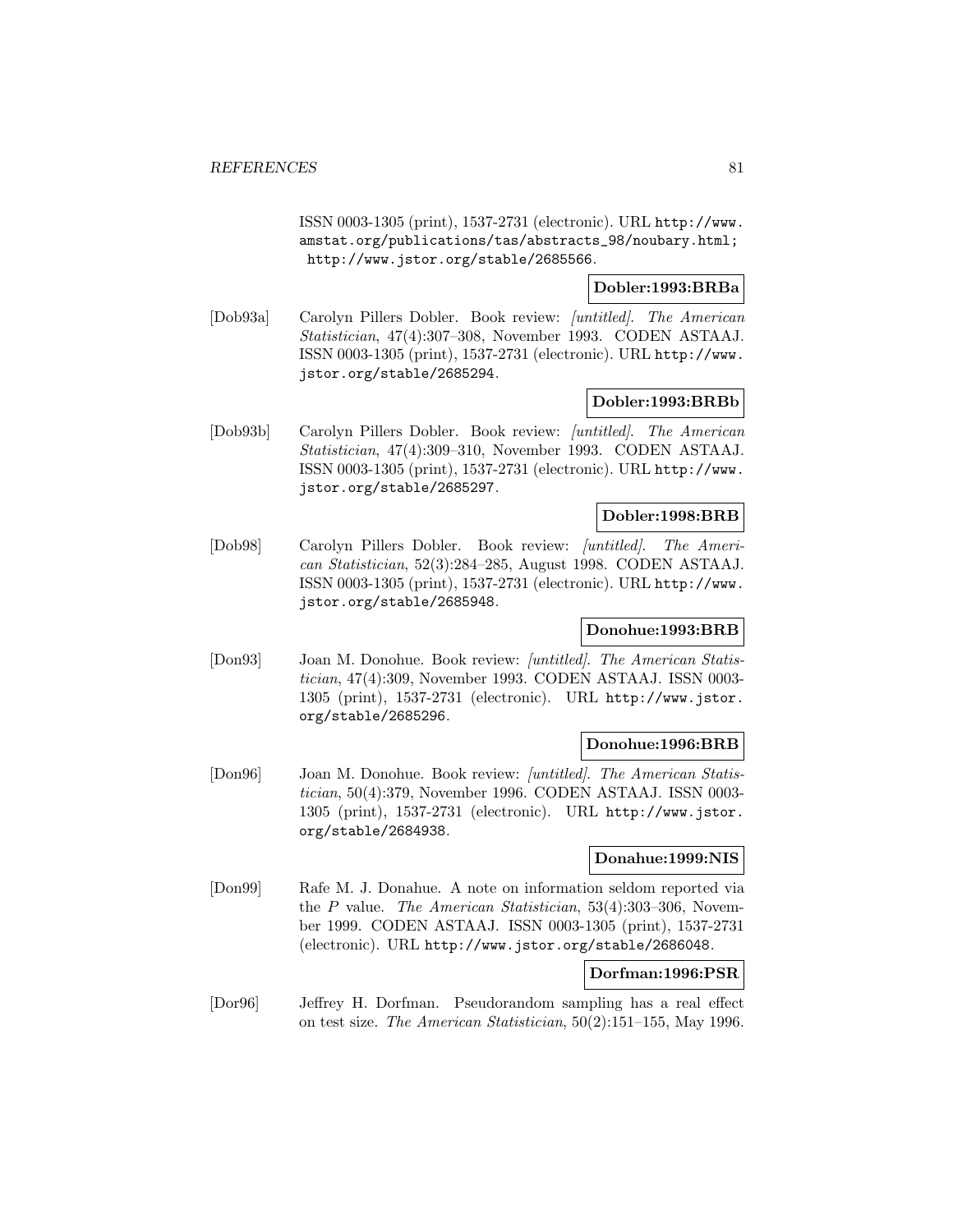CODEN ASTAAJ. ISSN 0003-1305 (print), 1537-2731 (electronic). URL http://www.jstor.org/stable/2684427.

# **Douglas:1993:CRP**

[Dou93] J. B. Douglas. Confidence regions for parameter pairs. The American Statistician, 47(1):43–45, February 1993. CODEN ASTAAJ. ISSN 0003-1305 (print), 1537-2731 (electronic). URL http://www. jstor.org/stable/2684784.

### **Dougherty:1997:BRB**

[Dou97] Anne M. Dougherty. Book review: [untitled]. The American Statistician, 51(1):94–95, February 1997. CODEN ASTAAJ. ISSN 0003- 1305 (print), 1537-2731 (electronic). URL http://www.jstor. org/stable/2684704.

#### **Dupont:1991:PCP**

[DP91] William D. Dupont and Walton D. Plummer, Jr. POWER.FOR: a computer program for power and sample size calculations. The American Statistician, 45(2):158, May 1991. CODEN ASTAAJ. ISSN 0003-1305 (print), 1537-2731 (electronic). URL http://www. jstor.org/stable/2684390.

## **Dodge:1999:CFC**

[DR99] Yadolah Dodge and Valentin Rousson. The complications of the fourth central moment. The American Statistician, 53(3):267–269, August 1999. CODEN ASTAAJ. ISSN 0003-1305 (print), 1537- 2731 (electronic). URL http://www.jstor.org/stable/2686108.

### **Driscoll:1999:IRR**

[Dri99] Michael F. Driscoll. An improved result relating quadratic forms and chi-square distributions. The American Statistician, 53(3): 273–275, August 1999. CODEN ASTAAJ. ISSN 0003-1305 (print), 1537-2731 (electronic). URL http://www.jstor.org/stable/ 2686110.

## **Dueker:1991:BRB**

[DS91] Marilynn S. Dueker and Herbert F. Spirer. Book review: [untitled]. The American Statistician, 45(1):64–65, February 1991. CODEN ASTAAJ. ISSN 0003-1305 (print), 1537-2731 (electronic). URL http://www.jstor.org/stable/2685242.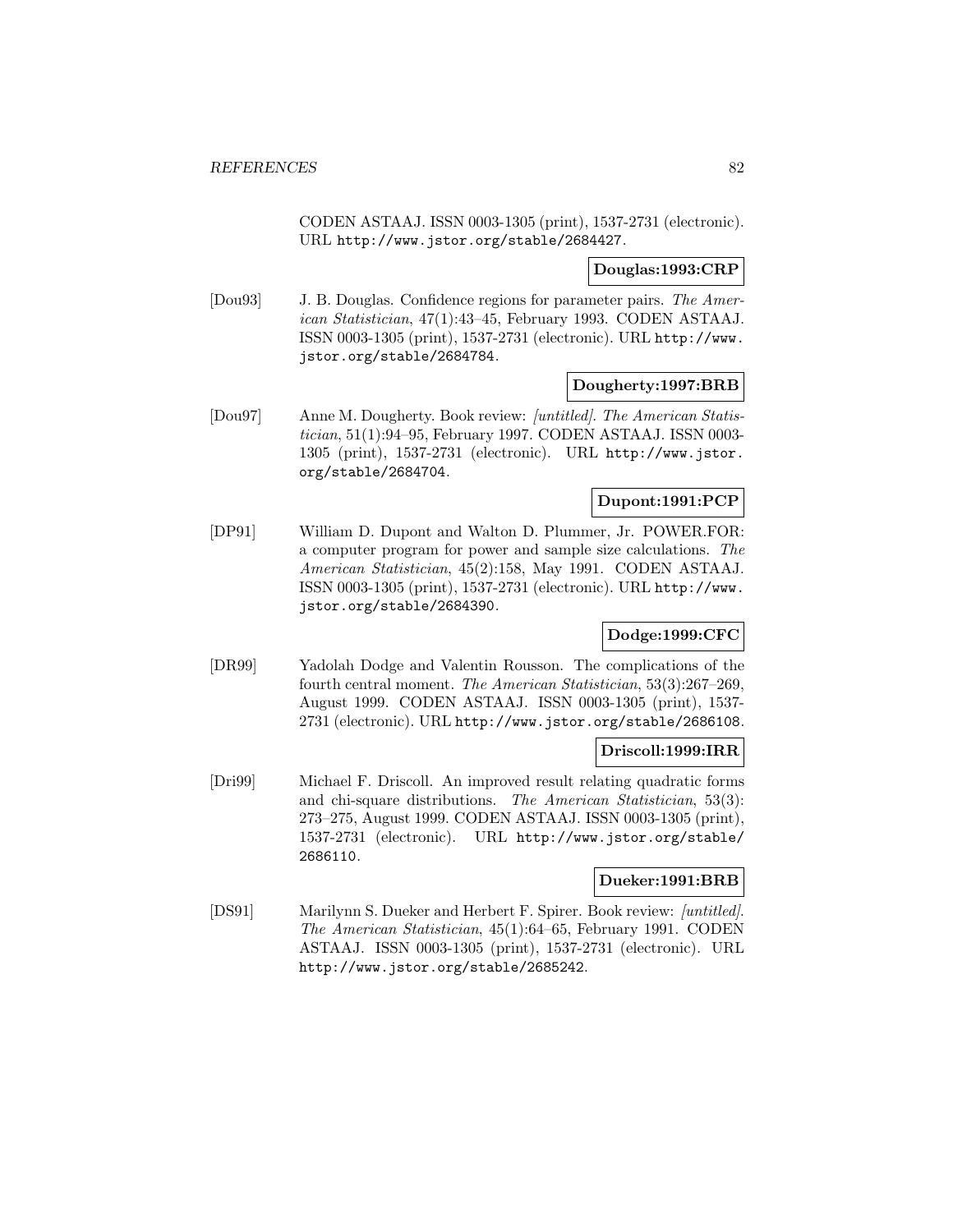#### **DuarteSilva:1998:NTG**

[DS98] A. Pedro Duarte Silva and Antonie Stam. Nonparametric twogroup classification: Concepts and a SAS-based software package. The American Statistician, 52(2):183–?? (or 185–??), May 1998. CODEN ASTAAJ. ISSN 0003-1305 (print), 1537-2731 (electronic). URL http://www.amstat.org/publications/tas/ abstracts\_98/silva.html.

#### **Dawson-Saunders:1990:HST**

[DSJV90] Beth Dawson-Saunders, Paul K. Jones, and Steven J. Verhulst. The history of the subsection on teaching of statistics in the health sciences. The American Statistician, 44(2):101–103, May 1990. CODEN ASTAAJ. ISSN 0003-1305 (print), 1537-2731 (electronic). URL http://www.jstor.org/stable/2684140.

# **Dallal:1992:LE**

[DSS<sup>+</sup>92] Gerard E. Dallal, John Stufken, Michael Sutherland, Martin Fox, I. S. Alalouf, Jonathan J. Shuster, Stephen M. Stigler, Malay Ghosh, Peter W. Zehna, Ronald Christensen, Richard K. Burdick, Michael H. Ames, Dudley M. Harde, Bruce Levin, S. R. Searle, R. K. Elswick, Jr., Y. H. Wang, and Victor Perez-Abreu. Letters to the editor. The American Statistician, 46(1):70–77, February 1992. CODEN ASTAAJ. ISSN 0003-1305 (print), 1537-2731 (electronic). URL http://www.jstor.org/stable/2684415.

#### **DuMouchel:1999:BDMa**

[DuM99a] William DuMouchel. Bayesian data mining in large frequency tables, with an application to the FDA spontaneous reporting system. The American Statistician, 53(3):177–190, August 1999. CO-DEN ASTAAJ. ISSN 0003-1305 (print), 1537-2731 (electronic). URL http://www.jstor.org/stable/2686093.

### **DuMouchel:1999:BDMb**

[DuM99b] William DuMouchel. [bayesian data mining in large frequency tables, with an application to the FDA spontaneous reporting system]: Reply. The American Statistician, 53(3):201–202, August 1999. CODEN ASTAAJ. ISSN 0003-1305 (print), 1537-2731 (electronic). URL http://www.jstor.org/stable/2686097.

### **Dunn:1991:PSP**

[Dun91] Charles L. Dunn. Precise simulated percentiles in a pinch. The American Statistician, 45(3):207–211, August 1991. CODEN AS-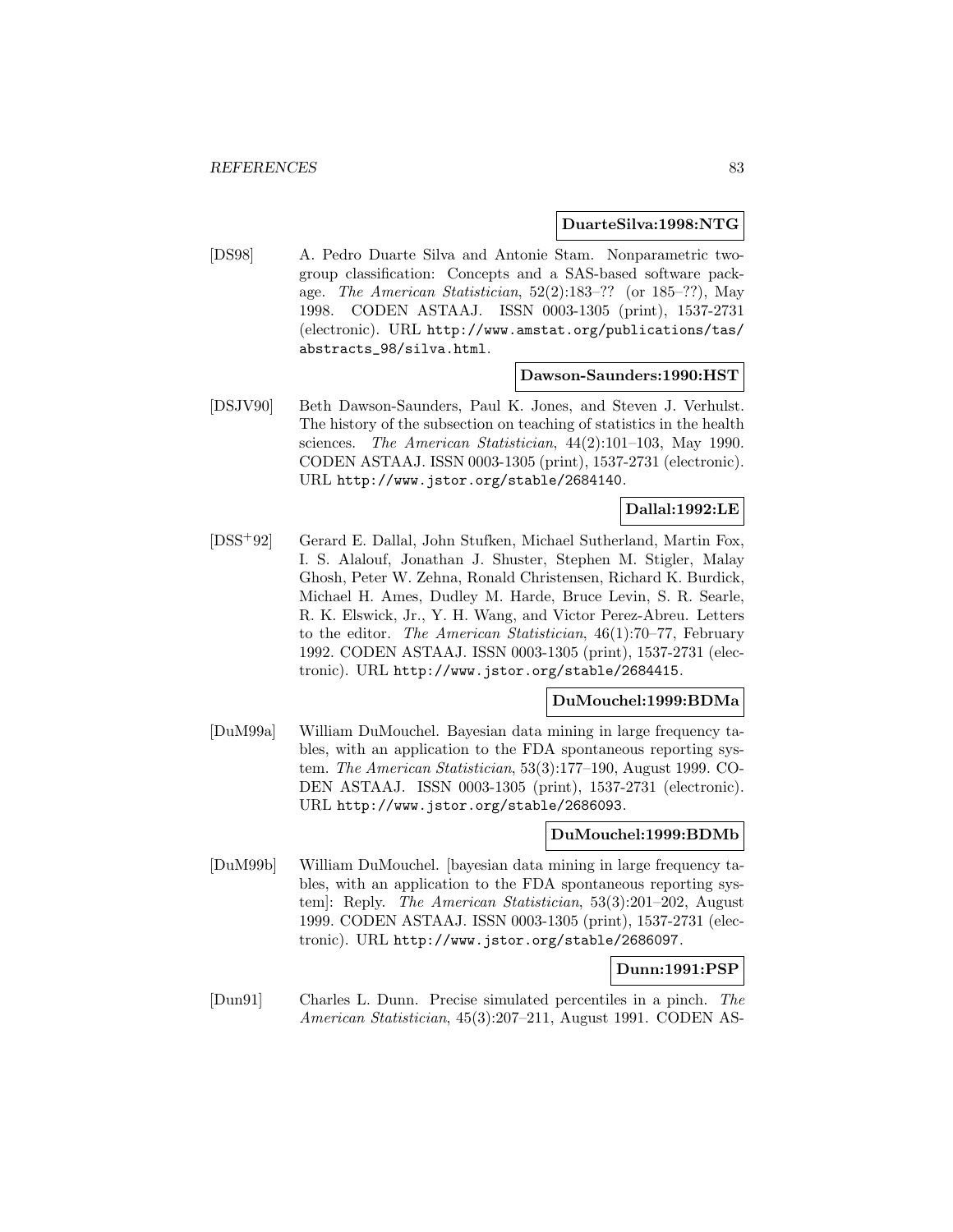TAAJ. ISSN 0003-1305 (print), 1537-2731 (electronic). URL http: //www.jstor.org/stable/2684291.

### **Dunlop:1994:RLD**

[Dun94] Dorothy D. Dunlop. Regression for longitudinal data: a bridge from least squares regression. The American Statistician, 48(4): 299–303, November 1994. CODEN ASTAAJ. ISSN 0003-1305 (print), 1537-2731 (electronic). URL http://www.jstor.org/ stable/2684838.

# **Dunn:1999:TTI**

[Dun99] Peter K. Dunn. Three tools for interactively visualizing some distribution theory concepts. The American Statistician, 53(2):137– 139, May 1999. CODEN ASTAAJ. ISSN 0003-1305 (print), 1537- 2731 (electronic). URL http://www.amstat.org/publications/ tas/dunn.pdf; http://www.jstor.org/stable/2685733.

# **DeMets:1998:WJS**

[DWBQ98] David L. DeMets, Robert Woolson, Curtis Brooks, and Roger Qu. Where the jobs are: a study of *Amstat News* job advertisements. The American Statistician, 52(4):303–307, November 1998. CO-DEN ASTAAJ. ISSN 0003-1305 (print), 1537-2731 (electronic). URL http://www.jstor.org/stable/2685431.

# **Edelman:1990:CIC**

[Ede90a] David Edelman. A confidence interval for the center of an unknown unimodal distribution based on a sample of size 1. The American Statistician, 44(4):285–287, November 1990. CODEN ASTAAJ. ISSN 0003-1305 (print), 1537-2731 (electronic). URL http://www. jstor.org/stable/2684348.

#### **Edelman:1990:NUM**

[Ede90b] David Edelman. A note on uniformly most powerful two-sided tests. The American Statistician, 44(3):219–220, August 1990. CODEN ASTAAJ. ISSN 0003-1305 (print), 1537-2731 (electronic). URL http://www.jstor.org/stable/2685340.

#### **Edlefsen:1991:ATG**

[Edl91] Lee E. Edlefsen. Axum technical graphics and data analysis. The American Statistician, 45(2):157, May 1991. CODEN ASTAAJ. ISSN 0003-1305 (print), 1537-2731 (electronic). URL http://www. jstor.org/stable/2684388.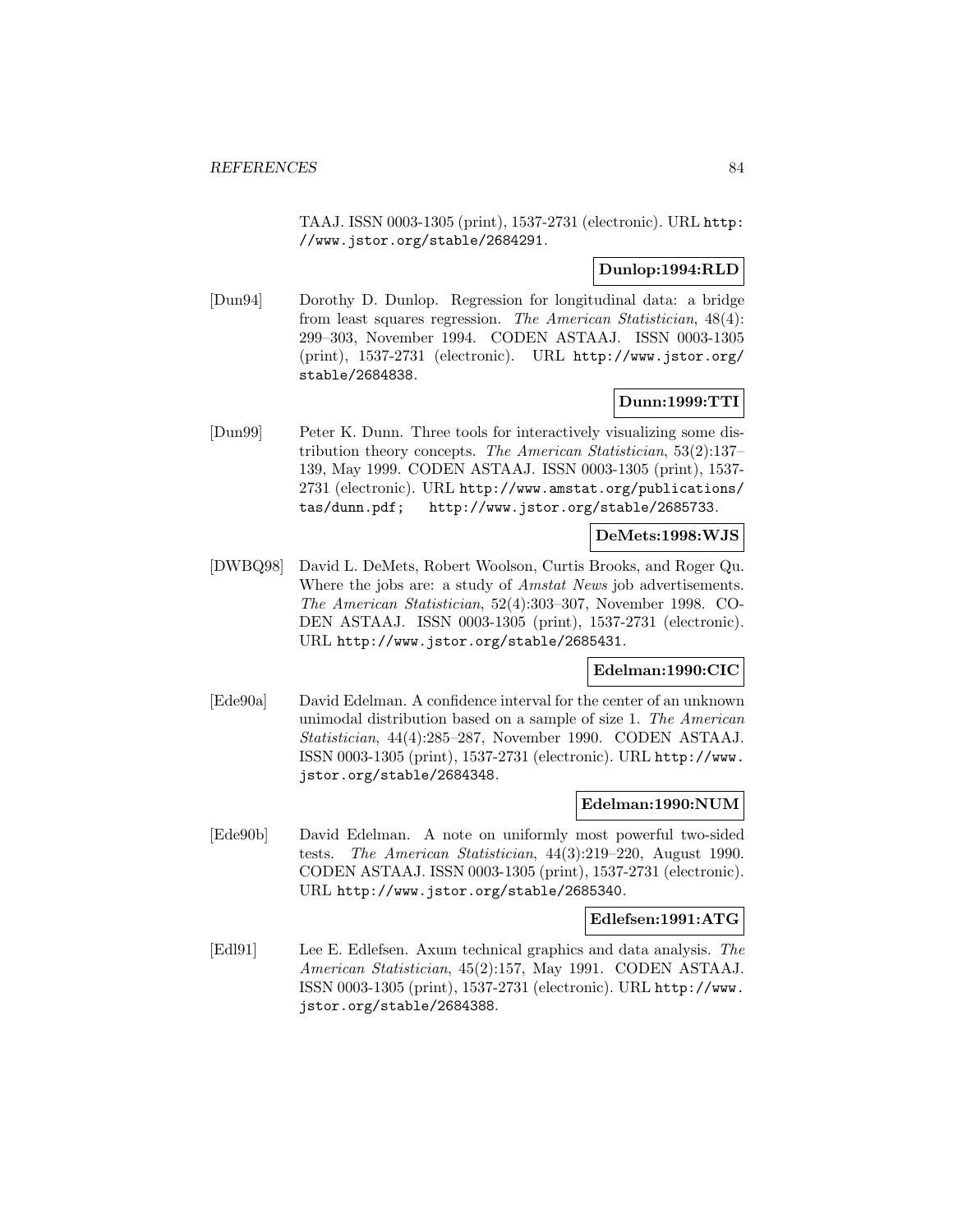#### **Edwards:1996:DET**

[Edw96] Christopher T. Edwards. Double-elimination tournaments: Counting and calculating. The American Statistician, 50(1):27–33, February 1996. CODEN ASTAAJ. ISSN 0003-1305 (print), 1537- 2731 (electronic). URL http://www.jstor.org/stable/2685040.

#### **Elswick:1991:SAF**

[EGCD91] R. K. Elswick, Jr., Chris Gennings, Vernon M. Chinchilli, and Kathryn S. Dawson. A simple approach for finding estimable functions in linear models. The American Statistician, 45(1):51–53, February 1991. CODEN ASTAAJ. ISSN 0003-1305 (print), 1537- 2731 (electronic). URL http://www.jstor.org/stable/2685240.

# **Ernst:1996:SUP**

[EGS96] Michael D. Ernst, Rudy Guerra, and William R. Schucany. Scatterplots for unordered pairs. The American Statistician, 50(3):260– 265, August 1996. CODEN ASTAAJ. ISSN 0003-1305 (print), 1537-2731 (electronic). URL http://www.jstor.org/stable/ 2684670.

# **Ehrenberg:1990:EIC**

[Ehr90] A. S. C. Ehrenberg. Editor's invited column: a hope for the future of statistics: MSOD. The American Statistician, 44(3):195–196, August 1990. CODEN ASTAAJ. ISSN 0003-1305 (print), 1537- 2731 (electronic). URL http://www.jstor.org/stable/2685333.

# **Eldridge:1990:SAC**

[Eld90] Marie D. Eldridge. The status of advisory committees to the Federal Statistical Agencies. The American Statistician, 44(2):154– 162, May 1990. CODEN ASTAAJ. ISSN 0003-1305 (print), 1537- 2731 (electronic). URL http://www.jstor.org/stable/2684158.

#### **Eltinge:1996:BRB**

[Elt96] Elizabeth M. Eltinge. Book review: [untitled]. The American Statistician, 50(1):96–97, February 1996. CODEN ASTAAJ. ISSN 0003-1305 (print), 1537-2731 (electronic). URL http://www. jstor.org/stable/2685053.

#### **Escobar:1993:NUR**

[EM93] Luis A. Escobar and E. Barry Moser. A note on the updating of regression estimates. The American Statistician, 47(3):192–194, August 1993. CODEN ASTAAJ. ISSN 0003-1305 (print), 1537- 2731 (electronic). URL http://www.jstor.org/stable/2684974.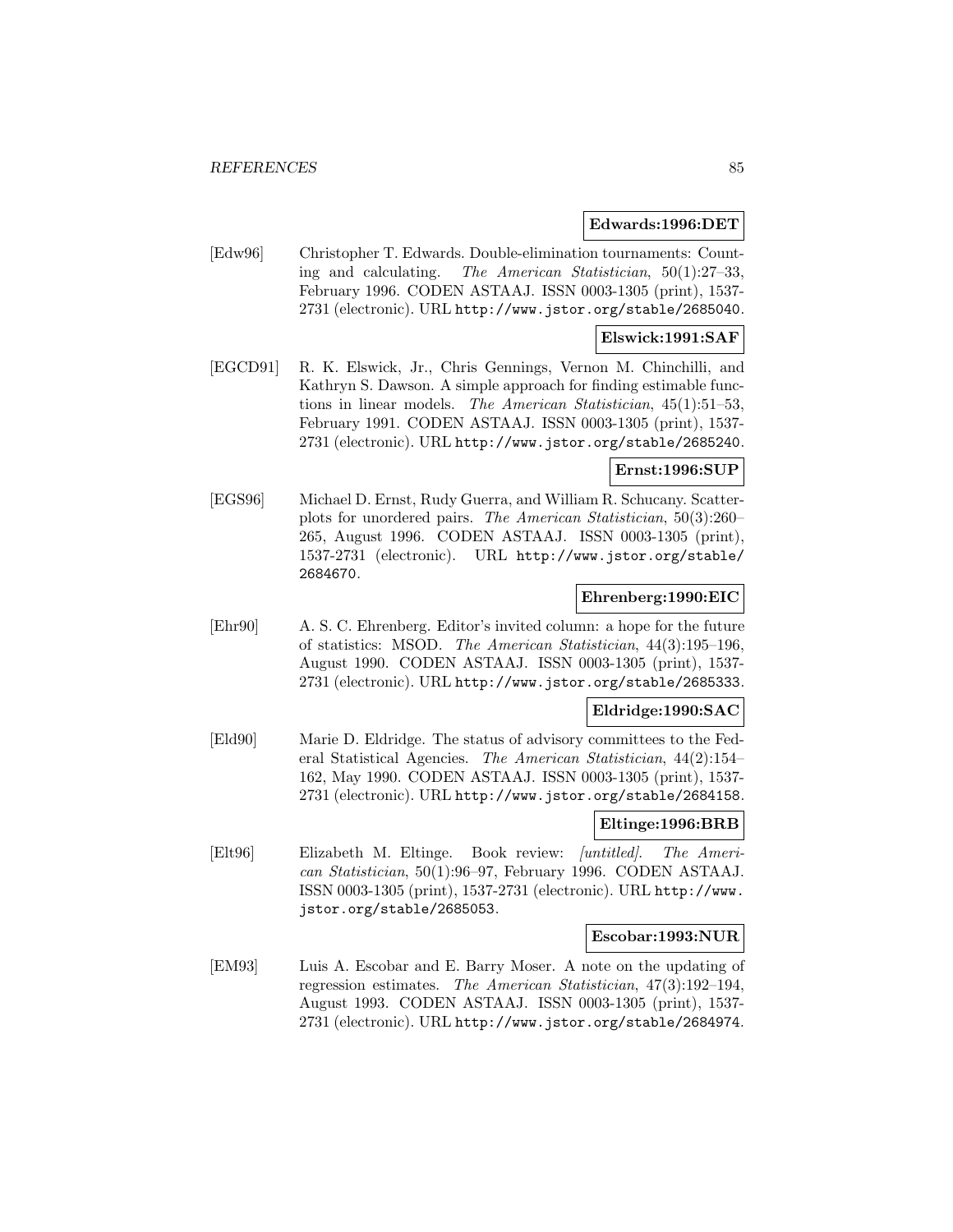#### **Emerson:1996:BRB**

[Eme96] Scott S. Emerson. Book review: Statistical Packages for Group Sequential Methods. The American Statistician, 50(2):183–192, May 1996. CODEN ASTAAJ. ISSN 0003-1305 (print), 1537-2731 (electronic). URL http://www.jstor.org/stable/2684438.

### **Engeman:1993:SCP**

[Eng93] Richard M. Engeman. Short courses as part of statistical consulting in a foreign setting. The American Statistician, 47(2):122–125, May 1993. CODEN ASTAAJ. ISSN 0003-1305 (print), 1537-2731 (electronic). URL http://www.jstor.org/stable/2685193.

#### **Emrich:1991:MGH**

[EP91] Lawrence J. Emrich and Marion R. Piedmonte. A method for generating high-dimensional multivariate binary variates. The American Statistician, 45(4):302–304, November 1991. CODEN AS-TAAJ. ISSN 0003-1305 (print), 1537-2731 (electronic). URL http: //www.jstor.org/stable/2684460.

# **Epps:1993:CFT**

[Epp93] T. W. Epps. Characteristic functions and their empirical counterparts: Geometrical interpretations and applications to statistical inference. The American Statistician, 47(1):33–38, February 1993. CODEN ASTAAJ. ISSN 0003-1305 (print), 1537-2731 (electronic). URL http://www.jstor.org/stable/2684780.

#### **Engeman:1993:AWS**

[ES93] Richard M. Engeman and Stephen A. Shumake. Animal welfare and the statistical consultant. The American Statistician, 47 (3):229–233, August 1993. CODEN ASTAAJ. ISSN 0003-1305 (print), 1537-2731 (electronic). URL http://www.jstor.org/ stable/2684983.

### **Eubank:1994:SSS**

[Eub94] R. L. Eubank. A simple smoothing spline. The American Statistician, 48(2):103–106, May 1994. CODEN ASTAAJ. ISSN 0003- 1305 (print), 1537-2731 (electronic). URL http://www.jstor. org/stable/2684256.

#### **Farnum:1990:IRE**

[Far90] Nicholas R. Farnum. Improving the relative error of estimation. The American Statistician, 44(4):288–289, November 1990. CO-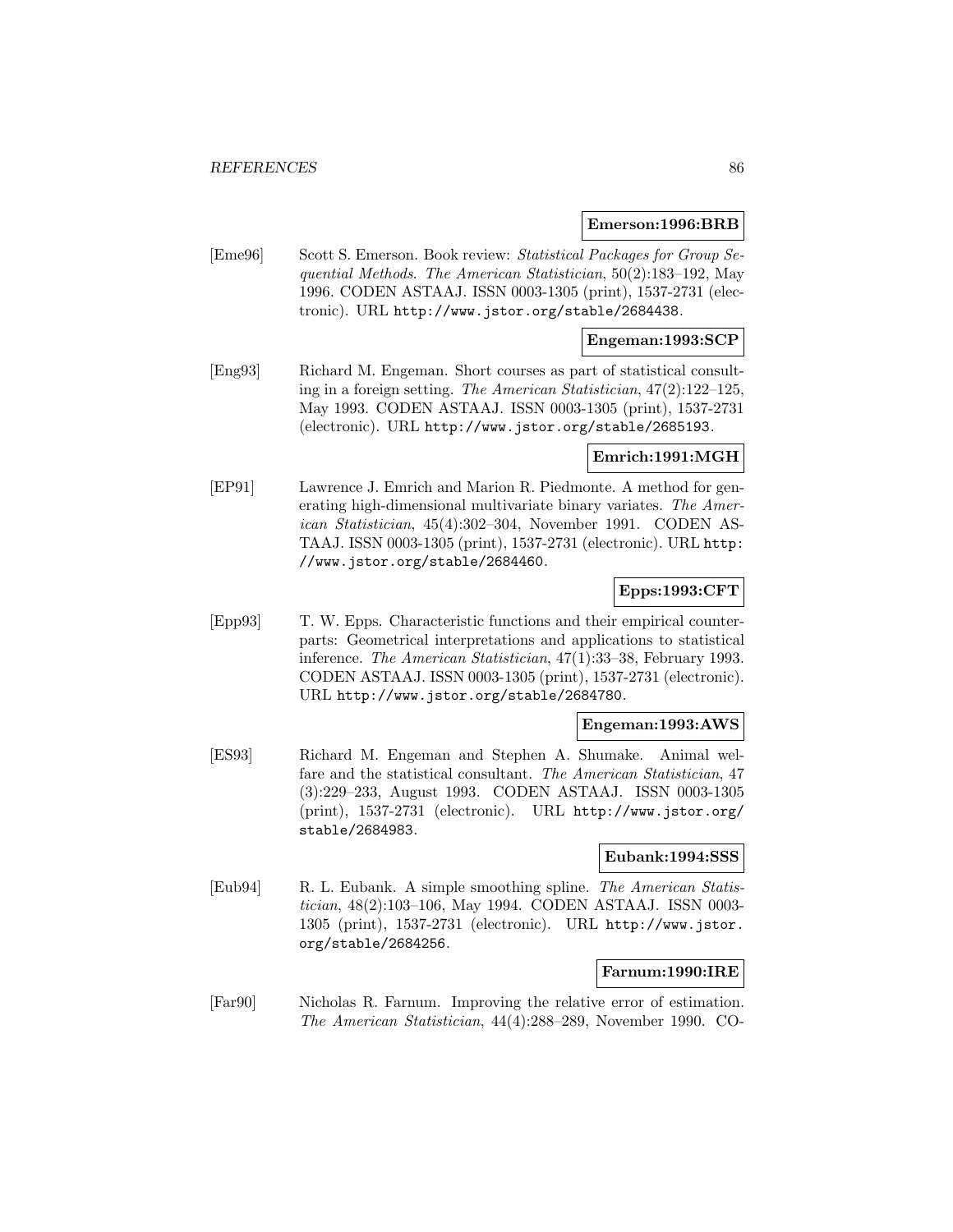DEN ASTAAJ. ISSN 0003-1305 (print), 1537-2731 (electronic). URL http://www.jstor.org/stable/2684349.

#### **Fawcett:1990:AMD**

[Faw90] Richard F. Fawcett. The alignment method for displaying and analyzing treatments in blocking designs. The American Statistician, 44(3):204–209, August 1990. CODEN ASTAAJ. ISSN 0003- 1305 (print), 1537-2731 (electronic). URL http://www.jstor. org/stable/2685336.

## **Finn:1991:MP**

[FB91] Jeremy D. Finn and R. Darrell Bock. Multivariance PC. The American Statistician, 45(3):247, August 1991. CODEN ASTAAJ. ISSN 0003-1305 (print), 1537-2731 (electronic). URL http://www. jstor.org/stable/2684303.

#### **Fears:1996:RFW**

[FBG96] Thomas R. Fears, Jacques Benichou, and Mitchell H. Gail. A reminder of the fallibility of the Wald statistic. The American Statistician, 50(3):226–227, August 1996. CODEN ASTAAJ. ISSN 0003- 1305 (print), 1537-2731 (electronic). URL http://www.jstor. org/stable/2684659.

## **Ferentinos:1990:SCI**

[Fer90] Kosmas K. Ferentinos. Shortest confidence intervals for families of distributions involving truncation parameters. The American Statistician, 44(2):167–168, May 1990. CODEN ASTAAJ. ISSN 0003-1305 (print), 1537-2731 (electronic). URL http://www. jstor.org/stable/2684160.

## **Fienberg:1994:SVQ**

[Fie94] Stephen E. Fienberg. [statistical values, quality, and certification]: Invited comment. The American Statistician, 48(2):71–72, May 1994. CODEN ASTAAJ. ISSN 0003-1305 (print), 1537-2731 (electronic). URL http://www.jstor.org/stable/2684243.

#### **Fisher:1990:LE**

[FJH<sup>+</sup>90] N. I. Fisher, Ian T. Jolliffe, Chien-Pai Han, Jean D. Gibbons, Julia Lane, Russ Ray, Dennis Glennon, Sunil K. Sapra, Roy T. St. Laurent, James W. Mergerson, Colin R. Blyth, Vedula N. Murty, Jeffrey P. Benedict, and Tommy Wright. Letters to the editor. The American Statistician, 44(4):327–330, November 1990. CODEN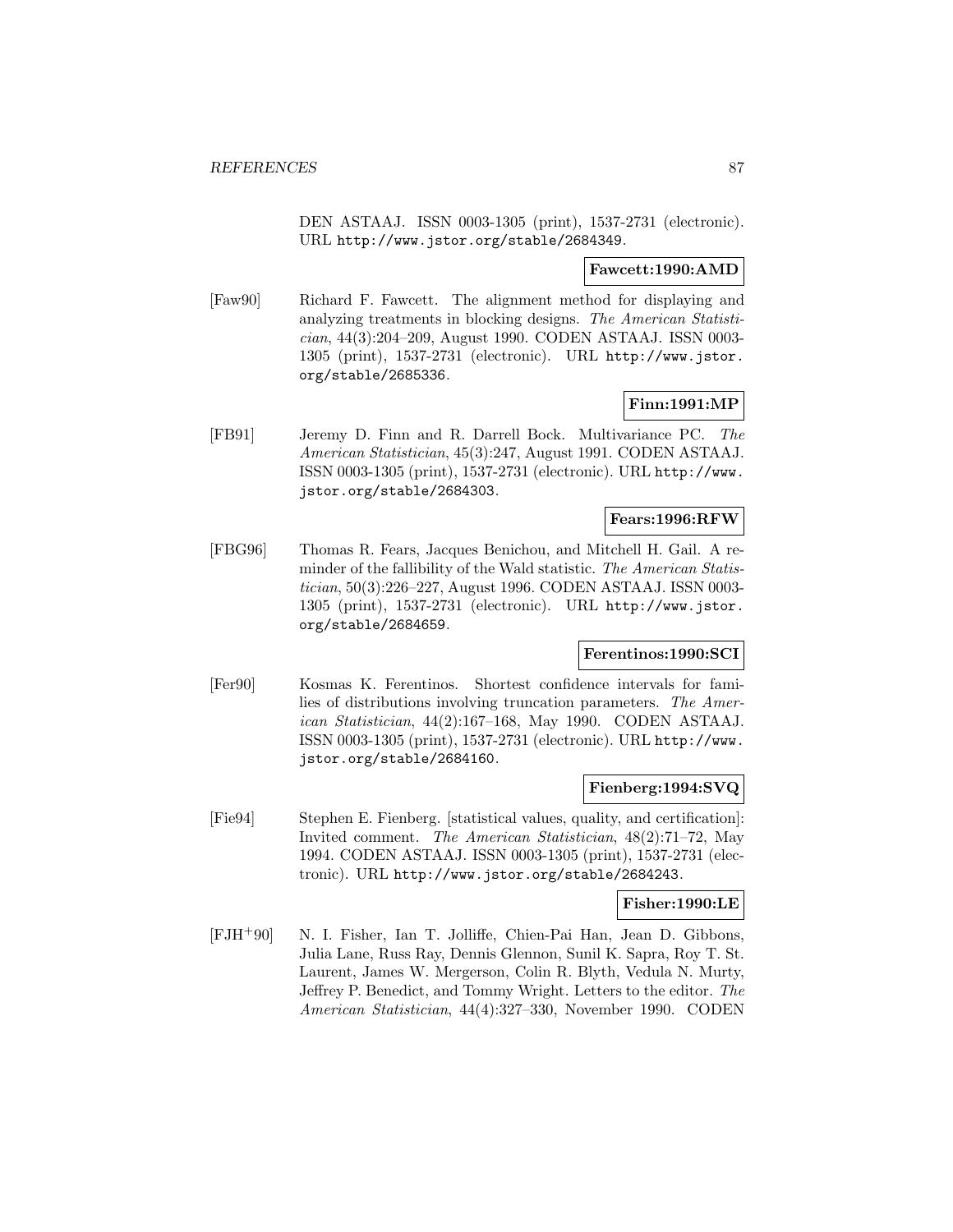ASTAAJ. ISSN 0003-1305 (print), 1537-2731 (electronic). URL http://www.jstor.org/stable/2684361.

# **Frey:1997:PCC**

[FK97] Michael R. Frey and John C. Kern. The Pitman closeness of a class of scaled estimators. The American Statistician, 51(2):151–154, May 1997. CODEN ASTAAJ. ISSN 0003-1305 (print), 1537-2731 (electronic). URL http:// www.amstat.org/publications/tas/abstracts/frey.html; http://www.jstor.org/stable/2685408.

### **Fecso:1996:TSS**

[FKL<sup>+</sup>96a] Ronald S. Fecso, William D. Kalsbeek, Sharon L. Lohr, Richard L. Scheaffer, Fritz J. Scheuren, and Elizabeth A. Stasny. Teaching survey sampling. The American Statistician, 50(4):328–340, November 1996. CODEN ASTAAJ. ISSN 0003-1305 (print), 1537- 2731 (electronic). URL http://www.jstor.org/stable/2684930.

## **Fesco:1996:TSS**

[FKL<sup>+</sup>96b] Ronald S. Fesco, William D. Kalsbeek, Sharon L. Lohr, Richard L. Scheaffer, Fritz J. Scheuren, and Elizabeth A. Stasny. Teaching survey sampling. The American Statistician, 50(4):328–??, November 1996. CODEN ASTAAJ. ISSN 0003-1305 (print), 1537-2731 (electronic).

# **Fleury:1994:IRD**

[Fle94] Patrick J. Fleury. Invited response to Dallal, G. E. (1992), "The Computer Analysis of Factorial Experiments with Nested Factors," The American Statistician, **46**, 240. The American Statistician, 48(2):145–147, May 1994. CODEN ASTAAJ. ISSN 0003-1305 (print), 1537-2731 (electronic). URL http://www.jstor.org/ stable/2684273.

#### **Federer:1992:CAS**

[FM92] Walter T. Federer and Michael P. Meredith. Covariance analysis for split-plot and split-block designs. The American Statistician, 46(2):155–162, May 1992. CODEN ASTAAJ. ISSN 0003- 1305 (print), 1537-2731 (electronic). URL http://www.jstor. org/stable/2684189.

# **Flury:1992:MAM**

[FN92] Bernard D. Flury and A. Narayanan. A mixture approach to multivariate analysis of variance. The American Statistician, 46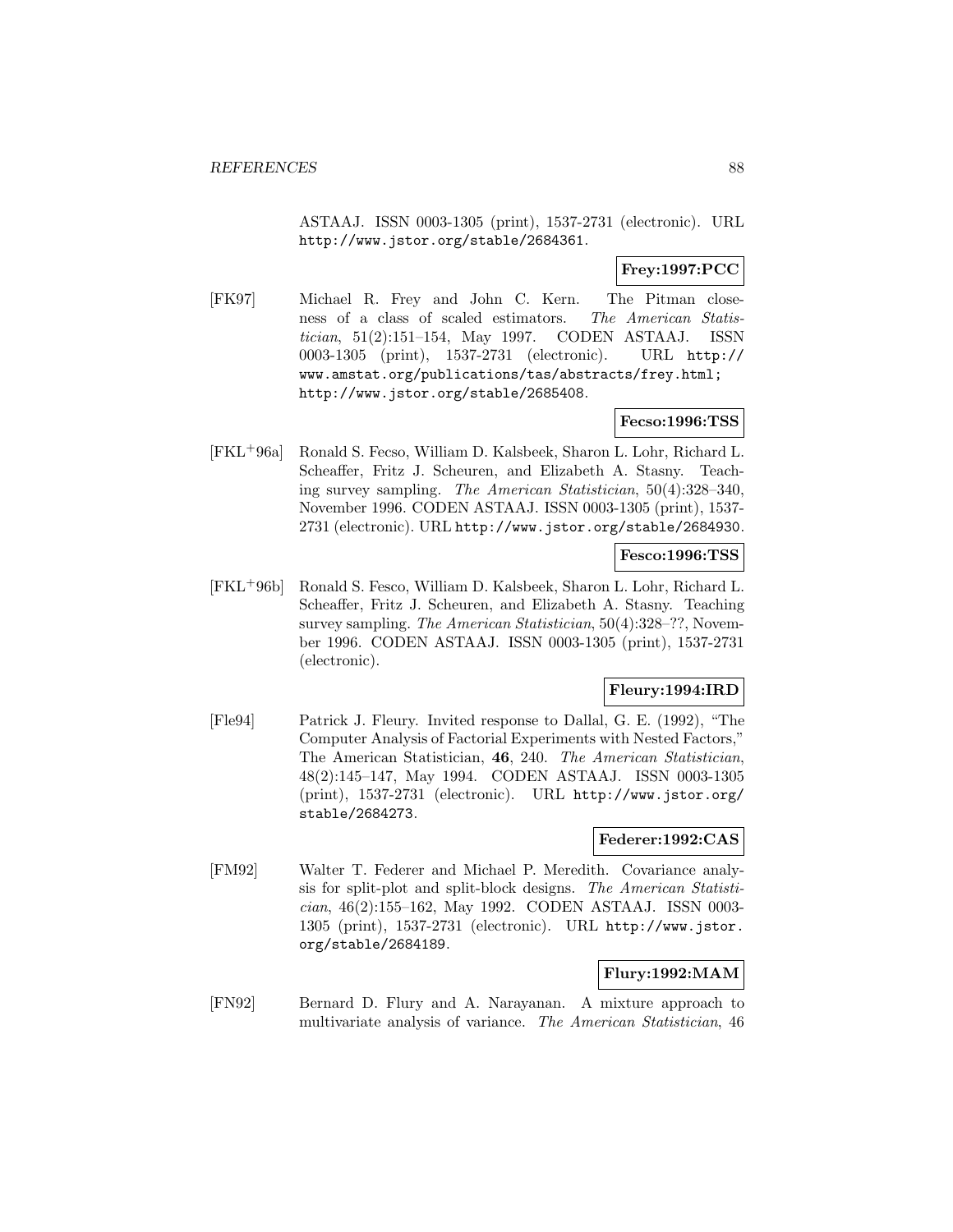(1):31–34, February 1992. CODEN ASTAAJ. ISSN 0003-1305 (print), 1537-2731 (electronic). URL http://www.jstor.org/ stable/2684408.

### **Franklin:1992:GIM**

[Fra92] LeRoy A. Franklin. Graphical insight into multiple regression concepts. The American Statistician, 46(4):284–288, November 1992. CODEN ASTAAJ. ISSN 0003-1305 (print), 1537-2731 (electronic). URL http://www.jstor.org/stable/2685314.

#### **Frankowski:1997:BRB**

[Fra97] Ralph F. Frankowski. Book review: [untitled]. The American Statistician, 51(3):297, August 1997. CODEN ASTAAJ. ISSN 0003-1305 (print), 1537-2731 (electronic). URL http://www. jstor.org/stable/2684914.

# **Free:1990:SHB**

[Fre90] Spencer M. Free, Jr. Some history for the biopharmaceutical section. The American Statistician, 44(2):80–82, May 1990. CODEN ASTAAJ. ISSN 0003-1305 (print), 1537-2731 (electronic). URL http://www.jstor.org/stable/2684132.

### **Freeny:1994:BRB**

[Fre94] Anne Freeny. Book review: [untitled]. The American Statistician, 48(4):349, November 1994. CODEN ASTAAJ. ISSN 0003- 1305 (print), 1537-2731 (electronic). URL http://www.jstor. org/stable/2684851.

# **Freedman:1997:DBB**

[Fre97] David A. Freedman. Discussion — Bayes for beginners? some reasons to hesitate. The American Statistician, 51(3):266–268, August 1997. CODEN ASTAAJ. ISSN 0003-1305 (print), 1537-2731 (electronic). URL http://www.jstor.org/stable/2684901.

### **Friendly:1995:CVM**

[Fri95] Michael Friendly. Conceptual and visual models for categorical data. The American Statistician, 49(2):153–160, May 1995. CO-DEN ASTAAJ. ISSN 0003-1305 (print), 1537-2731 (electronic). URL http://www.jstor.org/stable/2684630.

# **Fricker:1996:BRB**

[Fri96] Ronald D. Fricker, Jr. Book review: [untitled]. The American Statistician, 50(3):278–279, August 1996. CODEN ASTAAJ.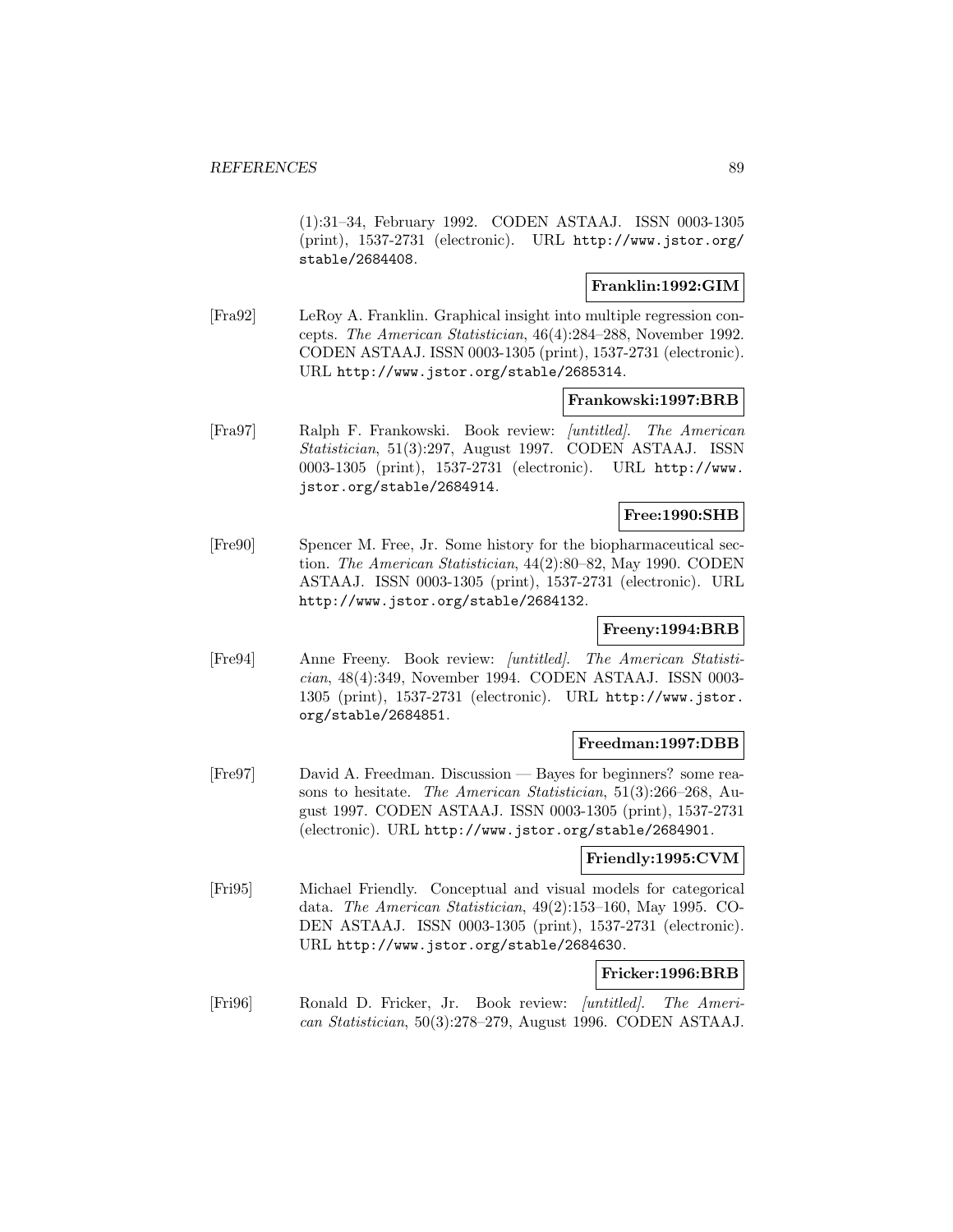ISSN 0003-1305 (print), 1537-2731 (electronic). URL http://www. jstor.org/stable/2684678.

# **Fisch:1993:SAC**

[FS93] Roland D. Fisch and Günther A. Strehlau. A simplified approach to calibration confidence sets. The American Statistician, 47(3): 168–171, August 1993. CODEN ASTAAJ. ISSN 0003-1305 (print), 1537-2731 (electronic). URL http://www.jstor.org/stable/ 2684969.

# **Flury:1993:RLC**

[FT93] Bernard D. Flury and Thaddeus Tarpey. Representing a large collection of curves: a case for principal points. The American Statistician, 47(4):304–306, November 1993. CODEN ASTAAJ. ISSN 0003-1305 (print), 1537-2731 (electronic). URL http://www. jstor.org/stable/2685292.

## **Gabriel:1991:UAA**

[Gab91] K. Ruben Gabriel. Using the "against all odds" video series in an introductory statistics course. The American Statistician, 45(2): 142–145, May 1991. CODEN ASTAAJ. ISSN 0003-1305 (print), 1537-2731 (electronic). URL http://www.jstor.org/stable/ 2684380.

### **Gange:1995:GMC**

[Gan95] Stephen J. Gange. Generating multivariate categorical variates using the iterative proportional fitting algorithm. The American Statistician, 49(2):134–138, May 1995. CODEN ASTAAJ. ISSN 0003-1305 (print), 1537-2731 (electronic). URL http://www. jstor.org/stable/2684626.

### **Gregoire:1992:MSE**

[GAR92] Timothy G. Gregoire, Alexandros A. Arabatzis, and Marion R. Reynolds, Jr. Mean squared error performance of simple linear regression conditional upon the outcome of pretesting the intercept. The American Statistician, 46(2):89–93, May 1992. CODEN ASTAAJ. ISSN 0003-1305 (print), 1537-2731 (electronic). URL http://www.jstor.org/stable/2684171.

### **Garfield:1995:MSP**

[Gar95] Joan B. Garfield. [modernizing statistics Ph.D. programs]: Respondent. The American Statistician, 49(1):18–20, February 1995. CODEN ASTAAJ. ISSN 0003-1305 (print), 1537-2731 (electronic). URL http://www.jstor.org/stable/2684804.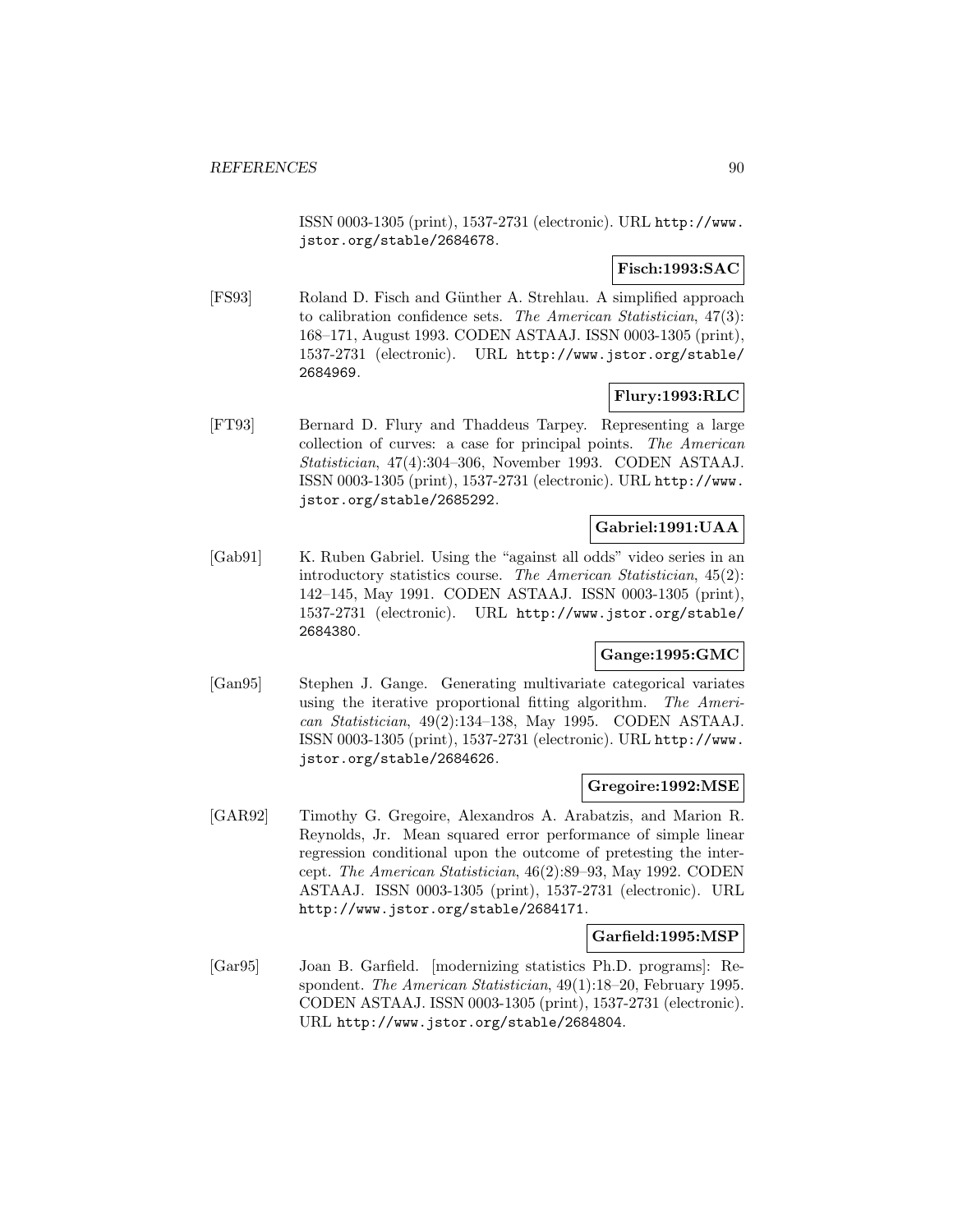#### **Garfield:1997:BRB**

[Gar97] Joan Garfield. Book review: [untitled]. The American Statistician, 51(4):375, November 1997. CODEN ASTAAJ. ISSN 0003- 1305 (print), 1537-2731 (electronic). URL http://www.jstor. org/stable/2685910.

#### **Gastwirth:1992:SRL**

[Gas92] Joseph L. Gastwirth. Statistical reasoning in the legal setting. The American Statistician, 46(1):55–69, February 1992. CODEN ASTAAJ. ISSN 0003-1305 (print), 1537-2731 (electronic). URL http://www.jstor.org/stable/2684414.

#### **Gastwirth:1997:BRB**

[Gas97] Joseph L. Gastwirth. Book review: [untitled]. The American Statistician, 51(3):297–299, August 1997. CODEN ASTAAJ. ISSN 0003-1305 (print), 1537-2731 (electronic). URL http://www. jstor.org/stable/2684916.

## **Gates:1990:NE**

[Gat90] Charles E. Gates. New editor. The American Statistician, 44(1):1, February 1990. CODEN ASTAAJ. ISSN 0003-1305 (print), 1537- 2731 (electronic). URL http://www.jstor.org/stable/2684945.

# **Gates:1995:WRE**

[Gat95] Charles E. Gates. What really is experimental error in block designs? The American Statistician, 49(4):362–363, November 1995. CODEN ASTAAJ. ISSN 0003-1305 (print), 1537-2731 (electronic). URL http://www.jstor.org/stable/2684574.

### **Goutis:1999:ESA**

[GC99] Constantino Goutis and George Casella. Explaining the saddlepoint approximation. The American Statistician, 53(3):216–224, August 1999. CODEN ASTAAJ. ISSN 0003-1305 (print), 1537- 2731 (electronic). URL http://www.jstor.org/stable/2686100.

## **Gelber:1995:CTU**

[GCGG95] Richard D. Gelber, Bernard F. Cole, Shari Gelber, and Aron Goldhirsch. Comparing treatments using quality-adjusted survival: The Q-TWiST method. The American Statistician, 49(2):161–169, May 1995. CODEN ASTAAJ. ISSN 0003-1305 (print), 1537-2731 (electronic). URL http://www.jstor.org/stable/2684631.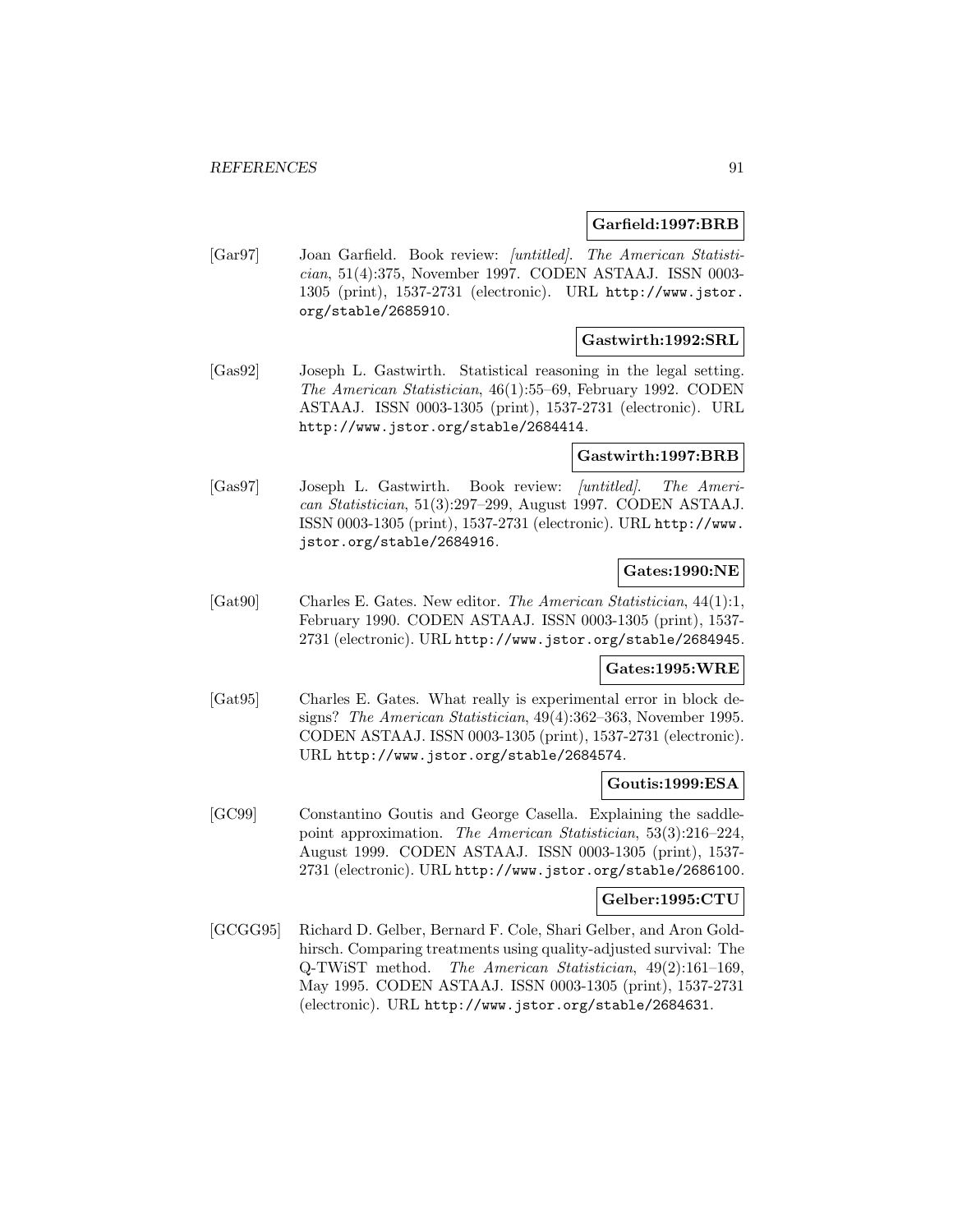#### **Gelman:1998:SCP**

[Gel98] Andrew Gelman. Some class-participation demonstrations for decision theory and Bayesian statistics. The American Statistician, 52(2):167–174, May 1998. CODEN ASTAAJ. ISSN 0003-1305 (print), 1537-2731 (electronic). URL http://www. amstat.org/publications/tas/abstracts\_98/gelman2.html; http://www.jstor.org/stable/2685476.

## **Gaudard:1991:UCA**

[GH91] Marie Gaudard and Gerald J. Hahn. An undergraduate concentration in applied statistics for mathematics majors. The American Statistician, 45(2):115–120, May 1991. CODEN ASTAAJ. ISSN 0003-1305 (print), 1537-2731 (electronic). URL http://www. jstor.org/stable/2684371.

# **Ghosh:1996:WDI**

[Gho96] Malay Ghosh. Wishart distribution via induction. The American Statistician, 50(3):243–246, August 1996. CODEN ASTAAJ. ISSN 0003-1305 (print), 1537-2731 (electronic). URL http://www. jstor.org/stable/2684664.

# **Gibbons:1990:UIR**

[Gib90] Jean D. Gibbons. U.S. institutional representation on editorial boards of U.S. statistics journals. The American Statistician, 44 (3):210–213, August 1990. CODEN ASTAAJ. ISSN 0003-1305 (print), 1537-2731 (electronic). URL http://www.jstor.org/ stable/2685337.

### **Gitlow:1994:CJT**

[Git94] Howard S. Gitlow. A comparison of Japanese total quality control and Deming's theory of management. The American Statistician, 48(3):197–203, August 1994. CODEN ASTAAJ. ISSN 0003- 1305 (print), 1537-2731 (electronic). URL http://www.jstor. org/stable/2684716.

## **Gautam:1999:SRM**

[GK99] Shiva Gautam and George Kimeldorf. Some results on the maximal correlation in  $2 \times k$  contingency tables. The American Statistician, 53(4):336–341, November 1999. CODEN ASTAAJ. ISSN 0003- 1305 (print), 1537-2731 (electronic). URL http://www.jstor. org/stable/2686053.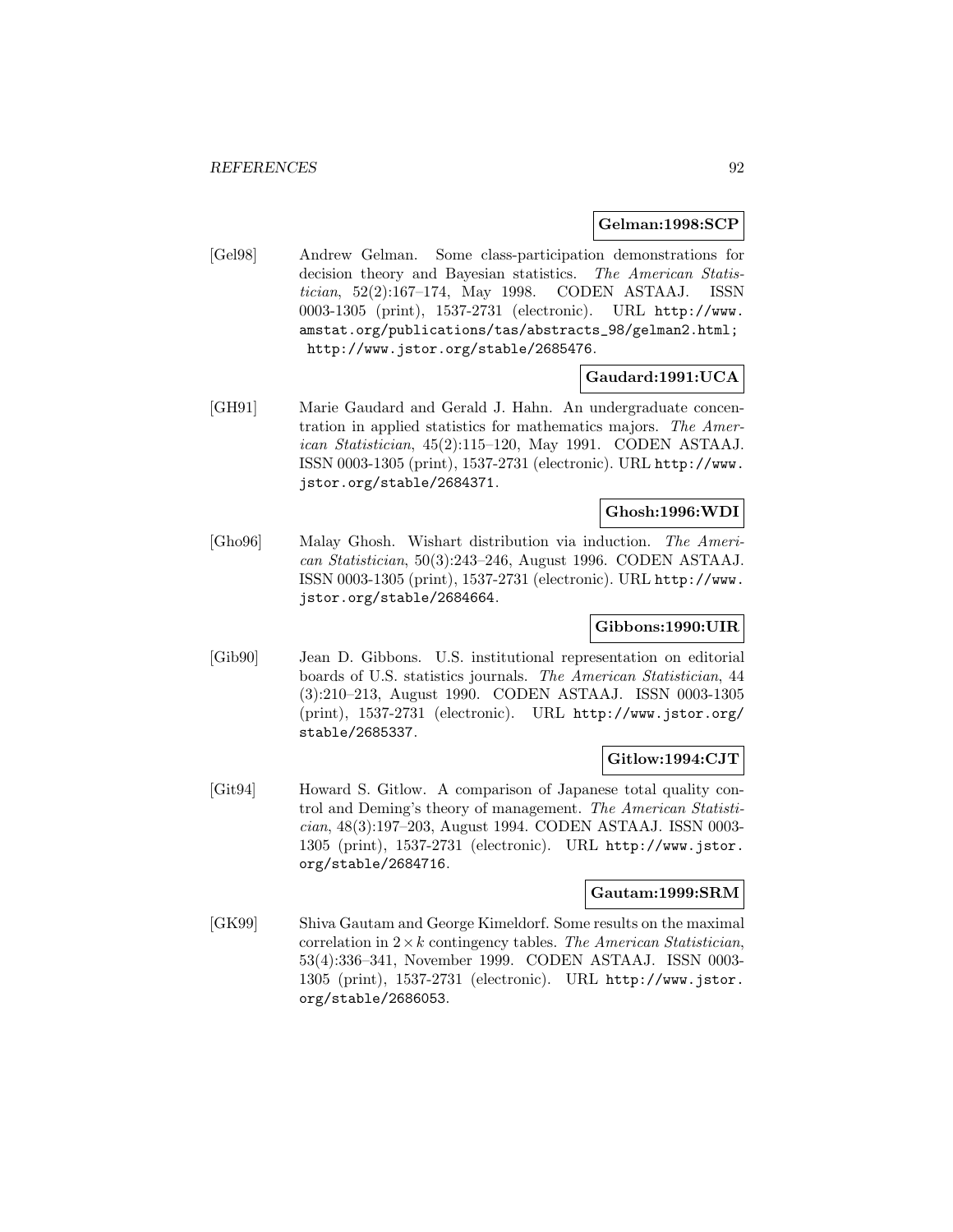### **Gabriel:1991:BRB**

[GKM<sup>+</sup>91] K. Ruben Gabriel, Thomas R. Knapp, James McNamara, Donna Rose, and Carl Wetzstein. Book review: [untitled]. The American Statistician, 45(2):141–142, May 1991. CODEN ASTAAJ. ISSN 0003-1305 (print), 1537-2731 (electronic). URL http://www. jstor.org/stable/2684379.

# **Gastwirth:1994:HCA**

[GKR94] Joseph Gastwirth, Abba Krieger, and Paul Rosenbaum. How a court accepted an impossible explanation. The American Statistician, 48(4):313–315, November 1994. CODEN ASTAAJ. ISSN 0003-1305 (print), 1537-2731 (electronic). URL http://www. jstor.org/stable/2684842. See comment [PG97].

### **Gastwirth:1997:RHH**

[GKR97a] Joseph L. Gastwirth, Abba M. Krieger, and Paul R. Rosenbaum. Reply: Hypotheticals and hypotheses. The American Statistician, 51(2):120–121, May 1997. CODEN ASTAAJ. ISSN 0003- 1305 (print), 1537-2731 (electronic). URL http://www.jstor. org/stable/2685401.

# **Gastwirth:1997:RUI**

[GKR97b] Joseph L. Gastwirth, Abba M. Krieger, and Paul R. Rosenbaum. Reply: Unquestionably impossible. The American Statistician, 51(2):115–116, May 1997. CODEN ASTAAJ. ISSN 0003-1305 (print), 1537-2731 (electronic). URL http://www.jstor.org/ stable/2685399.

## **Gan:1991:PPD**

[GKT91] F. F. Gan, Kenneth J. Koehler, and John C. Thompson. Probability plots and distribution curves for assessing the fit of probability models. The American Statistician, 45(1):14–21, February 1991. CODEN ASTAAJ. ISSN 0003-1305 (print), 1537-2731 (electronic). URL http://www.jstor.org/stable/2685233.

# **Goodall:1998:CUR**

[GKT98] Colin R. Goodall, Karen Kafadar, and John W. Tukey. Computing and using rural versus urban measures in statistical applications. The American Statistician, 52(2):101–111, May 1998. CO-DEN ASTAAJ. ISSN 0003-1305 (print), 1537-2731 (electronic). URL http://www.amstat.org/publications/tas/abstracts\_ 98/goodall.html; http://www.jstor.org/stable/2685467.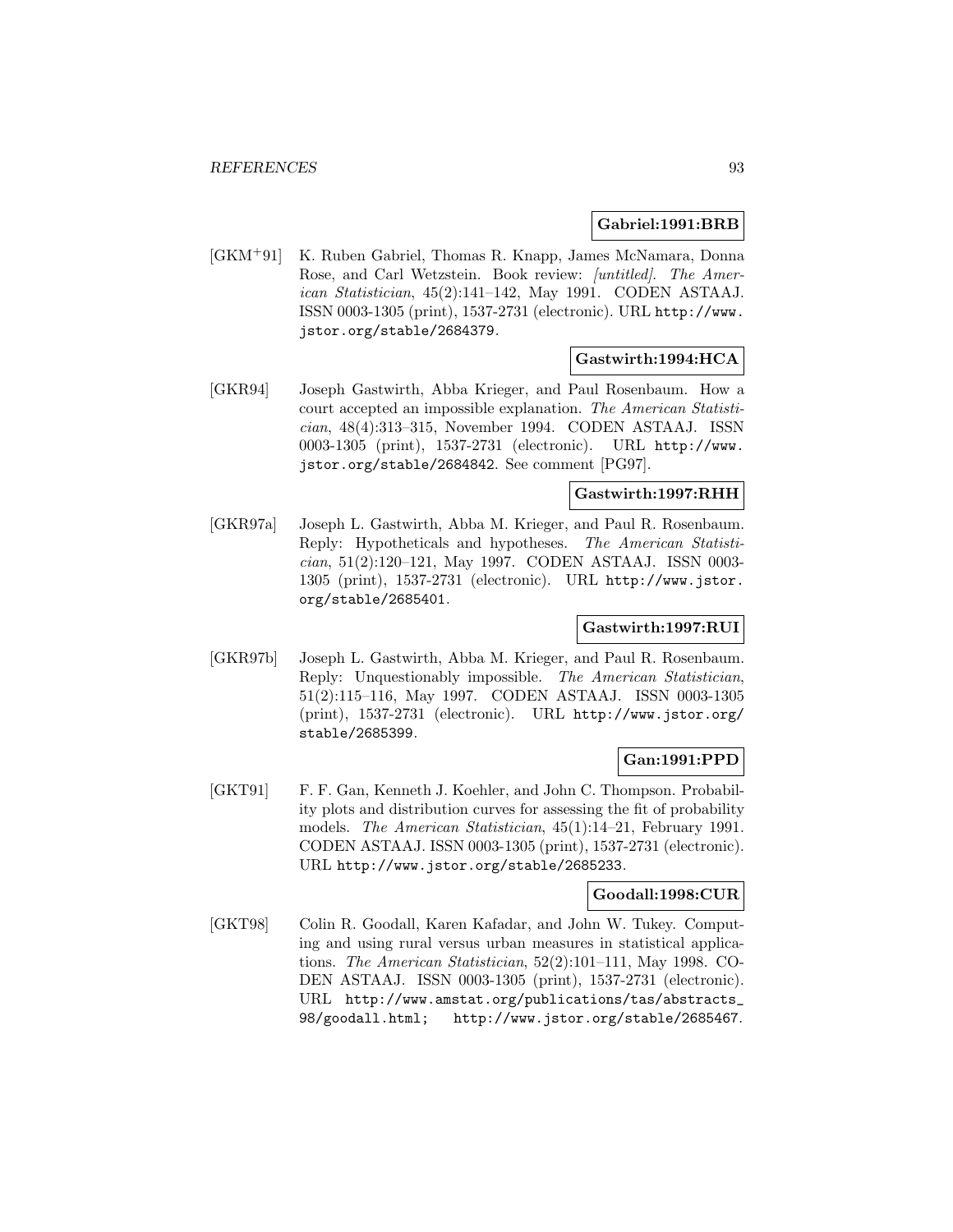#### **Gelman:1991:NBD**

[GM91] Andrew Gelman and Xiao-Li Meng. A note on bivariate distributions that are conditionally normal. The American Statistician, 45(2):125–126, May 1991. CODEN ASTAAJ. ISSN 0003- 1305 (print), 1537-2731 (electronic). URL http://www.jstor. org/stable/2684374.

# **Gunst:1996:IOD**

[GM96] Richard F. Gunst and Gary C. McDonald. The importance of outcome dynamics, simple geometry, and pragmatic statistical arguments in exposing deficiencies of experimental design strategies. The American Statistician, 50(1):44–50, February 1996. CODEN ASTAAJ. ISSN 0003-1305 (print), 1537-2731 (electronic). URL http://www.jstor.org/stable/2685043.

## **Gnanadesikan:1990:LAC**

[Gna90] R. Gnanadesikan. Looking ahead: Cross-disciplinary opportunities for statistics. The American Statistician, 44(2):121–125, May 1990. CODEN ASTAAJ. ISSN 0003-1305 (print), 1537-2731 (electronic). URL http://www.jstor.org/stable/2684145.

### **Gelman:1998:SPS**

[GNM<sup>+</sup>98] Andrew Gelman, Deborah Nolan, Anna Men, Steve Warmerdam, and Michelle Bautista. Student projects on statistical literacy and the media. The American Statistician, 52(2):160–166, May 1998. CODEN ASTAAJ. ISSN 0003-1305 (print), 1537-2731 (electronic). URL http://www.jstor.org/stable/2685475.

### **Goddard:1991:CSC**

[God91] M. J. Goddard. Constructing some categorical anomalies. The American Statistician, 45(2):129–134, May 1991. CODEN AS-TAAJ. ISSN 0003-1305 (print), 1537-2731 (electronic). URL http: //www.jstor.org/stable/2684376.

## **Goldfield:1990:HSS**

[Gol90] Edwin D. Goldfield. History of the social statistics section. The American Statistician, 44(2):84–87, May 1990. CODEN ASTAAJ. ISSN 0003-1305 (print), 1537-2731 (electronic). URL http://www. jstor.org/stable/2684134.

### **Goldstein:1991:EN**

[Gol91] Richard Goldstein. Editor's notes. The American Statistician, 45(4):304–305, November 1991. CODEN ASTAAJ. ISSN 0003-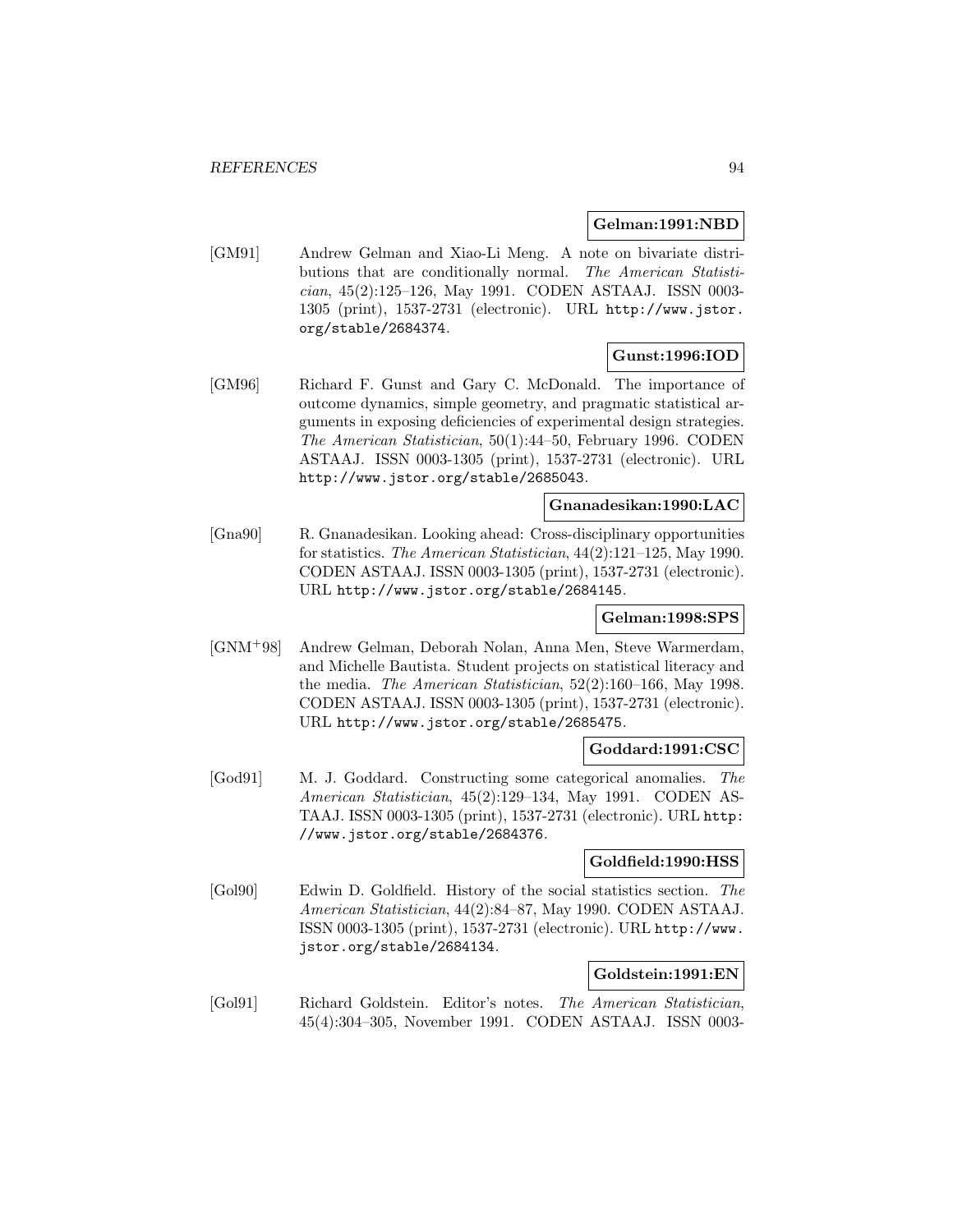1305 (print), 1537-2731 (electronic). URL http://www.jstor. org/stable/2684461.

## **Goldman:1992:EVS**

[Gol92a] Anne I. Goldman. EVENTCHARTS: Visualizing survival and other timed-events data. The American Statistician, 46(1):13–18, February 1992. CODEN ASTAAJ. ISSN 0003-1305 (print), 1537- 2731 (electronic). URL http://www.jstor.org/stable/2684402.

## **Goldstein:1992:ENa**

[Gol92b] Richard Goldstein. Editor's notes. The American Statistician, 46 (1):48–49, February 1992. CODEN ASTAAJ. ISSN 0003-1305 (print), 1537-2731 (electronic). URL http://www.jstor.org/ stable/2684411.

# **Goldstein:1992:ENb**

[Gol92c] Richard Goldstein. Editor's notes. The American Statistician, 46 (2):154, May 1992. CODEN ASTAAJ. ISSN 0003-1305 (print), 1537-2731 (electronic). URL http://www.jstor.org/stable/ 2684188.

### **Goldstein:1992:ENc**

[Gol92d] Richard Goldstein. Editor's notes. The American Statistician, 46 (3):237–238, August 1992. CODEN ASTAAJ. ISSN 0003-1305 (print), 1537-2731 (electronic). URL http://www.jstor.org/ stable/2685224.

#### **Goldstein:1993:ENb**

[Gol93a] Richard Goldstein. Editor's notes. The American Statistician, 47(2):134–136, May 1993. CODEN ASTAAJ. ISSN 0003-1305 (print), 1537-2731 (electronic). URL http://www.jstor.org/ stable/2685197.

## **Goldstein:1993:ENc**

[Gol93b] Richard Goldstein. Editor's notes. The American Statistician, 47(3):216, August 1993. CODEN ASTAAJ. ISSN 0003-1305 (print), 1537-2731 (electronic). URL http://www.jstor.org/ stable/2684981.

#### **Goldstein:1993:ENd**

[Gol93c] Richard Goldstein. Editor's notes. The American Statistician, 47(4):297–298, November 1993. CODEN ASTAAJ. ISSN 0003- 1305 (print), 1537-2731 (electronic). URL http://www.jstor. org/stable/2685290.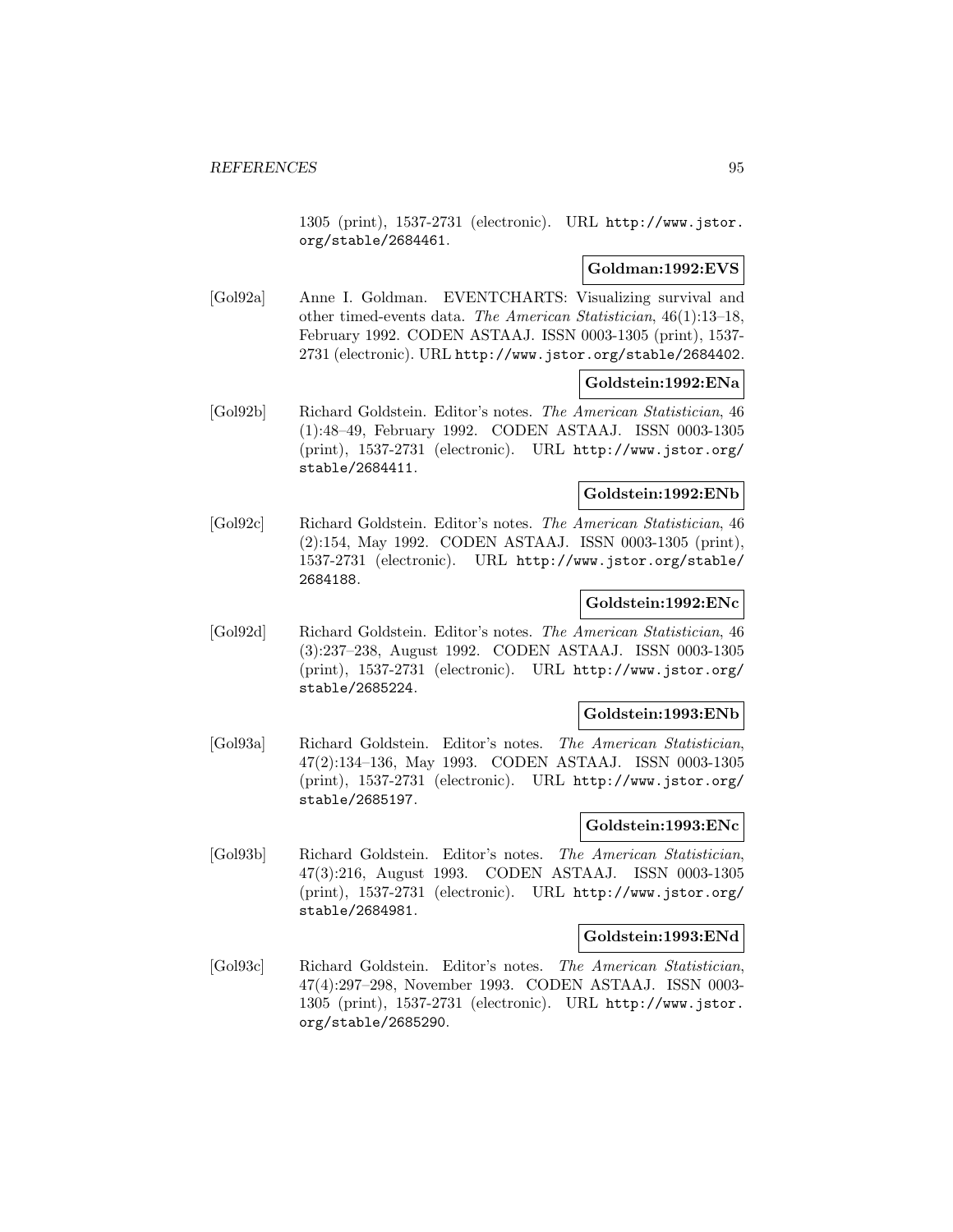#### **Goldstein:1994:ENa**

[Gol94a] Richard Goldstein. Editor's notes. The American Statistician, 48 (1):43–44, February 1994. CODEN ASTAAJ. ISSN 0003-1305 (print), 1537-2731 (electronic). URL http://www.jstor.org/ stable/2685086.

## **Goldstein:1994:ENb**

[Gol94b] Richard Goldstein. Editor's notes. The American Statistician, 48(2):138–139, May 1994. CODEN ASTAAJ. ISSN 0003-1305 (print), 1537-2731 (electronic). URL http://www.jstor.org/ stable/2684268.

### **Goldstein:1994:ENc**

[Gol94c] Richard Goldstein. Editor's notes. The American Statistician, 48 (3):254–255, August 1994. CODEN ASTAAJ. ISSN 0003-1305 (print), 1537-2731 (electronic). URL http://www.jstor.org/ stable/2684731.

## **Goldstein:1995:ENa**

[Gol95a] Richard Goldstein. Editor's notes. The American Statistician, 49 (1):84–86, February 1995. CODEN ASTAAJ. ISSN 0003-1305 (print), 1537-2731 (electronic). URL http://www.jstor.org/ stable/2684819.

### **Goldstein:1995:ENb**

[Gol95b] Richard Goldstein. Editor's notes. The American Statistician, 49(2):235–236, May 1995. CODEN ASTAAJ. ISSN 0003-1305 (print), 1537-2731 (electronic). URL http://www.jstor.org/ stable/2684648.

### **Goldstein:1995:ENc**

[Gol95c] Richard Goldstein. Editor's notes. The American Statistician, 49 (3):296–297, August 1995. CODEN ASTAAJ. ISSN 0003-1305 (print), 1537-2731 (electronic). URL http://www.jstor.org/ stable/2684204.

## **Goldstein:1995:ENd**

[Gol95d] Richard Goldstein. Editor's notes. The American Statistician, 49(4):395–396, November 1995. CODEN ASTAAJ. ISSN 0003- 1305 (print), 1537-2731 (electronic). URL http://www.jstor. org/stable/2684583.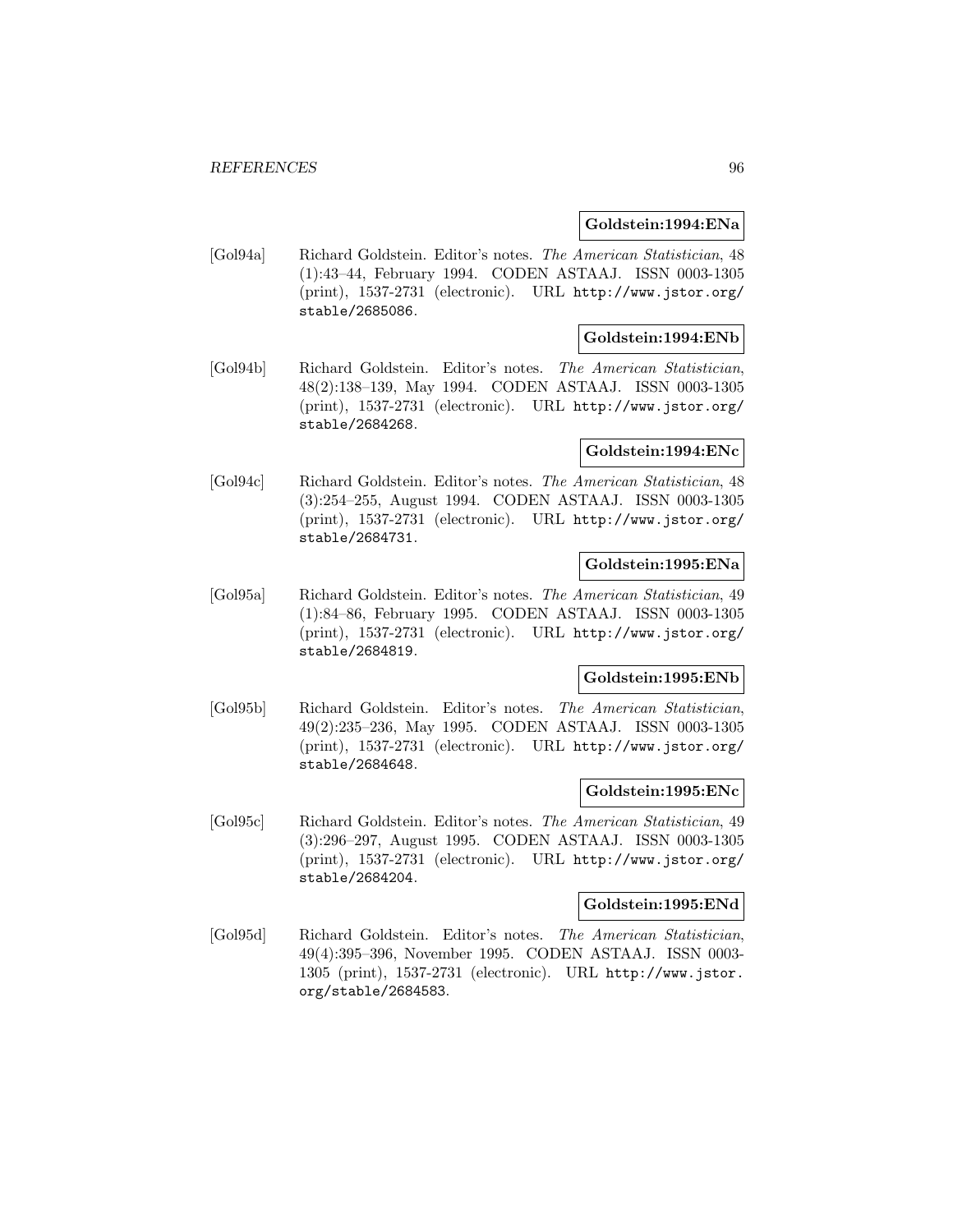#### **Goldstein:1996:ENa**

[Gol96a] Richard Goldstein. Editor's notes. The American Statistician, 50 (1):86–87, February 1996. CODEN ASTAAJ. ISSN 0003-1305 (print), 1537-2731 (electronic). URL http://www.jstor.org/ stable/2685049.

## **Goldstein:1996:ENb**

[Gol96b] Richard Goldstein. Editor's notes. The American Statistician, 50(2):182–183, May 1996. CODEN ASTAAJ. ISSN 0003-1305 (print), 1537-2731 (electronic). URL http://www.jstor.org/ stable/2684437.

#### **Goldstein:1996:ENc**

[Gol96c] Richard Goldstein. Editor's notes. The American Statistician, 50 (3):266–267, August 1996. CODEN ASTAAJ. ISSN 0003-1305 (print), 1537-2731 (electronic). URL http://www.jstor.org/ stable/2684671.

# **Goldstein:1996:ENd**

[Gol96d] Richard Goldstein. Editor's notes. The American Statistician, 50(4):366–367, November 1996. CODEN ASTAAJ. ISSN 0003- 1305 (print), 1537-2731 (electronic). URL http://www.jstor. org/stable/2684936.

### **Goldstein:1997:SENa**

[Gol97a] Richard Goldstein. Section Editor's notes. The American Statistician, 51(1):65–66, February 1997. CODEN ASTAAJ. ISSN 0003- 1305 (print), 1537-2731 (electronic). URL http://www.jstor. org/stable/2684698.

### **Goldstein:1997:SENb**

[Gol97b] Richard Goldstein. Section Editor's notes. The American Statistician, 51(2):193, May 1997. CODEN ASTAAJ. ISSN 0003-1305 (print), 1537-2731 (electronic). URL http://www.jstor.org/ stable/2685418.

#### **Goldman:1998:BRI**

[Gol98] Robert N. Goldman. Book review: Interactive Statistics: Preliminary Edition. The American Statistician, 52(3):283, August 1998. CODEN ASTAAJ. ISSN 0003-1305 (print), 1537-2731 (electronic). URL http://www.jstor.org/stable/2685946.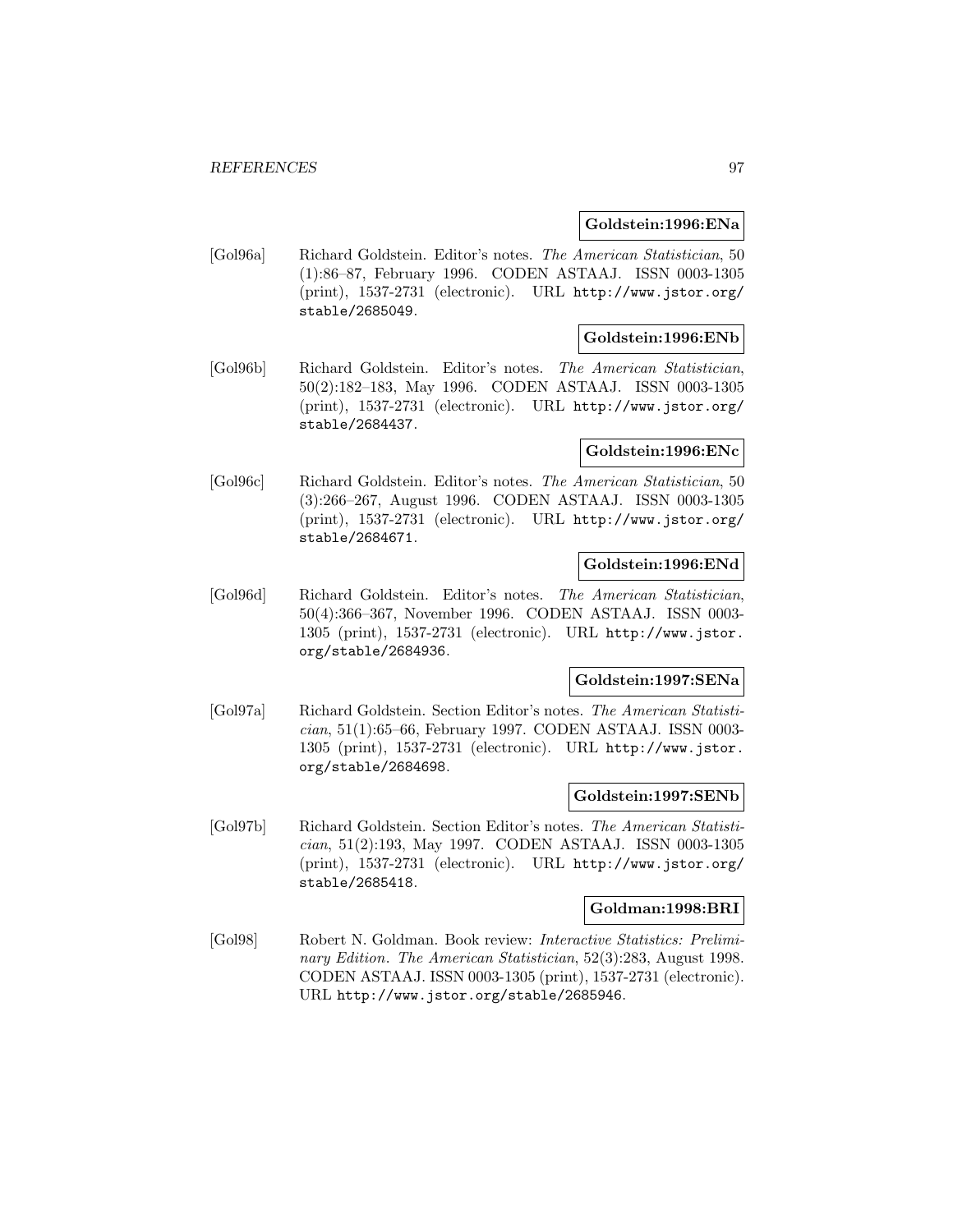#### **Goldstein:1999:BRS**

[Gol99] Richard Goldstein. Book review: Statistics with Stata 5 . The American Statistician, 53(4):392, November 1999. CODEN AS-TAAJ. ISSN 0003-1305 (print), 1537-2731 (electronic). URL http: //www.jstor.org/stable/2686065.

# **Gonzalez:1994:IDQ**

[Gon94] Maria Elena Gonzalez. Improving data quality awareness in the United States Federal Statistical Agencies. The American Statistician, 48(1):12–17, February 1994. CODEN ASTAAJ. ISSN 0003- 1305 (print), 1537-2731 (electronic). URL http://www.jstor. org/stable/2685078.

# **Good:1990:ASC**

[Goo90] I. J. Good. Abstract of "speculations concerning the future of statistics". The American Statistician, 44(2):132–133, May 1990. CODEN ASTAAJ. ISSN 0003-1305 (print), 1537-2731 (electronic). URL http://www.jstor.org/stable/2684151.

### **Gorman:1996:BRB**

[Gor96] Bernard S. Gorman. Book review: [untitled]. The American Statistician, 50(3):257–258, August 1996. CODEN ASTAAJ. ISSN 0003- 1305 (print), 1537-2731 (electronic). URL http://www.jstor. org/stable/2684668.

# **Goel:1997:CAT**

[GPA97] Prem K. Goel, Mario Peruggia, and Baoshe An. Computer-aided teaching of probabilistic modeling for biological phenomena. The American Statistician, 51(2):164–169, May 1997. CODEN AS-TAAJ. ISSN 0003-1305 (print), 1537-2731 (electronic). URL http://www.amstat.org/publications/tas/abstracts/goel. html; http://www.jstor.org/stable/2685411.

## **Grimmett:1996:EVD**

[GR96] D. R. Grimmett and J. R. Ridenhour. The effect of a variable data point on hypothesis tests for means. The American Statistician, 50(2):145–150, May 1996. CODEN ASTAAJ. ISSN 0003- 1305 (print), 1537-2731 (electronic). URL http://www.jstor. org/stable/2684426.

### **Greenland:1991:LJC**

[Gre91] Sander Greenland. On the logical justification of conditional tests for two-by-two contingency tables. The American Statistician, 45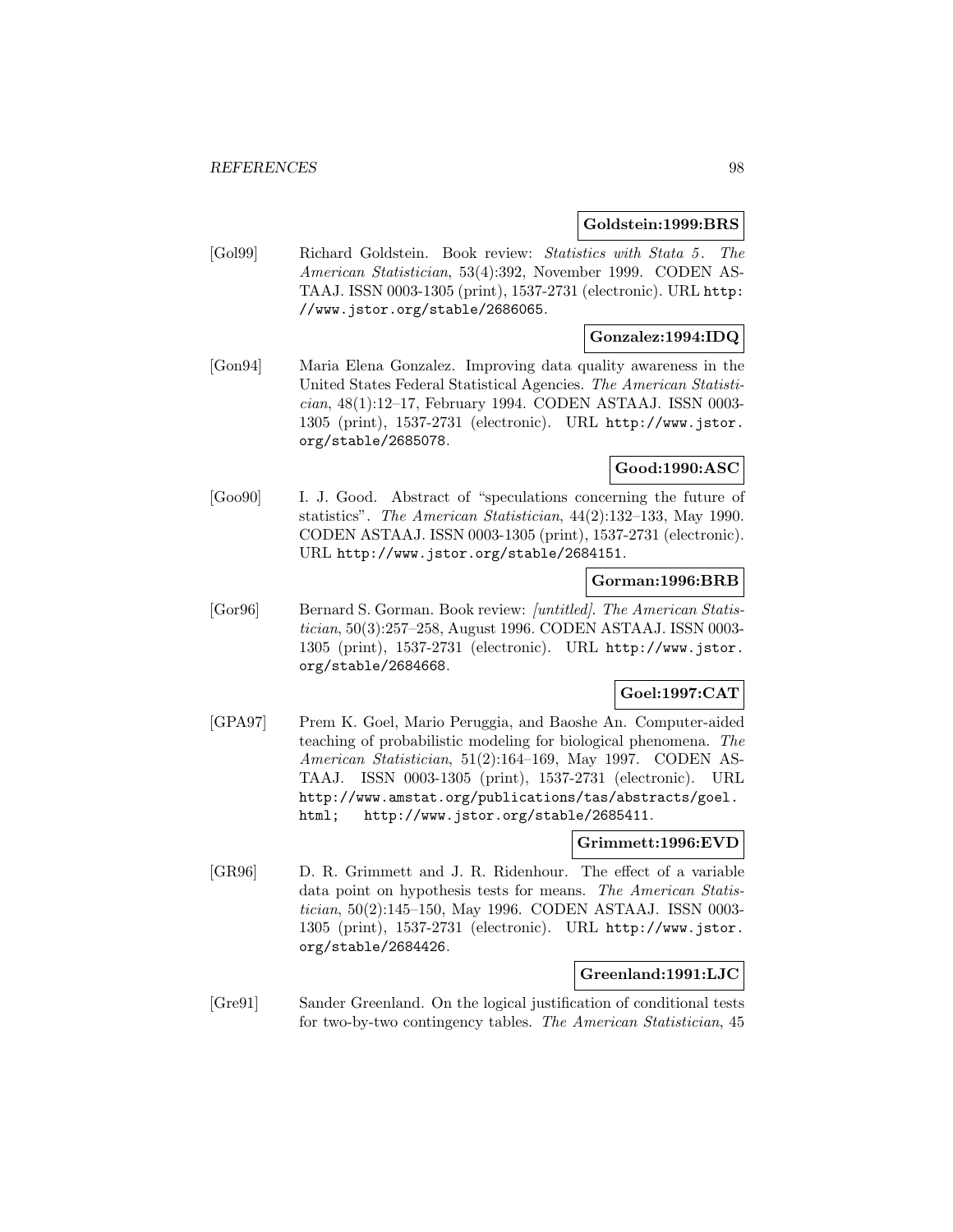(3):248–251, August 1991. CODEN ASTAAJ. ISSN 0003-1305 (print), 1537-2731 (electronic). URL http://www.jstor.org/ stable/2684304.

### **Greenland:1996:LBC**

[Gre96] Sander Greenland. A lower bound for the correlation of exponentiated bivariate normal pairs. The American Statistician, 50(2):163– 164, May 1996. CODEN ASTAAJ. ISSN 0003-1305 (print), 1537- 2731 (electronic). URL http://www.jstor.org/stable/2684430.

### **Groeneveld:1990:RTL**

[Gro90] Richard A. Groeneveld. Ranking teams in a league with two divisions of t teams. The American Statistician, 44(4):277–281, November 1990. CODEN ASTAAJ. ISSN 0003-1305 (print), 1537- 2731 (electronic). URL http://www.jstor.org/stable/2684346.

#### **Groeneveld:1991:IFA**

[Gro91] Richard A. Groeneveld. An influence function approach to describing the skewness of a distribution. The American Statistician, 45(2):97–102, May 1991. CODEN ASTAAJ. ISSN 0003- 1305 (print), 1537-2731 (electronic). URL http://www.jstor. org/stable/2684367.

### **Groshen:1994:SVQ**

[Gro94] Susan Groshen. [statistical values, quality, and certification]: Invited comment. The American Statistician, 48(2):74, May 1994. CODEN ASTAAJ. ISSN 0003-1305 (print), 1537-2731 (electronic). URL http://www.jstor.org/stable/2684246.

# **Groeneveld:1998:CQM**

[Gro98] Richard A. Groeneveld. A class of quantile measures for kurtosis. The American Statistician, 52(4):325–329, November 1998. CO-DEN ASTAAJ. ISSN 0003-1305 (print), 1537-2731 (electronic). URL http://www.amstat.org/publications/tas/abstracts\_ 98/groen.html; http://www.jstor.org/stable/2685435.

#### **Groeneveld:1999:D**

[Gro99a] Richard A. Groeneveld. Discussion. The American Statistician, 53(1):23–??, February 1999. CODEN ASTAAJ. ISSN 0003-1305 (print), 1537-2731 (electronic).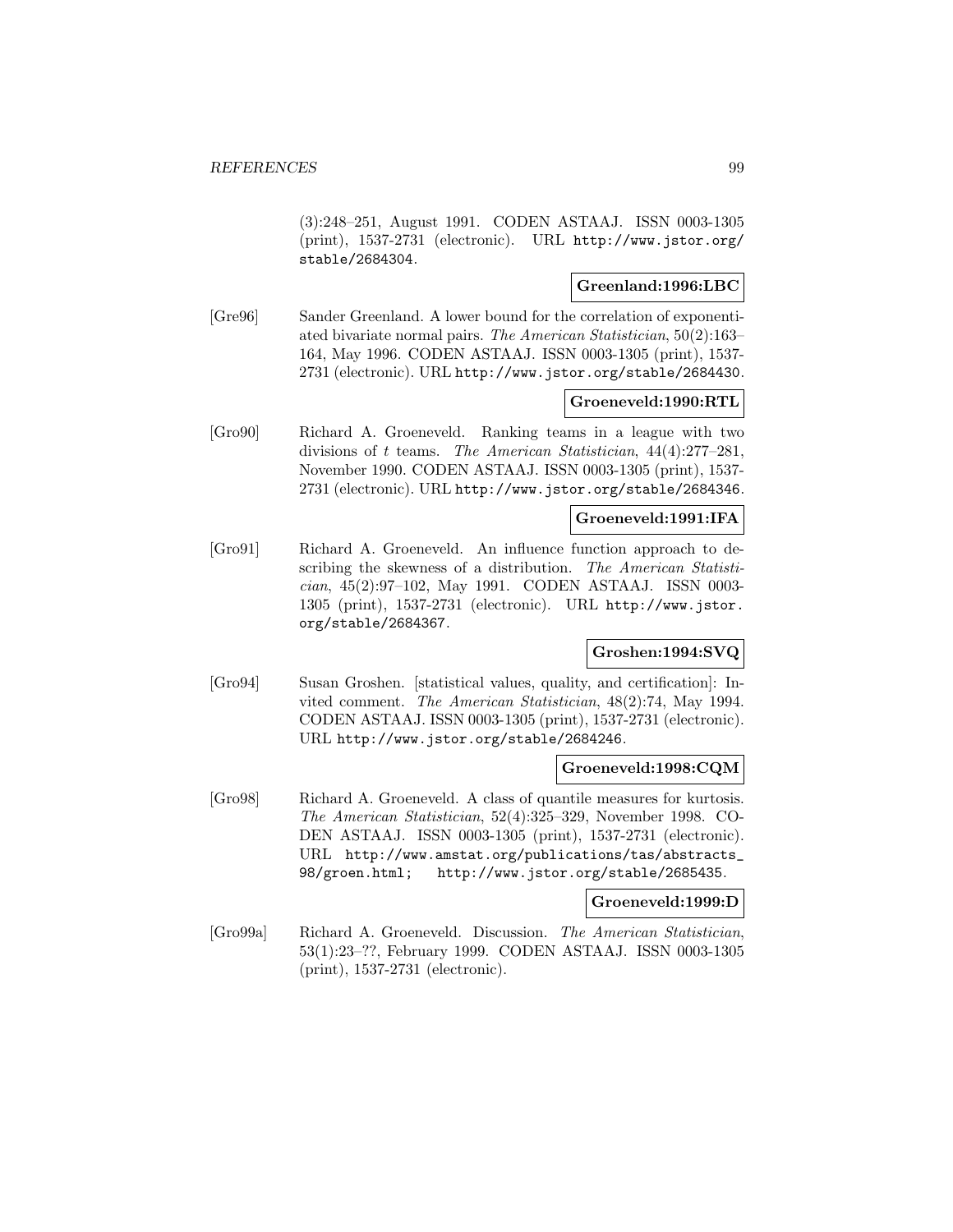#### **Groeneveld:1999:LUC**

[Gro99b] Richard A. Groeneveld. [let's use CQI in our statistics programs]: Discussion. The American Statistician, 53(1):23-25, February 1999. CODEN ASTAAJ. ISSN 0003-1305 (print), 1537-2731 (electronic). URL http://www.jstor.org/stable/2685646.

# **Gbur:1995:KWP**

[GT95] Edward E. Gbur, Jr. and Bruce E. Trumbo. Key words and phrases — the key to scholarly visibility and efficiency in an information explosion. The American Statistician, 49(1):29–33, February 1995. CODEN ASTAAJ. ISSN 0003-1305 (print), 1537-2731 (electronic). URL http://www.jstor.org/stable/2684807.

# **Gunter:1993:TFS**

[Gun93] Bert Gunter. Through a funnel slowly with ball bearing and insight to teach experimental design. The American Statistician, 47(4):265–269, November 1993. CODEN ASTAAJ. ISSN 0003- 1305 (print), 1537-2731 (electronic). URL http://www.jstor. org/stable/2685284.

# **Gunter:1994:SVQ**

[Gun94] Bert Gunter. [statistical values, quality, and certification]: Invited comment. The American Statistician, 48(2):77–78, May 1994. CO-DEN ASTAAJ. ISSN 0003-1305 (print), 1537-2731 (electronic). URL http://www.jstor.org/stable/2684249.

### **Gunawardena:1997:BRB**

[Gun97] K. L. D. Gunawardena. Book review: [untitled]. The American Statistician, 51(1):96, February 1997. CODEN ASTAAJ. ISSN 0003-1305 (print), 1537-2731 (electronic). URL http://www. jstor.org/stable/2684707.

## **Gunter:1998:BRB**

[Gun98] Berton Gunter. Book review: Visual Revelations: Graphical Tales of Fate and Deception from Napoleon Bonaparte to Ross Perot. The American Statistician, 52(1):83–84, February 1998. CODEN ASTAAJ. ISSN 0003-1305 (print), 1537-2731 (electronic). URL http://www.jstor.org/stable/2685574.

### **Gupta:1994:BRB**

[Gup94] Ramesh C. Gupta. Book review: [untitled]. The American Statistician, 48(4):350, November 1994. CODEN ASTAAJ. ISSN 0003-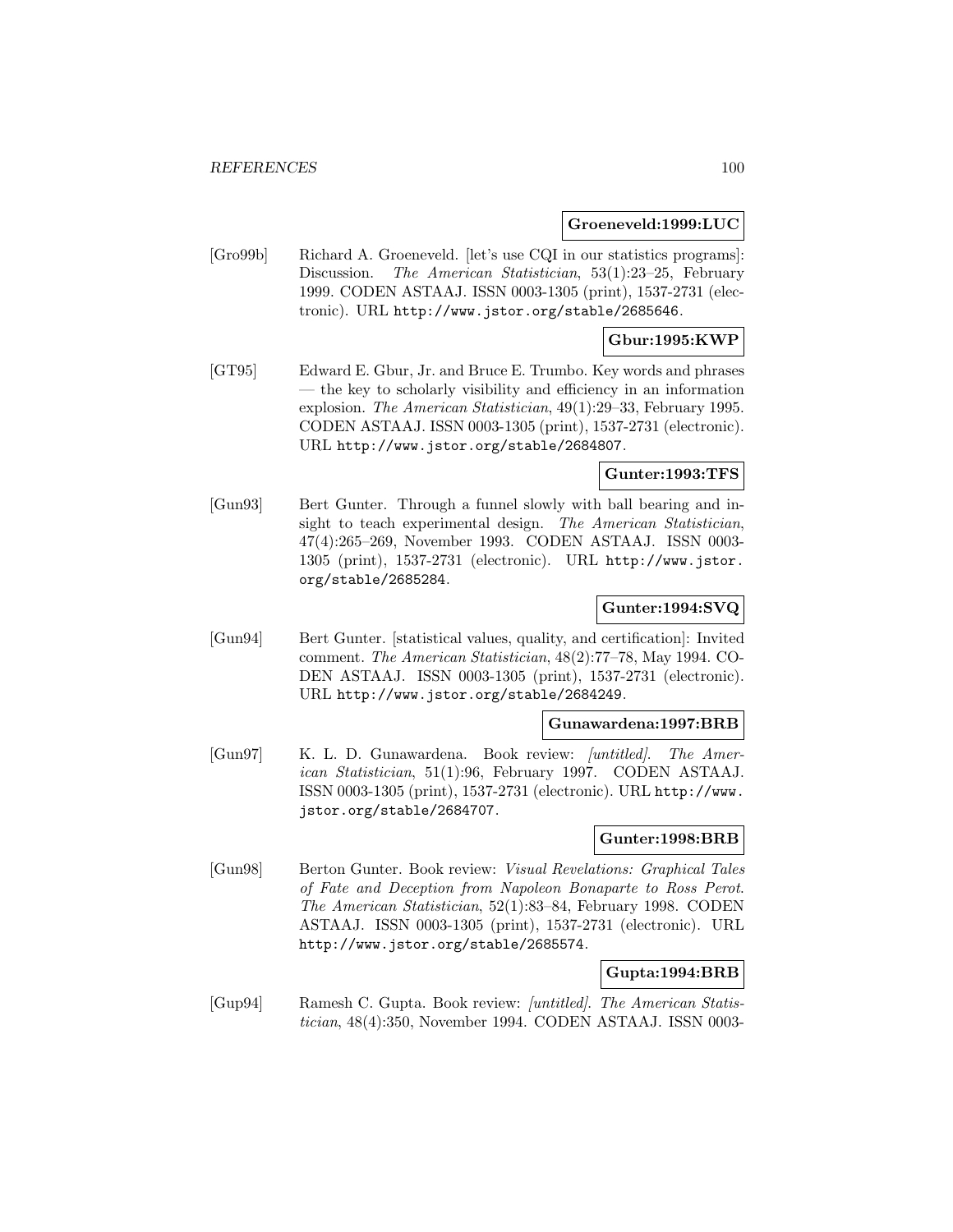1305 (print), 1537-2731 (electronic). URL http://www.jstor. org/stable/2684854.

#### **Goldstein:1993:ENa**

[GV93] Richard Goldstein and Paul F. Velleman. Editor's notes. The American Statistician, 47(1):46–47, February 1993. CODEN AS-TAAJ. ISSN 0003-1305 (print), 1537-2731 (electronic). URL http: //www.jstor.org/stable/2684785.

## **Gray:1994:MSS**

[GW94] J. Brian Gray and William H. Woodall. The maximum size of standardized and internally studentized residuals in regression analysis. The American Statistician, 48(2):111–113, May 1994. CODEN ASTAAJ. ISSN 0003-1305 (print), 1537-2731 (electronic). URL http://www.jstor.org/stable/2684258.

## **Gan:1989:EPO**

[GY89] Gaoxiong Gan and Shie-Shien Yang. An elementary proof of the order-statistics characterization of the Poisson process. The American Statistician, 43(1):45–46, ???? 1989. CODEN ASTAAJ. ISSN 0003-1305 (print), 1537-2731 (electronic). See correction [GY90].

# **Gan:1990:CEP**

[GY90] Gaoxiong Gan and Shie-Shien Yang. Correction: "An elementary proof of the order-statistics characterization of the Poisson process" [Amer. Statist. **43** (1989), no. 1, 45–46]. The American Statistician, 44(1):65, ???? 1990. CODEN ASTAAJ. ISSN 0003-1305 (print), 1537-2731 (electronic). See [GY89].

# **Haaland:1990:HSA**

[Haa90] Perry D. Haaland. Historical sketch of the ASA section on statistical graphics. The American Statistician, 44(2):96–98, May 1990. CODEN ASTAAJ. ISSN 0003-1305 (print), 1537-2731 (electronic). URL http://www.jstor.org/stable/2684138.

### **Hahn:1995:DII**

[Hah95] Gerald J. Hahn. Deming's impact on industrial statistics: Some reflections. The American Statistician, 49(4):336–341, November 1995. CODEN ASTAAJ. ISSN 0003-1305 (print), 1537-2731 (electronic). URL http://www.jstor.org/stable/2684569.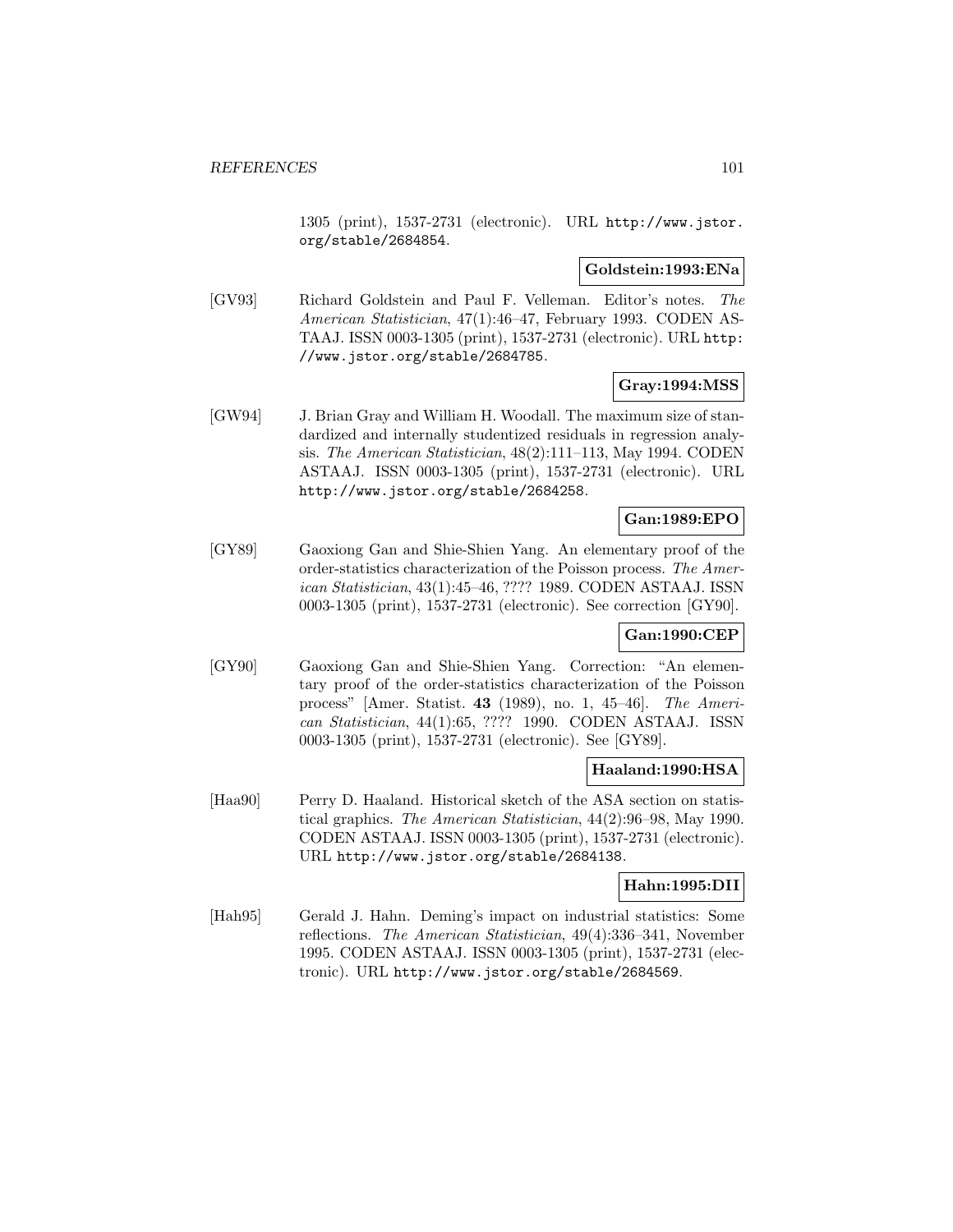#### **Hallahan:1992:BRB**

[Hal92] Charles Hallahan. Book review: DBMS/COPY and DBMS/COPY Plus — (Version 2.0). The American Statistician,  $46(1):49-52$ , February 1992. CODEN ASTAAJ. ISSN 0003-1305 (print), 1537- 2731 (electronic). URL http://www.jstor.org/stable/2684412.

#### **Halvorsen:1994:BRBa**

[Hal94a] Katherine Taylor Halvorsen. Book review: [untitled]. The American Statistician, 48(4):350, November 1994. CODEN ASTAAJ. ISSN 0003-1305 (print), 1537-2731 (electronic). URL http://www. jstor.org/stable/2684853.

#### **Halvorsen:1994:BRBb**

[Hal94b] Katherine Taylor Halvorsen. Book review: [untitled]. The American Statistician, 48(4):350, November 1994. CODEN ASTAAJ. ISSN 0003-1305 (print), 1537-2731 (electronic). URL http://www. jstor.org/stable/2684855.

### **Halvorsen:1995:BRBa**

[Hal95a] Katherine Halvorsen. Book review: [untitled]. The American Statistician, 49(3):321, August 1995. CODEN ASTAAJ. ISSN 0003-1305 (print), 1537-2731 (electronic). URL http://www. jstor.org/stable/2684209.

#### **Halvorsen:1995:BRBb**

[Hal95b] Katherine Halvorsen. Book review: [untitled]. The American Statistician, 49(3):322, August 1995. CODEN ASTAAJ. ISSN 0003-1305 (print), 1537-2731 (electronic). URL http://www. jstor.org/stable/2684211.

#### **Halvorsen:1995:BRBc**

[Hal95c] Katherine Taylor Halvorsen. Book review: [untitled]. The American Statistician, 49(4):398, November 1995. CODEN ASTAAJ. ISSN 0003-1305 (print), 1537-2731 (electronic). URL http://www. jstor.org/stable/2684586.

#### **Hamming:1990:FS**

[Ham90] Richard W. Hamming. The future of statistics. The American Statistician, 44(2):133–135, May 1990. CODEN ASTAAJ. ISSN 0003-1305 (print), 1537-2731 (electronic). URL http://www. jstor.org/stable/2684152.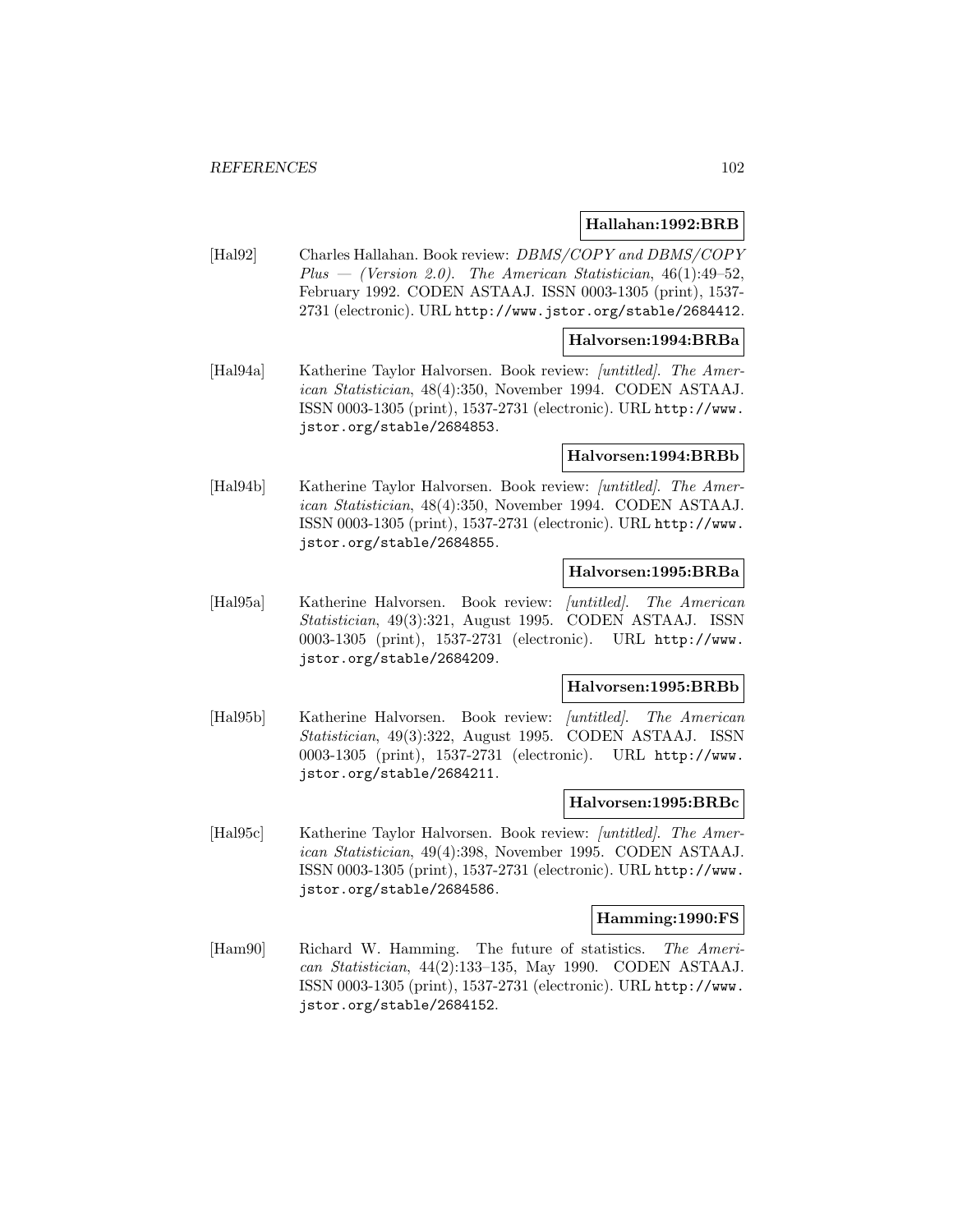#### **Hammer:1997:SES**

[Ham97] Heather Hammer. Symbolic exclusion in statistical literature: The impact of gendered language. The American Statistician, 51(1):13–19, February 1997. CODEN ASTAAJ. ISSN 0003-1305 (print), 1537-2731 (electronic). URL http:// www.amstat.org/publications/tas/abstracts/hammer.html; http://www.jstor.org/stable/2684685.

## **Hand:1992:CTT**

[Han92a] David J. Hand. On comparing two treatments. The American Statistician, 46(3):190–192, August 1992. CODEN ASTAAJ. ISSN 0003-1305 (print), 1537-2731 (electronic). URL http://www. jstor.org/stable/2685211.

# **Hanley:1992:JCD**

[Han92b] James A. Hanley. Jumping to coincidences: Defying odds in the realm of the preposterous. The American Statistician, 46(3):197– 202, August 1992. CODEN ASTAAJ. ISSN 0003-1305 (print), 1537-2731 (electronic). URL http://www.jstor.org/stable/ 2685213.

## **Handcock:1995:BRB**

[Han95] Mark S. Handcock. Book review: [untitled]. The American Statistician, 49(2):238, May 1995. CODEN ASTAAJ. ISSN 0003-1305 (print), 1537-2731 (electronic). URL http://www.jstor.org/ stable/2684650.

### **Hand:1998:DMS**

[Han98] David J. Hand. Data mining: Statistics and more? The American Statistician, 52(2):112–118, May 1998. CODEN ASTAAJ. ISSN 0003-1305 (print), 1537-2731 (electronic). URL http://www.amstat.org/publications/tas/abstracts\_ 98/hand.html; http://www.jstor.org/stable/2685468.

### **Hartlaub:1995:BRB**

[Har95] Bradley A. Hartlaub. Book review: *[untitled]*. The American Statistician, 49(4):397–398, November 1995. CODEN ASTAAJ. ISSN 0003-1305 (print), 1537-2731 (electronic). URL http://www. jstor.org/stable/2684585.

# **Hare:1997:BRB**

[Har97] Lynne B. Hare. Book review: [untitled]. The American Statistician, 51(3):295–296, August 1997. CODEN ASTAAJ. ISSN 0003-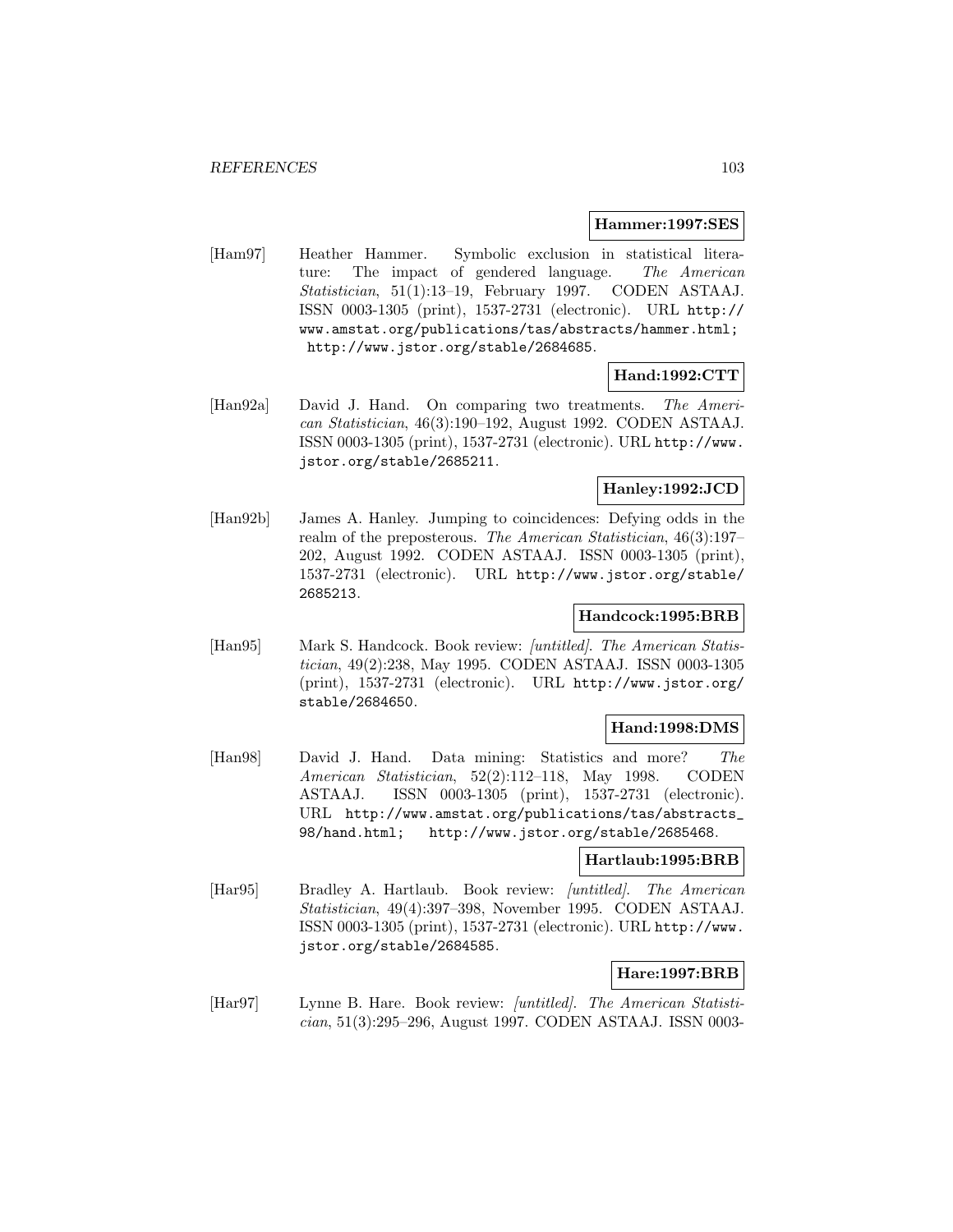1305 (print), 1537-2731 (electronic). URL http://www.jstor. org/stable/2684911.

#### **Haughton:1997:PEF**

[Hau97] Dominique Haughton. Packages for estimating finite mixtures: a review. The American Statistician, 51(2):194–205, May 1997. CO-DEN ASTAAJ. ISSN 0003-1305 (print), 1537-2731 (electronic). URL http://www.jstor.org/stable/2685419.

#### **Hawkins:1991:FFI**

[Haw91] Douglas M. Hawkins. FIRM: Formal inference-based recursive modeling. The American Statistician, 45(2):155, May 1991. CO-DEN ASTAAJ. ISSN 0003-1305 (print), 1537-2731 (electronic). URL http://www.jstor.org/stable/2684385.

#### **Hayden:1994:BRB**

[Hay94] Robert W. Hayden. Book review: *[untitled]*. The American Statistician, 48(4):305–306, November 1994. CODEN ASTAAJ. ISSN 0003-1305 (print), 1537-2731 (electronic). URL http://www. jstor.org/stable/2684840.

## **Hayden:1996:BRB**

[Hay96] Robert W. Hayden. Book review: Review of Two Collections of Data for Use in a First Course in Statistics. The American Statistician, 50(2):168–169, May 1996. CODEN ASTAAJ. ISSN 0003- 1305 (print), 1537-2731 (electronic). URL http://www.jstor. org/stable/2684432.

### **Hayden:1999:BRI**

[Hay99] Robert W. Hayden. Book review: Introduction to Statistical Reasoning. The American Statistician, 53(1):86, February 1999. CO-DEN ASTAAJ. ISSN 0003-1305 (print), 1537-2731 (electronic). URL http://www.jstor.org/stable/2685659.

### **Heitjan:1996:DMR**

[HB96] Daniel F. Heitjan and Srabashi Basu. Distinguishing "missing at random" and "missing completely at random". The American Statistician, 50(3):207–213, August 1996. CODEN ASTAAJ. ISSN 0003-1305 (print), 1537-2731 (electronic). URL http://www. jstor.org/stable/2684656.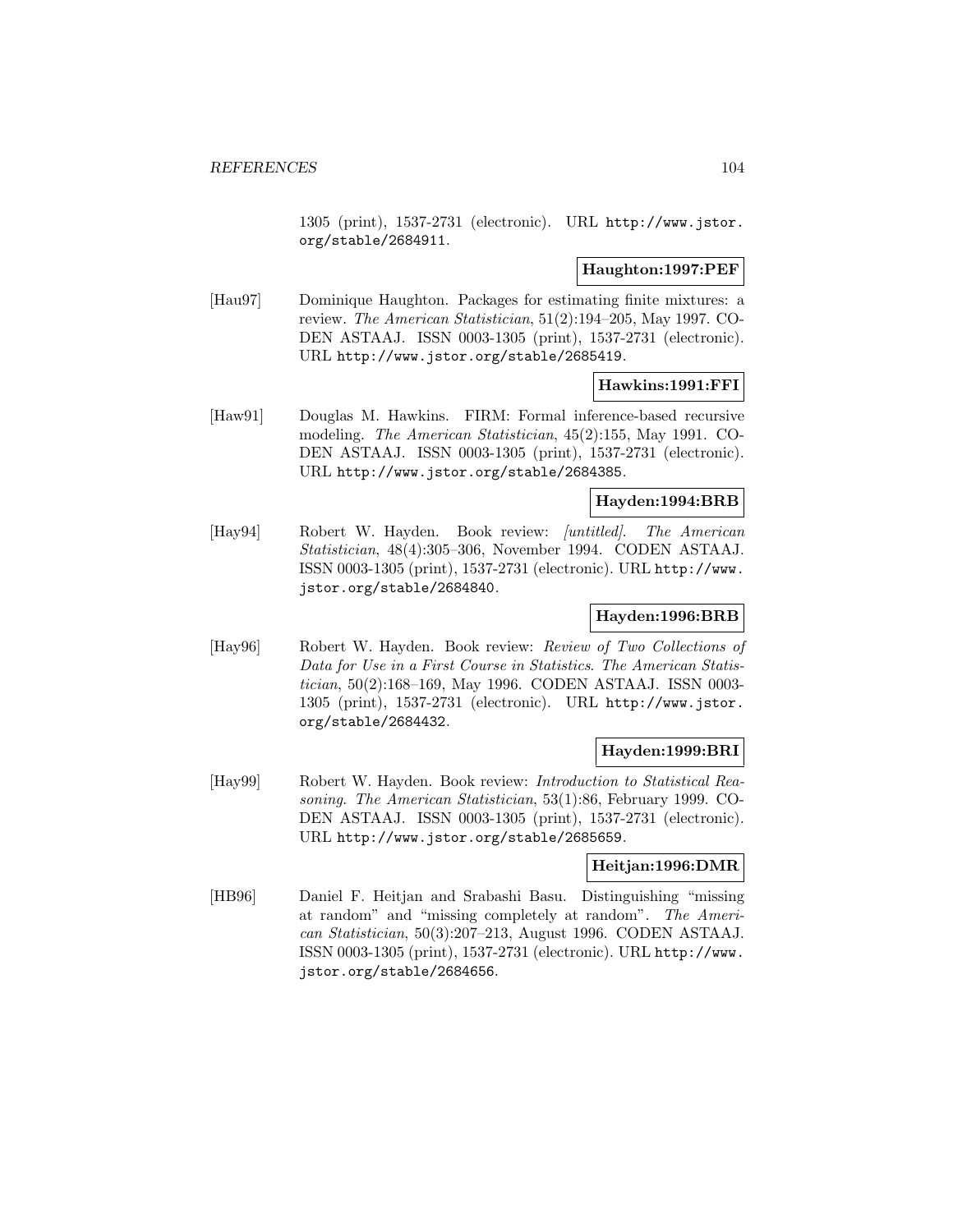#### **Haslett:1991:DGE**

[HBC<sup>+</sup>91] John Haslett, Ronan Bradley, Peter Craig, Antony Unwin, and Graham Wills. Dynamic graphics for exploring spatial data with application to locating global and local anomalies. The American Statistician, 45(3):234–242, August 1991. CODEN ASTAAJ. ISSN 0003-1305 (print), 1537-2731 (electronic). URL http://www. jstor.org/stable/2684298.

# **Hahn:1990:HSQ**

[HBF90] Gerald J. Hahn, Thomas J. Boardman, and David Fluharty. History of the section on quality and productivity of the American Statistical Association. The American Statistician, 44(3):197–199, August 1990. CODEN ASTAAJ. ISSN 0003-1305 (print), 1537- 2731 (electronic). URL http://www.jstor.org/stable/2685334.

# **Hillis:1994:SJI**

[HD94] Stephen L. Hillis and Charles S. Davis. A simple justification of the iterative fitting procedure for generalized linear models. The American Statistician, 48(4):288–289, November 1994. CODEN ASTAAJ. ISSN 0003-1305 (print), 1537-2731 (electronic). URL http://www.jstor.org/stable/2684835.

# **He:1997:QCC**

[He97] Xuming He. Quantile curves without crossing. The American Statistician, 51(2):186–192, May 1997. CODEN ASTAAJ. ISSN 0003-1305 (print), 1537-2731 (electronic). URL http://www. amstat.org/publications/tas/abstracts/he.html; http: //www.jstor.org/stable/2685417.

### **Heiberger:1991:BRB**

[Hei91] Richard M. Heiberger. Book review: *[untitled]*. The American Statistician, 45(4):311–315, November 1991. CODEN ASTAAJ. ISSN 0003-1305 (print), 1537-2731 (electronic). URL http://www. jstor.org/stable/2684463.

# **Helland:1995:SCA**

[Hel95] Inge S. Helland. Simple counterexamples against the conditionality principle. The American Statistician, 49(4):351–356, November 1995. CODEN ASTAAJ. ISSN 0003-1305 (print), 1537-2731 (electronic). URL http://www.jstor.org/stable/2684572.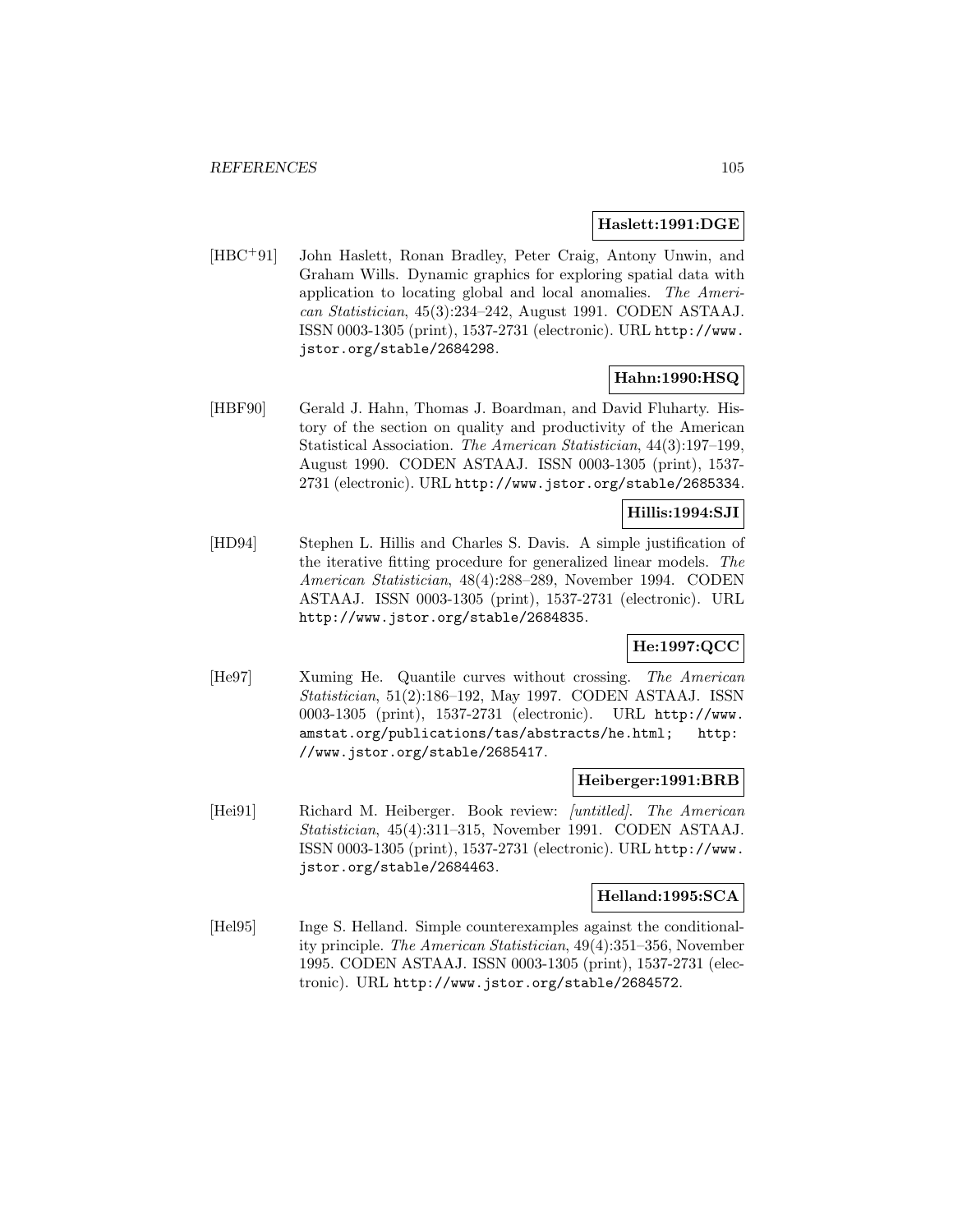#### **Helberg:1999:BRB**

[Hel99] Clay Helberg. Book review: Finding Statistics Online: How to Locate the Elusive Numbers You Need. The American Statistician, 53(3):293–294, August 1999. CODEN ASTAAJ. ISSN 0003- 1305 (print), 1537-2731 (electronic). URL http://www.jstor. org/stable/2686117.

# **Hengartner:1999:NML**

[Hen99] Nicolas W. Hengartner. A note on maximum likelihood estimation. The American Statistician, 53(2):123–125, May 1999. CODEN ASTAAJ. ISSN 0003-1305 (print), 1537-2731 (electronic). URL http://www.jstor.org/stable/2685730.

### **Herson:1990:B**

[Her90] Jay Herson. Biostatistics 2089. The American Statistician, 44(2): 136–137, May 1990. CODEN ASTAAJ. ISSN 0003-1305 (print), 1537-2731 (electronic). URL http://www.jstor.org/stable/ 2684153.

#### **Herrin:1995:BRB**

[Her95] Gary D. Herrin. Book review: [untitled]. The American Statistician, 49(2):238–239, May 1995. CODEN ASTAAJ. ISSN 0003- 1305 (print), 1537-2731 (electronic). URL http://www.jstor. org/stable/2684651.

## **Hess:1990:HSS**

[Hes90] Irene Hess. History of the section on survey research methods. The American Statistician, 44(2):98–100, May 1990. CODEN AS-TAAJ. ISSN 0003-1305 (print), 1537-2731 (electronic). URL http: //www.jstor.org/stable/2684139.

#### **Hyndman:1996:SQS**

[HF96] Rob J. Hyndman and Yanan Fan. Sample quantiles in statistical packages. The American Statistician, 50(4):361–365, November 1996. CODEN ASTAAJ. ISSN 0003-1305 (print), 1537-2731 (electronic). URL http://www.jstor.org/stable/2684934.

### **Harrell:1997:SMS**

[HG97] Frank E. Harrell, Jr. and Richard Goldstein. A survey of microcomputer survival analysis software: The need for an integrated framework. The American Statistician, 51(4):360–373, November 1997. CODEN ASTAAJ. ISSN 0003-1305 (print), 1537-2731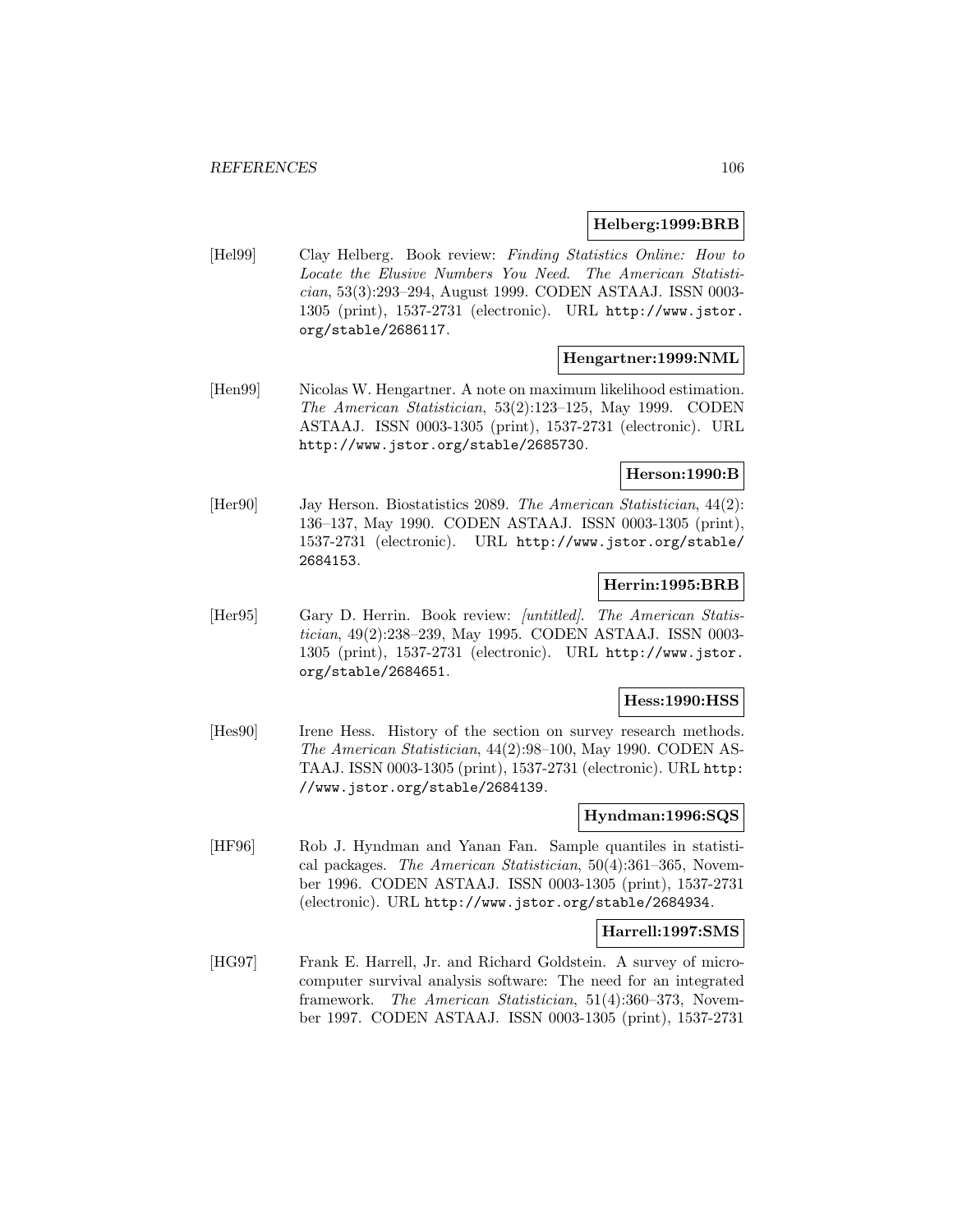(electronic). URL http://www.amstat.org/publications/tas/ abstracts/harrell.html; http://www.jstor.org/stable/ 2685907.

# **Hines:1995:ECS**

[HH95] R. J. O'Hara Hines and W. G. S. Hines. Exploring Cook's statistic graphically. The American Statistician, 49(4):389–394, November 1995. CODEN ASTAAJ. ISSN 0003-1305 (print), 1537-2731 (electronic). URL http://www.jstor.org/stable/2684582.

## **Hayes:1999:SGL**

[HH99] Kevin Hayes and John Haslett. Simplifying general least squares. The American Statistician, 53(4):376–381, November 1999. CO-DEN ASTAAJ. ISSN 0003-1305 (print), 1537-2731 (electronic). URL http://www.jstor.org/stable/2686060.

# **Hill:1991:LRA**

[HHB91] L. Robert Hill, William G. Hammond, and John R. Benfield. Logistic regression analysis in experimental bronchial carcinogenesis. The American Statistician, 45(3):184–186, August 1991. CODEN ASTAAJ. ISSN 0003-1305 (print), 1537-2731 (electronic). URL http://www.jstor.org/stable/2684287.

# **Hahn:1999:ISS**

[HHHZ99] Gerald J. Hahn, William J. Hill, Roger W. Hoerl, and Stephen A. Zinkgraf. The impact of six sigma improvement—A glimpse into the future of statistics. The American Statistician, 53(3):208–215, August 1999. CODEN ASTAAJ. ISSN 0003-1305 (print), 1537- 2731 (electronic). URL http://www.jstor.org/stable/2686099.

#### **Hoerl:1993:SIS**

[HHJL93] Roger W. Hoerl, Jeffrey H. Hooper, Peter J. Jacobs, and James M. Lucas. Skills for industrial statisticians to survive and prosper in the emerging quality environment. The American Statistician, 47(4):280–292, November 1993. CODEN ASTAAJ. ISSN 0003- 1305 (print), 1537-2731 (electronic). URL http://www.jstor. org/stable/2685288.

#### **Higgins:1999:LUC**

[Hig99a] James J. Higgins. [let's use CQI in our statistics programs]: Reply. The American Statistician, 53(1):26–27, February 1999. CODEN ASTAAJ. ISSN 0003-1305 (print), 1537-2731 (electronic). URL http://www.jstor.org/stable/2685647.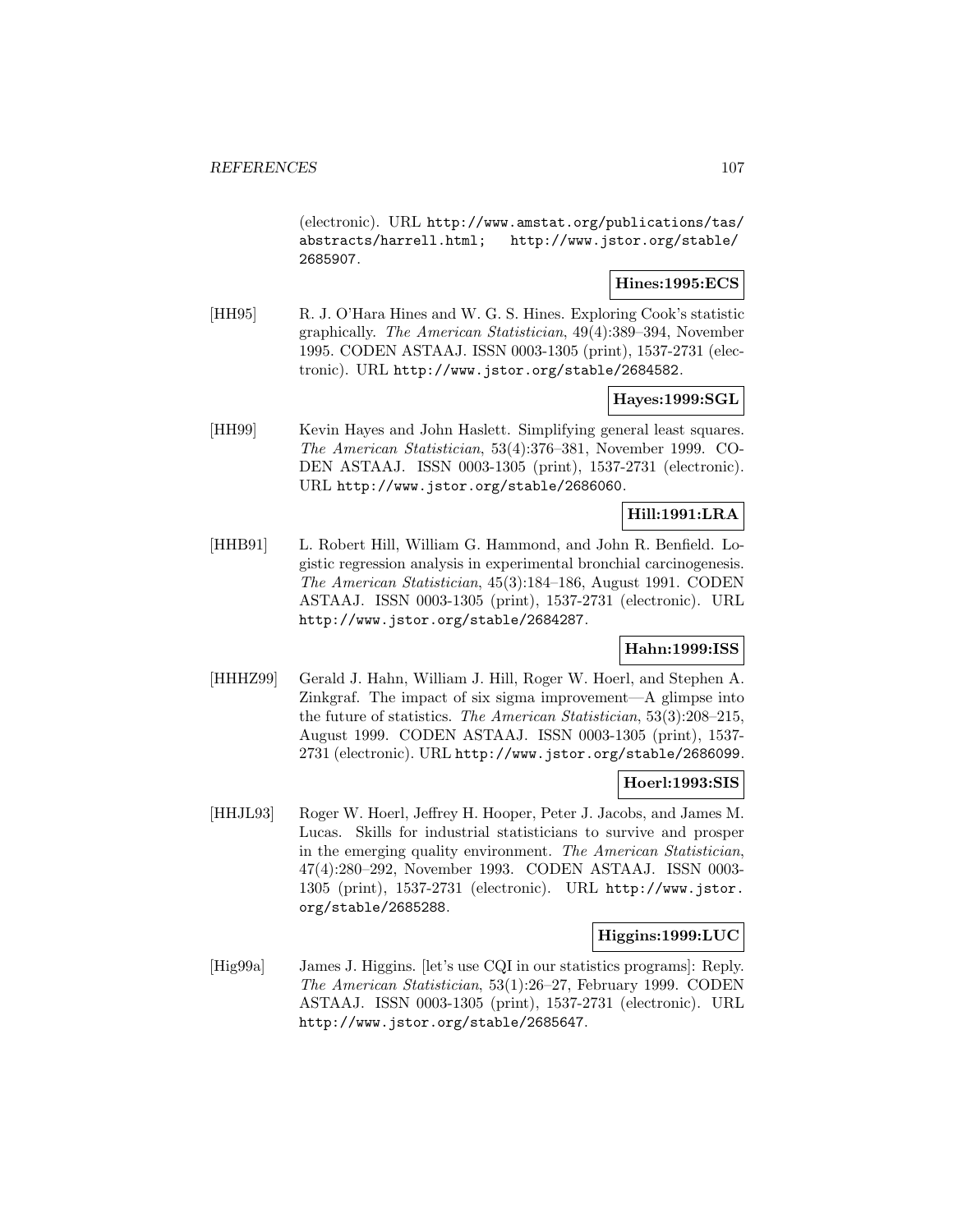# **Higgins:1999:LE**

[Hig99b] James J. Higgins. Letters to the editor. The American Statistician, 53(2):170–??, 1999. CODEN ASTAAJ. ISSN 0003-1305 (print), 1537-2731 (electronic).

# **Higgins:1999:NSN**

[Hig99c] James J. Higgins. Nonmathematical statistics: a new direction for the undergraduate discipline. The American Statistician, 53(1):1– 6, February 1999. CODEN ASTAAJ. ISSN 0003-1305 (print), 1537-2731 (electronic). URL http://www.jstor.org/stable/ 2685641.

## **Higgins:1999:R**

[Hig99d] James J. Higgins. Reply. The American Statistician, 53(1):26– ??, February 1999. CODEN ASTAAJ. ISSN 0003-1305 (print), 1537-2731 (electronic).

## **Hilbe:1993:BRB**

[Hil93] Joseph M. Hilbe. Book review: *Generalized Additive Models Soft*ware. The American Statistician, 47(1):59–64, February 1993. CO-DEN ASTAAJ. ISSN 0003-1305 (print), 1537-2731 (electronic). URL http://www.jstor.org/stable/2684787.

# **Hilbe:1994:BRB**

[Hil94] Joseph M. Hilbe. Book review: Generalized Linear Models. The American Statistician, 48(3):255–265, August 1994. CODEN AS-TAAJ. ISSN 0003-1305 (print), 1537-2731 (electronic). URL http: //www.jstor.org/stable/2684732.

### **Hilbe:1996:BRB**

[Hil96a] Joseph Hilbe. Book review: Windows File Conversion Software. The American Statistician, 50(3):268–270, August 1996. CODEN ASTAAJ. ISSN 0003-1305 (print), 1537-2731 (electronic). URL http://www.jstor.org/stable/2684672.

### **Hillmer:1996:PSA**

[Hil96b] Steven C. Hillmer. A problem-solving approach to teaching business statistics. The American Statistician, 50(3):249–256, August 1996. CODEN ASTAAJ. ISSN 0003-1305 (print), 1537-2731 (electronic). URL http://www.jstor.org/stable/2684667.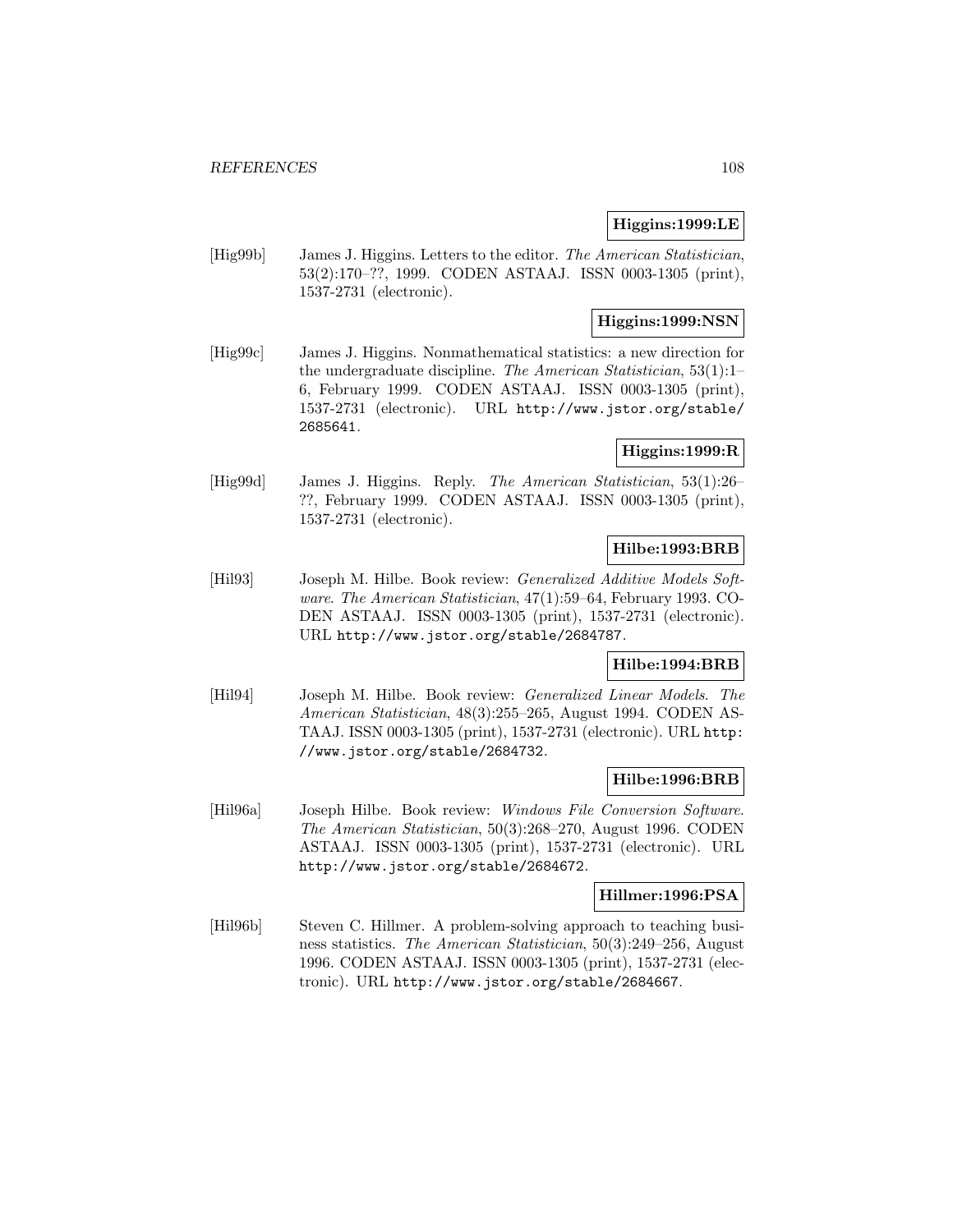#### **Hilbe:1997:SENa**

[Hil97a] Joseph Hilbe. Section Editor's notes. The American Statistician, 51(3):284, August 1997. CODEN ASTAAJ. ISSN 0003- 1305 (print), 1537-2731 (electronic). URL http://www.jstor. org/stable/2684907.

### **Hilbe:1997:SENb**

[Hil97b] Joseph Hilbe. Section Editor's notes. The American Statistician, 51(4):359, November 1997. CODEN ASTAAJ. ISSN 0003-1305 (print), 1537-2731 (electronic). URL http://www.amstat.org/ publications/tas/abstracts/hilbe.html; http://www.jstor. org/stable/2685906.

### **Hilbe:1998:SENa**

[Hil98a] Joseph Hilbe. Section Editor's notes. The American Statistician, 52(1):70, February 1998. CODEN ASTAAJ. ISSN 0003- 1305 (print), 1537-2731 (electronic). URL http://www.jstor. org/stable/2685571.

### **Hilbe:1998:SENb**

[Hil98b] Joseph Hilbe. Section Editor's notes. The American Statistician, 52(3):266, August 1998. CODEN ASTAAJ. ISSN 0003- 1305 (print), 1537-2731 (electronic). URL http://www.jstor. org/stable/2685941.

### **Hilbe:1999:SEN**

[Hil99] Joseph Hilbe. Section Editor's notes. The American Statistician, 53(2):147–148, May 1999. CODEN ASTAAJ. ISSN 0003- 1305 (print), 1537-2731 (electronic). URL http://www.jstor. org/stable/2685735.

## **Hines:1996:PPA**

[Hin96] W. G. S. Hines. Pragmatics of pooling in ANOVA tables. The American Statistician, 50(2):127–139, May 1996. CODEN AS-TAAJ. ISSN 0003-1305 (print), 1537-2731 (electronic). URL http: //www.jstor.org/stable/2684424.

### **Hayden:1992:PHS**

[HK92] Robert W. Hayden and Farid Kianifard. Preparing high school mathematics teachers to teach statistics. The American Statistician, 46(4):290–295, November 1992. CODEN ASTAAJ. ISSN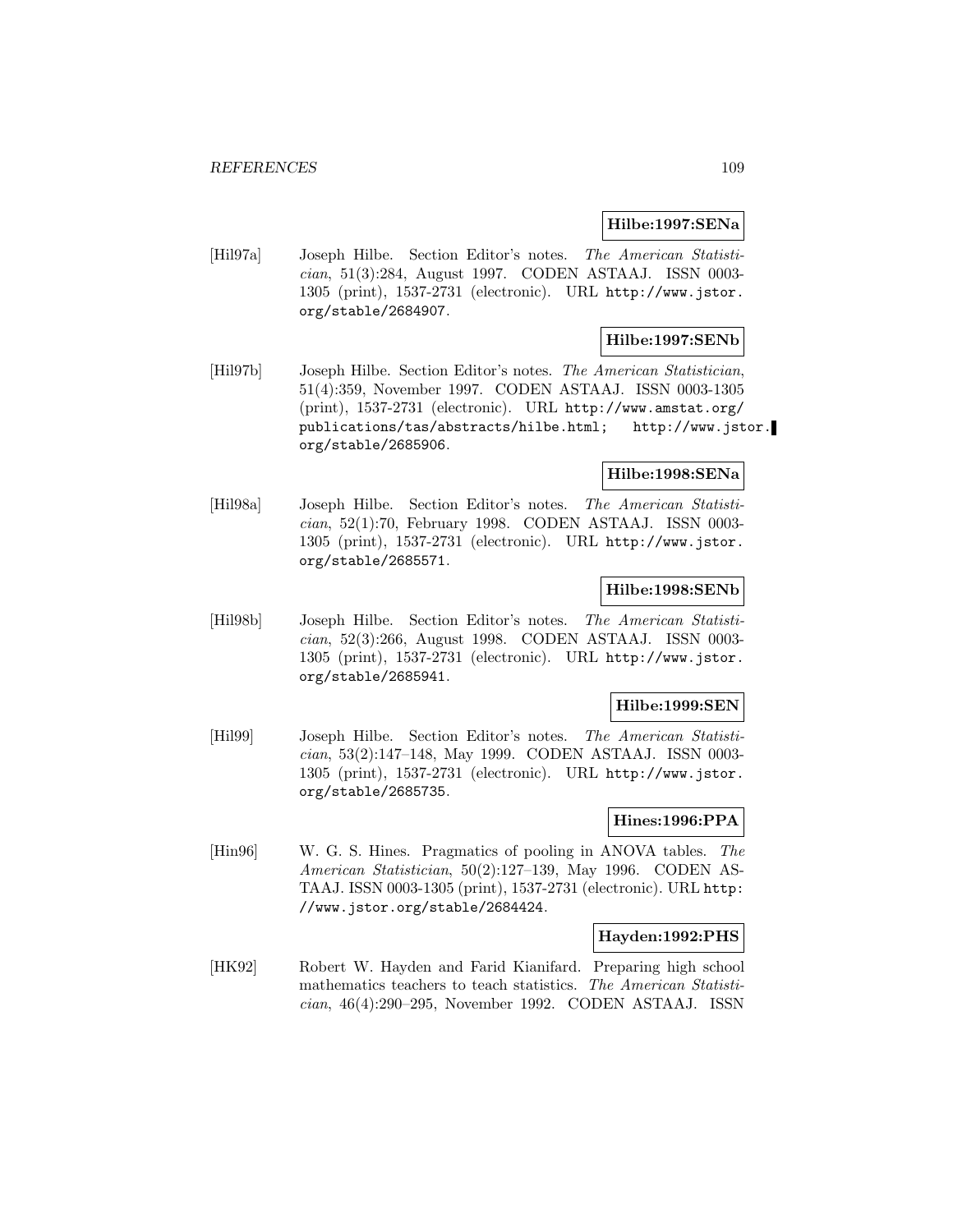0003-1305 (print), 1537-2731 (electronic). URL http://www. jstor.org/stable/2685316.

## **Hayter:1996:NCP**

[HL96] A. J. Hayter and W. Liu. A note on the calculation of  $Pr(X_1 <$  $X_2 \cdots \langle X_k \rangle$ . The American Statistician, 50(4):365, November 1996. CODEN ASTAAJ. ISSN 0003-1305 (print), 1537-2731 (electronic). URL http://www.jstor.org/stable/2684935.

#### **Hadi:1998:SCN**

[HL98] Ali S. Hadi and Robert F. Ling. Some cautionary notes on the use of principal components regression. The American Statistician, 52(1):15–19, February 1998. CODEN ASTAAJ. ISSN 0003-1305 (print), 1537-2731 (electronic). URL http://www.amstat.org/ publications/tas/abstracts\_98/hadi.html; http://www. jstor.org/stable/2685559.

## **Horton:1999:RSF**

[HL99] Nicholas J. Horton and Stuart R. Lipsitz. Review of software to fit generalized estimating equation regression models. The American Statistician, 53(2):160–169, May 1999. CO-DEN ASTAAJ. ISSN 0003-1305 (print), 1537-2731 (electronic). URL http://www.amstat.org/publications/tas/horton.pdf; http://www.jstor.org/stable/2685737.

## **Hahn:1993:ASI**

[HM93] Gerald J. Hahn and William Q. Meeker. Assumptions for statistical inference. The American Statistician, 47(1):1–11, February 1993. CODEN ASTAAJ. ISSN 0003-1305 (print), 1537-2731 (electronic). URL http://www.jstor.org/stable/2684774.

#### **Hintze:1998:VPB**

[HN98] Jerry L. Hintze and Ray D. Nelson. Violin plots: a box plot-density trace synergism. The American Statistician, 52 (2):181–184, May 1998. CODEN ASTAAJ. ISSN 0003-1305 (print), 1537-2731 (electronic). URL http://www.amstat. org/publications/tas/abstracts\_98/hintze.html; http: //www.jstor.org/stable/2685478.

## **Hodges:1994:SVQ**

[Hod94] James S. Hodges. [statistical values, quality, and certification]: Invited comment. The American Statistician, 48(2):75, May 1994.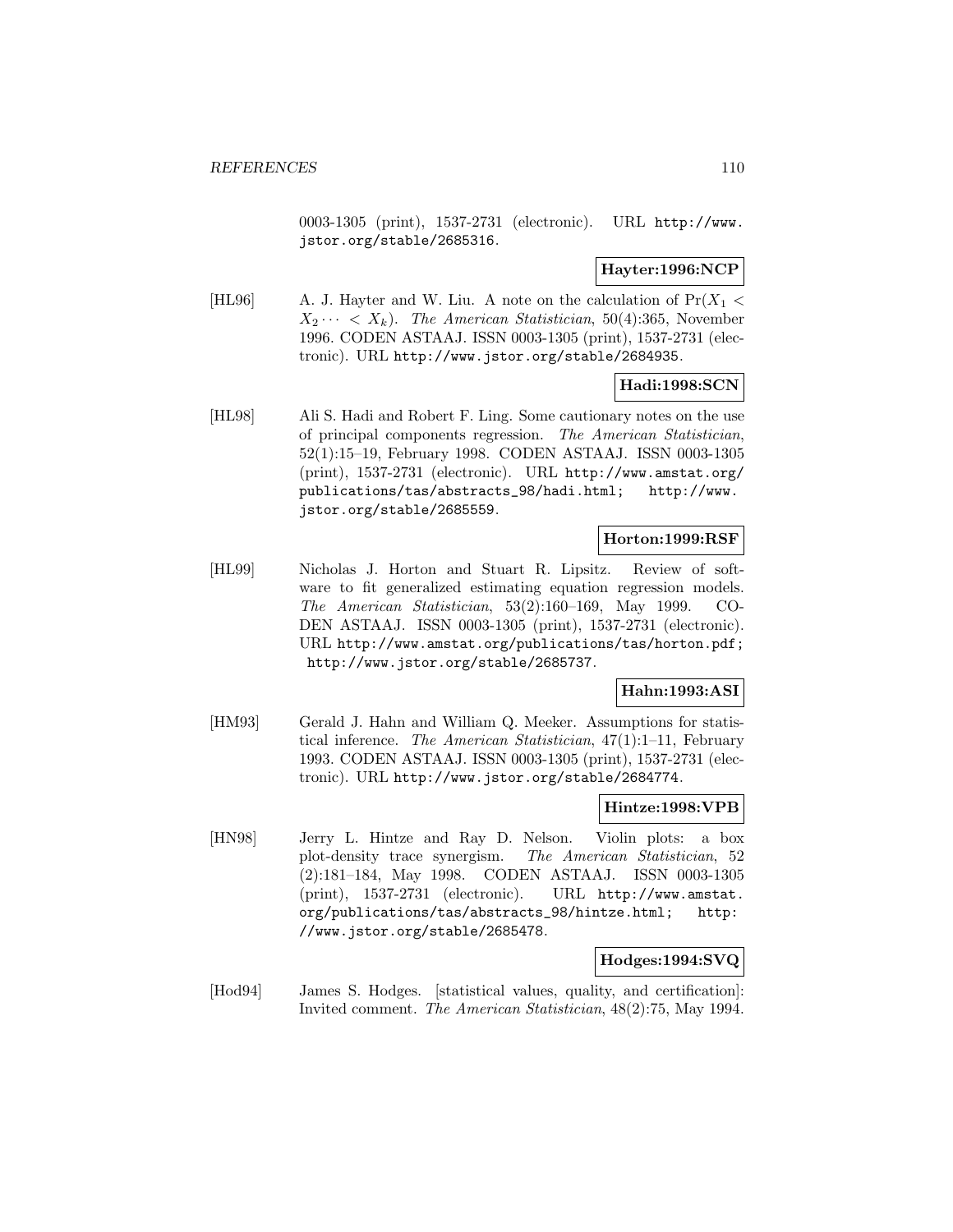CODEN ASTAAJ. ISSN 0003-1305 (print), 1537-2731 (electronic). URL http://www.jstor.org/stable/2684247.

### **Hoeting:1997:BRB**

[Hoe97] Jennifer Hoeting. Book review: [untitled]. The American Statistician, 51(1):93–94, February 1997. CODEN ASTAAJ. ISSN 0003- 1305 (print), 1537-2731 (electronic). URL http://www.jstor. org/stable/2684702.

# **Hoerl:1998:BRB**

[Hoe98] Roger Hoerl. Book review: The Pocket Statistician: a Practical Guide to Quality Improvement. The American Statistician, 52 (1):84–85, February 1998. CODEN ASTAAJ. ISSN 0003-1305 (print), 1537-2731 (electronic). URL http://www.jstor.org/ stable/2685575.

# **Hoffman:1991:BRB**

[Hof91] Donna L. Hoffman. Book review: *[untitled]*. The American Statistician, 45(4):305–311, November 1991. CODEN ASTAAJ. ISSN 0003-1305 (print), 1537-2731 (electronic). URL http://www. jstor.org/stable/2684462.

## **Hogg:1991:SEI**

[Hog91] Robert V. Hogg. Statistical education: Improvements are badly needed. The American Statistician, 45(4):342–343, November 1991. CODEN ASTAAJ. ISSN 0003-1305 (print), 1537-2731 (electronic). URL http://www.jstor.org/stable/2684473.

# **Hogan:1992:PES**

[Hog92a] Howard Hogan. The 1990 post-enumeration survey: An overview. The American Statistician, 46(4):261–269, November 1992. CO-DEN ASTAAJ. ISSN 0003-1305 (print), 1537-2731 (electronic). URL http://www.jstor.org/stable/2685308.

## **Hogg:1992:SCS**

[Hog92b] Robert V. Hogg. [statistical consulting is scholarship]: Invited comment. The American Statistician, 46(4):301–302, November 1992. CODEN ASTAAJ. ISSN 0003-1305 (print), 1537-2731 (electronic). URL http://www.jstor.org/stable/2685320.

# **Hogg:1994:CSE**

[Hog94] Robert V. Hogg. A core in statistics for engineering students. The American Statistician, 48(4):285–287, November 1994. CODEN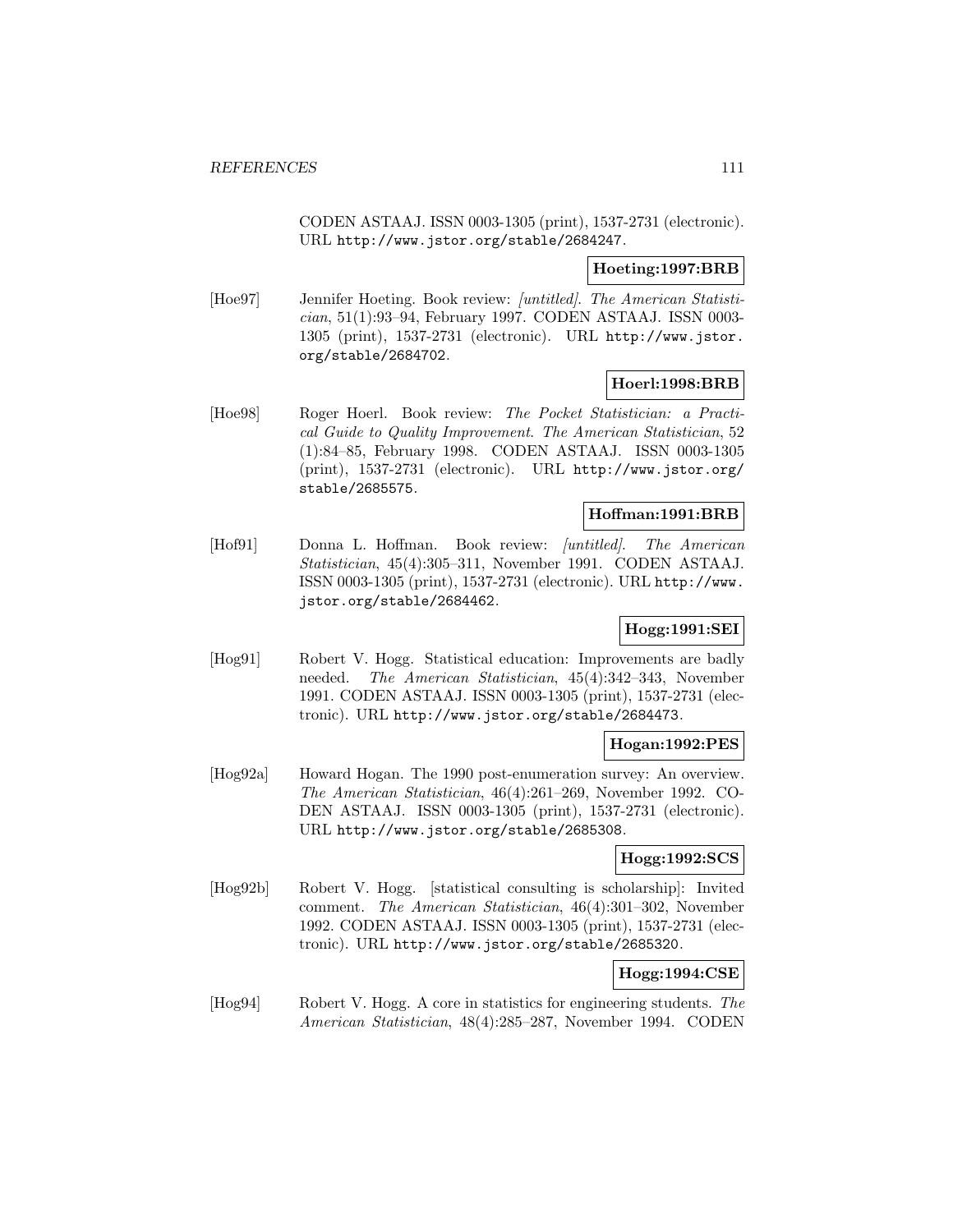ASTAAJ. ISSN 0003-1305 (print), 1537-2731 (electronic). URL http://www.jstor.org/stable/2684834.

## **Hogg:1999:LUCa**

[Hog99a] Robert V. Hogg. Let's use CQI in our statistics programs. The American Statistician, 53(1):7–14, February 1999. CODEN AS-TAAJ. ISSN 0003-1305 (print), 1537-2731 (electronic). URL http: //www.jstor.org/stable/2685642.

# **Hogg:1999:LUCb**

[Hog99b] Robert V. Hogg. [let's use CQI in our statistics programs]: Reply. The American Statistician, 53(1):27–28, February 1999. CODEN ASTAAJ. ISSN 0003-1305 (print), 1537-2731 (electronic). URL http://www.jstor.org/stable/2685648.

## **Hogg:1999:R**

[Hog99c] Robert V. Hogg. Reply. The American Statistician, 53(1):27–??, February 1999. CODEN ASTAAJ. ISSN 0003-1305 (print), 1537- 2731 (electronic).

### **Holmes:1995:BRB**

[Hol95] Peter Holmes. Book review: [untitled]. The American Statistician, 49(3):276, August 1995. CODEN ASTAAJ. ISSN 0003- 1305 (print), 1537-2731 (electronic). URL http://www.jstor. org/stable/2684200.

### **Holcomb:1999:BRB**

[Hol99] John P. Holcomb. Book reviews: Applied Regression Analysis, 3rd edition and Applied Regression Analysis: A Research Tool, 2nd edition. The American Statistician, 53(2):170–171, May 1999. CODEN ASTAAJ. ISSN 0003-1305 (print), 1537-2731 (electronic). URL http://www.jstor.org/stable/2685739.

### **Hombas:1997:WTE**

[Hom97] V. C. Hombas. Waiting time and expected waiting time: Paradoxical situations. The American Statistician, 51(2):130–133, May 1997. CODEN ASTAAJ. ISSN 0003-1305 (print), 1537-2731 (electronic). URL http://www.amstat.org/publications/tas/ abstracts/hombas.html; http://www.jstor.org/stable/2685403.

## **Hombas:1998:LE**

[Hom98] V. C. Hombas. Letters to the editor. The American Statistician, 52(2):203, May 1998. CODEN ASTAAJ. ISSN 0003-1305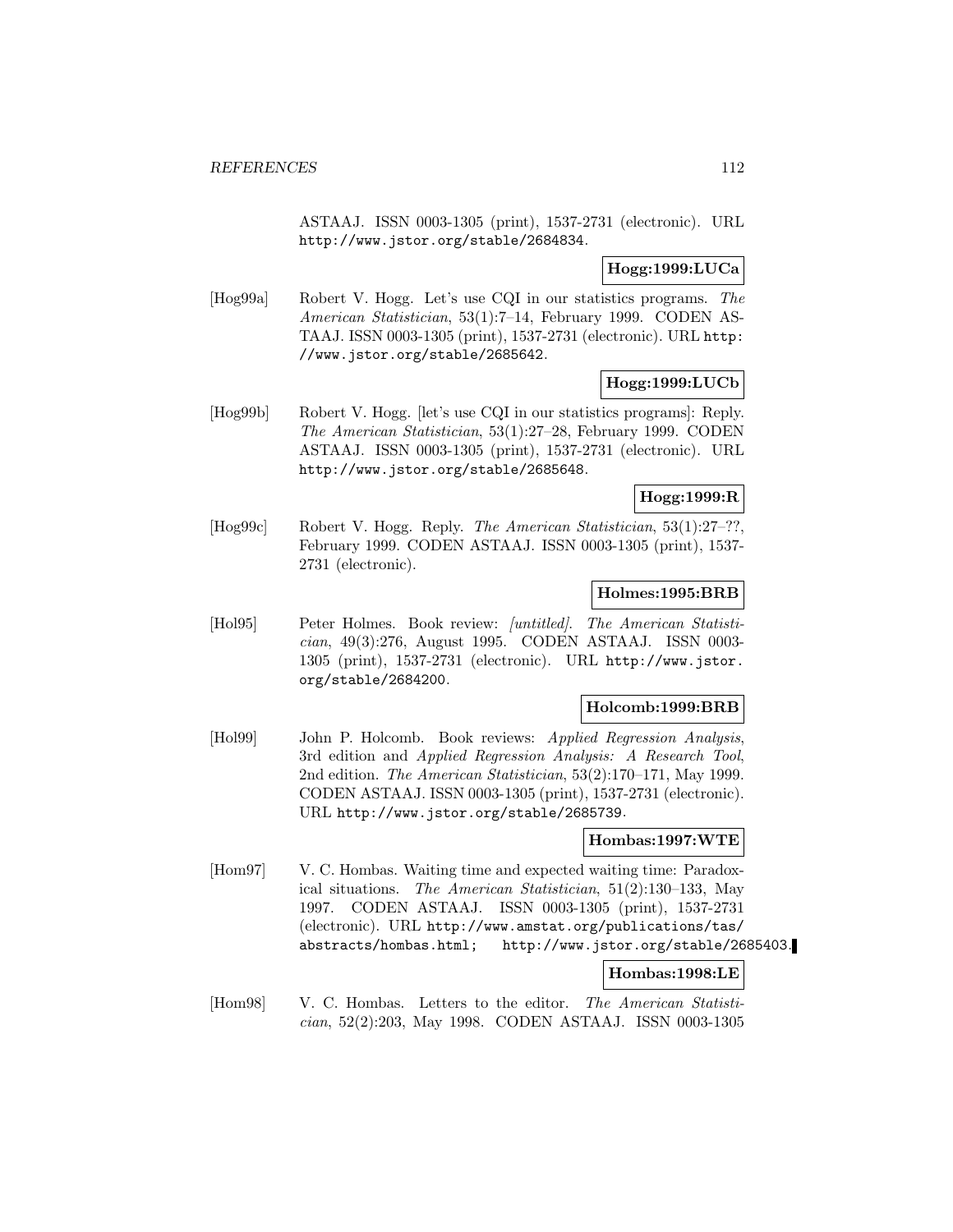(print), 1537-2731 (electronic). URL http://www.jstor.org/ stable/2685486.

### **Hosking:1992:MME**

[Hos92] J. R. M. Hosking. Moments or L moments? an example comparing two measures of distributional shape. The American Statistician, 46(3):186–189, August 1992. CODEN ASTAAJ. ISSN 0003- 1305 (print), 1537-2731 (electronic). URL http://www.jstor. org/stable/2685210.

#### **Houghton:1997:PEF**

[Hou97] Dominique Houghton. Packages for estimating finite mixtures: a review. The American Statistician, 51(2):194–??, May 1997. CODEN ASTAAJ. ISSN 0003-1305 (print), 1537-2731 (electronic). URL http://www.amstat.org/publications/tas/ abstracts/haughton.html.

### **Hedayat:1998:EUS**

[HR98] A. S. Hedayat and Weining Z. Robieson. Exclusion of an undesirable sample from the support of a simple random sample. The American Statistician, 52(1):41–43, February 1998. CO-DEN ASTAAJ. ISSN 0003-1305 (print), 1537-2731 (electronic). URL http://www.amstat.org/publications/tas/abstracts\_ 98/hedayat.html; http://www.jstor.org/stable/2685565.

#### **Haunsperger:1991:LCS**

[HS91] Deanna B. Haunsperger and Donald G. Saari. The lack of consistency for statistical decision procedures. The American Statistician, 45(3):252–255, August 1991. CODEN ASTAAJ. ISSN 0003- 1305 (print), 1537-2731 (electronic). URL http://www.jstor. org/stable/2684305.

### **Hettmansperger:1992:CNM**

[HS92] Thomas P. Hettmansperger and Simon J. Sheather. A cautionary note on the method of least median squares. The American Statistician, 46(2):79–83, May 1992. CODEN ASTAAJ. ISSN 0003- 1305 (print), 1537-2731 (electronic). URL http://www.jstor. org/stable/2684169.

## **Harville:1994:HCA**

[HS94] David A. Harville and Michael H. Smith. The home-court advantage: How large is it and does it vary from team to team? The American Statistician, 48(1):22–28, February 1994. CODEN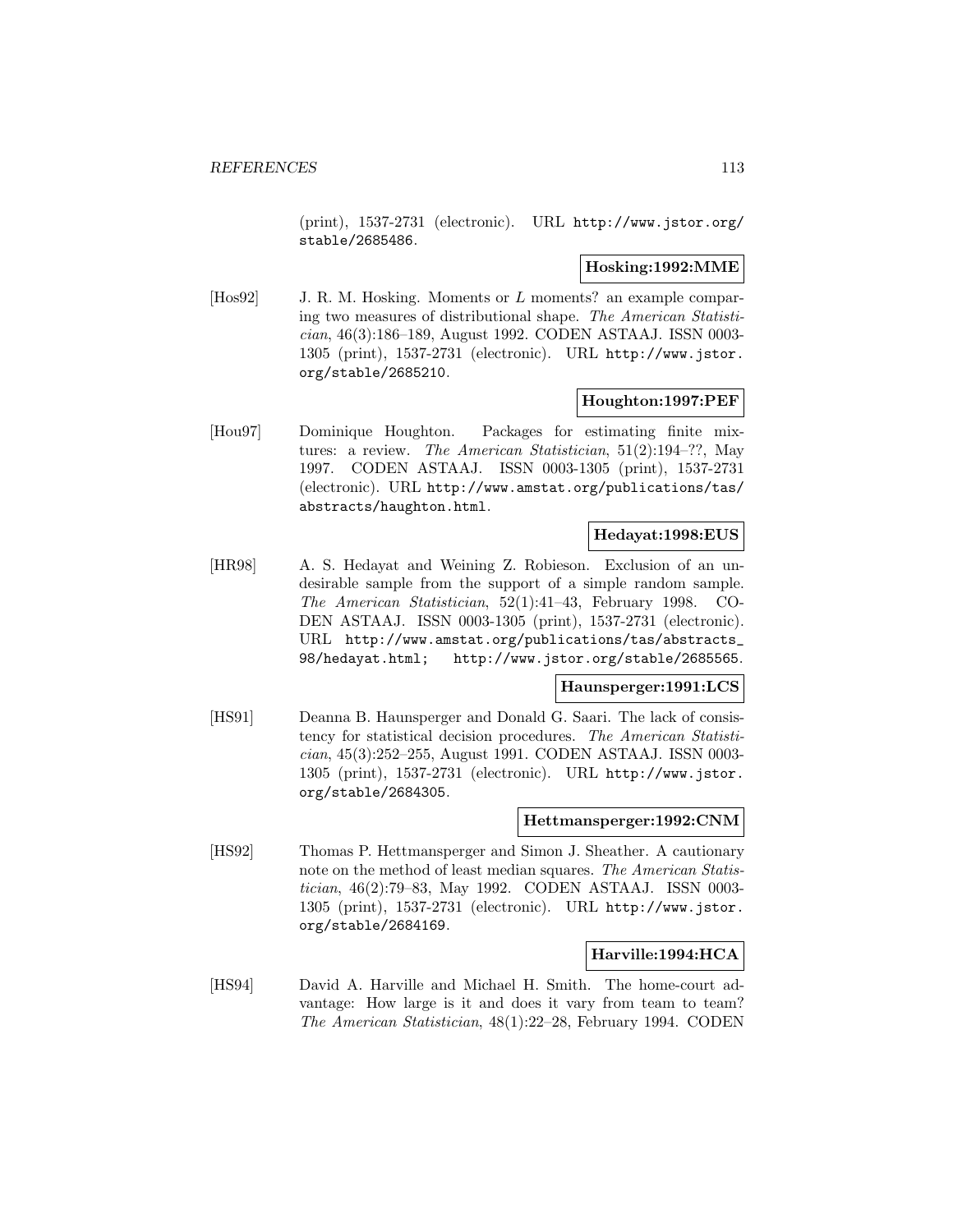ASTAAJ. ISSN 0003-1305 (print), 1537-2731 (electronic). URL http://www.jstor.org/stable/2685080.

### **Hunter:1994:SVQ**

[HSF<sup>+</sup>94] J. Stuart Hunter, Stephen M. Stigler, Stephen E. Fienberg, James Boen, and Joseph B. Kadane. [statistical values, quality, and certification]: Invited comment. The American Statistician, 48(2):70, May 1994. CODEN ASTAAJ. ISSN 0003-1305 (print), 1537-2731 (electronic). URL http://www.jstor.org/stable/2684241.

## **Hsieh:1991:SSS**

[Hsi91] F. Y. Hsieh. SSIZE: a sample size program for clinical and epidemiologic studies. The American Statistician, 45(4):338, November 1991. CODEN ASTAAJ. ISSN 0003-1305 (print), 1537-2731 (electronic). URL http://www.jstor.org/stable/2684466.

### **Hsieh:1995:CNA**

[Hsi95] Frank Y. Hsieh. A cautionary note on the analysis of extreme data with Cox regression. The American Statistician,  $49(2):226-228$ , May 1995. CODEN ASTAAJ. ISSN 0003-1305 (print), 1537-2731 (electronic). URL http://www.jstor.org/stable/2684645.

### **Hurvich:1990:IMS**

[HT90] Clifford M. Hurvich and Chih-Ling Tsai. The impact of model selection on inference in linear regression. The American Statistician, 44(3):214–217, August 1990. CODEN ASTAAJ. ISSN 0003- 1305 (print), 1537-2731 (electronic). URL http://www.jstor. org/stable/2685338.

### **Hu:1992:EST**

[Hu92] Inchi Hu. An elementary solution to a traffic problem. The American Statistician, 46(2):120–121, May 1992. CODEN ASTAAJ. ISSN 0003-1305 (print), 1537-2731 (electronic). URL http://www. jstor.org/stable/2684179.

### **Hunter:1998:CDI**

[Hun98] J. Stuart Hunter. Cuthbert Daniel: Industrial statistician. The American Statistician, 52(2):89–92, May 1998. CODEN ASTAAJ. ISSN 0003-1305 (print), 1537-2731 (electronic). URL http://www. jstor.org/stable/2685465.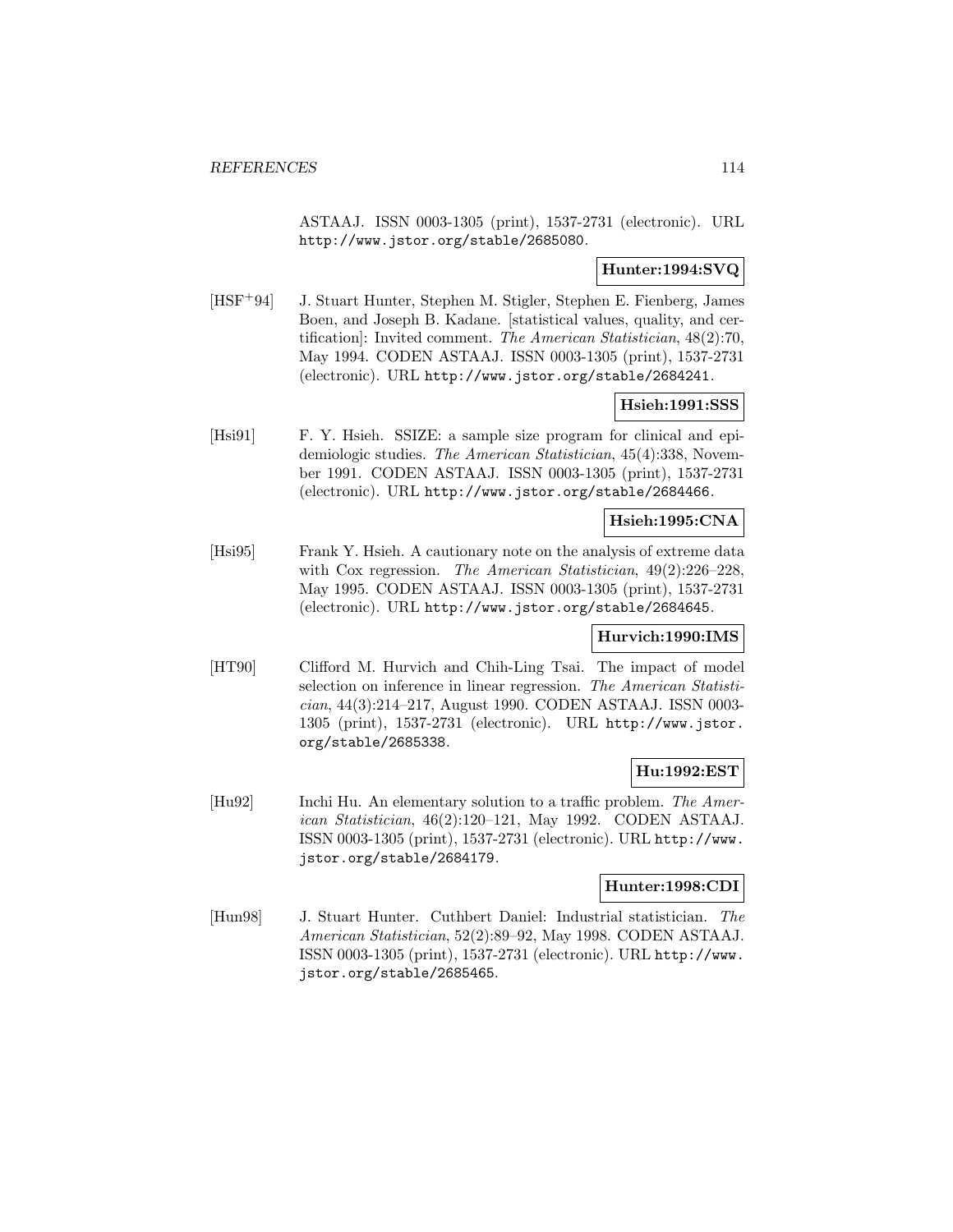#### **Hutchinson:1993:SRF**

[Hut93] T. P. Hutchinson. The seventh-root formula for a trivariate normal probability. The American Statistician, 47(2):102–103, May 1993. CODEN ASTAAJ. ISSN 0003-1305 (print), 1537-2731 (electronic). URL http://www.jstor.org/stable/2685186.

### **Huzurbazar:1999:PSA**

[Huz99] S. Huzurbazar. Practical saddlepoint approximations. The American Statistician, 53(3):225–232, August 1999. CODEN ASTAAJ. ISSN 0003-1305 (print), 1537-2731 (electronic). URL http://www. jstor.org/stable/2686101.

#### **Hoaglin:1995:CLS**

[HV95] David C. Hoaglin and Paul F. Velleman. A critical look at some analyses of major league baseball salaries. The American Statistician, 49(3):277–285, August 1995. CODEN ASTAAJ. ISSN 0003- 1305 (print), 1537-2731 (electronic). URL http://www.jstor. org/stable/2684201.

### **Hyndman:1996:CGH**

[Hyn96] Rob J. Hyndman. Computing and graphing highest density regions. The American Statistician, 50(2):120–126, May 1996. CO-DEN ASTAAJ. ISSN 0003-1305 (print), 1537-2731 (electronic). URL http://www.jstor.org/stable/2684423.

### **Ibrahim:1997:PPP**

[Ibr97] Joseph G. Ibrahim. On properties of predictive priors in linear models. The American Statistician, 51(4):333–337, November 1997. CODEN ASTAAJ. ISSN 0003-1305 (print), 1537-2731 (electronic). URL http://www.amstat.org/publications/tas/ abstracts/ibrahim.html; http://www.jstor.org/stable/ 2685901.

### **Iglewicz:1998:SIS**

[Igl98] Boris Iglewicz. Selected information on the statistics profession. The American Statistician, 52(4):289–294, November 1998. CO-DEN ASTAAJ. ISSN 0003-1305 (print), 1537-2731 (electronic). URL http://www.amstat.org/publications/tas/abstracts\_ 98/iglewicz.html; http://www.jstor.org/stable/2685429.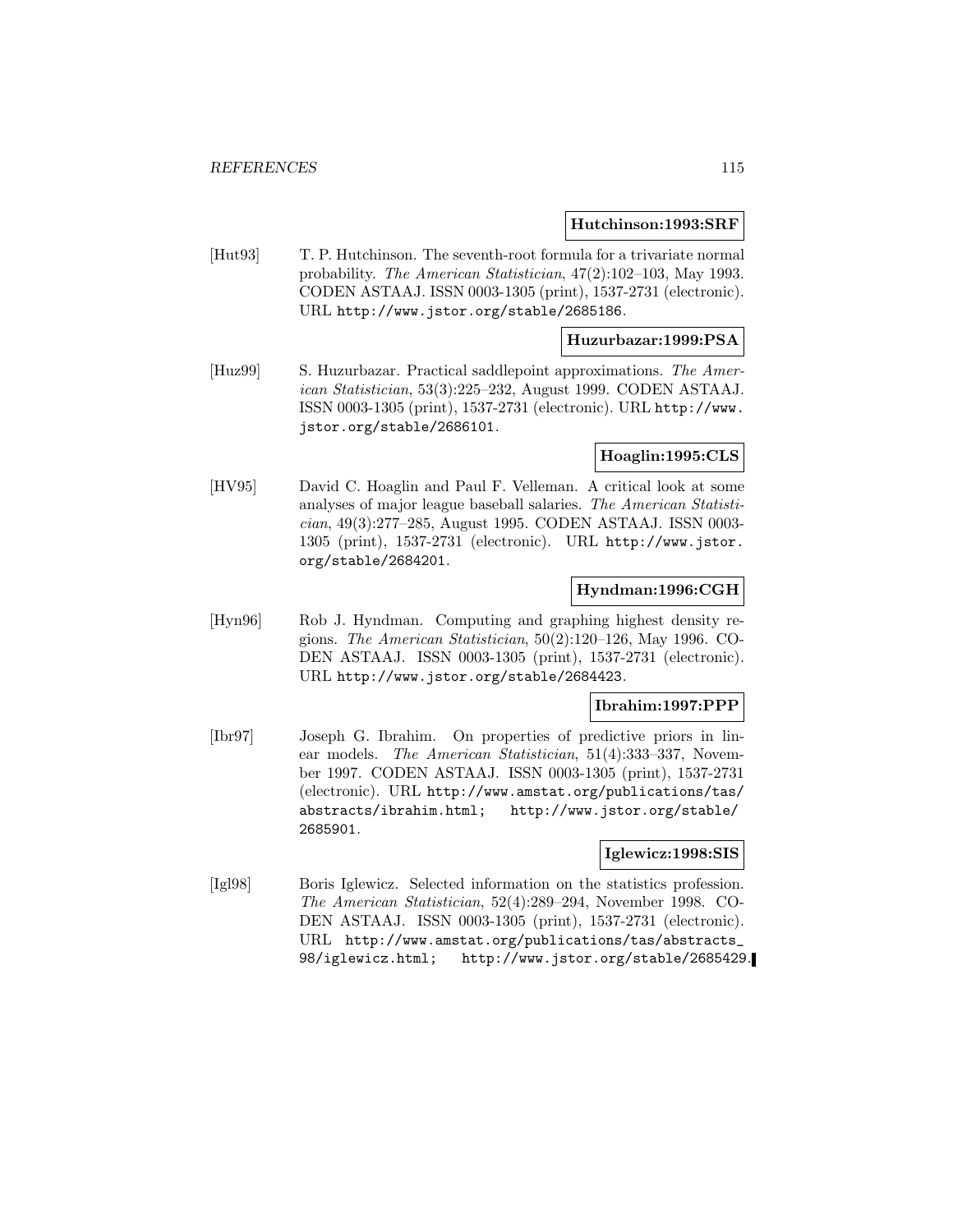# **Imrey:1994:R**

[Imr94a] Peter B. Imrey. Reply. The American Statistician, 48(2):82–??, May 1994. CODEN ASTAAJ. ISSN 0003-1305 (print), 1537-2731 (electronic).

## **Imrey:1994:SVQa**

[Imr94b] Peter B. Imrey. Statistical values, quality, and certification. The American Statistician, 48(2):65–70, May 1994. CODEN ASTAAJ. ISSN 0003-1305 (print), 1537-2731 (electronic). URL http://www. jstor.org/stable/2684240.

## **Imrey:1994:SVQb**

[Imr94c] Peter B. Imrey. [statistical values, quality, and certification]: Reply. The American Statistician, 48(2):82–87, May 1994. CODEN ASTAAJ. ISSN 0003-1305 (print), 1537-2731 (electronic). URL http://www.jstor.org/stable/2684252.

## **Inman:1990:ASS**

[Inm90] Henry F. Inman. The ASA section on statistical education: a historical note. The American Statistician,  $44(2):90-93$ , May 1990. CODEN ASTAAJ. ISSN 0003-1305 (print), 1537-2731 (electronic). URL http://www.jstor.org/stable/2684136.

## **Inman:1994:KPR**

[Inm94] Henry F. Inman. Karl Pearson and R. A. Fisher on statistical tests: a 1935 exchange from Nature. The American Statistician, 48(1):2–11, February 1994. CODEN ASTAAJ. ISSN 0003-1305 (print), 1537-2731 (electronic).

### **Jammalamadaka:1999:BRA**

[Jam99] Sreenivasa Rao Jammalamadaka. Book review: Against the Gods: The Remarkable Story of Risk. The American Statistician, 53(2): 171, May 1999. CODEN ASTAAJ. ISSN 0003-1305 (print), 1537- 2731 (electronic). URL http://www.jstor.org/stable/2685740.

## **Jeske:1994:IGM**

[Jes94] Daniel R. Jeske. Illustrating the Gauss–Markov theorem. The American Statistician, 48(3):237–238, August 1994. CODEN AS-TAAJ. ISSN 0003-1305 (print), 1537-2731 (electronic). URL http: //www.jstor.org/stable/2684724.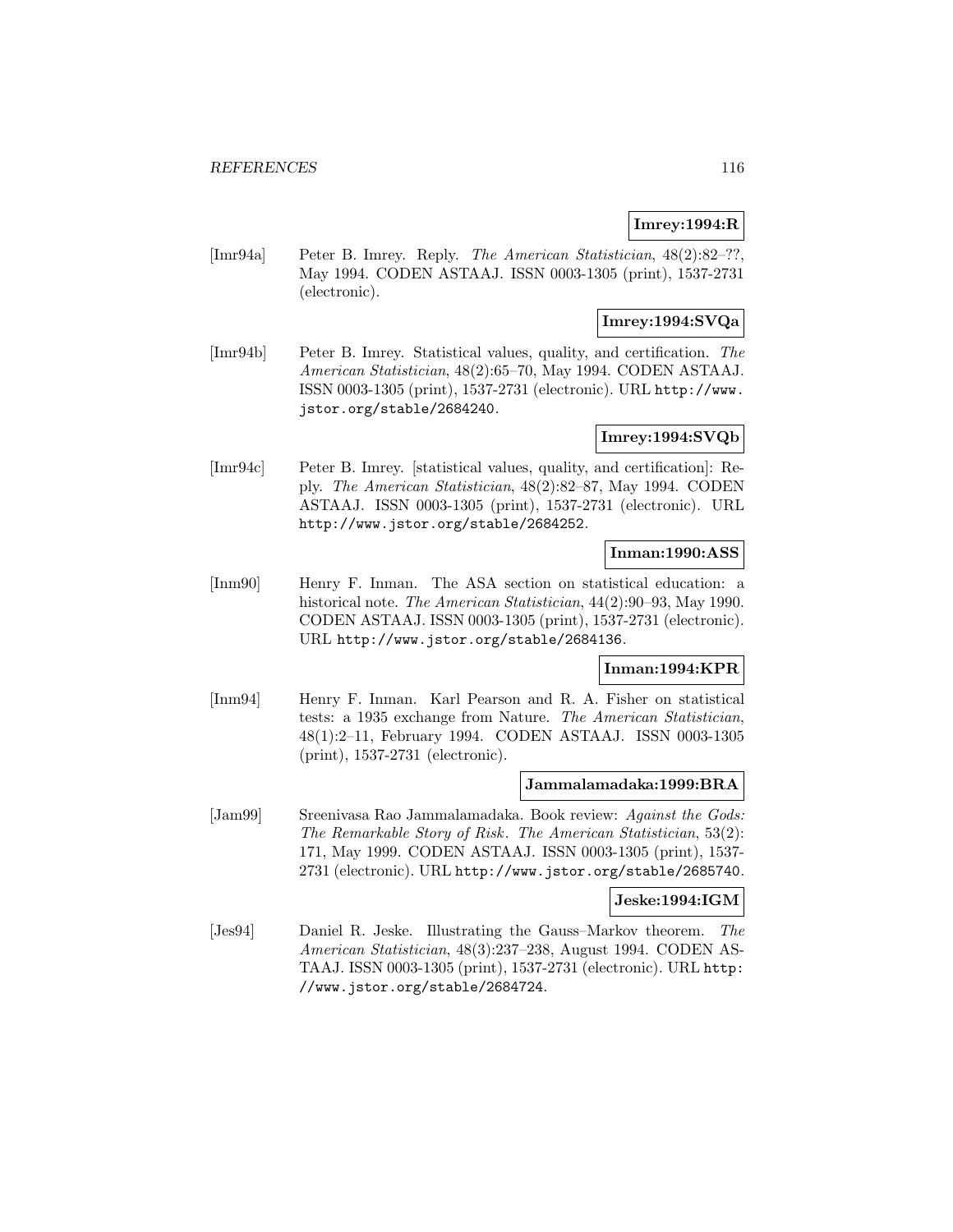#### **Jolliffe:1996:BBD**

[JH96] Ian T. Jolliffe and Peter B. Hope. Bounded bivariate distributions with nearly normal marginals. The American Statistician, 50(1):17–20, February 1996. CODEN ASTAAJ. ISSN 0003-1305 (print), 1537-2731 (electronic). URL http://www.jstor.org/ stable/2685038.

#### **Johnson:1990:RWA**

[JK90] Norman L. Johnson and Samuel Kotz. Randomly weighted averages: Some aspects and extensions. The American Statistician, 44 (3):245–249, August 1990. CODEN ASTAAJ. ISSN 0003-1305 (print), 1537-2731 (electronic). URL http://www.jstor.org/ stable/2685351.

## **Jong:1999:RBP**

[JK99] Jyh-Cherng Jong and Samuel Kotz. On a relation between principal components and regression analysis. The American Statistician, 53(4):349–351, November 1999. CODEN ASTAAJ. ISSN 0003-1305 (print), 1537-2731 (electronic). URL http://www. jstor.org/stable/2686055.

## **Jovanovic:1997:LRT**

[JL97] B. D. Jovanovic and P. S. Levy. A look at the rule of three. The American Statistician, 51(2):137–139, May 1997. CODEN AS-TAAJ. ISSN 0003-1305 (print), 1537-2731 (electronic). URL http: //www.amstat.org/publications/tas/abstracts/jovanovic. html; http://www.jstor.org/stable/2685405.

#### **Johnson:1996:BRB**

[Joh96] Thomas Johnson. Book review: *[untitled]. The American Statis*tician, 50(1):95, February 1996. CODEN ASTAAJ. ISSN 0003- 1305 (print), 1537-2731 (electronic). URL http://www.jstor. org/stable/2685051.

### **Johnson:1999:BRB**

[Joh99] Roger W. Johnson. Book review: Applied Regression Analysis and Multivariable Methods, 3rd edition. The American Statistician, 53(3):292–293, August 1999. CODEN ASTAAJ. ISSN 0003- 1305 (print), 1537-2731 (electronic). URL http://www.jstor. org/stable/2686116.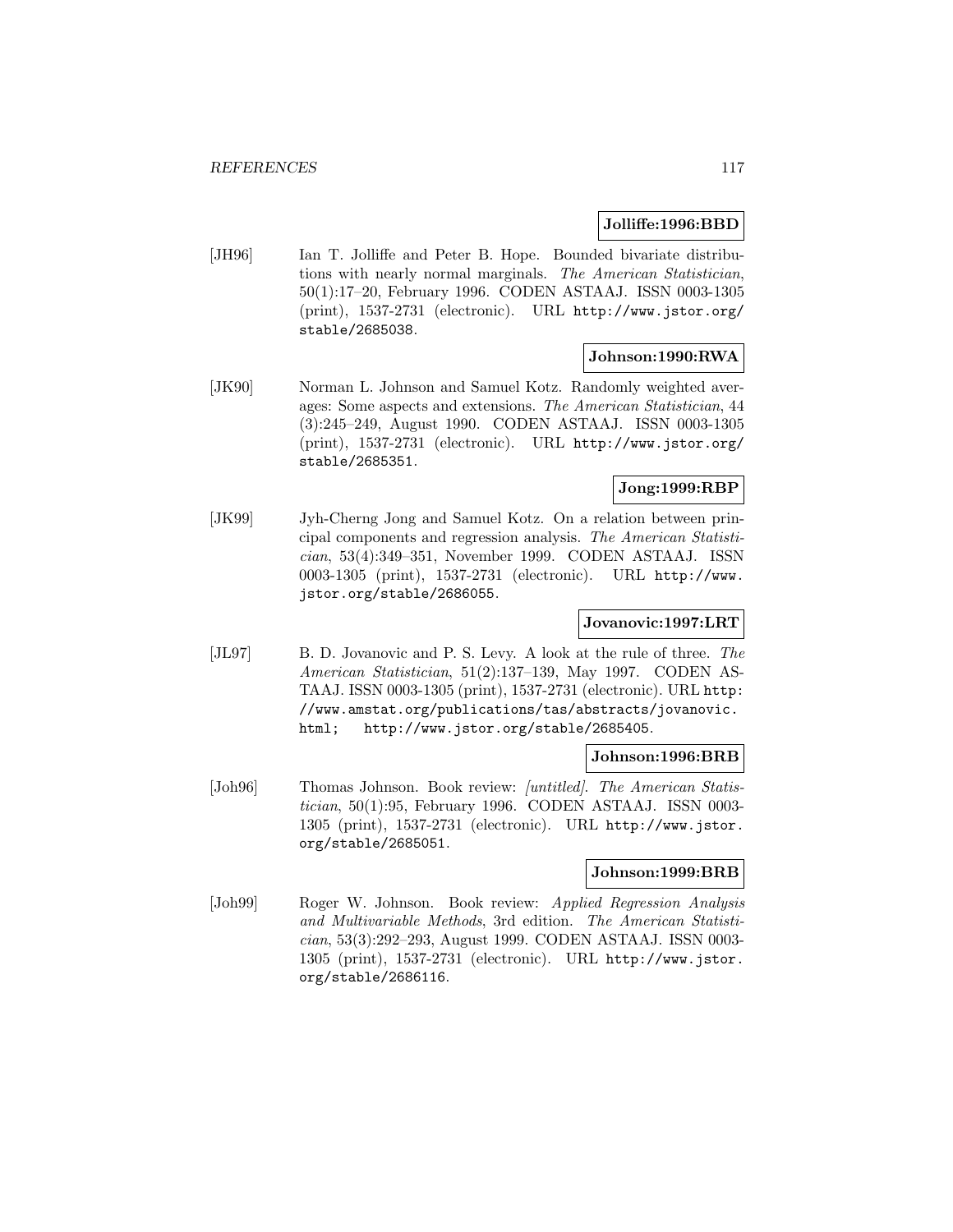#### **Jolliffe:1995:SSC**

[Jol95] Ian T. Jolliffe. Sample sizes and the central limit theorem: The Poisson distribution as an illustration. The American Statistician, 49(3):269, August 1995. CODEN ASTAAJ. ISSN 0003- 1305 (print), 1537-2731 (electronic). URL http://www.jstor. org/stable/2684197.

# **Jones:1999:DRA**

[Jon99] M. C. Jones. Distributional relationships arising from simple trigonometric formulas. The American Statistician, 53(2):99–102, May 1999. CODEN ASTAAJ. ISSN 0003-1305 (print), 1537-2731 (electronic). URL http://www.jstor.org/stable/2685725.

### **Jorgensen:1994:TFI**

[Jor94] Murray A. Jorgensen. Tail functions and iterative weights in binary regression. The American Statistician, 48(3):230–234, August 1994. CODEN ASTAAJ. ISSN 0003-1305 (print), 1537-2731 (electronic). URL http://www.jstor.org/stable/2684722.

### **Joseph:1993:BRB**

[Jos93] Lawrence Joseph. Book review: [untitled]. The American Statistician, 47(4):307, November 1993. CODEN ASTAAJ. ISSN 0003- 1305 (print), 1537-2731 (electronic). URL http://www.jstor. org/stable/2685293.

#### **Jones:1992:DIF**

[JR92] M. C. Jones and John A. Rice. Displaying the important features of large collections of similar curves. The American Statistician, 46(2):140–145, May 1992. CODEN ASTAAJ. ISSN 0003- 1305 (print), 1537-2731 (electronic). URL http://www.jstor. org/stable/2684184.

#### **Johnston:1995:SAR**

[JSM95] Roger G. Johnston, Shayla D. Schroder, and A. Rajika Mallawaaratchy. Statistical artifacts in the ratio of discrete quantities. The American Statistician, 49(3):285–291, August 1995. CO-DEN ASTAAJ. ISSN 0003-1305 (print), 1537-2731 (electronic). URL http://www.jstor.org/stable/2684202.

### **Johnson:1996:CIC**

[JT96] Bruce R. Johnson and Benjamin J. Tilly. On the construction of independence counterexamples. The American Statistician, 50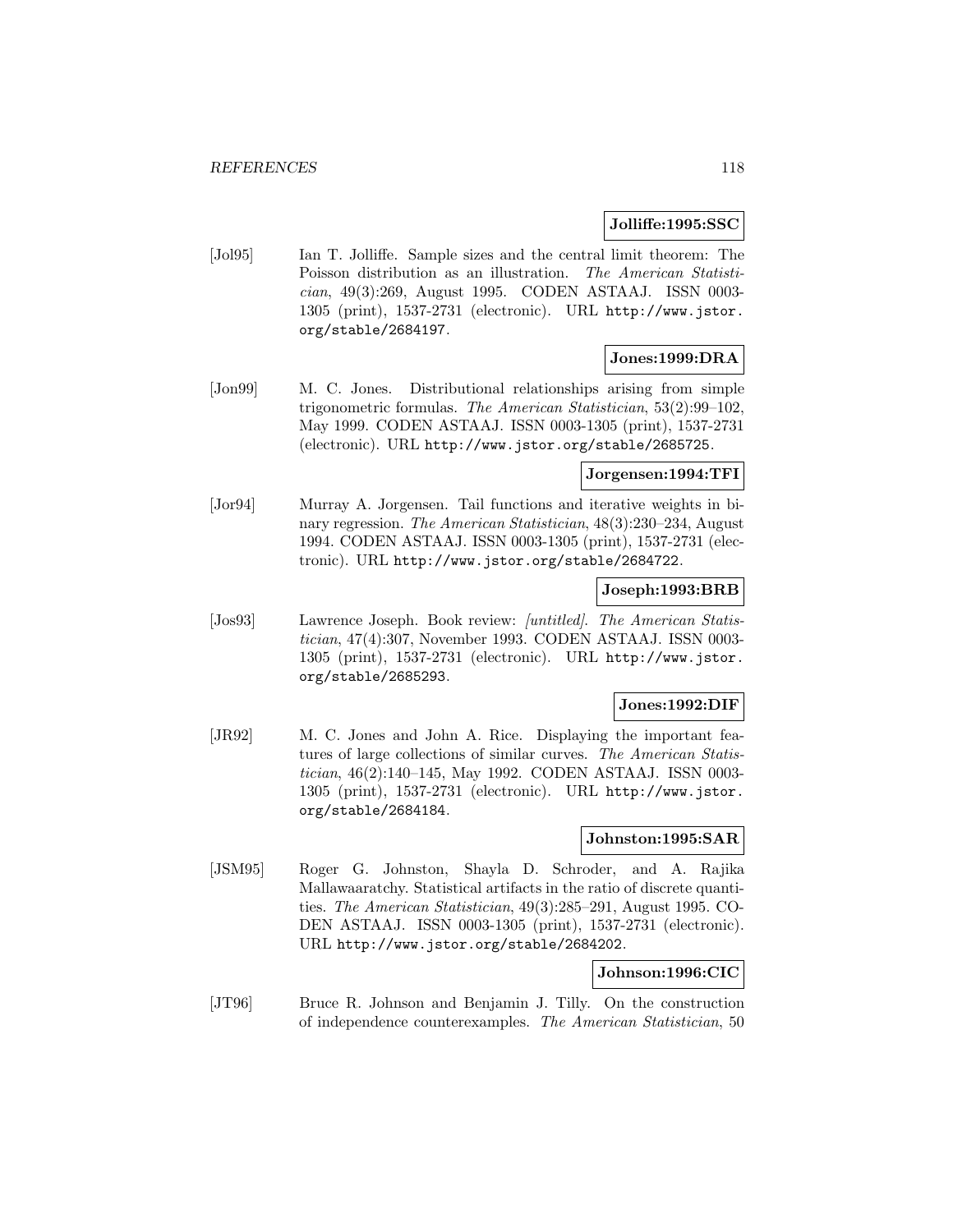(1):14–16, February 1996. CODEN ASTAAJ. ISSN 0003-1305 (print), 1537-2731 (electronic). URL http://www.jstor.org/ stable/2685037.

## **Juola:1993:MSC**

[Juo93] R. C. Juola. More on shortest confidence intervals. The American Statistician, 47(2):117–119, May 1993. CODEN ASTAAJ. ISSN 0003-1305 (print), 1537-2731 (electronic). URL http://www. jstor.org/stable/2685191.

## **Koziol:1997:GTD**

[KAB<sup>+</sup>97] James A. Koziol, Joel E. Alexander, Lance O. Bauer, Samuel Kuperman, Sandra Morzorati, Sean J. O'Connor, John Rohrbaugh, Bernice Porjesz, Henri Begleiter, and John Polich. A graphical technique for displaying correlation matrices. The American Statistician, 51(4):301–304, November 1997. CODEN ASTAAJ. ISSN 0003-1305 (print), 1537-2731 (electronic). URL http://www. jstor.org/stable/2685895.

## **Kadane:1994:SVQ**

[Kad94] Joseph B. Kadane. [statistical values, quality, and certification]: Invited comment. The American Statistician, 48(2):73–74, May 1994. CODEN ASTAAJ. ISSN 0003-1305 (print), 1537-2731 (electronic). URL http://www.jstor.org/stable/2684245.

## **Kafadar:1994:SVQ**

[Kaf94] Karen Kafadar. [statistical values, quality, and certification]: Invited comment. The American Statistician, 48(2):79–82, May 1994. CODEN ASTAAJ. ISSN 0003-1305 (print), 1537-2731 (electronic). URL http://www.jstor.org/stable/2684251.

#### **Kafadar:1997:BRB**

[Kaf97] Karen Kafadar. Book review: [untitled]. The American Statistician, 51(4):374–375, November 1997. CODEN ASTAAJ. ISSN 0003-1305 (print), 1537-2731 (electronic). URL http://www. jstor.org/stable/2685909.

#### **Kafadar:1998:BRB**

[Kaf98] Karen Kafadar. Book review: Statistics and Public Policy. The American Statistician, 52(1):86, February 1998. CODEN AS-TAAJ. ISSN 0003-1305 (print), 1537-2731 (electronic). URL http: //www.jstor.org/stable/2685578.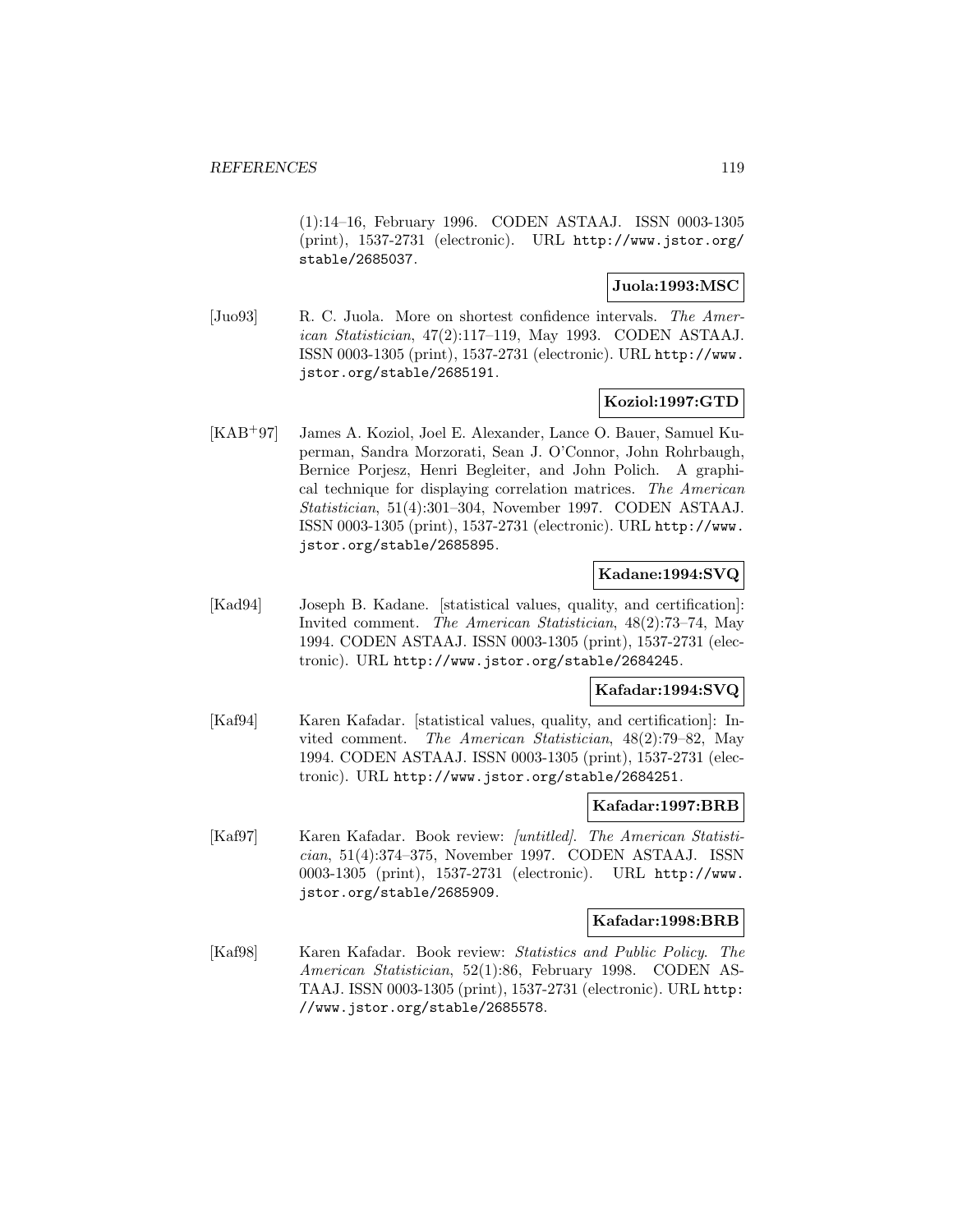#### **Kafadar:1999:BRBb**

[Kaf99a] Karen Kafadar. Book review: [untitled]. The American Statistician, 53(2):170, May 1999. CODEN ASTAAJ. ISSN 0003-1305 (print), 1537-2731 (electronic). URL http://www.jstor.org/ stable/2685738.

## **Kafadar:1999:BRS**

[Kaf99b] Karen Kafadar. Book review: Statistics: Concepts and Controversies, 4th edition. The American Statistician, 53(2):170, May 1999. CODEN ASTAAJ. ISSN 0003-1305 (print), 1537-2731 (electronic).

## **Kahn:1991:LSA**

[Kah91] Jeffrey A. Kahn. @Library — statistical applications — technical description (for Lotus 1-2-3 and Symphony). The American Statistician, 45(2):156, May 1991. CODEN ASTAAJ. ISSN 0003- 1305 (print), 1537-2731 (electronic). URL http://www.jstor. org/stable/2684387.

### **Kasparek:1994:BRB**

[Kas94] Linda Kasparek. Book review: [untitled]. The American Statistician, 48(1):59, February 1994. CODEN ASTAAJ. ISSN 0003- 1305 (print), 1537-2731 (electronic). URL http://www.jstor. org/stable/2685092.

### **Kastner:1998:BRB**

[Kas98] William Kastner. Book review: Statistical Quality Control Using the SAS System. The American Statistician, 52(1):85, February 1998. CODEN ASTAAJ. ISSN 0003-1305 (print), 1537-2731 (electronic). URL http://www.jstor.org/stable/2685576.

#### **Kazempour:1995:ISI**

[Kaz95] Kazem Kazempour. Impact of stratification imbalance on probability of type I error. The American Statistician, 49(2):170–174, May 1995. CODEN ASTAAJ. ISSN 0003-1305 (print), 1537-2731 (electronic). URL http://www.jstor.org/stable/2684632.

#### **Koenker:1993:CFP**

[KB93] Roger Koenker and Gib Bassett. Correction: Four (pathological) examples in asymptotic statistics. The American Statistician, 47(1):88, February 1993. CODEN ASTAAJ. ISSN 0003- 1305 (print), 1537-2731 (electronic). URL http://www.jstor. org/stable/2684795.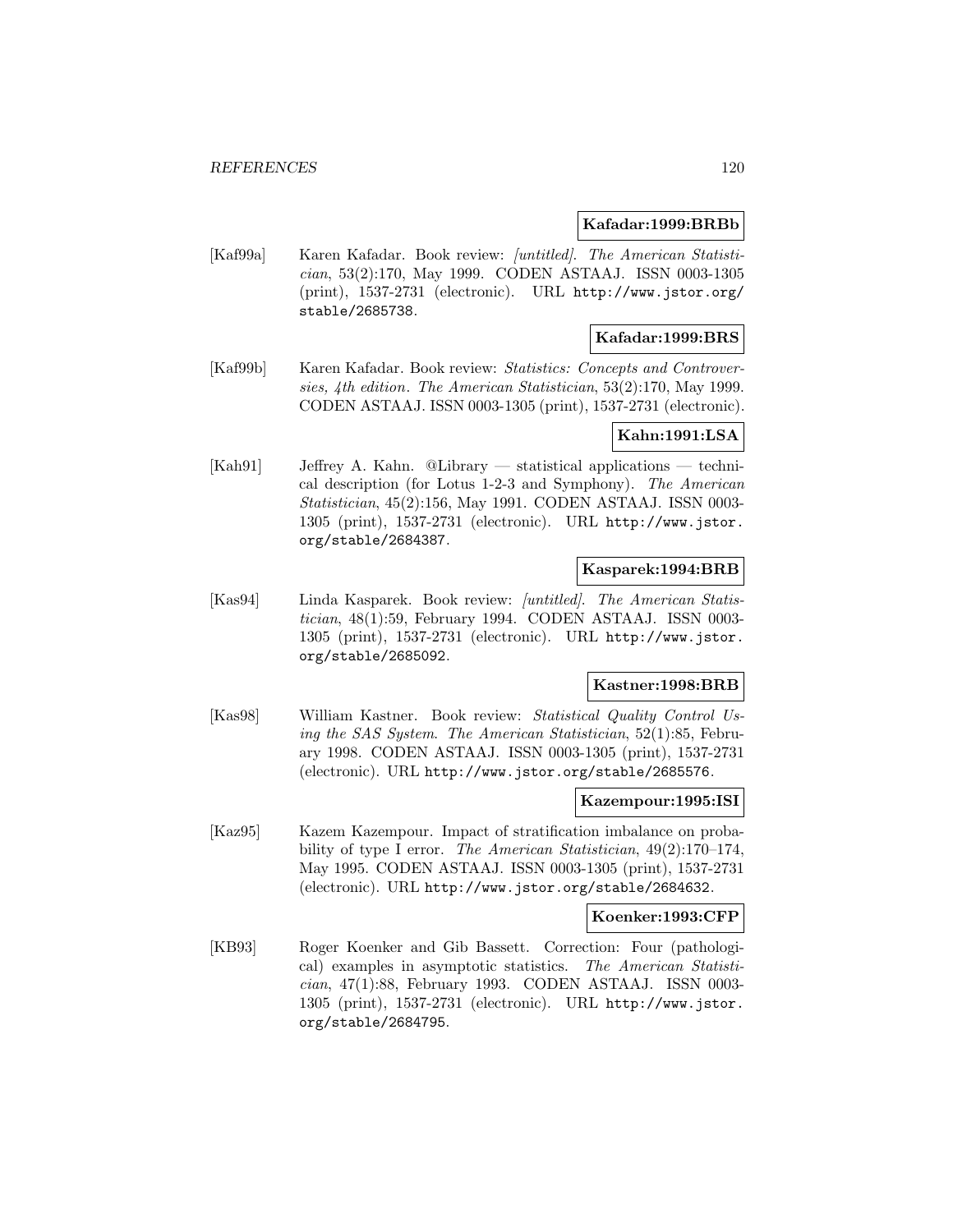### **Kass:1998:MCM**

[KCGN98] Robert E. Kass, Bradley P. Carlin, Andrew Gelman, and Radford M. Neal. Markov chain Monte Carlo in practice: A roundtable discussion. The American Statistician, 52(2):93–100, May 1998. CODEN ASTAAJ. ISSN 0003-1305 (print), 1537-2731 (electronic). URL http://www.amstat.org/publications/tas/abstracts\_ 98/kass.html; http://www.jstor.org/stable/2685466.

### **Kreft:1994:BRB**

[KDV94] Ita G. G. Kreft, Jan De Leeuw, and Rien Van Der Leeden. Book review: Review of Five Multilevel Analysis Programs: BMDP-5V, GENMOD, HLM, ML3, VARCL. The American Statistician, 48 (4):324–335, November 1994. CODEN ASTAAJ. ISSN 0003- 1305 (print), 1537-2731 (electronic). URL http://www.jstor. org/stable/2684845.

# **Keller:1994:CPD**

[Kel94] Joseph B. Keller. A characterization of the Poisson distribution and the probability of winning a game. The American Statistician, 48(4):294–298, November 1994. CODEN ASTAAJ. ISSN 0003- 1305 (print), 1537-2731 (electronic). URL http://www.jstor. org/stable/2684837.

#### **Kettenring:1995:WIN**

[Ket95] Jon R. Kettenring. What industry needs. The American Statistician, 49(1):2–4, February 1995. CODEN ASTAAJ. ISSN 0003- 1305 (print), 1537-2731 (electronic). URL http://www.jstor. org/stable/2684799.

### **Korn:1990:STR**

[KG90] Edward L. Korn and Barry I. Graubard. Simultaneous testing of regression coefficients with complex survey data: Use of Bonferroni t statistics. The American Statistician, 44(4):270–276, November 1990. CODEN ASTAAJ. ISSN 0003-1305 (print), 1537-2731 (electronic). URL http://www.jstor.org/stable/2684345.

### **Korn:1995:EDW**

[KG95] Edward L. Korn and Barry I. Graubard. Examples of differing weighted and unweighted estimates from a sample survey. The American Statistician, 49(3):291–295, August 1995. CODEN AS-TAAJ. ISSN 0003-1305 (print), 1537-2731 (electronic). URL http: //www.jstor.org/stable/2684203.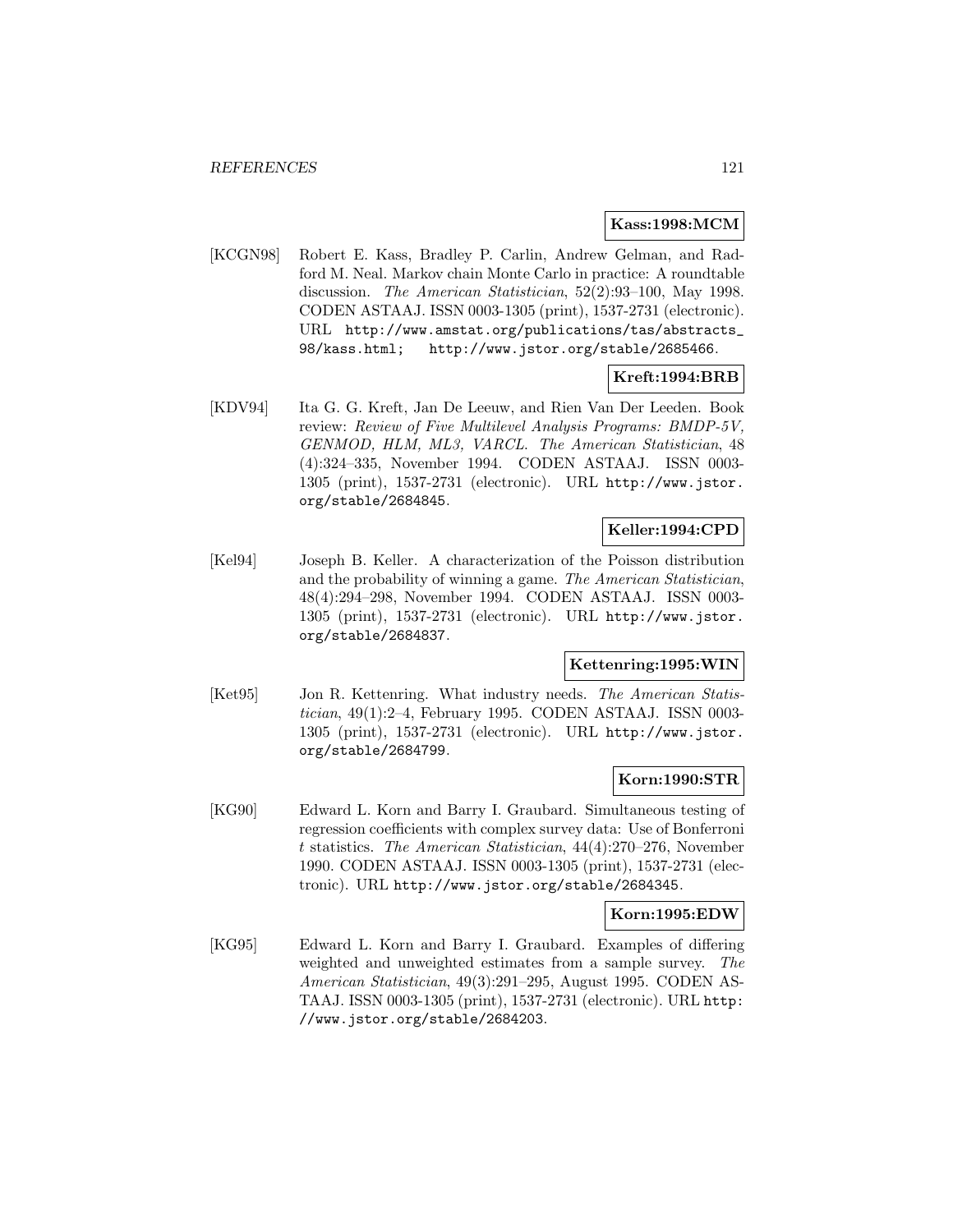## **Korn:1998:SSD**

[KG98] Edward L. Korn and Barry I. Graubard. Scatterplots with survey data. The American Statistician, 52(1):58–69, February 1998. CO-DEN ASTAAJ. ISSN 0003-1305 (print), 1537-2731 (electronic). URL http://www.amstat.org/publications/tas/abstracts\_ 98/korn.html; http://www.jstor.org/stable/2685570.

## **Khamis:1991:MCT**

[Kha91] H. J. Khamis. Manual computations — A tool for reinforcing concepts and techniques. The American Statistician, 45(4):294–299, November 1991. CODEN ASTAAJ. ISSN 0003-1305 (print), 1537- 2731 (electronic). URL http://www.jstor.org/stable/2684458.

### **Khattree:1992:CEP**

[Kha92] Ravindra Khattree. Comparing estimators for population variance using Pitman nearness. The American Statistician, 46(3):214–217, August 1992. CODEN ASTAAJ. ISSN 0003-1305 (print), 1537- 2731 (electronic). URL http://www.jstor.org/stable/2685218.

## **Khuri:1993:NSC**

[Khu93] André I. Khuri. A note on Scheffé's confidence intervals. The American Statistician, 47(3):176–178, August 1993. CODEN AS-TAAJ. ISSN 0003-1305 (print), 1537-2731 (electronic). URL http: //www.jstor.org/stable/2684971.

### **King:1995:BRB**

[Kin95] Bruce King. Book review: *[untitled]. The American Statisti*cian, 49(1):113, February 1995. CODEN ASTAAJ. ISSN 0003- 1305 (print), 1537-2731 (electronic). URL http://www.jstor. org/stable/2684824.

# **Kirk:1991:SCU**

[Kir91] Roger E. Kirk. Statistical consulting in a university: Dealing with people and other challenges. The American Statistician, 45 (1):28–34, February 1991. CODEN ASTAAJ. ISSN 0003-1305 (print), 1537-2731 (electronic). URL http://www.jstor.org/ stable/2685235.

### **Kedem:1991:LE**

[KJM<sup>+</sup>91] Benjamin Kedem, Lyle V. Jones, Vedula N. Murty, H. A. David, Colin Mallows, Sudhakar Dharmadhikari, Colm O'Cinneide, Daniel J. Gans, Carol A. Markowski, Edward P. Markowski,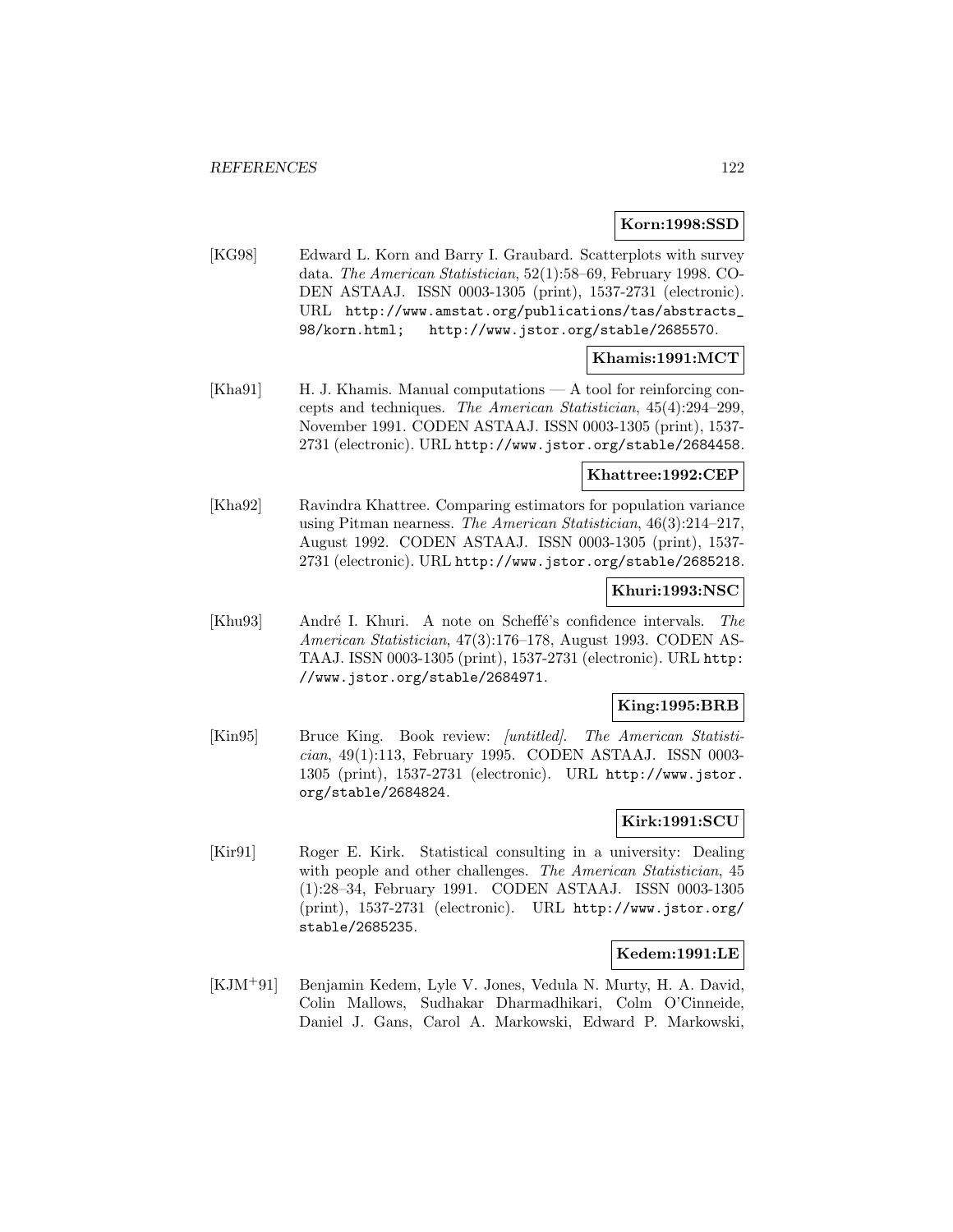Hatem A. Howlader, Richard A. Groeneveld, Donald T. Searls, Gilbert W. Basset, Jr., Xuming He, Nicholas R. Farnum, Neil S. Fleming, Gregory Piepel, Bulent Uyar, and Orhan Erdem. Letters to the editor. The American Statistician, 45(3):256–262, August 1991. CODEN ASTAAJ. ISSN 0003-1305 (print), 1537-2731 (electronic). URL http://www.jstor.org/stable/2684306.

### **Kemp:1991:WDD**

[KK91] Adrienne W. Kemp and C. David Kemp. Weldon's dice data revisited. The American Statistician, 45(3):216–222, August 1991. CODEN ASTAAJ. ISSN 0003-1305 (print), 1537-2731 (electronic). URL http://www.jstor.org/stable/2684294.

### **Kafadar:1999:BRBa**

[KK99a] Karen Kafadar and James R. Koehler. Book review: *[untitled]*. The American Statistician, 53(1):86–87, February 1999. CODEN ASTAAJ. ISSN 0003-1305 (print), 1537-2731 (electronic). URL http://www.jstor.org/stable/2685660.

### **Kafadar:1999:BRM**

[KK99b] Karen Kafadar and James R. Koehler. Book review: Modern Applied Statistics with S-Plus, 2nd edition. The American Statistician, 53(1):86–??, 1999. CODEN ASTAAJ. ISSN 0003-1305 (print), 1537-2731 (electronic).

#### **Kleinbaum:1995:TSC**

[Kle95] David G. Kleinbaum. Teaching short courses in biostatistics and epidemiology. The American Statistician, 49(2):200–203, May 1995. CODEN ASTAAJ. ISSN 0003-1305 (print), 1537-2731 (electronic). URL http://www.jstor.org/stable/2684639.

### **Koch:1990:ACS**

[KLM90] Gary G. Koch, Fred C. Leone, and Robert L. Mason. ASA celebrates sesquicentennial. The American Statistician, 44(2):113–115, May 1990. CODEN ASTAAJ. ISSN 0003-1305 (print), 1537-2731 (electronic). URL http://www.jstor.org/stable/2684143.

#### **Kopas:1992:PIE**

[KM92] Dale A. Kopas and Paul R. McAllister. Process improvement exercises for the chemical industry. The American Statistician, 46 (1):34–41, February 1992. CODEN ASTAAJ. ISSN 0003-1305 (print), 1537-2731 (electronic). URL http://www.jstor.org/ stable/2684409.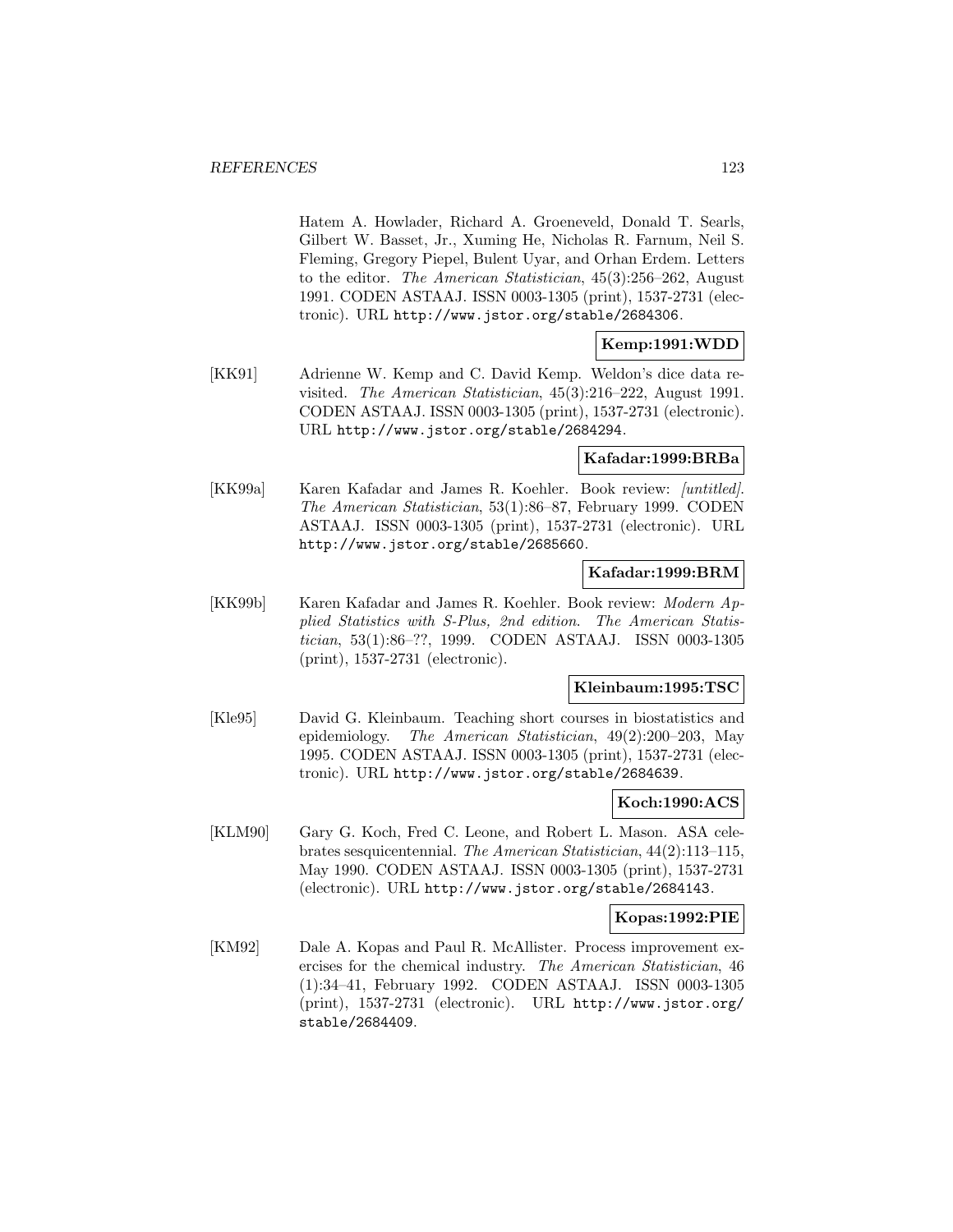#### **Khamis:1994:OUS**

[KM94] Harry J. Khamis and Barbara L. Mann. Outreach at a University Statistical Consulting Center. The American Statistician, 48 (3):204–207, August 1994. CODEN ASTAAJ. ISSN 0003-1305 (print), 1537-2731 (electronic). URL http://www.jstor.org/ stable/2684717.

### **Knusel:1994:PPD**

[Knü94] Leo Knüsel. The prediction problem as the dual form of the twosample problem with applications to the Poisson and the binomial distribution. The American Statistician, 48(3):214–219, August 1994. CODEN ASTAAJ. ISSN 0003-1305 (print), 1537-2731 (electronic). URL http://www.jstor.org/stable/2684720.

#### **Koehler:1997:BRB**

[Koe97a] James R. Koehler. Book review: [untitled]. The American Statistician, 51(2):206–207, May 1997. CODEN ASTAAJ. ISSN 0003- 1305 (print), 1537-2731 (electronic). URL http://www.jstor. org/stable/2685421.

#### **Koehn:1997:BRB**

[Koe97b] Uwe Koehn. Book review: [untitled]. The American Statistician, 51(3):295, August 1997. CODEN ASTAAJ. ISSN 0003- 1305 (print), 1537-2731 (electronic). URL http://www.jstor. org/stable/2684910.

#### **Konold:1995:CCF**

[Kon95] Clifford Konold. Confessions of a coin flipper and would-be instructor. The American Statistician, 49(2):203–209, May 1995. CODEN ASTAAJ. ISSN 0003-1305 (print), 1537-2731 (electronic). URL http://www.jstor.org/stable/2684640.

#### **Koonce:1990:BRB**

[Koo90] Kenneth L. Koonce. Book review: *[untitled]*. The American Statistician, 44(1):49–52, February 1990. CODEN ASTAAJ. ISSN 0003- 1305 (print), 1537-2731 (electronic). URL http://www.jstor. org/stable/2684959.

### **Koopmans:1993:NUM**

[Koo93] Lambert H. Koopmans. A note on using the moment generating function to teach the laws of large numbers. The American Statistician, 47(3):199–202, August 1993. CODEN ASTAAJ. ISSN 0003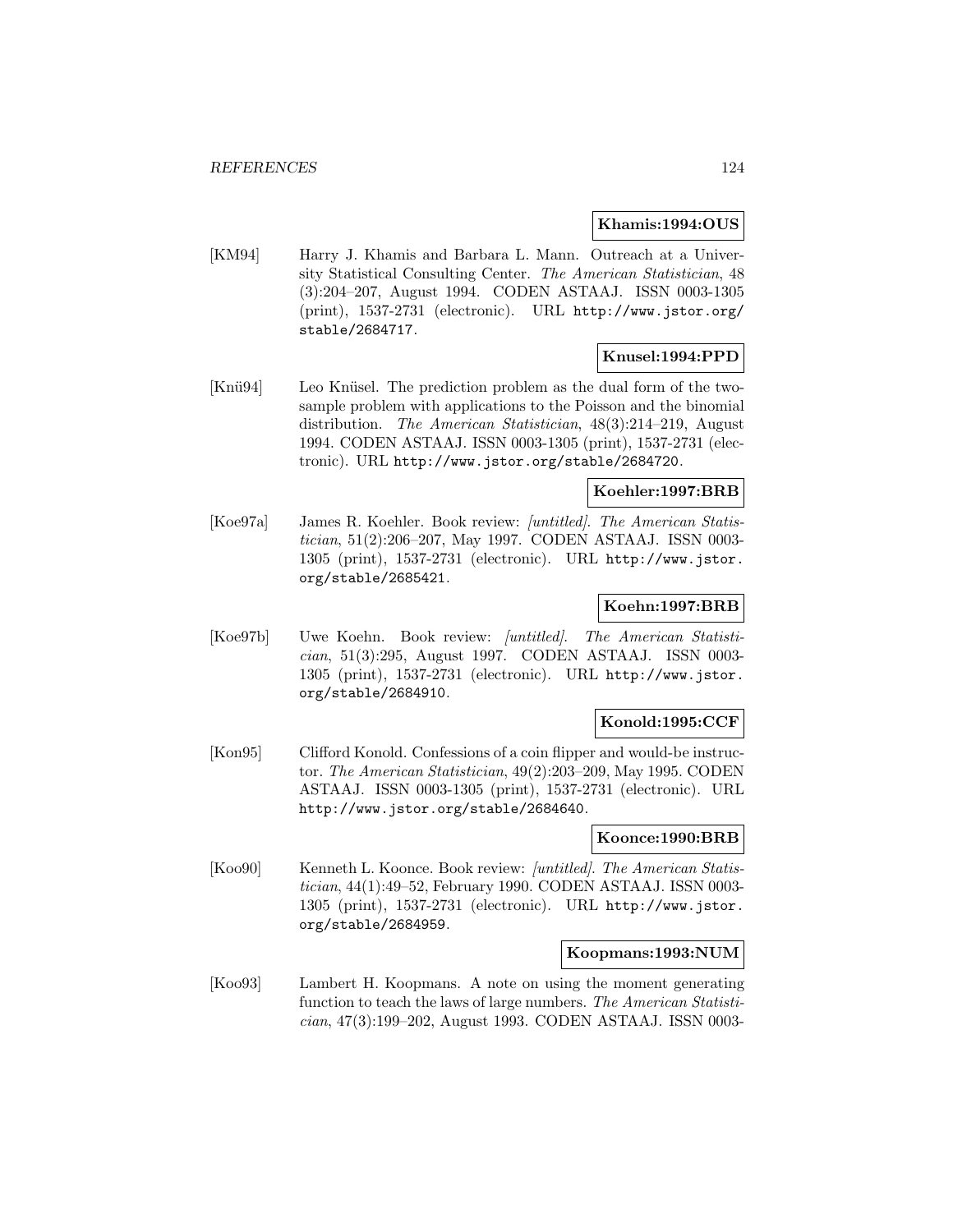1305 (print), 1537-2731 (electronic). URL http://www.jstor. org/stable/2684977.

#### **Kooperberg:1997:BRB**

[Koo97] Charles Kooperberg. Book review: *[untitled]. The American* Statistician, 51(1):98, February 1997. CODEN ASTAAJ. ISSN 0003-1305 (print), 1537-2731 (electronic). URL http://www. jstor.org/stable/2684710.

## **Korn:1990:PPP**

[Kor90] Edward L. Korn. Projecting power from a previous study: Maximum likelihood estimation. The American Statistician, 44(4): 290–292, November 1990. CODEN ASTAAJ. ISSN 0003-1305 (print), 1537-2731 (electronic). URL http://www.jstor.org/ stable/2684350.

## **Kott:1991:MBL**

[Kot91] Phillip S. Kott. A model-based look at linear regression with survey data. The American Statistician, 45(2):107–112, May 1991. CODEN ASTAAJ. ISSN 0003-1305 (print), 1537-2731 (electronic). URL http://www.jstor.org/stable/2684369.

### **Kuczmarski:1999:QPP**

[KR99] James G. Kuczmarski and Paul R. Rosenbaum. Quantile plots, partial orders, and financial risk. The American Statistician, 53 (3):239–246, August 1999. CODEN ASTAAJ. ISSN 0003-1305 (print), 1537-2731 (electronic). URL http://www.jstor.org/ stable/2686103.

### **Korn:1991:ERV**

[KS91] Edward L. Korn and Richard Simon. Explained residual variation, explained risk, and goodness of fit. The American Statistician, 45(3):201–206, August 1991. CODEN ASTAAJ. ISSN 0003- 1305 (print), 1537-2731 (electronic). URL http://www.jstor. org/stable/2684290.

### **Kim:1994:BRB**

[KT94] Junghun Kim and Pravin K. Trivedi. Book review: *Economet*ric Time Series Analysis Software: A Review. The American Statistician, 48(4):336–346, November 1994. CODEN ASTAAJ. ISSN 0003-1305 (print), 1537-2731 (electronic). URL http://www. jstor.org/stable/2684846.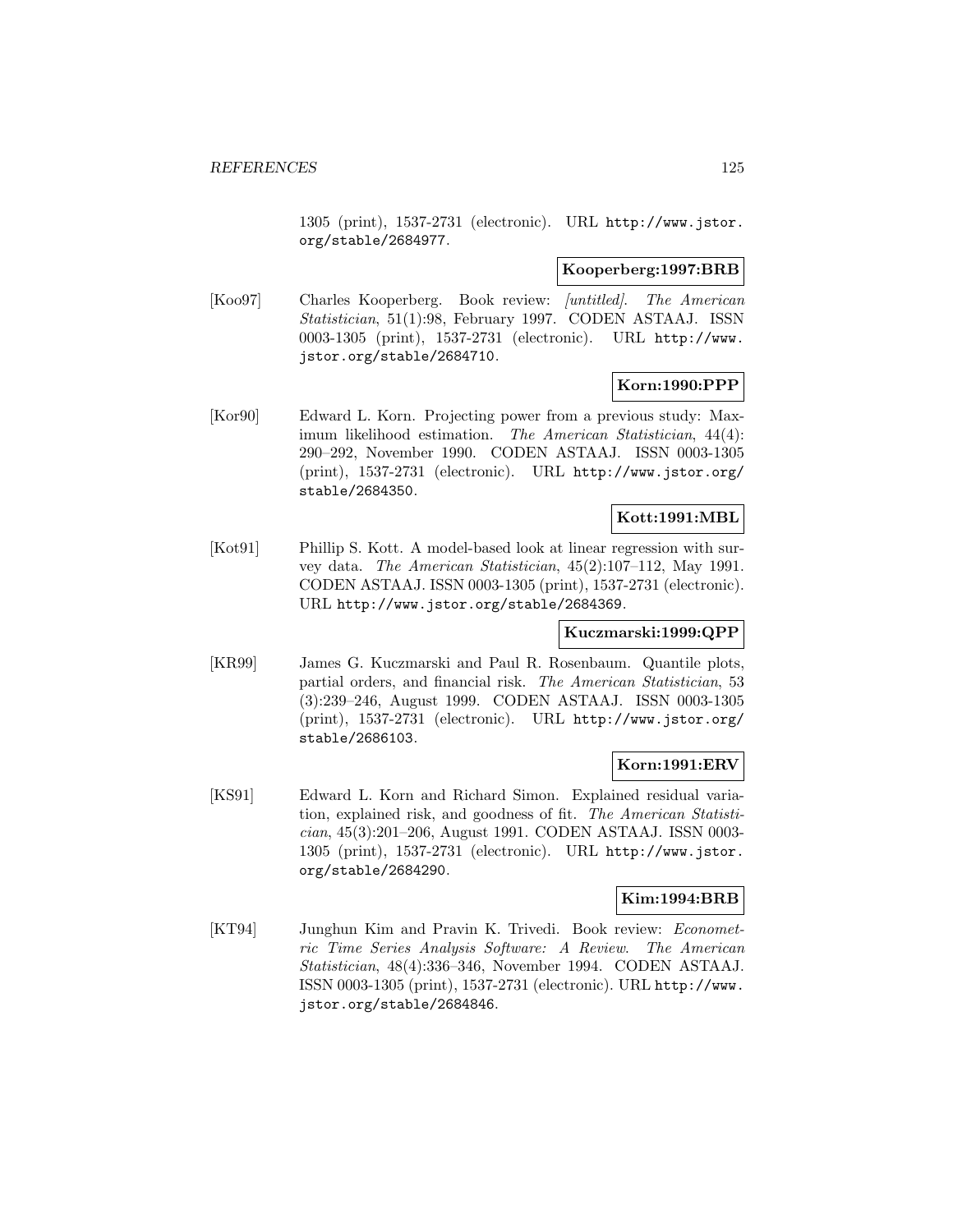#### **Kunte:1996:EMP**

[KU96] S. Kunte and K. S. Upadhya. Estimating multinomial probabilities. The American Statistician, 50(3):214–216, August 1996. CO-DEN ASTAAJ. ISSN 0003-1305 (print), 1537-2731 (electronic). URL http://www.jstor.org/stable/2684657.

### **Kutner:1994:IRD**

[Kut94] Michael Kutner. Invited response to Dallal, G. E. (1992), "The Computer Analysis of Factorial Experiments with Nested Factors," The American Statistician, **46**, 240. The American Statistician, 48(2):147, May 1994. CODEN ASTAAJ. ISSN 0003-1305 (print), 1537-2731 (electronic). URL http://www.jstor.org/ stable/2684274.

#### **Kutner:1995:I**

[Kut95] Michael H. Kutner. Introduction. The American Statistician, 49 (2):190, May 1995. CODEN ASTAAJ. ISSN 0003-1305 (print), 1537-2731 (electronic). URL http://www.jstor.org/stable/ 2684636.

#### **Kvam:1996:UES**

[Kva96] Paul H. Kvam. Using exam scores to estimate the prevalence of classroom cheating. The American Statistician, 50(3):238–242, August 1996. CODEN ASTAAJ. ISSN 0003-1305 (print), 1537- 2731 (electronic). URL http://www.jstor.org/stable/2684662.

### **Lackritz:1990:SEP**

[Lac90] James R. Lackritz. Salary evaluation for professional baseball players. The American Statistician, 44(1):4–8, February 1990. CODEN ASTAAJ. ISSN 0003-1305 (print), 1537-2731 (electronic). URL http://www.jstor.org/stable/2684947.

### **Lamble:1990:FP**

[Lam90] Andrea P. Lamble. Fig. P. The American Statistician, 44(3):243, August 1990. CODEN ASTAAJ. ISSN 0003-1305 (print), 1537- 2731 (electronic). URL http://www.jstor.org/stable/2685348.

### **Lam:1994:IRD**

[Lam94a] Ming-Long Lam. Invited response to Dallal, G. E. (1992), "The Computer Analysis of Factorial Experiments with Nested Factors," The American Statistician, **46**, 240. The American Statistician, 48(2):142–144, May 1994. CODEN ASTAAJ. ISSN 0003-1305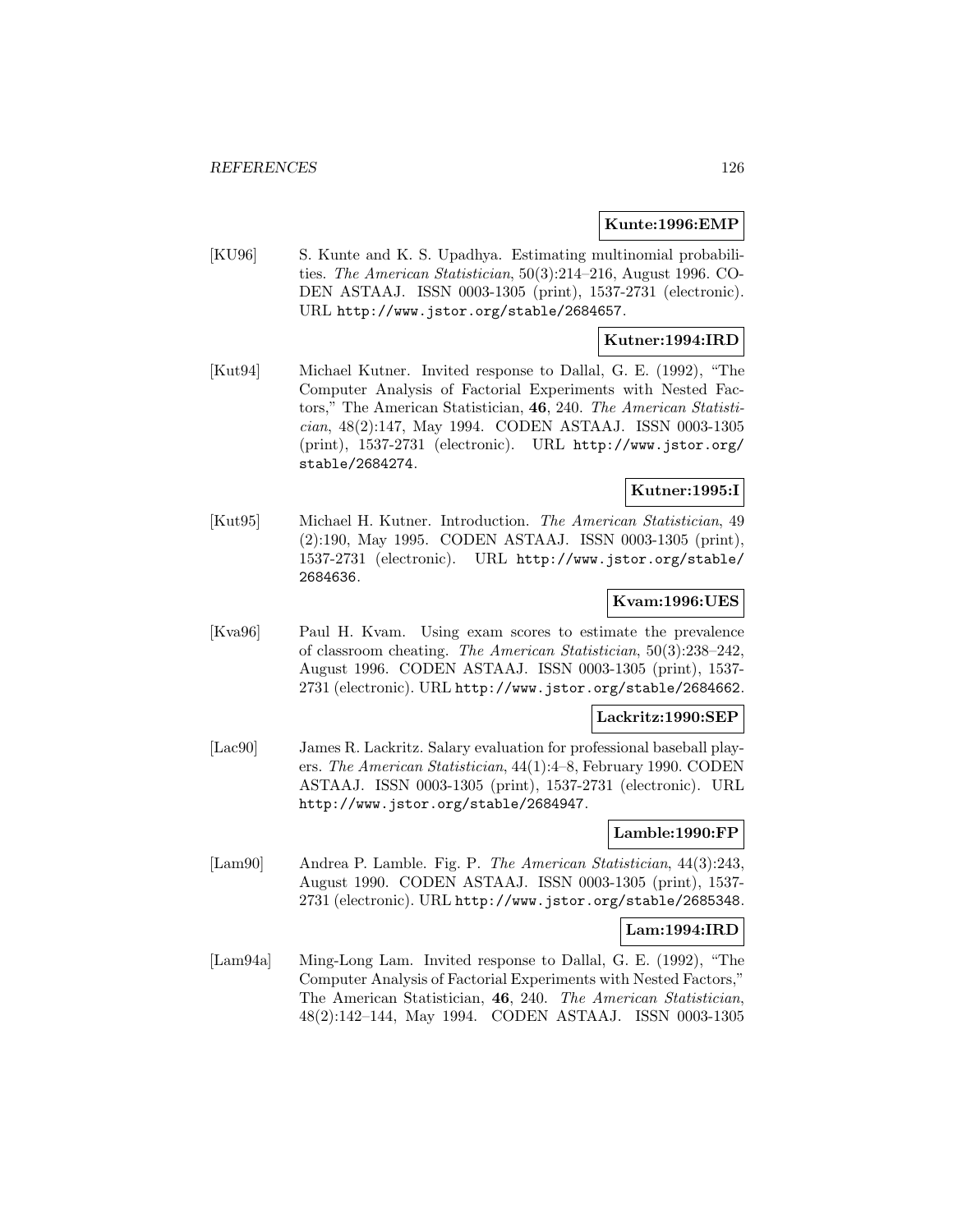(print), 1537-2731 (electronic). URL http://www.jstor.org/ stable/2684271.

### **LaMotte:1994:NRI**

[LaM94b] Lynn Roy LaMotte. A note on the role of independence in t statistics constructed from linear statistics in regression models. The American Statistician, 48(3):238–240, August 1994. CODEN AS-TAAJ. ISSN 0003-1305 (print), 1537-2731 (electronic). URL http: //www.jstor.org/stable/2684725.

### **Landwehr:1997:ER**

[Lan97] James M. Landwehr. Editor's report. The American Statistician, 51(1):2, February 1997. CODEN ASTAAJ. ISSN 0003-1305 (print), 1537-2731 (electronic). URL http://www.amstat.org/ ed\_rept.html; http://www.jstor.org/stable/2684682.

## **Landwehr:1998:ASE**

[Lan98] James Landwehr. The American Statistician Editor's Report for 1997. The American Statistician, 52(3):288, August 1998. CODEN ASTAAJ. ISSN 0003-1305 (print), 1537-2731 (electronic). URL http://www.jstor.org/stable/2685950.

### **Landwehr:1999:ASE**

[Lan99a] James M. Landwehr. The American Statistician, Editor's Report for 1998. The American Statistician, 53(2):175, May 1999. CO-DEN ASTAAJ. ISSN 0003-1305 (print), 1537-2731 (electronic). URL http://www.jstor.org/stable/2685744.

### **Landwehr:1999:ER**

[Lan99b] James M. Landwehr. Editor's report. The American Statistician, 53(4):297, November 1999. CODEN ASTAAJ. ISSN 0003- 1305 (print), 1537-2731 (electronic). URL http://www.jstor. org/stable/2686046.

## **Larson:1992:AVJ**

[Lar92] David A. Larson. Analysis of variance with just summary statistics as input. The American Statistician, 46(2):151–152, May 1992. CODEN ASTAAJ. ISSN 0003-1305 (print), 1537-2731 (electronic). URL http://www.jstor.org/stable/2684186.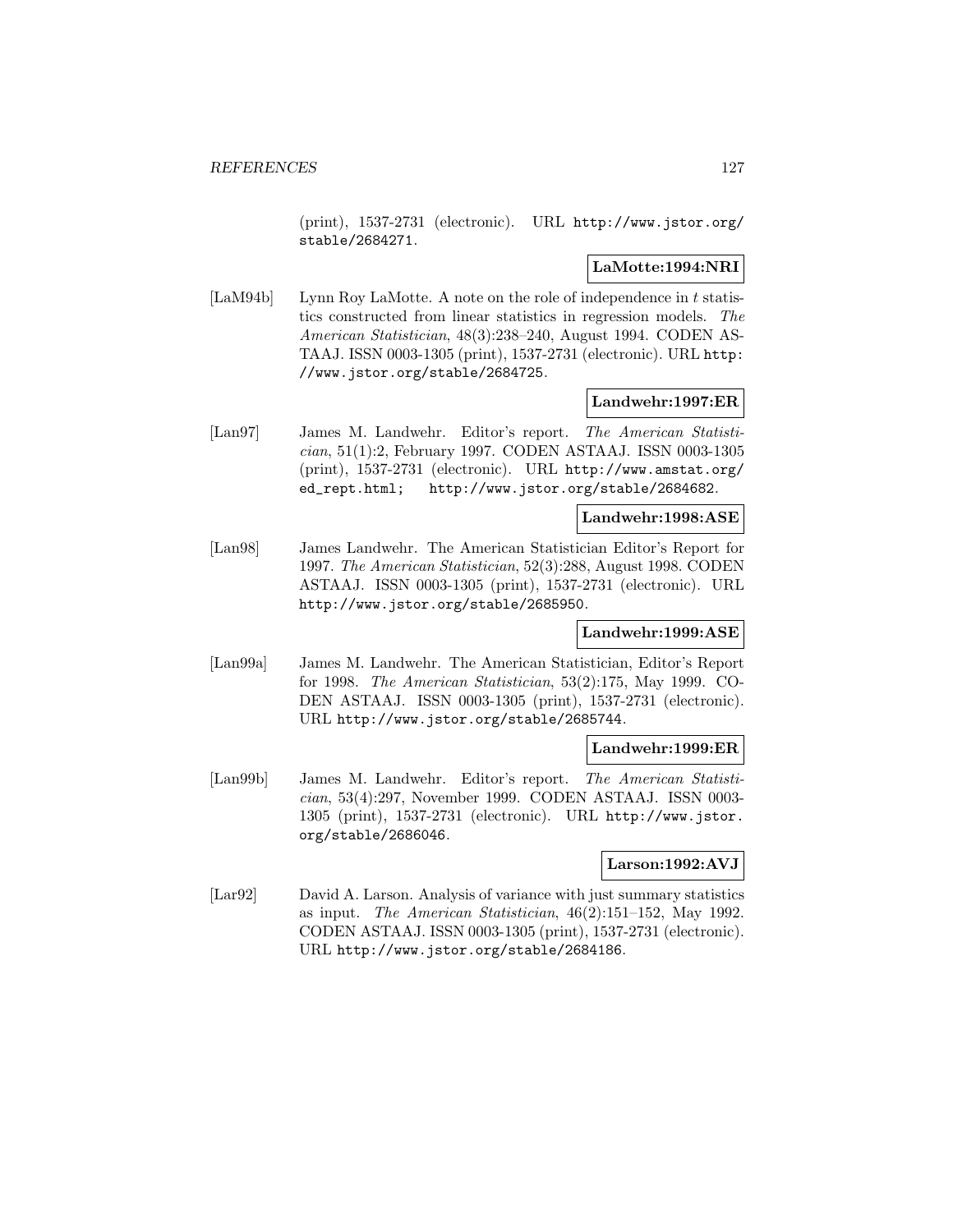### **Larntz:1994:ER**

[Lar94] Kinley Larntz. Editor's report. The American Statistician, 48(1):1, February 1994. CODEN ASTAAJ. ISSN 0003-1305 (print), 1537- 2731 (electronic). URL http://www.jstor.org/stable/2685076.

#### **Larntz:1996:ER**

[Lar96] Kinley Larntz. Editor's report. The American Statistician, 50 (4):283, November 1996. CODEN ASTAAJ. ISSN 0003-1305 (print), 1537-2731 (electronic). URL http://www.jstor.org/ stable/2684921.

#### **Lawrance:1996:DEW**

[Law96] A. J. Lawrance. A design of experiments workshop as an introduction to statistics. The American Statistician, 50(2):156–158, May 1996. CODEN ASTAAJ. ISSN 0003-1305 (print), 1537-2731 (electronic). URL http://www.jstor.org/stable/2684428.

### **Ledolter:1996:EIM**

[LC96] Johannes Ledolter and K. S. Chan. Evaluating the impact of the 65 mph maximum speed limit on Iowa rural interstates. The American Statistician, 50(1):79–85, February 1996. CODEN ASTAAJ. ISSN 0003-1305 (print), 1537-2731 (electronic). URL http://www. jstor.org/stable/2685048.

# **Levin:1999:OHC**

[LC99] Bruce Levin and Xun Chen. Is the one-half continuity correction used once or twice to derive a well-known approximate sample size formula to compare two independent binomial distributions? The American Statistician, 53(1):62–66, February 1999. CODEN ASTAAJ. ISSN 0003-1305 (print), 1537-2731 (electronic). URL http://www.jstor.org/stable/2685654.

#### **Lane:1994:SCI**

[LD94] Thomas P. Lane and William H. DuMouchel. Simultaneous confidence intervals in multiple regression. The American Statistician, 48(4):315–321, November 1994. CODEN ASTAAJ. ISSN 0003- 1305 (print), 1537-2731 (electronic). URL http://www.jstor. org/stable/2684843.

### **Ludbrook:1998:WPT**

[LD98] John Ludbrook and Hugh Dudley. Why permutation tests are superior to  $t$  and  $F$  tests in biomedical research. The American Statistician, 52(2):127–132, May 1998. CODEN ASTAAJ.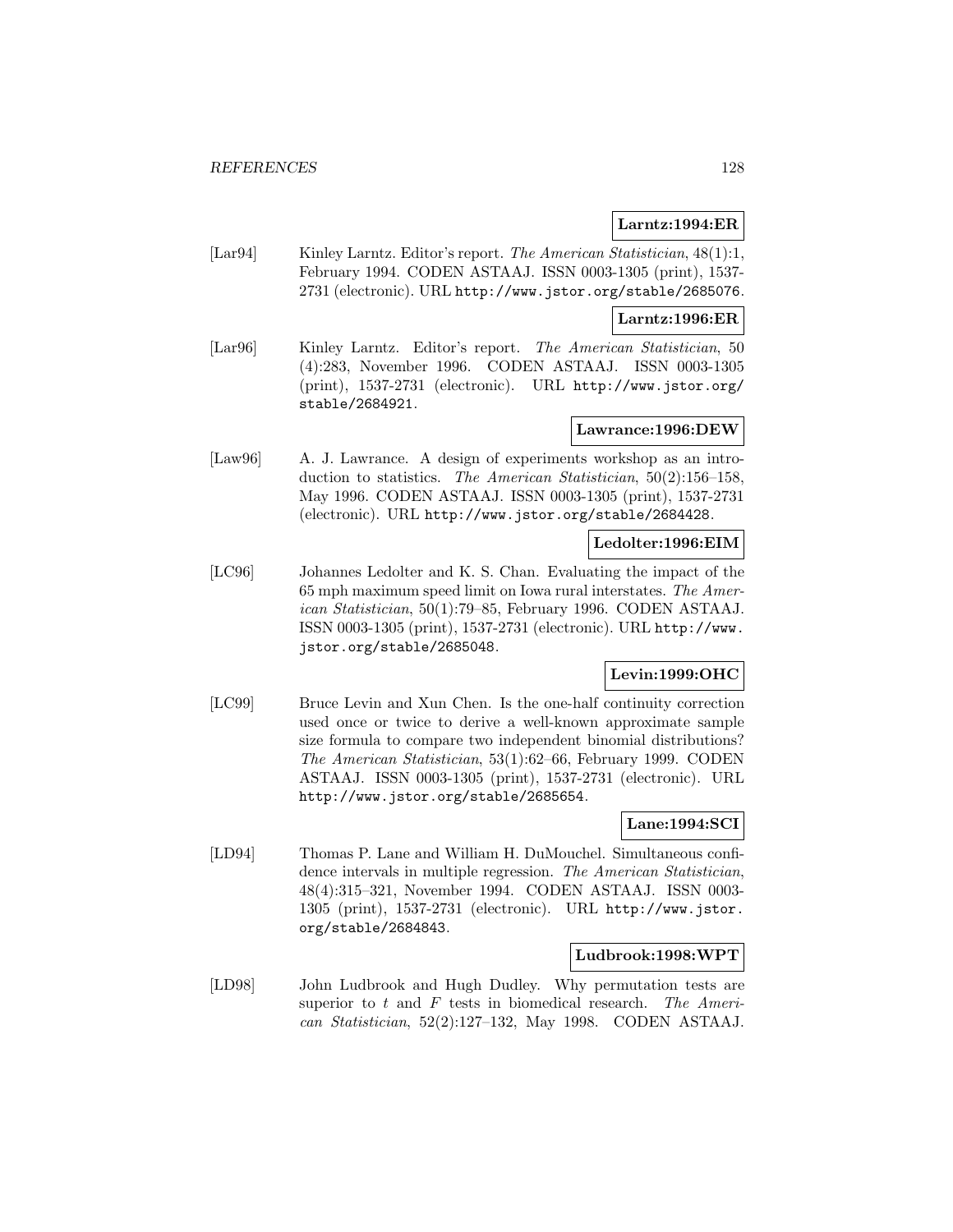ISSN 0003-1305 (print), 1537-2731 (electronic). URL http:// www.amstat.org/publications/tas/abstracts\_98/ludbrook. html; http://www.jstor.org/stable/2685470.

## **Lazaro:1994:IRD**

[LDL<sup>+</sup>94] Carlos G. Lazaro, David DeLong, Ming-Long Lam, William H. Rogers, and Patrick J. Fleury. Invited responses to Dallal, G. E. (1992), "The Computer Analysis of Factorial Experiments With Nested Factors," The American Statistician, **46**, 240. The American Statistician, 48(2):140–141, May 1994. CODEN ASTAAJ. ISSN 0003-1305 (print), 1537-2731 (electronic). URL http://www. jstor.org/stable/2684269.

#### **Lindsay:1993:DRS**

[LE93] R. Murray Lindsay and A. S. C. Ehrenberg. The design of replicated studies. The American Statistician, 47(3):217–228, August 1993. CODEN ASTAAJ. ISSN 0003-1305 (print), 1537-2731 (electronic). URL http://www.jstor.org/stable/2684982.

### **Ledolter:1995:PIS**

[Led95] Johannes Ledolter. Projects in introductory statistics courses. The American Statistician, 49(4):364–367, November 1995. CODEN ASTAAJ. ISSN 0003-1305 (print), 1537-2731 (electronic). URL http://www.jstor.org/stable/2684575.

### **Lee:1993:GRB**

[Lee93] A. J. Lee. Generating random binary deviates having fixed marginal distributions and specified degrees of association. The American Statistician, 47(3):209–215, August 1993. CODEN AS-TAAJ. ISSN 0003-1305 (print), 1537-2731 (electronic). URL http: //www.jstor.org/stable/2684980.

## **Lee:1995:GDO**

[Lee95] Yoong-Sin Lee. Graphical demonstration of an optimality property of the median. The American Statistician, 49(4):369–372, November 1995. CODEN ASTAAJ. ISSN 0003-1305 (print), 1537-2731 (electronic). URL http://www.jstor.org/stable/2684577.

#### **Lehoczky:1995:MSP**

[Leh95] John Lehoczky. Modernizing statistics Ph.D. programs. The American Statistician, 49(1):12–17, February 1995. CODEN AS-TAAJ. ISSN 0003-1305 (print), 1537-2731 (electronic). URL http: //www.jstor.org/stable/2684803.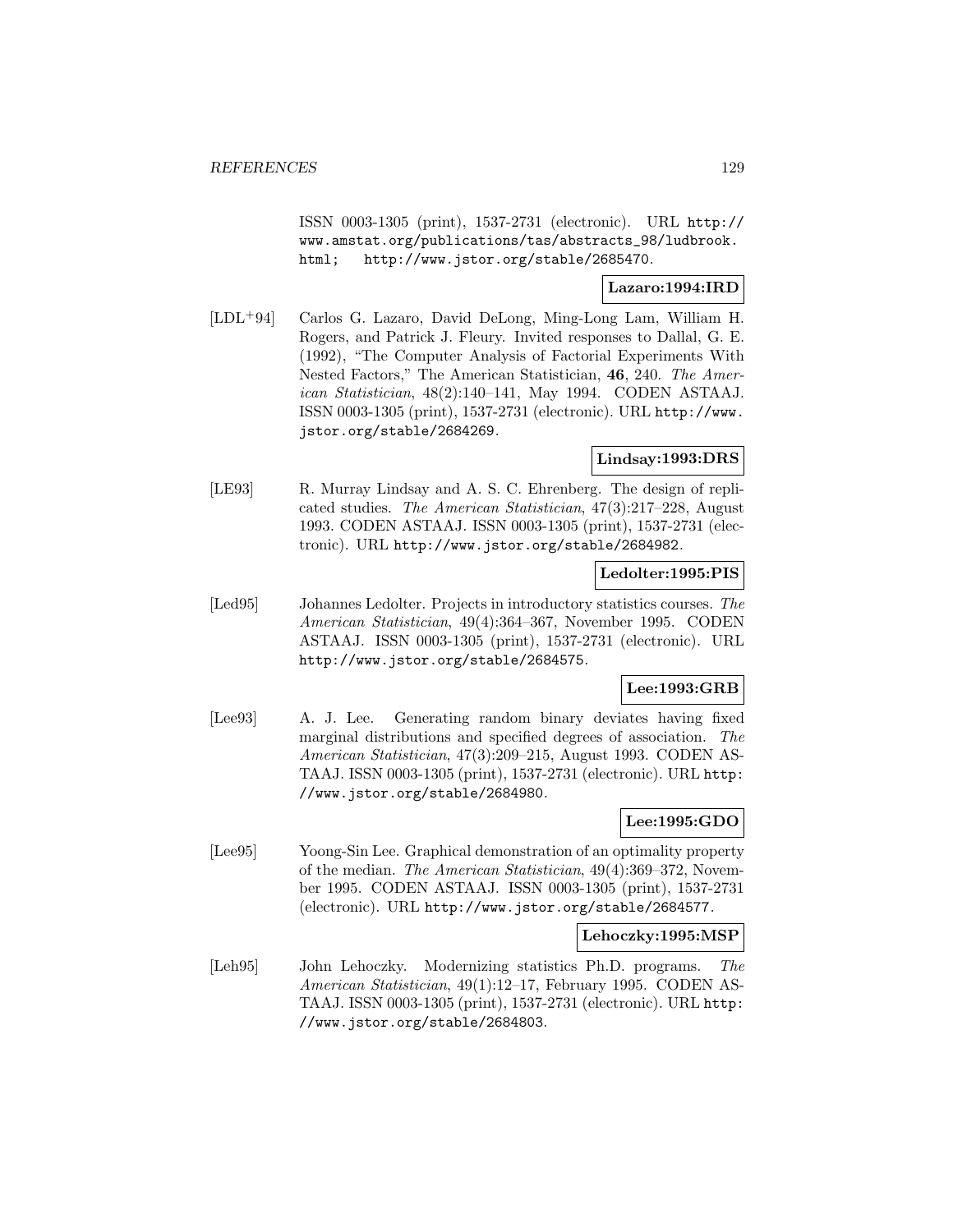### **Lenth:1998:BRB**

[Len98] Russell V. Lenth. Book review: [untitled]. The American Statistician, 52(4):368–369, November 1998. CODEN ASTAAJ. ISSN 0003-1305 (print), 1537-2731 (electronic). URL http://www. jstor.org/stable/2685446.

## **Lesser:1995:BRB**

[Les95] Virginia M. Lesser. Book review: [untitled]. The American Statistician, 49(4):398–399, November 1995. CODEN ASTAAJ. ISSN 0003-1305 (print), 1537-2731 (electronic). URL http://www. jstor.org/stable/2684587.

#### **Levine:1992:BRB**

[Lev92] David M. Levine. Book review: [untitled]. The American Statistician, 46(3):226, August 1992. CODEN ASTAAJ. ISSN 0003- 1305 (print), 1537-2731 (electronic). URL http://www.jstor. org/stable/2685220.

## **Levin:1993:IMR**

[Lev93] Joel R. Levin. An improved modification of a regression-towardthe-mean demonstration. The American Statistician, 47(1):24–26, February 1993. CODEN ASTAAJ. ISSN 0003-1305 (print), 1537- 2731 (electronic). URL http://www.jstor.org/stable/2684777.

### **Levin:1997:LBM**

[Lev97] Bruce Levin. A lower bound for the Mantel–Haenszel one degree of freedom chi-squared statistic in  $1:m$  matched samples. The American Statistician, 51(4):318–320, November 1997. CO-DEN ASTAAJ. ISSN 0003-1305 (print), 1537-2731 (electronic). URL http://www.amstat.org/publications/tas/abstracts/ levin.html; http://www.jstor.org/stable/2685898.

### **Ley:1996:PDU**

[Ley96] Eduardo Ley. On the peculiar distribution of the U.S. stock indexes' digits. The American Statistician, 50(4):311–313, November 1996. CODEN ASTAAJ. ISSN 0003-1305 (print), 1537-2731 (electronic). URL http://www.jstor.org/stable/2684926.

## **Loyer:1993:LE**

[LFL<sup>+</sup>93] Milton W. Loyer, Jeremy D. Finn, Richard S. Lehman, David A. Larson, Tim Kramer, Alan E. Gelfand, Adrian F. M. Smith, N. R. Chaganty, Peter Nemenyi, David J. Hand, David A. Binder,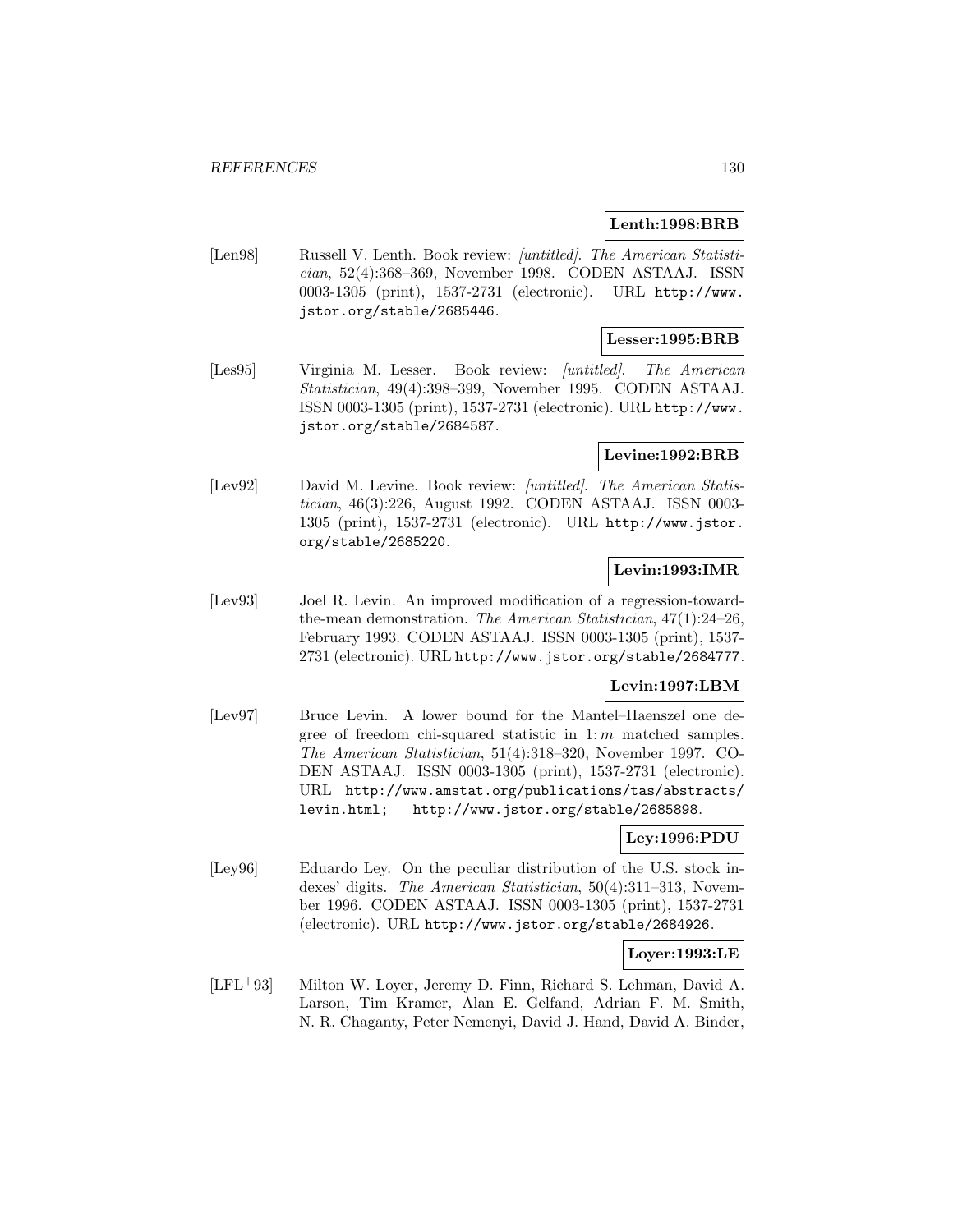Ronald Christensen, Jessica Utts, Gautam M. Appa, Ailsa H. Land, Thomas P. Hettmansperger, Simon J. Sheather, and Peter J. Rousseeuw. Letters to the editor. The American Statistician, 47(2):157–163, May 1993. CODEN ASTAAJ. ISSN 0003- 1305 (print), 1537-2731 (electronic). URL http://www.jstor. org/stable/2685205.

### **Lichtenberg:1990:AVL**

[Lic90] Frank R. Lichtenberg. Aggregation of variables in least-squares regression. The American Statistician, 44(2):169–171, May 1990. CODEN ASTAAJ. ISSN 0003-1305 (print), 1537-2731 (electronic). URL http://www.jstor.org/stable/2684161.

**Ling:1992:JSN**

[Lin92] Robert F. Ling. Just say no to binomial (and other discrete distributions) tables. The American Statistician, 46(1):53–54, February 1992. CODEN ASTAAJ. ISSN 0003-1305 (print), 1537-2731 (electronic). URL http://www.jstor.org/stable/2684413.

### **Link:1993:STU**

[Lin93] William A. Link. Simulation testing of unbiasedness of variance estimators. The American Statistician, 47(2):132–134, May 1993. CODEN ASTAAJ. ISSN 0003-1305 (print), 1537-2731 (electronic). URL http://www.jstor.org/stable/2685196.

### **Lindley:1997:DBB**

[Lin97] D. V. Lindley. Discussion — Bayes for beginners? some reasons to hesitate. The American Statistician, 51(3):265-266, August 1997. CODEN ASTAAJ. ISSN 0003-1305 (print), 1537-2731 (electronic). URL http://www.jstor.org/stable/2684900.

### **Lyles:1999:NCI**

[LK99] Robert H. Lyles and Lawrence L. Kupper. A note on confidence interval estimation in measurement error adjustment. The American Statistician, 53(3):247–253, August 1999. CODEN ASTAAJ. ISSN 0003-1305 (print), 1537-2731 (electronic). URL http://www. jstor.org/stable/2686104.

### **Lesser:1995:FPG**

[LKNP95] Martin L. Lesser, Nina E. Kohn, Barbara A. Napolitano, and Savita Pahwa. The FU-PLOT: a graphical method for visualizing the timing of follow-up in longitudinal studies. The American Statistician, 49(2):139–143, May 1995. CODEN ASTAAJ.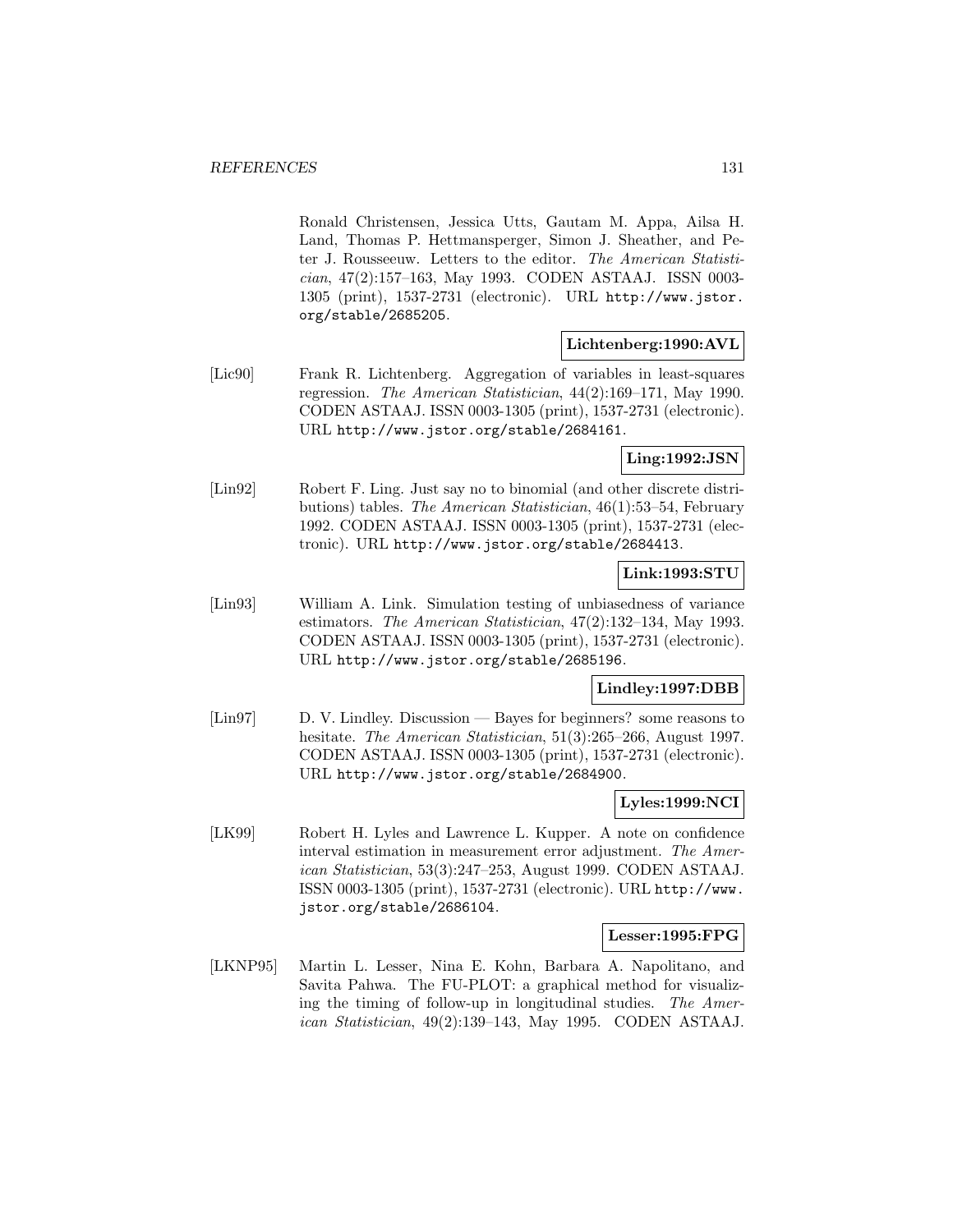ISSN 0003-1305 (print), 1537-2731 (electronic). URL http://www. jstor.org/stable/2684627.

# **Lin:1997:CBT**

[LL97] Dennis K. J. Lin and Amy W. Lam. Connections between twolevel factorials and Venn diagrams. The American Statistician, 51(1):49–51, February 1997. CODEN ASTAAJ. ISSN 0003- 1305 (print), 1537-2731 (electronic). URL http://www.amstat. org/publications/tas/abstracts/lin.html; http://www. jstor.org/stable/2684694.

# **Lynch:1991:BRB**

[LLL91] James C. Lynch, J. Richard Landis, and A. Russell Localio. Book review: [untitled]. The American Statistician, 45(2):151–154, May 1991. CODEN ASTAAJ. ISSN 0003-1305 (print), 1537-2731 (electronic). URL http://www.jstor.org/stable/2684383.

# **Lock:1993:BRB**

[Loc93] Robin H. Lock. Book review: A Comparison of Five Student Versions of Statistics Packages. The American Statistician, 47(2):136– 145, May 1993. CODEN ASTAAJ. ISSN 0003-1305 (print), 1537- 2731 (electronic). URL http://www.jstor.org/stable/2685198.

## **Lohr:1994:SVQ**

[Loh94] Sharon Lohr. [statistical values, quality, and certification]: Invited comment. The American Statistician, 48(2):76–77, May 1994. CO-DEN ASTAAJ. ISSN 0003-1305 (print), 1537-2731 (electronic). URL http://www.jstor.org/stable/2684248.

### **Lohr:1995:HDS**

[Loh95] Sharon L. Lohr. Hasse diagrams in statistical consulting and teaching. The American Statistician, 49(4):376–381, November 1995. CODEN ASTAAJ. ISSN 0003-1305 (print), 1537-2731 (electronic). URL http://www.jstor.org/stable/2684579.

### **Looney:1995:HUT**

[Loo95] Stephen W. Looney. How to use tests for univariate normality to assess multivariate normality. The American Statistician, 49 (1):64–70, February 1995. CODEN ASTAAJ. ISSN 0003-1305 (print), 1537-2731 (electronic). URL http://www.jstor.org/ stable/2684816.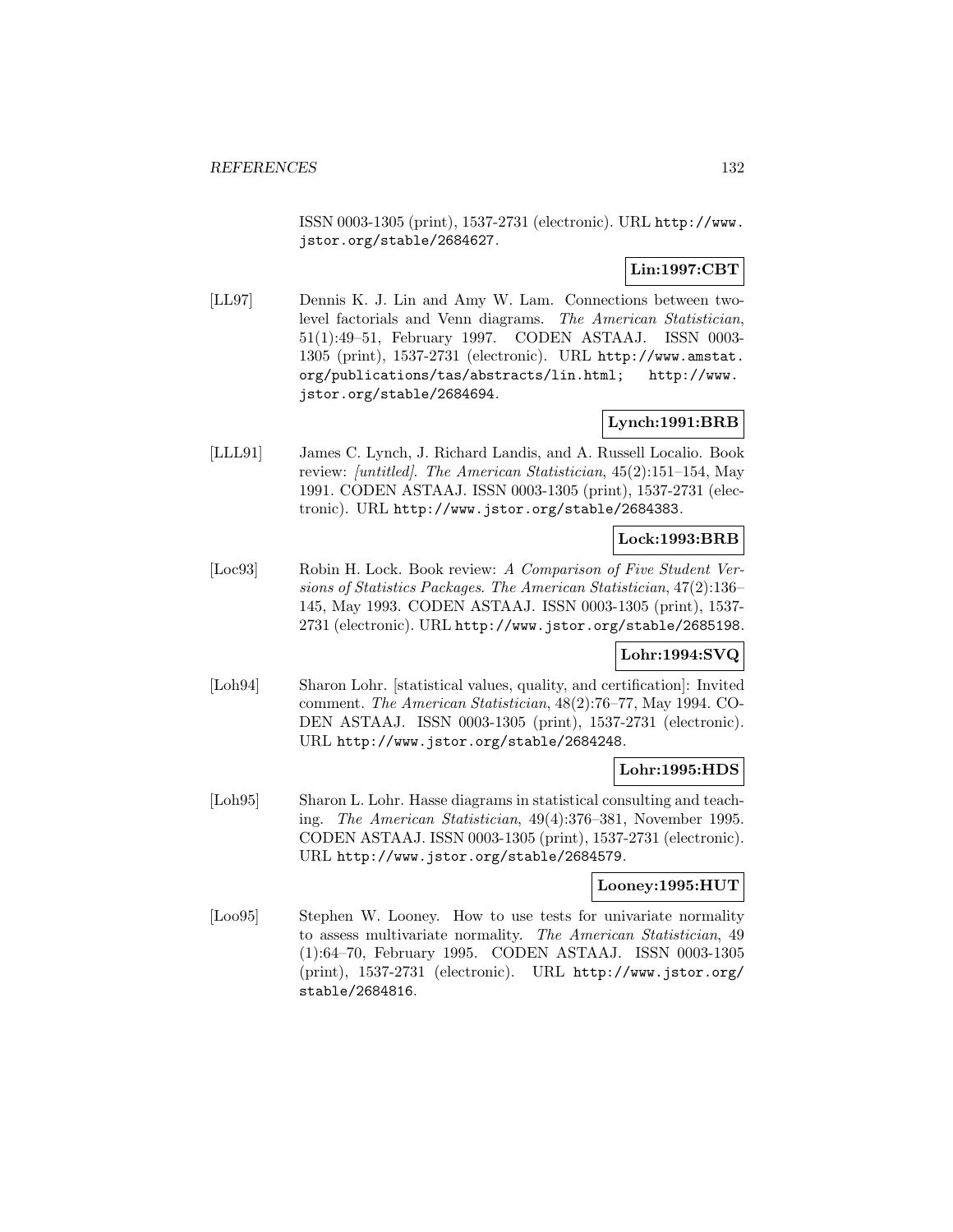#### **Loosen:1997:CST**

[Loo97] Franz Loosen. A concrete strategy for teaching hypothesis testing. The American Statistician, 51(2):158–163, May 1997. CO-DEN ASTAAJ. ISSN 0003-1305 (print), 1537-2731 (electronic). URL http://www.amstat.org/publications/tas/abstracts/ loosen.html; http://www.jstor.org/stable/2685410.

## **Lorenzen:1990:UAC**

[Lor90] Gunter Lorenzen. A unified approach to the calculation of growth rates. The American Statistician, 44(2):148–150, May 1990. CO-DEN ASTAAJ. ISSN 0003-1305 (print), 1537-2731 (electronic). URL http://www.jstor.org/stable/2684156.

## **Lindley:1996:LE**

[LOS<sup>+</sup>96] Dennis V. Lindley, W. Scott Overton, Stephen V. Stehman, A. S. Hedayat, Bruno D. Zumbo, Donald W. Zimmerman, Joseph W. McKean, Thomas J. Vidmar, Dan C. Stone, Robert B. Ilderton, Lee R. Abramson, Paul Gottfried, and Clifford Konold. Letters to the editor. The American Statistician, 50(2):197–200, May 1996. CODEN ASTAAJ. ISSN 0003-1305 (print), 1537-2731 (electronic). URL http://www.jstor.org/stable/2684444.

## **Low:1998:BRU**

[Low98] Elizabeth Low. Book review: Understanding Basic Statistics. The American Statistician, 52(2):198, May 1998. CODEN ASTAAJ. ISSN 0003-1305 (print), 1537-2731 (electronic). URL http://www. jstor.org/stable/2685480.

## **Lane:1990:WPR**

[LRG90] Julia Lane, Russ Ray, and Dennis Glennon. Work profiles of research statisticians. The American Statistician, 44(1):9-13, February 1990. CODEN ASTAAJ. ISSN 0003-1305 (print), 1537-2731 (electronic). URL http://www.jstor.org/stable/2684948.

### **Liggett:1990:HSS**

[LS90] Walter Liggett and Douglas Splitstone. History of the section on statistics and the environment. The American Statistician, 44(2): 94–95, May 1990. CODEN ASTAAJ. ISSN 0003-1305 (print), 1537-2731 (electronic). URL http://www.jstor.org/stable/ 2684137.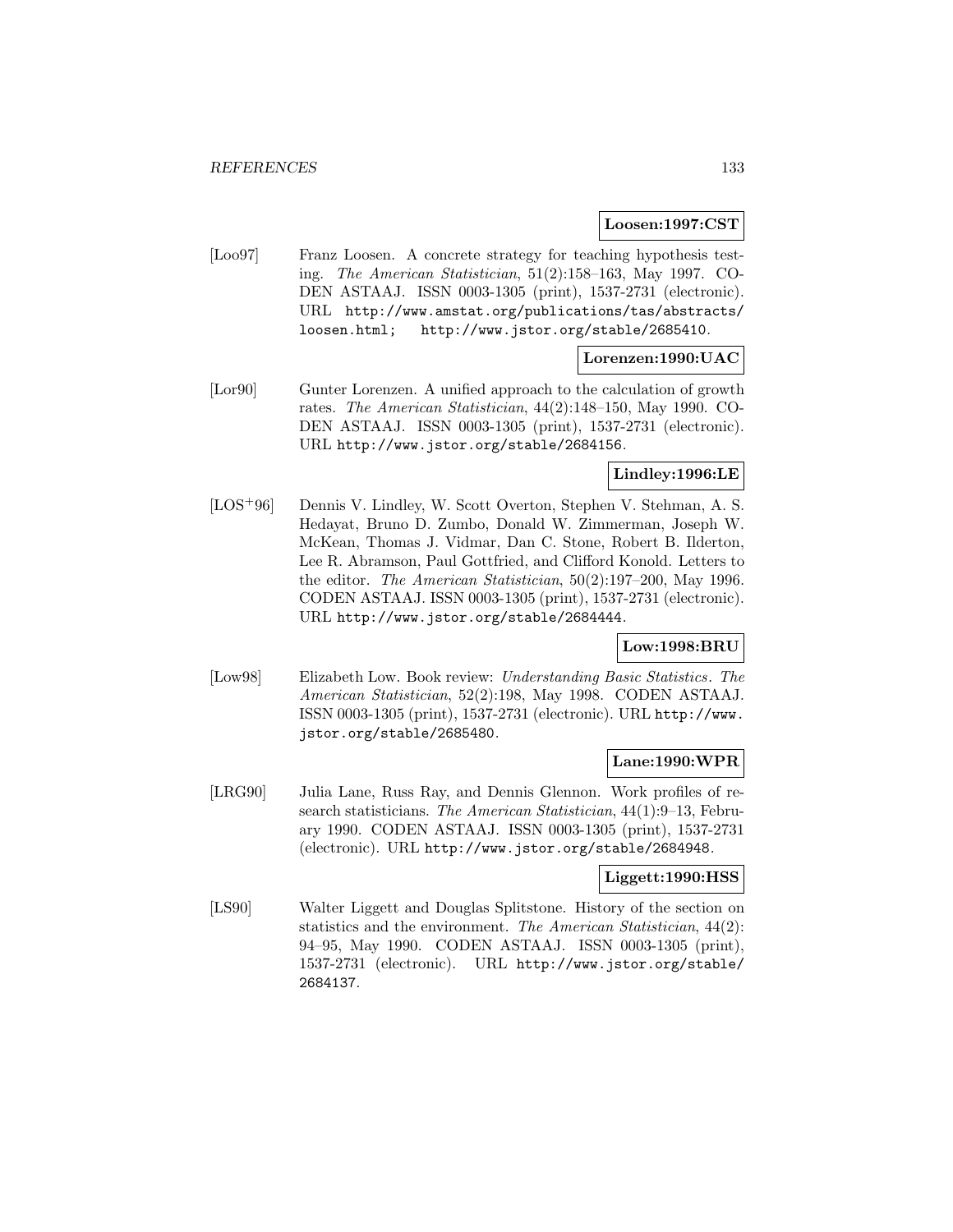### **Lackritz:1997:LE**

[LS97a] James R. Lackritz and Oscar Sheynin. Letters to the editor. The American Statistician, 51(2):210, May 1997. CODEN ASTAAJ. ISSN 0003-1305 (print), 1537-2731 (electronic). URL http://www. jstor.org/stable/2685425.

# **Li:1997:BIN**

[LS97b] Heng Li and Hal S. Stern. Bayesian inference for nested designs based on Jeffreys's prior. The American Statistician, 51(3):219–224, August 1997. CODEN ASTAAJ. ISSN 0003-1305 (print), 1537-2731 (electronic). URL http://www. amstat.org/publications/tas/abstracts/li.html; http: //www.jstor.org/stable/2684891.

## **Lavine:1999:BFW**

[LS99a] Michael Lavine and Mark J. Schervish. Bayes factors: What they are and what they are not. The American Statistician, 53(2):119– 122, May 1999. CODEN ASTAAJ. ISSN 0003-1305 (print), 1537- 2731 (electronic). URL http://www.jstor.org/stable/2685729.

# **Louis:1999:BDM**

[LS99b] Thomas A. Louis and Wei Shen. [bayesian data mining in large frequency tables, with an application to the FDA spontaneous reporting system]: Discussion. The American Statistician, 53 (3):196–198, August 1999. CODEN ASTAAJ. ISSN 0003-1305 (print), 1537-2731 (electronic). URL http://www.jstor.org/ stable/2686095.

### **Leemis:1996:CAI**

[LT96] Lawrence M. Leemis and Kishor S. Trivedi. A comparison of approximate interval estimators for the Bernoulli parameter. The American Statistician, 50(1):63–68, February 1996. CODEN AS-TAAJ. ISSN 0003-1305 (print), 1537-2731 (electronic). URL http: //www.jstor.org/stable/2685046.

## **Lee:1997:VOD**

[LT97] J. Jack Lee and Z. Nora Tu. A versatile one-dimensional distribution plot: The BLiP plot. The American Statistician, 51 (4):353–358, November 1997. CODEN ASTAAJ. ISSN 0003- 1305 (print), 1537-2731 (electronic). URL http://www.jstor. org/stable/2685905.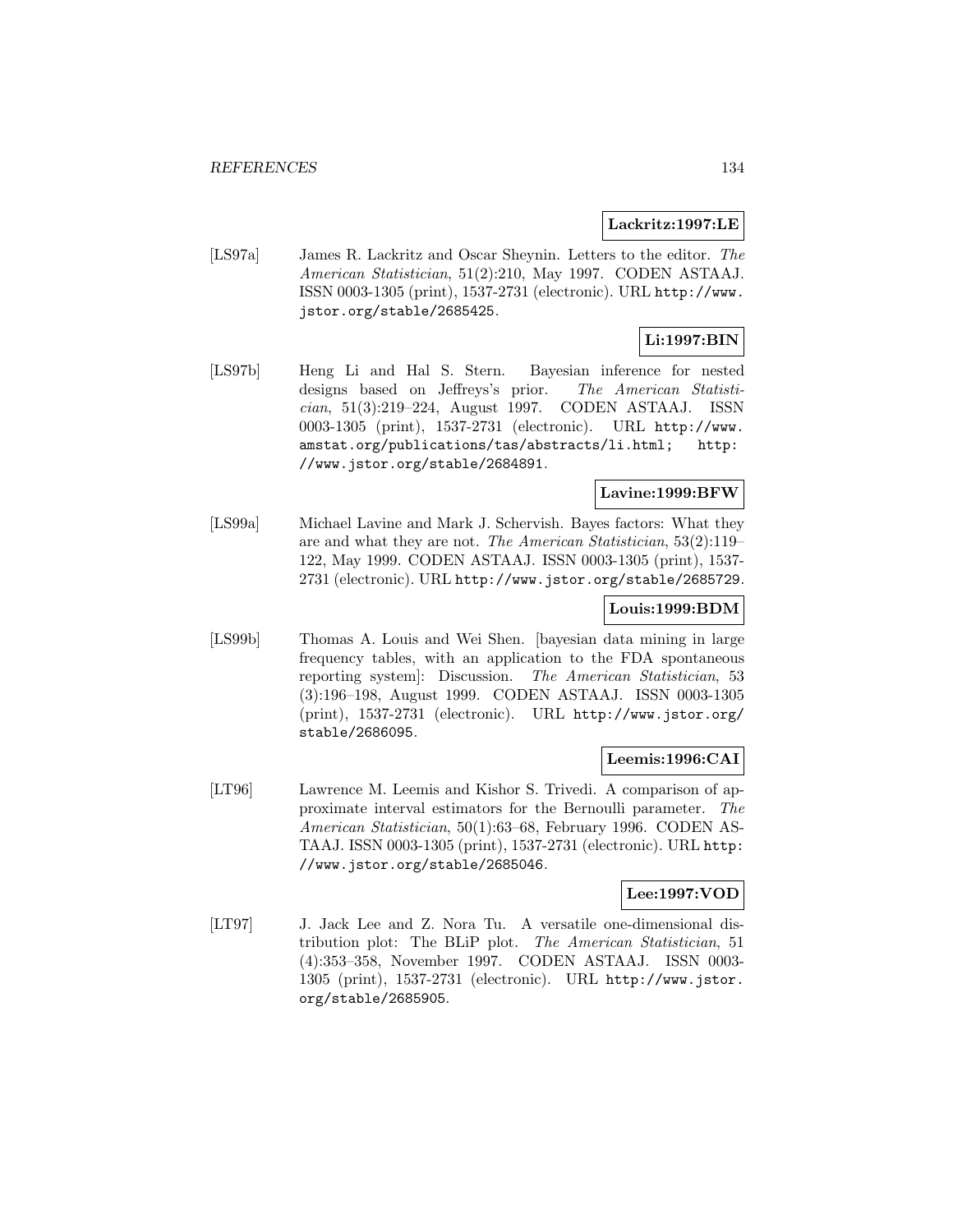#### **Luceno:1997:FES**

[Luc97] Alberto Luceño. Further evidence supporting the numerical usefulness of characteristic functions. The American Statistician, 51(3):233–234, August 1997. CODEN ASTAAJ. ISSN 0003-1305 (print), 1537-2731 (electronic). URL http:// www.amstat.org/publications/tas/abstracts/luceno.html; http://www.jstor.org/stable/2684893.

### **Lurie:1995:BRB**

[Lur95] Philip M. Lurie. Book review: A Review of Five Statistical Packages for Windows. The American Statistician, 49(1):99–107, February 1995. CODEN ASTAAJ. ISSN 0003-1305 (print), 1537- 2731 (electronic). URL http://www.jstor.org/stable/2684822.

## **Lan:1990:LRT**

[LW90] Kuang-Kuo Gordon Lan and Janet Wittes. Linear rank tests for survival data: Equivalence of two formulations. The American Statistician, 44(1):23–26, February 1990. CODEN ASTAAJ. ISSN 0003-1305 (print), 1537-2731 (electronic). URL http://www. jstor.org/stable/2684951.

## **Loftsgaarden:1998:STC**

[LW98] Don O. Loftsgaarden and Ann E. Watkins. Statistics teaching in colleges and universities: Courses, instructors, and degrees in fall 1995. The American Statistician, 52(4):308–314, November 1998. CODEN ASTAAJ. ISSN 0003-1305 (print), 1537-2731 (electronic). URL http://www.amstat.org/publications/tas/abstracts\_ 98/loft.html; http://www.jstor.org/stable/2685432.

### **Lyerla:1996:BRB**

[Lye96] Rob Lyerla. Book review: *[untitled]. The American Statistician*, 50(4):379–380, November 1996. CODEN ASTAAJ. ISSN 0003- 1305 (print), 1537-2731 (electronic). URL http://www.jstor. org/stable/2684939.

### **Maatta:1999:BRA**

[Maa99] Jon Maatta. Book review: ActivStats 2.0 and The Active Practice of Statistics. The American Statistician, 53(1):85–86, February 1999. CODEN ASTAAJ. ISSN 0003-1305 (print), 1537-2731 (electronic). URL http://www.jstor.org/stable/2685658.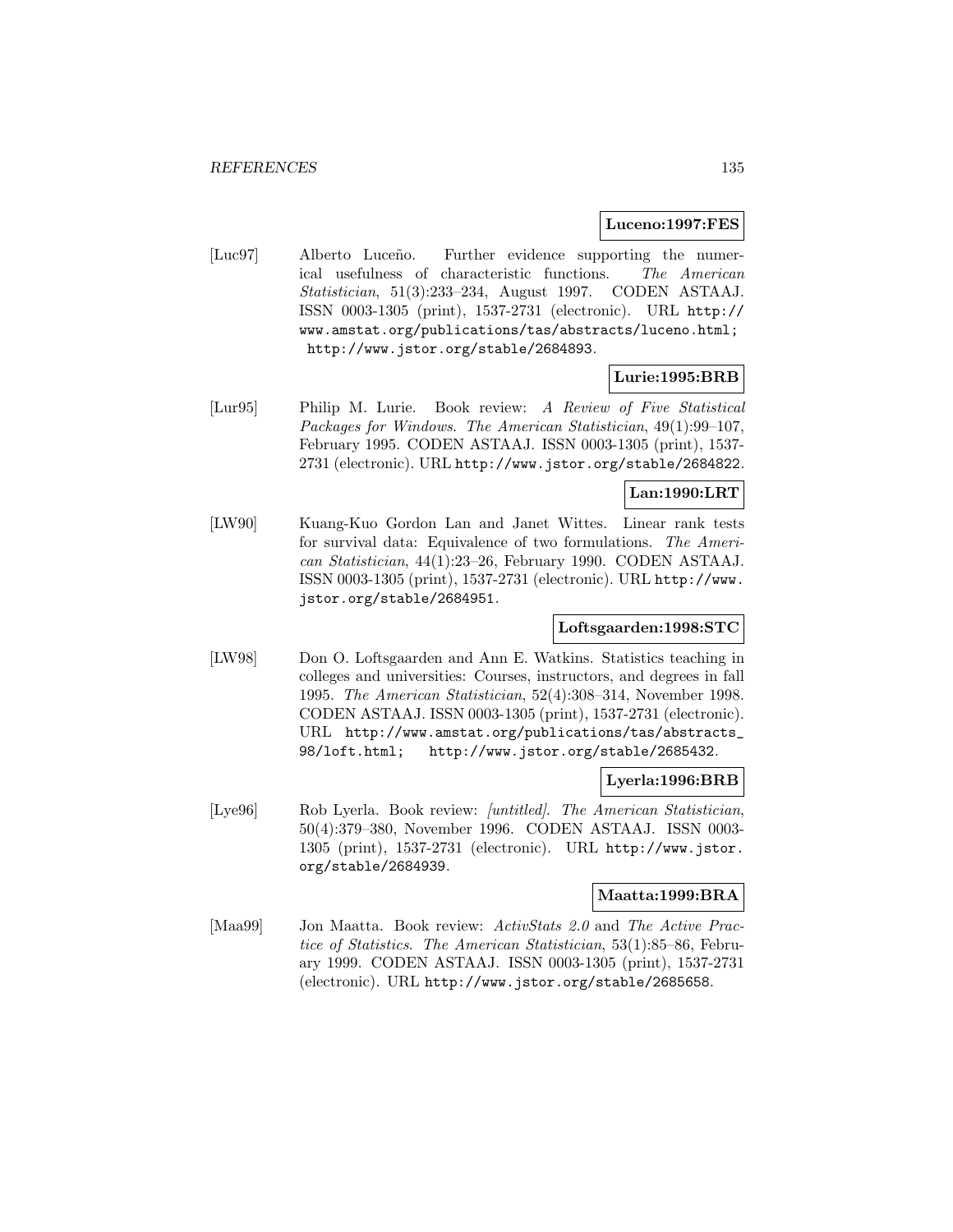#### **MacLennan:1993:IRS**

[Mac93] Richard N. MacLennan. Interrater reliability with SPSS for Windows 5.0. The American Statistician, 47(4):292–296, November 1993. CODEN ASTAAJ. ISSN 0003-1305 (print), 1537-2731 (electronic). URL http://www.jstor.org/stable/2685289.

### **Macky:1999:BRC**

[Mac99] David W. Macky. Book review: A Course in Mathematical Statistics, 2nd edition. The American Statistician, 53(1):87, February 1999. CODEN ASTAAJ. ISSN 0003-1305 (print), 1537-2731 (electronic). URL http://www.jstor.org/stable/2685661.

### **Madsen:1991:PPP**

[Mad91] Richard Madsen. On the probability of a perfect progression. The American Statistician, 45(3):214–216, August 1991. CODEN AS-TAAJ. ISSN 0003-1305 (print), 1537-2731 (electronic). URL http: //www.jstor.org/stable/2684293.

## **Madgett:1998:SUD**

[Mad98] Alan Madgett. Some uses for distribution-fitting software in teaching statistics. The American Statistician, 52(3):253–256, August 1998. CODEN ASTAAJ. ISSN 0003-1305 (print), 1537- 2731 (electronic). URL http://www.amstat.org/publications/ tas/abstracts\_98/madgett.html; http://www.jstor.org/ stable/2685938.

### **Madigan:1999:BDM**

[Mad99] David Madigan. [bayesian data mining in large frequency tables, with an application to the FDA spontaneous reporting system. Discussion. The American Statistician, 53(3):198-200, August 1999. CODEN ASTAAJ. ISSN 0003-1305 (print), 1537-2731 (electronic). URL http://www.jstor.org/stable/2686096.

#### **Magee:1990:MBW**

[Mag90] Lonnie Magee.  $R^2$  measures based on Wald and likelihood ratio joint significance tests. The American Statistician, 44(3):250–253, August 1990. CODEN ASTAAJ. ISSN 0003-1305 (print), 1537- 2731 (electronic). URL http://www.jstor.org/stable/2685352.

### **Magel:1996:ISP**

[Mag96] Rhonda C. Magel. Increasing student participation in large introductory statistics classes. The American Statistician, 50(1):51–56,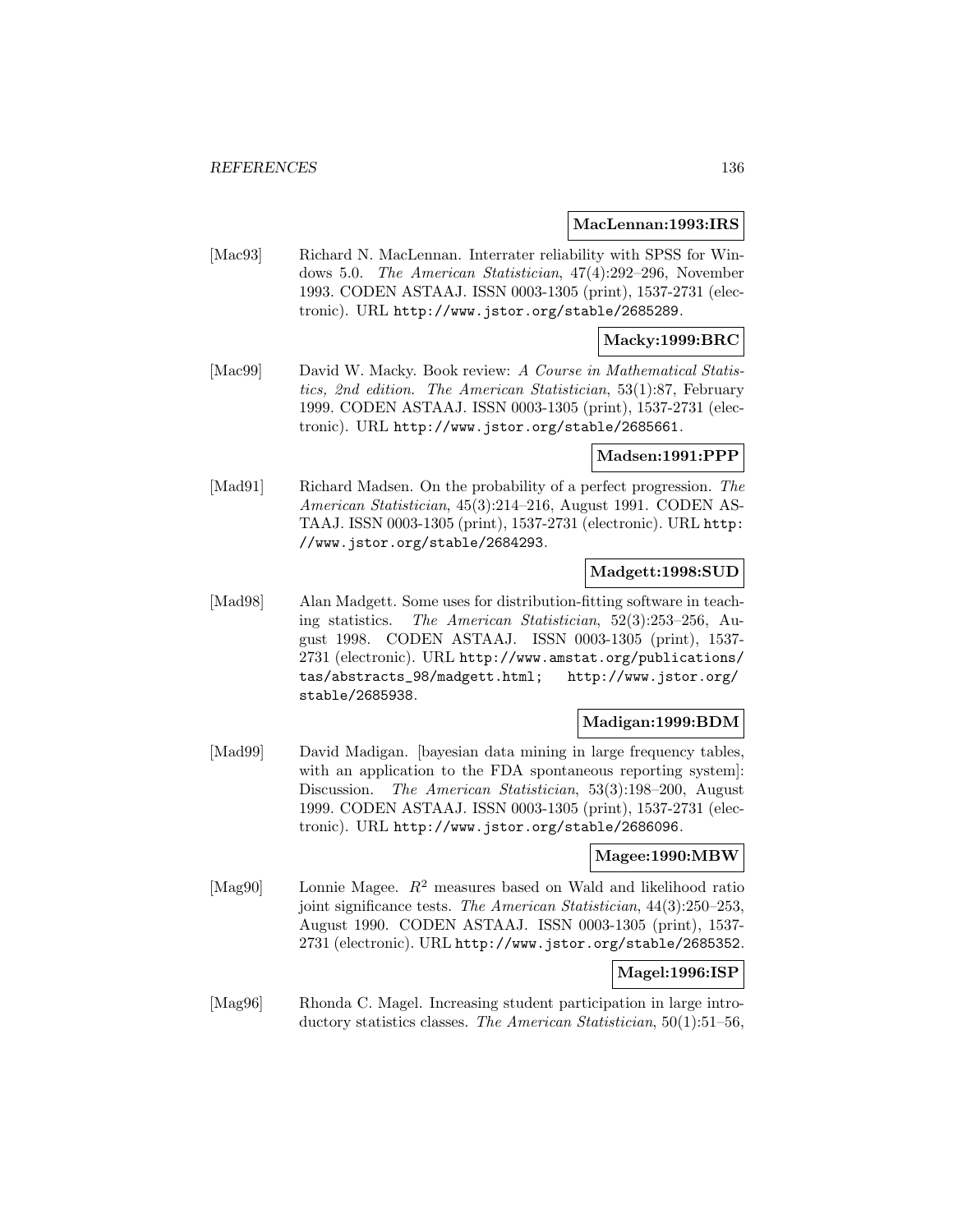February 1996. CODEN ASTAAJ. ISSN 0003-1305 (print), 1537- 2731 (electronic). URL http://www.jstor.org/stable/2685044.

#### **Magee:1998:NBP**

[Mag98] Lonnie Magee. Nonlocal behavior in polynomial regressions. The American Statistician, 52(1):20–22, February 1998. CO-DEN ASTAAJ. ISSN 0003-1305 (print), 1537-2731 (electronic). URL http://www.amstat.org/publications/tas/abstracts\_ 98/magee.html; http://www.jstor.org/stable/2685560.

### **Malone:1994:BRB**

[Mal94] Linda C. Malone. Book review: *[untitled]. The American Statisti*cian, 48(4):349–350, November 1994. CODEN ASTAAJ. ISSN 0003-1305 (print), 1537-2731 (electronic). URL http://www. jstor.org/stable/2684852.

#### **Malone:1997:BRB**

[Mal97] Linda C. Malone. Book review: *[untitled]. The American Statis*tician, 51(1):94, February 1997. CODEN ASTAAJ. ISSN 0003- 1305 (print), 1537-2731 (electronic). URL http://www.jstor. org/stable/2684703.

### **Mallows:1998:ZP**

[Mal98] Colin Mallows. The zeroth problem. The American Statistician, 52(1):1–9, February 1998. CODEN ASTAAJ. ISSN 0003-1305 (print), 1537-2731 (electronic). URL http://www. amstat.org/publications/tas/abstracts\_98/mallows.html; http://www.jstor.org/stable/2685557.

## **Mann:1991:BRB**

[Man91] Barbara L. Mann. Book review: *[untitled]. The American Statis*tician, 45(2):149–151, May 1991. CODEN ASTAAJ. ISSN 0003- 1305 (print), 1537-2731 (electronic). URL http://www.jstor. org/stable/2684382.

### **Marsh:1994:BRB**

[Mar94] Paul L. Marsh. Book review: A Review and Comparison of Five Graphics Programs for PC-DOS and MS-DOS Computers. The American Statistician, 48(1):44–51, February 1994. CODEN AS-TAAJ. ISSN 0003-1305 (print), 1537-2731 (electronic). URL http: //www.jstor.org/stable/2685087.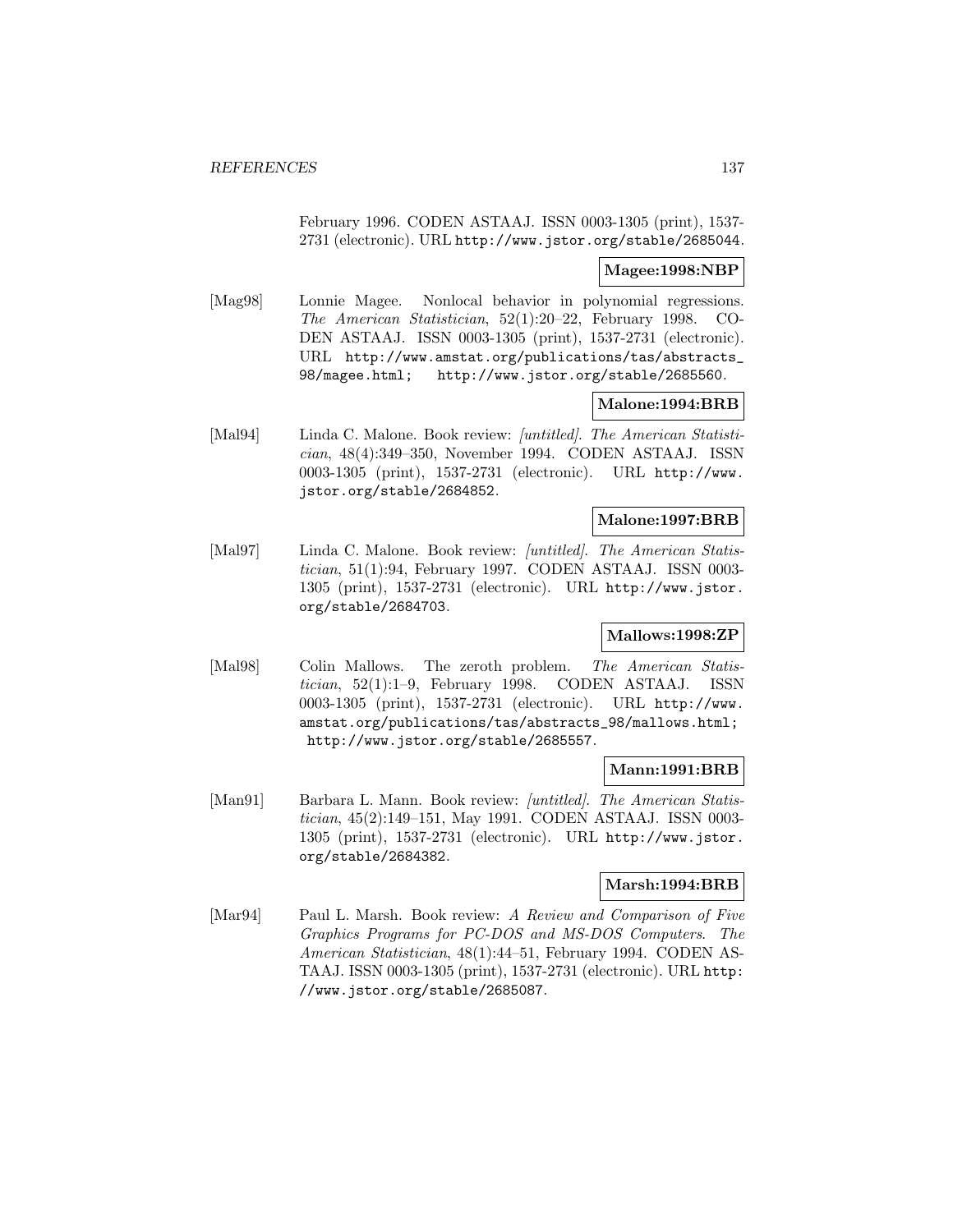#### **Matthews:1999:EPS**

[Mat99] J. N. S. Matthews. Effect of prior specification on Bayesian design for two-sample comparison of a binary outcome. The American Statistician, 53(3):254–256, August 1999. CODEN ASTAAJ. ISSN 0003-1305 (print), 1537-2731 (electronic). URL http://www. jstor.org/stable/2686105.

#### **MacEachern:1994:SGS**

[MB94] Steven N. MacEachern and L. Mark Berliner. Subsampling the Gibbs sampler. The American Statistician, 48(3):188–190, August 1994. CODEN ASTAAJ. ISSN 0003-1305 (print), 1537-2731 (electronic). URL http://www.jstor.org/stable/2684714.

# **Minton:1990:MCA**

[MBB90] Paul D. Minton, Dwight B. Brock, and Mary B. Brock. Musical celebration of ASA's sesquicentennial — a personal account. The American Statistician, 44(3):200–203, August 1990. CODEN ASTAAJ. ISSN 0003-1305 (print), 1537-2731 (electronic). URL http://www.jstor.org/stable/2685335.

#### **Mee:1991:RTM**

[MC91] Robert W. Mee and Tin Chiu Chua. Regression toward the mean and the paired sample  $t$  test. The American Statistician,  $45(1)$ : 39–42, February 1991. CODEN ASTAAJ. ISSN 0003-1305 (print), 1537-2731 (electronic). URL http://www.jstor.org/stable/ 2685237.

## **Murdoch:1996:GDL**

[MC96] D. J. Murdoch and E. D. Chow. A graphical display of large correlation matrices. The American Statistician, 50(2):178–180, May 1996. CODEN ASTAAJ. ISSN 0003-1305 (print), 1537-2731 (electronic). URL http://www.jstor.org/stable/2684435.

#### **McConnell:1990:LEP**

[McC90] C. R. McConnell. Letter to the Editor: Pocket computer approximation for areas under the standard normal curve. The American Statistician, 44(1):63, February 1990. CODEN ASTAAJ. ISSN 0003-1305 (print), 1537-2731 (electronic). URL http://www. jstor.org/stable/2684963.

# **McCullagh:1994:DMG**

[McC94] Peter McCullagh. Does the moment-generating function characterize a distribution? The American Statistician, 48(3):208, August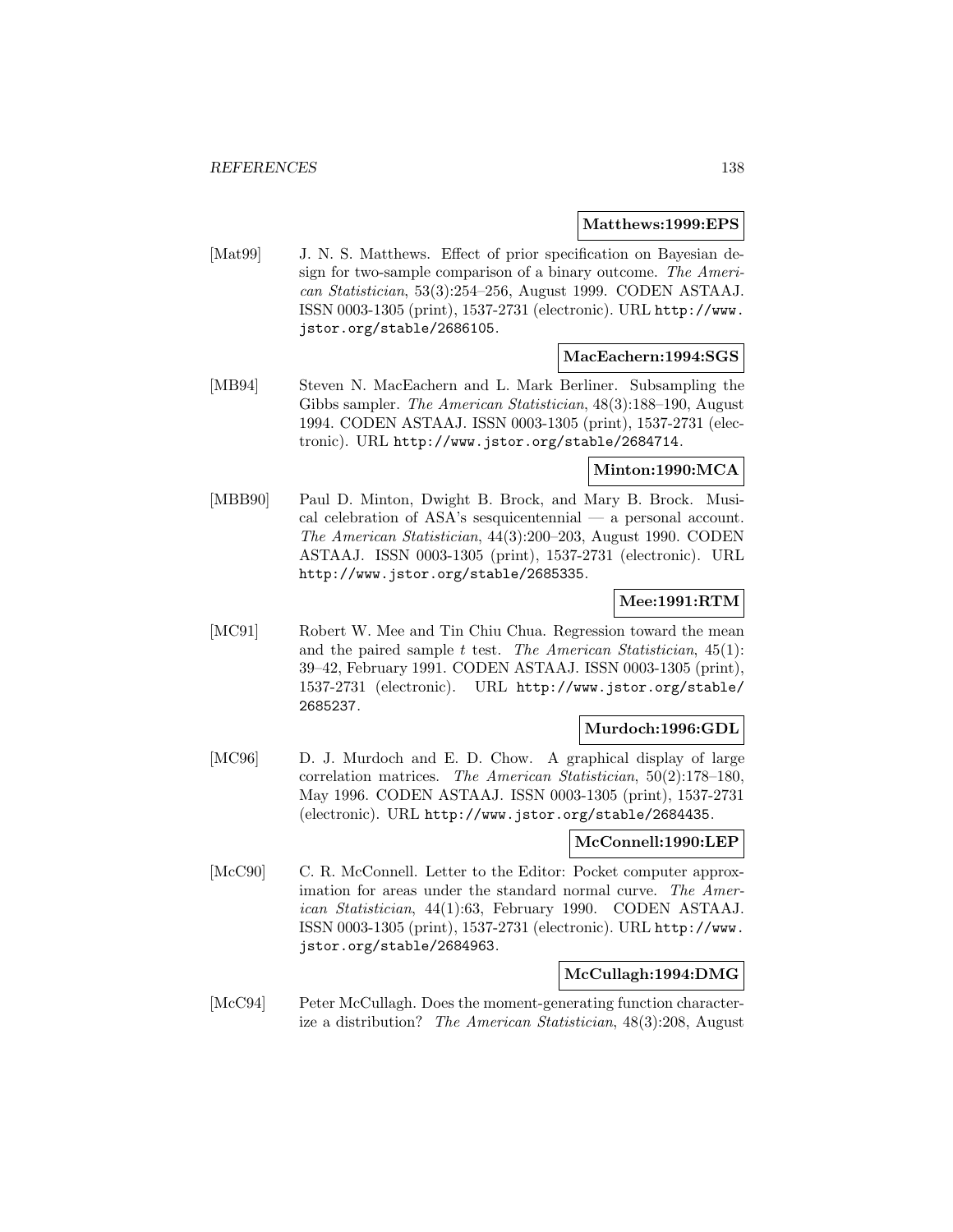1994. CODEN ASTAAJ. ISSN 0003-1305 (print), 1537-2731 (electronic). URL http://www.jstor.org/stable/2684718.

#### **Mccormick:1997:BRB**

[Mcc97] David Mccormick. Book review: *[untitled]*. The American Statistician, 51(3):296–297, August 1997. CODEN ASTAAJ. ISSN 0003- 1305 (print), 1537-2731 (electronic). URL http://www.jstor. org/stable/2684913.

### **McCulloch:1998:ARS**

[McC98a] B. D. McCulloch. Assessing the reliability of statistical software: Part I. The American Statistician, 52(4):358-??, November 1998. CODEN ASTAAJ. ISSN 0003-1305 (print), 1537-2731 (electronic). URL http://www.amstat.org/publications/tas/ abstracts\_98/mccullogh.html.

## **McCullough:1998:ARS**

[McC98b] B. D. McCullough. Assessing the reliability of statistical software: Part I. The American Statistician, 52(4):358–366, November 1998. CODEN ASTAAJ. ISSN 0003-1305 (print), 1537-2731 (electronic). URL http://www.jstor.org/stable/2685442.

### **McCullough:1999:ARS**

[McC99] B. D. McCullough. Assessing the reliability of statistical software: Part II. The American Statistician, 53(2):149–159, May 1999. CO-DEN ASTAAJ. ISSN 0003-1305 (print), 1537-2731 (electronic). URL http://www.amstat.org/publications/tas/mccull.pdf; http://www.jstor.org/stable/2685736.

## **McDonald:1999:SSS**

[McD99] Gary C. McDonald. Shaping statistics for success in the 21st Century: The needs of industry. The American Statistician, 53 (3):203–207, August 1999. CODEN ASTAAJ. ISSN 0003-1305 (print), 1537-2731 (electronic). URL http://www.jstor.org/ stable/2686098.

## **Morgan:1991:LMDa**

[MCDD91a] J. P. Morgan, N. R. Chaganty, R. C. Dahiya, and M. J. Doviak. Let's make a deal: The Player's dilemma. The American Statistician, 45(4):284–287, November 1991. CODEN ASTAAJ. ISSN 0003-1305 (print), 1537-2731 (electronic). URL http://www. jstor.org/stable/2684453. With comment by R. G. Seymann (pp. 287–288) and rejoinder (p. 289).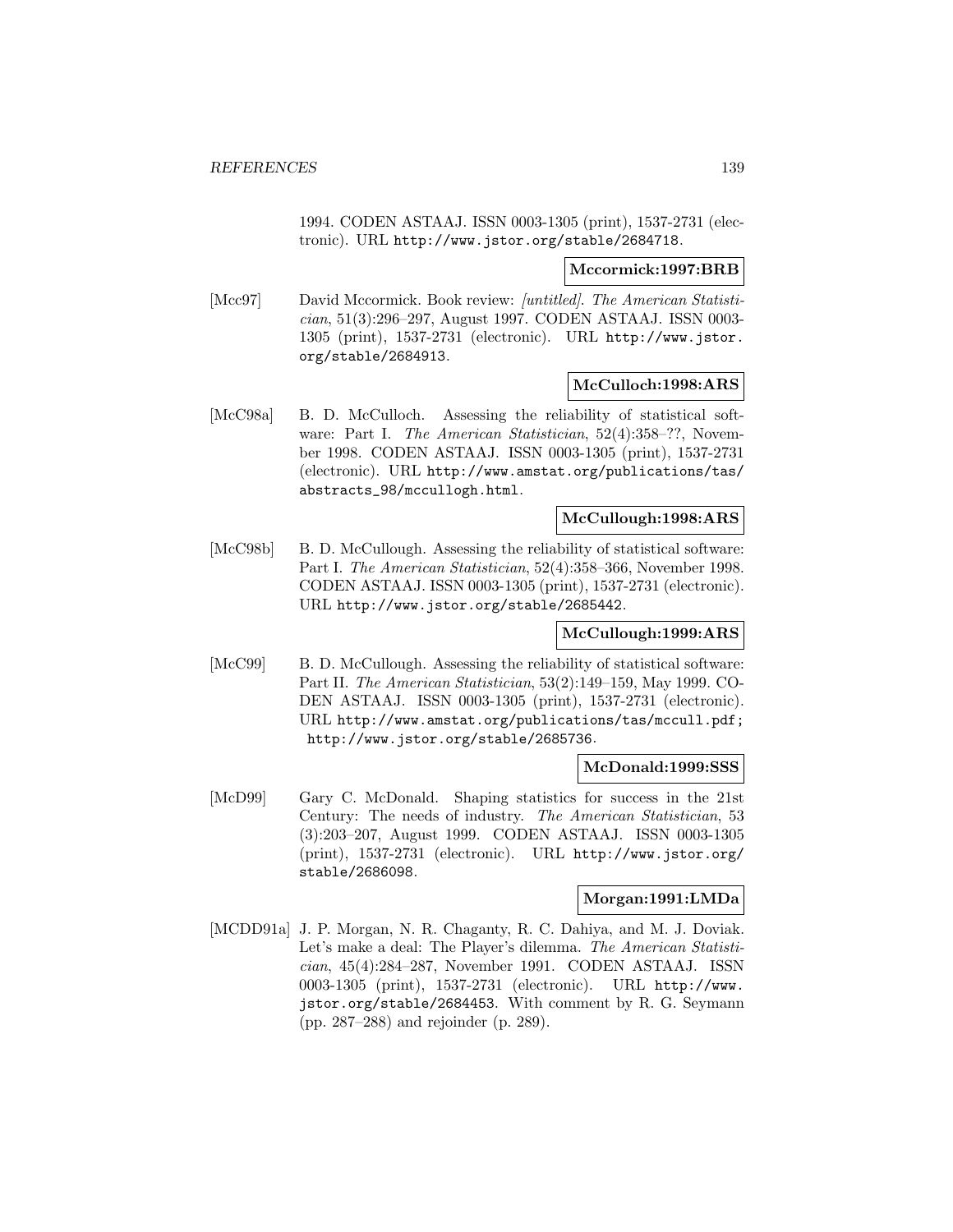#### **Morgan:1991:LMDb**

[MCDD91b] J. P. Morgan, N. R. Chaganty, R. C. Dahiya, and M. J. Doviak. [let's make a deal: The Player's dilemma]: Rejoinder. The American Statistician, 45(4):289, November 1991. CODEN ASTAAJ. ISSN 0003-1305 (print), 1537-2731 (electronic). URL http://www. jstor.org/stable/2684455.

# **Moore:1995:SEF**

[MCGM95] David S. Moore, George W. Cobb, Joan Garfield, and William Q. Meeker. Statistics education fin de siècle. The American Statistician, 49(3):250–260, August 1995. CODEN ASTAAJ. ISSN 0003- 1305 (print), 1537-2731 (electronic). URL http://www.jstor. org/stable/2684195.

## **McLeod:1999:NSC**

[McL99] A. Ian McLeod. Necessary and sufficient condition for nonsingular Fisher information matrix in ARMA and fractional ARIMA models. The American Statistician, 53(1):71–72, February 1999. CODEN ASTAAJ. ISSN 0003-1305 (print), 1537-2731 (electronic). URL http://www.jstor.org/stable/2685656.

### **McNeil:1992:GPD**

[McN92] Don McNeil. On graphing paired data. The American Statistician, 46(4):307–311, November 1992. CODEN ASTAAJ. ISSN 0003- 1305 (print), 1537-2731 (electronic). URL http://www.jstor. org/stable/2685323.

### **Mac:1996:HML**

[MD96] Robert J. Mac and G. Dawson. How many light bulbs does it take to generate a data set? The American Statistician, 50(3):247–??, ???? 1996. CODEN ASTAAJ. ISSN 0003-1305 (print), 1537-2731 (electronic).

## **Mintz:1997:OOC**

[MD97] Jim Mintz and Wilfrid Dixon. Objection overruled: a comment on Gastwirth, Krieger, and Rosenbaum. The American Statistician, 51(2):117–119, May 1997. CODEN ASTAAJ. ISSN 0003-1305 (print), 1537-2731 (electronic). URL http:/ /www.amstat.org/publications/tas/abstracts/mintz.html; http://www.jstor.org/stable/2685400.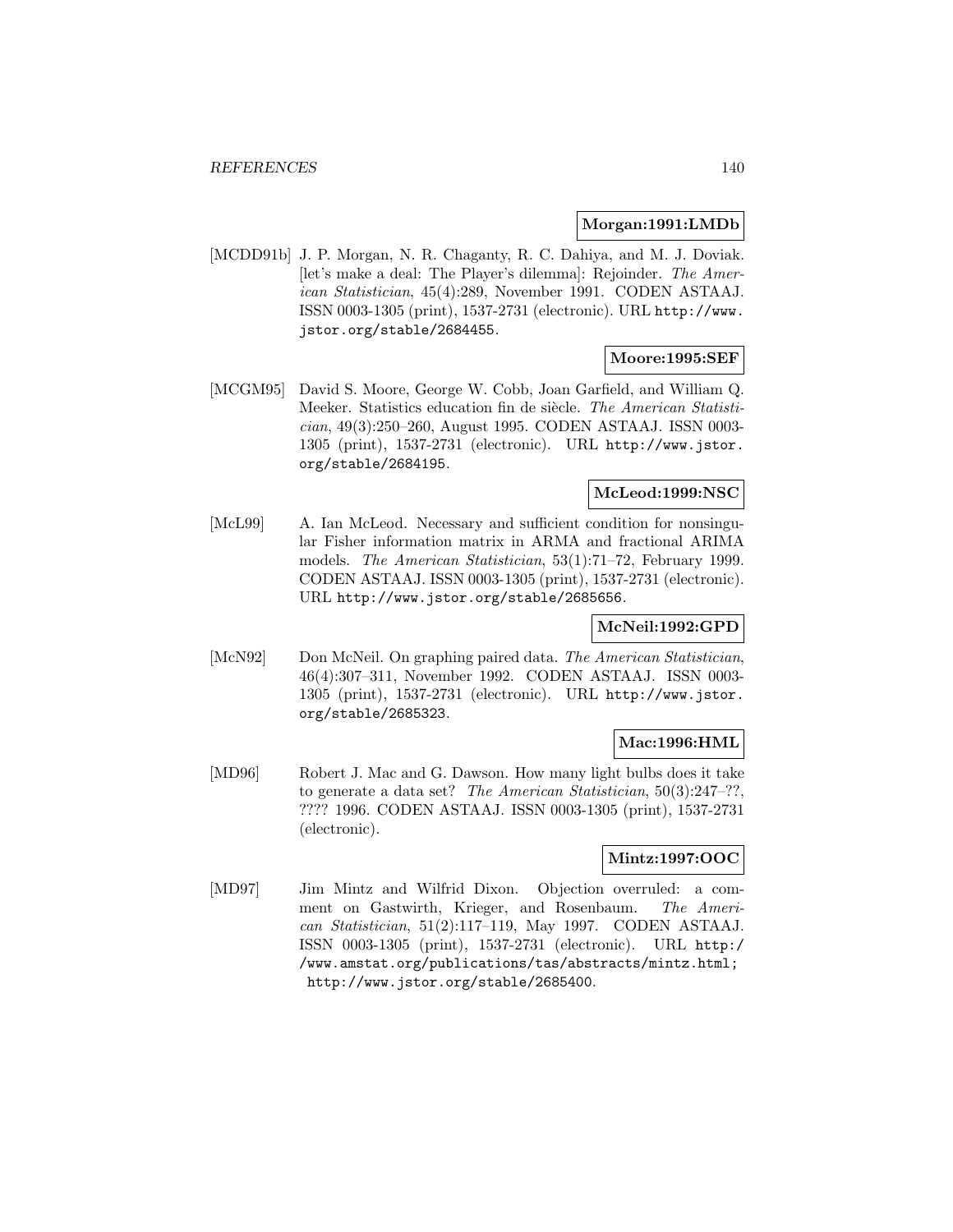#### **Muranaka:1999:LE**

[MDCW99] Ken Muranaka, Norman R. Draper, Dennis Cook, and Sanford Weisberg. Letters to the editor. The American Statistician, 53 (3):295–296, August 1999. CODEN ASTAAJ. ISSN 0003-1305 (print), 1537-2731 (electronic). URL http://www.jstor.org/ stable/2686119.

### **Meeker:1995:TAA**

[ME95] William Q. Meeker and Luis A. Escobar. Teaching about approximate confidence regions based on maximum likelihood estimation. The American Statistician, 49(1):48–53, February 1995. CODEN ASTAAJ. ISSN 0003-1305 (print), 1537-2731 (electronic). URL http://www.jstor.org/stable/2684811.

#### **Mehta:1991:SSP**

[Meh91] Cyrus R. Mehta. Statxact: a statistical package for exact nonparametric inference. The American Statistician, 45(1):74–75, February 1991. CODEN ASTAAJ. ISSN 0003-1305 (print), 1537-2731 (electronic). URL http://www.jstor.org/stable/2685246.

#### **Mayo:1997:ESB**

[MG97] Matthew S. Mayo and J. Brian Gray. Elemental subsets: The building blocks of regression. The American Statistician, 51(2):122–129, May 1997. CODEN ASTAAJ. ISSN 0003-1305 (print), 1537-2731 (electronic). URL http:// www.amstat.org/publications/tas/abstracts/mayo.html; http://www.jstor.org/stable/2685402.

#### **Molenberghs:1999:NMC**

[MGLK99] Geert Molenberghs, Els J. T. Goetghebeur, Stuart R. Lipsitz, and Michael G. Kenward. Nonrandom missingness in categorical data: Strengths and limitations. The American Statistician, 53(2):110– 118, May 1999. CODEN ASTAAJ. ISSN 0003-1305 (print), 1537- 2731 (electronic). URL http://www.jstor.org/stable/2685728.

#### **Mehta:1993:EPC**

[MH93] Cyrus R. Mehta and Joan F. Hilton. Exact power of conditional and unconditional tests: Going beyond the  $2 \times 2$  contingency table. The American Statistician, 47(2):91–98, May 1993. CODEN ASTAAJ. ISSN 0003-1305 (print), 1537-2731 (electronic). URL http://www.jstor.org/stable/2685184.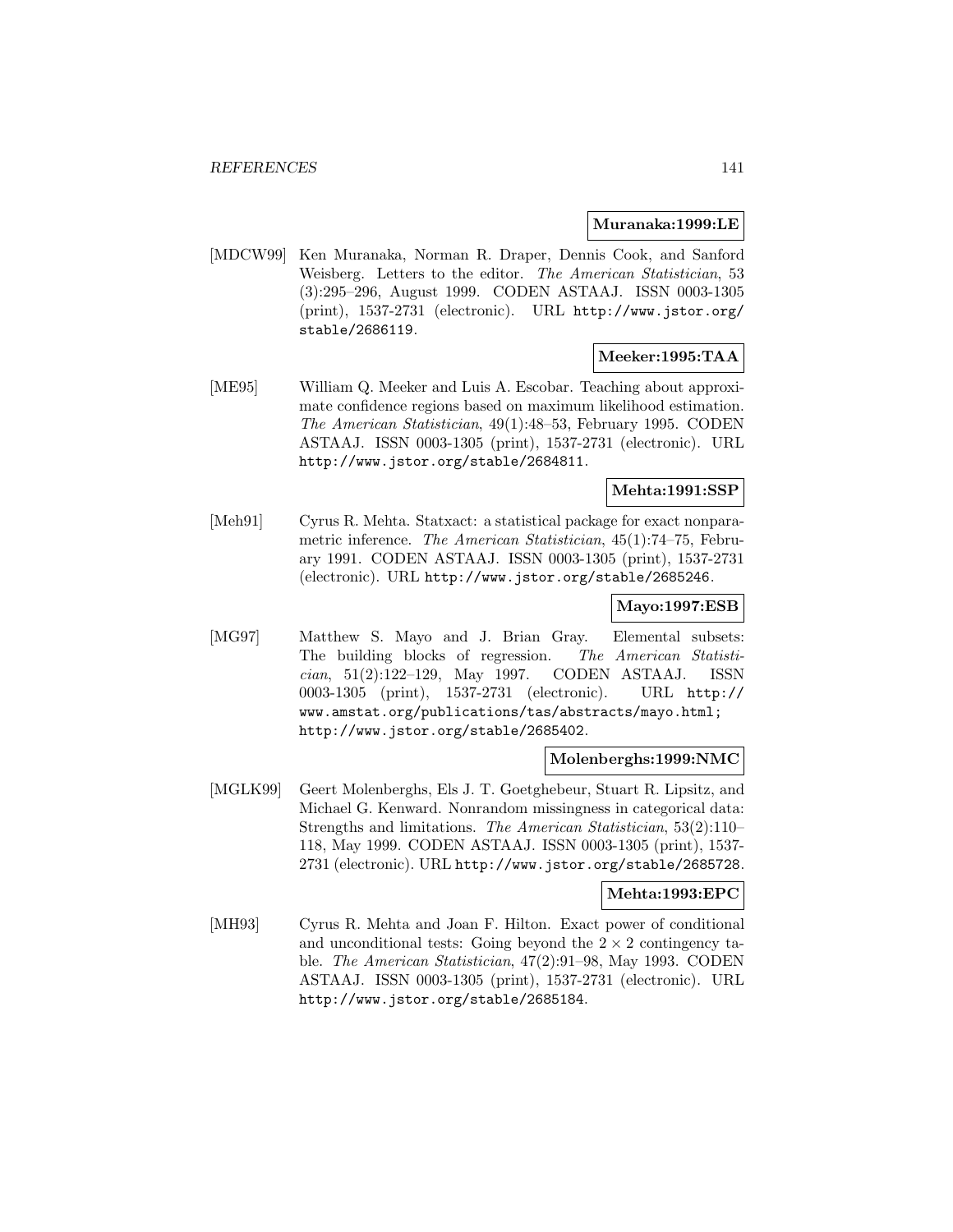#### **Makuch:1990:SCC**

[MHT90] William M. Makuch, Gerald J. Hahn, and William T. Tucker. A statistical computing curriculum to meet industrial needs. The American Statistician, 44(1):42–49, February 1990. CODEN AS-TAAJ. ISSN 0003-1305 (print), 1537-2731 (electronic). URL http: //www.jstor.org/stable/2684958.

# **Midha:1996:BRB**

[Mid96] Chand Midha. Book review: /untitled]. The American Statistician, 50(1):97, February 1996. CODEN ASTAAJ. ISSN 0003- 1305 (print), 1537-2731 (electronic). URL http://www.jstor. org/stable/2685054.

## **Miller:1996:CES**

[Mil96] Alan J. Miller. The convergence of Efroymson's stepwise regression algorithm. The American Statistician, 50(2):180–181, May 1996. CODEN ASTAAJ. ISSN 0003-1305 (print), 1537-2731 (electronic). URL http://www.jstor.org/stable/2684436.

### **Minton:1992:SCS**

[Min92] Paul D. Minton. [statistical consulting is scholarship]: Invited comment. The American Statistician, 46(4):300–301, November 1992. CODEN ASTAAJ. ISSN 0003-1305 (print), 1537-2731 (electronic). URL http://www.jstor.org/stable/2685319.

### **McDonald:1999:LE**

[MJ99] Gary C. McDonald and M. C. Jones. Letters to the editor. The American Statistician, 53(4):393, November 1999. CODEN AS-TAAJ. ISSN 0003-1305 (print), 1537-2731 (electronic). URL http: //www.jstor.org/stable/2686066.

# **Myers:1992:RSA**

[MKV92] Raymond H. Myers, Andre I. Khuri, and Geoffrey Vining. Response surface alternatives to the Taguchi Robust Parameter Design Approach. The American Statistician, 46(2):131–139, May 1992. CODEN ASTAAJ. ISSN 0003-1305 (print), 1537-2731 (electronic). URL http://www.jstor.org/stable/2684183.

### **Moser:1992:ECF**

[ML92a] Barry Kurt Moser and Yuh-Ren Lin. Equivalence of the corrected F test and the weighted least squares procedure. The American Statistician, 46(2):122–124, May 1992. CODEN ASTAAJ.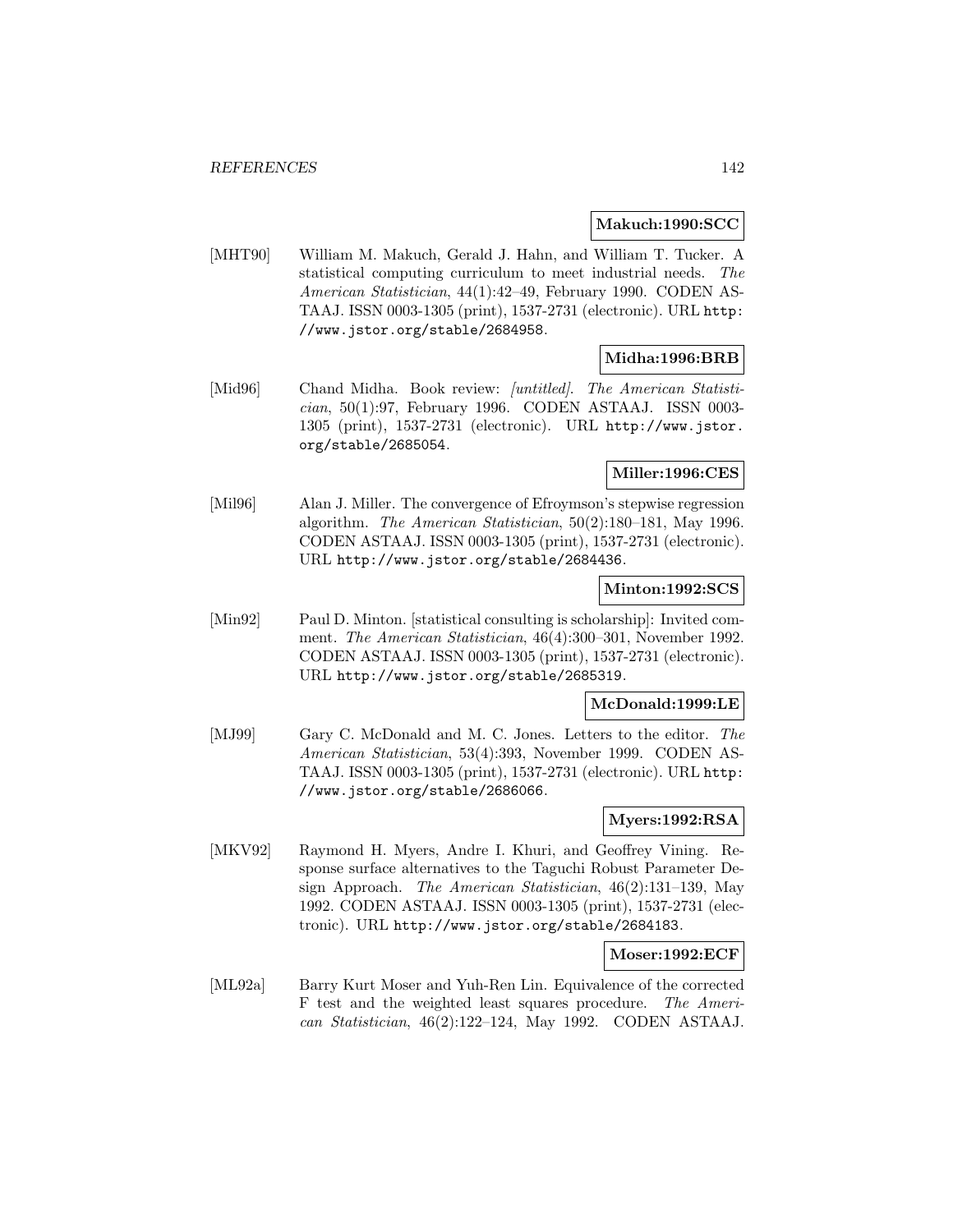ISSN 0003-1305 (print), 1537-2731 (electronic). URL http://www. jstor.org/stable/2684180.

## **Moser:1992:ECT**

[ML92b] Barry Kurt Moser and Yuh-Ren Lin. Equivalence of the corrected F test and the weighted least squares procedure. The American Statistician, 46(2):122–124, May 1992. CODEN ASTAAJ. ISSN 0003-1305 (print), 1537-2731 (electronic).

# **Meng:1999:LE**

[ML99] Xiao-Li Meng and Willard C. Losinger. Letters to the editor. The American Statistician, 53(2):173–174, May 1999. CODEN ASTAAJ. ISSN 0003-1305 (print), 1537-2731 (electronic). URL http://www.jstor.org/stable/2685742.

## **Markowski:1990:CEP**

[MM90] Carol A. Markowski and Edward P. Markowski. Conditions for the effectiveness of a preliminary test of variance. The American Statistician, 44(4):322–326, November 1990. CODEN ASTAAJ. ISSN 0003-1305 (print), 1537-2731 (electronic). URL http://www. jstor.org/stable/2684360.

### **Marasinghe:1996:UGS**

[MMCsS96] Mervyn G. Marasinghe, William Q. Meeker, Dianne Cook, and Tae sung Shin. Using graphics and simulation to teach statistical concepts. The American Statistician, 50(4):342–351, November 1996. CODEN ASTAAJ. ISSN 0003-1305 (print), 1537-2731 (electronic). URL http://www.jstor.org/stable/2684932.

## **Mason:1990:BHA**

[MMR90] R. L. Mason, J. D. McKenzie, Jr., and S. J. Ruberg. A brief history of the American Statistical Association, 1839–1989. The American Statistician, 44(2):68–73, May 1990. CODEN ASTAAJ. ISSN 0003-1305 (print), 1537-2731 (electronic). URL http://www. jstor.org/stable/2684130.

## **Mason:1990:CAS**

[MMS90] R. L. Mason, J. D. McKenzie, Jr., and R. K. Spoeri. The chapters of the American statistical association. The American Statistician, 44(2):103–106, May 1990. CODEN ASTAAJ. ISSN 0003- 1305 (print), 1537-2731 (electronic). URL http://www.jstor. org/stable/2684141.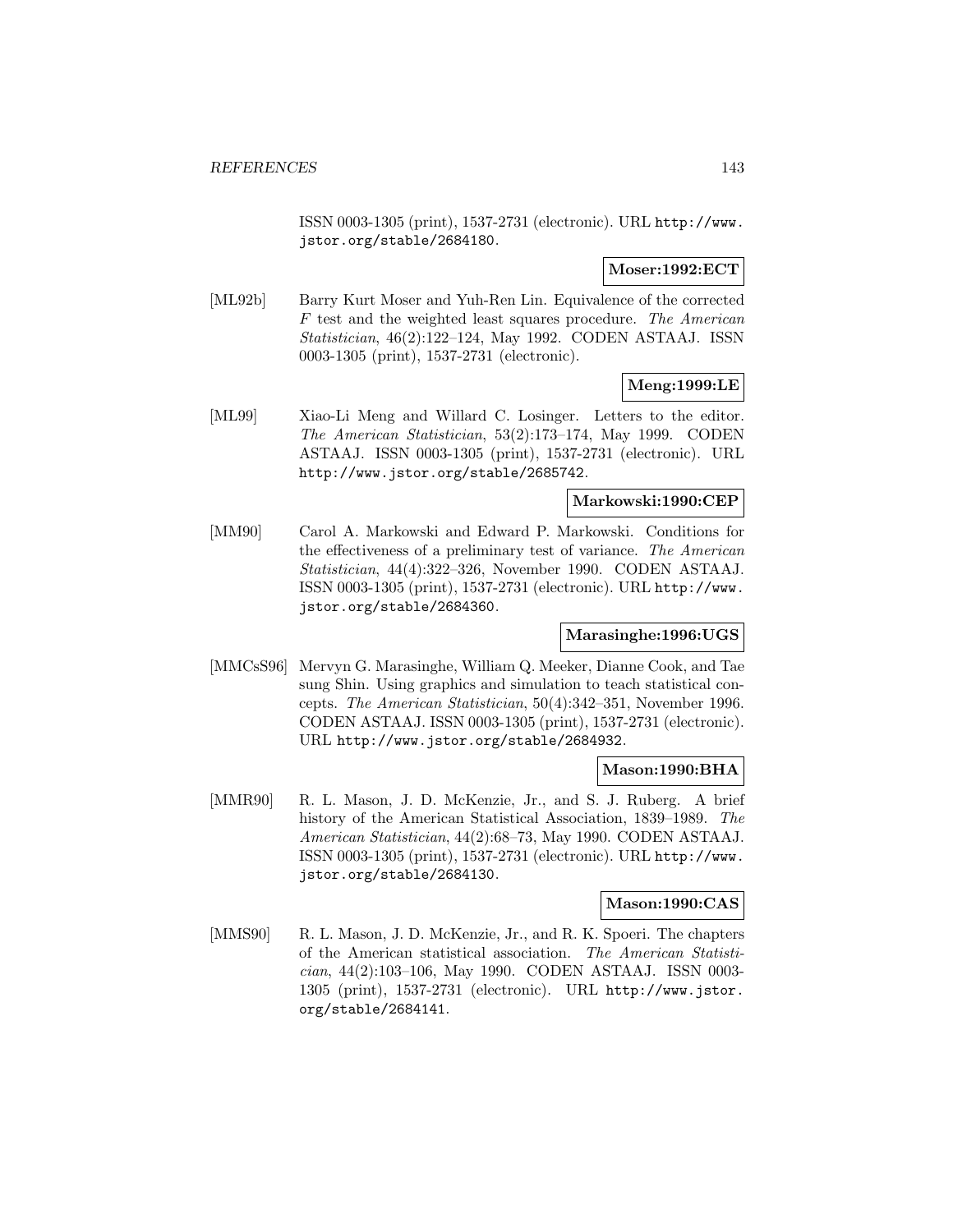#### **Mathew:1997:IMD**

[MN97] Thomas Mathew and Kenneth Nordström. An inequality for a measure of deviation in linear models. The American Statistician, 51(4):344–349, November 1997. CODEN ASTAAJ. ISSN 0003- 1305 (print), 1537-2731 (electronic). URL http://www.jstor. org/stable/2685903.

# **Molnar:1991:LLL**

[Mol91] László D. Molnár. LOGLINDI: Log-linear discriminant analysis. The American Statistician, 45(4):339, November 1991. CODEN ASTAAJ. ISSN 0003-1305 (print), 1537-2731 (electronic). URL http://www.jstor.org/stable/2684467.

### **Monti:1995:FED**

[Mon95] Katherine L. Monti. Folded empirical distribution function curves — mountain plots. The American Statistician,  $49(4):342-345$ , November 1995. CODEN ASTAAJ. ISSN 0003-1305 (print), 1537- 2731 (electronic). URL http://www.jstor.org/stable/2684570.

### **Monahan:1997:BRB**

[Mon97a] John F. Monahan. Book review: *[untitled]. The American Statis*tician, 51(3):297, August 1997. CODEN ASTAAJ. ISSN 0003- 1305 (print), 1537-2731 (electronic). URL http://www.jstor. org/stable/2684915.

## **Monti:1997:MST**

[Mon97b] Katherine L. Monti. Making statistical tables in windows: a comparison of Data Muncher and SAS (PROC TABULATE and PROC REPORT). The American Statistician, 51(1):83–92, February 1997. CODEN ASTAAJ. ISSN 0003-1305 (print), 1537-2731 (electronic). URL http://www.amstat.org/publications/tas/ abstracts/monti.html; http://www.jstor.org/stable/2684700.

### **Moore:1993:PVN**

[Moo93] David S. Moore. The place of video in new styles of teaching and learning statistics. The American Statistician, 47(3):172–176, August 1993. CODEN ASTAAJ. ISSN 0003-1305 (print), 1537- 2731 (electronic). URL http://www.jstor.org/stable/2684970.

### **Moore:1996:BRB**

[Moo96] Thomas L. Moore. Book review: *[untitled]*. The American Statistician, 50(4):380–381, November 1996. CODEN ASTAAJ.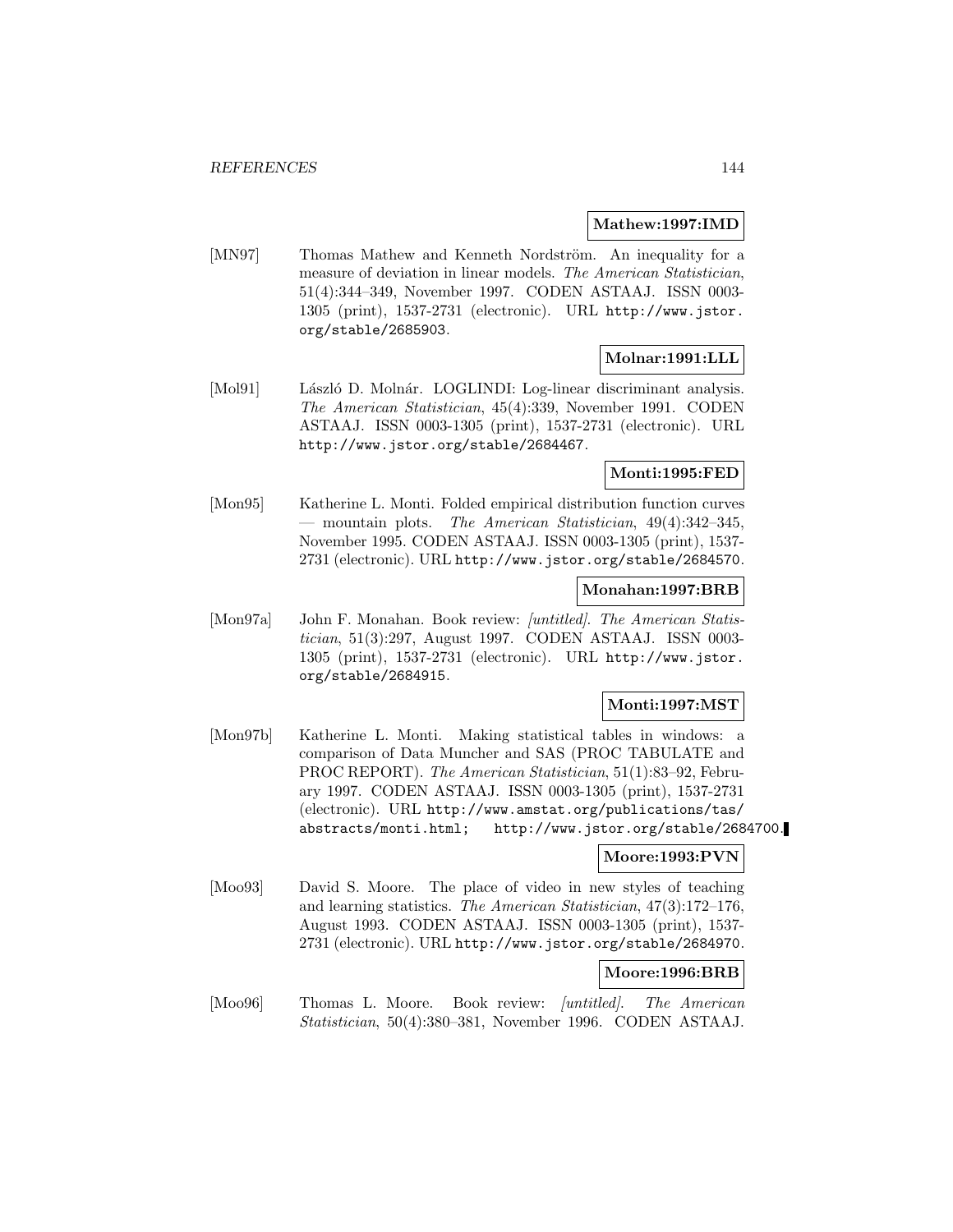ISSN 0003-1305 (print), 1537-2731 (electronic). URL http://www. jstor.org/stable/2684940.

#### **Moore:1997:BBSa**

[Moo97a] David S. Moore. Bayes for beginners? some reasons to hesitate. The American Statistician, 51(3):254–261, August 1997. CO-DEN ASTAAJ. ISSN 0003-1305 (print), 1537-2731 (electronic). URL http://www.amstat.org/publications/tas/abstracts/ moore.html; http://www.jstor.org/stable/2684897.

#### **Moore:1997:BBSb**

[Moo97b] David S. Moore. [bayes for beginners? some reasons to hesitate]: Reply. The American Statistician, 51(3):272–274, August 1997. CODEN ASTAAJ. ISSN 0003-1305 (print), 1537-2731 (electronic). URL http://www.jstor.org/stable/2684905.

#### **Moore:1997:RBB**

[Moo97c] David S. Moore. Reply — Bayes for beginners? some reasons to hesitate. The American Statistician, 51(3):272-??, August 1997. CODEN ASTAAJ. ISSN 0003-1305 (print), 1537-2731 (electronic).

## **Morganstein:1991:BRB**

[Mor91] David Morganstein. Book review: *[untitled]*. The American Statistician, 45(4):316–317, November 1991. CODEN ASTAAJ. ISSN 0003-1305 (print), 1537-2731 (electronic). URL http://www. jstor.org/stable/2684464.

#### **Morris:1995:MSP**

[Mor95a] Carl N. Morris. [modernizing statistics Ph.D. programs]: Respondent. The American Statistician, 49(1):21–23, February 1995. CO-DEN ASTAAJ. ISSN 0003-1305 (print), 1537-2731 (electronic). URL http://www.jstor.org/stable/2684805.

## **Morris:1995:R**

[Mor95b] Carl N. Morris. Respondent. The American Statistician, 49(1): 21–??, ???? 1995. CODEN ASTAAJ. ISSN 0003-1305 (print), 1537-2731 (electronic).

#### **Morgan:1998:RES**

[Mor98] Walter T. Morgan. A review of eight statistics software packages for general use. The American Statistician, 52(1):70–82, February 1998. CODEN ASTAAJ. ISSN 0003-1305 (print), 1537-2731 (electronic). URL http://www.jstor.org/stable/2685572.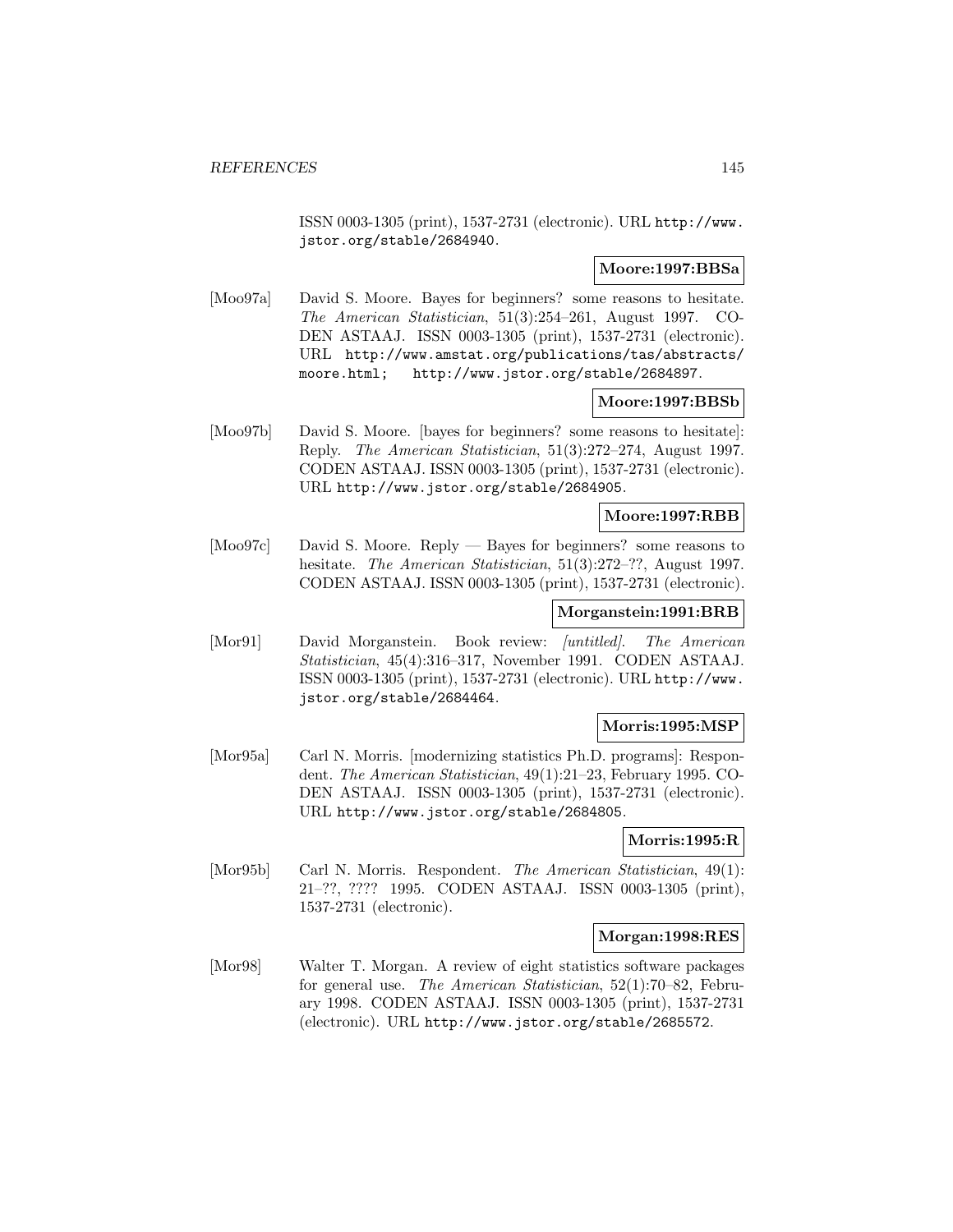#### **Mosteller:1997:LSS**

[Mos97] Frederick Mosteller. Lessons from sports statistics. The American Statistician, 51(4):305–310, November 1997. CODEN ASTAAJ. ISSN 0003-1305 (print), 1537-2731 (electronic). URL http://www. jstor.org/stable/2685896.

## **Miller:1998:LE**

[MOS<sup>+</sup>98] Dave P. Miller, Doug Oman, Jeffrey S. Simonoff, Carles M. Cuadras, Ali S. Hadi, Robert F. Ling, and H. A. David. Letters to the editor. The American Statistician, 52(4):370–371, November 1998. CODEN ASTAAJ. ISSN 0003-1305 (print), 1537-2731 (electronic). URL http://www.jstor.org/stable/2685448.

## **Morrell:1997:LTL**

[MPB97] Christopher H. Morrell, Jay D. Pearson, and Larry J. Brant. Linear transformations of linear mixed-effects models. The American Statistician, 51(4):338–343, November 1997. CO-DEN ASTAAJ. ISSN 0003-1305 (print), 1537-2731 (electronic). URL http://www.amstat.org/publications/tas/abstracts/ morrell.html; http://www.jstor.org/stable/2685902.

# **Moser:1992:HVT**

[MS92] Barry K. Moser and Gary R. Stevens. Homogeneity of variance in the two-sample means test. The American Statistician, 46 (1):19–21, February 1992. CODEN ASTAAJ. ISSN 0003-1305 (print), 1537-2731 (electronic). URL http://www.jstor.org/ stable/2684403.

#### **Moschopoulos:1994:EGC**

[MS94] Panagis Moschopoulos and Joan G. Staniswalis. Estimation given conditionals from an exponential family. The American Statistician, 48(4):271–275, November 1994. CODEN ASTAAJ. ISSN 0003-1305 (print), 1537-2731 (electronic). URL http://www. jstor.org/stable/2684831.

#### **McCulloch:1995:IDU**

[MS95] C. E. McCulloch and S. R. Searle. On an identity derived from unbiasedness in linear models. The American Statistician, 49 (1):39–42, February 1995. CODEN ASTAAJ. ISSN 0003-1305 (print), 1537-2731 (electronic). URL http://www.jstor.org/ stable/2684809.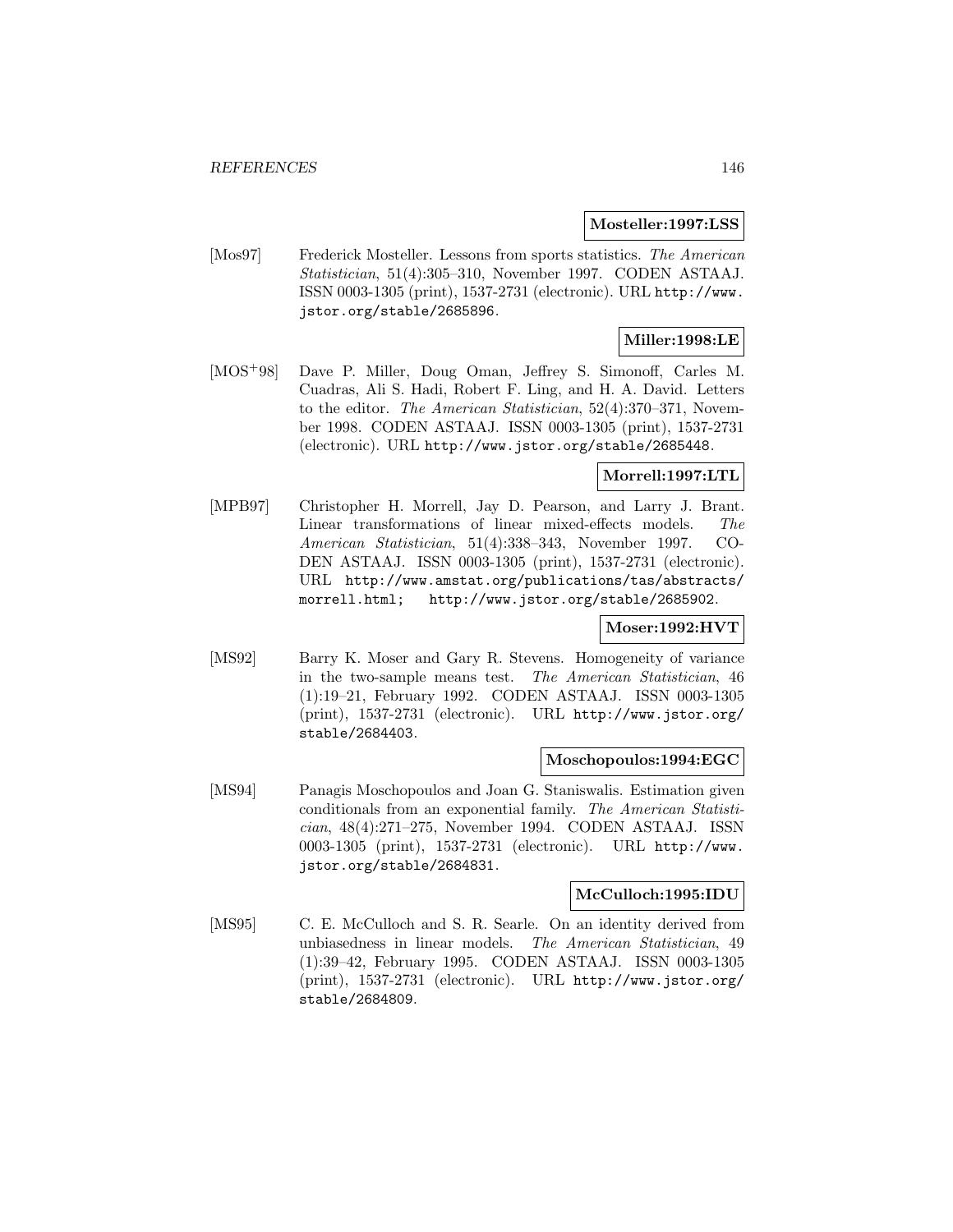#### **Moser:1998:ASS**

[MS98] Barry Kurt Moser and Julia K. Sawyer. Algorithms for sums of squares and covariance matrices using Kronecker products. The American Statistician, 52(1):54–57, February 1998. CO-DEN ASTAAJ. ISSN 0003-1305 (print), 1537-2731 (electronic). URL http://www.amstat.org/publications/tas/abstracts\_ 98/moser.html; http://www.jstor.org/stable/2685569.

## **McLean:1991:UAM**

[MSS91] Robert A. McLean, William L. Sanders, and Walter W. Stroup. A unified approach to mixed linear models. The American Statistician, 45(1):54–64, February 1991. CODEN ASTAAJ. ISSN 0003- 1305 (print), 1537-2731 (electronic). URL http://www.jstor. org/stable/2685241.

# **Murray:1994:DHD**

[Mur94] Michael P. Murray. A drunk and her dog: An illustration of cointegration and error correction. The American Statistician, 48 (1):37–39, February 1994. CODEN ASTAAJ. ISSN 0003-1305 (print), 1537-2731 (electronic). URL http://www.jstor.org/ stable/2685084.

## **Murphy:1997:HRS**

[Mur97] James R. Murphy. How to read the statistical methods literature: A guide for students. The American Statistician, 51(2):155–157, May 1997. CODEN ASTAAJ. ISSN 0003-1305 (print), 1537-2731 (electronic). URL http:// www.amstat.org/publications/tas/abstracts/murphy.html; http://www.jstor.org/stable/2685409.

#### **McKean:1994:CTR**

[MV94] Joseph W. McKean and Thomas J. Vidmar. A comparison of two rank-based methods for the analysis of linear models. The American Statistician, 48(3):220–229, August 1994. CODEN ASTAAJ. ISSN 0003-1305 (print), 1537-2731 (electronic). URL http://www. jstor.org/stable/2684721.

## **Mehta:1992:CEM**

[MW92] Cyrus R. Mehta and Stephen J. Walsh. Comparison of exact, mid-p, and Mantel–Haenszel confidence intervals for the common odds ratio across several  $2 \times 2$  contingency tables. The American Statistician, 46(2):146–150, May 1992. CODEN ASTAAJ.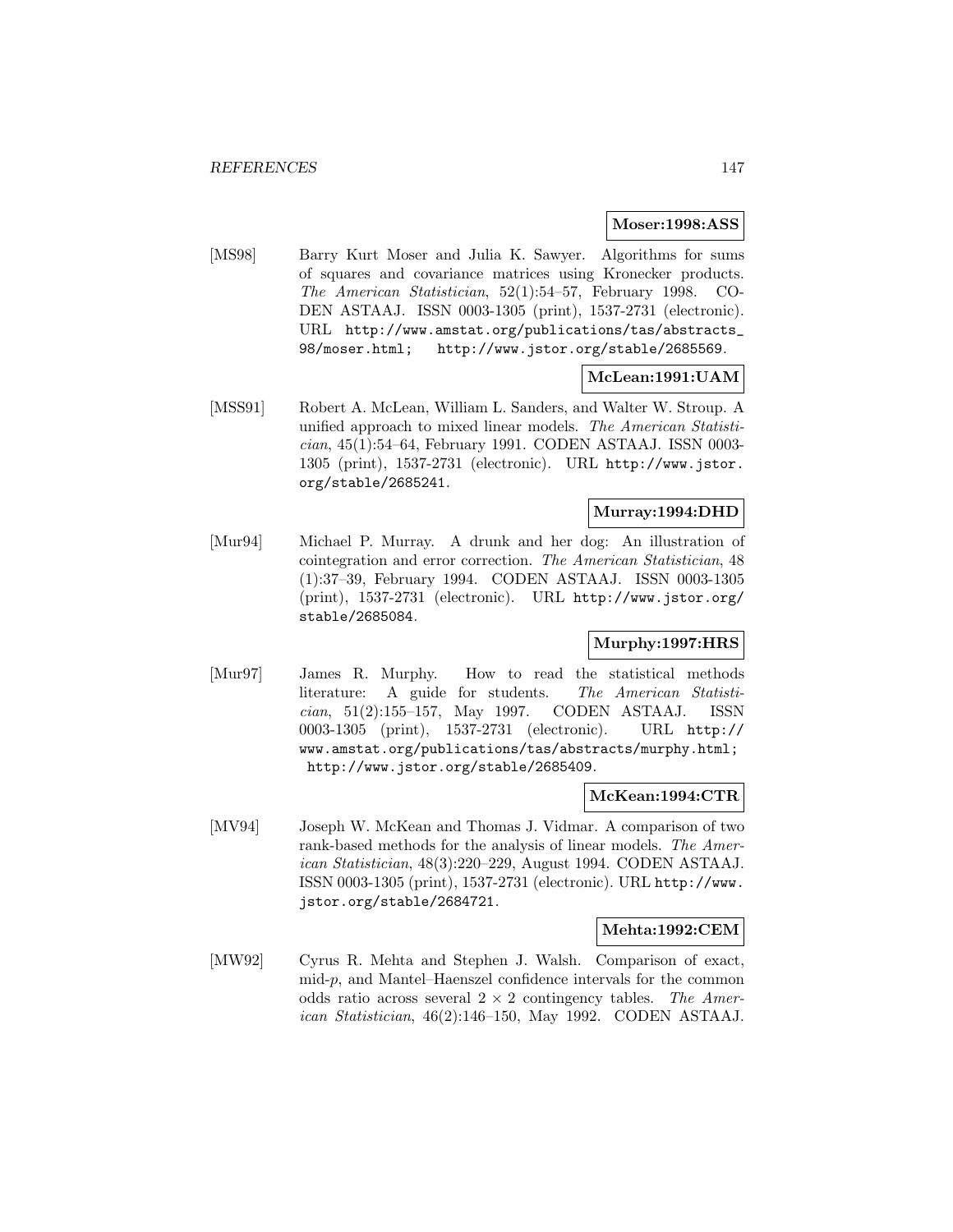ISSN 0003-1305 (print), 1537-2731 (electronic). URL http://www. jstor.org/stable/2684185.

# **MW:1995:BRB**

[MW95] MW. Book review: *[untitled]*. The American Statistician, 49(3): 322, August 1995. CODEN ASTAAJ. ISSN 0003-1305 (print), 1537-2731 (electronic). URL http://www.jstor.org/stable/ 2684213.

## **Martz:1992:RCF**

[MZ92] H. F. Martz and W. J. Zimmer. The risk of catastrophic failure of the solid rocket boosters on the Space Shuttle. The American Statistician, 46(1):42–47, February 1992. CODEN ASTAAJ. ISSN 0003-1305 (print), 1537-2731 (electronic). URL http://www. jstor.org/stable/2684410.

# **Nabel:1997:BRB**

[Nab97] Michael Nabel. Book review: [untitled]. The American Statistician, 51(1):97, February 1997. CODEN ASTAAJ. ISSN 0003- 1305 (print), 1537-2731 (electronic). URL http://www.jstor. org/stable/2684708.

## **Naghshpour:1990:BRB**

[Nag90] Shahdad Naghshpour. Book review: [untitled]. The American Statistician, 44(1):52–54, February 1990. CODEN ASTAAJ. ISSN 0003-1305 (print), 1537-2731 (electronic). URL http://www. jstor.org/stable/2684960.

## **Nagler:1998:BRS**

[Nag98] Jonathan Nagler. Book review: Statistical Computing Environments for Social Research. The American Statistician, 52(2):198– 199, May 1998. CODEN ASTAAJ. ISSN 0003-1305 (print), 1537- 2731 (electronic). URL http://www.jstor.org/stable/2685482.

## **Nash:1992:SSI**

[Nas92] John C. Nash. Statistical shareware: Illustrations from regression techniques. The American Statistician, 46(4):311–318, November 1992. CODEN ASTAAJ. ISSN 0003-1305 (print), 1537-2731 (electronic). URL http://www.jstor.org/stable/2685324.

## **Nash:1994:EN**

[Nas94a] John Nash. Editor's notes. The American Statistician, 48(4): 322–323, November 1994. CODEN ASTAAJ. ISSN 0003-1305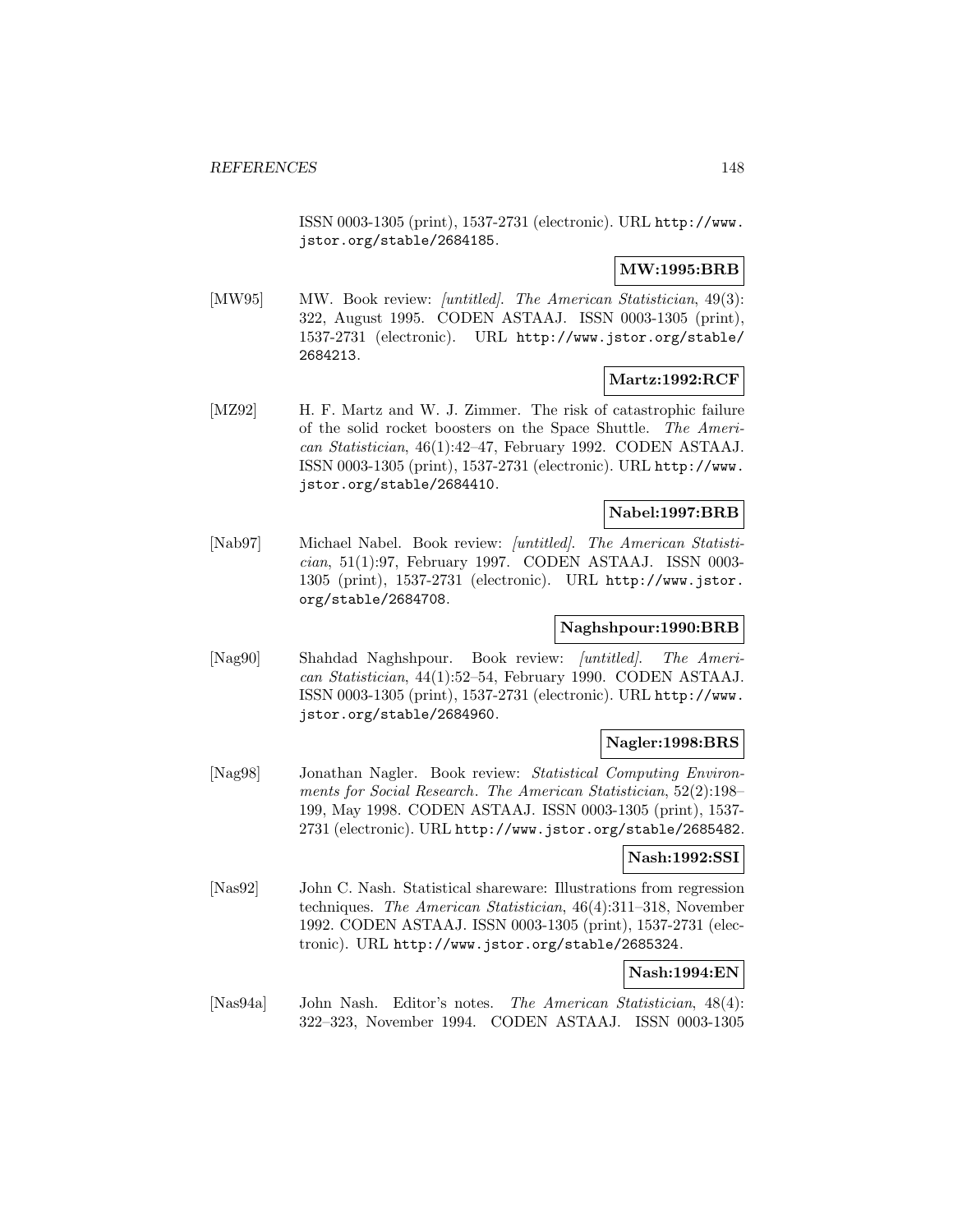(print), 1537-2731 (electronic). URL http://www.jstor.org/ stable/2684844.

## **Nash:1994:TIS**

[Nas94b] John C. Nash. Tools for including statistical graphics in application programs. The American Statistician, 48(1):52–57, February 1994. CODEN ASTAAJ. ISSN 0003-1305 (print), 1537-2731 (electronic). URL http://www.jstor.org/stable/2685088.

# **Nash:1995:BRB**

[Nas95] John C. Nash. Book review: Computer Algebra Systems: DE- $RIVE(R)$ . The American Statistician, 49(1):93-99, February 1995. CODEN ASTAAJ. ISSN 0003-1305 (print), 1537-2731 (electronic). URL http://www.jstor.org/stable/2684821.

## **Naveau:1997:CBC**

[Nav97a] Philippe Naveau. Comparison between the Chernoff and factorial moment bounds for discrete random variables. The American Statistician, 51(1):40–41, February 1997. CODEN ASTAAJ. ISSN 0003-1305 (print), 1537-2731 (electronic). URL http:// www.amstat.org/publications/tas/abstracts/naveau.html; http://www.jstor.org/stable/2684691.

## **Navidi:1997:GIE**

[Nav97b] William Navidi. A graphical illustration of the EM algorithm. The American Statistician, 51(1):29–31, February 1997. CO-DEN ASTAAJ. ISSN 0003-1305 (print), 1537-2731 (electronic). URL http://www.amstat.org/publications/tas/abstracts/ navidi.html; http://www.jstor.org/stable/2684688.

#### **Nayak:1994:PNC**

[Nay94] Tapan K. Nayak. Pitman nearness comparison of some estimators of population variance. The American Statistician, 48(2):99–102, May 1994. CODEN ASTAAJ. ISSN 0003-1305 (print), 1537-2731 (electronic). URL http://www.jstor.org/stable/2684255.

#### **Neill:1993:BRB**

[Nei93] James W. Neill. Book review: *[untitled]*. The American Statistician, 47(3):234, August 1993. CODEN ASTAAJ. ISSN 0003- 1305 (print), 1537-2731 (electronic). URL http://www.jstor. org/stable/2684984.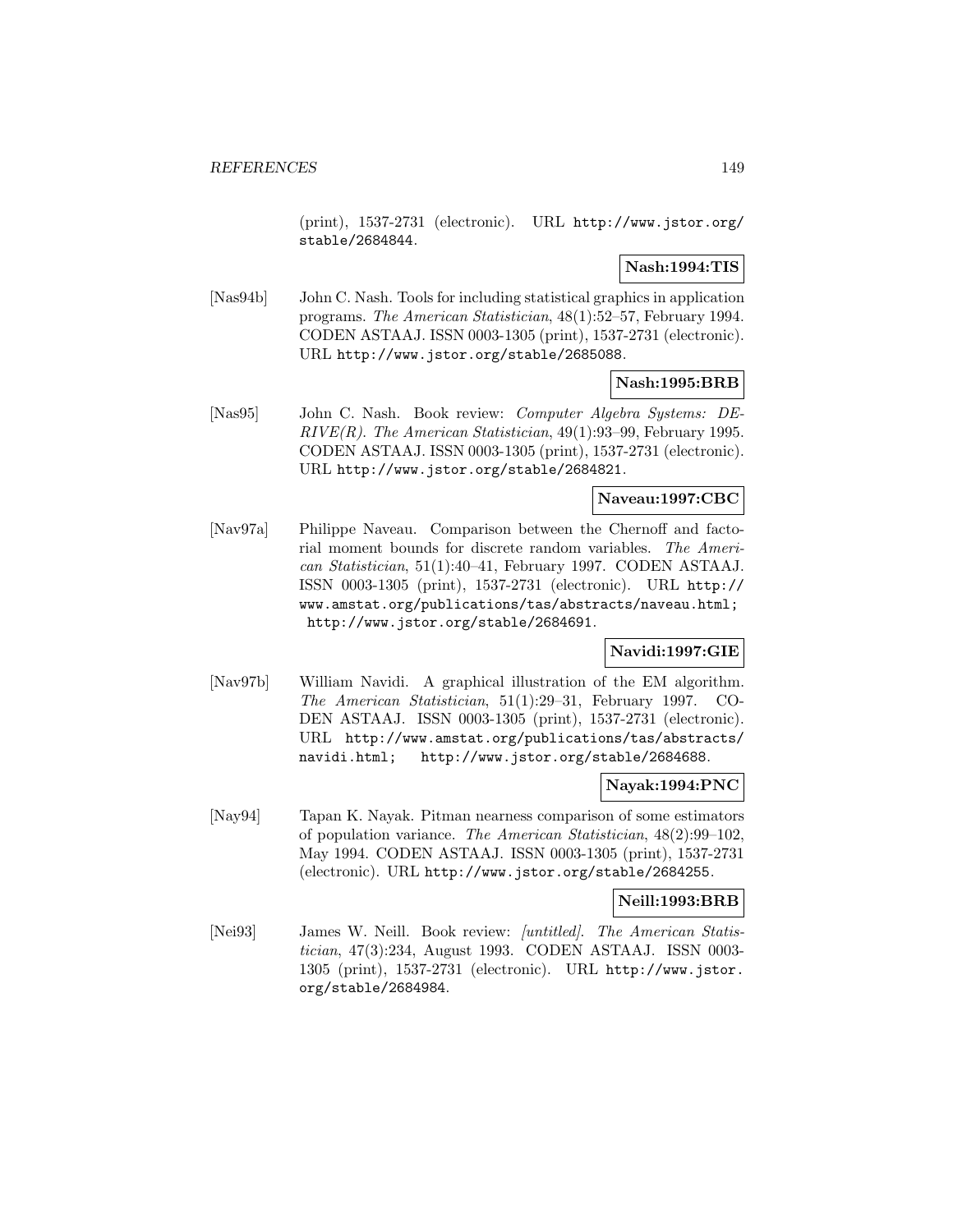#### **Neidert:1996:BRB**

[Nei96] Sharon Neidert. Book review: [untitled]. The American Statistician, 50(2):195–196, May 1996. CODEN ASTAAJ. ISSN 0003- 1305 (print), 1537-2731 (electronic). URL http://www.jstor. org/stable/2684443.

# **Nelder:1990:NPL**

[Nel90] J. A. Nelder. Nearly parallel lines in residual plots. The American Statistician, 44(3):221–222, August 1990. CODEN ASTAAJ. ISSN 0003-1305 (print), 1537-2731 (electronic). URL http://www. jstor.org/stable/2685341.

#### **Nelder:1998:STR**

[Nel98a] John A. Nelder. The selection of terms in response-surface models: How strong is the weak-heredity principle? The American Statistician, 52(4):315–318, November 1998. CODEN AS-TAAJ. ISSN 0003-1305 (print), 1537-2731 (electronic). URL http: //www.amstat.org/publications/tas/abstracts\_98/nelder. html; http://www.jstor.org/stable/2685433.

## **Nelsen:1998:CRL**

[Nel98b] Roger B. Nelsen. Correlation, regression lines, and moments of inertia. The American Statistician, 52(4):343–345, November 1998. CODEN ASTAAJ. ISSN 0003-1305 (print), 1537-2731 (electronic). URL http://www.amstat.org/publications/tas/abstracts\_ 98/nelsen.html; http://www.jstor.org/stable/2685438.

## **Neuts:1992:IPP**

[Neu92] Marcel F. Neuts. An invariance property of the Poisson process. The American Statistician, 46(4):276–278, November 1992. CO-DEN ASTAAJ. ISSN 0003-1305 (print), 1537-2731 (electronic). URL http://www.jstor.org/stable/2685311.

#### **Newton:1992:NDSa**

[New92a] H. Joseph Newton. New developments in statistical computing. The American Statistician, 46(2):153–154, May 1992. CODEN ASTAAJ. ISSN 0003-1305 (print), 1537-2731 (electronic). URL http://www.jstor.org/stable/2684187.

#### **Newton:1992:NDSb**

[New92b] H. Joseph Newton. New developments in statistical computing. The American Statistician, 46(4):318–319, November 1992. CO-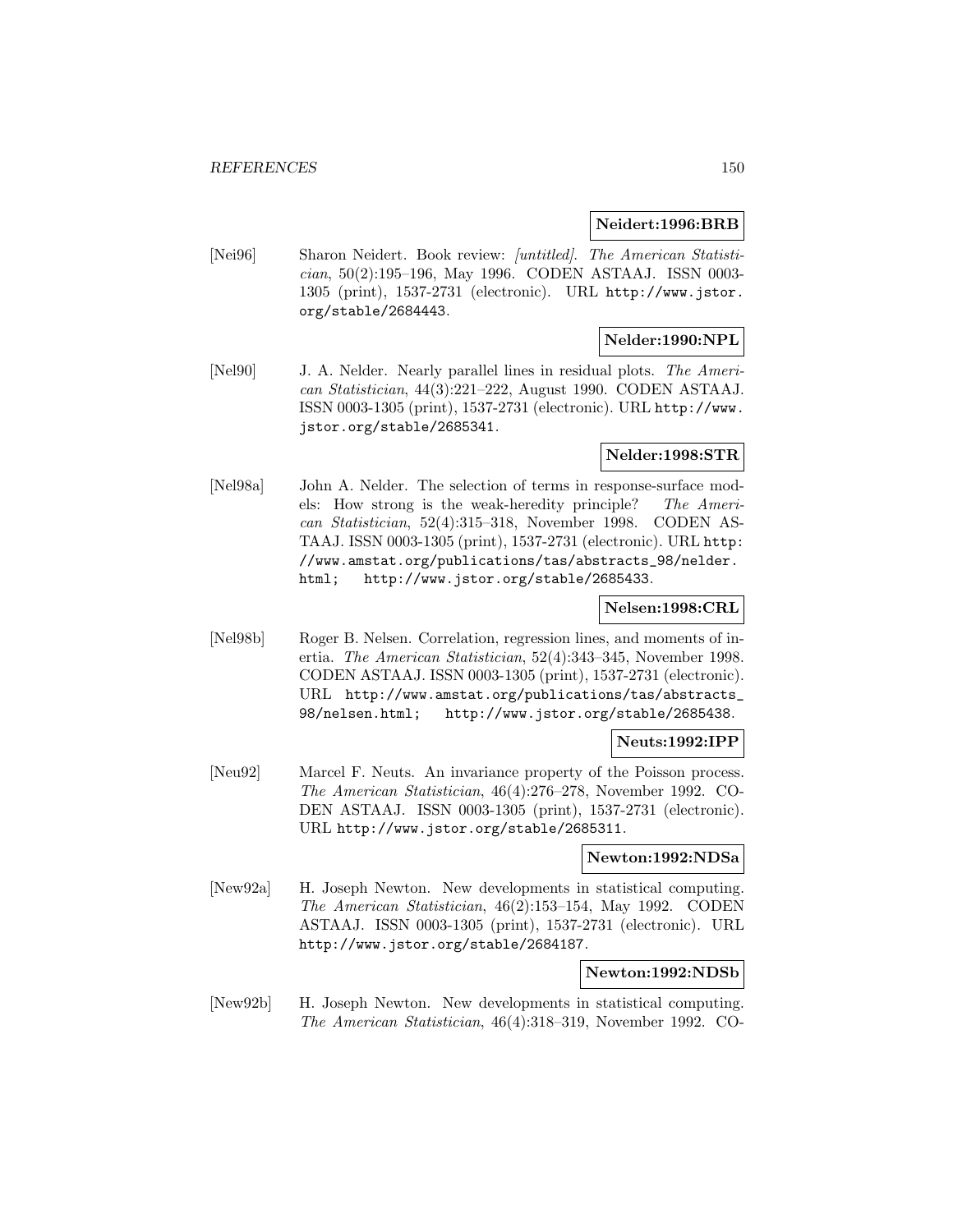DEN ASTAAJ. ISSN 0003-1305 (print), 1537-2731 (electronic). URL http://www.jstor.org/stable/2685325.

## **Newton:1999:LUC**

[New99] H. Joseph Newton. [let's use CQI in our statistics programs]: Discussion. The American Statistician, 53(1):15–16, February 1999. CODEN ASTAAJ. ISSN 0003-1305 (print), 1537-2731 (electronic). URL http://www.jstor.org/stable/2685643.

#### **Nick:1994:BRB**

[Nic94a] Todd G. Nick. Book review: *[untitled]*. The American Statistician, 48(3):266, August 1994. CODEN ASTAAJ. ISSN 0003- 1305 (print), 1537-2731 (electronic). URL http://www.jstor. org/stable/2684733.

#### **Nickerson:1994:CCC**

[Nic94b] David M. Nickerson. Construction of a conservative confidence region from projections of an exact confidence region in multiple linear regression. The American Statistician, 48(2):120–124, May 1994. CODEN ASTAAJ. ISSN 0003-1305 (print), 1537-2731 (electronic). URL http://www.jstor.org/stable/2684261.

#### **Nickerson:1995:BRB**

[Nic95] David M. Nickerson. Book review: [untitled]. The American Statistician, 49(3):321, August 1995. CODEN ASTAAJ. ISSN 0003- 1305 (print), 1537-2731 (electronic). URL http://www.jstor. org/stable/2684210.

# **Naik:1996:ROT**

[NK96] Dayanand N. Naik and Ravindra Khattree. Revisiting Olympic track records: Some practical considerations in the principal component analysis. The American Statistician, 50(2):140–144, May 1996. CODEN ASTAAJ. ISSN 0003-1305 (print), 1537-2731 (electronic). URL http://www.jstor.org/stable/2684425.

## **Nelder:1995:CAF**

[NL95] John A. Nelder and Peter W. Lane. The computer analysis of factorial experiments: In memorian — Frank Yates. The American Statistician, 49(4):382–385, November 1995. CODEN ASTAAJ. ISSN 0003-1305 (print), 1537-2731 (electronic). URL http://www. jstor.org/stable/2684580.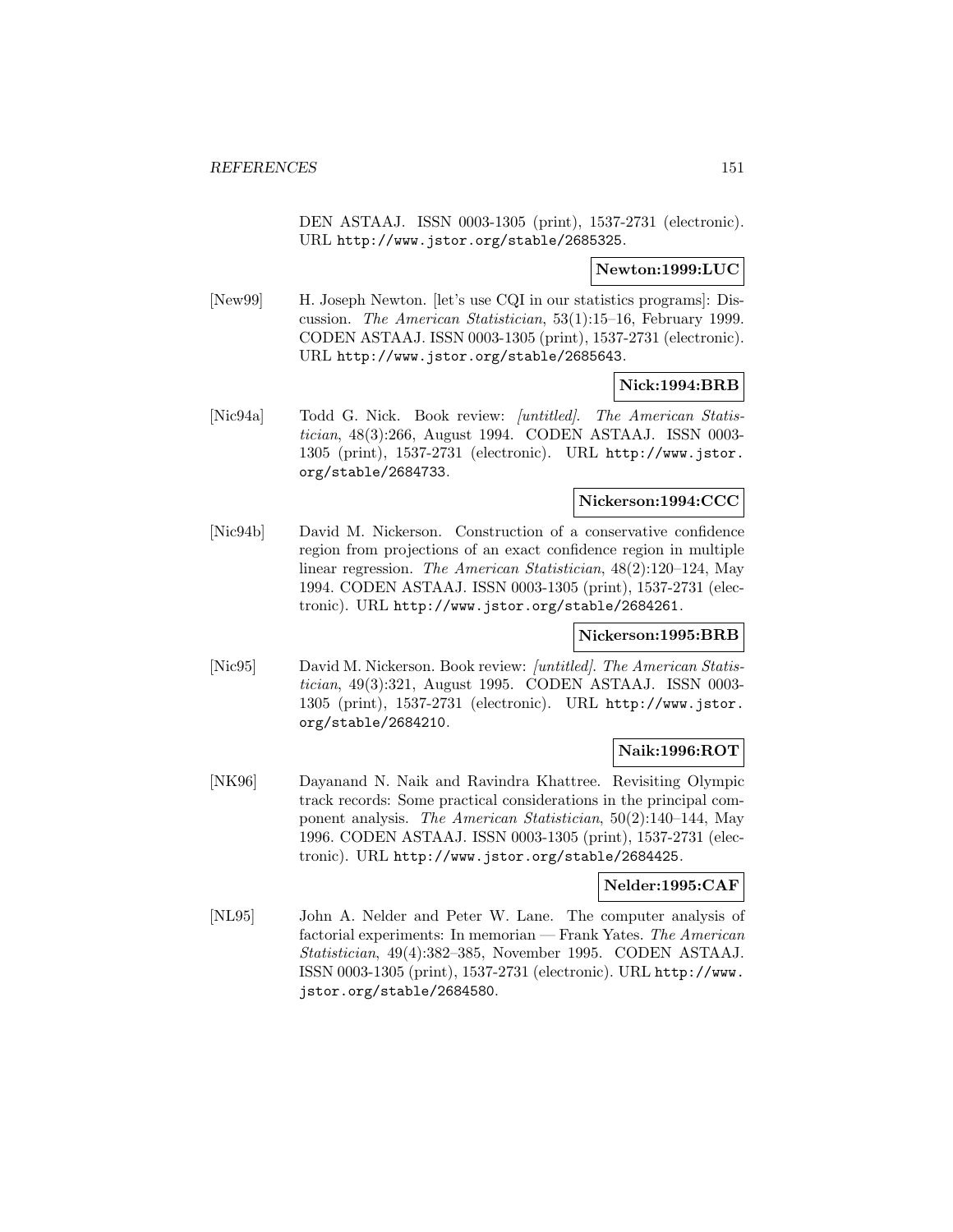#### **Nash:1998:BRT**

[NO98] John C. Nash and Chris Olsen. Book review: The Texas Instruments TI-83 Graphing Calculator. The American Statistician, 52 (3):285–287, August 1998. CODEN ASTAAJ. ISSN 0003-1305 (print), 1537-2731 (electronic). URL http://www.amstat.org/ publications/tas/ti-83.html; http://www.jstor.org/stable/ 2685949.

## **Niland:1995:SBC**

[NOMLT95] Joyce C. Niland, Tamara L. Odom-Maryon, Jennifer Lee, and Barbara C. Tilley. A survey of biostatistical consulting units throughout North America. The American Statistician, 49(2):183–189, May 1995. CODEN ASTAAJ. ISSN 0003-1305 (print), 1537-2731 (electronic). URL http://www.jstor.org/stable/2684635.

## **Norwood:1990:EIC**

[Nor90] Janet L. Norwood. Editor's invited column: ASA sesquicentennial. The American Statistician, 44(2):67, May 1990. CODEN ASTAAJ. ISSN 0003-1305 (print), 1537-2731 (electronic). URL http://www.jstor.org/stable/2684129.

# **Normand:1995:BRB**

[Nor95] Sharon-Lise T. Normand. Book review: Meta-Analysis Software: A Comparative Review. The American Statistician, 49(3):298–309, August 1995. CODEN ASTAAJ. ISSN 0003-1305 (print), 1537- 2731 (electronic). URL http://www.jstor.org/stable/2684205.

#### **Nicewander:1997:CCC**

[NP97] W. Alan Nicewander and James M. Price. A consonance criterion for choosing sample size. The American Statistician, 51(4):311–317, November 1997. CODEN ASTAAJ. ISSN 0003-1305 (print), 1537-2731 (electronic). URL http://www. amstat.org/publications/tas/abstracts/nicewander.html; http://www.jstor.org/stable/2685897.

### **Nash:1996:SMK**

[NQ96] John C. Nash and Tony K. Quon. Software for modeling kinetic phenomena. The American Statistician, 50(4):368–378, November 1996. CODEN ASTAAJ. ISSN 0003-1305 (print), 1537-2731 (electronic). URL http://www.jstor.org/stable/2684937.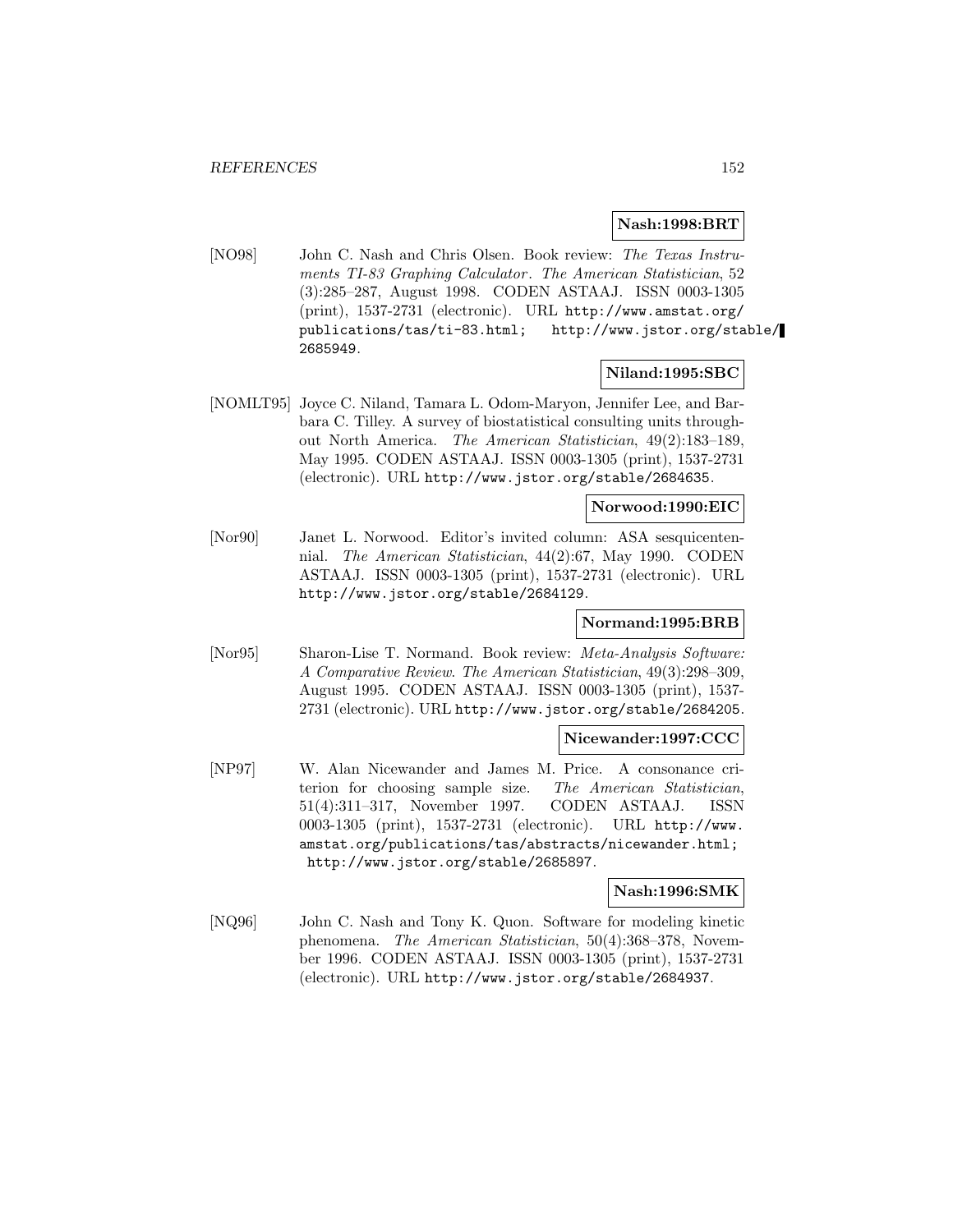## **Neath:1997:EBI**

[NS97] Andrew A. Neath and Francisco J. Samaniego. On the efficacy of Bayesian inference for nonidentifiable models. The American Statistician, 51(3):225–232, August 1997. CODEN ASTAAJ. ISSN 0003-1305 (print), 1537-2731 (electronic). URL http:/ /www.amstat.org/publications/tas/abstracts/neath.html; http://www.jstor.org/stable/2684892.

## **Nolan:1999:TST**

[NS99] D. Nolan and T. P. Speed. Teaching statistics theory through applications. The American Statistician, 53(4):370–375, November 1999. CODEN ASTAAJ. ISSN 0003-1305 (print), 1537-2731 (electronic). URL http://www.jstor.org/stable/2686059.

## **Nunnikhoven:1992:BPS**

[Nun92] Thomas S. Nunnikhoven. A birthday problem solution for nonuniform birth frequencies. The American Statistician, 46(4):270–274, November 1992. CODEN ASTAAJ. ISSN 0003-1305 (print), 1537- 2731 (electronic). URL http://www.jstor.org/stable/2685309.

## **Nash:1990:NES**

[NWS90] John C. Nash and Mary Walker-Smith. NLEX: Examples and software extensions for nonlinear modeling and robust nonlinear estimation. The American Statistician, 44(1):55, February 1990. CODEN ASTAAJ. ISSN 0003-1305 (print), 1537-2731 (electronic). URL http://www.jstor.org/stable/2684962.

# **Oakes:1993:NKM**

[Oak93] David Oakes. A note on the Kaplan–Meier estimator. The American Statistician, 47(1):39–40, February 1993. CODEN ASTAAJ. ISSN 0003-1305 (print), 1537-2731 (electronic). URL http://www. jstor.org/stable/2684781.

## **Obenchain:1991:RRS**

[Obe91] Bob Obenchain. Ridge regression systems for MS-DOS personal computers. The American Statistician, 45(3):245–246, August 1991. CODEN ASTAAJ. ISSN 0003-1305 (print), 1537-2731 (electronic). URL http://www.jstor.org/stable/2684300.

## **Obremski:1998:BRB**

[Obr98] Tom Obremski. Book review: Statistics for Management, 7th ed. The American Statistician, 52(2):198, May 1998. CODEN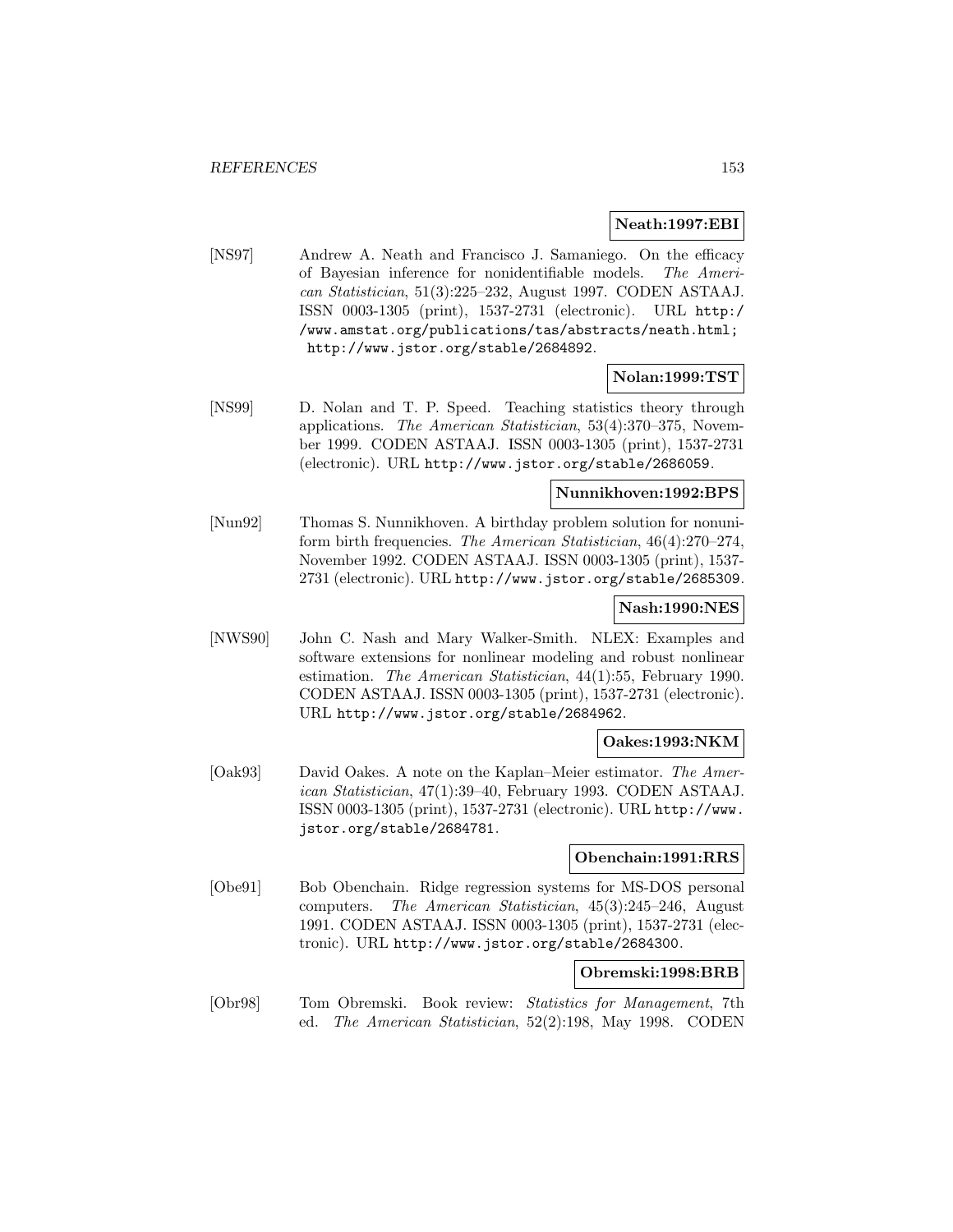ASTAAJ. ISSN 0003-1305 (print), 1537-2731 (electronic). URL http://www.jstor.org/stable/2685481.

## **OCinneide:1990:MWO**

[O'C90] Colm Art O'Cinneide. The mean is within one standard deviation of any median. The American Statistician, 44(4):292–293, November 1990. CODEN ASTAAJ. ISSN 0003-1305 (print), 1537-2731 (electronic). URL http://www.jstor.org/stable/2684351.

## **Okunade:1993:CAR**

[OCE93] Albert A. Okunade, Cyril F. Chang, and Richard D. Evans. Comparative analysis of regression output summary statistics in common statistical packages. The American Statistician, 47(4):298– 303, November 1993. CODEN ASTAAJ. ISSN 0003-1305 (print), 1537-2731 (electronic). URL http://www.jstor.org/stable/ 2685291.

# **Oehlert:1992:NDM**

[Oeh92] Gary W. Oehlert. A note on the delta method. The American Statistician, 46(1):27–29, February 1992. CODEN ASTAAJ. ISSN 0003-1305 (print), 1537-2731 (electronic). URL http://www. jstor.org/stable/2684406.

# **OHaraHines:1995:ECS**

[OH95] R. J. O'Hara Hines and W. G. S. Hines. Exploring Cook's statistic graphically. The American Statistician, 49(4):389–??, ???? 1995. CODEN ASTAAJ. ISSN 0003-1305 (print), 1537-2731 (electronic).

## **Okolo:1999:NCP**

[Oko99] Abraham Okolo. The Nigerian census: Problems and prospects. The American Statistician, 53(4):321–325, November 1999. CO-DEN ASTAAJ. ISSN 0003-1305 (print), 1537-2731 (electronic). URL http://www.jstor.org/stable/2686050.

## **Oksanen:1991:SAT**

[Oks91] E. H. Oksanen. A simple approach to teaching generalized least squares theory. The American Statistician, 45(3):229–233, August 1991. CODEN ASTAAJ. ISSN 0003-1305 (print), 1537-2731 (electronic). URL http://www.jstor.org/stable/2684297.

# **Ord:1996:BRB**

[OL96] Keith Ord and Sam Lowe. Book review: Automatic Forecasting. The American Statistician, 50(1):88–94, February 1996. CODEN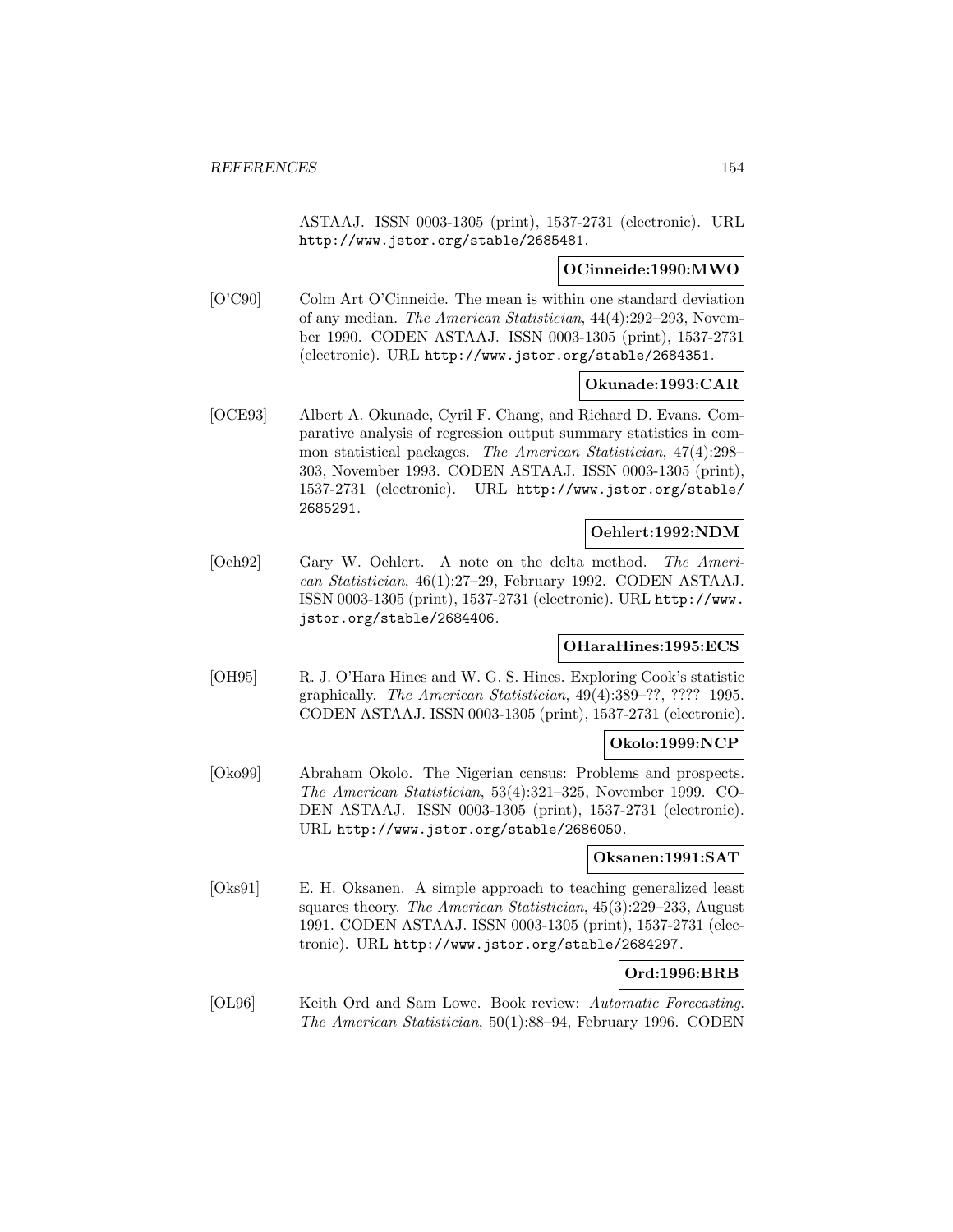ASTAAJ. ISSN 0003-1305 (print), 1537-2731 (electronic). URL http://www.jstor.org/stable/2685050.

# **Oldford:1995:PDD**

[Old95] R. W. Oldford. A physical device for demonstrating confounding, blocking, and the role of randomization in uncovering a causal relationship. The American Statistician, 49(2):210–216, May 1995. CODEN ASTAAJ. ISSN 0003-1305 (print), 1537-2731 (electronic). URL http://www.jstor.org/stable/2684641.

## **Olkin:1992:MFH**

[Olk92] Ingram Olkin. A matrix formulation on how deviant an observation can be. The American Statistician, 46(3):205–209, August 1992. CODEN ASTAAJ. ISSN 0003-1305 (print), 1537-2731 (electronic). URL http://www.jstor.org/stable/2685215.

## **Overton:1995:HTT**

[OS95] W. Scott Overton and Stephen V. Stehman. The Horvitz– Thompson theorem as a unifying perspective for probability sampling: With examples from natural resource sampling. The American Statistician, 49(3):261–268, August 1995. CODEN ASTAAJ. ISSN 0003-1305 (print), 1537-2731 (electronic). URL http://www. jstor.org/stable/2684196.

## **ONeill:1999:BDM**

[OS99] Robert T. O'Neill and Ana Szarfman. [bayesian data mining in large frequency tables, with an application to the FDA spontaneous reporting system]: Discussion. The American Statistician, 53(3):190–196, August 1999. CODEN ASTAAJ. ISSN 0003-1305 (print), 1537-2731 (electronic). URL http://www.jstor.org/ stable/2686094.

## **Oster:1998:EFS**

[Ost98] Robert A. Oster. An examination of five statistical software packages for epidemiology. The American Statistician, 52(3):267–280, August 1998. CODEN ASTAAJ. ISSN 0003- 1305 (print), 1537-2731 (electronic). URL http://www.amstat. org/publications/tas/abstracts\_98/oster.html; http:/ /www.jstor.org/stable/2685942.

#### **Ottenbacher:1996:PRR**

[Ott96] Kenneth J. Ottenbacher. The power of replications and replications of power. The American Statistician, 50(3):271–275, August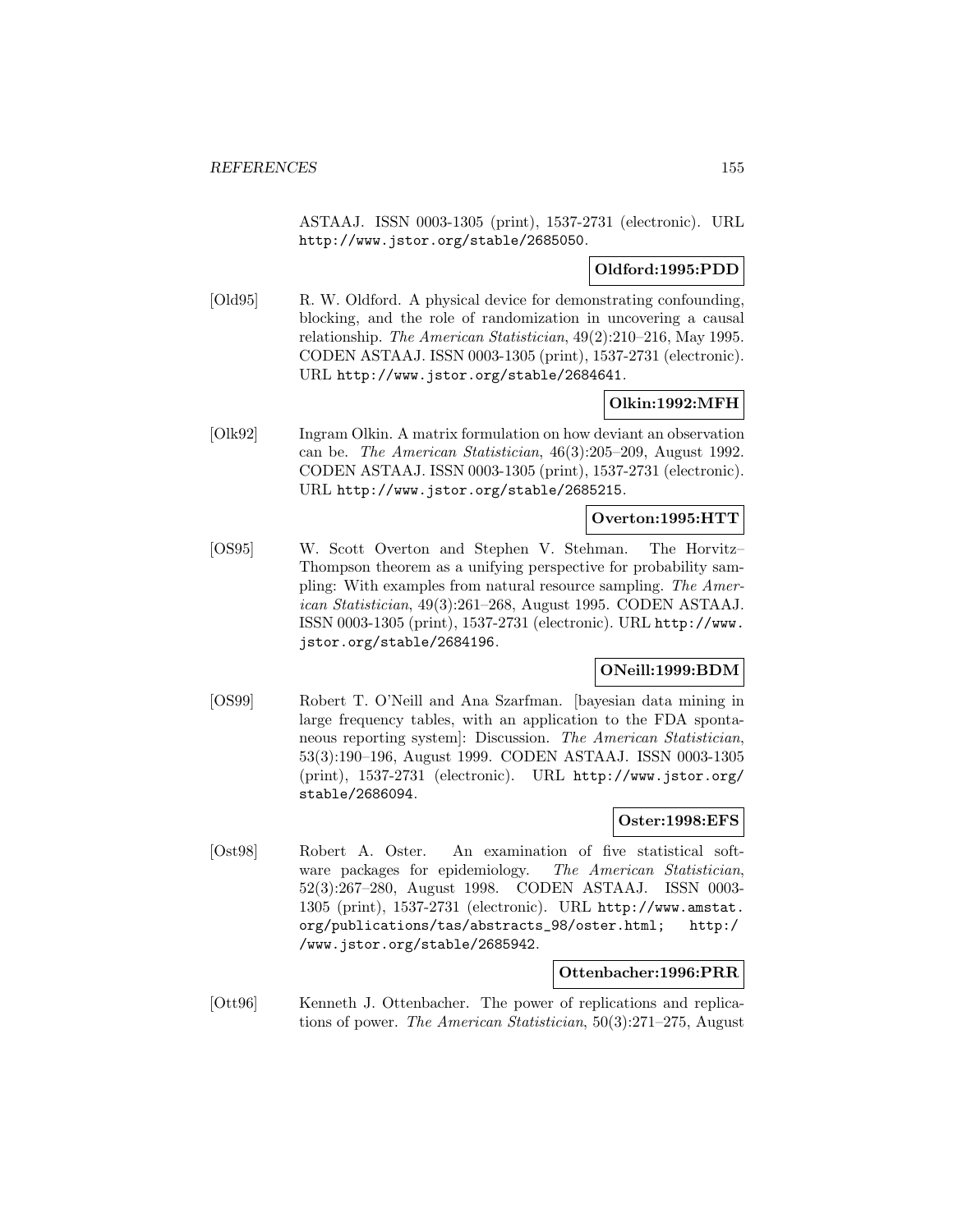1996. CODEN ASTAAJ. ISSN 0003-1305 (print), 1537-2731 (electronic). URL http://www.jstor.org/stable/2684673.

## **OGorman:1991:VSD**

[OW91] Thomas W. O'Gorman and Robert F. Woolson. Variable selection to discriminate between two groups: Stepwise logistic regression or stepwise discriminant analysis? The American Statistician, 45(3):187–193, August 1991. CODEN ASTAAJ. ISSN 0003- 1305 (print), 1537-2731 (electronic). URL http://www.jstor. org/stable/2684288.

## **Perez-Abreu:1991:PAP**

[PA91] Víctor Pérez-Abreu. Poisson approximation to power series distributions. The American Statistician, 45(1):42–45, February 1991. CODEN ASTAAJ. ISSN 0003-1305 (print), 1537-2731 (electronic). URL http://www.jstor.org/stable/2685238.

# **Palacios:1999:RPE**

[Pal99] Jose Luis Palacios. The ruin problem via electric networks. The American Statistician, 53(1):67–70, February 1999. CODEN AS-TAAJ. ISSN 0003-1305 (print), 1537-2731 (electronic). URL http: //www.jstor.org/stable/2685655.

# **Parr:1998:BRB**

[Par98a] William C. Parr. Book review: [untitled]. The American Statistician, 52(3):283–284, August 1998. CODEN ASTAAJ. ISSN 0003- 1305 (print), 1537-2731 (electronic). URL http://www.jstor. org/stable/2685947.

## **Parr:1998:BRP**

[Par98b] William C. Parr. Book review: Practical Guide to Experimental Design. The American Statistician, 52(3):283–??, August 1998. CODEN ASTAAJ. ISSN 0003-1305 (print), 1537-2731 (electronic).

## **Paulson:1992:ULG**

[Pau92] Richard A. Paulson. Using lottery games to illustrate statistical concepts and abuses. The American Statistician, 46(3):202–204, August 1992. CODEN ASTAAJ. ISSN 0003-1305 (print), 1537- 2731 (electronic). URL http://www.jstor.org/stable/2685214.

# **Picard:1990:DS**

[PB90] Richard R. Picard and Kenneth N. Berk. Data splitting. The American Statistician, 44(2):140–147, May 1990. CODEN AS-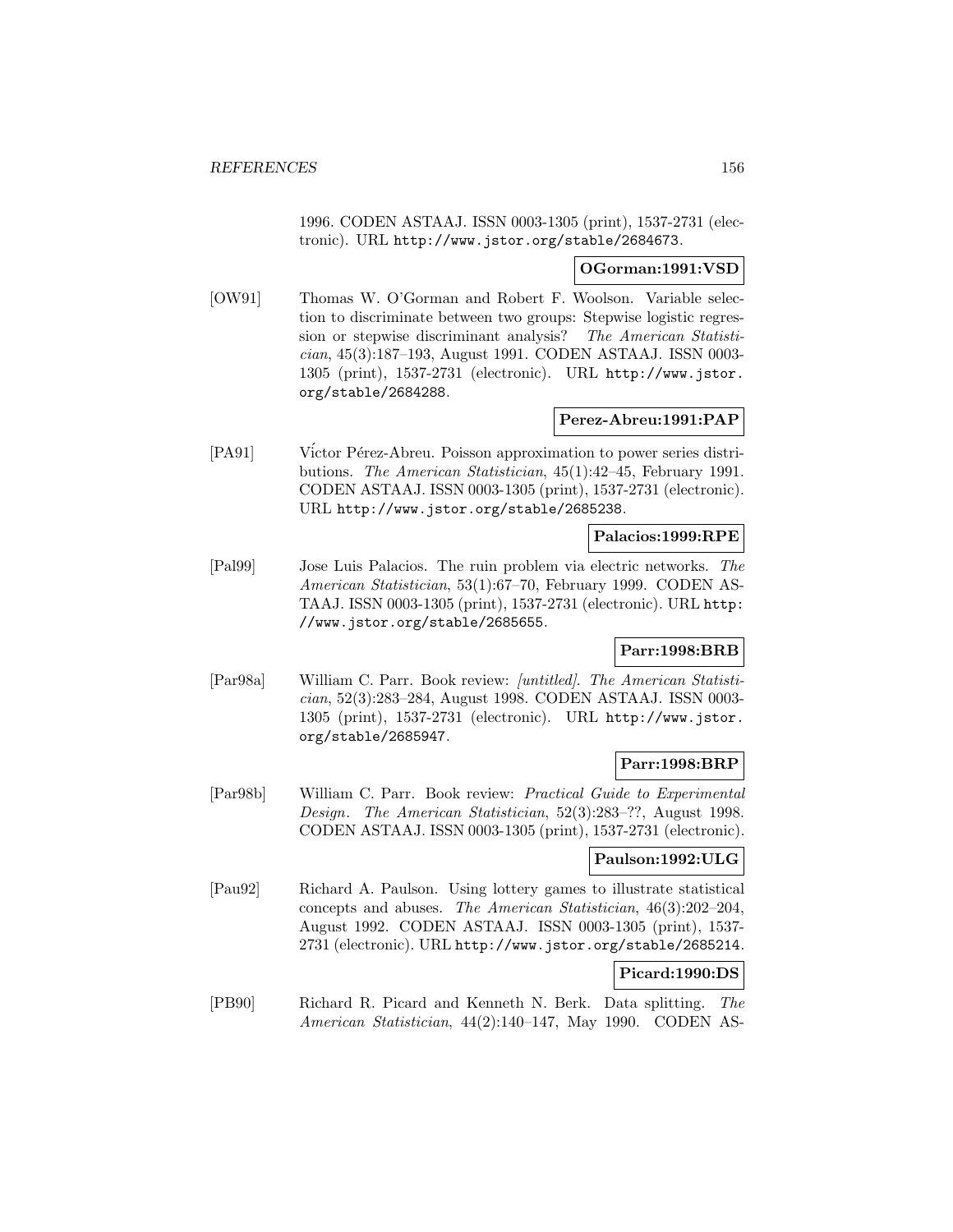TAAJ. ISSN 0003-1305 (print), 1537-2731 (electronic). URL http: //www.jstor.org/stable/2684155.

# **Pal:1992:IML**

[PB92] Nabendu Pal and J. Calvin Berry. On invariance and maximum likelihood estimation. The American Statistician, 46(3):209–212, August 1992. CODEN ASTAAJ. ISSN 0003-1305 (print), 1537- 2731 (electronic). URL http://www.jstor.org/stable/2685216.

# **Posten:1993:BRB**

[PD93] Harry O. Posten and Dipak K. Dey. Book review: [untitled]. The American Statistician, 47(4):277–279, November 1993. CODEN ASTAAJ. ISSN 0003-1305 (print), 1537-2731 (electronic). URL http://www.jstor.org/stable/2685287.

## **Peck:1997:BRB**

[Pec97] Roxy L. Peck. Book review: [untitled]. The American Statistician, 51(2):208–209, May 1997. CODEN ASTAAJ. ISSN 0003- 1305 (print), 1537-2731 (electronic). URL http://www.jstor. org/stable/2685423.

# **Peixoto:1990:PWF**

[Pei90] Julio L. Peixoto. A property of well-formulated polynomial regression models. The American Statistician, 44(1):26–30, February 1990. CODEN ASTAAJ. ISSN 0003-1305 (print), 1537-2731 (electronic). URL http://www.jstor.org/stable/2684952.

## **Peixoto:1993:IFR**

[Pei93] Julio L. Peixoto. Incorrect F formulas in regression analysis. The American Statistician, 47(3):194–197, August 1993. CODEN AS-TAAJ. ISSN 0003-1305 (print), 1537-2731 (electronic). URL http: //www.jstor.org/stable/2684975.

## **Pena:1997:CIS**

[Peñ97] Daniel Peña. Combining information in statistical modeling. The American Statistician, 51(4):326–332, November 1997. CODEN ASTAAJ. ISSN 0003-1305 (print), 1537-2731 (electronic). URL http://www.amstat.org/publications/tas/abstracts/pena. html; http://www.jstor.org/stable/2685900.

# **Percival:1993:TCP**

[Per93] Donald B. Percival. Three curious properties of the sample variance and autocovariance for stationary processes with unknown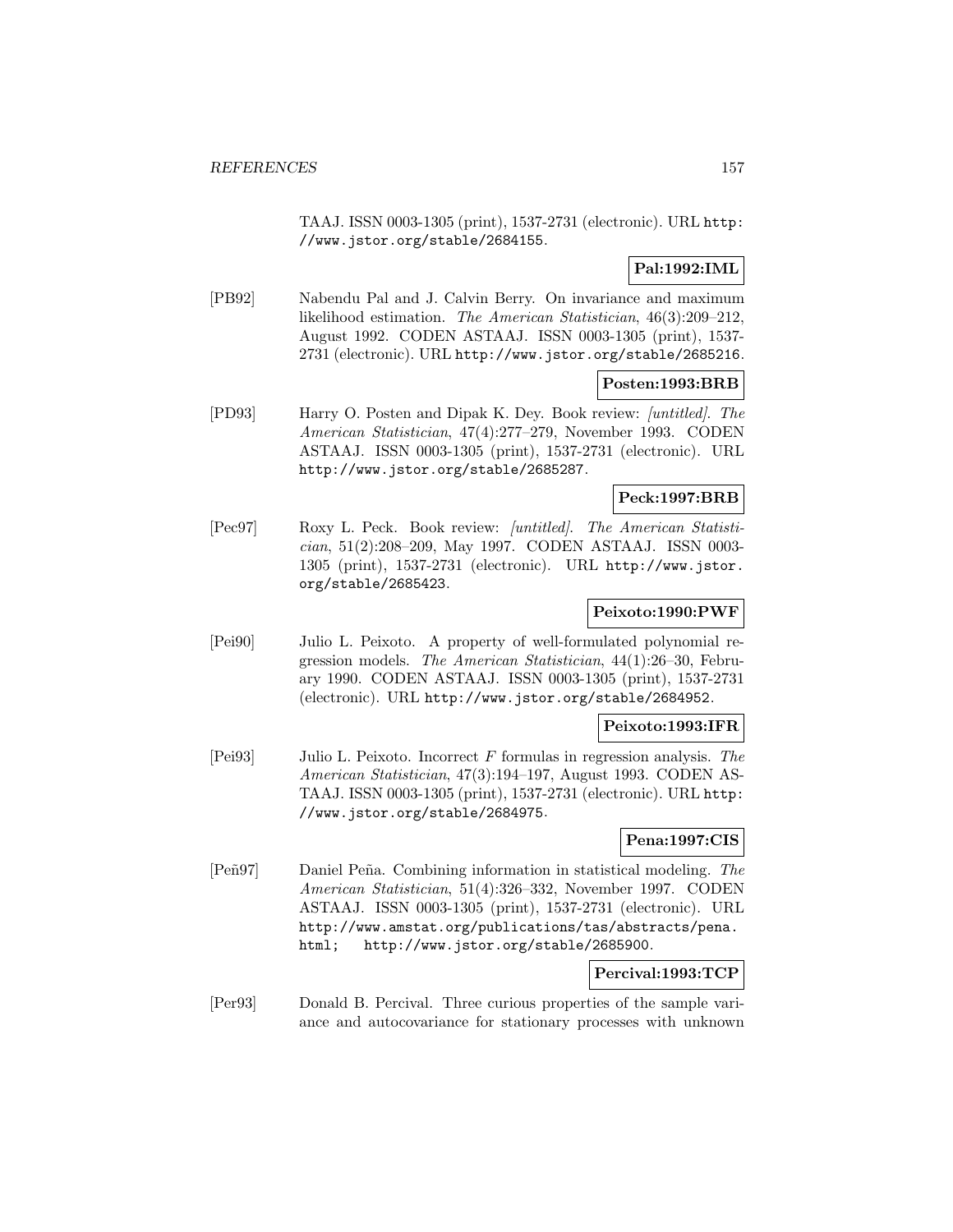mean. The American Statistician, 47(4):274–276, November 1993. CODEN ASTAAJ. ISSN 0003-1305 (print), 1537-2731 (electronic). URL http://www.jstor.org/stable/2685286.

# **Perry:1998:SPE**

[Per98] Robert J. Perry. Statistical practice — estimating strength of the Williamsburg Bridge suspension cables. The American Statistician, 52(3):211–217, August 1998. CODEN ASTAAJ. ISSN 0003- 1305 (print), 1537-2731 (electronic). URL http://www.amstat. org/publications/tas/abstracts\_98/perry.html; http:/ /www.jstor.org/stable/2685926.

## **Peskun:1990:NGM**

[Pes90] Peter H. Peskun. A note on a general method for obtaining confidence intervals from samples from discrete distributions. The American Statistician, 44(1):31–35, February 1990. CODEN AS-TAAJ. ISSN 0003-1305 (print), 1537-2731 (electronic). URL http: //www.jstor.org/stable/2684953.

#### **Peterson:1999:BRB**

[Pet99] William P. Peterson. Book review: Interpreting Basic Statistics: a Guide and Workbook Based on Excerpts from Journal Articles. The American Statistician, 53(3):294, August 1999. CODEN ASTAAJ. ISSN 0003-1305 (print), 1537-2731 (electronic). URL http://www. jstor.org/stable/2686118.

#### **Proschan:1995:MCC**

[PF95] Michael A. Proschan and Dean A. Follmann. Multiple comparisons with control in a single experiment versus separate experiments: Why do we feel differently? The American Statistician, 49(2):144– 149, May 1995. CODEN ASTAAJ. ISSN 0003-1305 (print), 1537- 2731 (electronic). URL http://www.jstor.org/stable/2684628.

#### **Pearson:1994:KPR**

[PFI94] Karl Pearson, R. A. Fisher, and Henry F. Inman. Karl Pearson and R. A. Fisher on statistical tests: a 1935 exchange from Nature. The American Statistician, 48(1):2–11, February 1994. CODEN ASTAAJ. ISSN 0003-1305 (print), 1537-2731 (electronic). URL http://www.jstor.org/stable/2685077.

# **Poole:1997:HCA**

[PG97] Charles Poole and Sander Greenland. How a court accepted a possible explanation: A comment on Gastwirth, Krieger, and Rosen-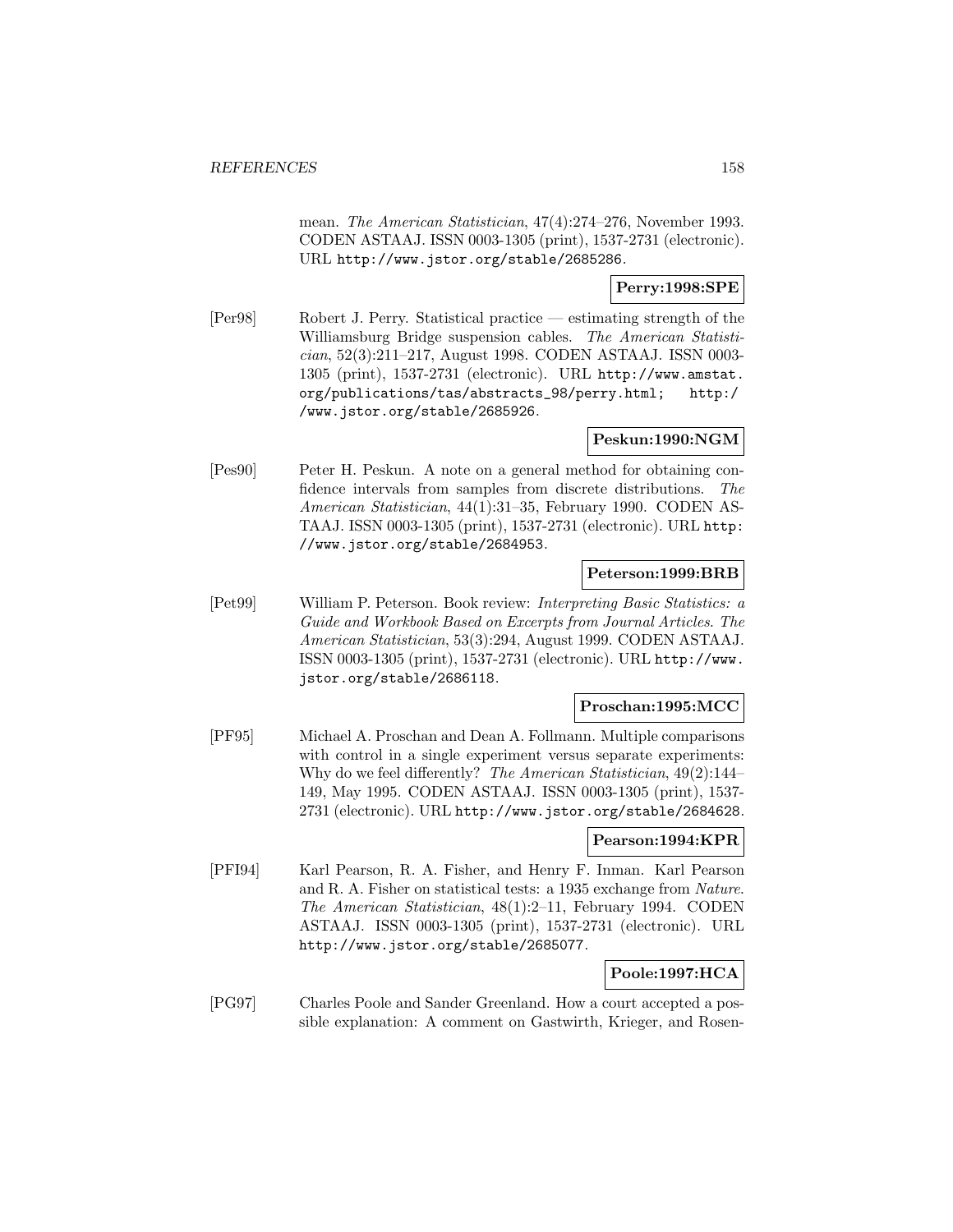baum. The American Statistician, 51(2):112–114, May 1997. CO-DEN ASTAAJ. ISSN 0003-1305 (print), 1537-2731 (electronic). URL http://www.amstat.org/publications/tas/abstracts/ poole.html; http://www.jstor.org/stable/2685398. See [GKR94].

## **Pickle:1997:BRB**

[Pic97] Linda Williams Pickle. Book review: [untitled]. The American Statistician, 51(2):206, May 1997. CODEN ASTAAJ. ISSN 0003- 1305 (print), 1537-2731 (electronic). URL http://www.jstor. org/stable/2685420.

# **Piepel:1990:MSD**

[Pie90] Gregory F. Piepel. MIXSOFT<sup>TM</sup>: Software for the design and analysis of mixture experiments. The American Statistician, 44 (3):243–244, August 1990. CODEN ASTAAJ. ISSN 0003-1305 (print), 1537-2731 (electronic). URL http://www.jstor.org/ stable/2685349.

# **Piegorsch:1992:CLR**

[Pie92] Walter W. Piegorsch. Complementary log regression for generalized linear models. The American Statistician, 46(2):94–99, May 1992. CODEN ASTAAJ. ISSN 0003-1305 (print), 1537-2731 (electronic). URL http://www.jstor.org/stable/2684172.

# **PillersDobler:1998:BRM**

[Pil98] Carolyn Pillers Dobler. Book reviews: Modern Elementary Statistics (9th ed.), A First Course in Statistics (6th ed.). The American Statistician, 52(3):284–??, August 1998. CODEN ASTAAJ. ISSN 0003-1305 (print), 1537-2731 (electronic).

#### **Philips:1995:MBT**

[PN95] Thomas K. Philips and Randolph Nelson. The moment bound is tighter than Chernoff's bound for positive tail probabilities. The American Statistician, 49(2):175–178, May 1995. CODEN ASTAAJ. ISSN 0003-1305 (print), 1537-2731 (electronic). URL http://www.jstor.org/stable/2684633.

## **Polansky:1999:UBT**

[Pol99] Alan M. Polansky. Upper bounds on the true coverage of bootstrap percentile type confidence intervals. The American Statistician,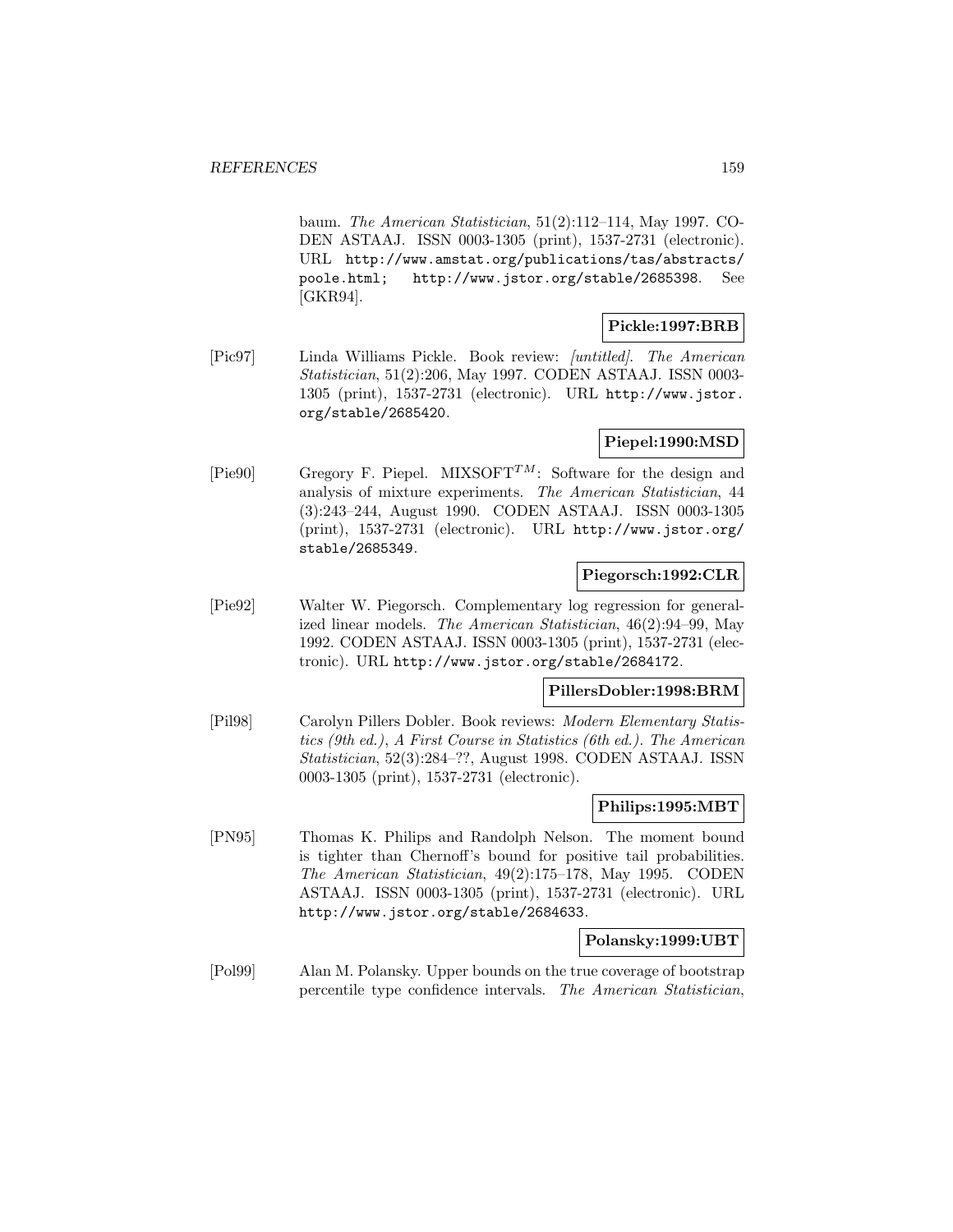53(4):362–369, November 1999. CODEN ASTAAJ. ISSN 0003- 1305 (print), 1537-2731 (electronic). URL http://www.jstor. org/stable/2686058.

## **Posten:1990:RAT**

[Pos90] Harry O. Posten. Review of audio tape: The Statistician at Work. The American Statistician, 44(4):302, November 1990. CODEN ASTAAJ. ISSN 0003-1305 (print), 1537-2731 (electronic). URL http://www.jstor.org/stable/2684355.

## **Posten:1993:EAN**

[Pos93] Harry O. Posten. An effective algorithm for the noncentral beta distribution function. The American Statistician, 47(2):129–131, May 1993. CODEN ASTAAJ. ISSN 0003-1305 (print), 1537-2731 (electronic). URL http://www.jstor.org/stable/2685195.

## **Posten:1994:BRB**

[Pos94] Harry O. Posten. Book review: [untitled]. The American Statistician, 48(2):129, May 1994. CODEN ASTAAJ. ISSN 0003-1305 (print), 1537-2731 (electronic). URL http://www.jstor.org/ stable/2684264.

# **Posten:1996:BRB**

[Pos96] Harry O. Posten. Book review: [untitled]. The American Statistician, 50(3):258–259, August 1996. CODEN ASTAAJ. ISSN 0003- 1305 (print), 1537-2731 (electronic). URL http://www.jstor. org/stable/2684669.

## **Proschan:1998:EUC**

[PP98] Michael A. Proschan and Brett Presnell. Expect the unexpected from conditional expectation. The American Statistician, 52 (3):248–252, August 1998. CODEN ASTAAJ. ISSN 0003-1305 (print), 1537-2731 (electronic). URL http://www.amstat.org/ publications/tas/abstracts\_98/proschan.html; http:// www.jstor.org/stable/2685937.

## **Park:1996:SMG**

[PPS96] Chul Gyu Park, Taesung Park, and Dong Wan Shin. A simple method for generating correlated binary variates. The American Statistician, 50(4):306–310, November 1996. CODEN ASTAAJ. ISSN 0003-1305 (print), 1537-2731 (electronic). URL http://www. jstor.org/stable/2684925.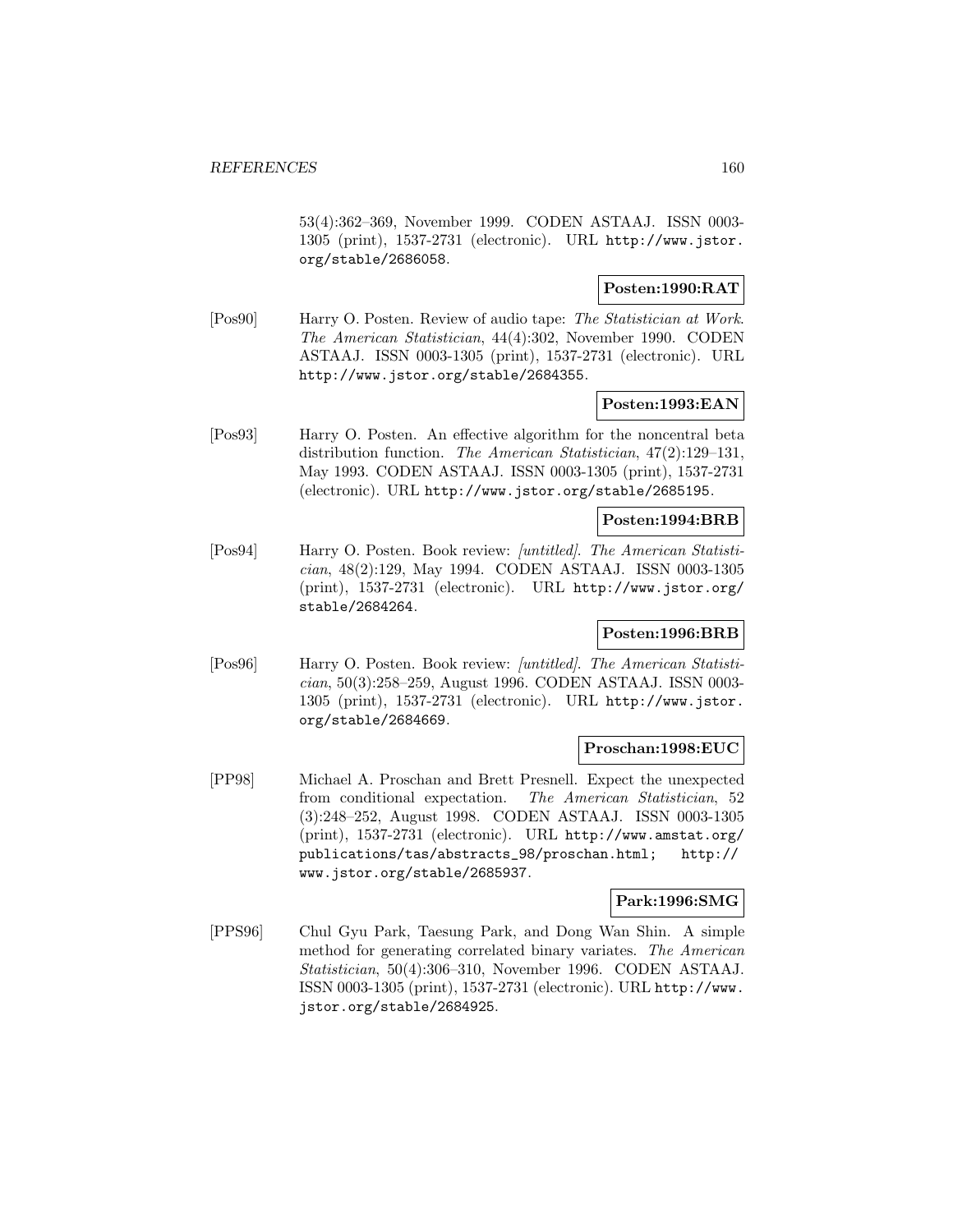## **Pena:1994:SCA**

[PR94] Edsel A. Peña and Vijay Rohatgi. Some comments about sufficiency and unbiased estimation. The American Statistician, 48 (3):242–243, August 1994. CODEN ASTAAJ. ISSN 0003-1305 (print), 1537-2731 (electronic). URL http://www.jstor.org/ stable/2684727.

# **Piepel:1998:MEA**

[PR98] Greg Piepel and Trish Redgate. A mixture experiment analysis of the Hald cement data. The American Statistician, 52 (1):23–30, February 1998. CODEN ASTAAJ. ISSN 0003- 1305 (print), 1537-2731 (electronic). URL http://www.amstat. org/publications/tas/abstracts\_98/piepel.html; http: //www.jstor.org/stable/2685561.

# **Prosser:1991:MST**

[Pro91] Bob Prosser. ML3: Software for three-level analysis. The American Statistician, 45(2):155–156, May 1991. CODEN ASTAAJ. ISSN 0003-1305 (print), 1537-2731 (electronic). URL http://www. jstor.org/stable/2684386.

## **Petras:1994:BRB**

[PRSE94] Michael F. Petras, Ronald R. Remke, Paul R. Saunders, and Philip J. Ernst. Book review: [untitled]. The American Statistician, 48(4):348, November 1994. CODEN ASTAAJ. ISSN 0003- 1305 (print), 1537-2731 (electronic). URL http://www.jstor. org/stable/2684850.

## **Pontius:1994:GAT**

[PS94] Jeffrey S. Pontius and Rhoda M. Schantz. Graphical analyses of a two-period crossover design. The American Statistician, 48 (3):249–253, August 1994. CODEN ASTAAJ. ISSN 0003-1305 (print), 1537-2731 (electronic). URL http://www.jstor.org/ stable/2684730.

#### **Parr:1998:DCB**

[PS98a] William C. Parr and Marlene A. Smith. Developing case-based business statistics courses. The American Statistician, 52(4): 330–337, November 1998. CODEN ASTAAJ. ISSN 0003-1305 (print), 1537-2731 (electronic). URL http://www.amstat.org/ publications/tas/abstracts\_98/parr.html; http://www. jstor.org/stable/2685436.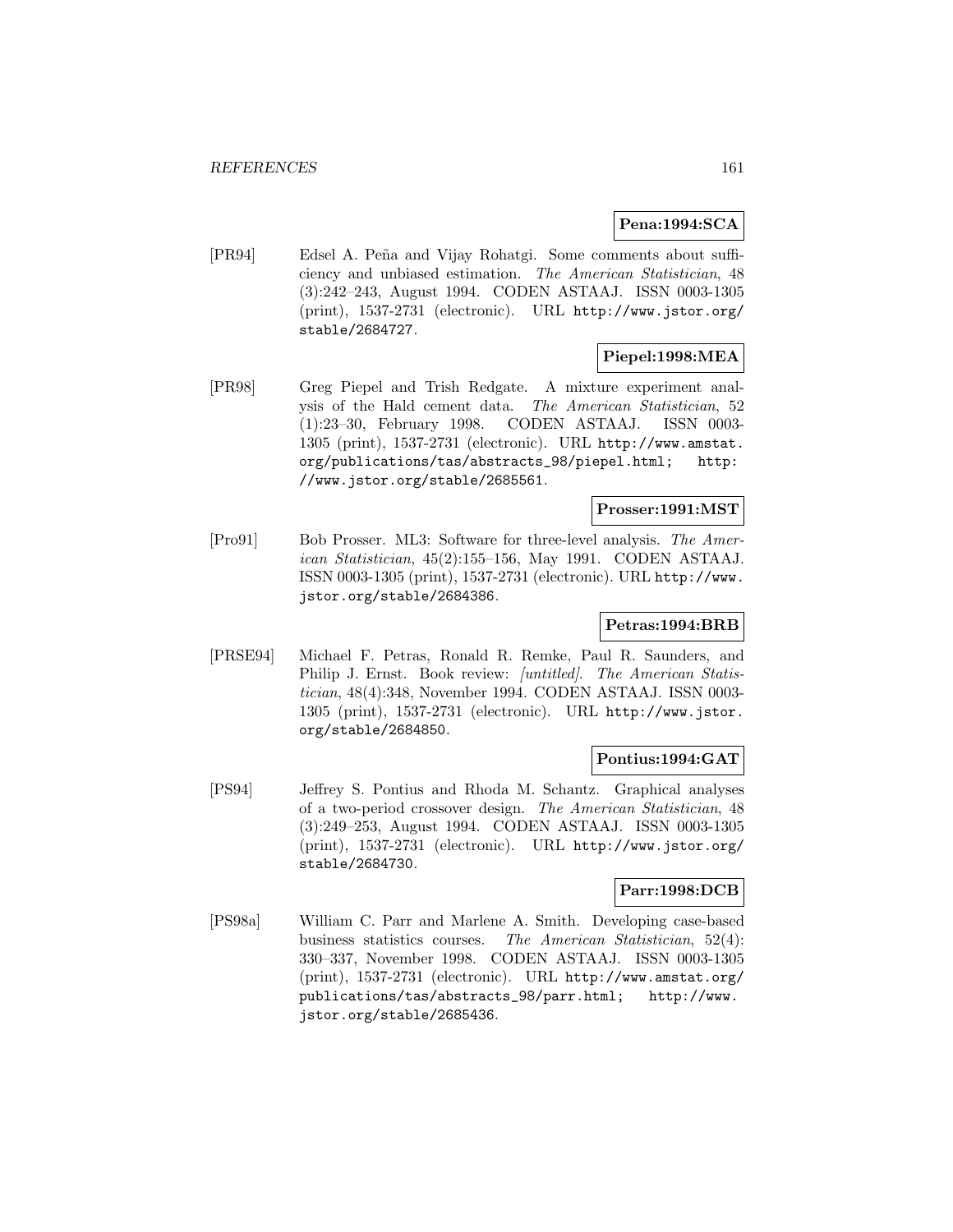## **Pratt:1998:NIS**

[PS98b] John W. Pratt and Robert Schlaifer. A new interpretation of the F statistic. The American Statistician, 52(2):141–143, May 1998. CODEN ASTAAJ. ISSN 0003-1305 (print), 1537-2731 (electronic). URL http://www.amstat.org/publications/tas/abstracts\_ 98/pratt.html; http://www.jstor.org/stable/2685472.

# **Pena:1991:NLE**

[PT91] Daniel Pe˜na and George C. Tiao. A note on likelihood estimation of missing values in time series. The American Statistician, 45 (3):212–213, August 1991. CODEN ASTAAJ. ISSN 0003-1305 (print), 1537-2731 (electronic). URL http://www.jstor.org/ stable/2684292.

#### **Pukelsheim:1994:TSR**

[Puk94] Friedrich Pukelsheim. The three sigma rule. The American Statistician, 48(2):88–91, May 1994. CODEN ASTAAJ. ISSN 0003- 1305 (print), 1537-2731 (electronic). URL http://www.jstor. org/stable/2684253.

#### **Pulskamp:1990:NEB**

[Pul90] Richard J. Pulskamp. A note on the estimation of binomial probabilities. The American Statistician, 44(4):293–295, November 1990. CODEN ASTAAJ. ISSN 0003-1305 (print), 1537-2731 (electronic). URL http://www.jstor.org/stable/2684352.

#### **Penner:1991:MI**

[PW91] Ralph Penner and Donald G. Watts. Mining information. The American Statistician, 45(1):4–9, February 1991. CODEN AS-TAAJ. ISSN 0003-1305 (print), 1537-2731 (electronic). URL http: //www.jstor.org/stable/2685231.

## **Ridgway:1993:LEb**

[RCU<sup>+</sup>93] Terry Ridgway, Ronald Christensen, Jessica Utts, Sunil K. Sapra, Shigeru Mase, Thomas Nunnikhoven, Harry M. Schey, Jonathan J. Shuster, Alan B. Cantor, David Oakes, Mark Krailo, Carl J. Huberty, David J. Hand, Milton Keynes, Paul F. Velleman, Leland Wilkinson, Thomas J. Lorenzen, and Richard K. Burdick. Letters to the editor. The American Statistician, 47(4):311–316, November 1993. CODEN ASTAAJ. ISSN 0003-1305 (print), 1537-2731 (electronic). URL http://www.jstor.org/stable/2685299.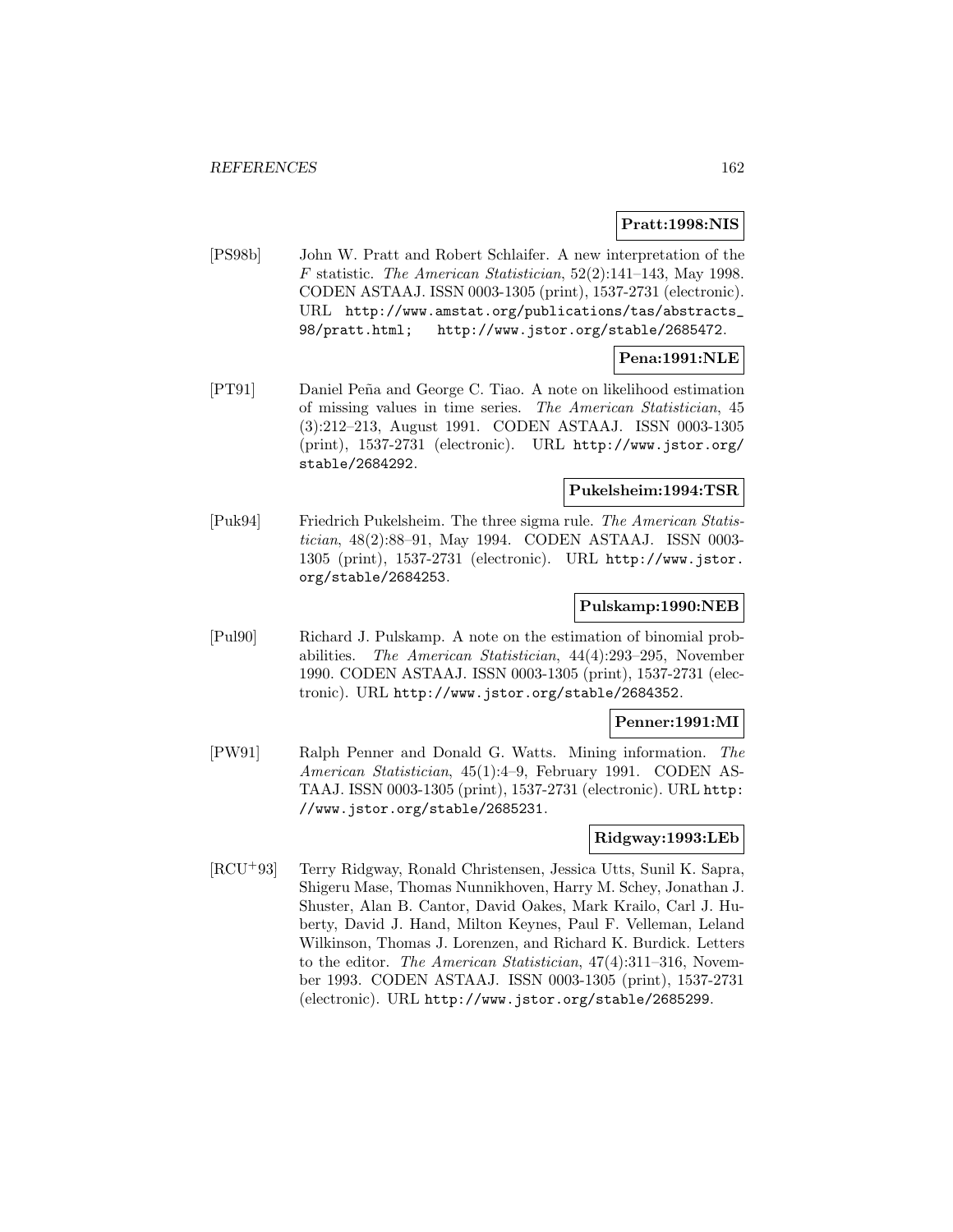## **Read:1998:LAC**

[Rea98] K. L. Q. Read. A lognormal approximation for the Collector's Problem. The American Statistician, 52(2):175–180, May 1998. CODEN ASTAAJ. ISSN 0003-1305 (print), 1537-2731 (electronic). URL http://www.amstat.org/publications/tas/abstracts\_ 98/read.html; http://www.jstor.org/stable/2685477.

# **Reece:1994:BRB**

[Ree94] Jack E. Reece. Book review: [untitled]. The American Statistician, 48(2):172, May 1994. CODEN ASTAAJ. ISSN 0003-1305 (print), 1537-2731 (electronic). URL http://www.jstor.org/ stable/2684279.

## **Reiser:1994:BRB**

[Rei94] Benjamin Reiser. Book review: [untitled]. The American Statistician, 48(4):348, November 1994. CODEN ASTAAJ. ISSN 0003- 1305 (print), 1537-2731 (electronic). URL http://www.jstor. org/stable/2684849.

## **Rencher:1992:ICD**

[Ren92] Alvin C. Rencher. Interpretation of canonical discriminant functions, canonical variates, and principal components. The American Statistician, 46(3):217–225, August 1992. CODEN ASTAAJ. ISSN 0003-1305 (print), 1537-2731 (electronic). URL http://www. jstor.org/stable/2685219.

## **Riedwyl:1990:RWC**

[Rie90] Hans Riedwyl. Rudolf Wolf's contribution to the Buffon Needle Problem (an early Monte Carlo experiment) and application of least squares. The American Statistician, 44(2):138–139, May 1990. CODEN ASTAAJ. ISSN 0003-1305 (print), 1537-2731 (electronic). URL http://www.jstor.org/stable/2684154.

#### **Rappaport:1998:PIS**

[RKW98] Karen D. Rappaport, Nouna Kettaneh, and Svante Wold. Perspectives on implementing statistical modeling and design (SMD) in an industrial/chemical environment. The American Statistician, 52(2):152–159, May 1998. CODEN ASTAAJ. ISSN 0003-1305 (print), 1537-2731 (electronic). URL http://www.amstat.org/ publications/tas/abstracts\_98/rappaport.html; http:/ /www.jstor.org/stable/2685474.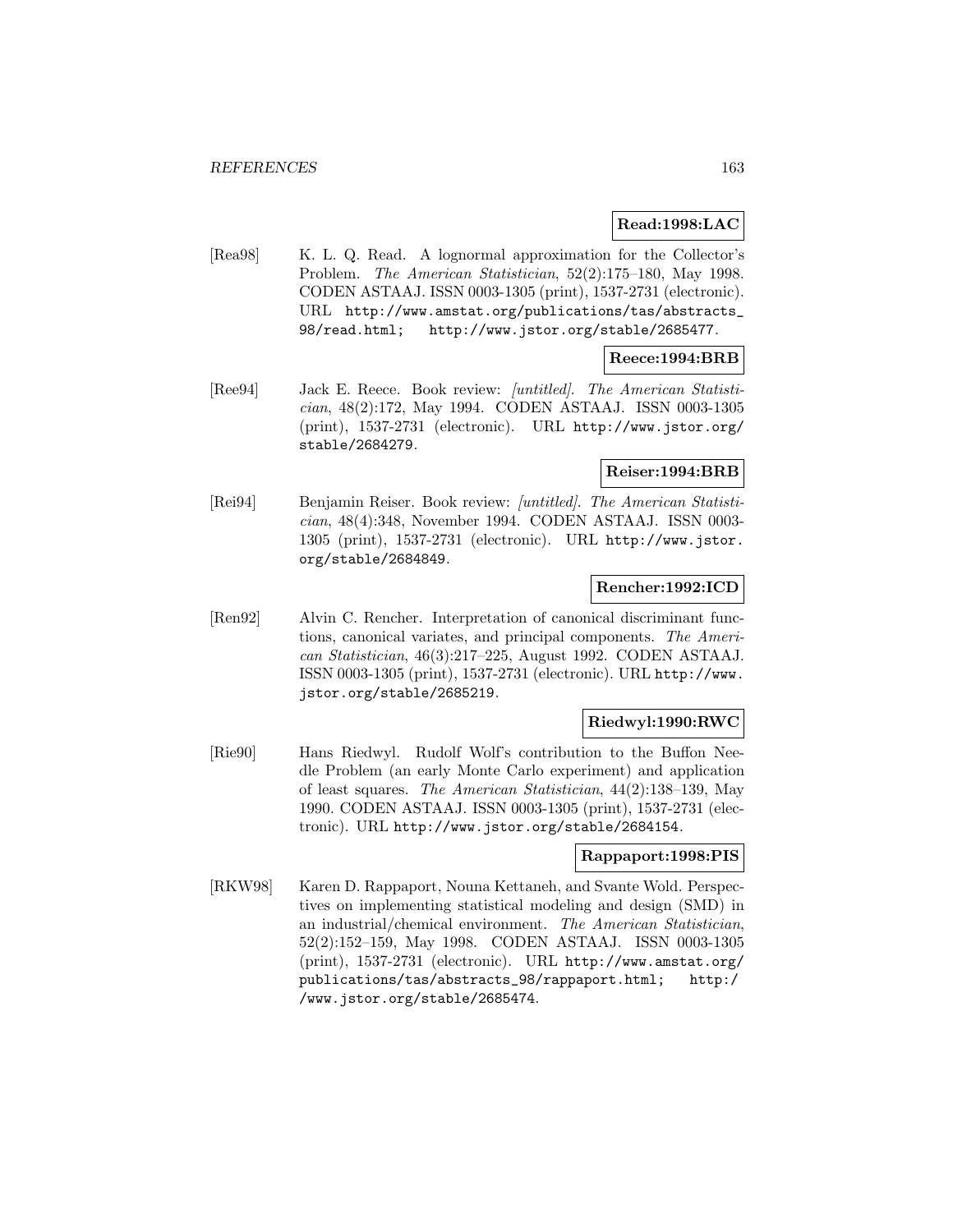#### **Ringel:1991:ASD**

[RM91] Emanuel Ringel and Charles Mode. APL software for discrete semi-Markov and population process computations and Monte Carlo simulation. The American Statistician, 45(2):160, May 1991. CODEN ASTAAJ. ISSN 0003-1305 (print), 1537-2731 (electronic). URL http://www.jstor.org/stable/2684393.

#### **Rousseeuw:1994:SCM**

[RM94] Peter J. Rousseeuw and Geert Molenberghs. The shape of correlation matrices. The American Statistician, 48(4):276–279, November 1994. CODEN ASTAAJ. ISSN 0003-1305 (print), 1537-2731 (electronic). URL http://www.jstor.org/stable/2684832.

#### **Rosner:1996:MPP**

[RMY96] Bernard Rosner, Frederick Mosteller, and Cleo Youtz. Modeling pitcher performance and the distribution of runs per inning in major league baseball. The American Statistician, 50(4):352–360, November 1996. CODEN ASTAAJ. ISSN 0003-1305 (print), 1537- 2731 (electronic). URL http://www.jstor.org/stable/2684933.

## **Randall:1996:LE**

[RNB<sup>+</sup>96] John H. Randall, John A. Nelder, James Berger, Inge S. Helland, Murray Aitkin, D. V. Lindley, Edward J. Stanek, III, Charles E. Gates, Susan R. Wilson, Judea Pearl, R. W. Oldford, Y. S. Sathe, Jerome H. Klotz, Lawrence Leemis, Kishor S. Trivedi, and Sunil K. Sapra. Letters to the editor. The American Statistician, 50(4): 382–389, November 1996. CODEN ASTAAJ. ISSN 0003-1305 (print), 1537-2731 (electronic). URL http://www.jstor.org/ stable/2684941.

## **Rogers:1994:IRD**

[Rog94] William H. Rogers. Invited response to Dallal, G. E. (1992), "The Computer Analysis of Factorial Experiments with Nested Factors," The American Statistician, **46**, 240. The American Statistician, 48(2):144–145, May 1994. CODEN ASTAAJ. ISSN 0003-1305 (print), 1537-2731 (electronic). URL http://www.jstor.org/ stable/2684272.

### **Ridgway:1993:LEa**

[RON93] Terry R. Ridgway, Cornel G. Ormsby, and Thomas S. Nunnikhoven. Letters to the editor. The American Statistician, 47 (3):237–238, August 1993. CODEN ASTAAJ. ISSN 0003-1305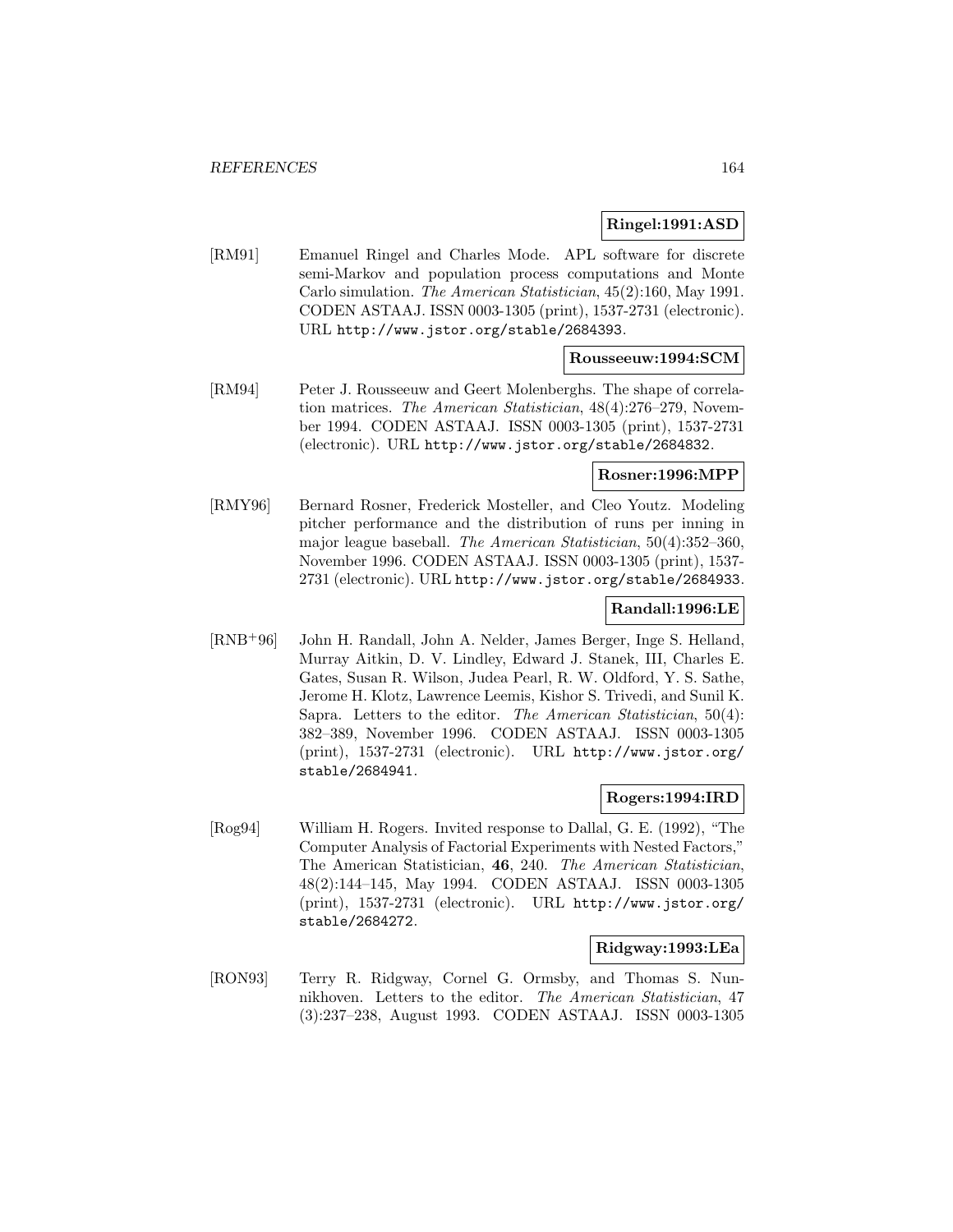(print), 1537-2731 (electronic). URL http://www.jstor.org/ stable/2684989.

## **Rossi:1993:BRB**

[Ros93] Richard J. Rossi. Book review: [untitled]. The American Statistician, 47(1):76, February 1993. CODEN ASTAAJ. ISSN 0003- 1305 (print), 1537-2731 (electronic). URL http://www.jstor. org/stable/2684790.

# **Rossi:1994:BRB**

[Ros94] Richard J. Rossi. Book review: [untitled]. The American Statistician, 48(2):172, May 1994. CODEN ASTAAJ. ISSN 0003-1305 (print), 1537-2731 (electronic). URL http://www.jstor.org/ stable/2684278.

# **Ross:1995:WGN**

[Ros95a] N. Phillip Ross. What the government needs. The American Statistician, 49(1):7–9, February 1995. CODEN ASTAAJ. ISSN 0003- 1305 (print), 1537-2731 (electronic). URL http://www.jstor. org/stable/2684801.

## **Rossman:1995:BRB**

[Ros95b] Allan J. Rossman. Book review: [untitled]. The American Statistician, 49(2):237–238, May 1995. CODEN ASTAAJ. ISSN 0003- 1305 (print), 1537-2731 (electronic). URL http://www.jstor. org/stable/2684649.

# **Ross:1996:BSR**

[Ros96a] Sheldon M. Ross. Bayesians should not resample a prior sample to learn about the posterior. The American Statistician, 50(2):116, May 1996. CODEN ASTAAJ. ISSN 0003-1305 (print), 1537-2731 (electronic). URL http://www.jstor.org/stable/2684421.

## **Rossman:1996:BRB**

[Ros96b] Allan J. Rossman. Book review: [untitled]. The American Statistician, 50(3):277–278, August 1996. CODEN ASTAAJ. ISSN 0003- 1305 (print), 1537-2731 (electronic). URL http://www.jstor. org/stable/2684676.

## **Rotondo:1990:BHS**

[Rot90] John A. Rotondo. A brief history of the subsection on statistics in marketing. The American Statistician, 44(2):82–83, May 1990.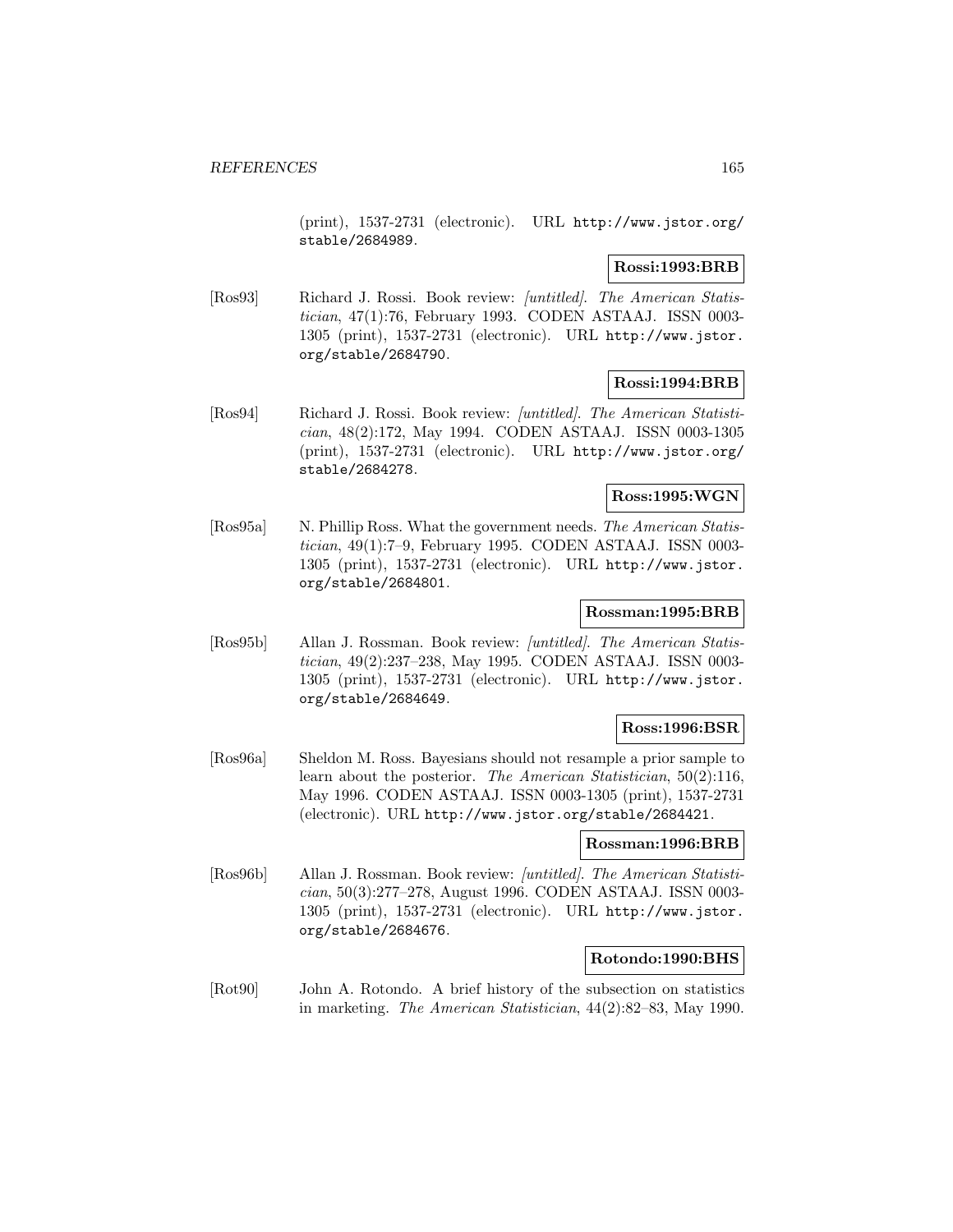CODEN ASTAAJ. ISSN 0003-1305 (print), 1537-2731 (electronic). URL http://www.jstor.org/stable/2684133.

## **Roberts:1992:BRB**

[RR92] Rosemary A. Roberts and David L. Roberts. Book review: [untitled]. The American Statistician, 46(2):129–130, May 1992. CO-DEN ASTAAJ. ISSN 0003-1305 (print), 1537-2731 (electronic). URL http://www.jstor.org/stable/2684182.

#### **Roberts:1993:BRB**

[RR93] Rosemary A. Roberts and David L. Roberts. Book review: /untitled]. The American Statistician, 47(1):40–41, February 1993. CODEN ASTAAJ. ISSN 0003-1305 (print), 1537-2731 (electronic). URL http://www.jstor.org/stable/2684782.

# **Rousseeuw:1999:BBB**

[RRT99] Peter J. Rousseeuw, Ida Ruts, and John W. Tukey. The bagplot: a bivariate boxplot. The American Statistician, 53(4):382–387, November 1999. CODEN ASTAAJ. ISSN 0003-1305 (print), 1537- 2731 (electronic). URL http://www.jstor.org/stable/2686061.

# **Radke-Sharpe:1991:WCS**

[RS91a] Norean Radke-Sharpe. Writing as a component of statistics education. The American Statistician, 45(4):292–293, November 1991. CODEN ASTAAJ. ISSN 0003-1305 (print), 1537-2731 (electronic). URL http://www.jstor.org/stable/2684457.

# **Rae:1991:ASR**

[RS91b] Gordon Rae and John E. Spencer. Average Spearman's rho, concordance, and the matching problem: Some relationships. The American Statistician, 45(2):161–162, May 1991. CODEN AS-TAAJ. ISSN 0003-1305 (print), 1537-2731 (electronic). URL http: //www.jstor.org/stable/2684395.

# **Raftery:1993:IAR**

[RS93] Adrian E. Raftery and Tore Schweder. Inference about the ratio of two parameters, with application to whale censusing. The American Statistician, 47(4):259–264, November 1993. CODEN ASTAAJ. ISSN 0003-1305 (print), 1537-2731 (electronic). URL http://www.jstor.org/stable/2685283.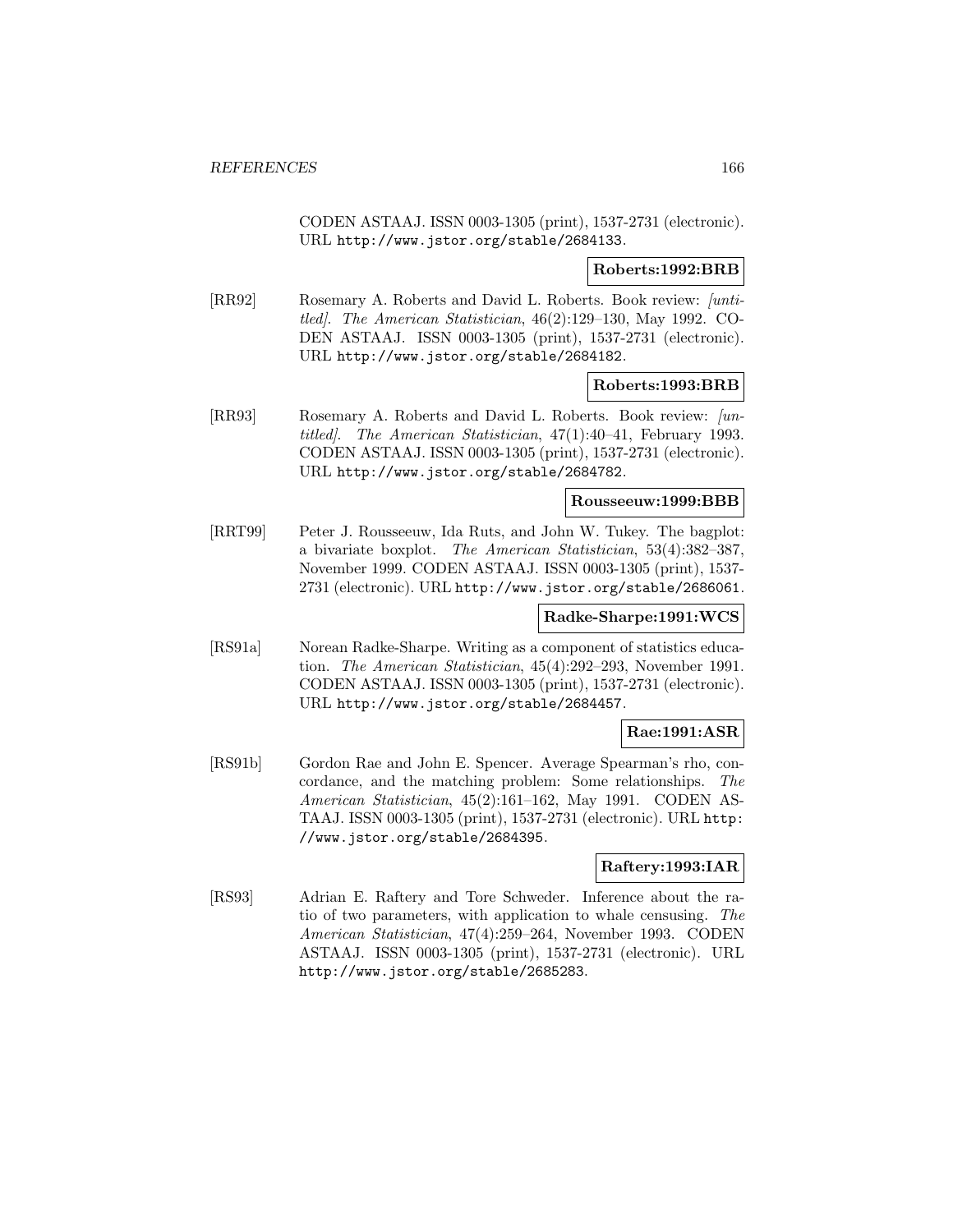# **RS:1995:BRB**

[RS95] RS. Book review: [untitled]. The American Statistician, 49(3):322, August 1995. CODEN ASTAAJ. ISSN 0003-1305 (print), 1537- 2731 (electronic). URL http://www.jstor.org/stable/2684214.

## **Roberts:1999:APS**

[RSW99] Rosemary Roberts, Richard Scheaffer, and Ann Watkins. Advanced placement statistics—past, present, and future. The American Statistician, 53(4):307–320, November 1999. CODEN AS-TAAJ. ISSN 0003-1305 (print), 1537-2731 (electronic). URL http: //www.jstor.org/stable/2686049.

#### **Rumsey:1998:BRB**

[Rum98] Deborah J. Rumsey. Book review: Business Statistics: Decision Making With Data. The American Statistician, 52(1):85–86, February 1998. CODEN ASTAAJ. ISSN 0003-1305 (print), 1537- 2731 (electronic). URL http://www.jstor.org/stable/2685577.

# **Rumsey:1999:BRB**

[Rum99] Deborah J. Rumsey. Book review: Exploring Statistics: a Modern Introduction to Data Analysis and Inference. The American Statistician, 53(3):291–292, August 1999. CODEN ASTAAJ. ISSN 0003- 1305 (print), 1537-2731 (electronic). URL http://www.jstor. org/stable/2686114.

## **Russell:1991:EVS**

[Rus91] K. G. Russell. Estimating the value of e by simulation. The American Statistician, 45(1):66–68, February 1991. CODEN ASTAAJ. ISSN 0003-1305 (print), 1537-2731 (electronic). URL http://www. jstor.org/stable/2685243.

#### **Russek:1998:BRA**

[Rus98] Bernadette Russek. Book review: The Assessment Challenge in Statistics Education. The American Statistician, 52(3):281–282, August 1998. CODEN ASTAAJ. ISSN 0003-1305 (print), 1537- 2731 (electronic). URL http://www.jstor.org/stable/2685944.

#### **Rovine:1997:WLC**

[RvE97] Michael J. Rovine and Alexander von Eye. A 14th way to look at a correlation coefficient: Correlation as the proportion of matches. The American Statistician, 51(1):42–46, February 1997. CO-DEN ASTAAJ. ISSN 0003-1305 (print), 1537-2731 (electronic).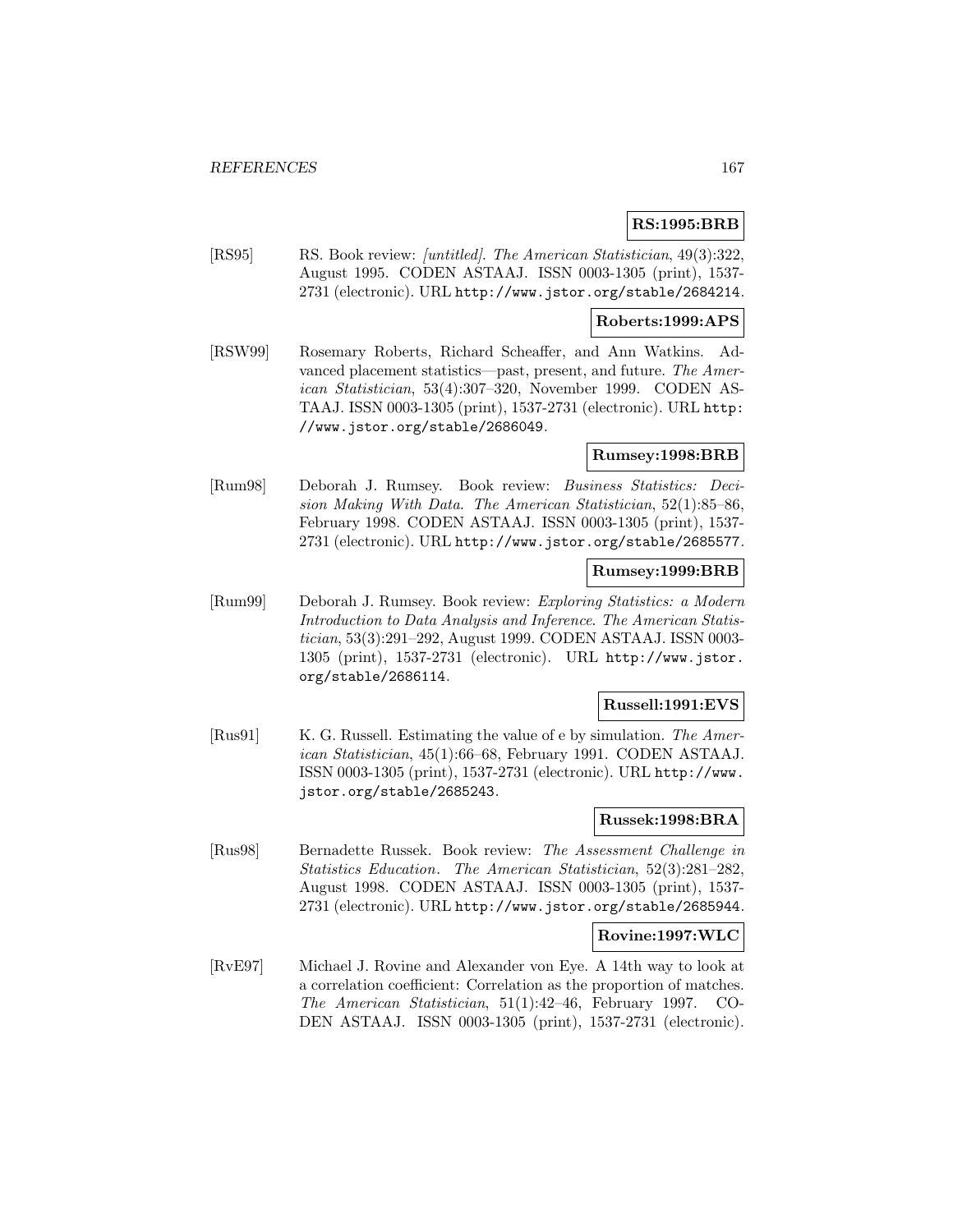URL http://www.amstat.org/publications/tas/abstracts/ rovine.html; http://www.jstor.org/stable/2684692.

#### **SNTEI:1991:GVP**

[S. 91] S. N. Tibshirani Enterprises Inc. GAIM version 1.0: a package for generalized additive models. The American Statistician, 45 (4):339–340, November 1991. CODEN ASTAAJ. ISSN 0003- 1305 (print), 1537-2731 (electronic). URL http://www.jstor. org/stable/2684468.

## **Stinnett:1990:WSS**

[S<sup>+</sup>90] Sandra Stinnett et al. Women in statistics: Sesquicentennial activities. The American Statistician, 44(2):74–80, May 1990. CODEN ASTAAJ. ISSN 0003-1305 (print), 1537-2731 (electronic). URL http://www.jstor.org/stable/2684131.

## **Sall:1990:LPG**

[Sal90] John Sall. Leverage plots for general linear hypotheses. The American Statistician, 44(4):308–315, November 1990. CODEN ASTAAJ. ISSN 0003-1305 (print), 1537-2731 (electronic). URL http://www.jstor.org/stable/2684358.

#### **Salzberg:1999:RSB**

[Sal99] Alan J. Salzberg. Removable selection bias in quasi-experiments. The American Statistician, 53(2):103–107, May 1999. CODEN ASTAAJ. ISSN 0003-1305 (print), 1537-2731 (electronic). URL http://www.jstor.org/stable/2685726.

#### **Samuels:1991:SRT**

[Sam91] Myra L. Samuels. Statistical reversion toward the mean: More universal than regression toward the mean. The American Statistician, 45(4):344–346, November 1991. CODEN ASTAAJ. ISSN 0003-1305 (print), 1537-2731 (electronic). URL http://www. jstor.org/stable/2684474.

#### **Samaniego:1992:EDG**

[Sam92] Francisco J. Samaniego. Elementary derivations of geometric moments. The American Statistician, 46(2):108–109, May 1992. CO-DEN ASTAAJ. ISSN 0003-1305 (print), 1537-2731 (electronic). URL http://www.jstor.org/stable/2684175.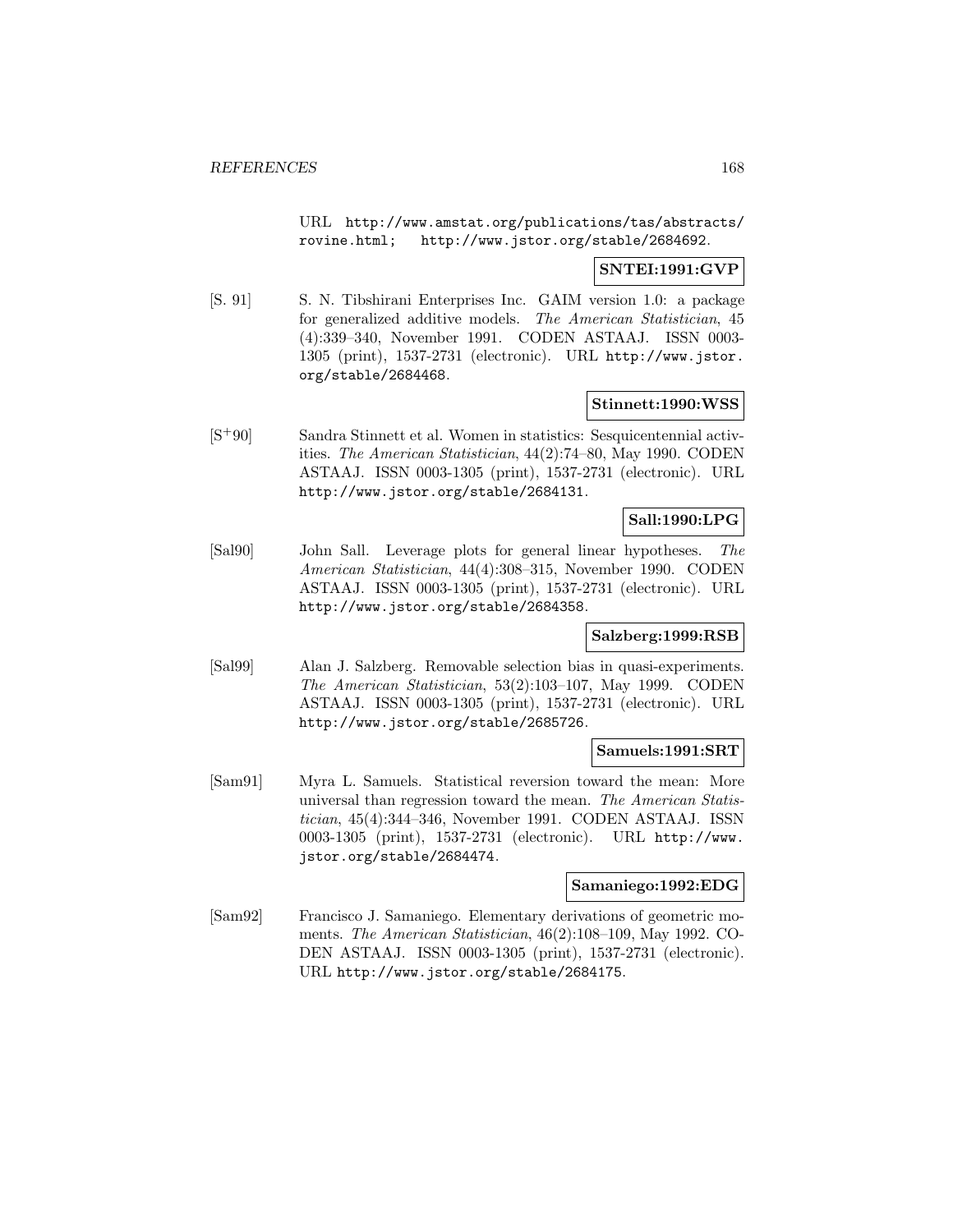## **Sapra:1991:CBL**

[Sap91] Sunil K. Sapra. A connection between the logit model, normal discriminant analysis, and multivariate normal mixtures. The American Statistician, 45(4):265–268, November 1991. CODEN ASTAAJ. ISSN 0003-1305 (print), 1537-2731 (electronic). URL http://www.jstor.org/stable/2684450.

## **Saphire:1995:BRB**

[Sap95] Diane G. Saphire. Book review: [untitled]. The American Statistician, 49(3):322, August 1995. CODEN ASTAAJ. ISSN 0003- 1305 (print), 1537-2731 (electronic). URL http://www.jstor. org/stable/2684212.

# **Solomon:1994:EPS**

[SATV94] Daniel L. Solomon, J. Tim Arnold, Bruce E. Trumbo, and Paul F. Velleman. Electronic publications in statistics — ready or not, here they come. The American Statistician, 48(3):191-196, August 1994. CODEN ASTAAJ. ISSN 0003-1305 (print), 1537-2731 (electronic). URL http://www.jstor.org/stable/2684715.

# **Saville:1990:MCP**

[Sav90] D. J. Saville. Multiple comparison procedures: The practical solution. The American Statistician, 44(2):174–180, May 1990. CO-DEN ASTAAJ. ISSN 0003-1305 (print), 1537-2731 (electronic). URL http://www.jstor.org/stable/2684163.

#### **Saw:1992:ASS**

[Saw92] Sutaip L. C. Saw. ANOVA sums of squares as quadratic forms. The American Statistician, 46(4):288–290, November 1992. CODEN ASTAAJ. ISSN 0003-1305 (print), 1537-2731 (electronic). URL http://www.jstor.org/stable/2685315.

#### **Sawyer:1998:MRE**

[Saw98] Hon. Thomas C. Sawyer. Measuring race and ethnicity: Meeting public policy goals. The American Statistician, 52(1): 34–35, February 1998. CODEN ASTAAJ. ISSN 0003-1305 (print), 1537-2731 (electronic). URL http://www.amstat. org/publications/tas/abstracts\_98/sawyer.html; http: //www.jstor.org/stable/2685563.

## **Saxena:1994:BRB**

[Sax94] K. M. Lal Saxena. Book review: [untitled]. The American Statistician, 48(1):59, February 1994. CODEN ASTAAJ. ISSN 0003-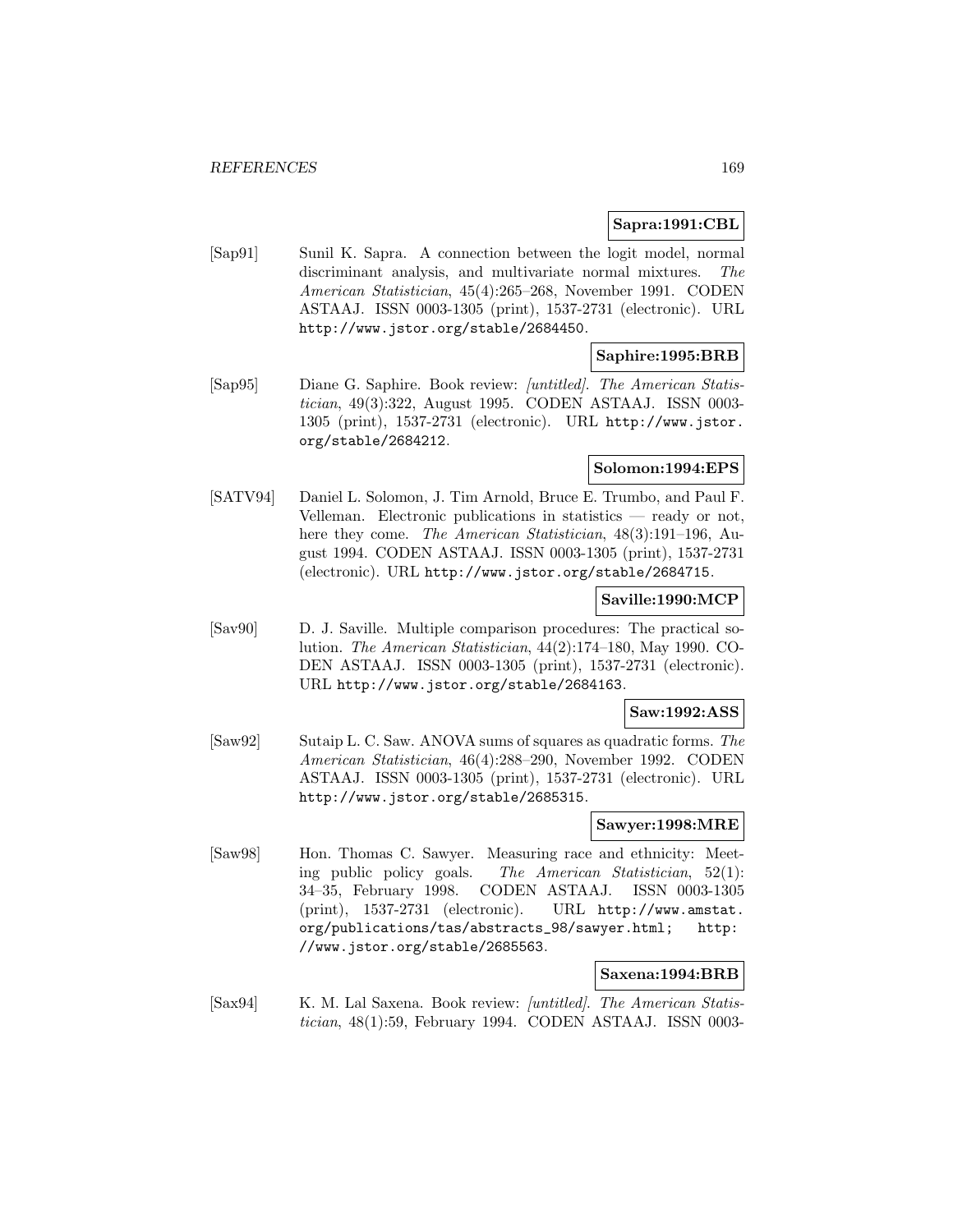1305 (print), 1537-2731 (electronic). URL http://www.jstor. org/stable/2685091.

## **Strand:1998:SPM**

[SB98] Matthew Strand and Duane Boes. Statistical practice modeling road racing times of competitive recreational runners using extreme value theory. The American Statistician, 52(3):205–210, August 1998. CODEN ASTAAJ. ISSN 0003- 1305 (print), 1537-2731 (electronic). URL http://www.amstat. org/publications/tas/abstracts\_98/strand.html; http: //www.jstor.org/stable/2685925.

## **Seely:1997:CSS**

[SBL97] Justus F. Seely, David Birkes, and Youngjo Lee. Characterizing sums of squares by their distributions. The American Statistician, 51(1):55–58, February 1997. CODEN ASTAAJ. ISSN 0003-1305 (print), 1537-2731 (electronic). URL http:/ /www.amstat.org/publications/tas/abstracts/seely.html; http://www.jstor.org/stable/2684696.

#### **Stanek:1995:LE**

[SBS<sup>+</sup>95] Edward J. Stanek, III, John P. Buonaccorsi, Carl J. Schwarz, David M. Nickerson, Thomas N. Herzog, Thomas J. Boardman, Richard W. Katz, Roman Viveros, K. Balasubramanian, and N. Balakrishnan. Letters to the editor. The American Statistician, 49(3):323–326, August 1995. CODEN ASTAAJ. ISSN 0003- 1305 (print), 1537-2731 (electronic). URL http://www.jstor. org/stable/2684215.

## **Samuel-Cahn:1994:CUE**

[SC94] Ester Samuel-Cahn. Combining unbiased estimators. The American Statistician, 48(1):34–36, February 1994. CODEN ASTAAJ. ISSN 0003-1305 (print), 1537-2731 (electronic). URL http://www. jstor.org/stable/2685083.

## **Silver:1997:PSD**

[SC97] Edward A. Silver and Daniel Costa. A property of symmetric distributions and a related order statistic result. The American Statistician, 51(1):32–33, February 1997. CODEN ASTAAJ. ISSN 0003-1305 (print), 1537-2731 (electronic). URL http:// www.amstat.org/publications/tas/abstracts/silver.html; http://www.jstor.org/stable/2684689.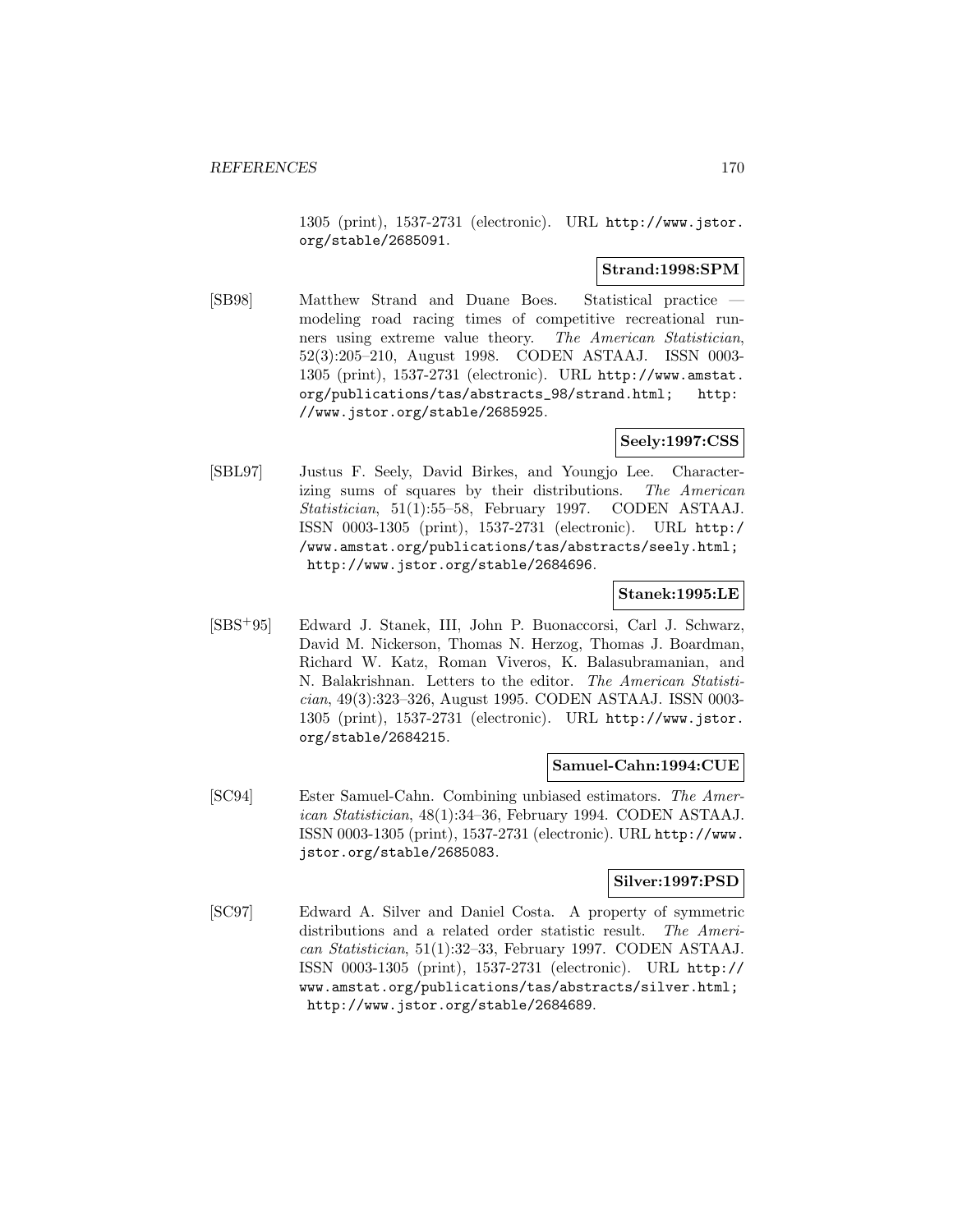## **Shmueli:1999:ADH**

[SC99] Galit Shmueli and Ayala Cohen. Analysis and display of hierarchical life-time data. The American Statistician, 53(2):140–146, May 1999. CODEN ASTAAJ. ISSN 0003-1305 (print), 1537-2731 (electronic). URL http://www.jstor.org/stable/2685734.

## **Scheaffer:1990:EIC**

[Sch90] Richard L. Scheaffer. Editor's invited column: Toward a more quantitatively literate citizenry. The American Statistician, 44(1): 2–3, February 1990. CODEN ASTAAJ. ISSN 0003-1305 (print), 1537-2731 (electronic). URL http://www.jstor.org/stable/ 2684946.

## **Schechtman:1991:EAV**

[Sch91a] Edna Schechtman. On estimating the asymptotic variance of a function of U statistics. The American Statistician,  $45(2):103-106$ , May 1991. CODEN ASTAAJ. ISSN 0003-1305 (print), 1537-2731 (electronic). URL http://www.jstor.org/stable/2684368.

## **Schucany:1991:E**

[Sch91b] William R. Schucany. Editorial. The American Statistician, 45 (4):263–264, November 1991. CODEN ASTAAJ. ISSN 0003- 1305 (print), 1537-2731 (electronic). URL http://www.jstor. org/stable/2684449.

# **Schucany:1991:EIC**

[Sch91c] William R. Schucany. Editor's invited column. The American Statistician, 45(1):1, February 1991. CODEN ASTAAJ. ISSN 0003-1305 (print), 1537-2731 (electronic). URL http://www. jstor.org/stable/2685229.

#### **Schucany:1992:ER**

[Sch92] William R. Schucany. Editor's report. The American Statistician, 46(4):245, November 1992. CODEN ASTAAJ. ISSN 0003- 1305 (print), 1537-2731 (electronic). URL http://www.jstor. org/stable/2685305.

#### **Schey:1993:RBM**

[Sch93a] Harry M. Schey. The relationship between the magnitudes of  $SSR(x_2)$  and  $SSR(x_2|x_1)$ : a geometric description. The American Statistician, 47(1):26–30, February 1993. CODEN ASTAAJ. ISSN 0003-1305 (print), 1537-2731 (electronic). URL http://www. jstor.org/stable/2684778.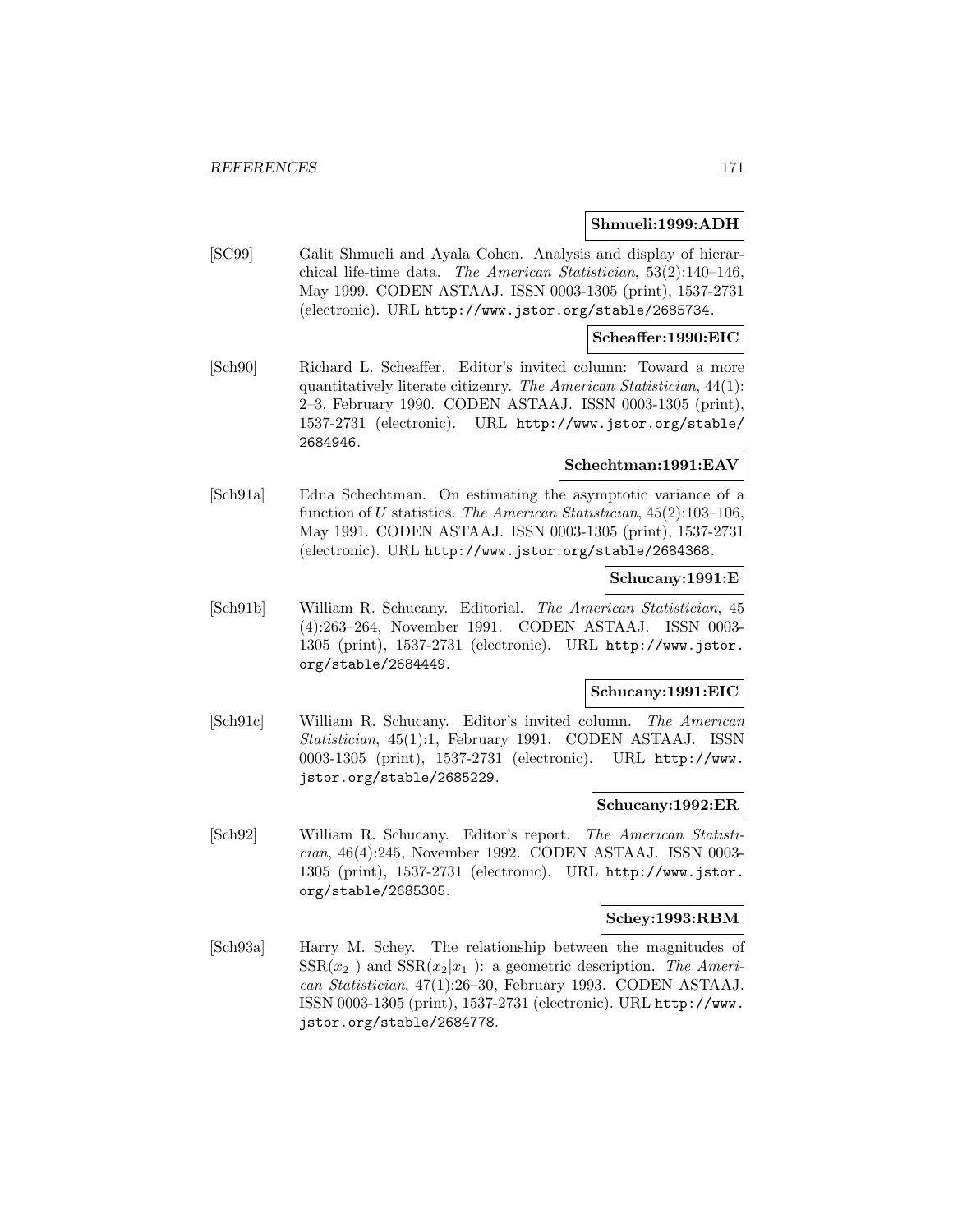#### **Schucany:1993:ER**

[Sch93b] William R. Schucany. Editor's report. The American Statistician, 47(4):239–240, November 1993. CODEN ASTAAJ. ISSN 0003- 1305 (print), 1537-2731 (electronic). URL http://www.jstor. org/stable/2685279.

## **Schumm:1993:BRB**

[Sch93c] Walter R. Schumm. Book review: [untitled]. The American Statistician, 47(2):155–156, May 1993. CODEN ASTAAJ. ISSN 0003- 1305 (print), 1537-2731 (electronic). URL http://www.jstor. org/stable/2685203.

#### **Schwarz:1993:MMA**

[Sch93d] Carl J. Schwarz. The mixed-model ANOVA: The truth, the computer packages, the books. Part I: Balanced data. The American Statistician, 47(1):48–59, February 1993. CODEN ASTAAJ. ISSN 0003-1305 (print), 1537-2731 (electronic). URL http://www. jstor.org/stable/2684786.

#### **Schwenke:1993:BRBa**

[Sch93e] James R. Schwenke. Book review: [untitled]. The American Statistician, 47(1):77, February 1993. CODEN ASTAAJ. ISSN 0003- 1305 (print), 1537-2731 (electronic). URL http://www.jstor. org/stable/2684792.

#### **Schwenke:1993:BRBb**

[Sch93f] James R. Schwenke. Book review: [untitled]. The American Statistician, 47(2):156, May 1993. CODEN ASTAAJ. ISSN 0003-1305 (print), 1537-2731 (electronic). URL http://www.jstor.org/ stable/2685204.

#### **Schervish:1996:VWT**

[Sch96a] Mark J. Schervish. P values: What they are and what they are not. The American Statistician, 50(3):203–206, August 1996. CODEN ASTAAJ. ISSN 0003-1305 (print), 1537-2731 (electronic). URL http://www.jstor.org/stable/2684655.

#### **Scheuren:1996:BRB**

[Sch96b] Fritz Scheuren. Book review: [untitled]. The American Statistician, 50(3):276, August 1996. CODEN ASTAAJ. ISSN 0003- 1305 (print), 1537-2731 (electronic). URL http://www.jstor. org/stable/2684674.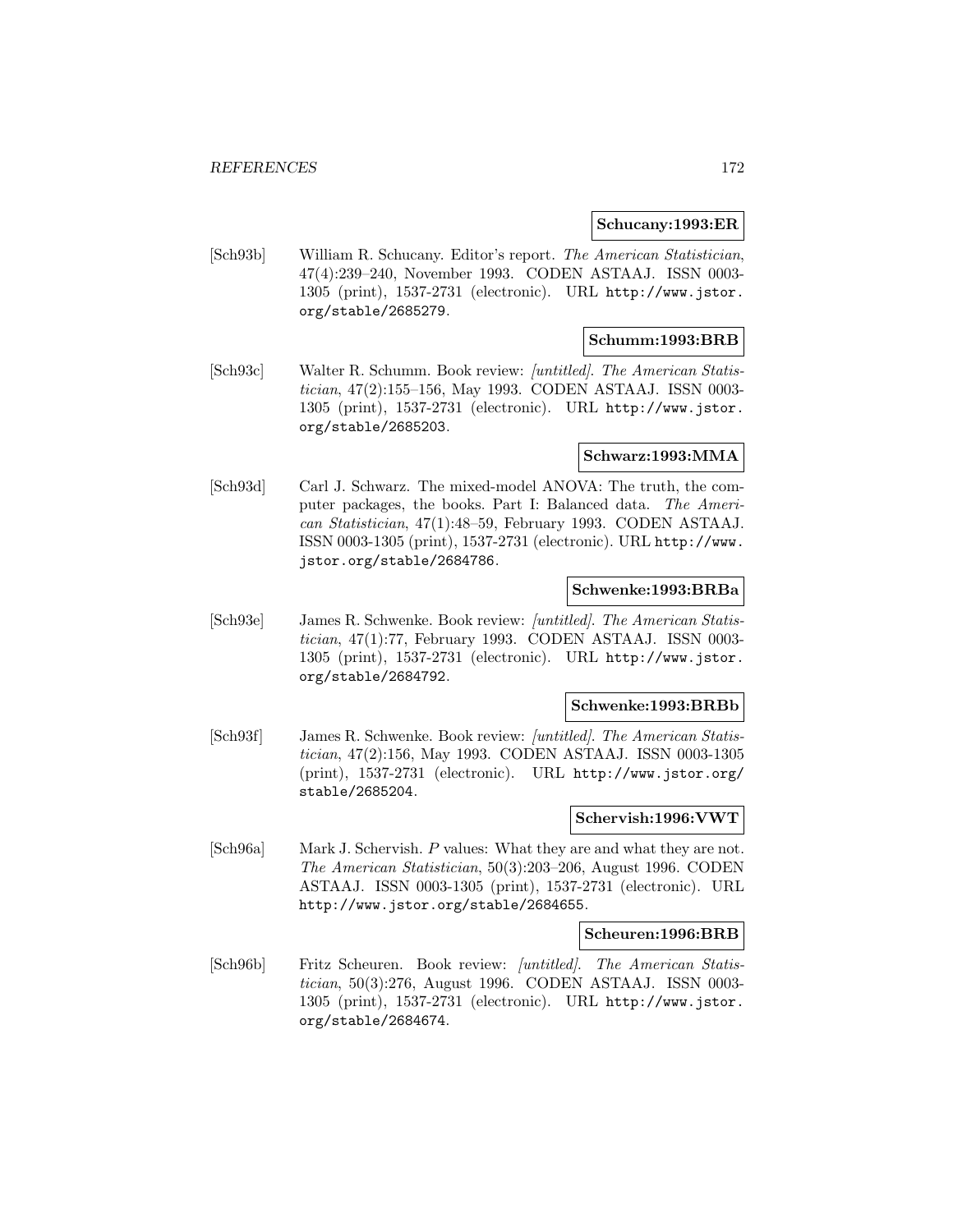#### **Schwertman:1996:CBQ**

[Sch96c] Neil C. Schwertman. A connection between quadratic-type confidence limits and fiducial limits. The American Statistician, 50 (3):242–243, August 1996. CODEN ASTAAJ. ISSN 0003-1305 (print), 1537-2731 (electronic). URL http://www.jstor.org/ stable/2684663.

#### **Scheaffer:1997:DBB**

[Sch97] Richard L. Scheaffer. Discussion — Bayes for beginners? some reasons to hesitate. The American Statistician, 51(3):268–270, August 1997. CODEN ASTAAJ. ISSN 0003-1305 (print), 1537-2731 (electronic). URL http://www.jstor.org/stable/2684902.

## **Schou:1999:BRB**

[Sch99] Sue B. Schou. Book review: Data, Statistics, and Decision Models with Excel. The American Statistician, 53(4):389, November 1999. CODEN ASTAAJ. ISSN 0003-1305 (print), 1537-2731 (electronic). URL http://www.jstor.org/stable/2686063.

## **Sapra:1995:LE**

[SCHI95] Sunil K. Sapra, Michael Cain, Werner E. Helm, and Peter B. Imrey. Letters to the editor. The American Statistician, 49(2):240–241, May 1995. CODEN ASTAAJ. ISSN 0003-1305 (print), 1537-2731 (electronic). URL http://www.jstor.org/stable/2684652.

# **Searle:1994:AVC**

[Sea94] Shayle R. Searle. Analysis of variance computing package output for unbalanced data from fixed-effects models with nested factors. The American Statistician, 48(2):148–153, May 1994. CODEN ASTAAJ. ISSN 0003-1305 (print), 1537-2731 (electronic). URL http://www.jstor.org/stable/2684275.

#### **Searle:1997:BRB**

[Sea97] Shayle R. Searle. Built-in restrictions on best linear unbiased predictors (BLUP) of random effects in mixed models. The American Statistician, 51(1):19–21, February 1997. CODEN ASTAAJ. ISSN 0003-1305 (print), 1537-2731 (electronic). URL http:// www.amstat.org/publications/tas/abstracts/searle.html; http://www.jstor.org/stable/2684686.

# **Senn:1990:RNM**

[Sen90] Stephen Senn. Regression: a new mode for an old meaning? The American Statistician, 44(2):181–183, May 1990. CODEN AS-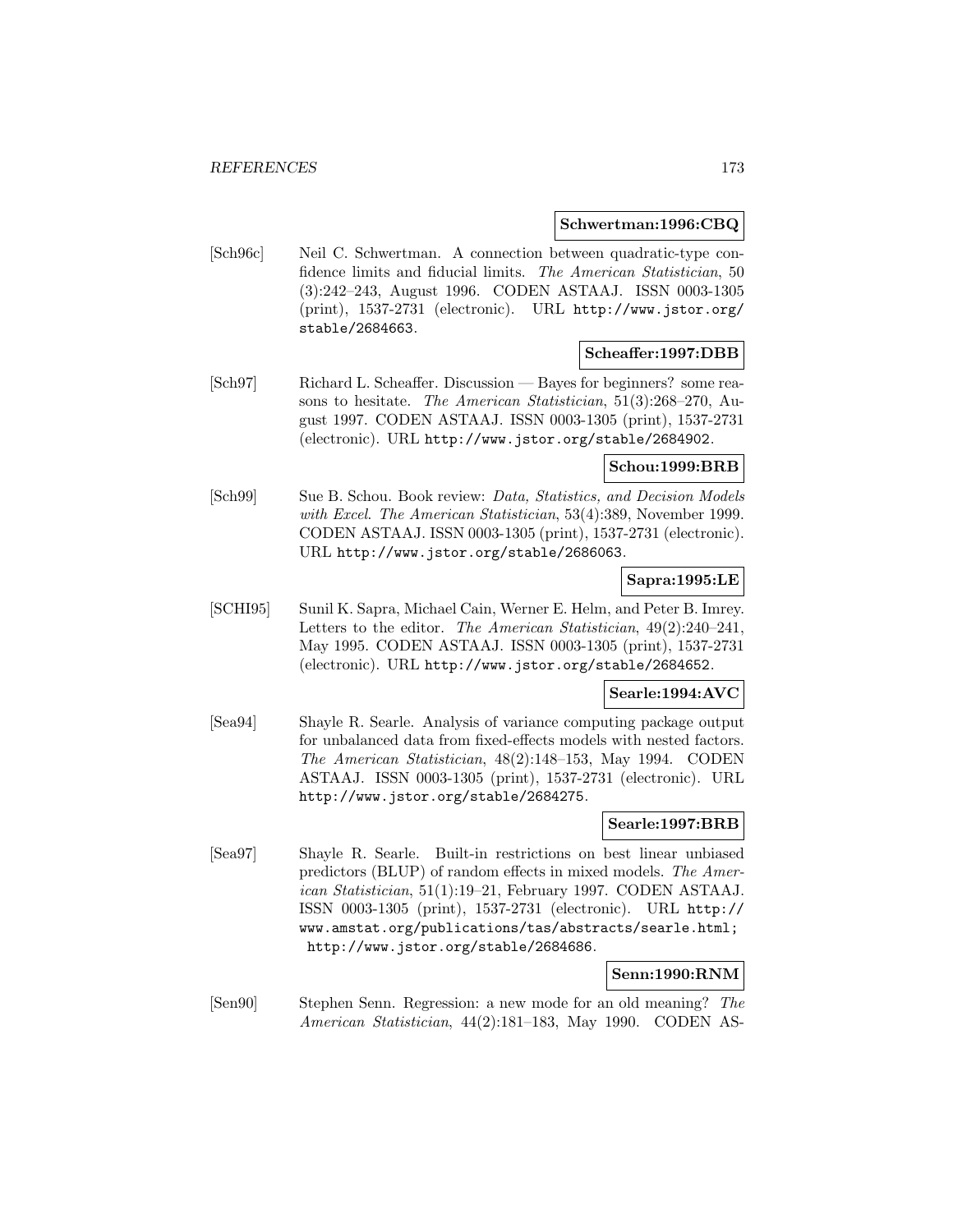TAAJ. ISSN 0003-1305 (print), 1537-2731 (electronic). URL http: //www.jstor.org/stable/2684164.

#### **Seymann:1991:LMD**

[Sey91] Richard G. Seymann. [let's make a deal: The Player's Dilemma]: Comment. The American Statistician, 45(4):287–288, November 1991. CODEN ASTAAJ. ISSN 0003-1305 (print), 1537-2731 (electronic). URL http://www.jstor.org/stable/2684454.

## **Sprott:1993:DBT**

[SF93] D. A. Sprott and V. T. Farewell. The difference between two normal means. The American Statistician, 47(2):126–128, May 1993. CODEN ASTAAJ. ISSN 0003-1305 (print), 1537-2731 (electronic). URL http://www.jstor.org/stable/2685194.

#### **Schott:1990:LE**

[SFP<sup>+</sup>90] Brian Schott, R. W. Farebrother, Victor R. Prybutok, Steve M. Bajgier, MaryAnne Atkinson, Grace Wahba, Noel Cressie, Richard Goldstein, Richard A. Lockhart, John J. Spinelli, Robert Kinnison, A. S. C. Ehrenberg, James D. Knoke, Roderick J. A. Little, W. E. Sharp, Haim Shore, Robert M. Norton, P. A. V. B. Swamy, Sastry G. Pantula, Marcia Gumpertz, Jay H. Beder, T. D. Stanley, Clint Cummins, and H. D. Vinod. Letters to the editor. The American Statistician, 44(3):254–264, August 1990. CODEN ASTAAJ. ISSN 0003-1305 (print), 1537-2731 (electronic). URL http://www. jstor.org/stable/2685353.

## **Sampson:1991:PTT**

[SG91] Paul D. Sampson and Peter Guttorp. Power transformations and tests of environmental impact as interaction effects. The American Statistician, 45(2):83–89, May 1991. CODEN ASTAAJ. ISSN 0003-1305 (print), 1537-2731 (electronic). URL http://www. jstor.org/stable/2684365.

# **Smith:1992:BST**

[SG92] A. F. M. Smith and A. E. Gelfand. Bayesian statistics without tears: A sampling–resampling perspective. The American Statistician, 46(2):84–88, May 1992. CODEN ASTAAJ. ISSN 0003- 1305 (print), 1537-2731 (electronic). URL http://www.jstor. org/stable/2684170.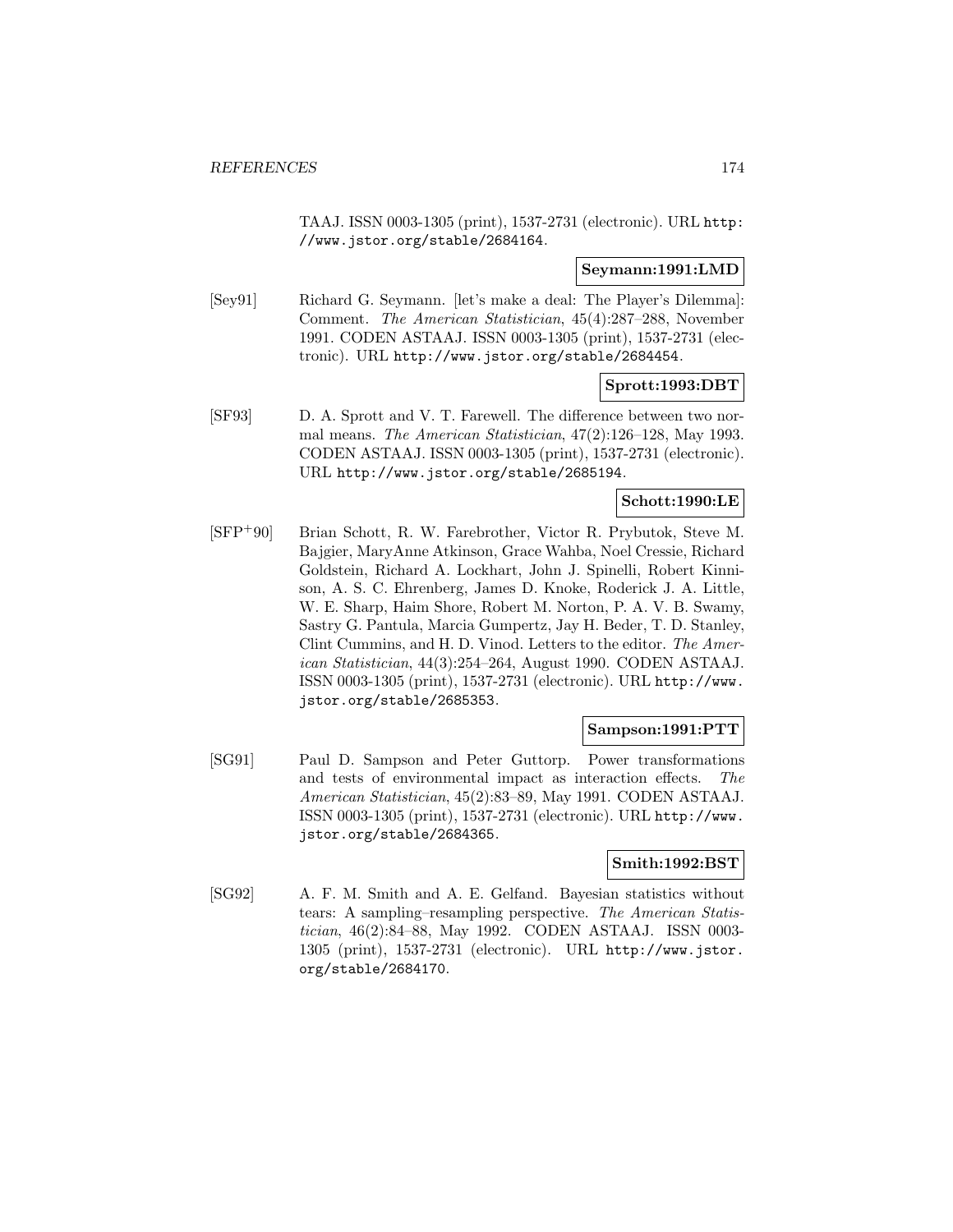#### **Spence:1993:RS**

[SG93] Ian Spence and Robert F. Garrison. A remarkable scatterplot. The American Statistician, 47(1):12–19, February 1993. CODEN ASTAAJ. ISSN 0003-1305 (print), 1537-2731 (electronic). URL http://www.jstor.org/stable/2684775.

## **Shettle:1998:LMS**

[SG98] Carolyn Shettle and Catherine Gaddy. The labor market for statisticians and other scientists. The American Statistician, 52(4):295–302, November 1998. CODEN ASTAAJ. ISSN 0003-1305 (print), 1537-2731 (electronic). URL http://www. amstat.org/publications/tas/abstracts\_98/shettle.html; http://www.jstor.org/stable/2685430.

#### **Schwertman:1990:SNP**

[SGC90] Neil C. Schwertman, A. J. Gilks, and J. Cameron. A simple noncalculus proof that the median minimizes the sum of the absolute deviations. The American Statistician, 44(1):38–39, February 1990. CODEN ASTAAJ. ISSN 0003-1305 (print), 1537-2731 (electronic). URL http://www.jstor.org/stable/2684955.

## **Shuster:1992:LE**

[SGN<sup>+</sup>92] Jonathan J. Shuster, Sander Greenland, David P. Nichols, Ayala Cohen, and James R. Lackritz. Letters to the editor. The American Statistician, 46(2):163–165, May 1992. CODEN ASTAAJ. ISSN 0003-1305 (print), 1537-2731 (electronic). URL http://www. jstor.org/stable/2684190.

#### **Schulman:1996:LE**

[SGO<sup>+</sup>96] Andrew Schulman, Stephen J. Gange, Cornel G. Ormsby, Roger G. Johnston, Clarence W. Lienhard, and Ian T. Jolliffe. Letters to the editor. The American Statistician, 50(3):280–282, August 1996. CODEN ASTAAJ. ISSN 0003-1305 (print), 1537-2731 (electronic). URL http://www.jstor.org/stable/2684679.

# **Shaffer:1991:GMT**

[Sha91a] Juliet Popper Shaffer. The Gauss–Markov theorem and random regressors. The American Statistician, 45(4):269–273, November 1991. CODEN ASTAAJ. ISSN 0003-1305 (print), 1537-2731 (electronic). URL http://www.jstor.org/stable/2684451.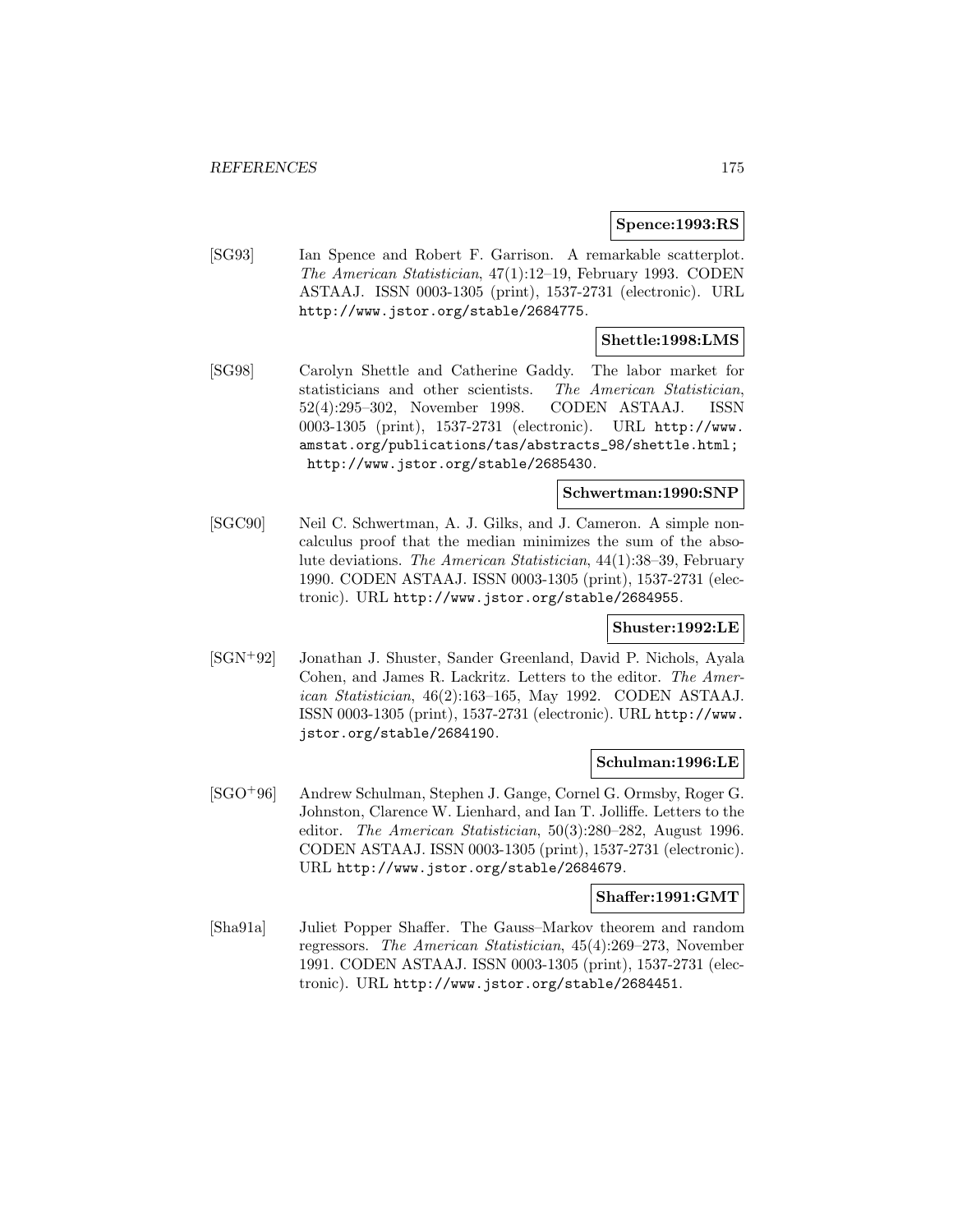#### **Shah:1991:RBC**

[Sha91b] Arvind K. Shah. Relationship between the coefficients of determination of algebraically related models. The American Statistician, 45(4):300–301, November 1991. CODEN ASTAAJ. ISSN 0003- 1305 (print), 1537-2731 (electronic). URL http://www.jstor. org/stable/2684459.

### **Sharma:1994:BRB**

[Sha94] Subhash C. Sharma. Book review: [untitled]. The American Statistician, 48(2):172–173, May 1994. CODEN ASTAAJ. ISSN 0003- 1305 (print), 1537-2731 (electronic). URL http://www.jstor. org/stable/2684280.

## **Sherr:1993:BRB**

[She93] Lawrence A. Sherr. Book review: [untitled]. The American Statistician, 47(2):120–121, May 1993. CODEN ASTAAJ. ISSN 0003- 1305 (print), 1537-2731 (electronic). URL http://www.jstor. org/stable/2685192.

## **Sherman:1997:CSM**

[She97] Michael Sherman. Comparing the sample mean and the sample median: An exploration in the exponential power family. The American Statistician, 51(1):52–54, February 1997. CO-DEN ASTAAJ. ISSN 0003-1305 (print), 1537-2731 (electronic). URL http://www.amstat.org/publications/tas/abstracts/ sherman.html; http://www.jstor.org/stable/2684695.

## **Sherman:1998:BRB**

[She98] Malcolm J. Sherman. Book review: A Probabilistic Analysis of the Sacco and Vanzetti Evidence. The American Statistician, 52(1):83, February 1998. CODEN ASTAAJ. ISSN 0003-1305 (print), 1537- 2731 (electronic). URL http://www.jstor.org/stable/2685573.

## **Shoemaker:1995:TDD**

[Sho95] Lewis H. Shoemaker. Tests for differences in dispersion based on quantiles. The American Statistician, 49(2):179–182, May 1995. CODEN ASTAAJ. ISSN 0003-1305 (print), 1537-2731 (electronic). URL http://www.jstor.org/stable/2684634.

## **Short:1996:BRBa**

[Sho96a] Thomas H. Short. Book review: [untitled]. The American Statistician, 50(2):194, May 1996. CODEN ASTAAJ. ISSN 0003-1305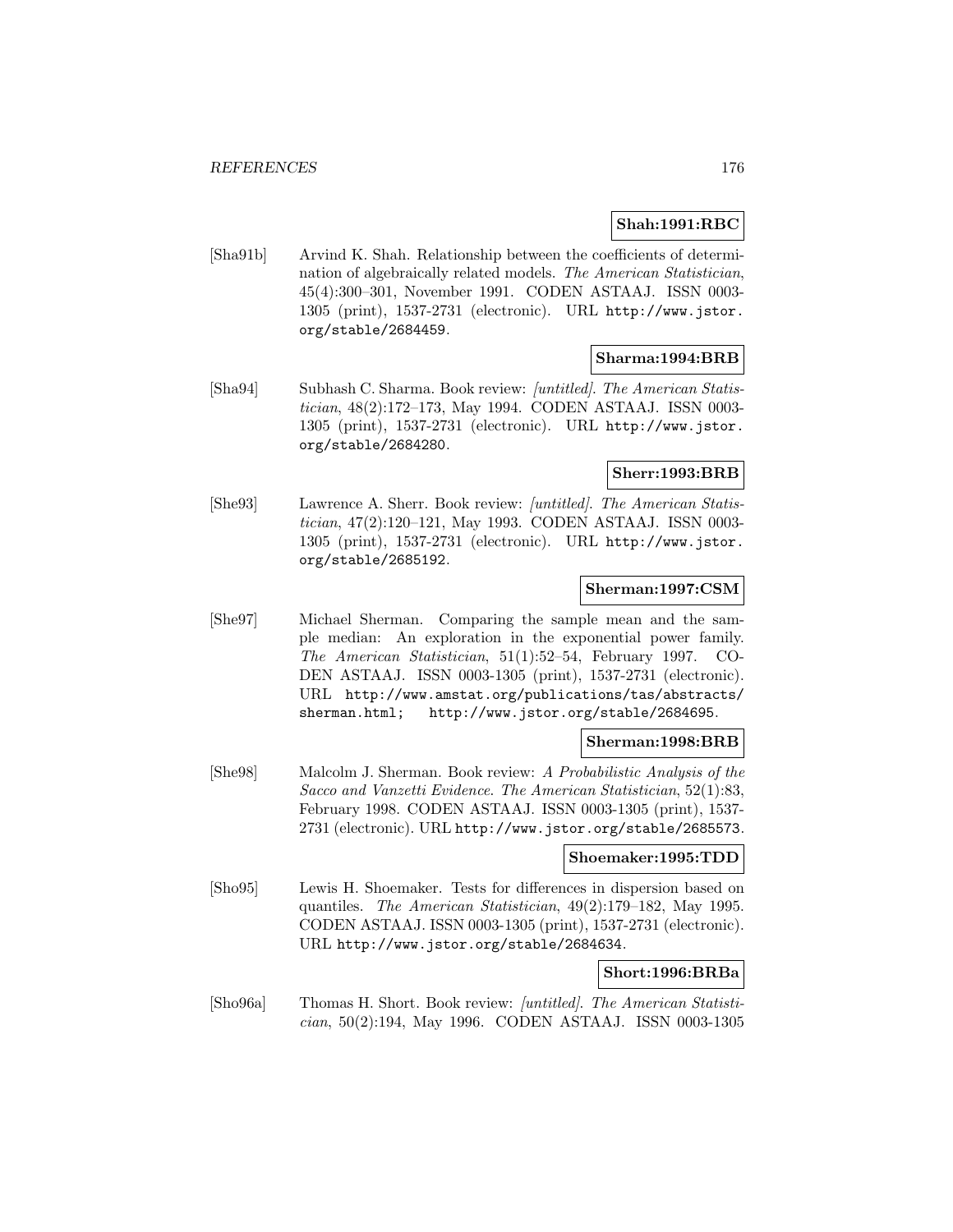(print), 1537-2731 (electronic). URL http://www.jstor.org/ stable/2684441.

## **Short:1996:BRBb**

[Sho96b] Thomas H. Short. Book review: [untitled]. The American Statistician, 50(3):278, August 1996. CODEN ASTAAJ. ISSN 0003- 1305 (print), 1537-2731 (electronic). URL http://www.jstor. org/stable/2684677.

# **Short:1997:DBB**

[Sho97] Thomas H. Short. Discussion — Bayes for beginners? some reasons to hesitate. The American Statistician, 51(3):263–264, August 1997. CODEN ASTAAJ. ISSN 0003-1305 (print), 1537-2731 (electronic). URL http://www.jstor.org/stable/2684899.

## **Short:1998:BRE**

[Sho98] Thomas H. Short. Book review: Elementary Bayesian Statistics. The American Statistician, 52(3):282–283, August 1998. CODEN ASTAAJ. ISSN 0003-1305 (print), 1537-2731 (electronic). URL http://www.jstor.org/stable/2685945.

## **Shuster:1991:SRC**

[Shu91] Jonathan J. Shuster. The statistician in a reverse cocaine sting. The American Statistician, 45(2):123–124, May 1991. CODEN ASTAAJ. ISSN 0003-1305 (print), 1537-2731 (electronic). URL http://www.jstor.org/stable/2684373.

## **Searls:1990:NEV**

[SI90] Donald T. Searls and Pichai Intarapanich. A note on an estimator for the variance that utilizes the kurtosis. The American Statistician, 44(4):295–296, November 1990. CODEN ASTAAJ. ISSN 0003-1305 (print), 1537-2731 (electronic). URL http://www. jstor.org/stable/2684353.

# **Silvapulle:1997:CEI**

[Sil97] Mervyn J. Silvapulle. A curious example involving the likelihood ratio test against one-sided hypotheses. The American Statistician, 51(2):178–180, May 1997. CODEN ASTAAJ. ISSN 0003-1305 (print), 1537-2731 (electronic). URL http://www. amstat.org/publications/tas/abstracts/silvapulle.html; http://www.jstor.org/stable/2685415.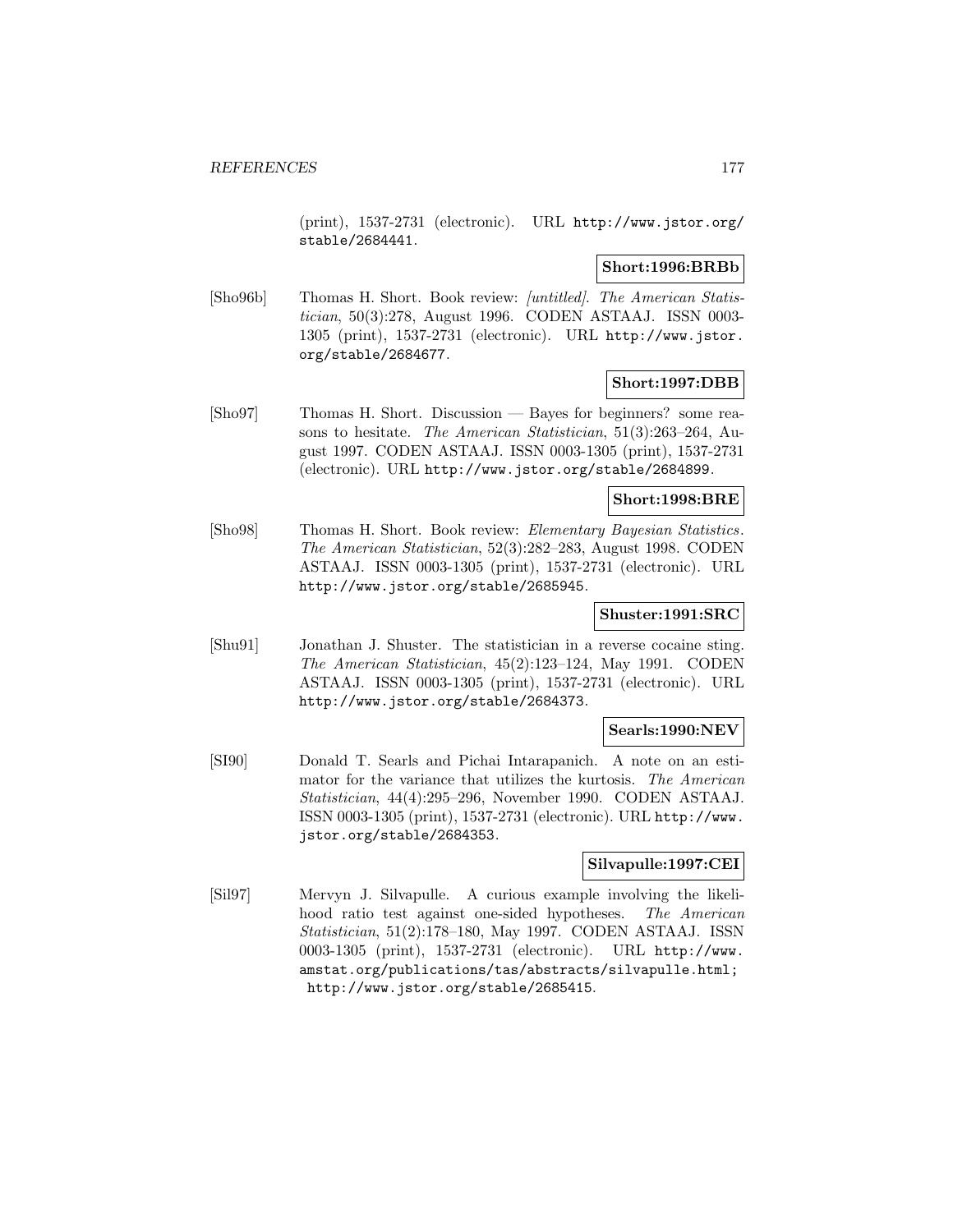#### **Simon:1994:WSP**

[Sim94] Julian L. Simon. What some puzzling problems teach about the theory of simulation and the use of resampling. The American Statistician, 48(4):290–293, November 1994. CODEN ASTAAJ. ISSN 0003-1305 (print), 1537-2731 (electronic). URL http://www. jstor.org/stable/2684836.

## **Simon:1996:BRB**

[Sim96] Gary Simon. Book review: [untitled]. The American Statistician, 50(3):277, August 1996. CODEN ASTAAJ. ISSN 0003- 1305 (print), 1537-2731 (electronic). URL http://www.jstor. org/stable/2684675.

#### **Simonoff:1998:LRC**

[Sim98] Jeffrey S. Simonoff. Logistic regression, categorical predictors, and goodness-of-fit: It depends on who you ask. The American Statistician, 52(1):10–14, February 1998. CODEN ASTAAJ. ISSN 0003-1305 (print), 1537-2731 (electronic). URL http:// www.amstat.org/publications/tas/abstracts\_98/simonoff. html; http://www.jstor.org/stable/2685558.

# **Shah:1993:TMU**

[SK93] Arvind K. Shah and K. Krishnamoorthy. Testing means using hypothesis-dependent variance estimates. The American Statistician, 47(2):115–117, May 1993. CODEN ASTAAJ. ISSN 0003- 1305 (print), 1537-2731 (electronic). URL http://www.jstor. org/stable/2685190.

#### **Schwertman:1995:RGP**

[SK95] Neil C. Schwertman and Terry L. Kiser. The role of geometry in pairwise and mutual independence. The American Statistician, 49(1):56–59, February 1995. CODEN ASTAAJ. ISSN 0003- 1305 (print), 1537-2731 (electronic). URL http://www.jstor. org/stable/2684813.

## **Samuels:1992:SSR**

[SL92] Myra L. Samuels and Tai-Fang C. Lu. Sample size requirements for the back-of-the-envelope binomial confidence interval. The American Statistician, 46(3):228–231, August 1992. CODEN ASTAAJ. ISSN 0003-1305 (print), 1537-2731 (electronic). URL http://www. jstor.org/stable/2685222.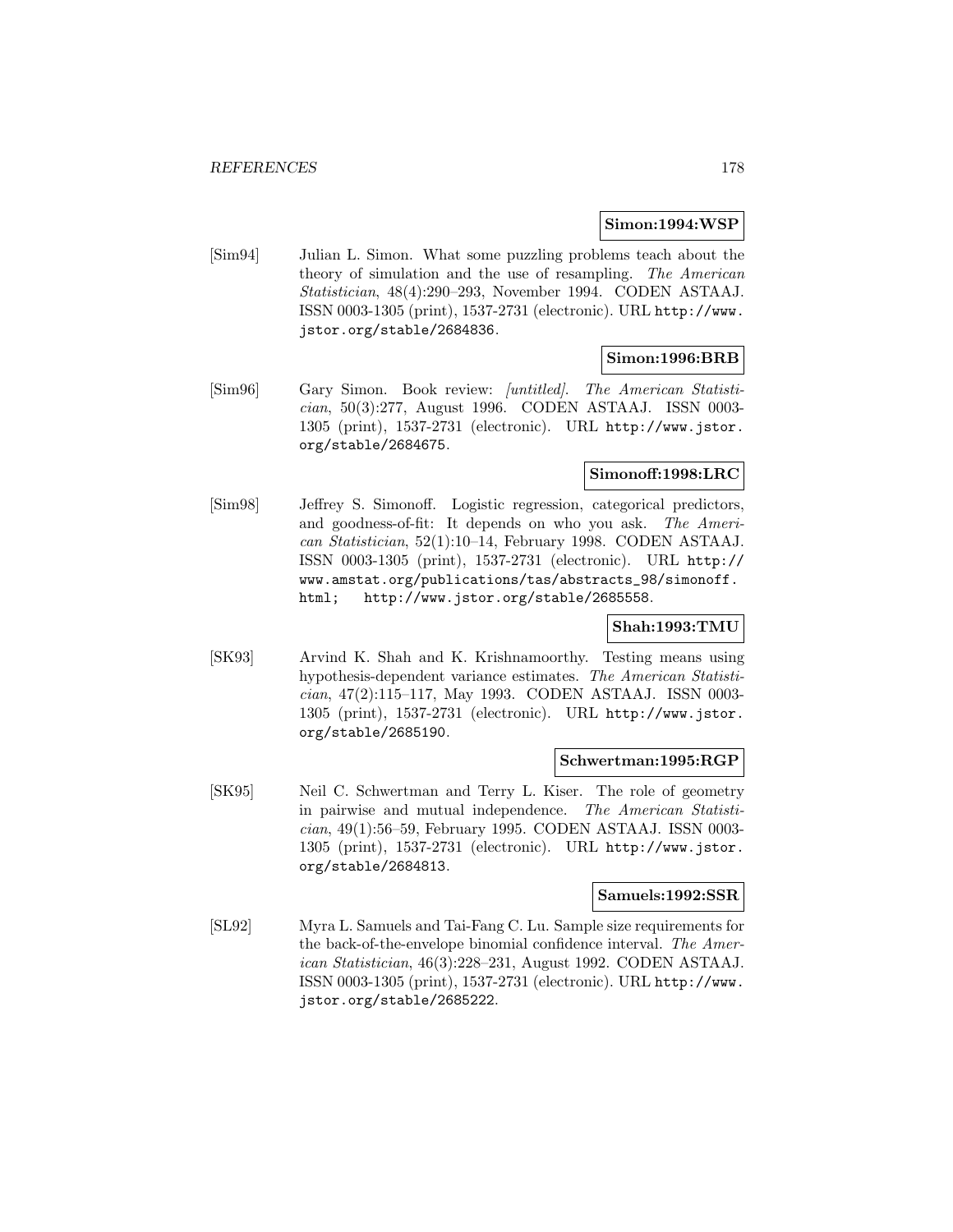## **Stroup:1991:NNA**

[SM91] W. W. Stroup and D. K. Mulitze. Nearest neighbor adjusted best linear unbiased prediction. The American Statistician, 45 (3):194–200, August 1991. CODEN ASTAAJ. ISSN 0003-1305 (print), 1537-2731 (electronic). URL http://www.jstor.org/ stable/2684289.

## **Schau:1997:UMT**

[SM97] Candace Schau and Nancy Mattern. Use of map techniques in teaching applied statistics courses. The American Statistician, 51(2):171–175, May 1997. CODEN ASTAAJ. ISSN 0003-1305 (print), 1537-2731 (electronic). URL http:/ /www.amstat.org/publications/tas/abstracts/schau.html; http://www.jstor.org/stable/2685413.

### **Schwertman:1991:PMN**

[SMH91] Neil C. Schwertman, Thomas A. McCready, and Lesley Howard. Probability models for the NCAA regional basketball tournaments. The American Statistician, 45(1):35–38, February 1991. CODEN ASTAAJ. ISSN 0003-1305 (print), 1537-2731 (electronic). URL http://www.jstor.org/stable/2685236.

## **Smith:1995:RFO**

[Smi95] Peter J. Smith. A recursive formulation of the old problem of obtaining moments from cumulants and vice versa. The American Statistician, 49(2):217–218, May 1995. CODEN ASTAAJ. ISSN 0003-1305 (print), 1537-2731 (electronic). URL http://www. jstor.org/stable/2684642.

# **Smith:1997:BRB**

[Smi97] Paul J. Smith. Book review: [untitled]. The American Statistician, 51(3):293–295, August 1997. CODEN ASTAAJ. ISSN 0003- 1305 (print), 1537-2731 (electronic). URL http://www.jstor. org/stable/2684909.

## **Smith:1998:BRB**

[Smi98] Marlene Smith. Book reviews: Basic Business Statistics: A Casebook and Business Analysis Using Regression: a Casebook. The American Statistician, 52(3):281, August 1998. CODEN ASTAAJ. ISSN 0003-1305 (print), 1537-2731 (electronic). URL http:/ /www.amstat.org/publications/tas/ti-83.html; http:// www.amstat.org/publications/tas/ti-83.pdf; http://www. jstor.org/stable/2685943.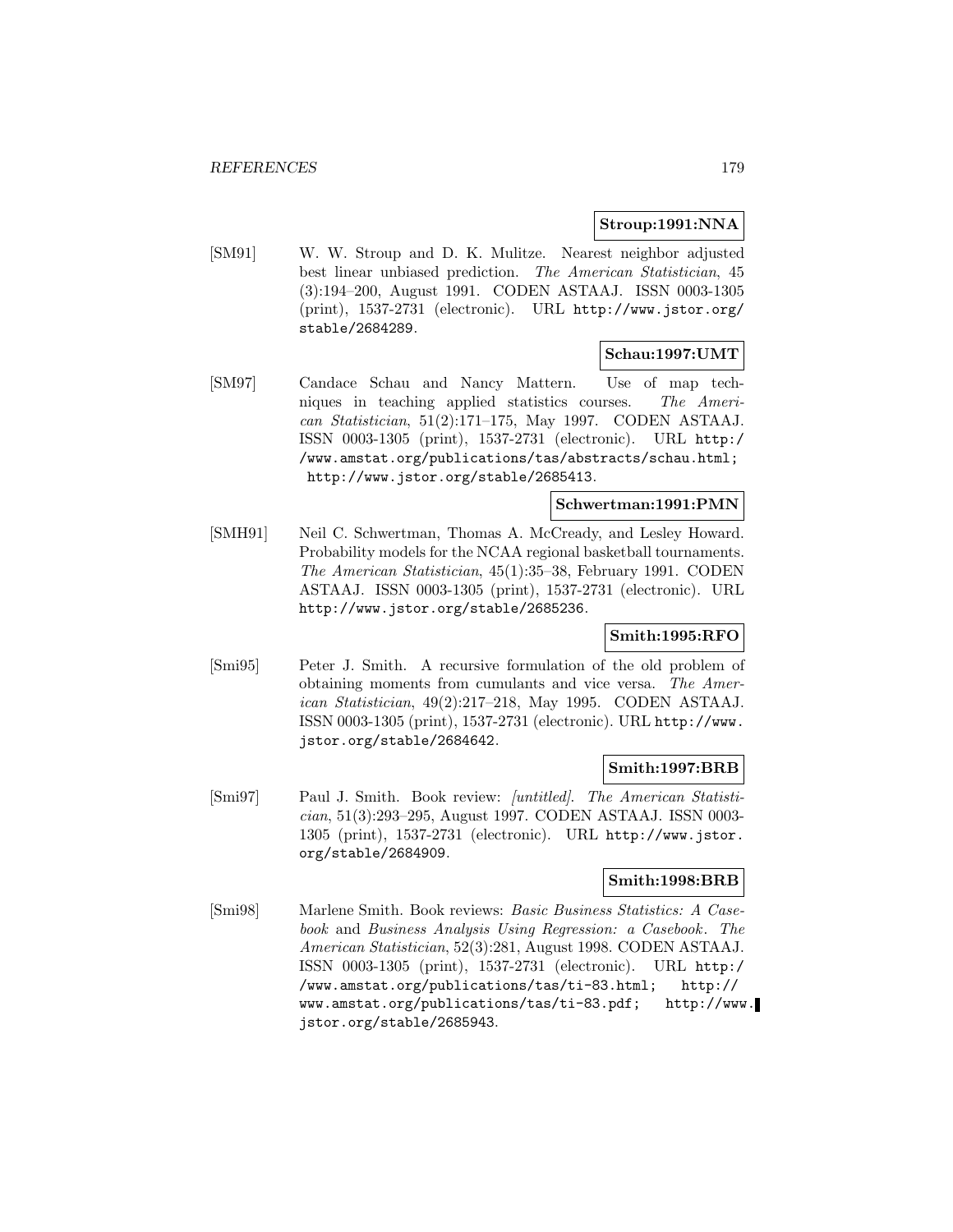#### **Stein:1997:RSS**

[SMP97] Philip G. Stein, James R. Matey, and Karen Pitts. A review of statistical software for the Apple Macintosh. The American Statistician, 51(1):67–82, February 1997. CODEN ASTAAJ. ISSN 0003-1305 (print), 1537-2731 (electronic). URL http:/ /www.amstat.org/publications/tas/abstracts/stein.html; http://www.jstor.org/stable/2684699.

## **Snee:1990:STC**

[Sne90] Ronald D. Snee. Statistical thinking and its contribution to total quality. The American Statistician, 44(2):116–121, May 1990. CODEN ASTAAJ. ISSN 0003-1305 (print), 1537-2731 (electronic). URL http://www.jstor.org/stable/2684144.

## **Snee:1993:WMS**

[Sne93] Ronald D. Snee. What's missing in statistical education? The American Statistician, 47(2):149–154, May 1993. CODEN AS-TAAJ. ISSN 0003-1305 (print), 1537-2731 (electronic). URL http: //www.jstor.org/stable/2685201.

## **Snell:1995:JSE**

[Sne95] J. Laurie Snell. The journal of statistics education information service and other Internet resources for statistics teachers. The American Statistician, 49(4):372–375, November 1995. CODEN ASTAAJ. ISSN 0003-1305 (print), 1537-2731 (electronic). URL http://www.jstor.org/stable/2684578.

# **Snell:1998:BRB**

[Sne98] J. Laurie Snell. Book review: An Electronic Companion to Statistics (CD-ROM). The American Statistician, 52(1):88, February 1998. CODEN ASTAAJ. ISSN 0003-1305 (print), 1537-2731 (electronic). URL http://www.jstor.org/stable/2685581.

#### **Shannon:1993:LE**

[SNK<sup>+</sup>93] Harry S. Shannon, Geoffrey R. Norman, Harry J. Khamis, Robert L. Andrews, Donald Watts, Katherine L. Monti, Gerard E. Dallal, Ingo Klein, David Branson, John W. Seaman, Niels Keiding, Gavin G. Gregory, Bernard Flury, A. Narayanan, Ravindra Khattree, Francisco J. Samaniego, Ralph W. Bailey, James M. Lucas, Nathan Mantel, Tosiya Sato, Hirofumi Takagi, Cyrus R. Mehta, Steve Walsh, Arnold J. Stromberg, Geoff McLachlan, Sunil K. Sapra, and R. W. Farebrother. Letters to the editor.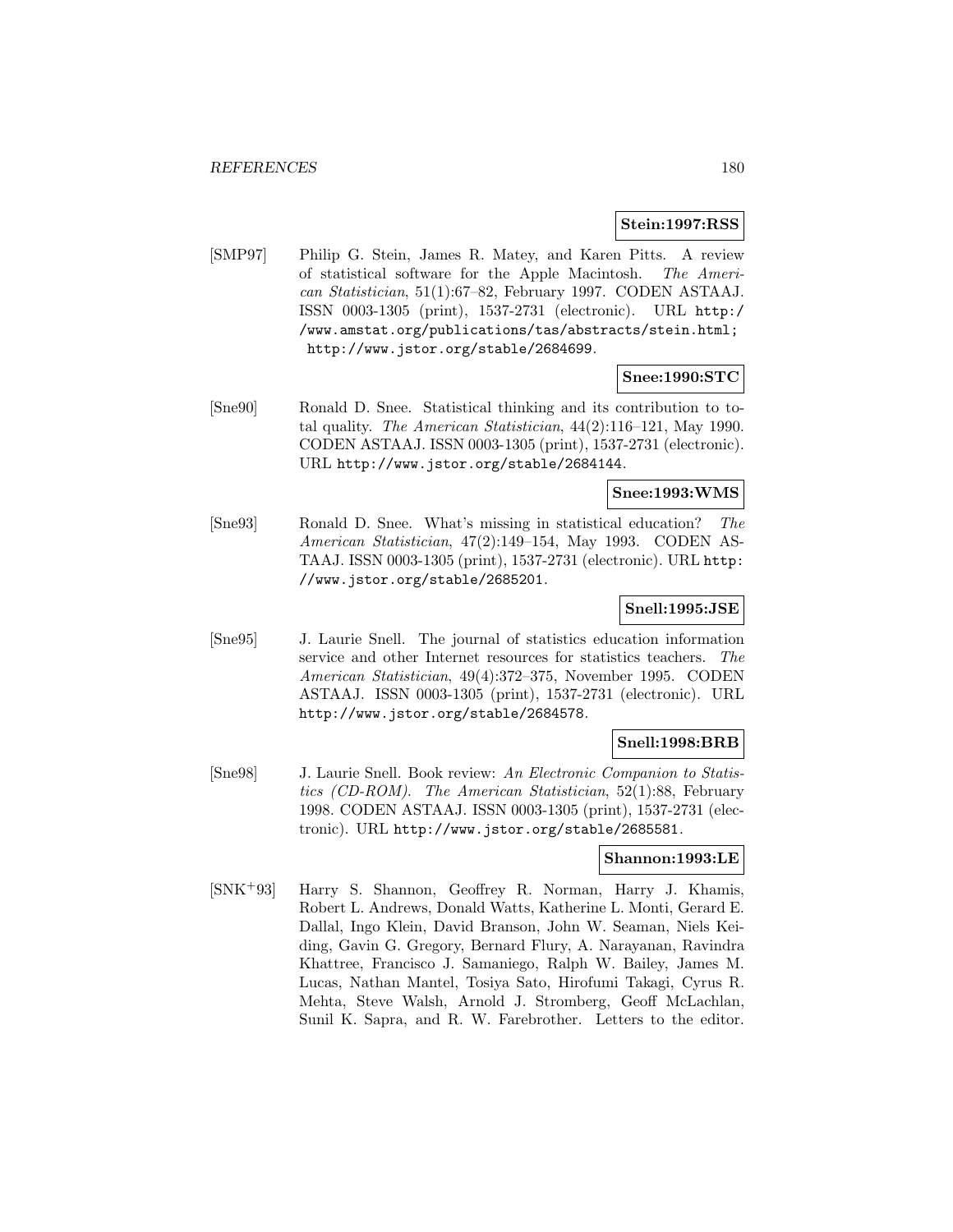The American Statistician, 47(1):79–88, February 1993. CODEN ASTAAJ. ISSN 0003-1305 (print), 1537-2731 (electronic). URL http://www.jstor.org/stable/2684794.

# **Samsa:1994:ISW**

[SO94] Gregory Samsa and Eugene Z. Oddone. Integrating scientific writing into a statistics curriculum: a course in statistically based scientific writing. The American Statistician, 48(2):117–119, May 1994. CODEN ASTAAJ. ISSN 0003-1305 (print), 1537-2731 (electronic). URL http://www.jstor.org/stable/2684260.

# **Solomon:1992:SCS**

[Sol92] Daniel L. Solomon. [statistical consulting is scholarship]: Invited comment. The American Statistician, 46(4):299–300, November 1992. CODEN ASTAAJ. ISSN 0003-1305 (print), 1537-2731 (electronic). URL http://www.jstor.org/stable/2685318.

# **Solow:1993:ERI**

[Sol93] Andrew R. Solow. Estimating record inclusion probability. The American Statistician, 47(3):206–208, August 1993. CODEN AS-TAAJ. ISSN 0003-1305 (print), 1537-2731 (electronic). URL http: //www.jstor.org/stable/2684979.

# **Solow:1995:BRB**

[Sol95] Andrew R. Solow. Book review: [untitled]. The American Statistician, 49(4):399, November 1995. CODEN ASTAAJ. ISSN 0003- 1305 (print), 1537-2731 (electronic). URL http://www.jstor. org/stable/2684588.

### **Sonquist:1990:BRB**

[Son90] John A. Sonquist. Book review: [untitled]. The American Statistician, 44(3):236–239, August 1990. CODEN ASTAAJ. ISSN 0003- 1305 (print), 1537-2731 (electronic). URL http://www.jstor. org/stable/2685344.

### **Smith:1994:MSM**

[SP94] Woollcott Smith and Milton Parnes. Mean streets: The median of a size-biased sample and the population mean. The American Statistician, 48(2):106–110, May 1994. CODEN ASTAAJ. ISSN 0003-1305 (print), 1537-2731 (electronic). URL http://www. jstor.org/stable/2684257.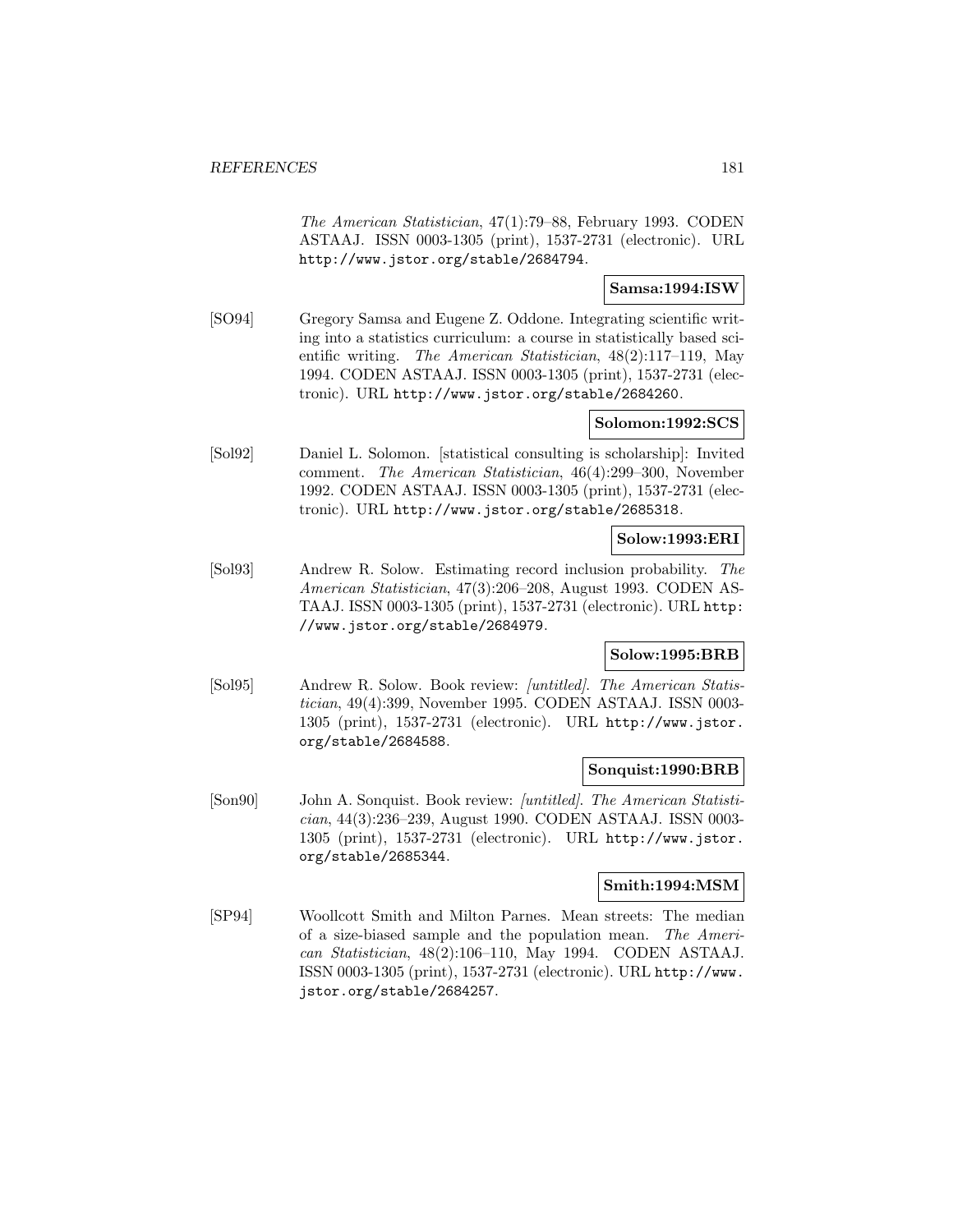#### **Samaranayake:1998:BRB**

[SP98] V. A. Samaranayake and Jagdish K. Patel. Book review: Modern Engineering Statistics and Elements of Engineering Probability and Statistics. The American Statistician, 52(2):199–201, May 1998. CODEN ASTAAJ. ISSN 0003-1305 (print), 1537-2731 (electronic). URL http://www.jstor.org/stable/2685483.

# **Spirer:1990:BRB**

[Spi90] Herbert F. Spirer. Book review: Statistical Software Teaching Package: Statistix 3.1. The American Statistician, 44(4):303–304, November 1990. CODEN ASTAAJ. ISSN 0003-1305 (print), 1537- 2731 (electronic). URL http://www.jstor.org/stable/2684356.

### **Spurrier:1998:TCD**

[Spu98] John D. Spurrier. Teacher's corner — discussion — A onesemester, laboratory-based, quality-oriented statistics curriculum for engineering students. The American Statistician, 52(3):241, August 1998. CODEN ASTAAJ. ISSN 0003-1305 (print), 1537- 2731 (electronic). URL http://www.jstor.org/stable/2685933.

#### **Stromberg:1996:EIW**

[SR96] Arnold J. Stromberg and Subathra Ramanathan. Easy implementation of writing in introductory statistics courses. The American Statistician, 50(2):159–163, May 1996. CODEN ASTAAJ. ISSN 0003-1305 (print), 1537-2731 (electronic). URL http://www. jstor.org/stable/2684429.

# **Sharpe:1997:RAS**

[SR97] N. Radke Sharpe and R. A. Roberts. The relationship among sums of squares, correlation coefficients, and suppression. The American Statistician, 51(1):46–48, February 1997. CODEN ASTAAJ. ISSN 0003-1305 (print), 1537-2731 (electronic). URL http:// www.amstat.org/publications/tas/abstracts/sharpe.html; http://www.jstor.org/stable/2684693.

# **Sterling:1995:PDR**

[SRW95] T. D. Sterling, W. L. Rosenbaum, and J. J. Weinkam. Publication decisions revisited: The effect of the outcome of statistical tests on the decision to publish and vice versa. The American Statistician, 49(1):108–112, February 1995. CODEN ASTAAJ. ISSN 0003- 1305 (print), 1537-2731 (electronic). URL http://www.jstor. org/stable/2684823.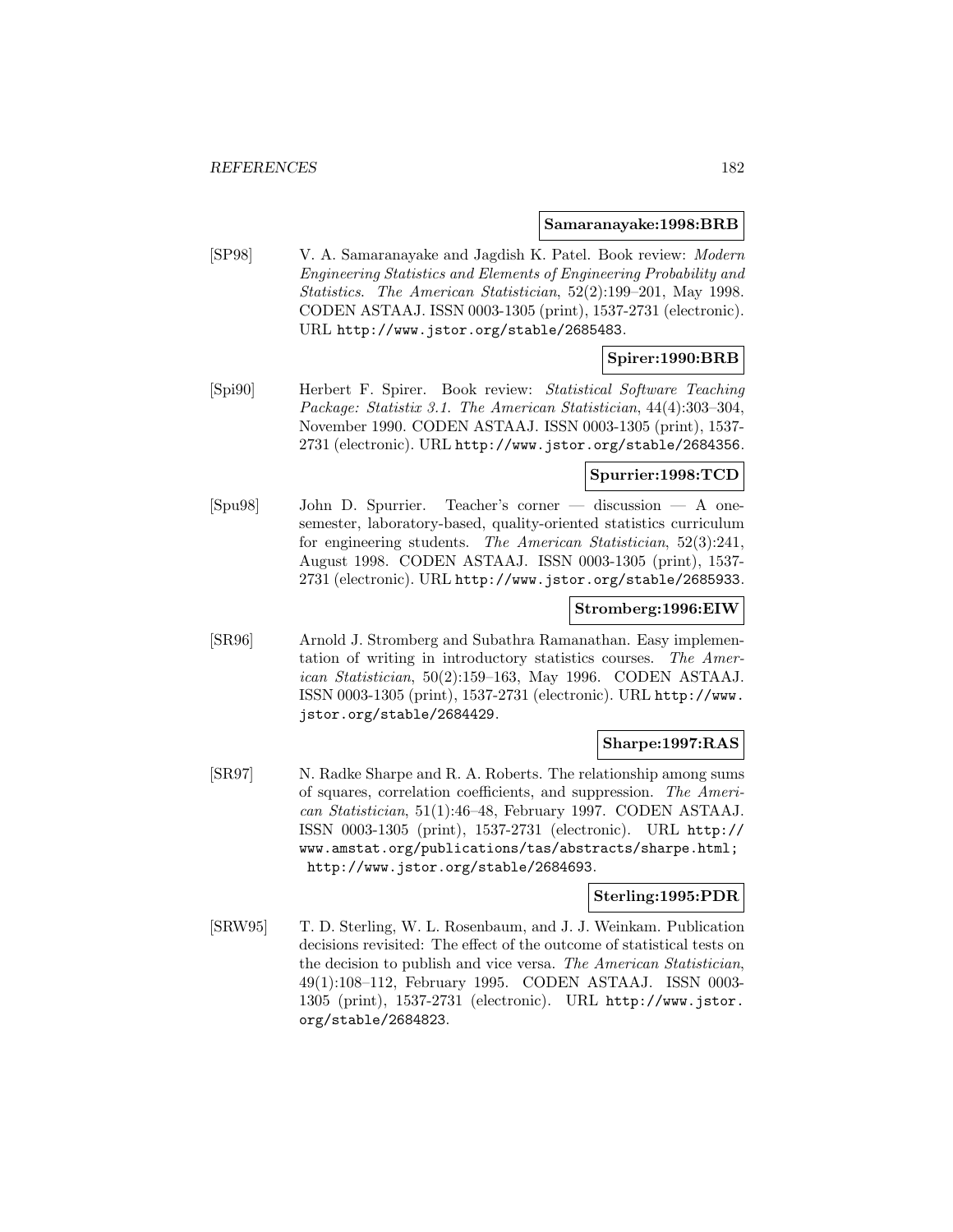#### **Schwarz:1991:IPS**

[SS91] Carl J. Schwarz and M. Samanta. An inductive proof of the sampling distributions for the MLE's of the parameters in an inverse Gaussian distribution. The American Statistician, 45(3):223–225, August 1991. CODEN ASTAAJ. ISSN 0003-1305 (print), 1537- 2731 (electronic). URL http://www.jstor.org/stable/2684295.

# **Sellke:1997:CIU**

[SS97] Thomas M. Sellke and Sarah H. Sellke. Chebyshev inequalities for unimodal distributions. The American Statistician, 51(1):34–40, February 1997. CODEN ASTAAJ. ISSN 0003-1305 (print), 1537-2731 (electronic). URL http:// www.amstat.org/publications/tas/abstracts/sellke.html; http://www.jstor.org/stable/2684690.

# **Silva:1998:NTG**

[SS98] A. Pedro Duarte Silva and Antonie Stam. Nonparametric twogroup classification: Concepts and a SAS-based software package. The American Statistician, 52(2):185–197, May 1998. CODEN ASTAAJ. ISSN 0003-1305 (print), 1537-2731 (electronic). URL http://www.jstor.org/stable/2685479.

# **Smith:1999:CNB**

[SS99] Tyler Smith and Neil C. Schwertman. Can the NCAA Basketball Tournament seeding be used to predict margin of victory? The American Statistician, 53(2):94–98, May 1999. CODEN ASTAAJ. ISSN 0003-1305 (print), 1537-2731 (electronic). URL http://www. jstor.org/stable/2685724.

#### **Sackrowitz:1999:VRV**

[SSC99] Harold Sackrowitz and Ester Samuel-Cahn. P values as random variables—expected  $P$  values. The American Statistician, 53(4): 326–331, November 1999. CODEN ASTAAJ. ISSN 0003-1305 (print), 1537-2731 (electronic). URL http://www.jstor.org/ stable/2686051.

#### **Schwertman:1996:MPM**

[SSH96] Neil C. Schwertman, Kathryn L. Schenk, and Brett C. Holbrook. More probability models for the NCAA regional basketball tournaments. *The American Statistician*, 50(1):34–38, February 1996. CODEN ASTAAJ. ISSN 0003-1305 (print), 1537-2731 (electronic). URL http://www.jstor.org/stable/2685041.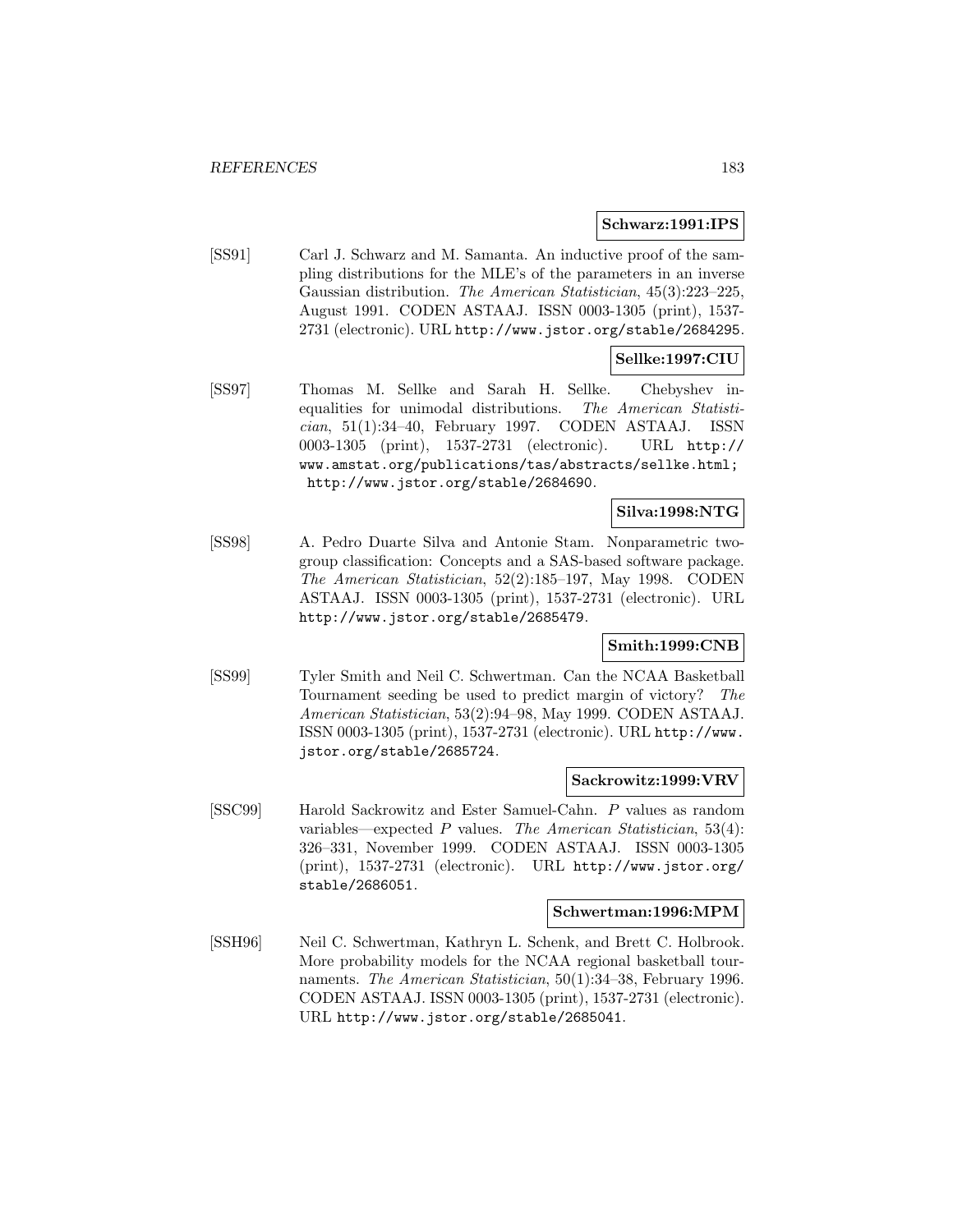#### **StLaurent:1990:EMG**

[St.90] Roy T. St. Laurent. The equivalence of the Milliken–Graybill procedure and the score test. The American Statistician, 44(1):36–37, February 1990. CODEN ASTAAJ. ISSN 0003-1305 (print), 1537- 2731 (electronic). URL http://www.jstor.org/stable/2684954.

### **Spencer:1995:SSI**

[ST95] William J. Spencer and Paul A. Tobias. Statistics in the semiconductor industry: A competitive necessity. The American Statistician, 49(3):245–249, August 1995. CODEN ASTAAJ. ISSN 0003- 1305 (print), 1537-2731 (electronic). URL http://www.jstor. org/stable/2684194.

#### **Stephenson:1990:SSR**

[Ste90] W. Robert Stephenson. A study of student reaction to the use of Minitab in an introductory statistics course. The American Statistician, 44(3):231–235, August 1990. CODEN ASTAAJ. ISSN 0003- 1305 (print), 1537-2731 (electronic). URL http://www.jstor. org/stable/2685343.

### **Stern:1991:PWF**

[Ste91] Hal Stern. On the probability of winning a football game. The American Statistician, 45(3):179–183, August 1991. CODEN AS-TAAJ. ISSN 0003-1305 (print), 1537-2731 (electronic). URL http: //www.jstor.org/stable/2684286.

#### **Stefanski:1992:MLR**

[Ste92] Leonard A. Stefanski. Monotone likelihood ratio of a "faultyinspection" distribution. The American Statistician, 46(2):110– 114, May 1992. CODEN ASTAAJ. ISSN 0003-1305 (print), 1537- 2731 (electronic). URL http://www.jstor.org/stable/2684176.

#### **Stefanski:1996:NAG**

[Ste96] L. A. Stefanski. A note on the arithmetic-geometric-harmonic mean inequalities. The American Statistician, 50(3):246–247, August 1996. CODEN ASTAAJ. ISSN 0003-1305 (print), 1537-2731 (electronic). URL http://www.jstor.org/stable/2684665.

### **Stigler:1994:SVQ**

[Sti94] Stephen M. Stigler. [statistical values, quality, and certification]: Invited comment. The American Statistician, 48(2):71, May 1994.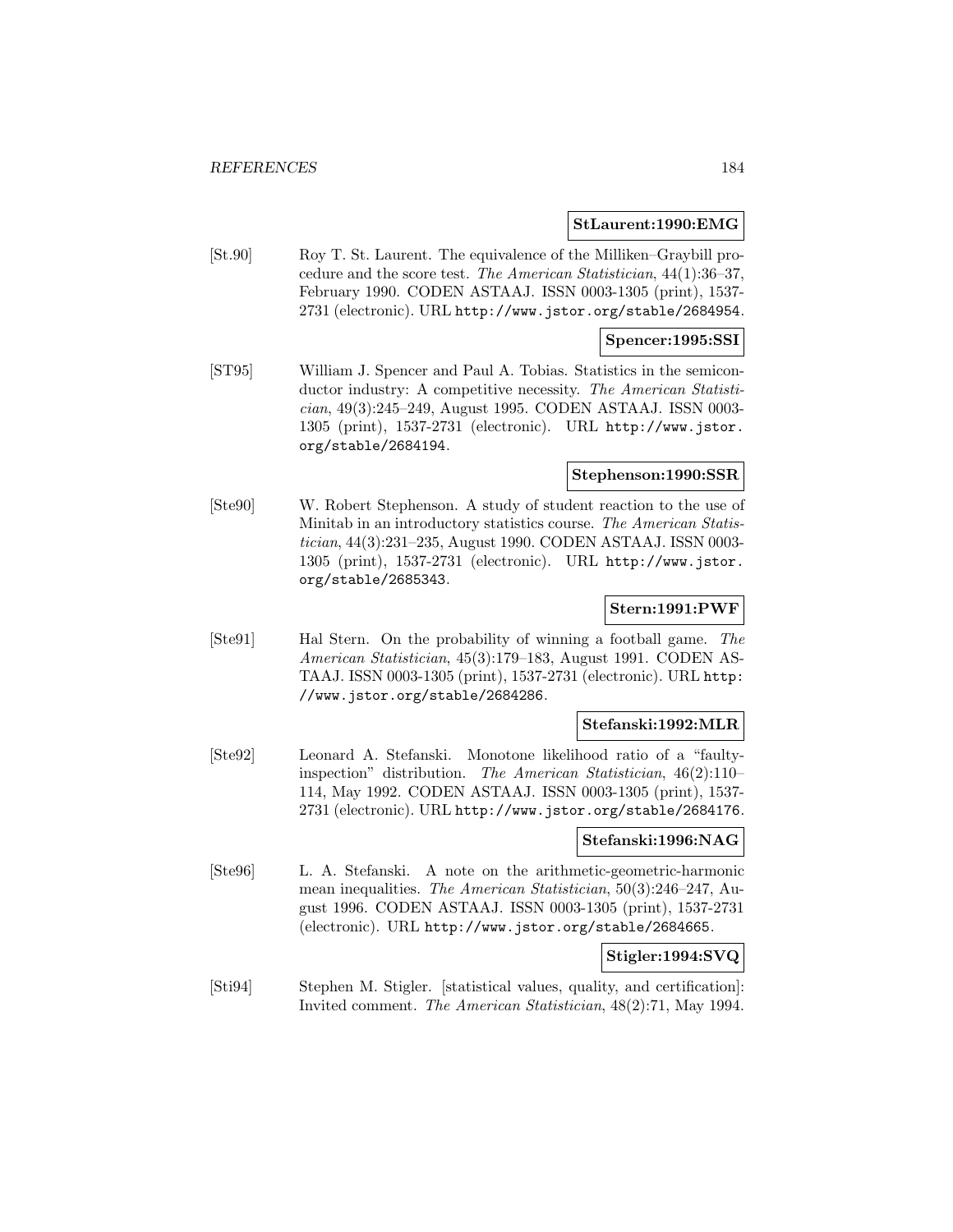CODEN ASTAAJ. ISSN 0003-1305 (print), 1537-2731 (electronic). URL http://www.jstor.org/stable/2684242.

# **Stine:1995:GIV**

[Sti95] Robert A. Stine. Graphical interpretation of variance inflation factors. The American Statistician, 49(1):53–56, February 1995. CODEN ASTAAJ. ISSN 0003-1305 (print), 1537-2731 (electronic). URL http://www.jstor.org/stable/2684812.

# **Stigler:1999:FSS**

[Sti99] Stephen M. Stigler. The foundations of statistics at Stanford. The American Statistician, 53(3):263–266, August 1999. CODEN AS-TAAJ. ISSN 0003-1305 (print), 1537-2731 (electronic). URL http: //www.jstor.org/stable/2686107.

# **Stone:1998:BPC**

[Sto98] Richard A. Stone. The blind paper cutter: Teaching about variation, bias, stability, and process control. The American Statistician, 52(3):244–247, August 1998. CODEN ASTAAJ. ISSN 0003- 1305 (print), 1537-2731 (electronic). URL http://www.amstat. org/publications/tas/abstracts\_98/stone.html; http:/ /www.jstor.org/stable/2685936.

### **Strayhorn:1990:EER**

[Str90] Joseph M. Strayhorn. Estimating the errors remaining in a data set: Techniques for quality control. The American Statistician, 44 (1):14–18, February 1990. CODEN ASTAAJ. ISSN 0003-1305 (print), 1537-2731 (electronic). URL http://www.jstor.org/ stable/2684949.

### **Strauss:1992:MFL**

[Str92] David Strauss. The many faces of logistic regression. The American Statistician, 46(4):321–327, November 1992. CODEN ASTAAJ. ISSN 0003-1305 (print), 1537-2731 (electronic). URL http://www. jstor.org/stable/2685327.

# **Stukel:1990:GME**

[Stu90] Therese A. Stukel. A general model for estimating  $ED_{100p}$  for binary response dose- response data. The American Statistician, 44 (1):19–22, February 1990. CODEN ASTAAJ. ISSN 0003-1305 (print), 1537-2731 (electronic). URL http://www.jstor.org/ stable/2684950.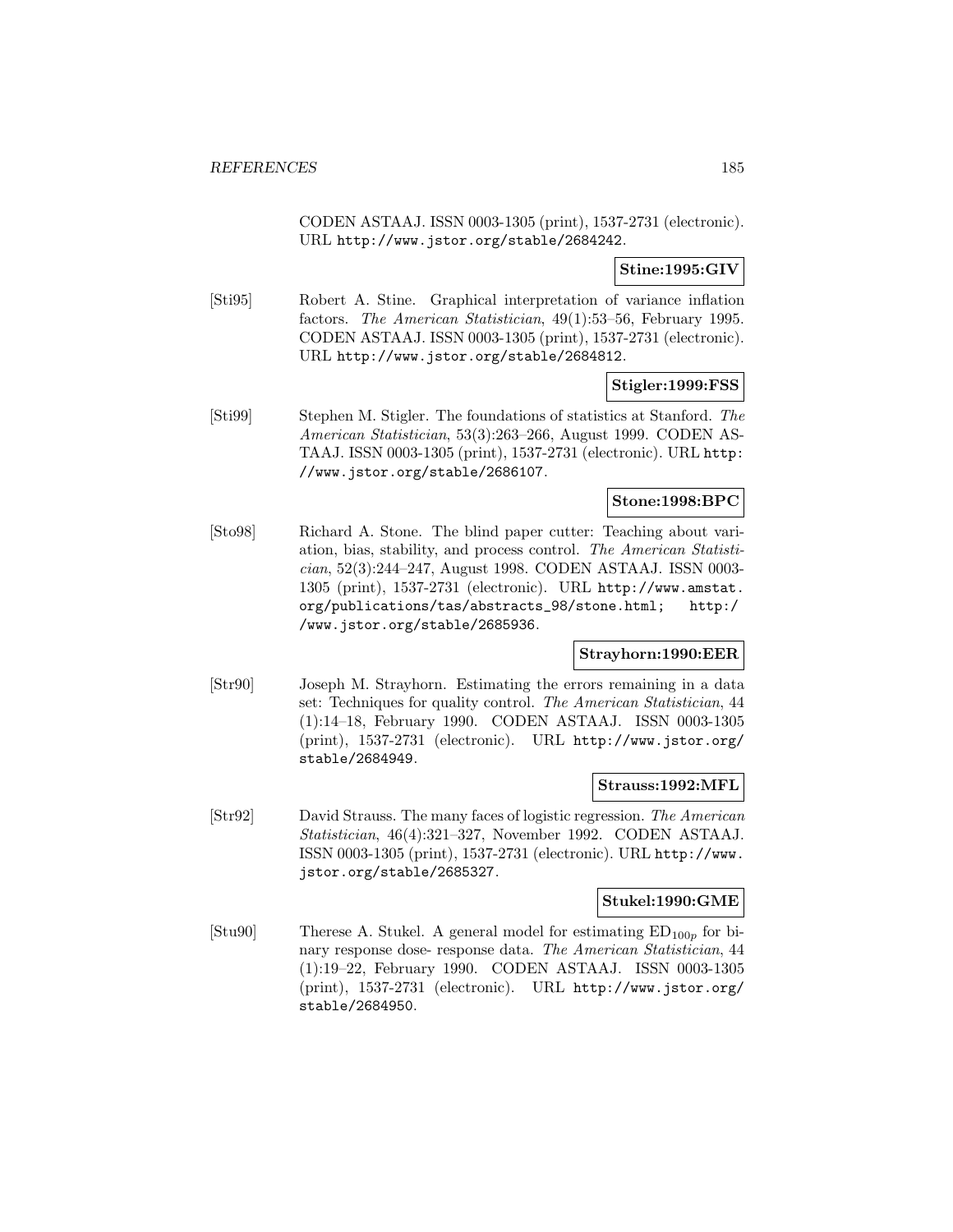#### **Sukhatme:1992:PTS**

[Suk92] Shashikala Sukhatme. Powers of two-sample rank tests under the Lehmann alternatives. The American Statistician, 46(3):212–214, August 1992. CODEN ASTAAJ. ISSN 0003-1305 (print), 1537- 2731 (electronic). URL http://www.jstor.org/stable/2685217.

#### **Sullivan:1996:UDF**

[Sul96] Jerry Sullivan. Understanding the degrees of freedom concept by computer experiments. The American Statistician, 50(3):234–237, August 1996. CODEN ASTAAJ. ISSN 0003-1305 (print), 1537- 2731 (electronic). URL http://www.jstor.org/stable/2684661.

# **Singer:1990:ITA**

[SW90] Judith D. Singer and John B. Willett. Improving the teaching of applied statistics: Putting the data back into data analysis. The American Statistician, 44(3):223–230, August 1990. CODEN ASTAAJ. ISSN 0003-1305 (print), 1537-2731 (electronic). URL http://www.jstor.org/stable/2685342.

# **Scott:1991:TR**

[SW91] Alastair Scott and Chris Wild. Transformations and  $R^2$ . The American Statistician, 45(2):127–129, May 1991. CODEN AS-TAAJ. ISSN 0003-1305 (print), 1537-2731 (electronic). URL http: //www.jstor.org/stable/2684375.

### **Schilling:1994:SSP**

[SW94] Mark F. Schilling and Ann E. Watkins. A suggestion for sunflower plots. The American Statistician, 48(4):303–305, November 1994. CODEN ASTAAJ. ISSN 0003-1305 (print), 1537-2731 (electronic). URL http://www.jstor.org/stable/2684839.

### **Tanis:1992:BRB**

[Tan92] Elliot A. Tanis. Book review: [untitled]. The American Statistician, 46(4):304–306, November 1992. CODEN ASTAAJ. ISSN 0003-1305 (print), 1537-2731 (electronic). URL http://www. jstor.org/stable/2685322.

#### **Tanis:1995:BRB**

[Tan95] Elliot A. Tanis. Book review: [untitled]. The American Statistician, 49(2):219–220, May 1995. CODEN ASTAAJ. ISSN 0003- 1305 (print), 1537-2731 (electronic). URL http://www.jstor. org/stable/2684643.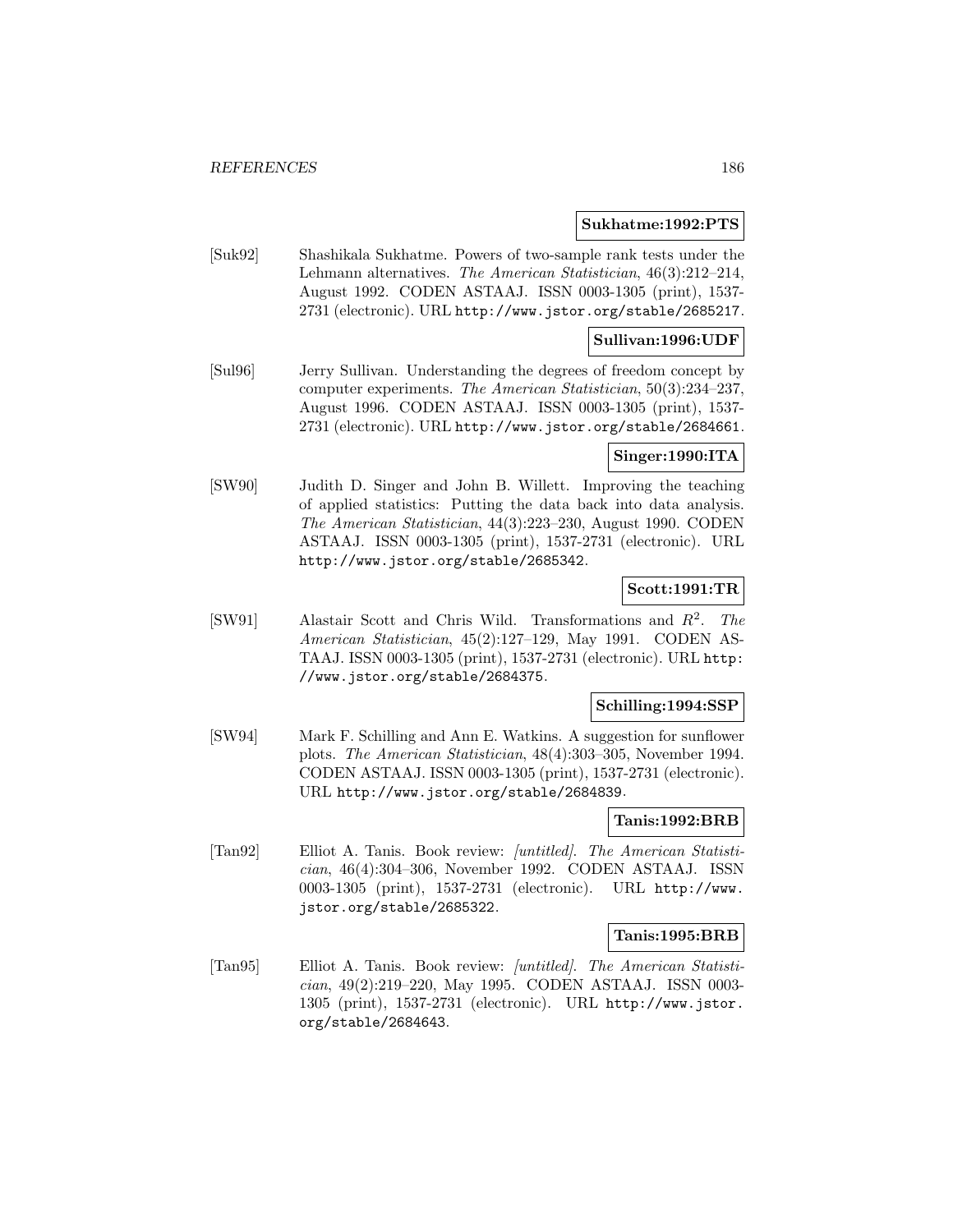### **Tanis:1999:BRM**

[Tan99] Elliot A. Tanis. Book review: Maple V Student Version: Release 5 . The American Statistician, 53(4):389–392, November 1999. CO-DEN ASTAAJ. ISSN 0003-1305 (print), 1537-2731 (electronic). URL http://www.jstor.org/stable/2686064.

# **Therber:1992:LE**

[TDF<sup>+</sup>92] Andrew Therber, Kevin Delucchi, Martin Feuerman, David R. Fox, Kenneth Kaminsky, and Robert F. Ling. Letters to the editor. The American Statistician, 46(4):334–337, November 1992. CO-DEN ASTAAJ. ISSN 0003-1305 (print), 1537-2731 (electronic). URL http://www.jstor.org/stable/2685329.

### **Therneau:1990:BRB**

[The90] Terry M. Therneau. Book review: [untitled]. The American Statistician, 44(3):239–241, August 1990. CODEN ASTAAJ. ISSN 0003- 1305 (print), 1537-2731 (electronic). URL http://www.jstor. org/stable/2685345.

### **Thompson:1995:BRB**

[Tho95] Paul A. Thompson. Book review: Correspondence Analysis in Statistical Package Programs. The American Statistician, 49(3):310– 316, August 1995. CODEN ASTAAJ. ISSN 0003-1305 (print), 1537-2731 (electronic). URL http://www.jstor.org/stable/ 2684206.

#### **Tibshirani:1997:WFM**

[Tib97] Robert Tibshirani. Who is the fastest man in the world? The American Statistician, 51(2):106–111, May 1997. CO-DEN ASTAAJ. ISSN 0003-1305 (print), 1537-2731 (electronic). URL http://www.amstat.org/publications/tas/abstracts/ tibshirani.html; http://www.jstor.org/stable/2685397.

### **Tietjen:1994:RSC**

[Tie94] Gary Tietjen. Recursive schemes for calculating cumulative binomial and Poisson probabilities. The American Statistician, 48(2): 136–137, May 1994. CODEN ASTAAJ. ISSN 0003-1305 (print), 1537-2731 (electronic). URL http://www.jstor.org/stable/ 2684267.

# **Tietjen:1998:RSC**

[Tie98] Gary Tietjen. Recursive schemes for calculating common cumulative distributions. The American Statistician, 52(3):263–265,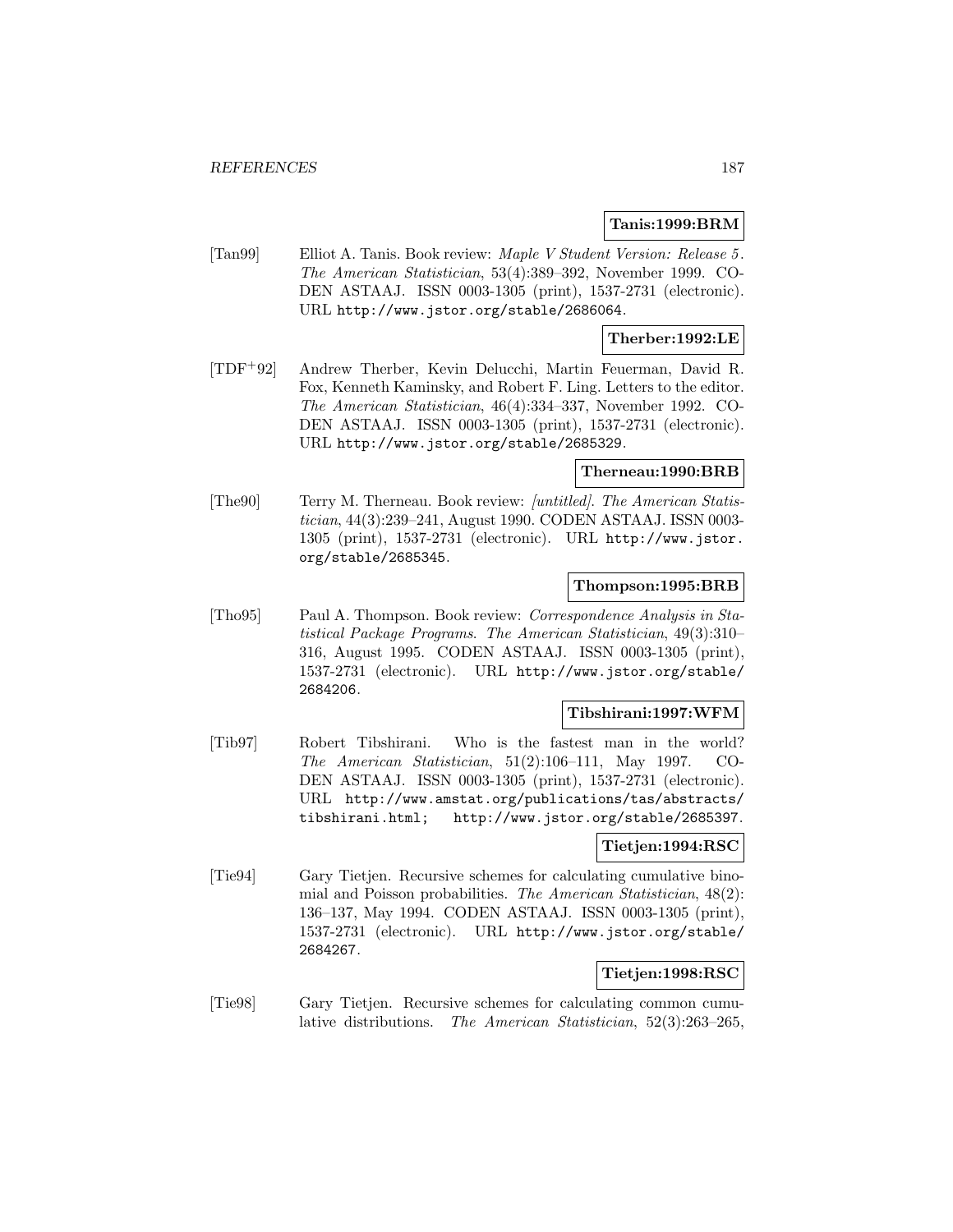August 1998. CODEN ASTAAJ. ISSN 0003-1305 (print), 1537- 2731 (electronic). URL http://www.amstat.org/publications/ tas/abstracts\_98/tietjen.html; http://www.jstor.org/ stable/2685940.

### **Tjur:1998:NRQ**

[Tju98] Tue Tjur. Nonlinear regression, quasi likelihood, and overdispersion in generalized linear models. The American Statistician, 52 (3):222–227, August 1998. CODEN ASTAAJ. ISSN 0003-1305 (print), 1537-2731 (electronic). URL http://www.amstat.org/ publications/tas/abstracts\_98/tjur.html; http://www. jstor.org/stable/2685928.

# **Tingley:1993:NOC**

[TL93] Maureen Tingley and Chunhui Li. A note on obtaining confidence intervals for discrete parameters. The American Statistician, 47(1):20–23, February 1993. CODEN ASTAAJ. ISSN 0003- 1305 (print), 1537-2731 (electronic). URL http://www.jstor. org/stable/2684776.

# **Taylor:1995:CCB**

[TM95] Douglas J. Taylor and Keith E. Muller. Computing confidence bounds for power and sample size of the general linear univariate model. The American Statistician, 49(1):43–47, February 1995. CODEN ASTAAJ. ISSN 0003-1305 (print), 1537-2731 (electronic). URL http://www.jstor.org/stable/2684810.

### **Tweedie:1999:CAR**

[TM99] Richard Tweedie and Kerrie Mengersen. Calculating accuracy rates from multiple assessors with limited information. The American Statistician, 53(3):233–238, August 1999. CODEN ASTAAJ. ISSN 0003-1305 (print), 1537-2731 (electronic). URL http://www. jstor.org/stable/2686102.

### **Thomas:1993:GIP**

[TO93] Guy Thomas and John O'Quigley. A geometric interpretation of partial correlation using spherical triangles. The American Statistician, 47(1):30–32, February 1993. CODEN ASTAAJ. ISSN 0003- 1305 (print), 1537-2731 (electronic). URL http://www.jstor. org/stable/2684779.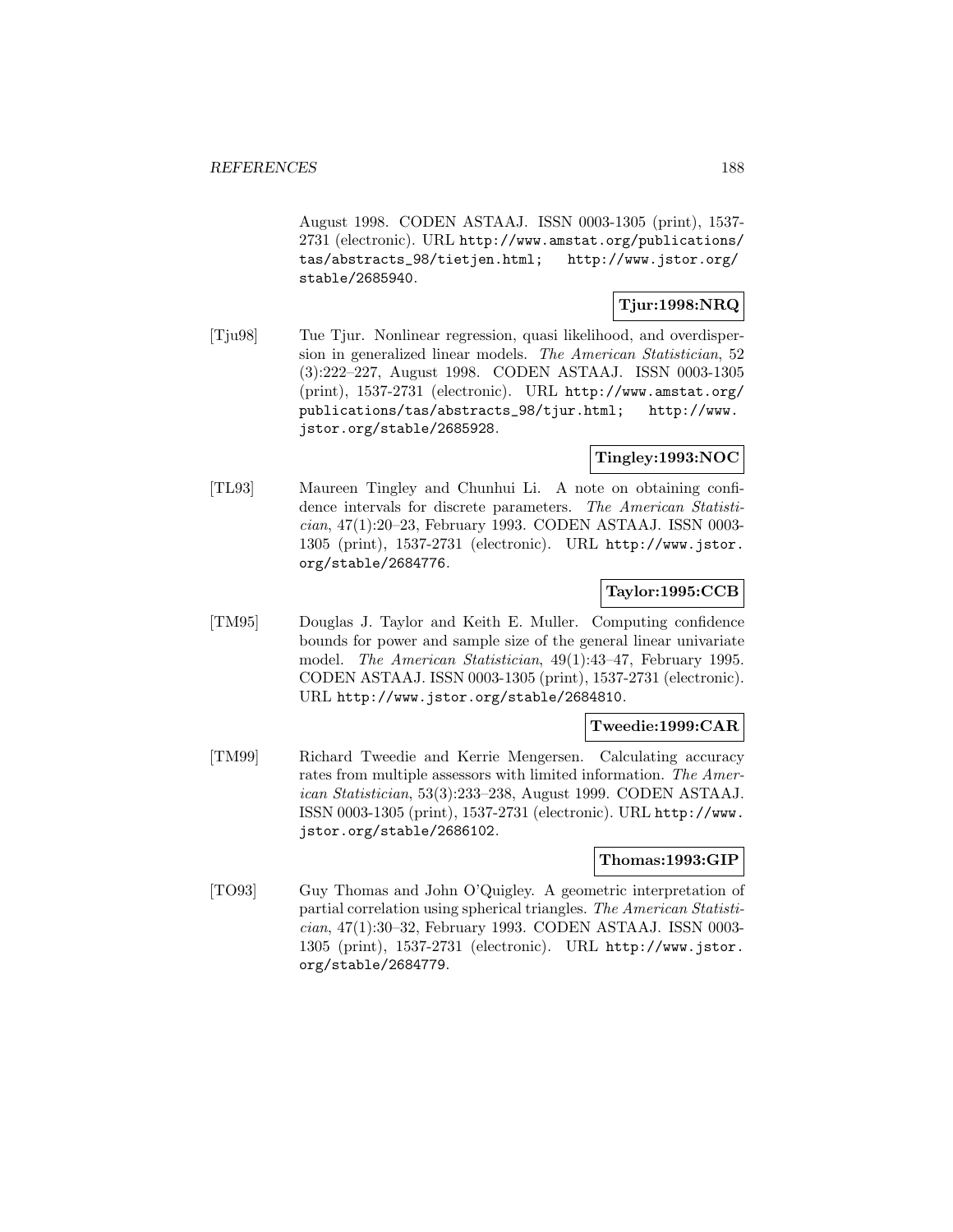#### **Tompkins:1993:BRB**

[Tom93] Diane L. Tompkins. Book review: [untitled]. The American Statistician, 47(3):235, August 1993. CODEN ASTAAJ. ISSN 0003- 1305 (print), 1537-2731 (electronic). URL http://www.jstor. org/stable/2684986.

# **Tucker:1995:F**

[Tuc95] John R. Tucker. Foreword. The American Statistician, 49(1):1, February 1995. CODEN ASTAAJ. ISSN 0003-1305 (print), 1537- 2731 (electronic). URL http://www.jstor.org/stable/2684798.

### **Turner:1997:SEI**

[Tur97] Danny W. Turner. A simple example illustrating a wellknown property of the correlation coefficient. The American Statistician, 51(2):170, May 1997. CODEN ASTAAJ. ISSN 0003-1305 (print), 1537-2731 (electronic). URL http:// www.amstat.org/publications/tas/abstracts/turner.html; http://www.jstor.org/stable/2685412.

# **Tepping:1991:MHH**

[TW91] Benjamin J. Tepping and Joseph Waksberg. Morris H. Hansen, 1910–1990. The American Statistician, 45(1):2–3, February 1991. CODEN ASTAAJ. ISSN 0003-1305 (print), 1537-2731 (electronic). URL http://www.jstor.org/stable/2685230.

#### **Uyar:1990:RPS**

[UE90] Bulent Uyar and Orhan Erdem. Regression procedures in SAS: Problems? The American Statistician, 44(4):296–301, November 1990. CODEN ASTAAJ. ISSN 0003-1305 (print), 1537-2731 (electronic). URL http://www.jstor.org/stable/2684354.

# **Unwin:1991:DFI**

[Unw91] Antony Unwin. Diamond fast: Interactive graphics for time series. The American Statistician, 45(4):340, November 1991. CODEN ASTAAJ. ISSN 0003-1305 (print), 1537-2731 (electronic). URL http://www.jstor.org/stable/2684469.

#### **Verrill:1990:WGP**

[VAD90] Steve Verrill, Michael Axelrod, and Mark Durst. We've got the positive correlation BLUEs. The American Statistician, 44(2):171– 173, May 1990. CODEN ASTAAJ. ISSN 0003-1305 (print), 1537- 2731 (electronic). URL http://www.jstor.org/stable/2684162.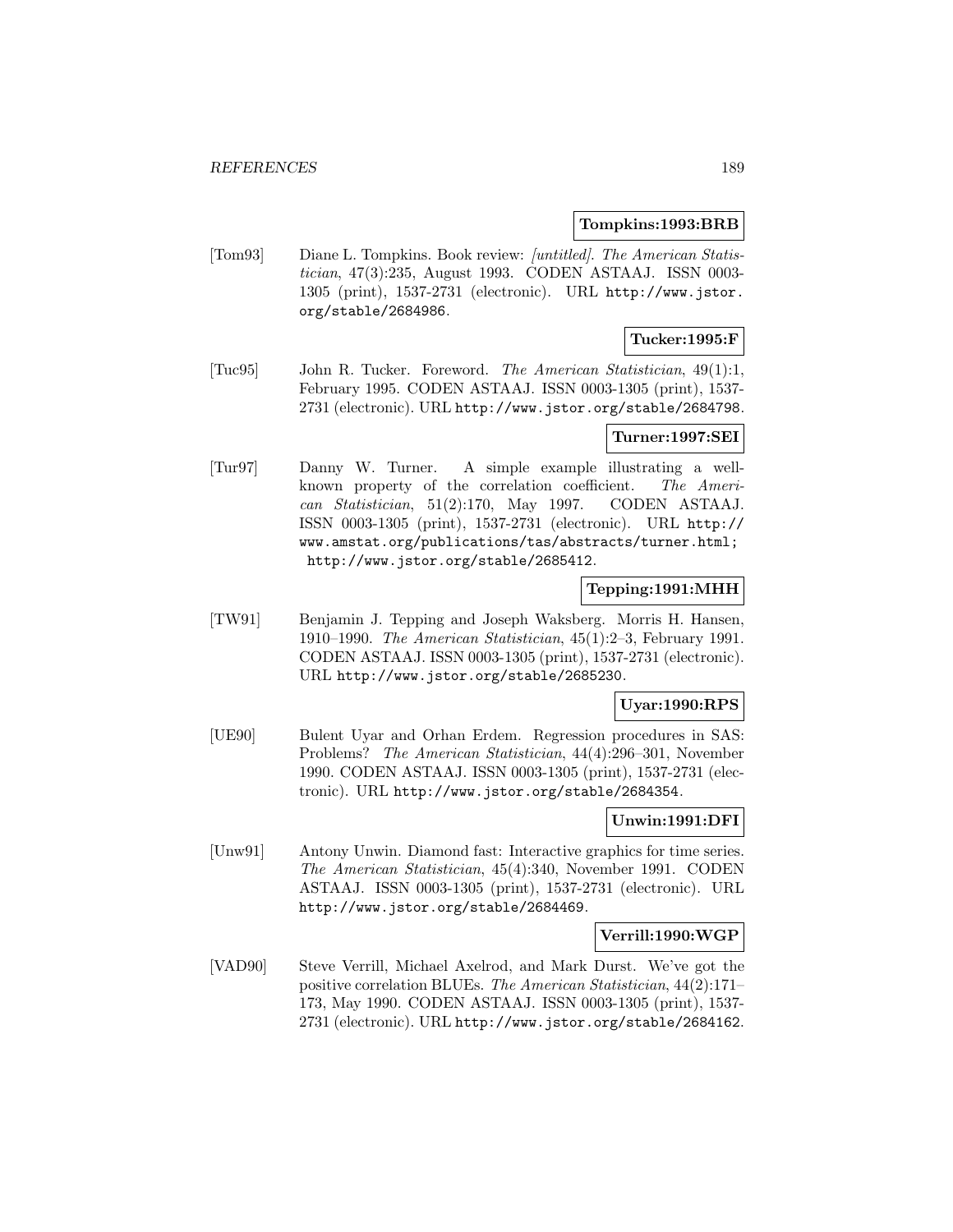### **Vangel:1996:CIN**

[Van96a] Mark G. Vangel. Confidence intervals for a normal coefficient of variation. The American Statistician, 50(1):21–26, February 1996. CODEN ASTAAJ. ISSN 0003-1305 (print), 1537-2731 (electronic). URL http://www.jstor.org/stable/2685039.

### **Vanhonacker:1996:MAR**

[Van96b] Wilfried R. Vanhonacker. Meta-analysis and response surface extrapolation: A least squares approach. The American Statistician, 50(4):294–299, November 1996. CODEN ASTAAJ. ISSN 0003- 1305 (print), 1537-2731 (electronic). URL http://www.jstor. org/stable/2684923.

### **VanLeeuwen:1997:NCS**

[Van97] Dawn M. VanLeeuwen. A note on the covariance structure in a linear model. The American Statistician, 51(2):140–144, May 1997. CODEN ASTAAJ. ISSN 0003-1305 (print), 1537-2731 (electronic). URL http://www.amstat.org/publications/tas/abstracts/ vanleeuwen.html; http://www.jstor.org/stable/2685406.

### **Vardeman:1992:WAO**

[Var92] Stephen B. Vardeman. What about the other intervals? The American Statistician, 46(3):193–197, August 1992. CODEN AS-TAAJ. ISSN 0003-1305 (print), 1537-2731 (electronic). URL http: //www.jstor.org/stable/2685212.

#### **Vardeman:1998:TCD**

[Var98] Stephen Vardeman. Teacher's corner — discussion — A onesemester, laboratory-based, quality-oriented statistics curriculum for engineering students. The American Statistician, 52(3):242, August 1998. CODEN ASTAAJ. ISSN 0003-1305 (print), 1537- 2731 (electronic). URL http://www.jstor.org/stable/2685934.

# **Viveros:1994:BNB**

[VBB94] Roman Viveros, K. Balasubramanian, and N. Balakrishnan. Binomial and negative binomial analogues under correlated Bernoulli trials. The American Statistician, 48(3):243–247, August 1994. CODEN ASTAAJ. ISSN 0003-1305 (print), 1537-2731 (electronic). URL http://www.jstor.org/stable/2684728.

# **Verrill:1994:SVQ**

[Ver94] Steve Verrill. [statistical values, quality, and certification]: Invited comment. The American Statistician, 48(2):78–79, May 1994. CO-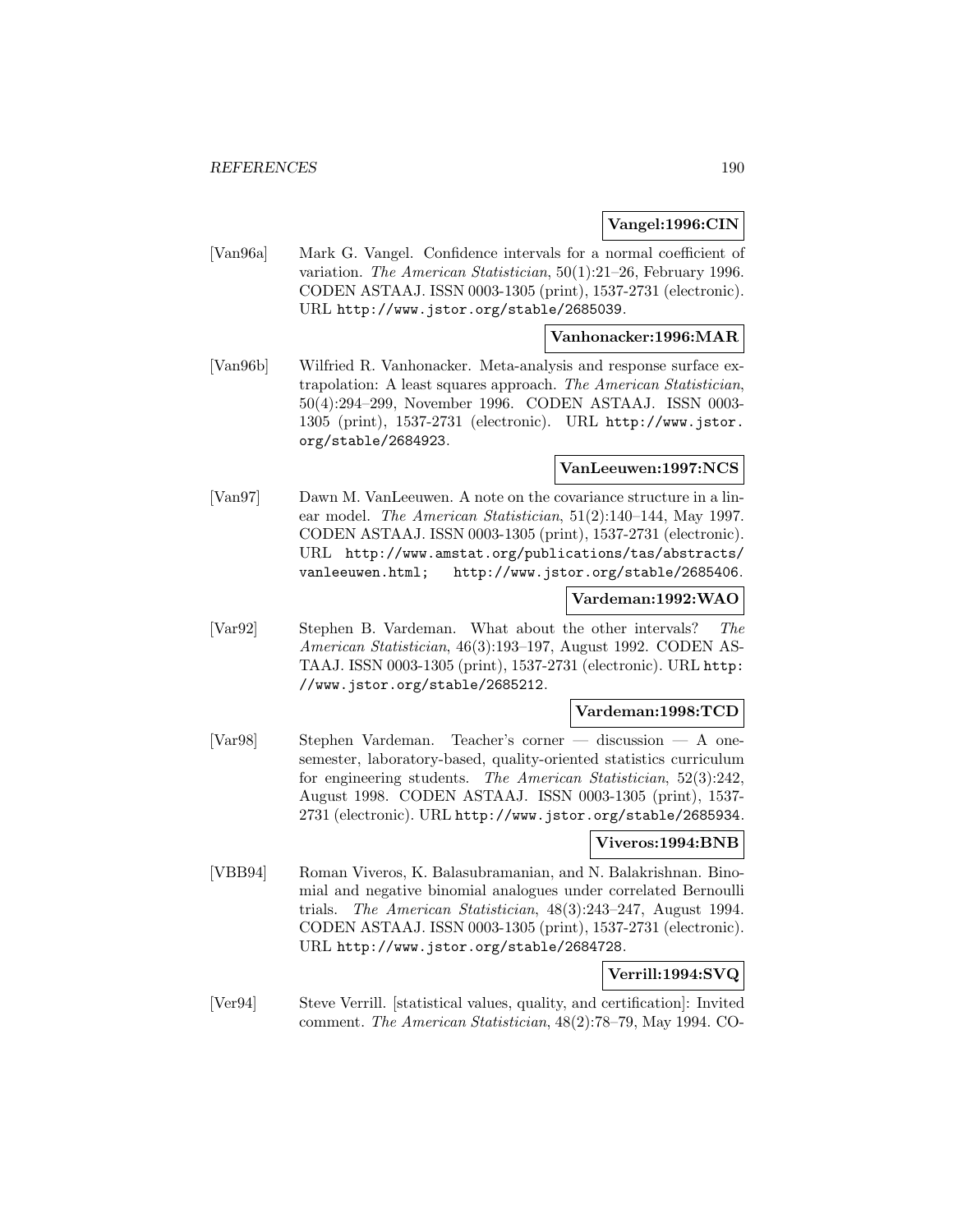DEN ASTAAJ. ISSN 0003-1305 (print), 1537-2731 (electronic). URL http://www.jstor.org/stable/2684250.

### **Verrill:1999:WGC**

[Ver99] Steve Verrill. When good confidence intervals go bad: Predictor sort experiments and ANOVA. The American Statistician, 53 (1):38–42, February 1999. CODEN ASTAAJ. ISSN 0003-1305 (print), 1537-2731 (electronic). URL http://www.jstor.org/ stable/2685650.

### **Vidakovic:1994:ARL**

[Vid94] Brani Vidakovic. All roads lead to Rome — even in the honeycomb world. The American Statistician, 48(3):234–236, August 1994. CODEN ASTAAJ. ISSN 0003-1305 (print), 1537-2731 (electronic). URL http://www.jstor.org/stable/2684723.

# **Visart:1991:IID**

[Vis91] N. Visart. IDAMS: Internationally developed data analysis and management software. The American Statistician, 45(4):340, November 1991. CODEN ASTAAJ. ISSN 0003-1305 (print), 1537- 2731 (electronic). URL http://www.jstor.org/stable/2684470.

# **Valz:1990:SDV**

[VM90] Paul D. Valz and A. Ian McLeod. A simplified derivation of the variance of Kendall's rank correlation coefficient. The American Statistician, 44(1):39–40, February 1990. CODEN ASTAAJ. ISSN 0003-1305 (print), 1537-2731 (electronic). URL http://www. jstor.org/stable/2684956.

#### **vanBelle:1993:SSF**

[vM93] Gerald van Belle and Donald C. Martin. Sample size as a function of coefficient of variation and ratio of means. The American Statistician, 47(3):165–167, August 1993. CODEN ASTAAJ. ISSN 0003-1305 (print), 1537-2731 (electronic). URL http://www. jstor.org/stable/2684968.

# **Velleman:1996:MTS**

[VM96] Paul F. Velleman and David S. Moore. Multimedia for teaching statistics: Promises and pitfalls. The American Statistician, 50 (3):217–225, August 1996. CODEN ASTAAJ. ISSN 0003-1305 (print), 1537-2731 (electronic). URL http://www.jstor.org/ stable/2684658.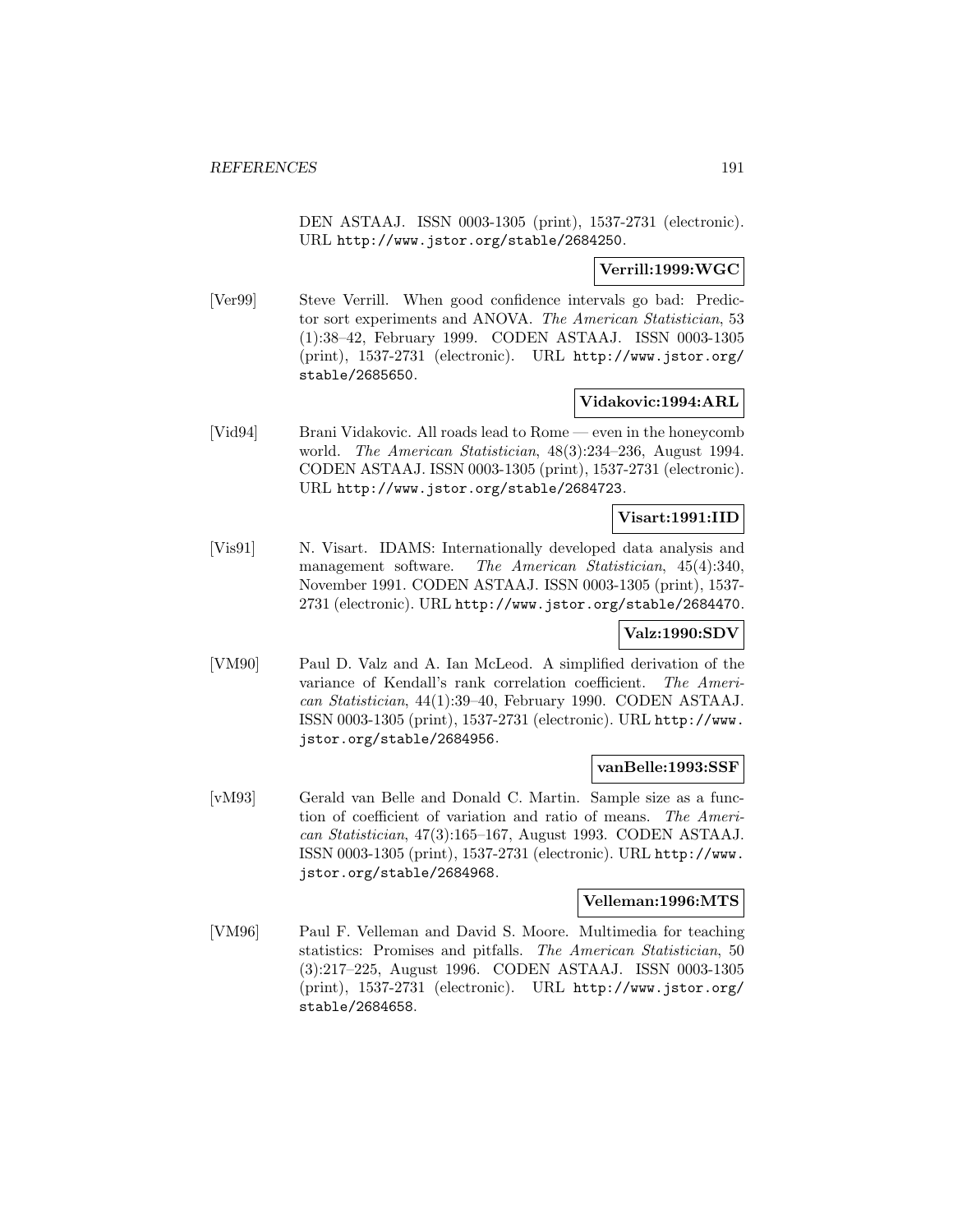### **Voss:1999:RMM**

[Vos99] Daniel T. Voss. Resolving the mixed models controversy. The American Statistician, 53(4):352–356, November 1999. CODEN ASTAAJ. ISSN 0003-1305 (print), 1537-2731 (electronic). URL http://www.jstor.org/stable/2686056.

# **vonEye:1996:SNL**

[vS96] Alexander von Eye and Christiane Spiel. Standard and nonstandard log-linear symmetry models for measuring change in categorical variables. The American Statistician, 50(4):300–305, November 1996. CODEN ASTAAJ. ISSN 0003-1305 (print), 1537-2731 (electronic). URL http://www.jstor.org/stable/2684924.

# **vosSavant:1991:LE**

[vSMC<sup>+</sup>91] Marilyn vos Savant, John P. Morgan, Narasina R. Chaganty, Ram C. Dahiga, Michael J. Doviak, Nicholas R. Farnum, and Duncan K. H. Fong. Letters to the editor. The American Statistician, 45(4):347–348, November 1991. CODEN ASTAAJ. ISSN 0003- 1305 (print), 1537-2731 (electronic). URL http://www.jstor. org/stable/2684475.

# **VanEck:1990:MP**

[VV90] Neal A. Van Eck and Susan Van Eck. MicrOsiris for the PC. The American Statistician, 44(1):54, February 1990. CODEN AS-TAAJ. ISSN 0003-1305 (print), 1537-2731 (electronic). URL http: //www.jstor.org/stable/2684961.

# **Velleman:1993:NOI**

[VW93] Paul F. Velleman and Leland Wilkinson. Nominal, ordinal, interval, and ratio typologies are misleading. The American Statistician, 47(1):65–72, February 1993. CODEN ASTAAJ. ISSN 0003- 1305 (print), 1537-2731 (electronic). URL http://www.jstor. org/stable/2684788.

### **Wainer:1996:DE**

[Wai96] Howard Wainer. Depicting error. The American Statistician, 50(2):101–111, May 1996. CODEN ASTAAJ. ISSN 0003-1305 (print), 1537-2731 (electronic). URL http://www.jstor.org/ stable/2684419.

# **Waller:1995:DCF**

[Wal95a] Lance A. Waller. Does the characteristic function numerically distinguish distributions? The American Statistician, 49(2):150–152,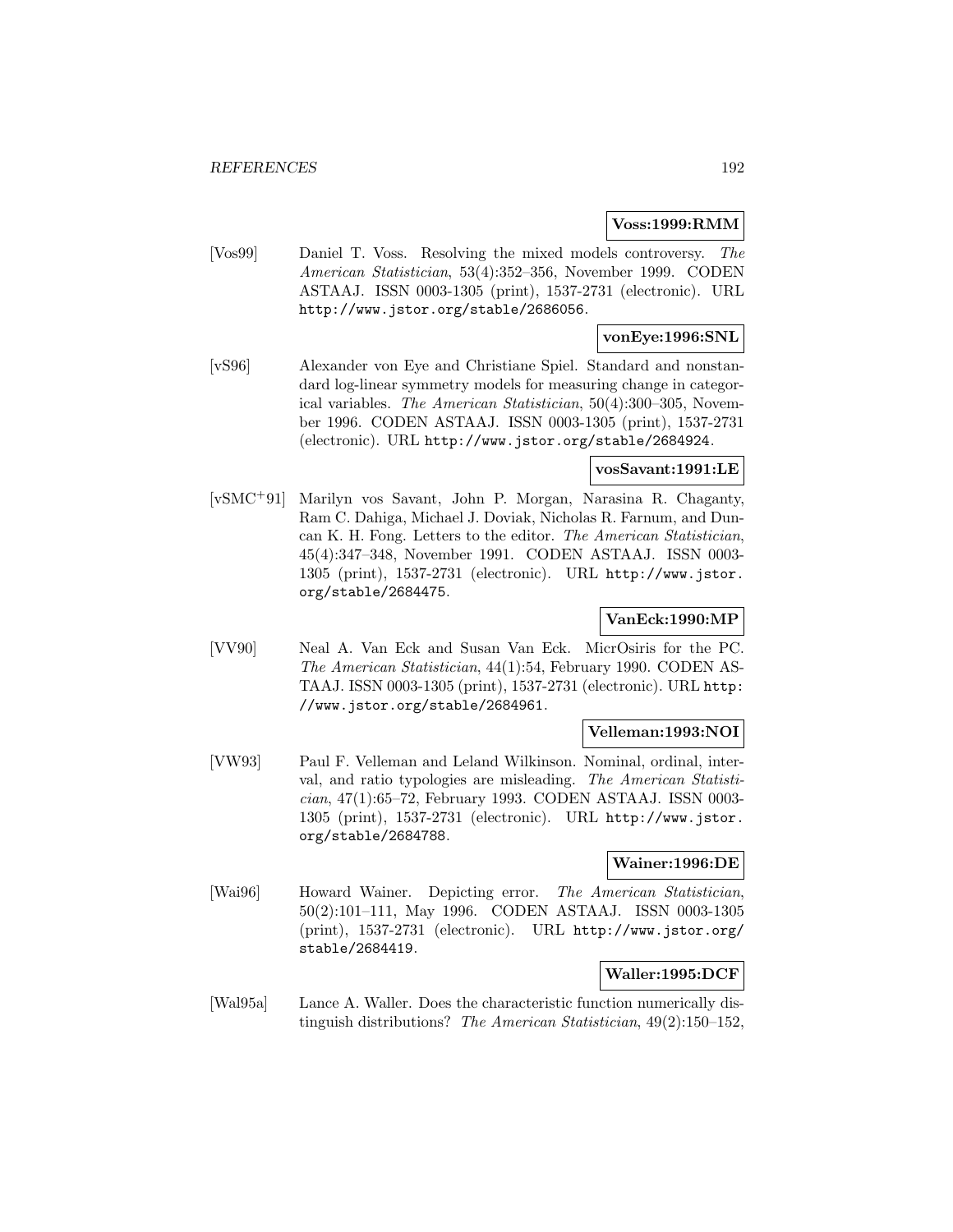May 1995. CODEN ASTAAJ. ISSN 0003-1305 (print), 1537-2731 (electronic). URL http://www.jstor.org/stable/2684629.

# **Walsh:1995:EPN**

[Wal95b] Dennis P. Walsh. Equating Poisson and normal probability functions to derive Stirling's formula. The American Statistician, 49 (3):270–271, August 1995. CODEN ASTAAJ. ISSN 0003-1305 (print), 1537-2731 (electronic). URL http://www.jstor.org/ stable/2684198.

# **Wallman:1998:DRE**

[Wal98] Katherine K. Wallman. Data on race and ethnicity: Revising the Federal standard. The American Statistician, 52(1):31–33, February 1998. CODEN ASTAAJ. ISSN 0003-1305 (print), 1537- 2731 (electronic). URL http://www.amstat.org/publications/ tas/abstracts\_98/wallman.html; http://www.jstor.org/ stable/2685562.

# **Wann:1991:RE**

[Wan91] Marie D. Wann. A. Ross Eckler, 1901–1991. The American Statistician, 45(3):173, August 1991. CODEN ASTAAJ. ISSN 0003- 1305 (print), 1537-2731 (electronic). URL http://www.jstor. org/stable/2684284.

# **Wand:1997:DBC**

[Wan97] M. P. Wand. Data-based choice of histogram bin width. The American Statistician, 51(1):59–64, February 1997. CODEN ASTAAJ. ISSN 0003-1305 (print), 1537-2731 (electronic). URL http:// www.amstat.org/publications/tas/abstracts/wand.html; http://www.jstor.org/stable/2684697.

### **Wand:1999:CDB**

[Wan99] M. P. Wand. Correction: Data-based choice of histogram bin width. The American Statistician, 53(2):174, May 1999. CODEN ASTAAJ. ISSN 0003-1305 (print), 1537-2731 (electronic). URL http://www.jstor.org/stable/2685743.

### **Wardrop:1993:BRB**

[War93] Daniel M. Wardrop. Book review: *[untitled]*. The American Statistician, 47(3):234–235, August 1993. CODEN ASTAAJ. ISSN 0003- 1305 (print), 1537-2731 (electronic). URL http://www.jstor. org/stable/2684985.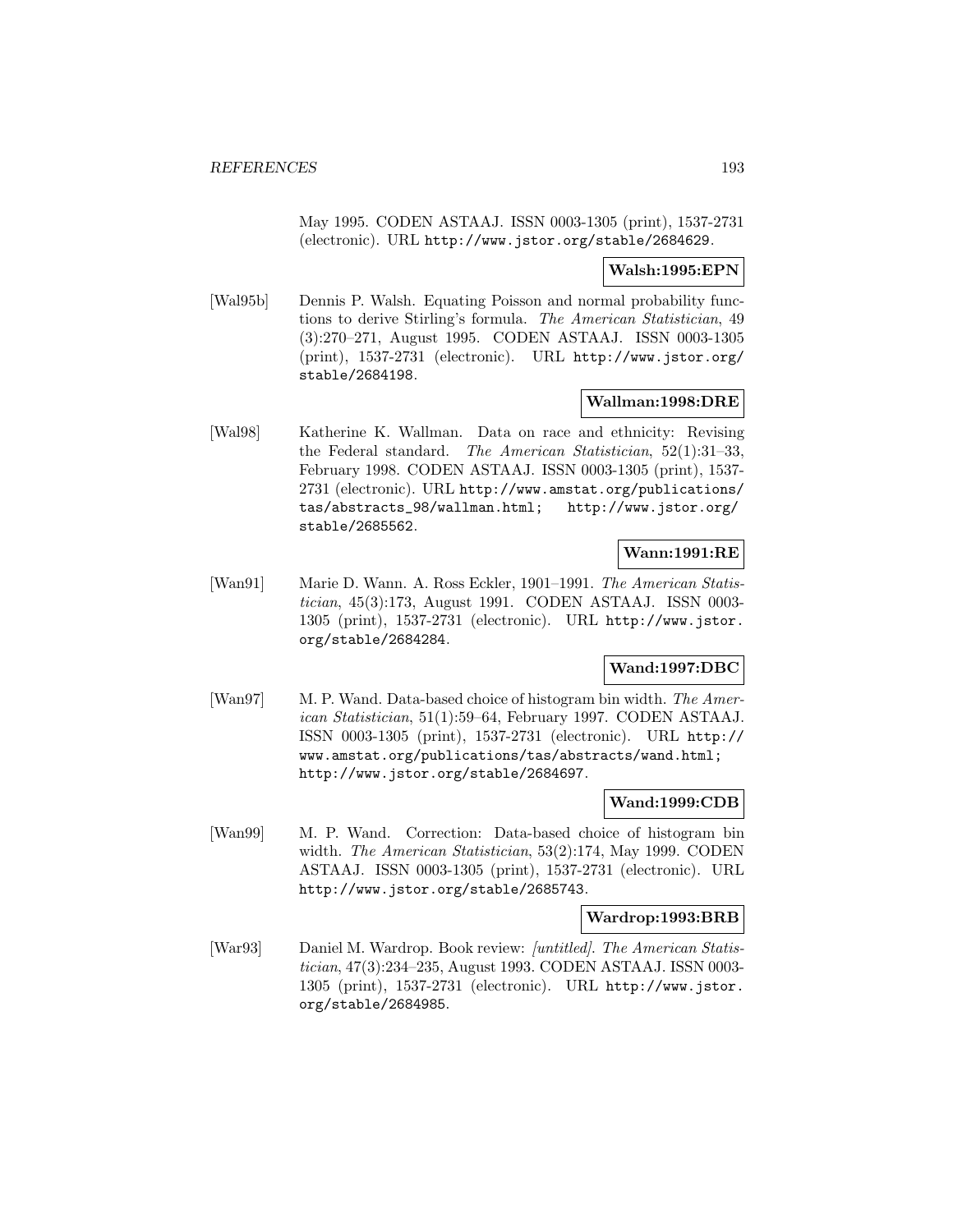#### **Warde:1995:BRB**

[War95a] William D. Warde. Book review: [untitled]. The American Statistician, 49(1):113–114, February 1995. CODEN ASTAAJ. ISSN 0003-1305 (print), 1537-2731 (electronic). URL http://www. jstor.org/stable/2684825.

# **Wardrop:1995:SPH**

[War95b] Robert L. Wardrop. Simpson's paradox and the hot hand in basketball. The American Statistician, 49(1):24–28, February 1995. CODEN ASTAAJ. ISSN 0003-1305 (print), 1537-2731 (electronic). URL http://www.jstor.org/stable/2684806.

### **Wardell:1997:SSI**

[War97] Don G. Wardell. Small-sample interval estimation of Bernoulli and Poisson parameters. The American Statistician, 51(4): 321–325, November 1997. CODEN ASTAAJ. ISSN 0003-1305 (print), 1537-2731 (electronic). URL http://www.amstat.org/ publications/tas/abstracts/wardell.html; http://www. jstor.org/stable/2685899.

#### **Wasserstein:1993:BRB**

[Was93] Ronald L. Wasserstein. Book review: [untitled]. The American Statistician, 47(2):155, May 1993. CODEN ASTAAJ. ISSN 0003- 1305 (print), 1537-2731 (electronic). URL http://www.jstor. org/stable/2685202.

# **Watts:1991:WIS**

[Wat91] Donald G. Watts. Why is introductory statistics difficult to learn? and what can we do to make it easier? The American Statistician, 45(4):290–291, November 1991. CODEN ASTAAJ. ISSN 0003- 1305 (print), 1537-2731 (electronic). URL http://www.jstor. org/stable/2684456.

# **Watkins:1995:BRB**

[Wat95] Ann E. Watkins. Book review: Review of the Proceedings of a Conference on Data Analysis in the Schools. The American Statistician, 49(1):62–63, February 1995. CODEN ASTAAJ. ISSN 0003- 1305 (print), 1537-2731 (electronic). URL http://www.jstor. org/stable/2684815.

### **Waterman:1996:BRB**

[Wat96] Richard Waterman. Book review: [untitled]. The American Statistician, 50(2):194–195, May 1996. CODEN ASTAAJ. ISSN 0003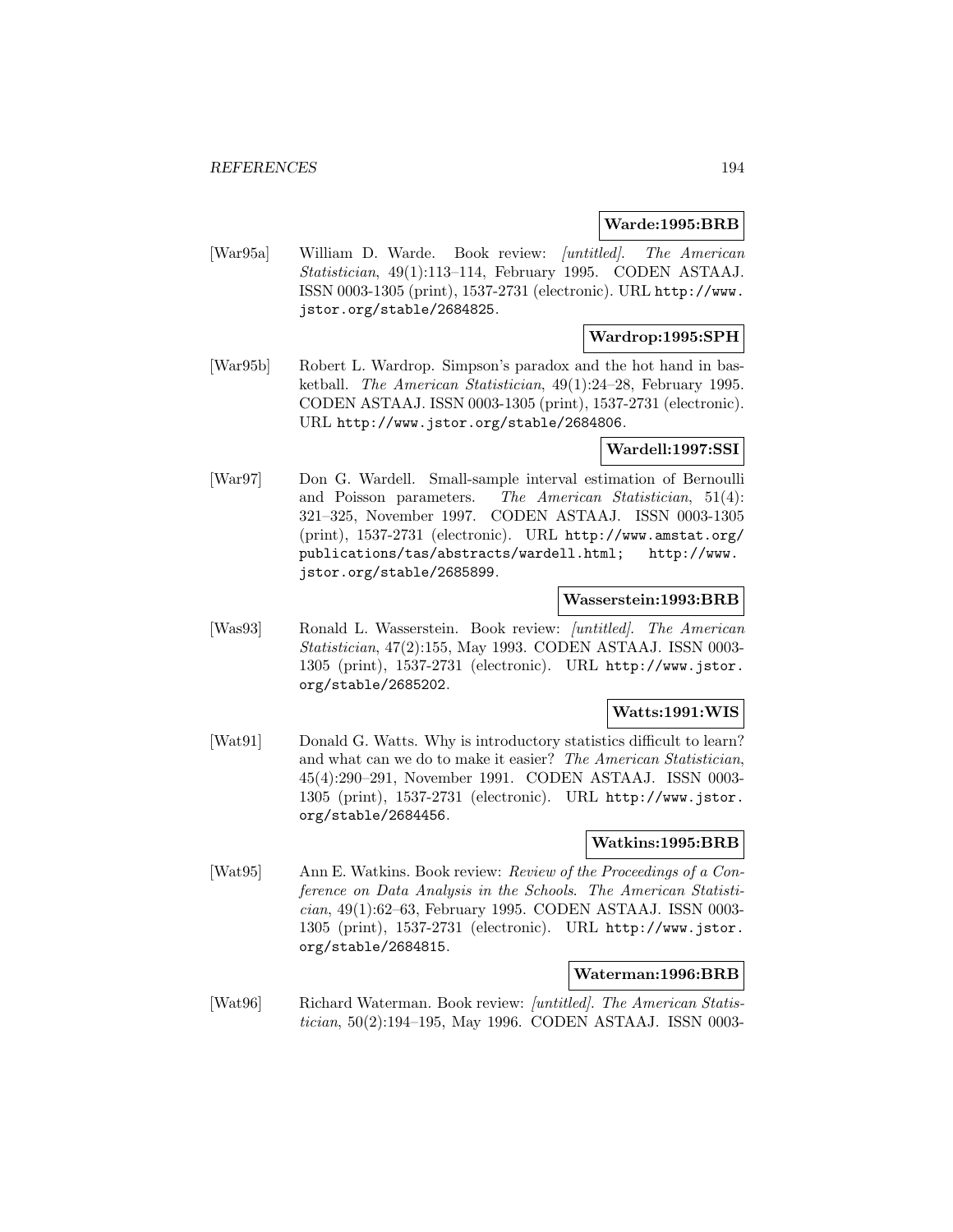1305 (print), 1537-2731 (electronic). URL http://www.jstor. org/stable/2684442.

#### **Wasserstein:1991:BPL**

[WB91] Ronald L. Wasserstein and John E. Boyer, Jr. Bounds on the power of linear rank tests for scale parameters. The American Statistician, 45(1):10–13, February 1991. CODEN ASTAAJ. ISSN 0003- 1305 (print), 1537-2731 (electronic). URL http://www.jstor. org/stable/2685232.

# **Wolfe:1991:SCA**

[WC91] Nicholas A. Wolfe and Alexander J. Chester. SIMCLUST: a cluster analysis program for ecological data. The American Statistician, 45(2):158, May 1991. CODEN ASTAAJ. ISSN 0003-1305 (print), 1537-2731 (electronic). URL http://www.jstor.org/ stable/2684391.

#### **Wiseman:1997:MLB**

[WC97] Frederick Wiseman and Sangit Chatterjee. Major league baseball player salaries: Bringing realism into introductory statistics courses. The American Statistician, 51(4):350–352, November 1997. CODEN ASTAAJ. ISSN 0003-1305 (print), 1537-2731 (electronic). URL http://www.amstat.org/publications/tas/ abstracts/wiseman.html; http://www.jstor.org/stable/ 2685904.

#### **Weaver:1997:BRB**

[Wea97] Sheila O'Leary Weaver. Book review: *[untitled]*. The American Statistician, 51(1):93, February 1997. CODEN ASTAAJ. ISSN 0003-1305 (print), 1537-2731 (electronic). URL http://www. jstor.org/stable/2684701.

### **Welsch:1992:SCS**

[Wel92] Roy E. Welsch. [statistical consulting is scholarship]: Invited comment. The American Statistician, 46(4):302-304, November 1992. CODEN ASTAAJ. ISSN 0003-1305 (print), 1537-2731 (electronic). URL http://www.jstor.org/stable/2685321.

#### **Weldon:1998:BRB**

[Wel98] Larry Weldon. Book review: Basic Statistics: Tales of Distributions. The American Statistician, 52(1):86–87, February 1998. CODEN ASTAAJ. ISSN 0003-1305 (print), 1537-2731 (electronic). URL http://www.jstor.org/stable/2685579.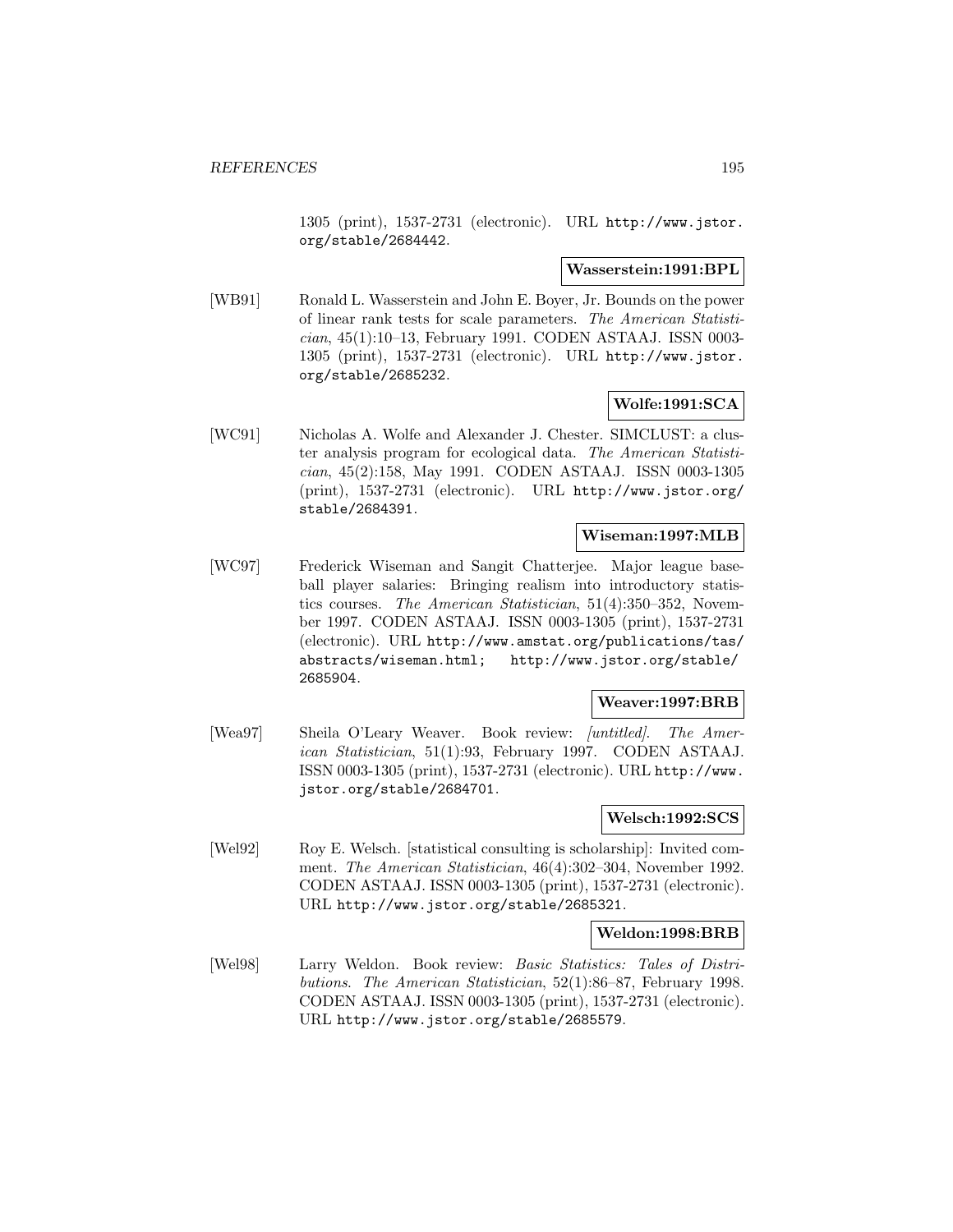#### **Westfall:1990:GPB**

[Wes90] Peter H. Westfall. Graphical presentation of a basketball game. The American Statistician, 44(4):305–307, November 1990. CO-DEN ASTAAJ. ISSN 0003-1305 (print), 1537-2731 (electronic). URL http://www.jstor.org/stable/2684357.

## **Wiens:1999:WLN**

[Wie99] Brian L. Wiens. When log-normal and gamma models give different results: a case study. The American Statistician, 53(2):89–93, May 1999. CODEN ASTAAJ. ISSN 0003-1305 (print), 1537-2731 (electronic). URL http://www.jstor.org/stable/2685723.

#### **Williams:1991:MCA**

[Wil91a] Richard H. Williams. Multiple comparisons among correlation coefficients. The American Statistician, 45(4):341, November 1991. CODEN ASTAAJ. ISSN 0003-1305 (print), 1537-2731 (electronic). URL http://www.jstor.org/stable/2684471.

# **Wilson:1991:ETE**

[Wil91b] Hoyt G. Wilson. Electronic tables: Exact probabilities and percentage points. The American Statistician, 45(4):341, November 1991. CODEN ASTAAJ. ISSN 0003-1305 (print), 1537-2731 (electronic). URL http://www.jstor.org/stable/2684472.

#### **Wilson:1992:SCS**

[Wil92] William J. Wilson. Statistical consulting is scholarship. The American Statistician, 46(4):295–298, November 1992. CODEN ASTAAJ. ISSN 0003-1305 (print), 1537-2731 (electronic). URL http://www.jstor.org/stable/2685317.

#### **Wild:1994:EWV**

[Wil94a] C. J. Wild. Embracing the "wider view" of statistics. The American Statistician, 48(2):163–171, May 1994. CODEN ASTAAJ. ISSN 0003-1305 (print), 1537-2731 (electronic). URL http://www. jstor.org/stable/2684277.

#### **Willemain:1994:BSR**

[Wil94b] Thomas R. Willemain. Bootstrap on a shoestring: Resampling using spreadsheets. The American Statistician, 48(1):40–42, February 1994. CODEN ASTAAJ. ISSN 0003-1305 (print), 1537-2731 (electronic). URL http://www.jstor.org/stable/2685085.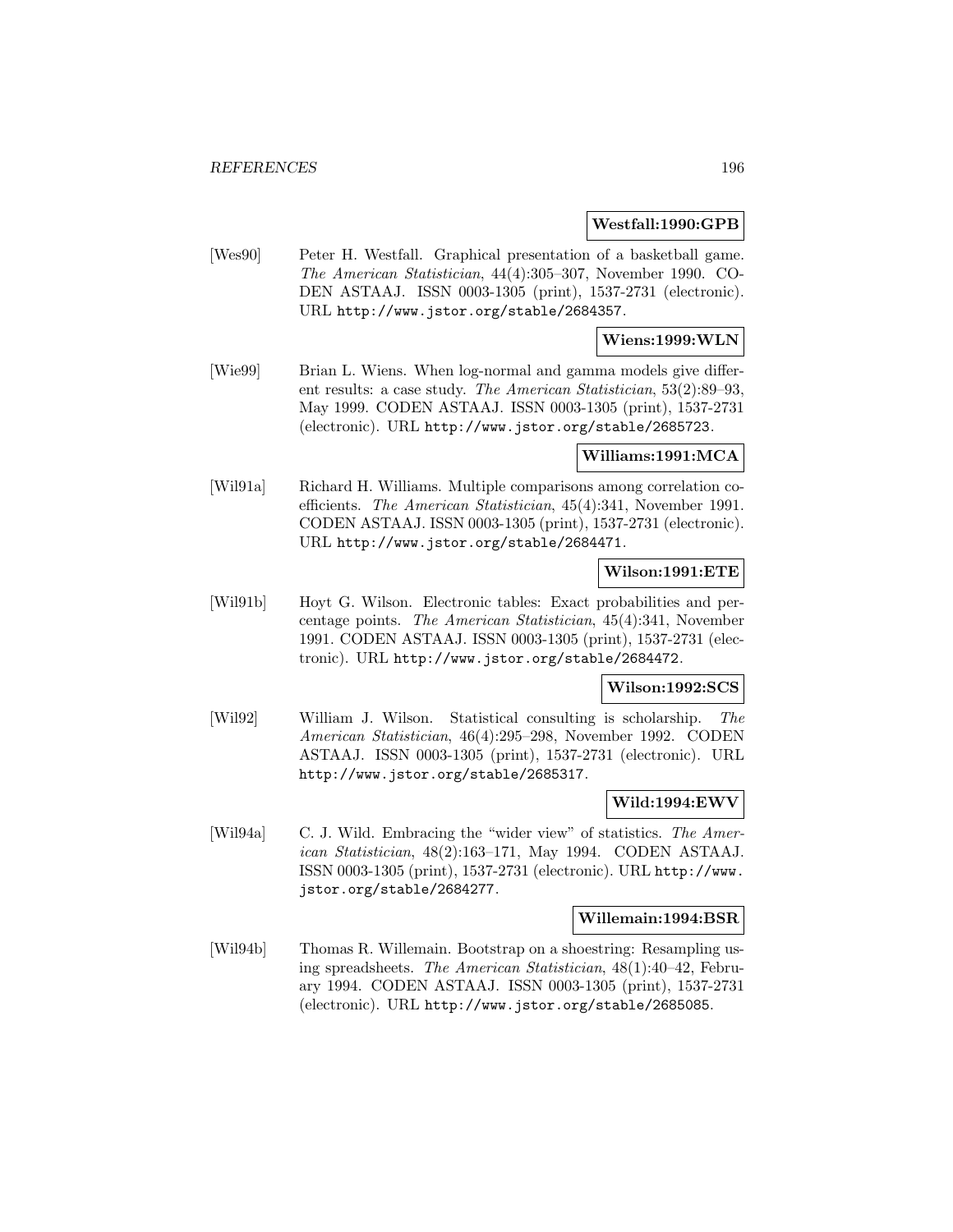#### **Wilkinson:1999:DP**

[Wil99] Leland Wilkinson. Dot plots. The American Statistician, 53 (3):276–281, August 1999. CODEN ASTAAJ. ISSN 0003-1305 (print), 1537-2731 (electronic). URL http://www.jstor.org/ stable/2686111.

# **Winner:1995:BRB**

[Win95] Larry Winner. Book review: *[untitled]. The American Statisti*cian, 49(1):114, February 1995. CODEN ASTAAJ. ISSN 0003- 1305 (print), 1537-2731 (electronic). URL http://www.jstor. org/stable/2684826.

#### **Wiorkowski:1990:LAB**

[Wio90] John J. Wiorkowski. A lightly annotated bibliography of the publications of the American Statistical Association. The American Statistician, 44(2):106–113, May 1990. CODEN ASTAAJ. ISSN 0003-1305 (print), 1537-2731 (electronic). URL http://www. jstor.org/stable/2684142.

### **Witmer:1993:BRB**

[Wit93] Jeffrey A. Witmer. Book review: [untitled]. The American Statistician, 47(1):41–42, February 1993. CODEN ASTAAJ. ISSN 0003- 1305 (print), 1537-2731 (electronic). URL http://www.jstor. org/stable/2684783.

#### **Witmer:1994:BRB**

[Wit94] Jeffrey A. Witmer. Book review: [untitled]. The American Statistician, 48(3):247–248, August 1994. CODEN ASTAAJ. ISSN 0003- 1305 (print), 1537-2731 (electronic). URL http://www.jstor. org/stable/2684729.

### **Witmer:1997:BBS**

[Wit97a] Jeffrey A. Witmer. [bayes for beginners? some reasons to hesitate]: Discussion. The American Statistician, 51(3):262–263, August 1997. CODEN ASTAAJ. ISSN 0003-1305 (print), 1537-2731 (electronic). URL http://www.jstor.org/stable/2684898.

#### **Witmer:1997:BRB**

[Wit97b] Jeffrey A. Witmer. Book review: [untitled]. The American Statistician, 51(1):97–98, February 1997. CODEN ASTAAJ. ISSN 0003- 1305 (print), 1537-2731 (electronic). URL http://www.jstor. org/stable/2684709.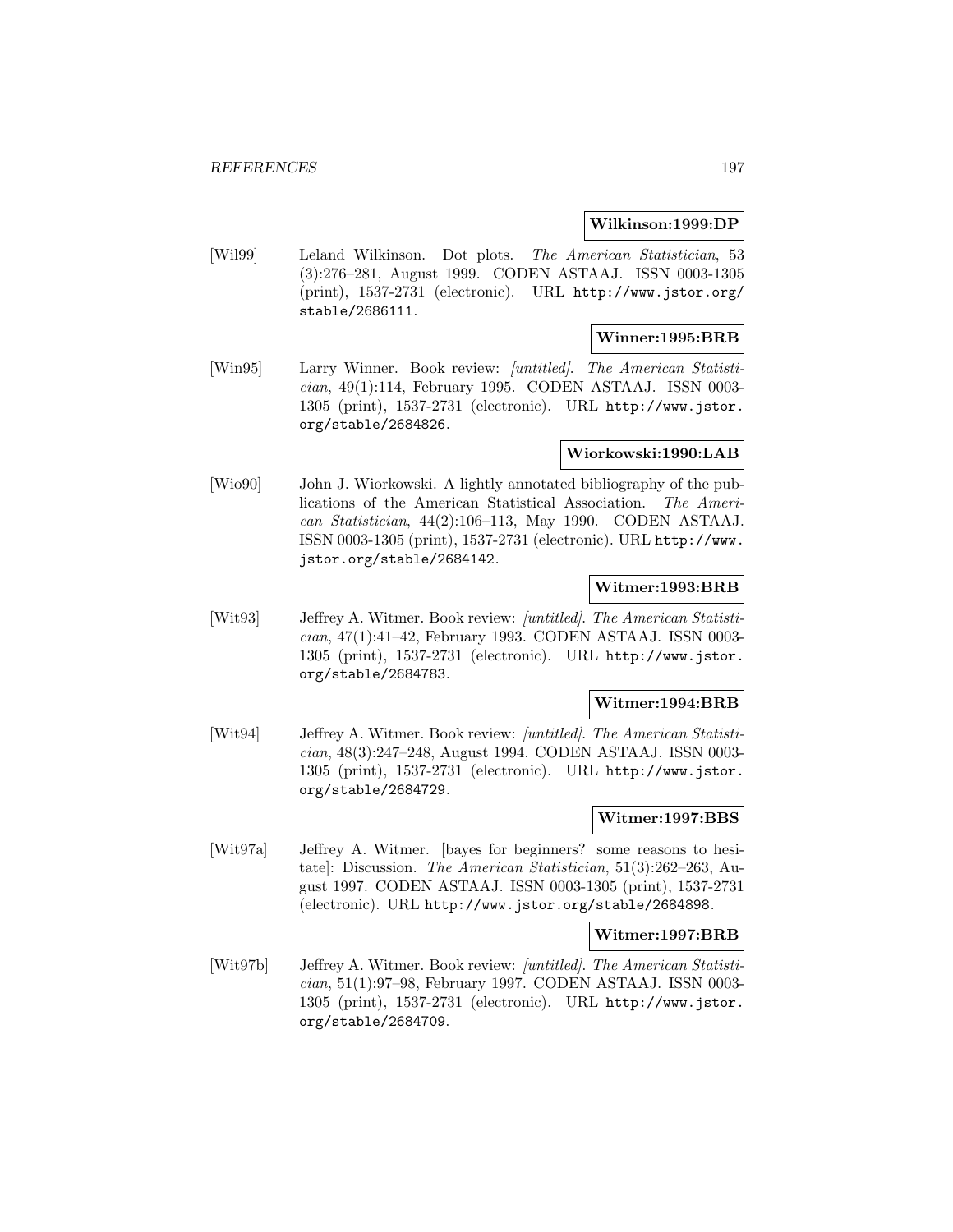#### **Witmer:1997:DBB**

[Wit97c] Jeffrey A. Witmer. Discussion — Bayes for beginners? some reasons to hesitate. The American Statistician, 51(3):262–??, August 1997. CODEN ASTAAJ. ISSN 0003-1305 (print), 1537-2731 (electronic).

# **Williford:1995:MCT**

[WKB<sup>+</sup>95] William O. Williford, William F. Krol, Stephen F. Bingham, Joseph F. Collins, and David G. Weiss. The multicenter clinical trials coordination center statistician: "More Than a Consultant". The American Statistician, 49(2):221–225, May 1995. CODEN ASTAAJ. ISSN 0003-1305 (print), 1537-2731 (electronic). URL http://www.jstor.org/stable/2684644.

# **Wilson:1999:USC**

[WL99] P. David Wilson and Patricia Langenberg. Usual and shortest confidence intervals on odds ratios from logistic regression. The American Statistician, 53(4):332–335, November 1999. CODEN ASTAAJ. ISSN 0003-1305 (print), 1537-2731 (electronic). URL http://www.jstor.org/stable/2686052.

# **Warner:1996:UNN**

[WM96] Brad Warner and Manavendra Misra. Understanding neural networks as statistical tools. The American Statistician, 50(4):284– 293, November 1996. CODEN ASTAAJ. ISSN 0003-1305 (print), 1537-2731 (electronic). URL http://www.jstor.org/stable/ 2684922.

#### **Wonnacott:1998:BRU**

[Won98] Thomas Wonnacott. Book review: The Ultimate Resource 2. The American Statistician, 52(2):202, May 1998. CODEN ASTAAJ. ISSN 0003-1305 (print), 1537-2731 (electronic). URL http://www. jstor.org/stable/2685485.

### **Woodall:1993:BRB**

[Woo93] William H. Woodall. Book review: [untitled]. The American Statistician, 47(3):235–236, August 1993. CODEN ASTAAJ. ISSN 0003- 1305 (print), 1537-2731 (electronic). URL http://www.jstor. org/stable/2684987.

# **West:1998:STW**

[WOR98] R. Webster West, R. Todd Ogden, and A. J. Rossini. Statistical tools on the World Wide Web. The American Statistician, 52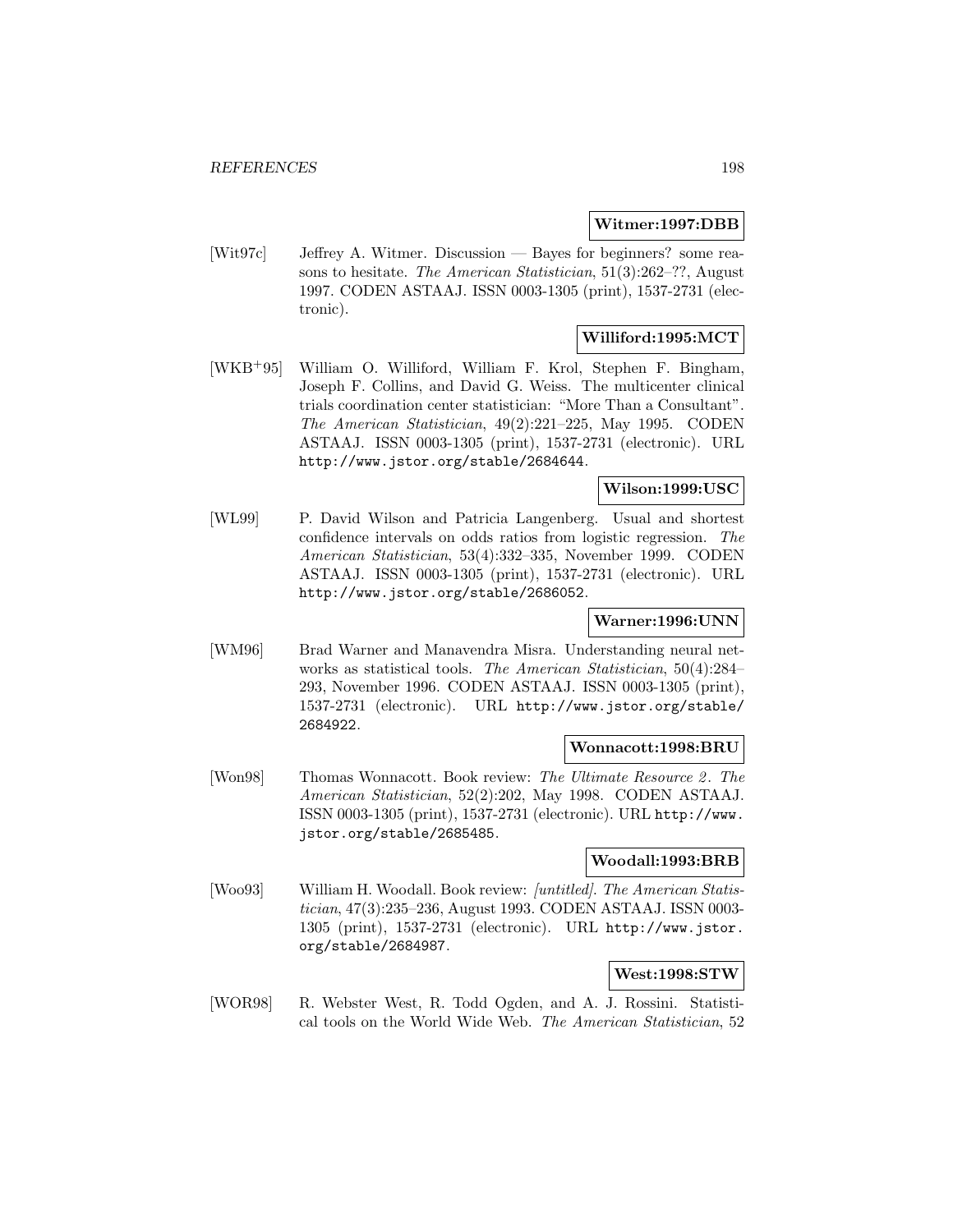(3):257–262, August 1998. CODEN ASTAAJ. ISSN 0003-1305 (print), 1537-2731 (electronic). URL http://www.amstat.org/ publications/tas/west.html; http://www.jstor.org/stable/ 2685939.

# **Wright:1990:WZD**

[Wri90] Tommy Wright. When zero defectives appear in a sample: Upper bounds on confidence coefficients of upper bounds. The American Statistician, 44(1):40–41, February 1990. CODEN ASTAAJ. ISSN 0003-1305 (print), 1537-2731 (electronic). URL http://www. jstor.org/stable/2684957.

# **Wright:1992:LIR**

[Wri92] Tommy Wright. Lagrange's identity reveals correlation coefficient and straight-line connection. The American Statistician, 46(2): 106–107, May 1992. CODEN ASTAAJ. ISSN 0003-1305 (print), 1537-2731 (electronic). URL http://www.jstor.org/stable/ 2684174.

# **Wild:1993:CTP**

[WS93] C. J. Wild and G. A. F. Seber. Comparing two proportions from the same survey. The American Statistician, 47(3):178–181, August 1993. CODEN ASTAAJ. ISSN 0003-1305 (print), 1537-2731 (electronic). URL http://www.jstor.org/stable/2684972. See correction [WS94].

# **Wild:1994:CCT**

[WS94] C. J. Wild and G. A. F. Seber. Correction: "Comparing two proportions from the same survey" [Amer. Statist. **47** (1993), no. 3, 178–181]. The American Statistician, 48(3):269, ???? 1994. CODEN ASTAAJ. ISSN 0003-1305 (print), 1537-2731 (electronic). See [WS93].

### **Wang:1993:IDP**

[WSS93] Y. H. Wang, Jordan Stoyanov, and Qi Man Shao. On independence and dependence properties of a set of random events. The American Statistician, 47(2):112–115, May 1993. CODEN ASTAAJ. ISSN 0003-1305 (print), 1537-2731 (electronic). URL http://www. jstor.org/stable/2685189.

#### **Waller:1992:PPC**

[WT92] Lance A. Waller and Bruce W. Turnbull. Probability plotting with censored data. The American Statistician, 46(1):5–12, Febru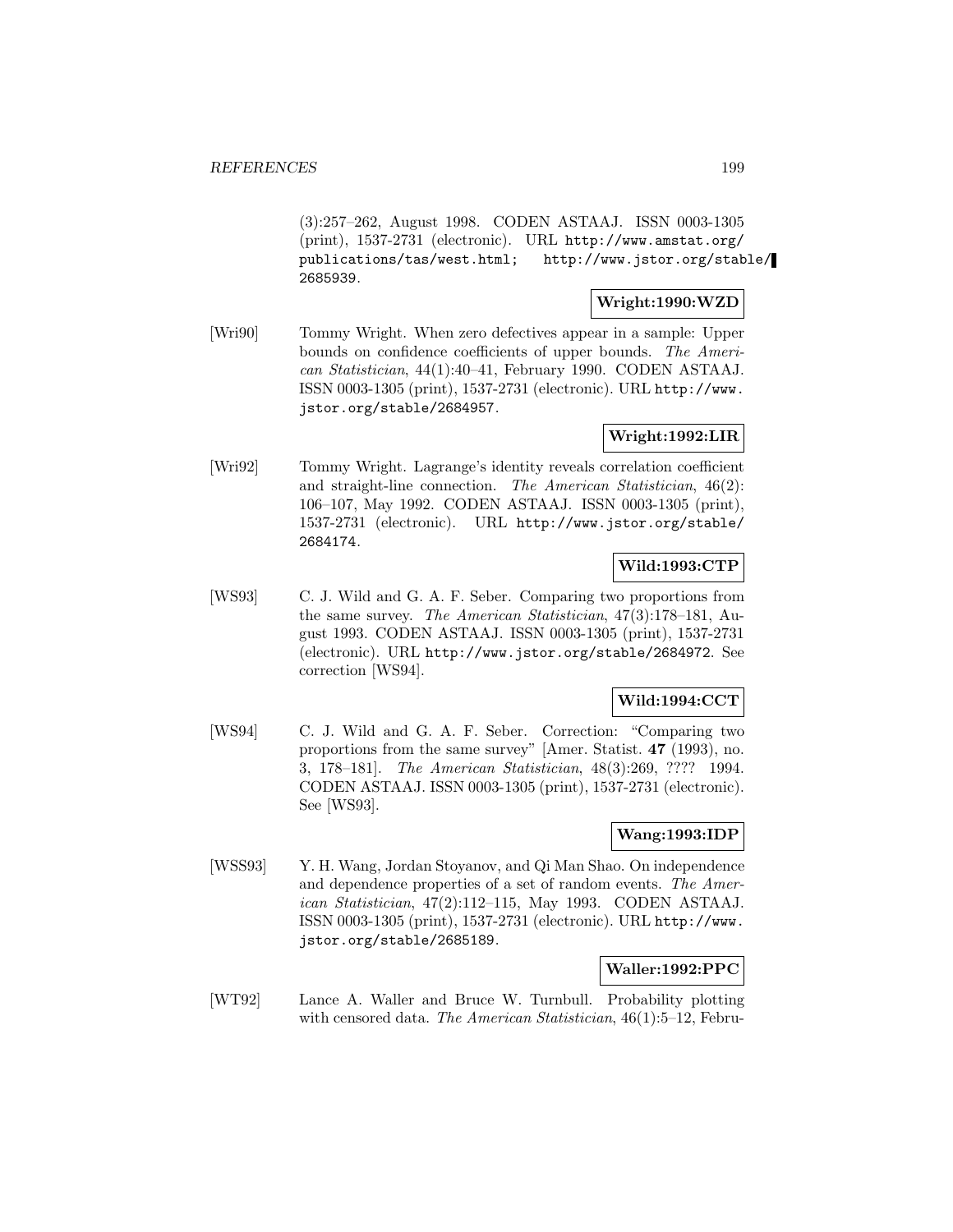ary 1992. CODEN ASTAAJ. ISSN 0003-1305 (print), 1537-2731 (electronic). URL http://www.jstor.org/stable/2684401.

# **Wells:1990:LE**

[WTA<sup>+</sup>90] Martin T. Wells, Ram C. Tiwari, I. Arizono, H. Ohta, James W. Mergerson, Gabriella M. Belli, Christopher Cox, Murray A. Jorgensen, Jacques Benichou, Mitchell H. Gail, Warren F. Kuhfeld, Brian Dawkins, Walter B. Studdiford, Colin Goodall, W. D. Kaigh, Stephen W. Looney, Robert Kinnison, James A. Gibbons, Joel R. Levin, Ronald C. Serlin, K. J. A. Revfeim, Charles R. McConnell, Robert M. Norton, R. W. Farebrother, I. J. Good, Stanley Lebergott, and Vedula N. Murty. Letters to the editor. The American Statistician, 44(1):56–65, February 1990. CODEN ASTAAJ. ISSN 0003-1305 (print), 1537-2731 (electronic). URL http://www. jstor.org/stable/2684963.

### **Waller:1995:ODF**

[WTH95] Lance A. Waller, Bruce W. Turnbull, and J. Michael Hardin. Obtaining distribution functions by numerical inversion of characteristic functions with applications. The American Statistician, 49(4):346–350, November 1995. CODEN ASTAAJ. ISSN 0003- 1305 (print), 1537-2731 (electronic). URL http://www.jstor. org/stable/2684571.

# **Wuensch:1998:BRB**

[Wue98] Karl L. Wuensch. Book review: Understanding Statistics: An Introduction for the Social Sciences. The American Statistician, 52 (1):87–88, February 1998. CODEN ASTAAJ. ISSN 0003-1305 (print), 1537-2731 (electronic). URL http://www.jstor.org/ stable/2685580.

# **Westfall:1997:MTD**

[WW97] Peter H. Westfall and Russell D. Wolfinger. Multiple tests with discrete distributions. The American Statistician, 51(1): 3–8, February 1997. CODEN ASTAAJ. ISSN 0003-1305 (print), 1537-2731 (electronic). URL http://www.amstat. org/publications/tas/abstracts/westfall.html; http:/ /www.jstor.org/stable/2684683.

#### **Yu:1994:CSS**

[Yu94a] Philip L. H. Yu. Correction: a simple statistical project: Image reconstruction. The American Statistician, 48(4):354, November 1994. CODEN ASTAAJ. ISSN 0003-1305 (print), 1537-2731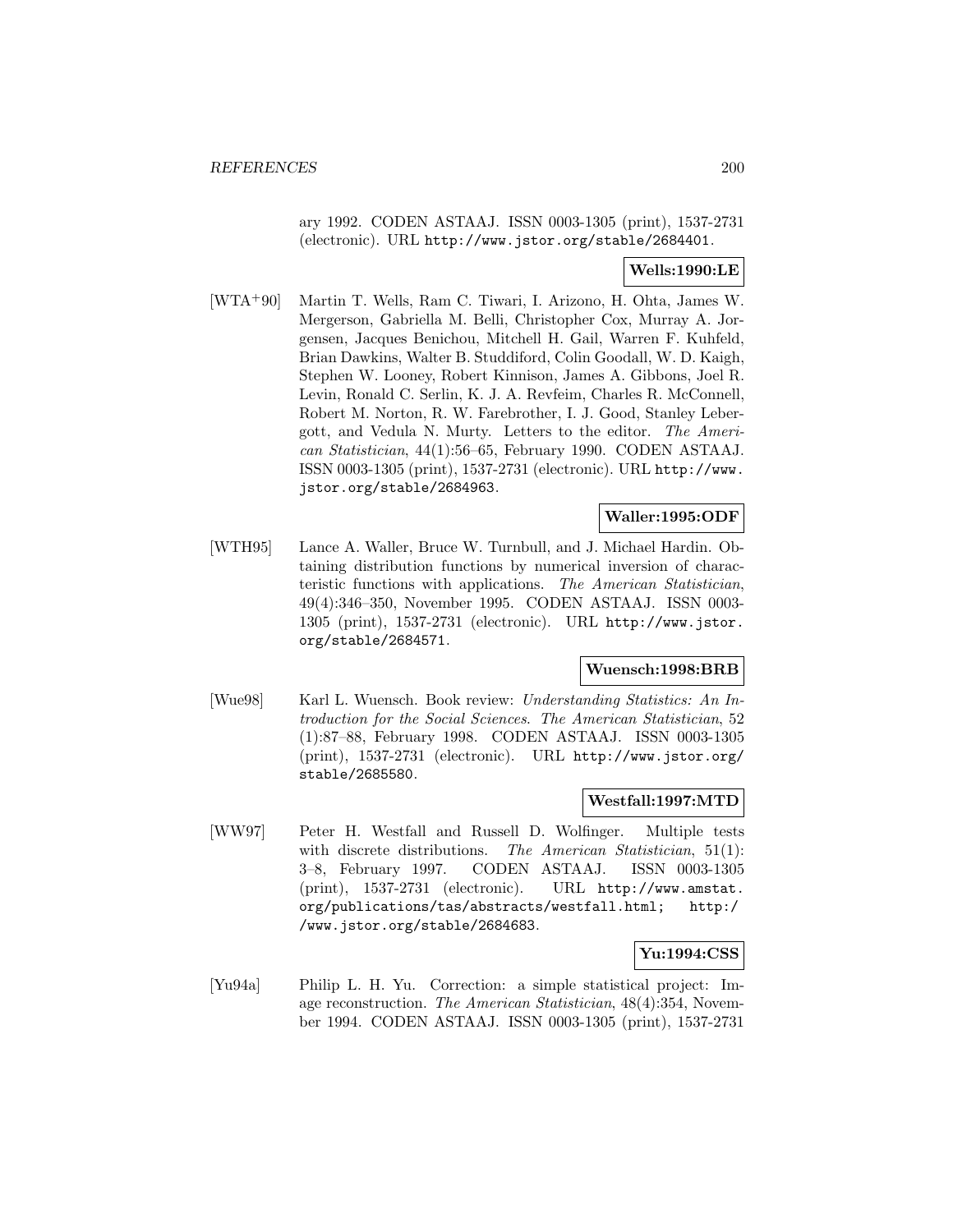(electronic). URL http://www.jstor.org/stable/2684857. See [Yu94b].

# **Yu:1994:SSP**

[Yu94b] Philip L. H. Yu. A simple statistical project: Image reconstruction. The American Statistician, 48(1):30–34, February 1994. CODEN ASTAAJ. ISSN 0003-1305 (print), 1537-2731 (electronic). URL http://www.jstor.org/stable/2685082. See correction [Yu94a].

### **Zelterman:1995:ETS**

[ZCM95] Daniel Zelterman, Ivan Siu-Fung Chan, and Paul W. Mielke, Jr. Exact tests of significance in higher dimensional tables. The American Statistician, 49(4):357–361, November 1995. CODEN AS-TAAJ. ISSN 0003-1305 (print), 1537-2731 (electronic). URL http: //www.jstor.org/stable/2684573.

# **Zehna:1991:PI**

[Zeh91] Peter W. Zehna. On proving that  $\bar{X}$  and  $S^2$  are independent. The American Statistician, 45(2):121–122, May 1991. CODEN ASTAAJ. ISSN 0003-1305 (print), 1537-2731 (electronic). URL http://www.jstor.org/stable/2684372.

# **Ziegel:1990:ASA**

[ZH90] Eric R. Ziegel and J. Stuart Hunter. American Statistical Association's section on physical and engineering sciences: Past, present, and future. The American Statistician, 44(4):267–269, November 1990. CODEN ASTAAJ. ISSN 0003-1305 (print), 1537-2731 (electronic). URL http://www.jstor.org/stable/2684344.

# **Zheng:1994:CCR**

[ZM94] Qi Zheng and James H. Matis. Correlation coefficient revisited. The American Statistician, 48(3):240–241, August 1994. CODEN ASTAAJ. ISSN 0003-1305 (print), 1537-2731 (electronic). URL http://www.jstor.org/stable/2684726.

### **Zhou:1999:CSP**

[ZPH99] Xiao-Hua Zhou, Anthony J. Perkins, and Siu L. Hui. Comparisons of software packages for generalized linear multilevel models. The American Statistician, 53(3):282–290, August 1999. CODEN ASTAAJ. ISSN 0003-1305 (print), 1537-2731 (electronic). URL http://www.jstor.org/stable/2686112.